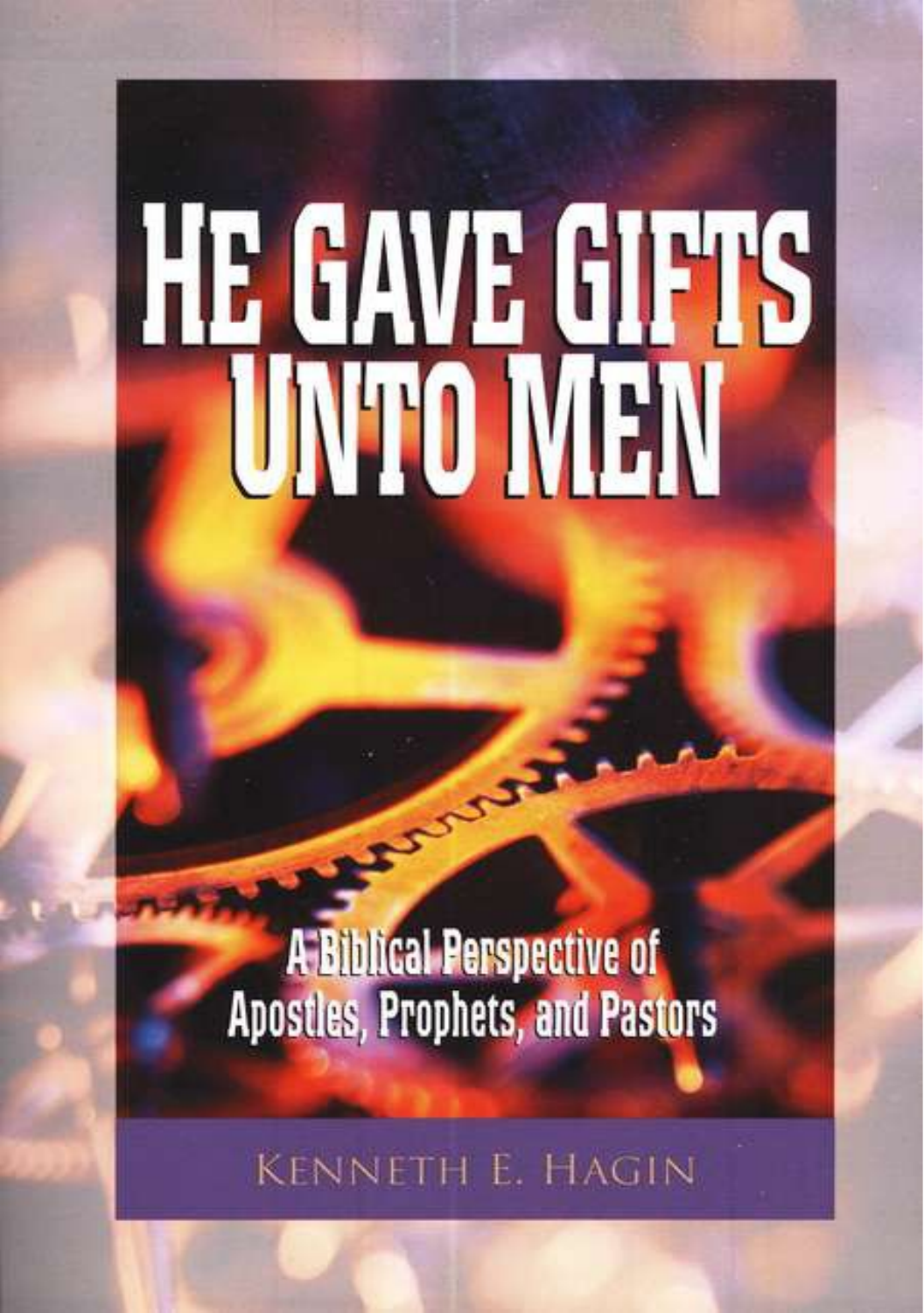# **HE GAVE GIFTS UNTO** MEN

A Biblical Perspective of Apostles, Prophets, and Pastors

Kenneth E. Hagin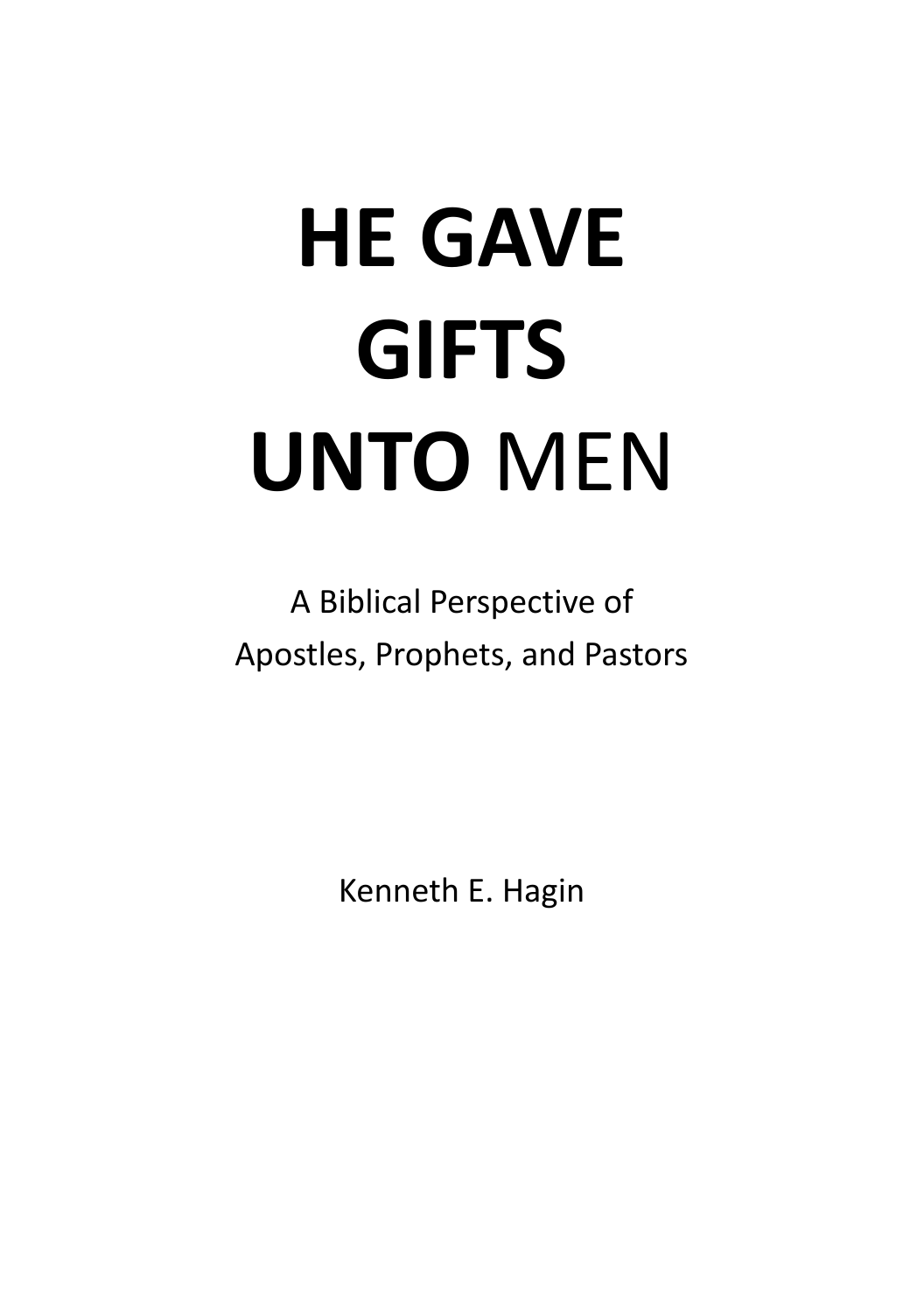#### Unless otherwise indicated, all Scripture quotations in this volume are from the King James Version of the Bible.

First Edition Second Printing 1993 ISBN 0-89276-517-8

Copyright © 1992 RHEMA Bible Church aka Kenneth Hagin Ministries, Inc. All Rights Reserved Printed in USA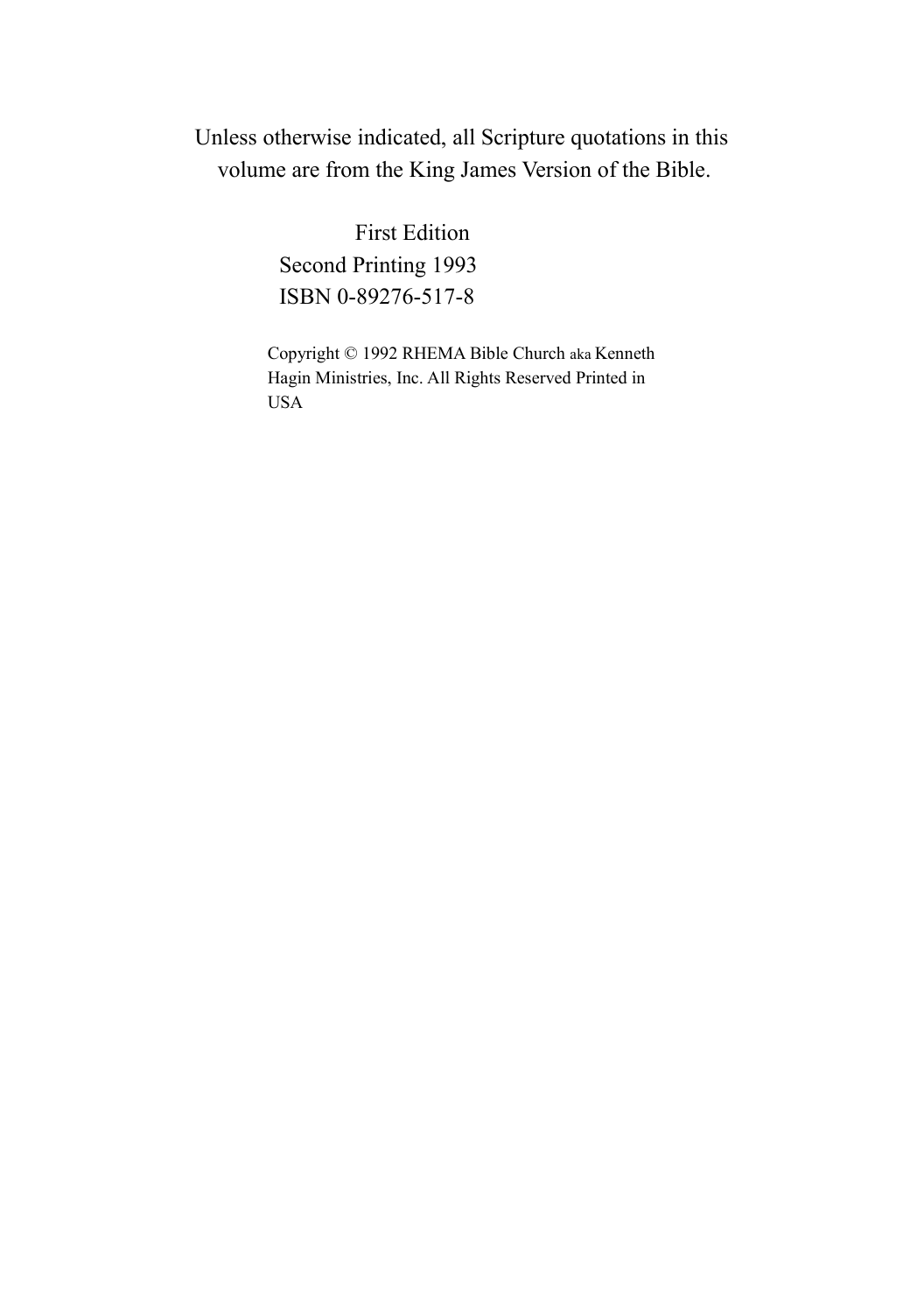## **Contents**

#### SECTION I: APOSTLES

- 1. [Ranks or Classes of Apostles](#page-6-0)
- 2. [Fourth Class of Apostle: Non-Foundational Apostles](#page-24-0)
- 3. [Characteristics of the Apostolic Call](#page-33-0)
- 4. [Qualifications for the Apostolic Ministry](#page-44-0)

#### SECTION II: PROPHETS

- [5. The Office of the Prophet Contrasted In Old and New Testaments](#page-56-0)
- [6. What Is a New Testament Prophet?](#page-65-0)
- 7. [Prophets Are Not To Guide and Direct New Testament Believers](#page-78-0)
- 8. [Performing in the Flesh vs. Ministering in the Spirit](#page-90-0)
- 9. [Foretelling Versus Forthtelling](#page-104-0)
- 10. [God Does Not Put Novices In Positions of Authority](#page-117-0)

#### SECTION III: PASTORS

- 11. [Church Government](#page-127-0)
- [12. The Pastor and the Local Church](#page-141-0)
- 13. [Different Church Structures](#page-159-0)
- 14. [Ministerial Accountability](#page-167-0)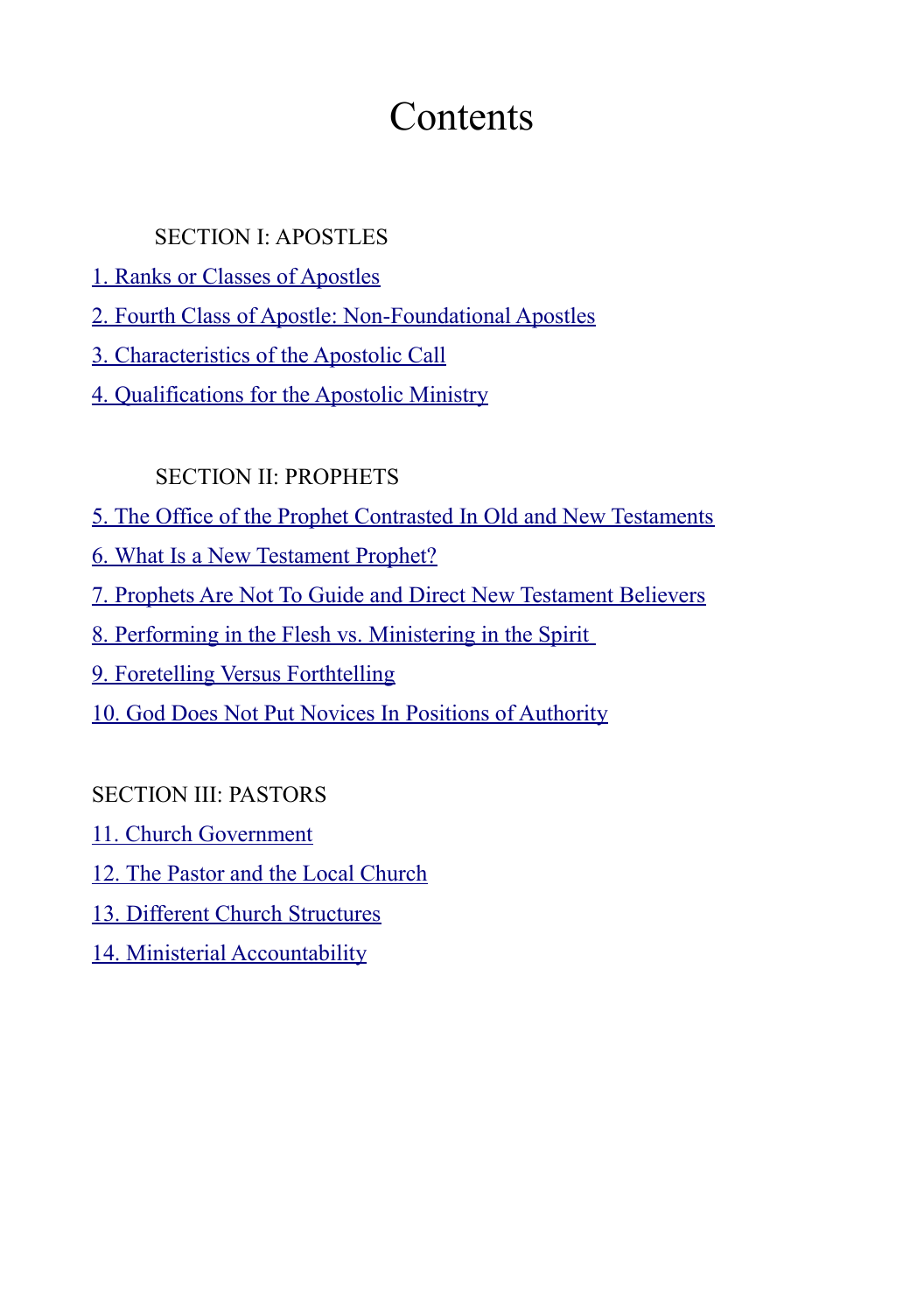# Preface

Jesus Christ, the Head of the Church, is getting His Body ready for His soon return. That's why it is vital for those who are called to the ministry to function in their proper place in the Body of Christ.

Some controversy has arisen in our day about the roles of the apostle and prophet in the Body of Christ. Some believers purport that these offices do not even exist today. Others take a radical viewpoint concerning the authority these offices hold in the local church over the pastor and over believers in general. This book is a scriptural look at the offices of the apostle, prophet, and pastor as they are to function in the Body of Christ today. These offices have never been taken out of the Body of Christ, but I believe God wants to bring biblical balance to this area of teaching.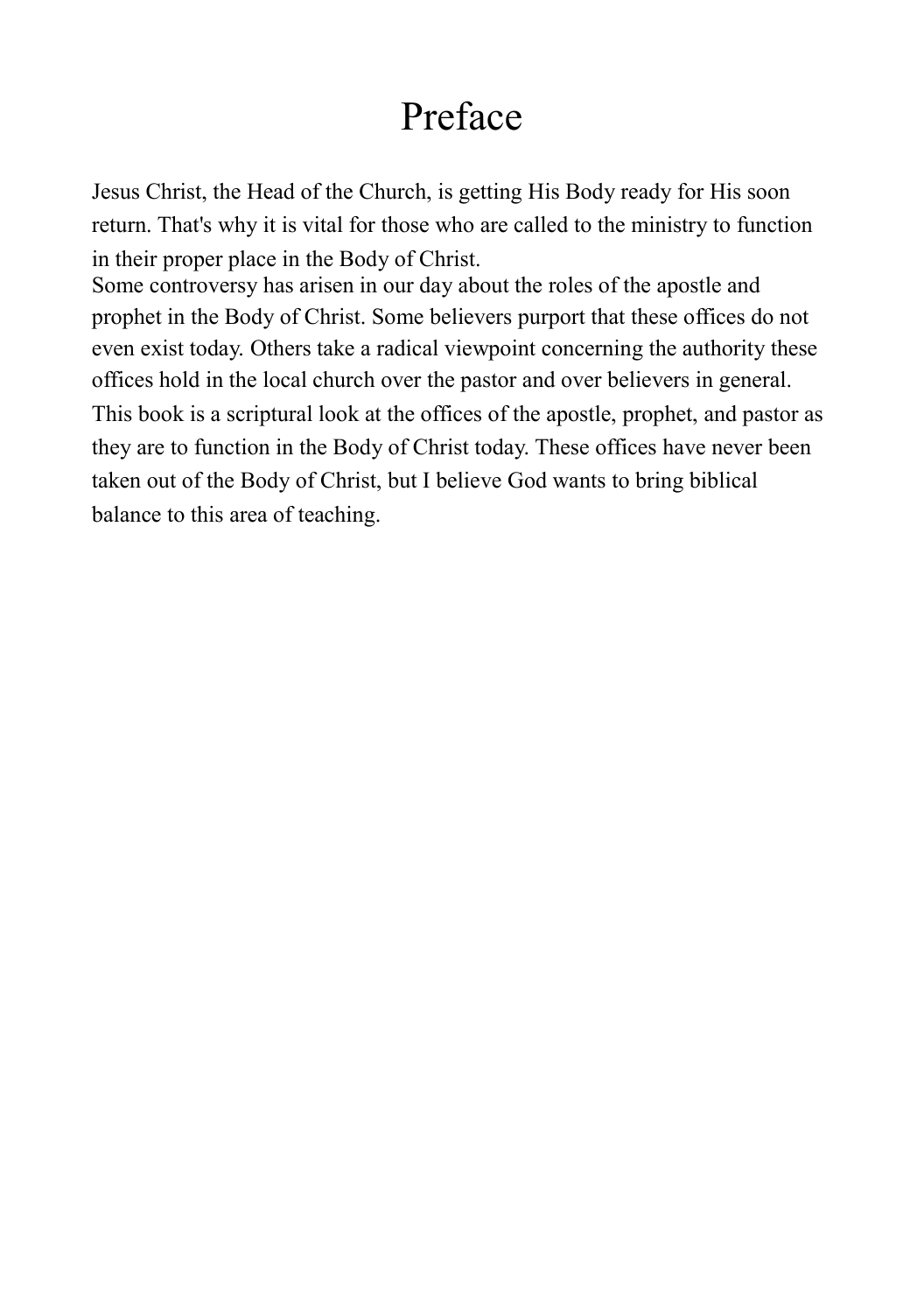# SECTION I APOSTLES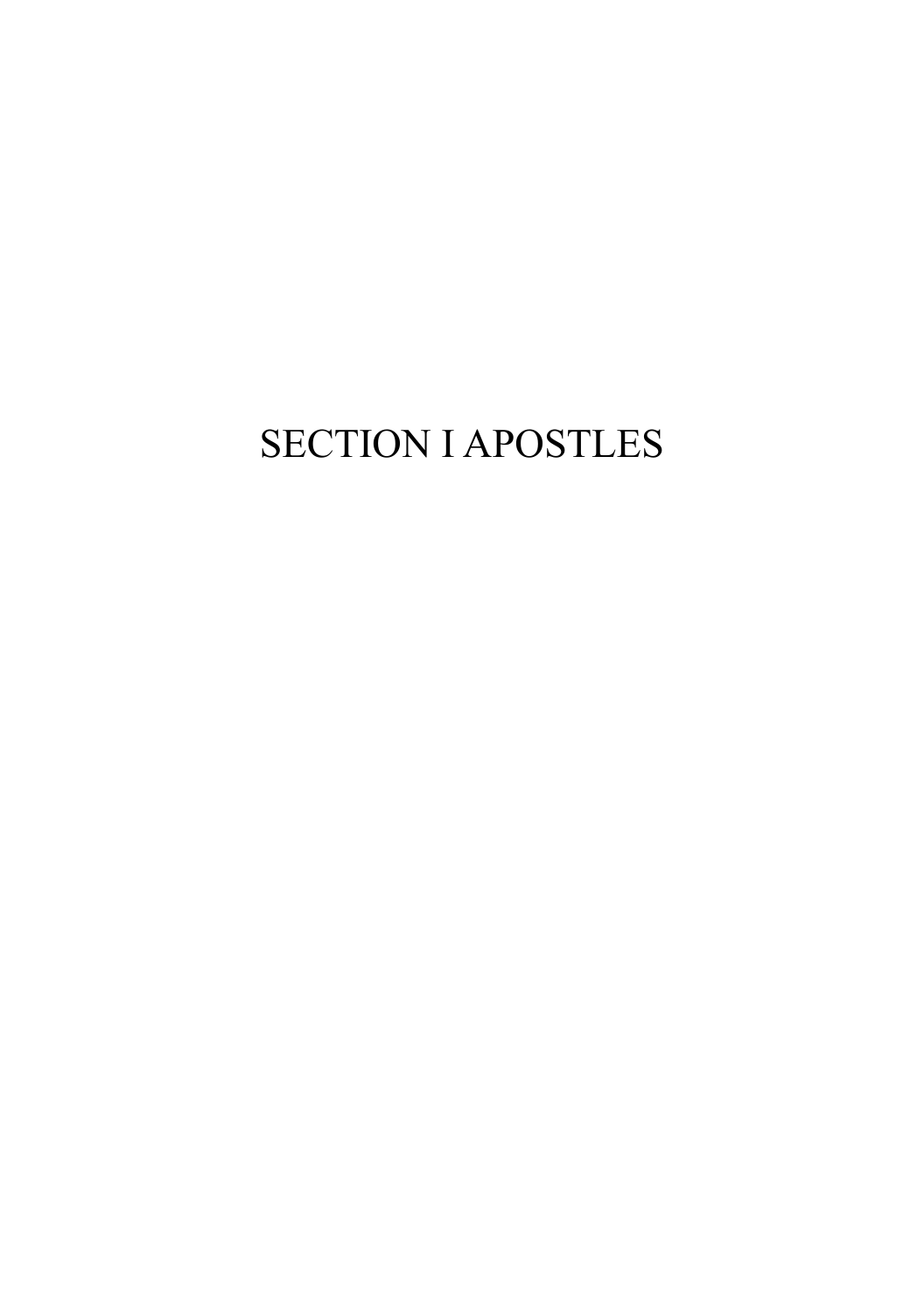## <span id="page-6-0"></span>Chapter 1 Ranks Or Classes Of Apostles

... When he [Jesus] ascended up on high, he led captivity captive, and GAVE GIFTS UNTO MEN....

And he [Jesus] GAVE some, APOSTLES; and some, prophets; and some, evangelists; and some, pastors and teachers.

— Ephesians 4:8,11

And God HATH SET SOME IN THE CHURCH, first APOSTLES, secondarily prophets, thirdly teachers, after that miracles, then gifts of healings, helps, governments, diversities of tongues.

— 1 Corinthians 12:28

#### Ministry Gifts: A Divine Call

Five ministry gifts are mentioned in Ephesians 4:11. A ministry gift is resident within a person who is called by God to the full-time ministry to stand in one of these five ministry offices: apostle, prophet, evangelist, pastor, and teacher.

Some people say that all the ministry gifts operate in the Church today except the offices of the apostle and the prophet. But where in Scripture does it say that God ever took those offices out of the Church or that the Church no longer needs these ministry gifts?

Paul wrote this epistle to the Ephesians many years after the Church had its beginnings. So if God had taken the offices of the apostle and prophet out of the Church, Paul would have said, "God gave evangelists and pastors and teachers to the Church." But he didn't say that. God gave all five ministry gifts to the Church, and they have never ceased functioning. They are all in operation even in our day.

The Bible tells us why and for how long the ministry gifts were given to the Church.

EPHESIANS 4:12,13

12 For the perfecting of the saints, for the work of the ministry, for the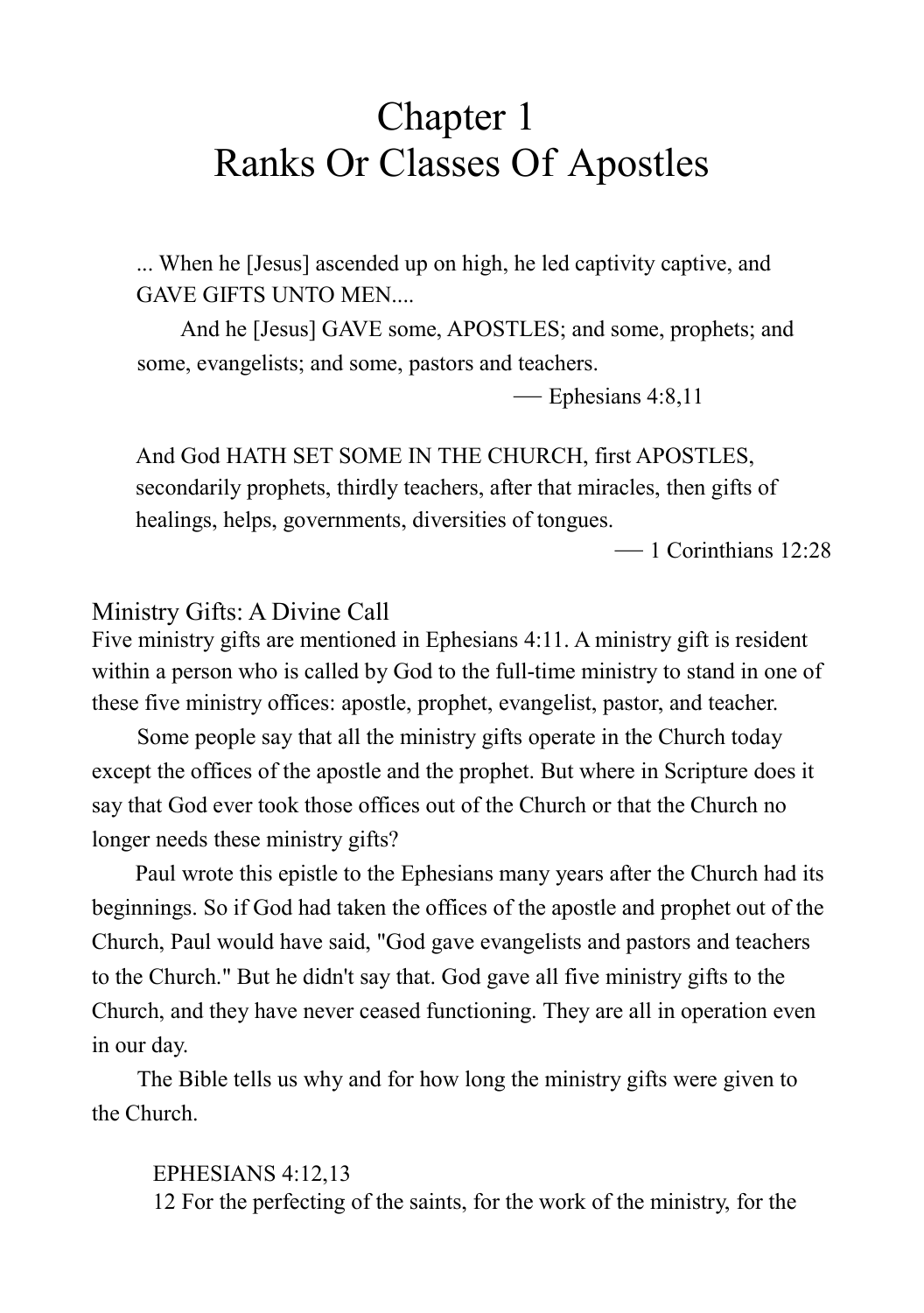edifying of the body of Christ:

13 Till we all come in the unity of the faith, and of the knowledge of the Son of God, unto a perfect [spiritually mature] man, unto the measure of the stature of the fulness of Christ.

These verses tell us three reasons ministry gifts were given to the Church:

- 1. For the perfecting of the saints.
- 2. For the work of the ministry.
- 3. For the edifying of the Body of Christ.

Actually, the Greek indicates that the meaning is "perfecting of the saints so the saints can do the work of the ministry, resulting in the edification of the Body of Christ."

Another translation says that God gave the fivefold ministry gifts "in order to get His holy people ready to serve as workers" (The New Testament in the Language of Today, William F. Beck). The Godspeed translation says God gave ministry gifts to the Church so the saints can "reach mature manhood, and reach that measure of development found in Christ."

How long will ministry gifts be in the Church? Ephesians 4:13 says, "Till we all come in the unity of the faith, and of the knowledge of the Son of God, unto a perfect [spiritually mature] man, unto the measure of the stature of the fulness of Christ."

Don't let the words "perfecting" and "perfect" in verses 12 and 13 throw you. We will never be perfect or perfected in the flesh. As long as we are in these mortal bodies, we will not reach perfection in the sense that most people think of perfection. Actually, the word "perfect" here means mature or full manhood. The Bible is talking about spiritual maturity.

The Church will always need ministry gifts — those called to the offices of apostle, prophet, evangelist, pastor, and teacher — because as a body of believers, we are always in the process of growing toward the full stature of Christ. Even when Jesus returns, there will be those in the Body of Christ who just got saved and are still spiritual babes.

There is an anointing that goes with every one of these fivefold ministry offices. And as ministers of God stand in these different offices, the anointing of the Holy Spirit is distributed in different measures and works differently in each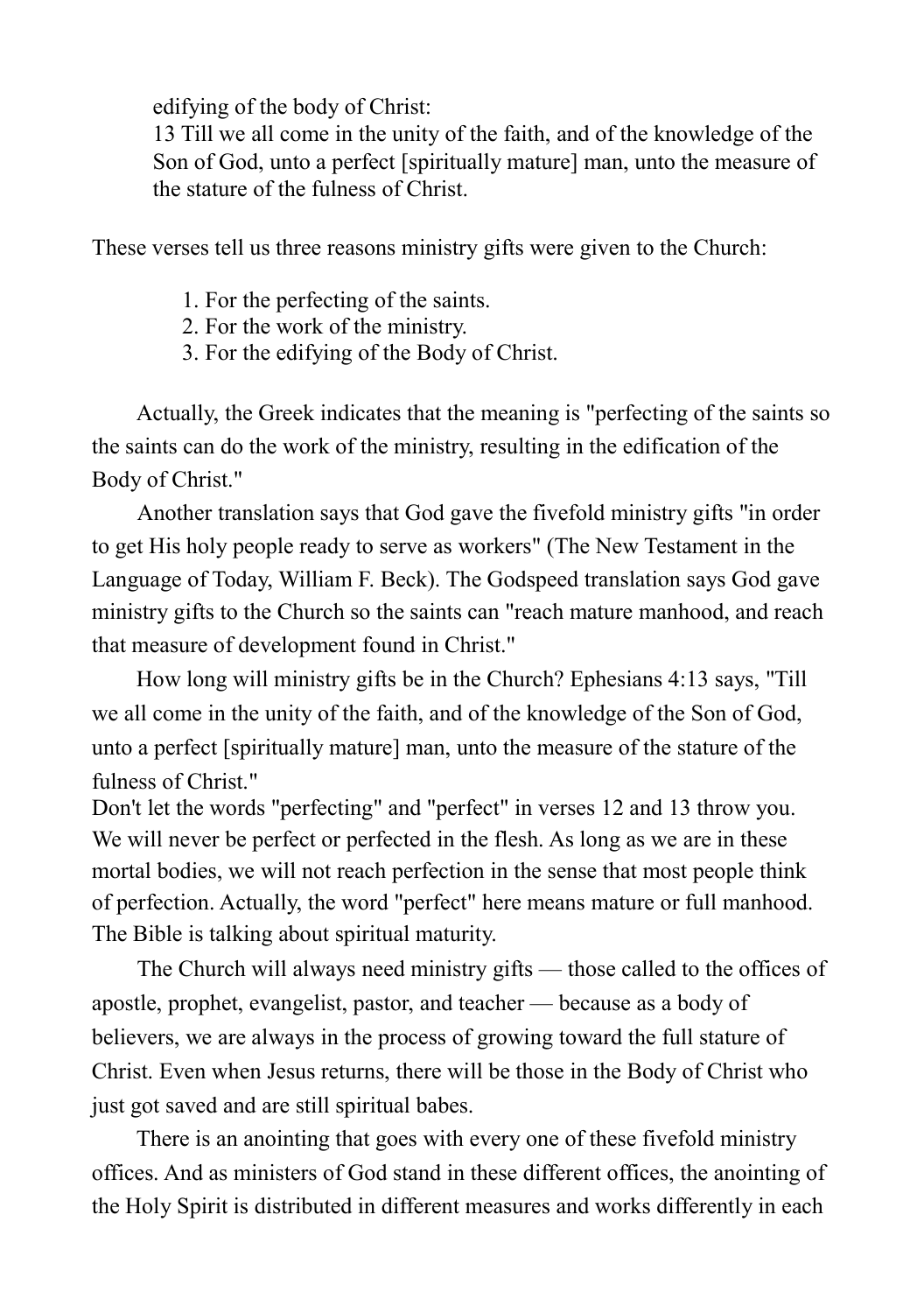office. But all the ministry gifts are for the edifying or the spiritual building up of the Body of Christ.

There is an anointing upon each ministry gift — the full-time minister that is not on the layman. No layman can take the place of these ministry gifts that God has set in the Church. Of course, laymen can witness for God and do much to further the growth of God's Kingdom. And in that general sense, everyone is in the ministry to serve as workers in the Body of Christ.

But the ministry gifts are those people called to the full-time ministry, who are anointed by God to help equip and mature the saints. Unless we have the manifestation and operation of these ministry gifts in the Church, the saints will not mature, nor be equipped as they should to do the work of the ministry.

Notice something else about the ministry gifts. In Ephesians 4:11, it says that Jesus gave these ministry gifts unto men. In First Corinthians 12:28, it says that God set the ministry gifts into the Church. God gave ministry gifts to man, and God set them in the Church — not man. There is a vast difference.

You do not enter any phase of the ministry just because you want to, because someone told you to, or because someone prophesied to you. No man calls you to the ministry; it is a divine call. God alone sets men and women into ministry gift offices.

Those whom God calls to the ministry, He equips for the ministry. God anoints those called to the ministry and gives them the spiritual ability to stand in whatever office He calls them to.

As important as education and ambition are to success, we need more than education or ambition if we are going to be successful in the ministry. We need a ministry equipped with supernatural gifts — supernatural equipment.

The ministry consists not in name, but in the power that the Lord Jesus Christ, the Head of the Church, bestows upon a person to stand in a ministry office. I get amused at folks who go around calling themselves by certain titles. Putting a label on something doesn't make it so. You can put a label on an empty can, but that doesn't put anything in the can!

The Bible says the Lord Jesus Christ Himself gave ministry gifts to the Body of Christ. Yet some people presumptuously go around laying hands on others, supposedly putting them into these different ministry offices. That's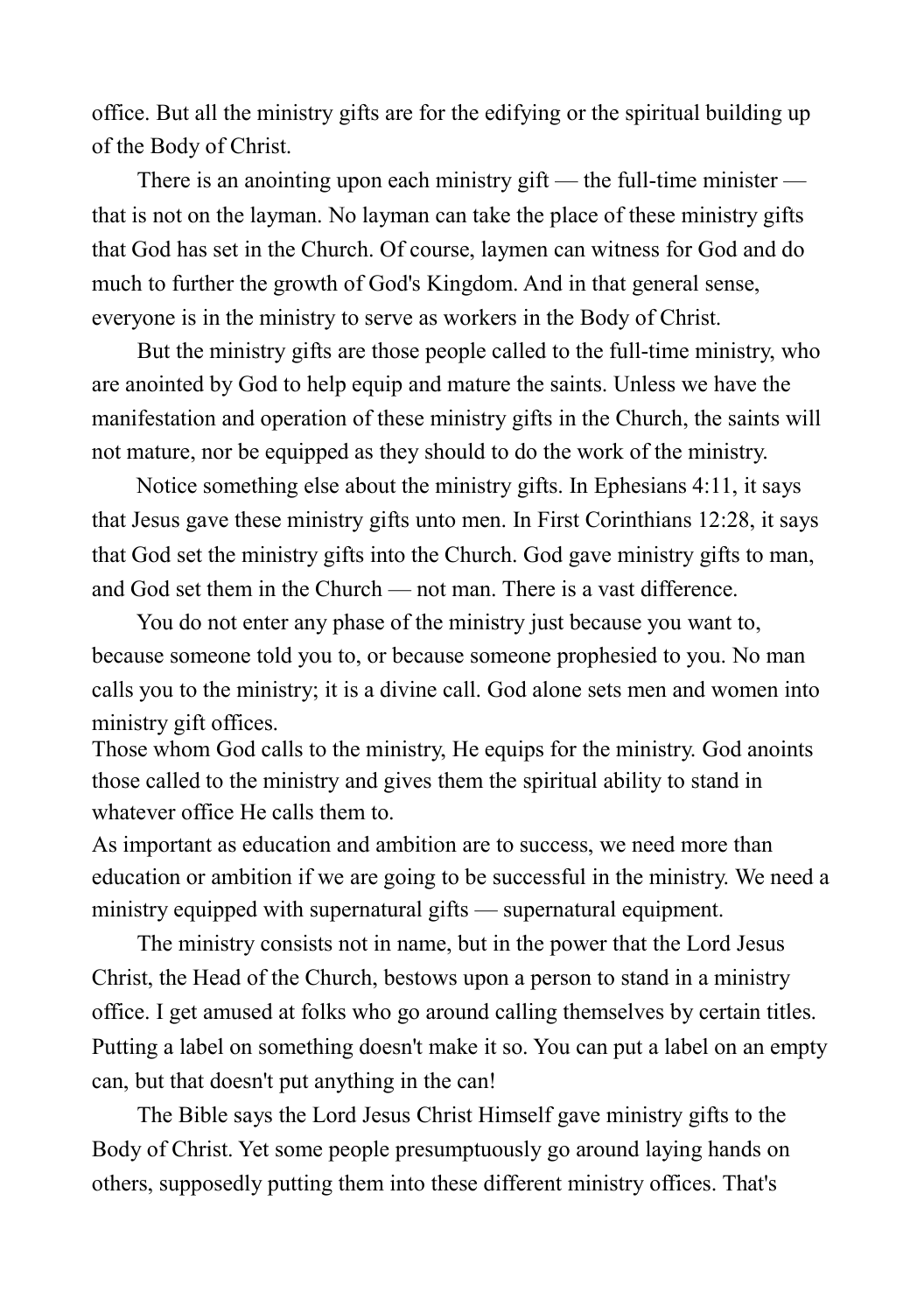impossible! I call it laying empty hands on empty heads! And it causes a problem in the Body of Christ because it encourages people to intrude into ministry offices for which they have no anointing and to which they have not been called.

Friends, you can't intrude into a ministry office that you are not called to by God. It is dangerous to do so. It could cost you your life. I have seen ministers die young because they didn't do what God told them to do and tried to intrude into ministry offices to which they were not called.

No one can "put" anyone else in a ministry office. God alone sets people into these offices. Other people may recognize and acknowledge such a calling, but it is God who calls and sets these ministry gifts in the Church.

Sometimes you hear people say, "I want to work for God, but I don't know whether or not I'm called." If you don't know whether or not you are called to the ministry, you probably are not. You see, if you have the preach or teach in you, it's going to come out. You don't have to teach a rooster to crow; he just crows because it's in him! And if the preach or teach is in you, it's going to come out.

Some people say, "I didn't have any call to the ministry. I just saw a need, so I fulfilled that need." Well, that might be true, but that doesn't put a person into one of these ministry offices.

Actually, each of us should be able to minister to others. And there is a general sense, of course, in which every Christian is a preacher. Every layman ought to be a preacher because to preach means to proclaim or to tell the good news of the gospel.

But that still does not qualify a person to stand in one of these ministry offices. To enter a ministry office requires a divine call. God gives the divine call to the ministry; He bestows the spiritual equipment for the ministry; and He requires certain qualifications of those in the ministry.

The particular method by which God calls one to the ministry is unimportant. What is important is a person's obedience to the call of God.

#### Divinely Granted Appearance

In 1987 I had a visitation from the Lord. The Lord Jesus Christ appeared to me and talked to me. The entire experience lasted two hours and fifty minutes.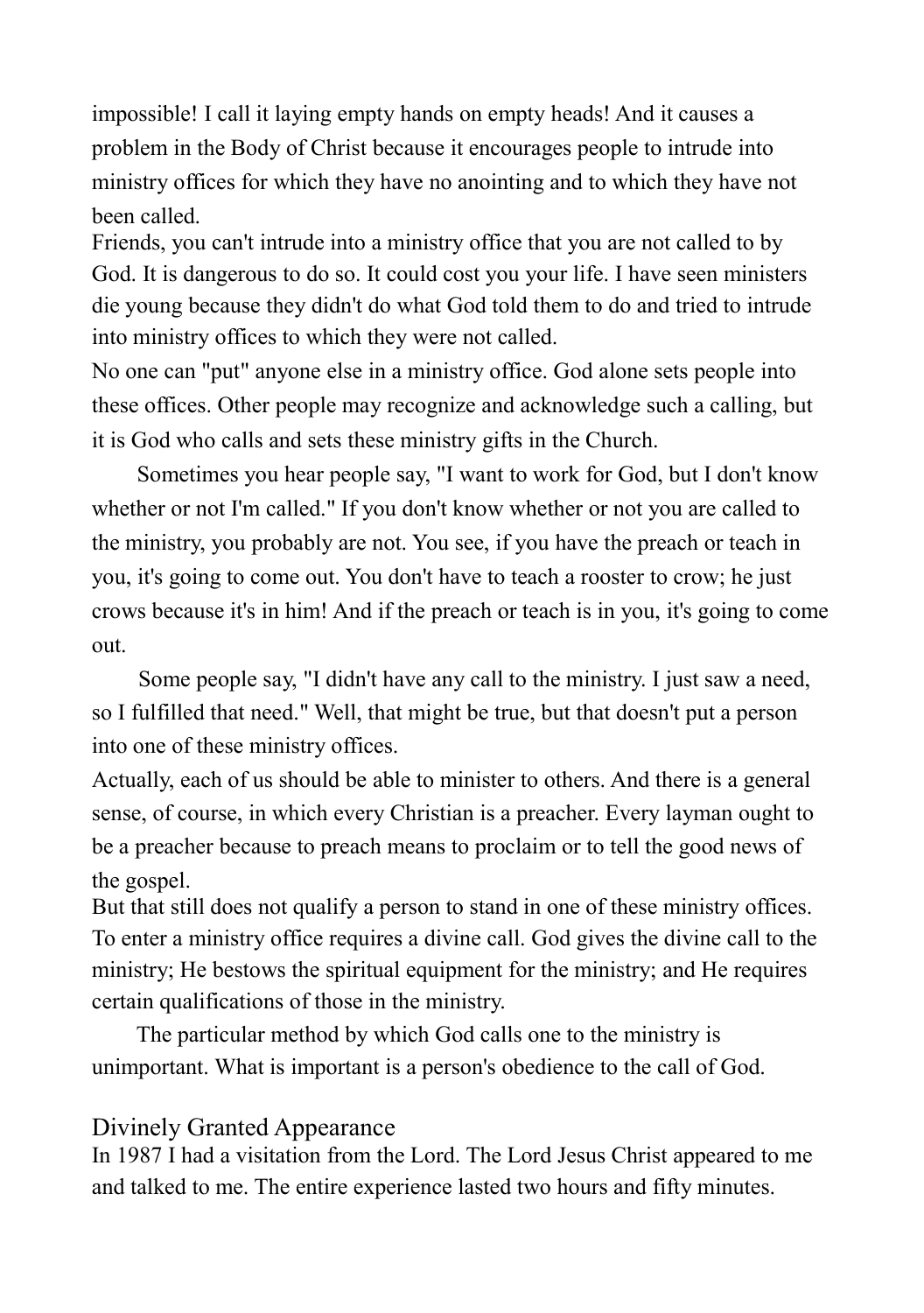Some of the things the Lord talked to me about in that visitation are found in the book, Plans, Purposes, and Pursuits.

In that visitation, Jesus talked to me about His plan for the New Testament Church, and how His plan for the Church in worship is different under the New Covenant than it was under the Old Covenant.

Then He began to talk to me about some of His plans for the Church concerning ministry. His plan for the Church in ministry is also different under the New Covenant than it was under the Old Covenant. And in this discussion, He began to talk to me about the ministry gifts that He has set in the Church.

In this book, I'm going to share with you some of the differences in Jesus' plan for the ministry under the New Covenant, especially regarding the offices of the apostle, prophet, and pastor.

Shortly after the 1987 visitation, it seemed that controversy arose in different parts of the Body of Christ, particularly concerning the offices of the apostle and the prophet. Of course, Jesus knew the doctrinal errors that were about to surface in the Church. I believe He addressed these issues in order to maintain balance and to help keep ministers from getting in a ditch doctrinally.

You see, there is an element of truth in all doctrinal error. Usually the error occurs when people push biblical truths to the extreme. Actually, there has to be an emerita of truth involved in these spiritual tangents or no one would believe them; the error would be too obvious.

I'm against the extreme on any issue. People can even be extreme regarding faith. That's why I encourage people not to get into the ditch — into extremes and excesses — in any area. Just stay right in the middle of the road. Many of these errors about the offices of the apostle and the prophet are due to lack of correct teaching in this area.

In the 1987 visitation, Jesus began talking about the office of the apostle. He said, "There are four classes or ranks of apostles. And within these different classes or ranks, apostles can have different degrees or measures of anointing." Jesus continued, "There are not only different classes of apostles, but there are also different classes of prophets, evangelists, pastors, and teachers. And there are different degrees of anointing within these different classes."

I think we have all seen people in these various offices, ministering under varying degrees of anointing. Even in the pastoral office, some pastors carry a different type or measure of anointing than others. And we see evangelists,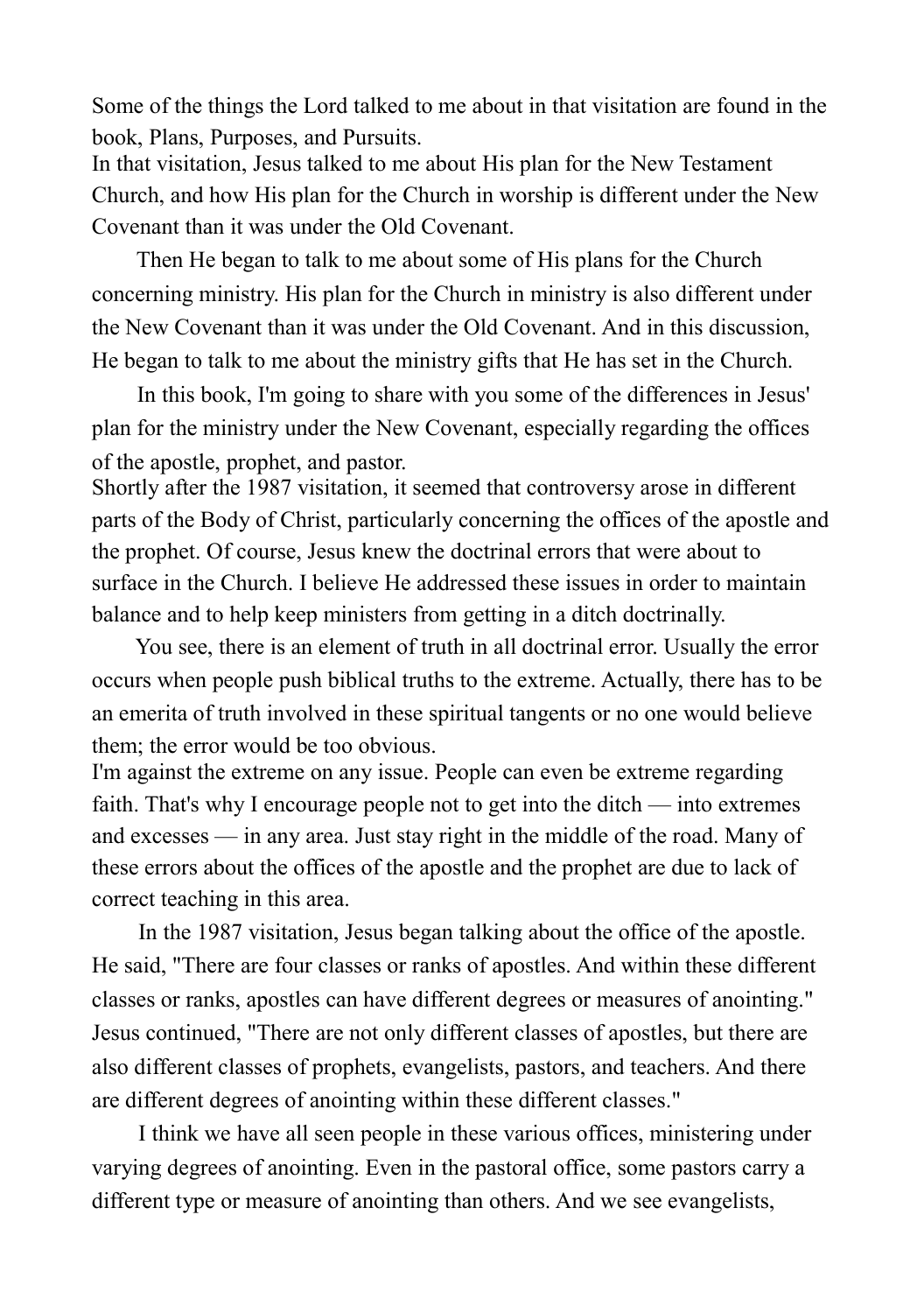prophets, and teachers with different degrees of anointing upon them. The same thing is true in the apostolic office.

#### First Class of Apostle: Jesus Christ

Of course, Jesus stands at the Head of the list in each of the fivefold ministry gifts.

The Bible calls Jesus an apostle. The Greek word translated "apostle" also means a messenger, a sent one, or a commissioned one. Hebrews 3:1 says,.. consider the APOSTLE and High Priest of our profession, Christ Jesus." Jesus certainly was commissioned, wasn't He? Jesus stands at the Head of the list of sent ones. He is called an Apostle because in His earthly ministry He was a Sent One, a Messenger, and a Commissioned One to bring the good news of salvation to the world.

Then Jesus called Himself a prophet (Matt. 13:57). He also stood in the evangelist's office because He proclaimed the good news of salvation (Luke 19:10). Jesus was a pastor; He called Himself the Good Shepherd (John 10:11- 16). And He was a teacher; one of the main facets of Jesus' ministry was teaching people (Matt. 9:35).

Jesus is in a class by Himself in each ministry gift. No one else will ever stand in that highest class because Jesus had the Spirit without measure (John 3:34). No other person ever has, nor ever will be anointed without measure. Believers have the Spirit by measure (Rom. 12:3).

To say it another way, Jesus had a degree of anointing upon Him in His earthly ministry that no one else will ever have. Believers have a measure of that same anointing on them because they have the Holy Spirit. And it seems probable that the Body of Christ as a whole has the same measure of anointing Jesus had upon Him when He was upon the earth. But certainly no other individual has ever been or ever will be anointed to the same degree or in the same measure as Jesus was.

This is not to confuse the issue of Jesus' deity. As a Person Himself, Jesus was the eternal Son of God, the second member of the Trinity. He was God the Son, manifested in the flesh. But when He came to this earth, He emptied Himself of all divine privileges (Phil. 2:5-8) and ministered as a man. In taking upon Himself a human nature, Jesus chose to surrender the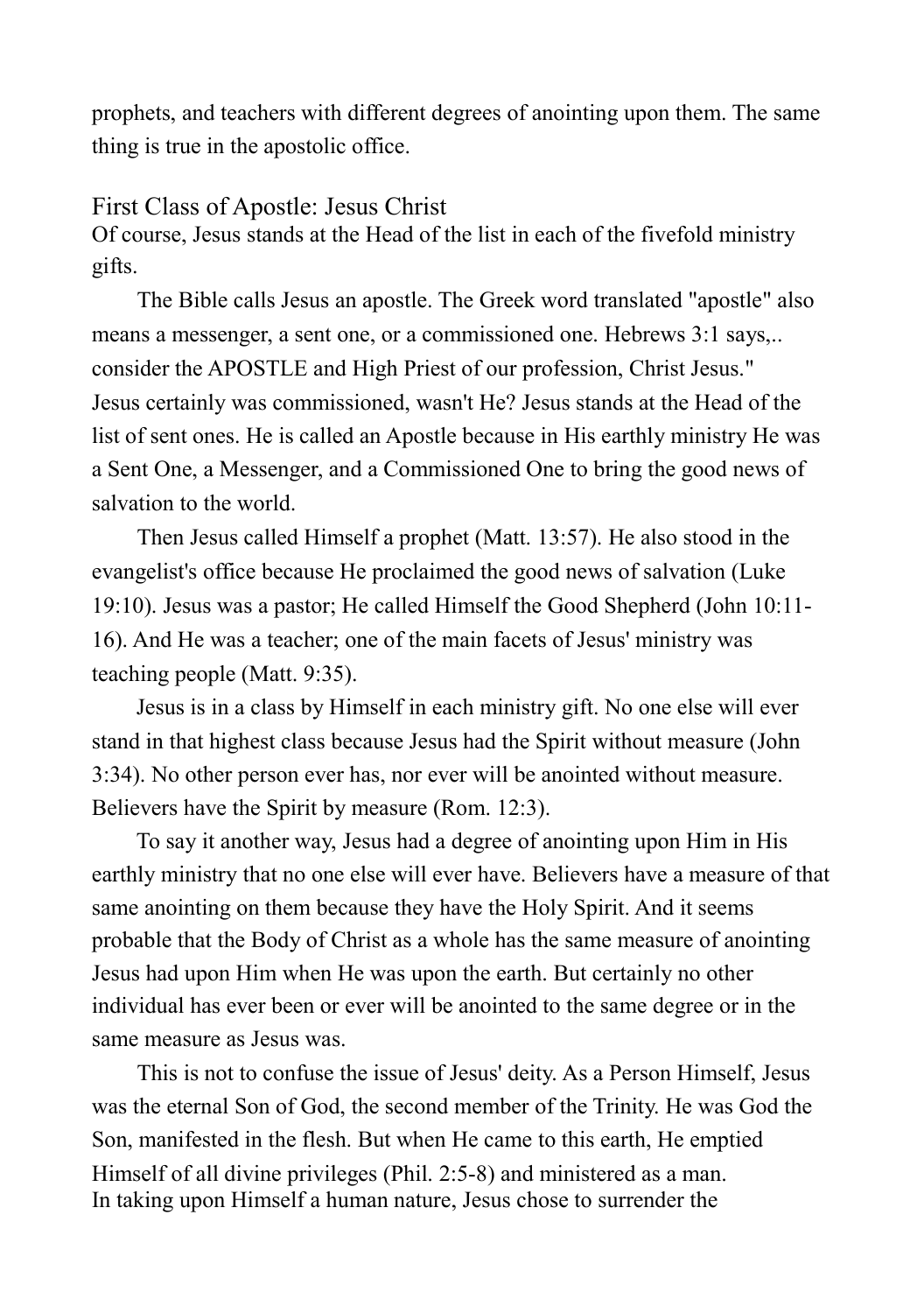independent exercise of His divine powers. At no time did Jesus ever cease being Deity, but He functioned as man anointed by the Holy Spirit. We can understand this further by realizing that Jesus, before His incarnation, existed co-equally and co-eternally with God the Father and God the Holy Spirit. He shared with them all the privileges of deity, such as omniscience (being all-knowing), omnipotence (being all-powerful), and omnipresence (being everywhere at once).

When Jesus became the Babe of Bethlehem, He was Emmanuel, which means "God with us." He was God manifested in the flesh. He never ceased being God, nor did He lose His divinity, but He did lay aside certain privileges of deity and restricted Himself to certain human limitations.

Although Jesus was divine and sinless, He did not function as one who was omniscient. Rather, He grew in wisdom (Luke 2:52). He did not function as one who was omnipotent; He said He could of His own self do nothing (John 5:19,30). He no longer functioned as one who was omnipresent, but was confined to a human body which later was nailed to the Cross and gloriously resurrected in the fulfilling of God's redemptive plan.

So Jesus never ceased being Deity, but He chose to come to the earth as a Man, and He ministered under the power and anointing of the Holy Spirit. But because He had the Spirit without measure (John 3:34), Jesus stands alone in a class by Himself in all five of the ministry gifts, including the office of the apostle.

In the 1987 visitation, Jesus went on to tell me about the other classes or ranks of apostles.

#### Second Class of Apostles: Apostles of the Lamb

The twelve Apostles of the Lamb are in the second class of apostles. Jesus said to me, "The Apostles of the Lamb are in a class by themselves. No one else can ever be in that class because there are no more Apostles of the Lamb."

In the Book of Revelation, the Word of God talks about the twelve Apostles of the Lamb.

REVELATION 21:14

14 And the wall of the city had twelve FOUNDATIONS, and in them the names of the twelve APOSTLES OF THE LAMB.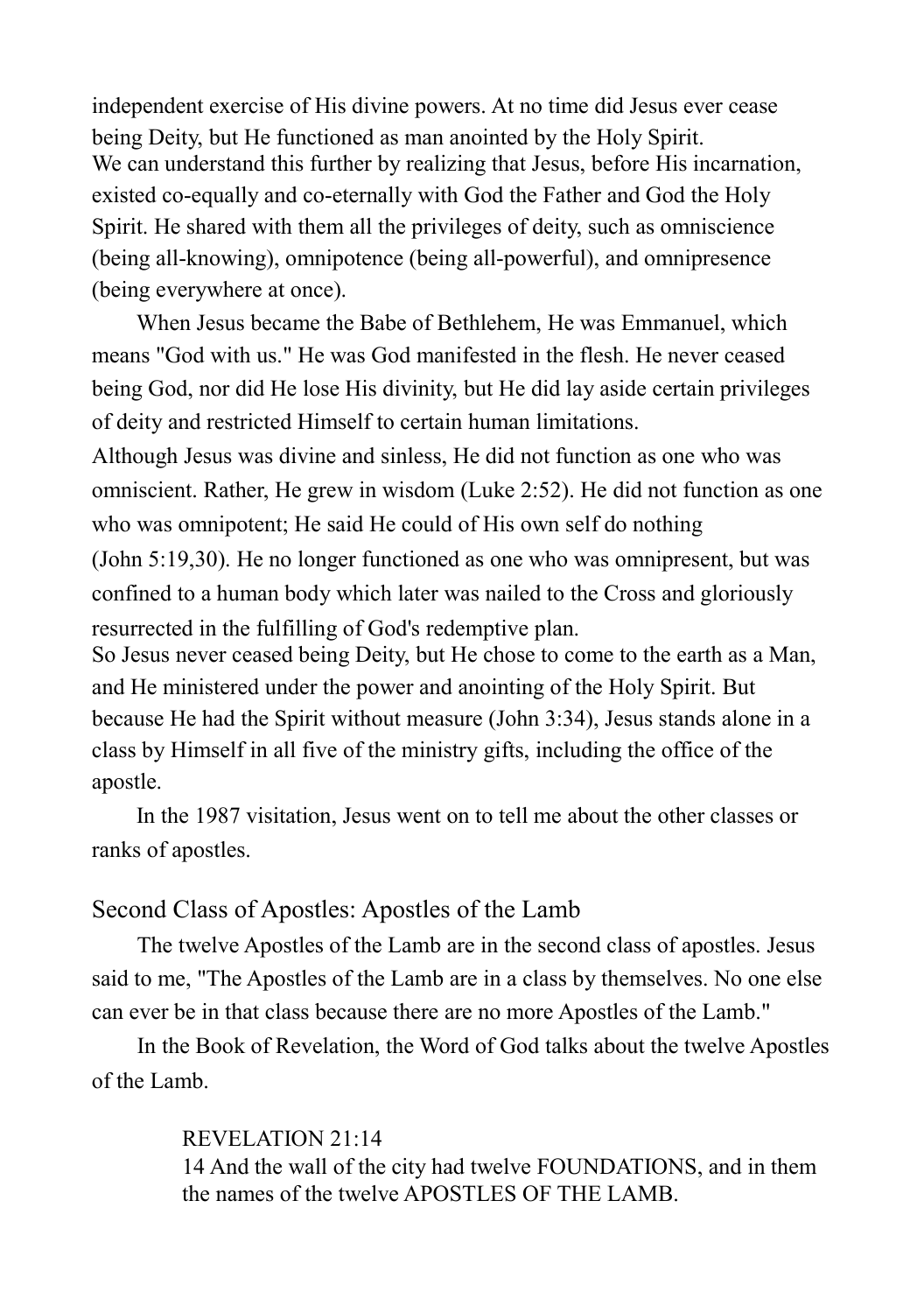There are only twelve Apostles of the Lamb. And no one except the twelve apostles who companies with Jesus will ever stand in that second class of apostle. No one else could stand in that second class because the Apostles of the Lamb were sent ones for a specific time and purpose.

For what purpose were those twelve apostles sent ones? Were they sent to govern churches? Emphatically, no! They were sent ones to be eyewitnesses of Jesus' life, earthly ministry, and resurrection. We see this in the Scriptures.

#### Qualifications Of The Apostles Of The Lamb

#### ACTS 1:15-22

15 And in those days Peter stood up in the midst of the disciples, and said, (the number of names together were about a hundred and twenty,)

16 Men and brethren, this scripture must needs have been fulfilled, which the Holy Ghost by the mouth of David spake before concerning

Judas, which was guide to them that took Jesus.

17 For he was numbered with us, and had obtained part of this ministry.

18 Now this man purchased a field with the reward of iniquity; and falling headlong, he burst asunder in the midst, and all his bowels gushed out.

19 And it was known unto all the dwellers at Jerusalem; insomuch as that field was called in their proper tongue, Aceldama, that is to say, The field of blood.

20 For it is written in the book of Psalms, Let his habitation be desolate, and let no man dwell therein: and his bishoprick let another take.

21 Wherefore of these men [notice the qualifications] WHICH HAVE COMPANIED WITH US ALL THE TIME THAT THE LORD JESUS WENT IN ANDOUT AMONG US.

22 BEGINNING FROM THE BAPTISM OF JOHN, UNTO THAT SAME DAY THAT HE WAS TAKEN UP from us [Jesus' resurrection], must one be ORDAINED to be a WITNESS [or eyewitness] WITH US OF HIS RESURRECTION.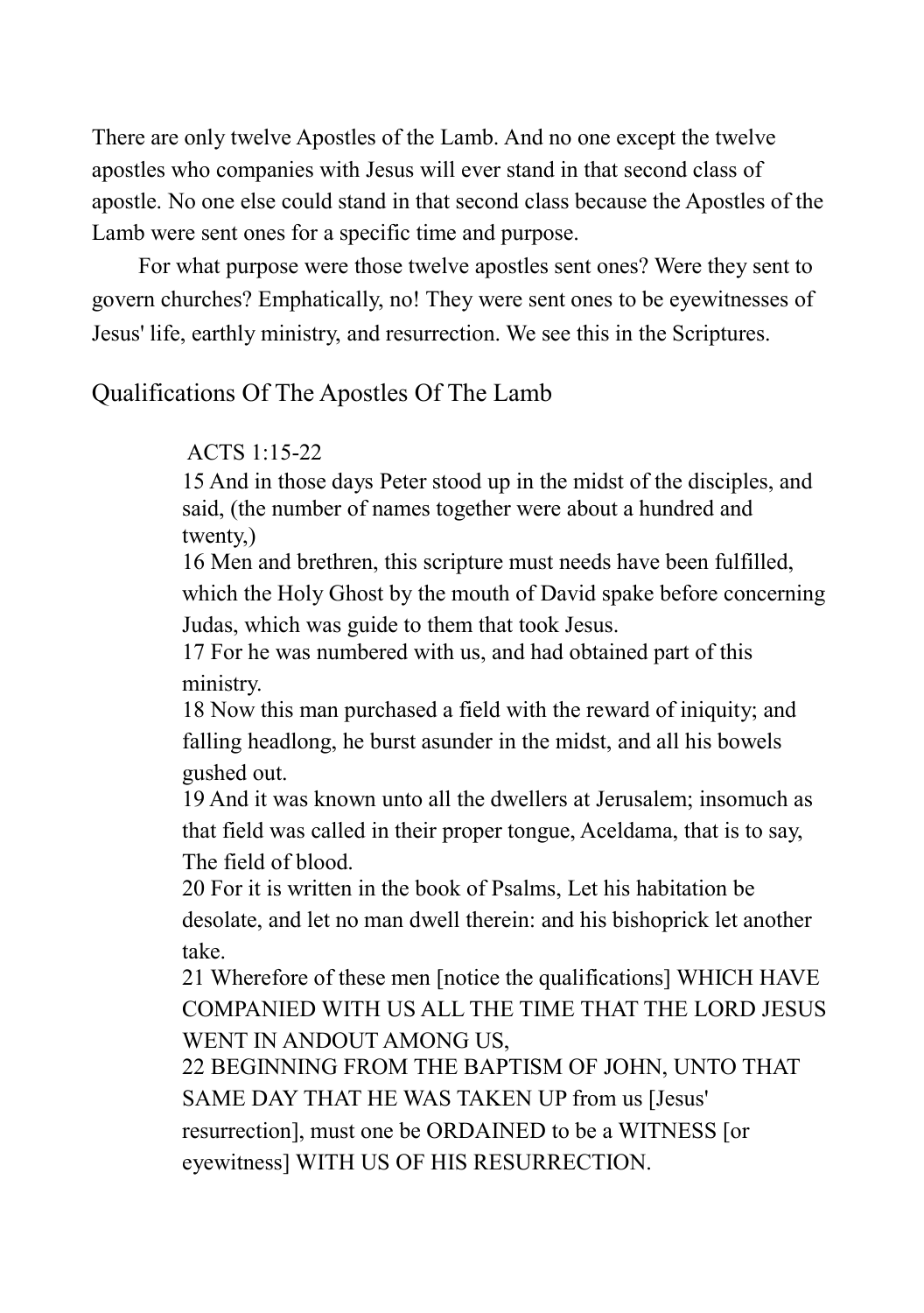The first and most obvious characteristic of the Apostles of the Lamb is that they were ministers of the gospel. That means they were first and foremost preachers and teachers of the Word.

Second, we notice they were men who had.. companies with us all the time that the Lord Jesus went in and out among us" (v. 21). They had to be eyewitnesses of Jesus' earthly ministry.

Third, the twelve Apostles of the Lamb had to be sent ones for the purpose of being eyewitnesses of Jesus' resurrection: "... ordained to be a witness with us of his resurrection" (v. 22).

In other words, the Apostles of the Lamb had to be men who were with Jesus during His earthly ministry and had witnessed His resurrection. That is why the twelve Apostles of the Lamb are in a class by themselves.

In the 1987 visitation, Jesus called this second class of apostle — the Apostles of the Lamb — foundational apostles because God used them to help lay down New Testament doctrine (Eph. 2:20). And some of them wrote various Books of the Bible.

You remember that when Judas betrayed Jesus, the apostles had to select another man to take his place. This man had to be someone who had been among them and had also been an eyewitness of Jesus' ministry and resurrection. Matthias was chosen to take Judas' place.

Some people say that when the apostles chose Matthias to take Judas' place, they missed God because Paul should have been chosen and included as an Apostle of the Lamb.

But Paul couldn't qualify as an Apostle of the Lamb because he was not an eyewitness of Jesus' ministry; Paul wasn't even born again when Jesus walked upon the earth. Paul didn't go in and out and company with Jesus and His disciples during the three years of Jesus' earthly ministry. And Paul was not an eyewitness of Jesus' resurrection.

There are also those who say that there were only twelve apostles and that the apostolic office ceased with those twelve apostles. In other words, they say that the Apostles of the Lamb are all the apostles there ever will be in the Body of Christ.

But go back and read the New Testament again, and you'll find that there were approximately twenty people called apostles or "sent ones." (For further study on this subject, see Rev. Kenneth E. Hagin's book, The Ministry Gifts.)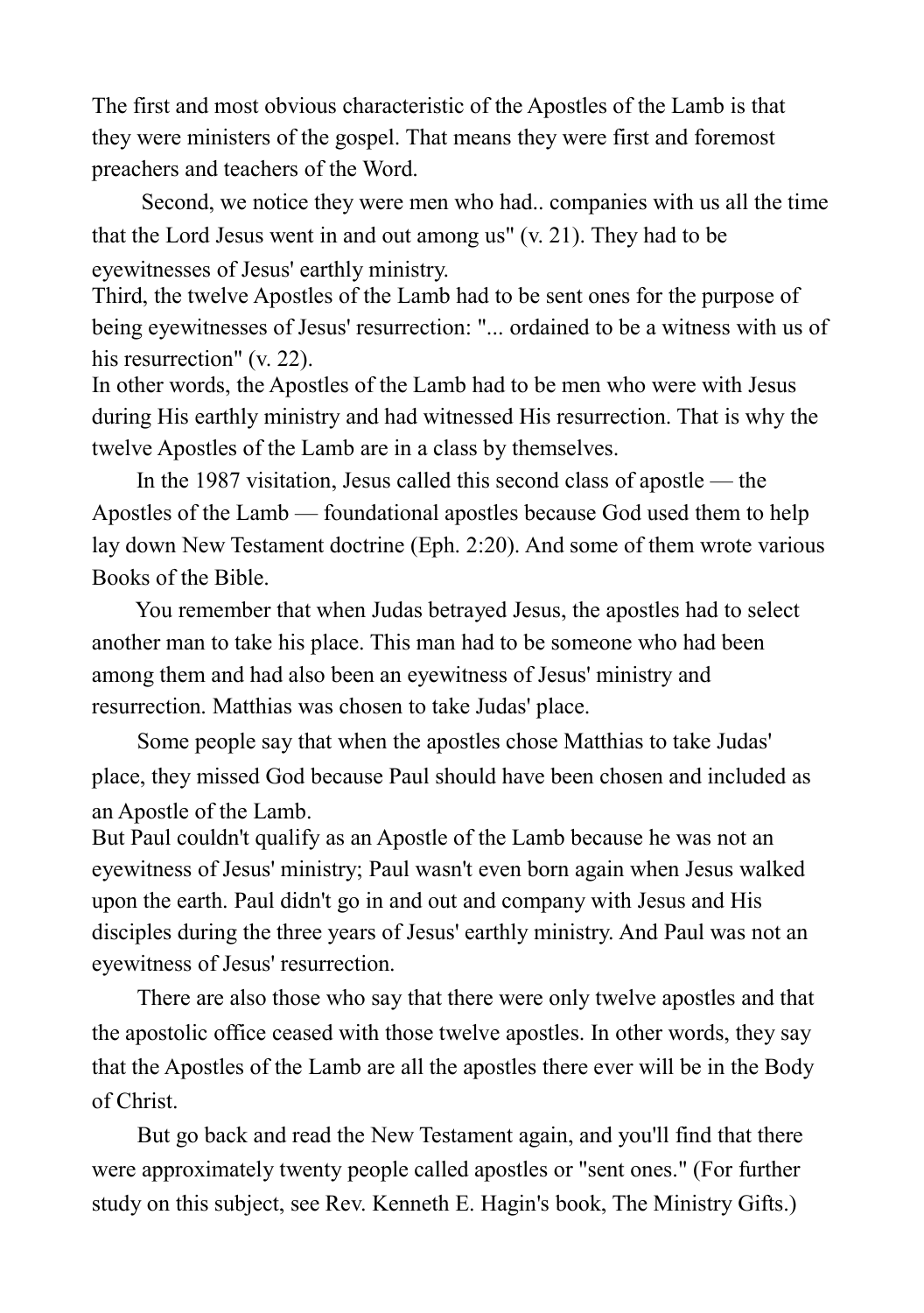Therefore, the office of the apostle did not cease with the Apostles of the Lamb.

#### Third Class of Apostle: Other Foundational Apostles

The third class of apostle is the rank or class of apostle that Paul was in. A characteristic of apostles in this class is that they also helped lay the doctrinal foundation of the New Testament.

In the 1987 visitation, Jesus also said to me, "Foundational apostles are found in the second and third class of apostles. Apostles and prophets of that rank or level were anointed to lay down the doctrine of the New Testament."

Apostles and prophets of the second and third class are to be considered foundational apostles and prophets because the gospel of the New Testament was revealed to them.

Paul was in that third class of foundational New Testament apostles and prophets. He wrote a large portion of the New Testament, and he wasn't taught the revelation of the mystery of Christ by man; he received it from the Holy Spirit.

#### EPHESIANS 3:4,5

4 Whereby, when ye read, ye may understand MY KNOWLEDGE IN THE MYSTERY OF CHRIST,

5 Which in other ages was not made known unto the sons of men, as it is now REVEALED unto his holy APOSTLES and PROPHETS by the Spirit.

Paul preached the revelation of the gospel to the early New Testament saints, so we don't need to lay any other foundation. We only need to build upon the foundation which has already been laid for us in the New Testament.

#### EPHESIANS 2:19,20

19 Now therefore ye are no more strangers and foreigners, but fellow citizens with the saints, and of the household of God; of the household of God;

20 And are BUILT UPON THE FOUNDATION OF THE APOSTLES AND PROPHETS, Jesus Christ himself being the chief corner stone.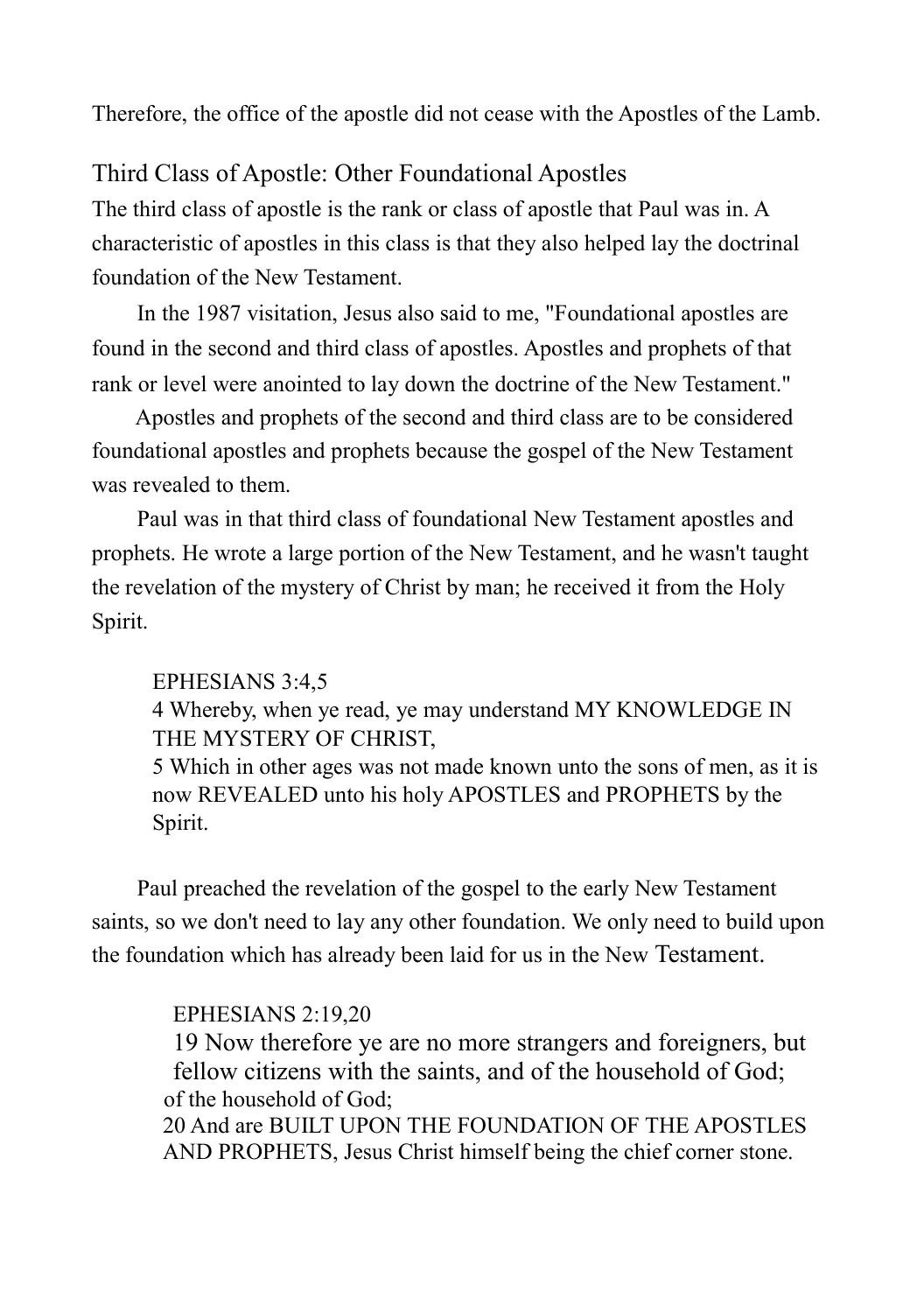The Church — the Body of Christ — is built on the foundation that the apostles and prophets already laid down for us in the New Testament. Now we are to build on that foundation.

> 1 CORINTHIANS 3:10 10 According to the grace of God which is given unto me, as a wise masterbuilder, I HAVE LAID THE FOUNDATION, and another buildeth thereon. But let every man take heed how he buildeth thereupon.

No one is receiving additional revelation to add anything to the foundation of the gospel today, because we already have the revelation of the New Testament.

Paul said, "But though we, or an angel from heaven, preach any other gospel unto you than that which we have preached unto you, let him be accursed" (Gal. 1:8). Paul warned that we are to take heed how we build upon the foundation that has already been laid (1 Cor. 3:10). We can't add to it or take away from it.

No Foundational Apostles Today

Then in the visitation, Jesus said something very interesting to me. He said, "There are no foundational apostles and no foundational prophets today. There are no apostles or prophets today on the same level or authority or in the same rank or with the same degree of anointing as the apostles and prophets of the Early Church. No one in the Church today is in the second or third class."

You see, when Jesus appeared to me in 1987, I didn't know exactly why He was explaining these things to me. But since Jesus talked to me in that visitation, I have become aware of errors surfacing in the Body of Christ, particularly on the issue of apostles and prophets. Then I could readily understand why Jesus Christ, the Head of the Church, discussed these major doctrinal issues at such length.

We will look at some of these modern-day errors in the light of the Scriptures.

First, some people today claim that in order to have proper New Testament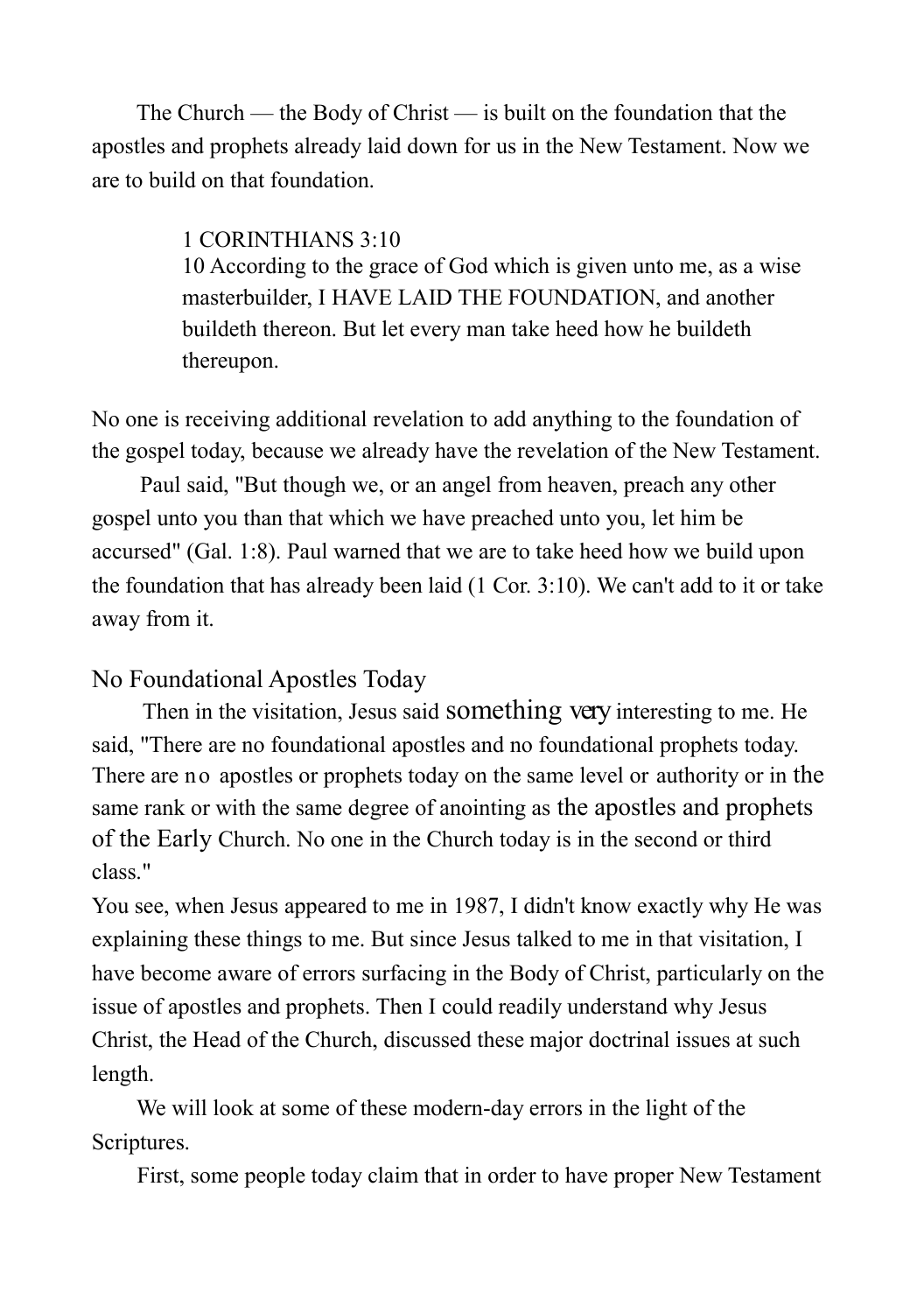church government, the fivefold ministry must operate in every local church and make up the government of each local church. (We'll discuss this error later in this book.)

Second, this erroneous teaching says that since apostles are listed first in the list of ministry gifts in Ephesians 4:11, that means they are preeminent over all the other ministry gifts. Supposing apostles are preeminent, some people assume that apostles should govern all the other ministry gifts in the local body, including the pastor.

Third, they teach that modern-day apostles and prophets are still supposed to be laying down New Testament doctrine and foundation. And they claim if you don't have an apostle governing your church and a prophet guiding your church, you don't have a correct New Testament foundation.

I believe this is why Jesus said so emphatically to me in the visitation, "There are no foundational apostles and prophets today." Jesus knew this error would be surfacing in the Body of Christ.

Jesus went on to explain that if there were apostles and prophets in our day who were on the same rank or level as Paul, for example, they could add to the doctrine of the New Testament.

You see, some folks today have gone to the extreme in what they teach about the apostolic office and have gotten off into error. In the first place, it is not scriptural that additional foundation has to be laid in the Church today. Jesus Christ is the Chief Cornerstone. If we need apostles today to lay another foundation, then we need another cornerstone because the cornerstone is part of the foundation! You can see how absurd that is.

No, we have the same gospel, the same Christ, and the same foundation that was laid for us by the foundational apostles and prophets, and we are just building upon that sure foundation.

Think about it. You would never get a house built if you had to continually lay the foundation again and again. If you put the foundation in one week and took it out the next week to lay a new foundation, you'd never get the house built.

No, you've got to leave the foundation in place and keep building upon it. That's the reason Jesus told me there are no foundational apostles or prophets today; the foundation has been laid, and it is a sure foundation — one that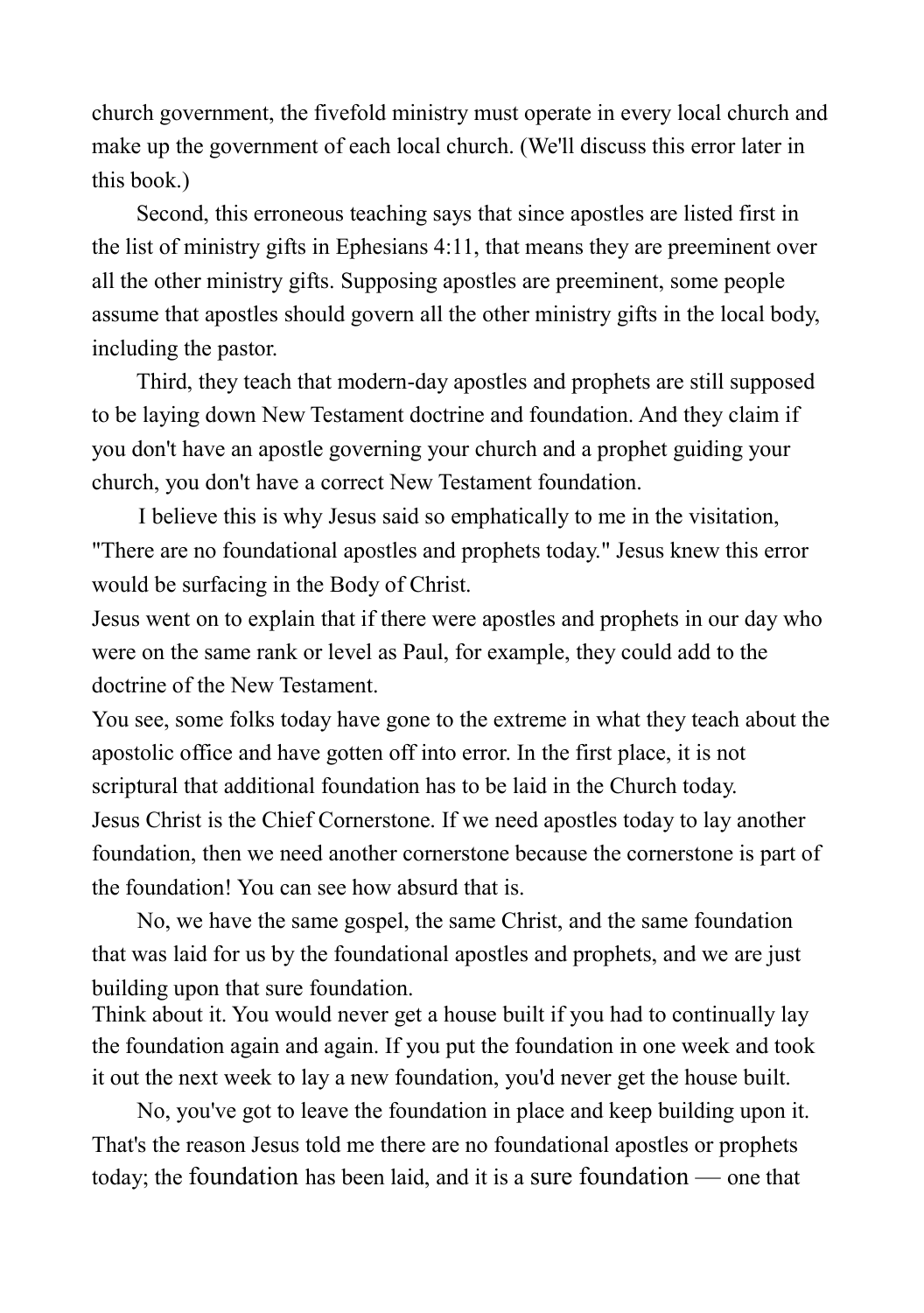the Church today can securely build upon.

Besides, no one in the Church today is even in the third class of apostle. If they were, they could add to the New Testament. But no one can because people today do not have the degree of anointing to stand in that office and to add additional doctrine to the Church.

Second, this doctrine is in error because it is erroneous to assume that apostles are listed first in Ephesians 4:11 and First Corinthians 12:28 because they are the most important ministry gift. They are not listed first to indicate that they are to rule over all the other ministry gifts. We need to understand how ministry gifts evolved in the Early Church to help us understand why Paul probably listed them in that order.

The Church in Infancy And the Evolution of Ministry

By not rightly dividing the Word of God, some people have misrepresented the office of the apostle and taken it to the extreme. Anything taken to extreme is in error.

People need to interpret Scripture in the light of other Scripture on the same subject. Therefore, in order to rightly divide the Word of truth on any subject, people need to take all the scriptures on a given subject and study them in the light of all the Bible has to say on that subject.

By assuming the apostle is listed first because it is preeminent over all the other ministry gifts, some people are going from church to church in a dictatorial attitude declaring that they are apostles and demanding that people and churches submit to them.

Obviously, in the establishing of the universal Church following the resurrection of Jesus, the apostles and prophets were of primary importance because they brought forth the revelation of the New Testament that is the foundation upon which the Church in all generations is to be established.

However, in terms of the operation of the local church today, First Corinthians 12:28 could not be referring to the offices of apostles and prophets as the most important offices or the governing offices with the local church, because Paul listed governments as an entirely separate category.

Therefore, Paul couldn't be listing ministry gifts in their order of importance within the local church, because in the passage in First Corinthians 12:28, Paul lists teachers third. However, in Ephesians 4:11 he lists the office of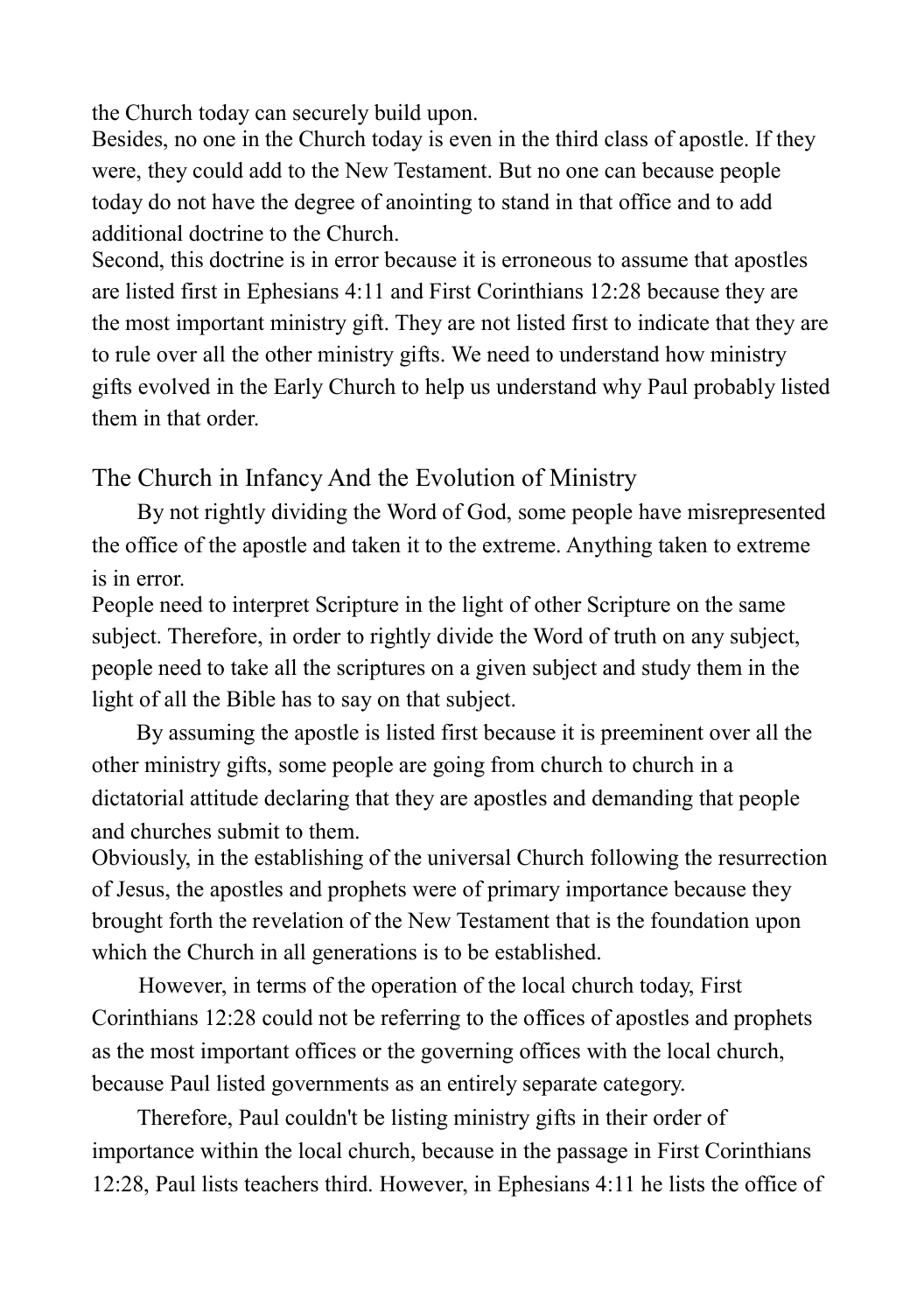the teacher last. That's not consistent.

Also, assuming that "governments" is the pastoral office, in First Corinthians 12:28 Paul lists the ministry of helps before the pastoral office. If he were listing them by their importance in the local church today, then the teacher and the helps ministry would have authority over the pastor in the local assembly!

That's not scriptural. And according to the list in Ephesians 4:11, that means the evangelist would be in authority over the pastor in the local body! That isn't biblical, particularly because the evangelist's ministry is usually not a stationary ministry in the local church; it is usually more of a roving ministry to the unsaved outside of the church.

So we can readily see that Paul does not list the ministry gifts in their order of importance in the local church today. Neither was he establishing the hierarchy for local church government by the order in which the ministry gifts were listed.

No, the office of the apostle was not listed first because it is the most important office in the local body and is supposed to rule over all the other ministry gifts. Actually, in Ephesians 4:11 and First Corinthians 12:28, it would seem logical that Paul listed these offices in that order by the way God "set" or developed the ministry gifts in the Early Church.

The Early Church didn't have the fivefold ministry to begin with because it takes time for God to develop ministries and ministers. And God doesn't put novices in positions of authority or in ministry offices because He won't violate His own Word (1 Tim. 3:6). So for a time, the apostolic ministry was the only ministry in operation in the Early Church.

Therefore, the apostolic office was the first ministry gift that was initially evident in the Early Church. The twelve Apostles of the Lamb were the only ministers in the beginning days of the Early Church. These men had companies with Jesus in His earthly ministry (Acts 1:21). They were chosen by God, and the Holy Spirit had equipped and qualified them as ministers of the gospel.

The apostles seemed to have the ability to operate in all the ministry gifts to some degree. And, really, they needed that ability because the Church was in its infancy stages and no other ministry gift had developed in the Church yet. It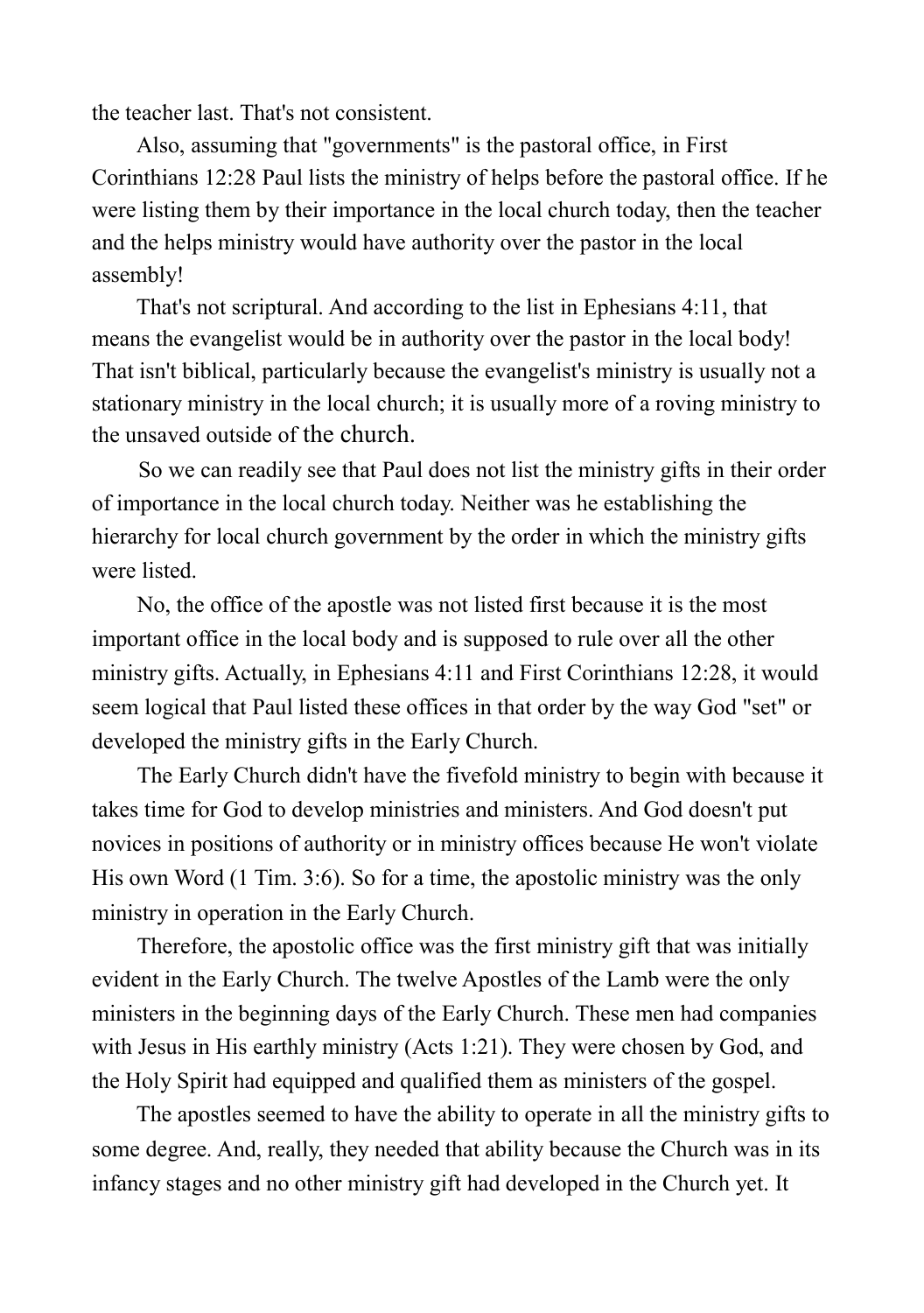would also be safe to say that they ministered prophetically to some degree, and they did minister evangelistically as well. There was also an element of pastoral oversight, and we know for certain that they taught the Word.

Apostles, however, did not remain as the only ministry gift in the Church. As time progressed, those who ministered as prophets also began to appear. The prophets spoke by inspired utterance. The scriptures don't give us much detail on this subject, but we do know that the ministry of the prophet was well established by the time the account in Acts 13:1 occurred: "Now there were in the church that was at Antioch certain PROPHETS.

Similarly, the Scriptures don't give us the exact beginning of the evangelist's ministry. However, we see the office of the evangelist first mentioned in Acts 8 in Philips ministry. By then the Church had already been in existence for many years, and there had been time for the Holy Spirit to develop the ministry of the evangelist in the Church.

Pastors or shepherds were raised up as the Church grew and believers matured spiritually (Acts 14:23; 15:2; 20:28). And the ministry of the teacher was developed in the Early Church as believers were trained and instructed in doctrine (Acts 2:42; 13:1).

Another reason it is erroneous to exalt the apostle's office above all others is that even in the Early Church, the apostles didn't govern all the churches even churches they had helped to establish.

Paul only had spiritual oversight of churches while he was establishing them. But he had no oversight in the church at Jerusalem or any other church whatsoever. Once he left a church he had established, he delegated oversight to others (Acts 20:28).

After leaving, Paul did respond to questions the Church asked, and he offered godly input to them. But he did not control or govern them.

I don't really like to use the words "spiritual authority," in reference to the apostolic office because that gives the idea that apostles rule and govern people and churches, and they don't.

But the point is that in First Corinthians 12:28 when Paul said,.. God hath SET some in the church... he was probably referring to the order in which God "set" or developed ministry gifts in the Early Church.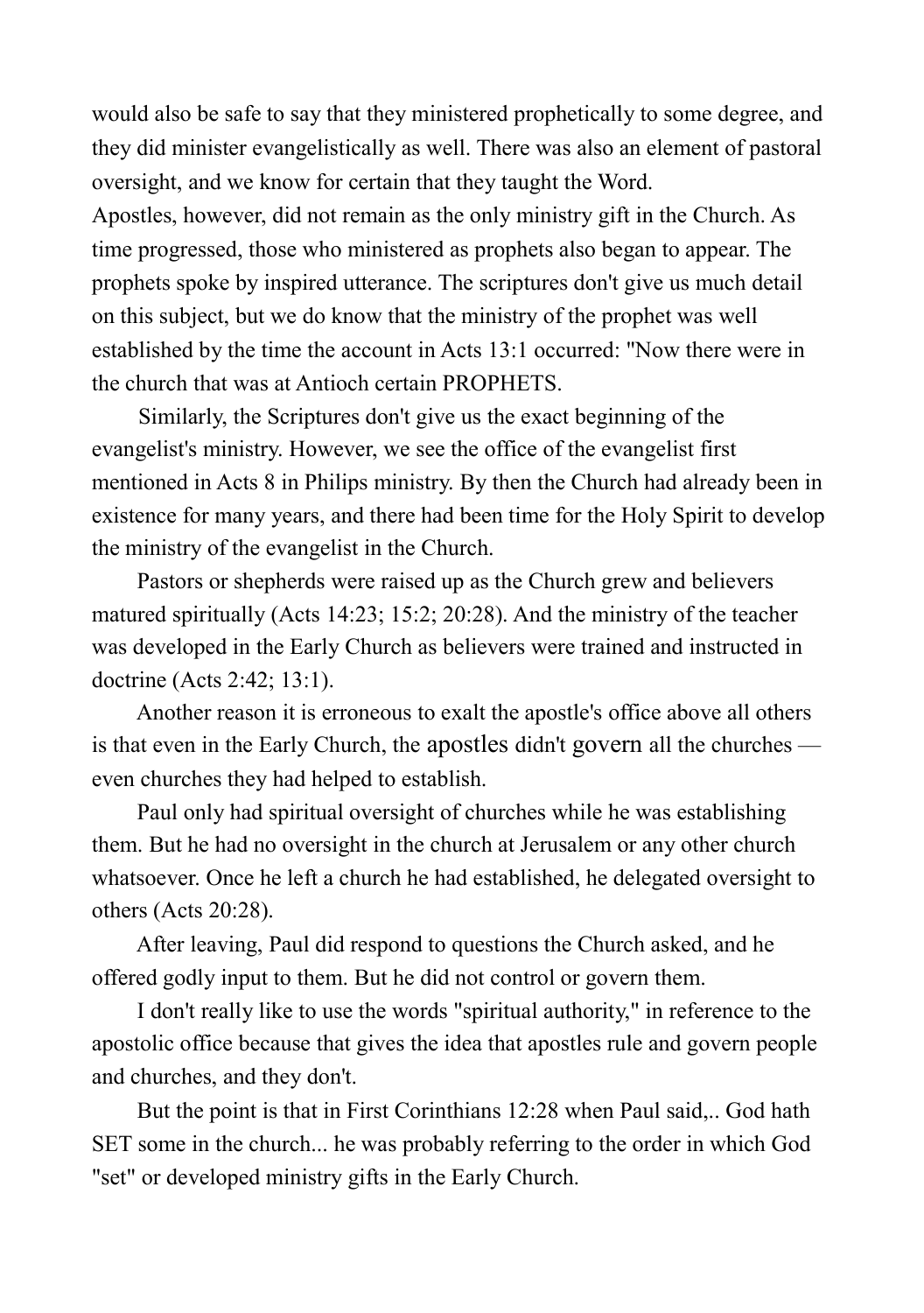Another error in this doctrine is a teaching which says that all the ministry gifts make up the "government" of the local church, and each church, regardless of its size, is to be ruled by the fivefold ministry.

Again, people haven't rightly divided the Word. They haven't distinguished between the Church as a whole — the universal Body of Christ — and the local church. In the Church as a whole, we will find all five ministry gifts in operation. But every local church will not have all five ministry gifts operating in its assembly.

These misconceptions really put the Body of Christ into bondage instead of liberating believers. The Bible says that the Word of God will set us free (John 8:32), not bring us into bondage.

You see, if we aren't careful, we can have misconceptions on both sides of this issue. We can get in the ditch on one side and deny the true office and function of the apostle. Or we can get in a ditch on the other side and give the apostolic office unlimited preeminence and authority.

Those who give the apostolic office too much preeminence and claim to stand in that office, seem to take the attitude, "I'm an apostle! You've got to do what I say because in order to have correct New Testament government, the local church has to be governed by apostles."

Actually, I can't find anywhere in the New Testament that there is any higher office in the local church than the pastoral office. I don't see anywhere in the New Testament where apostles ruled over pastors and other ministry gifts.

These unscriptural teachings that apostles and prophets are to rule and govern people and churches are not new. I've been in the ministry more than fifty-seven years, and I've seen these same unscriptural teachings in the Body of Christ before. These errors run in cycles. They crop up in every generation in the Church and have to be dealt with.

You see, another generation will come up that hasn't been taught the truth of God's Word on a particular subject, and they'll get off in a ditch in an area and get off-balance scripturally.

In every generation God has to raise up someone in church leadership to deal with these issues. God raised up Donald Gee in the 1930s to deal with this same extreme teaching on apostles in his book, The Ministry-Gifts of Christ, which is now out of print. Donald Gee was one of the pioneers and great teachers of the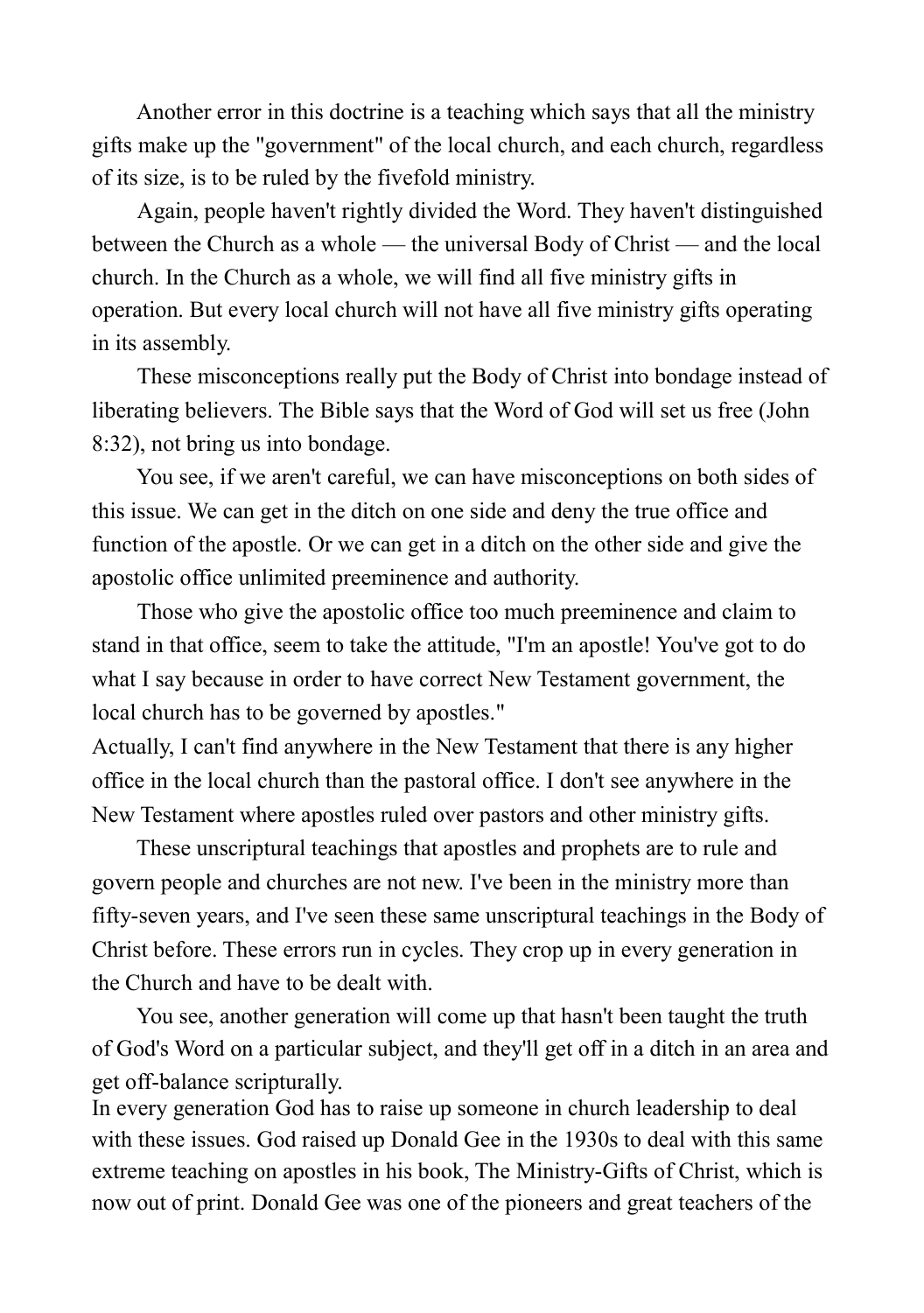Pentecostal Movement.

Then we had the same problem surface again in the Body of Christ in the 1950s. Gordon Lindsay addressed it again in his book, Apostles, Prophets and Governments, and the problem died down. Lindsay was the founder of the Bible school, Christ For The Nations, and he published the magazine, The Voice of Healing. Almost all the leading healing evangelists of the day published their articles in this magazine.

Because Donald Gee and Gordon Lindsay were respected leaders in the Church, and their books were scripturally balanced, they stopped much of the wrong doctrine that had surfaced back then.

There was a real revival in those days, and that's usually when the devil starts all of these spiritual tangents to try to stop the move of God. He diverts believers by getting them off in spiritual error, trying to abort the real move of God's Spirit.

In our day, a new generation has grown up in the Church. And this same controversy has resurfaced in the Body of Christ, so it has to be addressed again. I tried to get God to have someone else do it, but He said, "No, you do it." That's the reason for this book.

I will quote from Gordon Lind say's book, Apostles, Prophets and Governments from time to time in this book, because it amplifies what I believe and his insights help explain some of the things the Lord said to me in that visitation.

But one reason these errors have occurred again in our day is that people try to give the apostolic office of today the same status as the second or third class of apostle in the days of the Early Church. But it simply does not have the same status.

Now there is no doubt at all that some folks in our day could rightly be called apostles in the fourth class. (We will discuss the fourth class of apostle in the next chapter.) But a fellow who goes around broadcasting to everyone that he is an apostle, probably isn't one.

If you are a minister, I would encourage you to let others call you what they will based on the spiritual endowments or equipment and fruit they see manifested in your life and ministry. Let's just rejoice to see the ministry gifts in manifestation and glory in the work the Lord is doing in the Body of Christ without being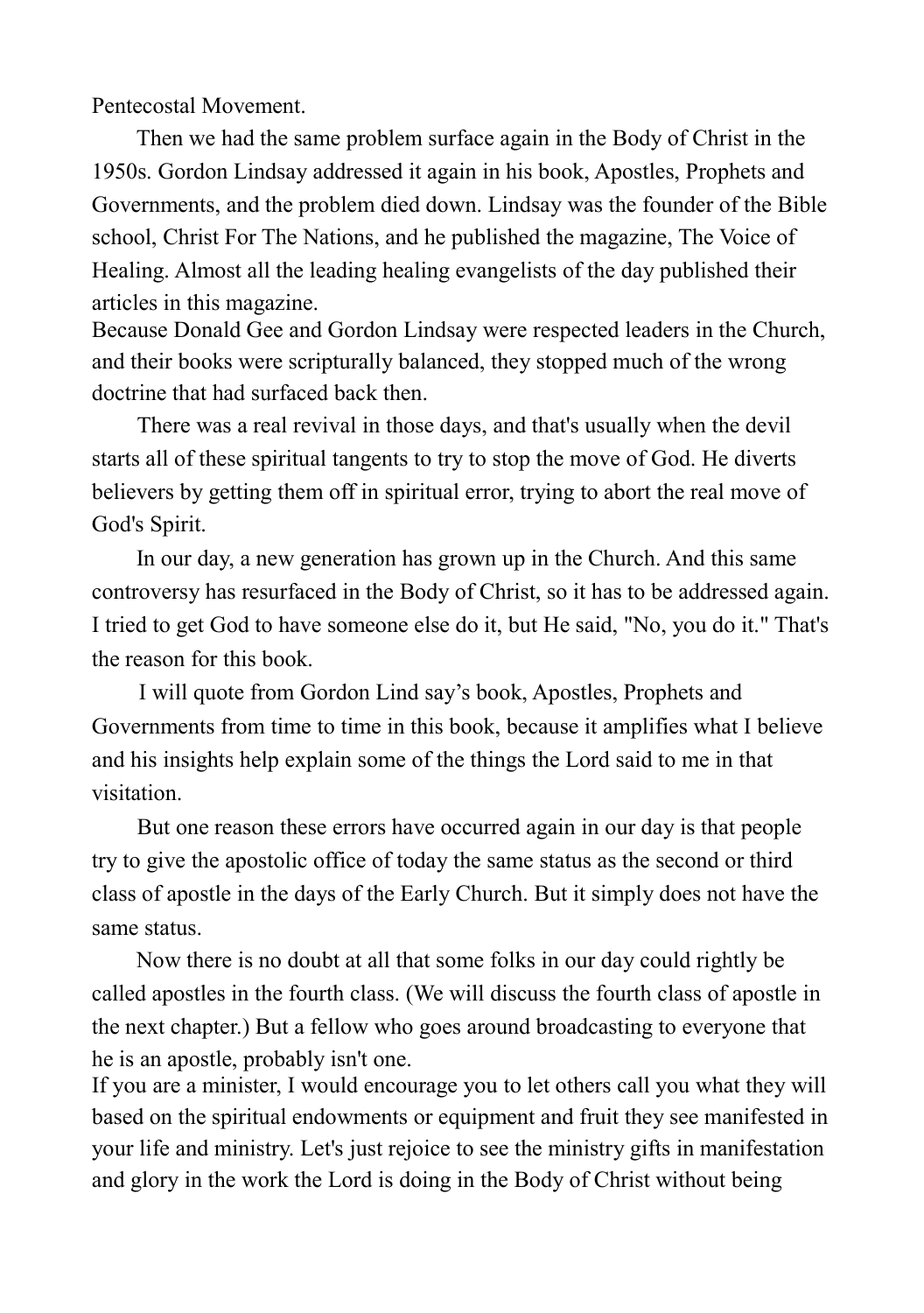concerned about titles.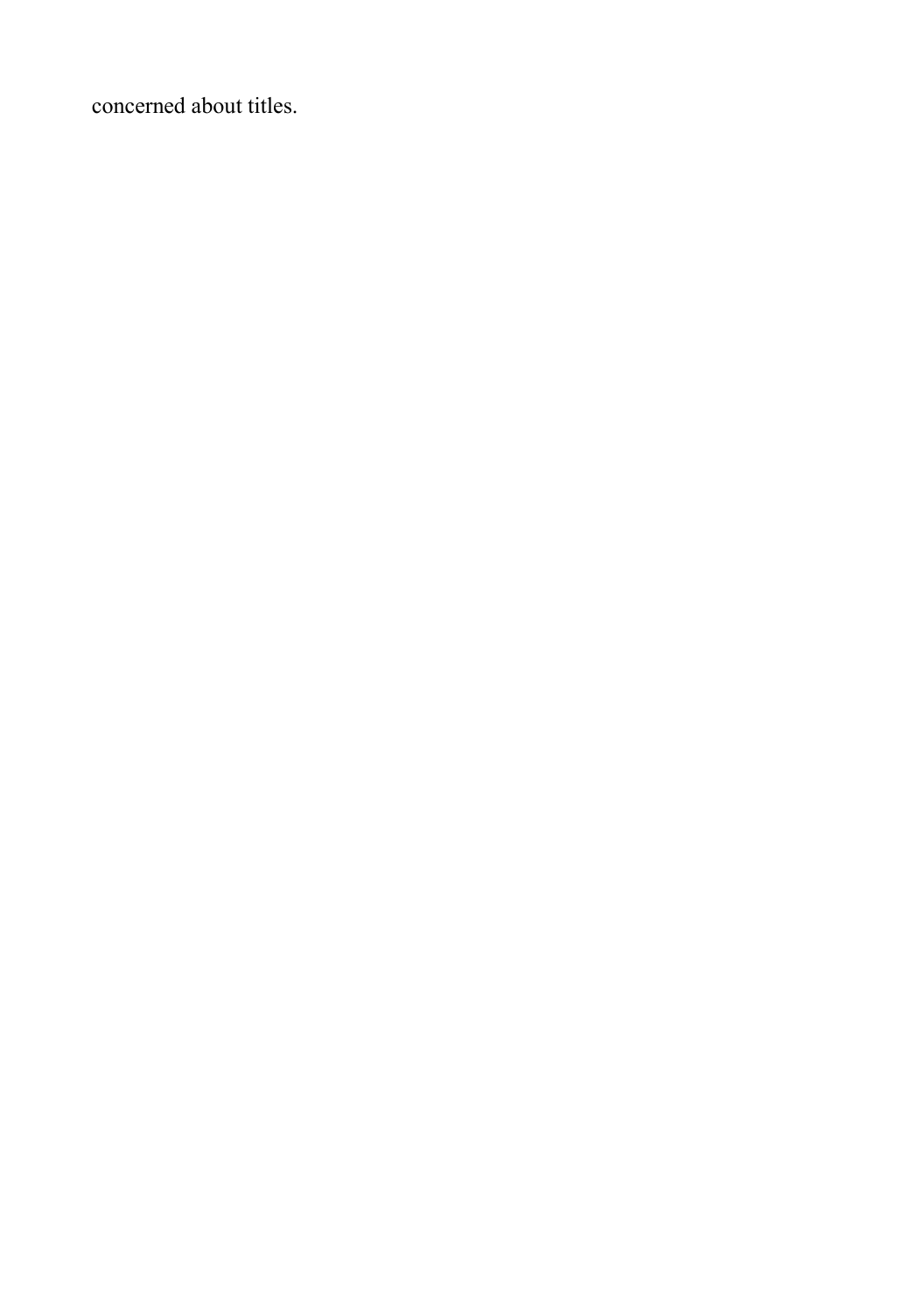# <span id="page-24-0"></span>Chapter 2 Fourth Class of Apostle: Non-Foundational Apostles

Although there are no apostles and prophets of the second or third rank in the Body of Christ today, there is a fourth class of apostle. There are those in the Church today who stand in the apostolic office in a measure. They are sent ones, but they are in a lesser class than those in the Early Church. They are in this fourth class of apostles.

Evidently the word "apostle" was more widely used in the days of the Early Church than it is now, and people understood its meaning. But since it is a word we don't use much today, people have misunderstood it. Even words today sometimes are used generally and at other times are used specifically.

You see, we can miss certain truths the Bible is trying to get across to us when we build spiritual air castles about some of these things, including misconceptions and unfounded ideas about the apostolic office. Then the Lord has to come along and knock down our air castles and correct us, and some people get mad about it.

For instance, let me point out something to you. The Greek word "apostle" is translated from the word "apostolos" meaning a sent one. In Philippians 2:25, Paul talks about Epaphroditus as the Philippians' messenger. The Greek word used here translated as messenger is the word "apostolos."

#### PHILIPPIANS 2:25

25 Yet I supposed it necessary to send to you Epaphroditus, my brother, and companion in labour, and fellow-soldier, but your MESSENGER, and he that ministered to my wants.

By using the word "messenger," Paul was calling Epaphroditus an apostle. But Epaphroditus probably didn't stand in the office of the apostle in the specific sense we think of it today. As the word "apostle" is used here, it means one sent out as a delegate or representative or as the commissioned representative of a congregation.<sup>1</sup>

Of course, Epaphroditus was not an apostle on the same rank or level as Paul.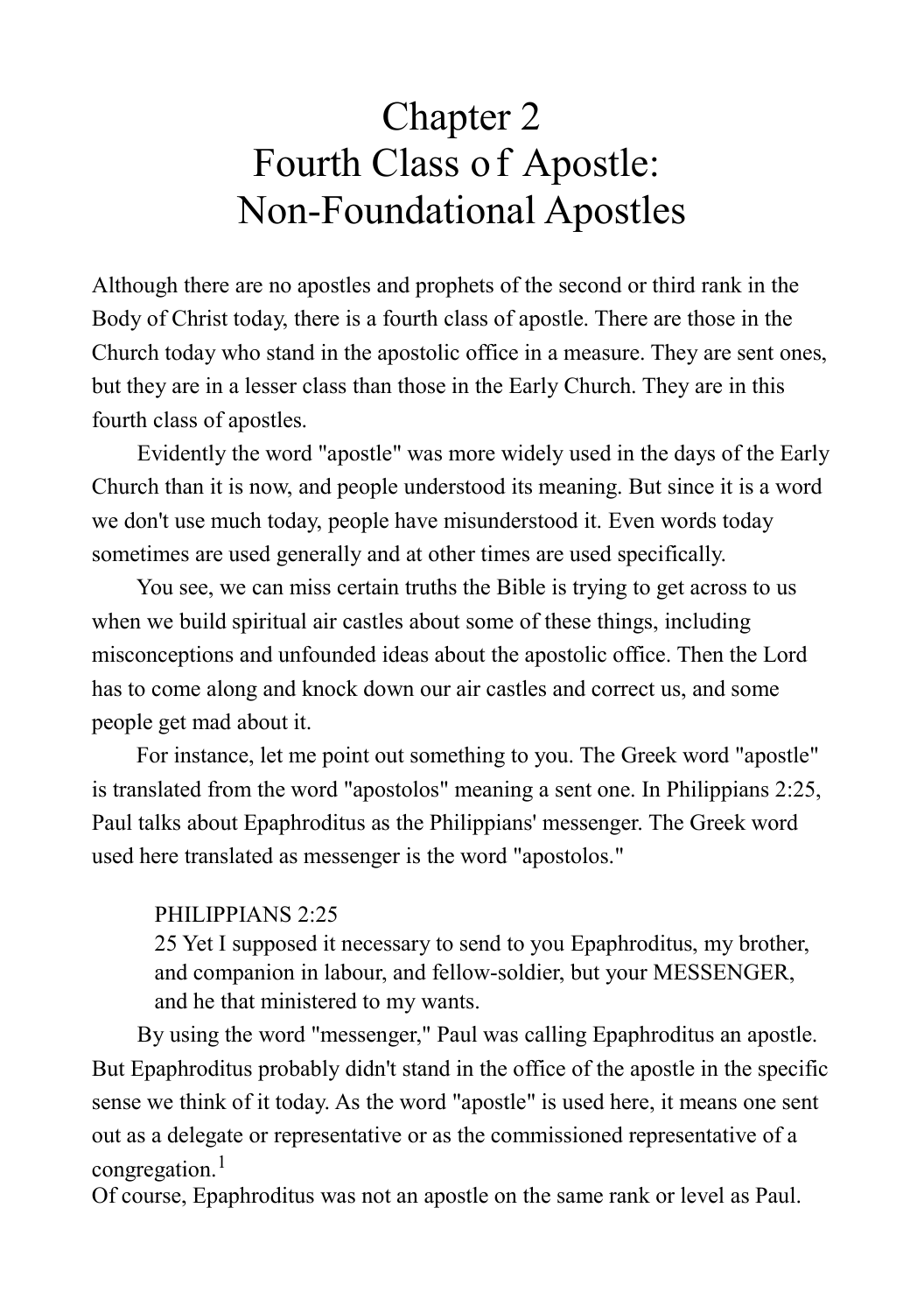He was not an apostle of the second or third rank even though he was in the Early Church because he did not lay New Testament doctrine or foundation. Any apostolic ministry Epaphroditus may have fulfilled would have been in the fourth class.

As Paul used the word "apostle" here, he probably used it in the general sense, meaning that the church sent Epaphroditus, much as you would send a delegate to a convention or a meeting. Epaphroditus was an apostle, messenger, or delegate sent from the Philippians, perhaps to simply assist Paul in the ministry.

As a messenger or delegate, it does not appear that Epaphroditus occupied the full sphere of the apostolic office as Paul did. Paul was not only a messenger, but he also had the spiritual anointing or ability to start churches. Paul also had the spiritual ability and equipment enabling him to be responsible for the oversight of those churches until the pastoral office could be filled in that local church. We have no record that Epaphroditus started any churches; therefore, he had no specific apostolic ministry toward any churches.

Actually, the word "apostle" was also used even in secular Greek writing. In other words, people who didn't even know God were called apostles. In the classical Greek, the word "apostle" used as a noun meant a commissioned messenger or an ambassador. Used as a verb it means to send off or out. A person who was sent to do a specific job was called an apostle because he was sent specifically to accomplish a certain task.

Therefore, there may be those in the Body of Christ today who stand in the apostolic office in a measure as those sent out with a message. They are commissioned by the Holy Spirit to bring a specific message or ministry along a certain scriptural line to the Body of Christ. They are in the fourth class of apostle.

But bear in mind that all those who stand in the office of apostle regardless of rank or class are first of all preachers or teachers of the Word, just like everyone who is called to the ministry. Or they may be both a preacher and a teacher. But then they also have a special call on them to fulfill a special job or bring a certain message to the Body of Christ.

#### Modern-Day Missionaries

Many of our modern-day missionaries are in the fourth class of apostles if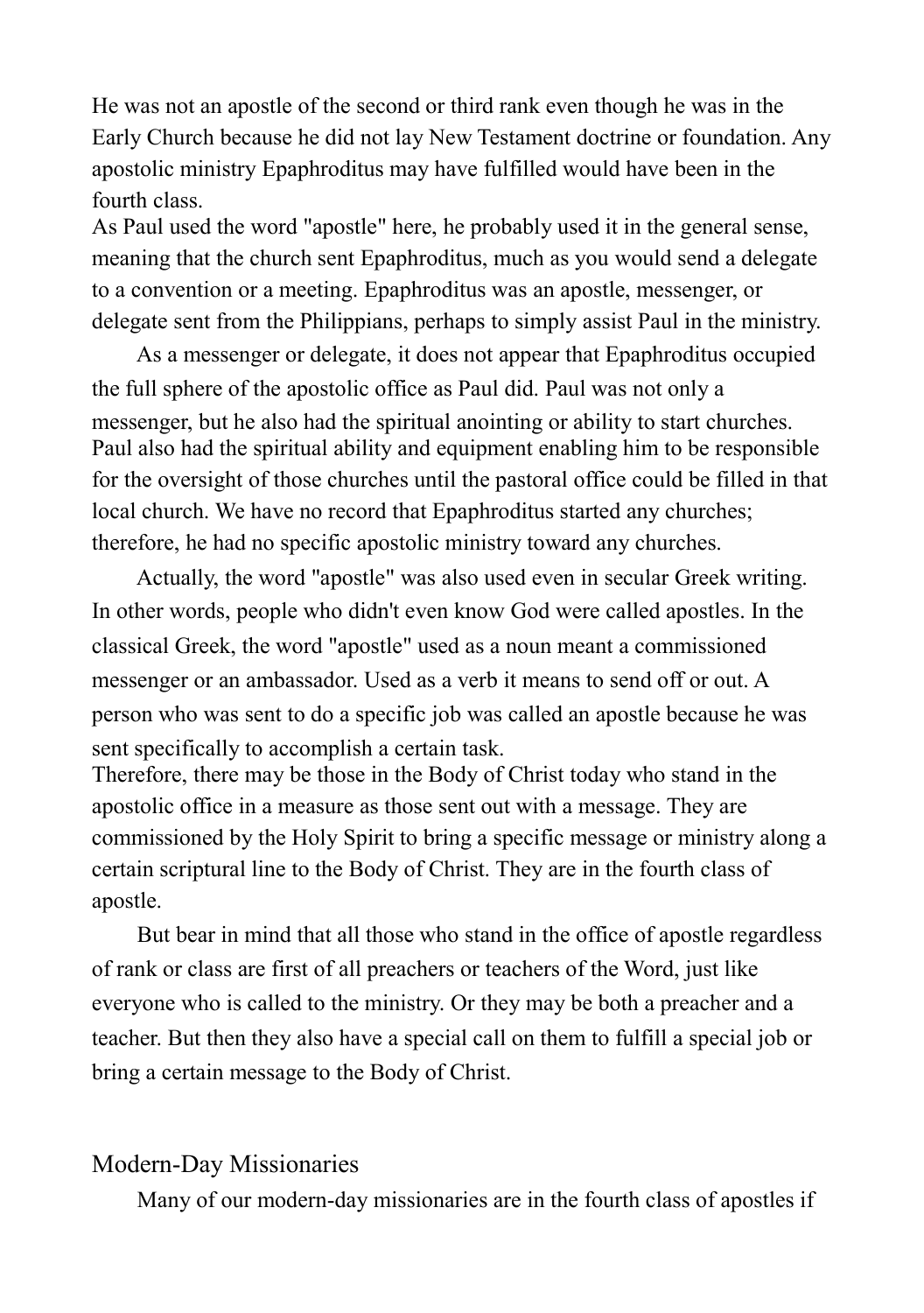they are sent out by the Holy Ghost. Those sent out by missionary boards may be doing the work of a missionary, but that doesn't necessarily qualify them spiritually as an apostle.

In other words, the word "apostle" in this class implies one who is sent out or commissioned by the Holy Spirit, not merely one who goes.

Actually, a true missionary is a sent one by the Holy Ghost with a message to people in certain countries. Marvelous things happen in those countries as a result of some of these ministries.

Some missionaries not only go to a country with a message, but they have the ability to establish churches too. Those today who are really called and sent by God to establish new works in other countries are apostles, because one of the main characteristics of an apostle's ministry is that he establishes churches and pioneers new works.

For example, Paul established many of the Gentile churches we read about in the Book of Acts. Missionaries today are doing the work of the apostle if they not only have the ability to get people saved as the evangelist does, but they also have the ability to start and establish churches.

Then once people are saved, an apostle also has the God-given ability and the spiritual qualities to pastor, nurture, teach, and establish people in the Word. He stays with the work long enough to get it established and then may go on to pioneer other new works.

Over the years, I've seen folks who went from city to city and established good churches everywhere they went. That was their call, and it is part of the apostle's office. The ministry of the apostle has been in the Body of Christ all the time, but we've just called them missionaries or church planters. Really, the title is not the main issue; the function is.

In the early days of the Pentecostal Movement, I remember one particular fellow who could rightly be called an apostle. In a short period of time he established fifty churches in the country where God sent him. No doubt he was an apostle to that country.

Years ago I heard a Full Gospel preacher say that he had spent seven years in a certain country where he had tried to establish a church. After seven years, the most he ever had in his congregation was thirty-seven people, and thirty-five of those were children he had picked up off the streets. He got so discouraged, he came back to America, deciding never to return to the mission field.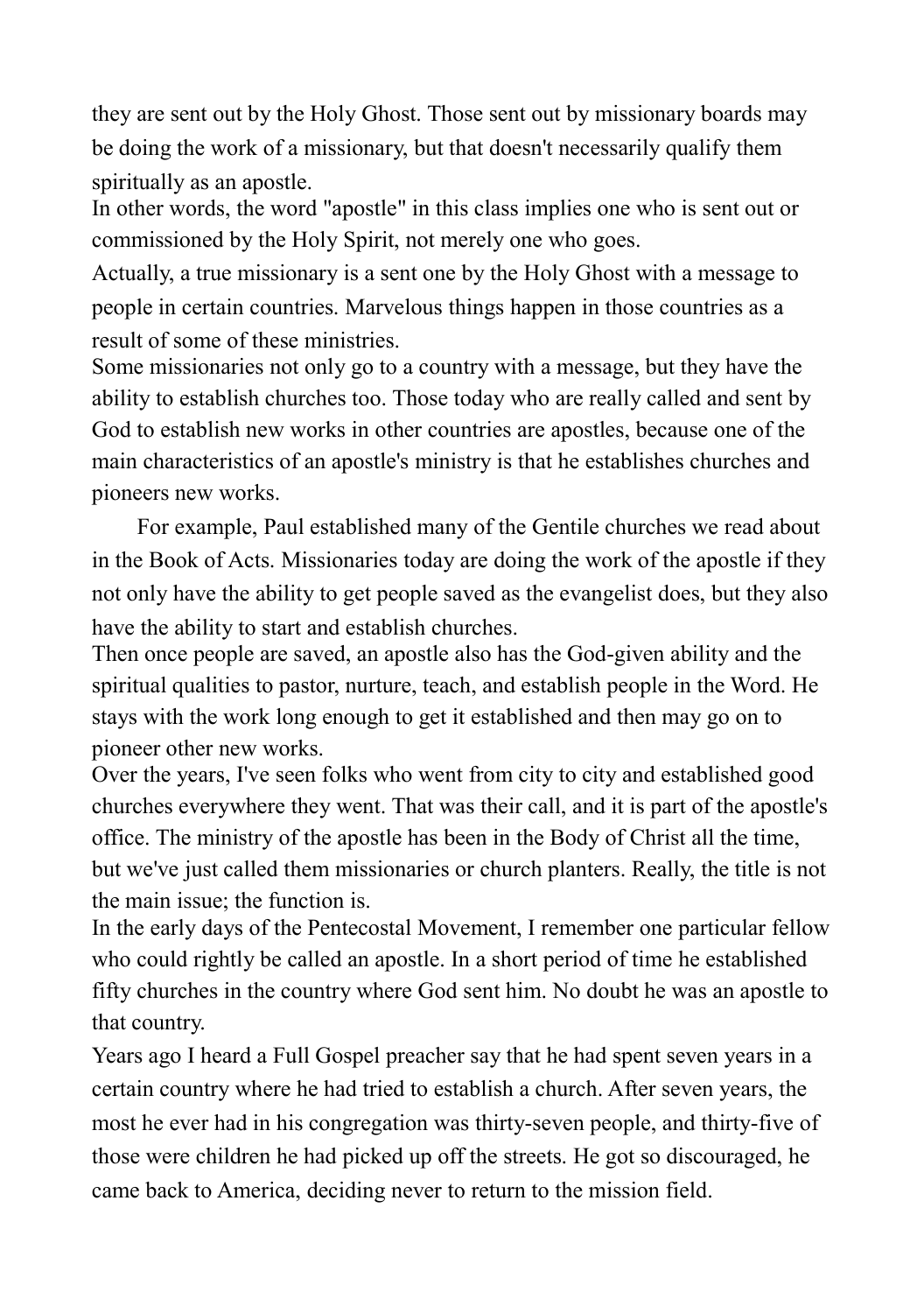But he got to praying, and God got ahold of him. God showed him where his problem was. He hadn't known his rights and privileges in Christ and how to appropriate the promises in God's Word. When he began to understand his inheritance in Christ and how to believe God, God sent him back to that country. After a period of time, he came back to preach in America, and that's when I heard him.

He said, "In this past year, we've had 270,000 people saved, 70,000 filled with the Holy Spirit, and in one year's time, we have built 80 churches." That was in one year! His fruitful ministry along this line indicated the apostolic call on his life. You see, he fulfilled the function of the apostle; he wasn't necessarily concerned about the title "apostle."

#### Pastors Who Stand in the Apostolic Office

As I said, the word "apostle" seems to have a much broader sense than we have given it. I think that's one reason we have gotten into error in this area; we haven't understood the full scope of the office. An apostle in the fourth class can be a messenger, a representative, an ambassador of the gospel, a missionary, or one who is sent out on a special mission with a special message.

Sometimes in our day we seem to have the idea that there are very few apostles, when many of them have been standing in that office all the time. We just haven't called them that.

For example, a pastor can sometimes stand in the apostolic office in a measure in this fourth class if he is sent by the Holy Ghost to build a church in a certain city. In that sense, he is a sent one to that city or community with a message.

Of course, not every pastor sent to a city would qualify as an apostle. He would also have to possess the other characteristics and spiritual qualities of the apostolic call operating in his life and ministry, which we'll cover later.

Even so, a true pastor called to start a work for God wouldn't advertise himself as an apostle. He wouldn't be concerned with labels. His motives would not be to lift himself up, but to complete what God has sent him to do.

In Acts 1:20, we see some indication that a pastor can stand in a measure in the office of the apostle. You remember that Judas had fallen through transgression, and another had to be chosen to take his place.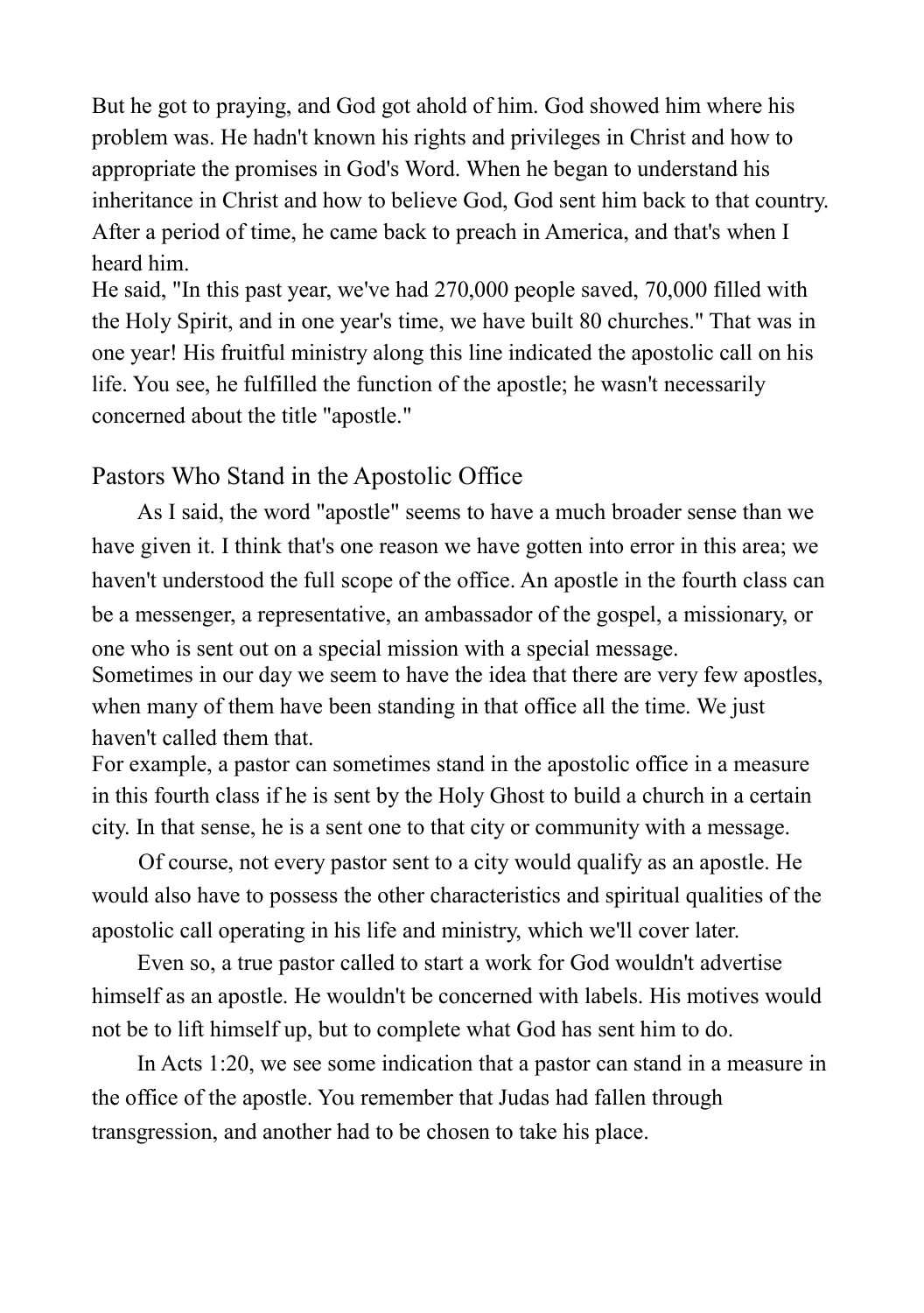ACTS 1:20

20 For it is written in the book of Psalms, Let his [Judas'] habitation be desolate, and let no man dwell therein: and his BISHOPRICK let another take.

The word "bishoprick" indicates the office of the bishop. In First Timothy 3:1,2, Paul calls pastors "bishops."

#### 1 TIMOTHY 3:1,2

1 This is a true saying, If a man desire the office of a BISHOP [pastor or overseer], he desireth a good work.

2 A BISHOP [pastor or overseer] then must be blameless, the husband of one wife, vigilant, sober, of good behaviour, given to hospitality, apt to teach.

The word "bishop" is the Greek work "episkopos," which is translated bishop or overseer. The overseer of the local church is the pastor (Acts 20:28).

A pastor may build one church, and he may even be sent to a particular city or group of people with a message. In that sense he is standing in the office of the apostle in a measure because he is a sent one by the Holy Ghost with a message. His message is always the gospel.

Then you can see how absurd it is when some young upstart comes to a pastor who is standing in that apostolic office even in a measure, and says, "You don't have the right church government. You don't have an apostle in authority over you."

In the first place, that's not scriptural. A pastor doesn't need an apostle over him. In the second place, he may well be an apostle himself in a limited measure! Now a pastor might not be an apostle to the Church at large. But if God sent him, he could be an apostle, a sent one, to that city and to that local church.

However, as a sent one, that would not give the pastor authority over everyone in that city or over other churches. But his call would be accompanied by the divine ability to establish and oversee that local church.

This is a broader meaning of the word "apostle" than we have thought. And in our day, sad to say, some folks have taken advantage of the ignorance of some people to mislead them by calling themselves apostles, so they could exercise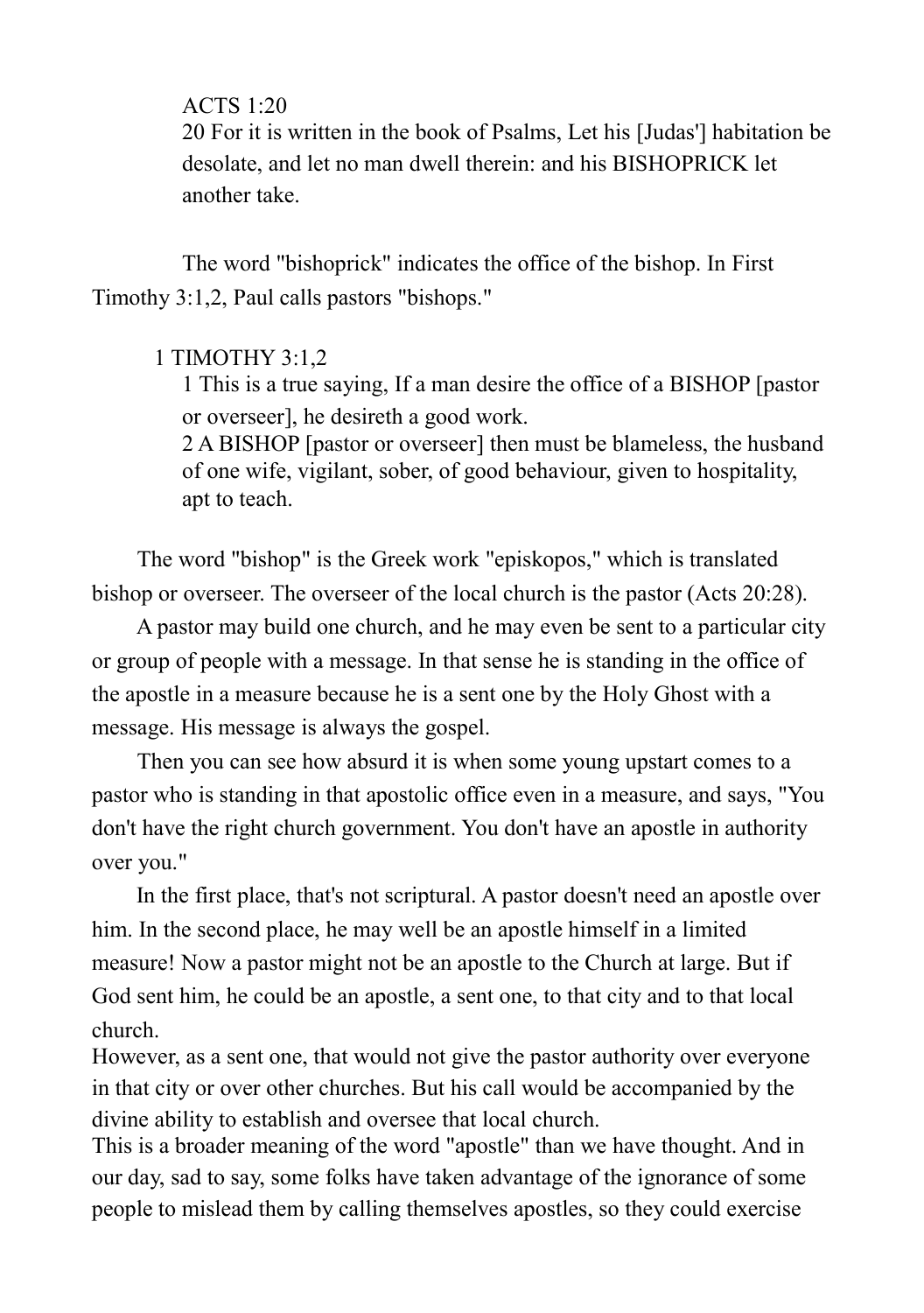authority over others.

The Greek word that is most commonly translated "apostle" is apostolos. The verb is sometimes used with the same meaning: to send one on a mission as an envoy. It can mean a delegate; specifically an ambassador of the gospel. Used as a verb the word "apostle" means to send. The word for "bishoprick" in Acts 1:20 referring to the Apostles of the Lamb is overseer. So we can see a relationship between these two words — apostle and overseer. And we can see by observation in the New Testament that there was an element of pastoral oversight in the apostolic ministry, as the apostles were getting churches established.

In the classical Greek, the word was commonly used. Greek writings talk about "apostles of Zeus," or those who were sent out to represent the gods. Biblically, apostles were sent out to represent the true God.

The Bible uses the word "apostle" to get across the idea that there are those who are especially sent to do a work for God. They may even be overseers, which refers to the pastoral office.

Do we have an example in the Scriptures of an overseer — a pastor standing in the office of the apostle? Yes, we do. Paul called James, the Lord's brother, an apostle. Paul said, "But other of the APOSTLES saw I none, save JAMES the Lord's brother" (Gal. 1:19).

James wasn't one of the original apostles. He didn't even believe Jesus was the Son of God when Jesus was here on the earth. The Bible indicates that Jesus appeared to James in a vision (1 Cor. 15:7).

But in Acts 15 we can see that when a meeting was called of the elders and apostles to determine church doctrine, James was the overseer of that Jerusalem meeting (Acts 12:17; Acts 15:13). It seems that James headed up or pastored the Jerusalem church, yet he was called an apostle.

#### Other Non-Foundational Apostles

Therefore, we will find the fourth class of apostolic ministry operating in a measure in the Body of Christ in the sense of "one sent forth" by the Holy Spirit to do a certain job, or to bring a certain emphasis along a biblical line of truth to the Body of Christ. It is not so important that the ministry is in title, but it is important that it is in demonstration and power (1 Cor. 2:4). From time to time God sends someone to the Church with a message to stir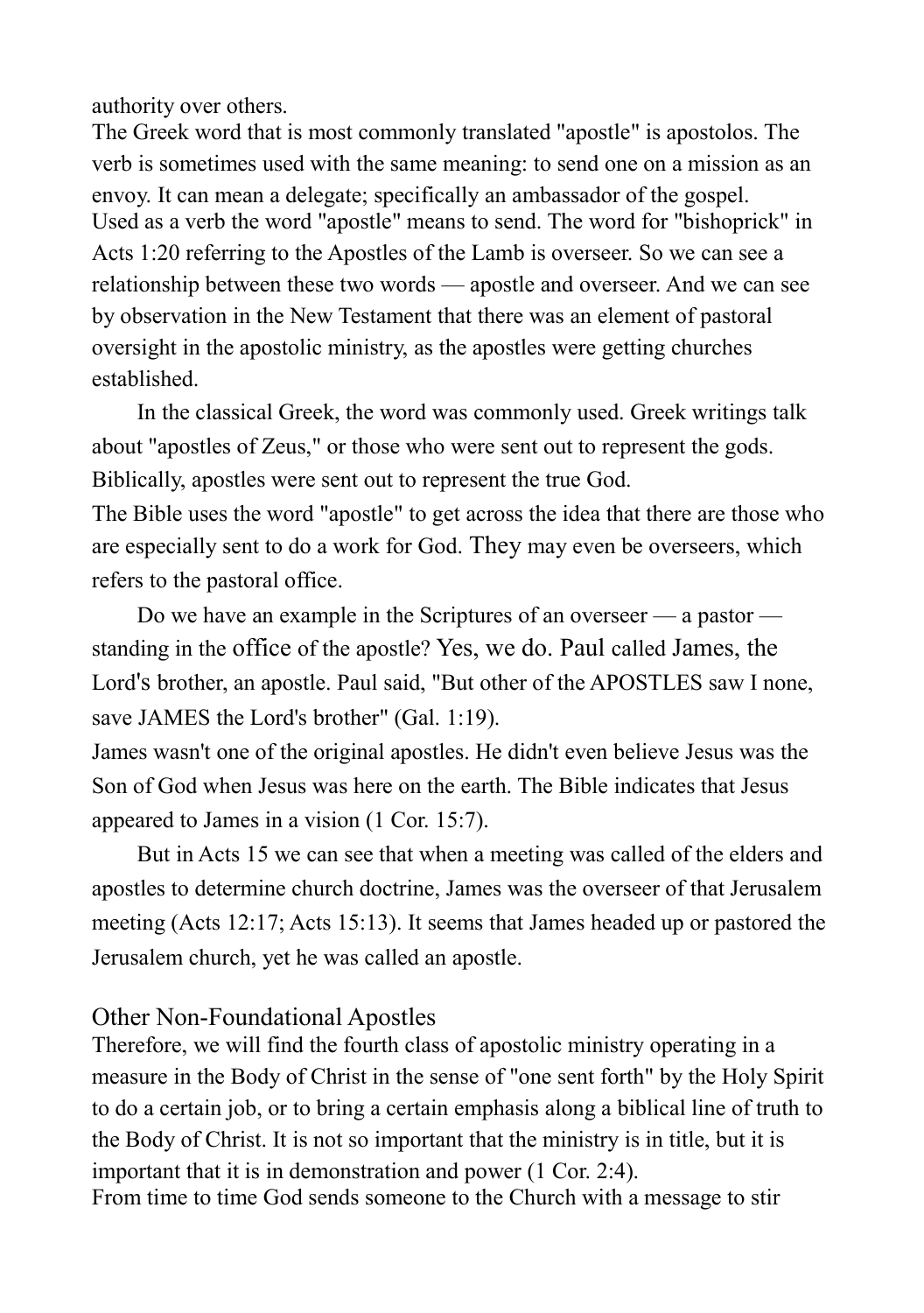believers up along a certain scriptural line. The person is sent just to do that So we find apostles in this fourth class who are especially called of God with certain messages and ministries to the Church at large — the Body of Christ. For instance, there is no doubt that God called Smith Wigglesworth as a sent one to the Body of Christ as "an apostle of faith." Wigglesworth was raised up by the Holy Spirit for the purpose of teaching the Church about faith. In that sense, he was an apostle — a sent one — to the Church, and faith was his scriptural message to the Body of Christ.

Several years ago I visited with an Assemblies of God minister from Great Britain, and he told me that he had known Wigglesworth personally. Wigglesworth had preached his last sermon in this man's church. He told me, "I personally know of twenty-three people who were raised from the dead under Wigglesworth's ministry." This wasn't hearsay; this man personally knew of these cases.

Wigglesworth never called himself an apostle. He was wise in not doing so. Others called him an "apostle of faith." What does that mean? Did that mean Wigglesworth had authority over other ministry gifts in the Body of Christ? No. It just meant he was a sent one to bring a message to the Body of Christ and to do a certain work for God.

Wigglesworth was raised up by God to build up, edify, and benefit the Body of Christ along a particular scriptural line — teaching and demonstrating faith. And solid, scriptural works were started from his revivals on every inhabited continent of the earth.

In that sense we have apostles today who are sent forth just to emphasize one particular message to the Body of Christ. These ministries are not called to exercise authority over others or lay any more foundation to the New Testament. I saw apostolic ministries in operation when I came over among the Pentecostals, even though we didn't call them that. These were people who not only were sent out with a message, but also had the ability to start churches.

For example, there was a woman evangelist who pioneered new works throughout north and northeast Texas. Her husband got saved in one of her meetings; he was a building contractor. He had the ability to lead singing, so he quit his business and led the singing in their revival meetings and took care of the preliminaries.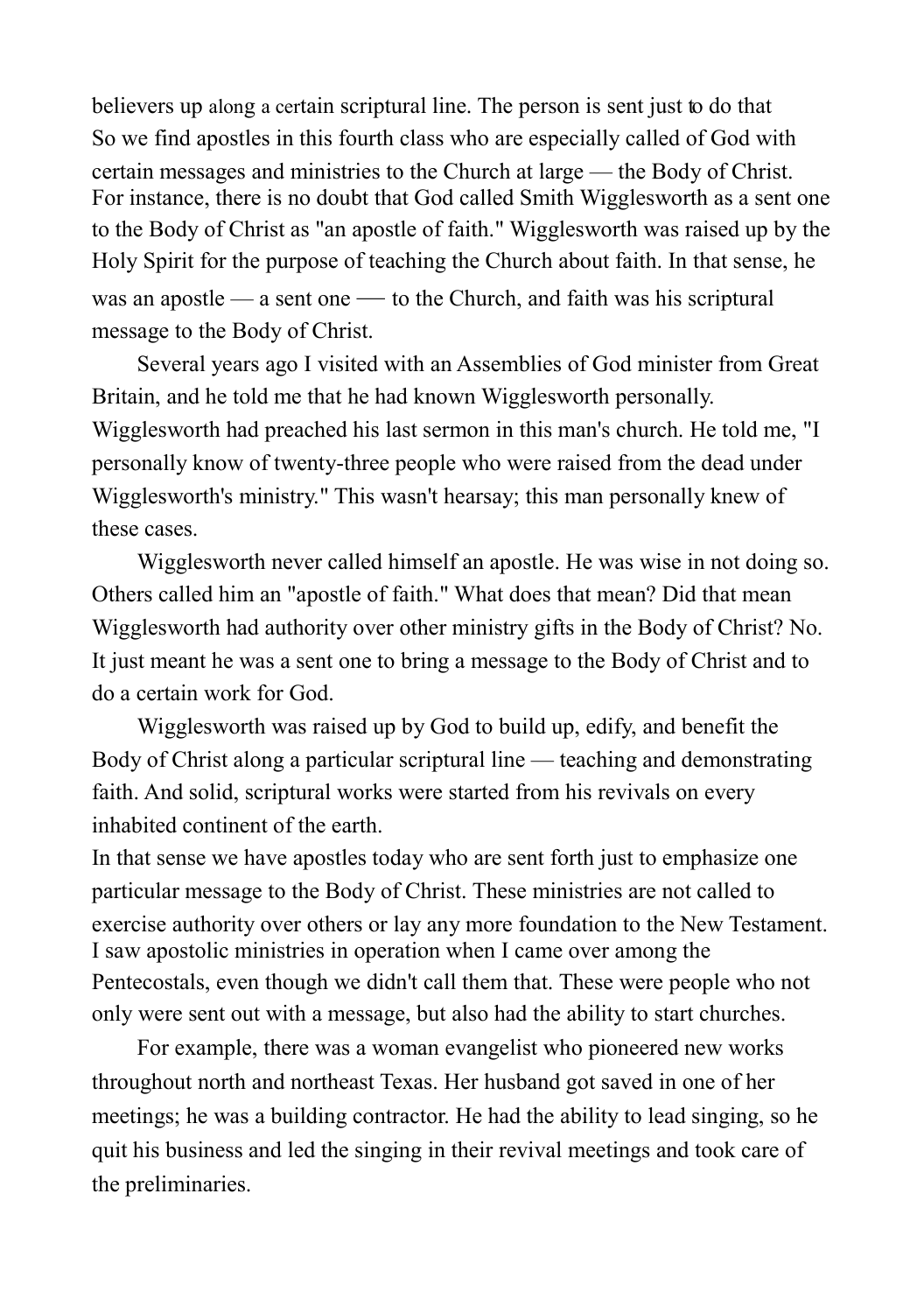This was in the '30s and '40s, and many towns back then didn't have any Full Gospel churches of any kind in that area. But even in Depression Days, this woman and her husband would go into these different towns and hold open-air meetings all summer long.

This woman would preach two or three weeks, and maybe only one or two people would attend the meetings. But she just kept on preaching, and her husband sang, and finally a few more people would start coming to the meetings.

She would preach about salvation, and people would get saved. Actually, she could get more people saved accidentally than most people could on purpose. Finally word got around, and many people would come to the meetings and get saved.

Since her husband was a contractor, they would stay in a place long enough to erect a church building and she would start a church.

But she told me, "If I stayed more than two years in any one place, the work would start to fail because I'm not called to be a pastor. So I would just stay long enough to start a church, and then I would turn it over to a pastor." This woman started many churches, and some of those churches are still in existence today after fifty or sixty years because she established them on a solid scriptural foundation. There is no doubt in my mind that she was operating in

the apostolic office in a measure, even though she was really considered to be an evangelist.

She operated in the apostolic office in a measure. Once she had established a church and had turned it over to a pastor, she and her husband just went on to start another church somewhere else. In other words, she was a church pioneer. Apostles are very often pioneers of new works.

Throughout my years of ministry, I've never seen anyone who has fit the qualifications of those in the second or third class of apostle. And after Jesus spoke to me in the 1987 visitation, I understood why I haven't. We won't see that class in the Body of Christ today. But I have seen those who fit the qualifications of the fourth class of apostle.

I saw others whom God called and sent to fulfill certain functions in the Body of Christ or to fulfill a special ministry along a certain scriptural line. In that sense, they were "sent ones." But they didn't go around calling themselves apostles. That's where people make a mistake. It's not necessary to give people titles; we all just need to be faithful to do what God has called us to do.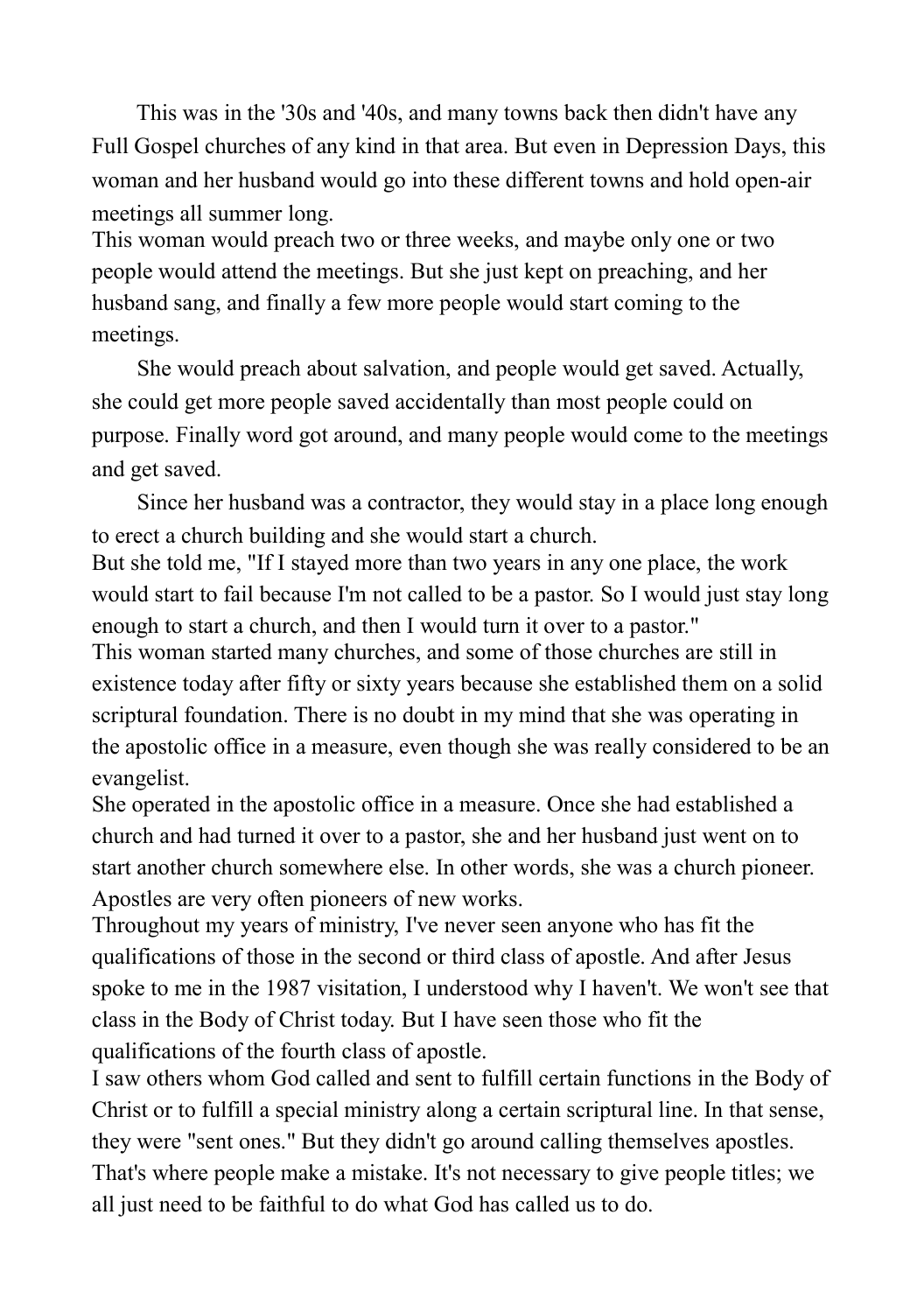Some of these people weren't apostles in the fullest sense. But they did stand in that office in a measure because they were sent ones to bring a special message or to carry out a special ministry to the Body of Christ.

Actually, throughout church history, God has raised up people and sent them to spearhead revivals and to do other mighty works for Him. And in that sense, we could probably legitimately call them "apostles" in this lesser class. I remember one fellow in particular in the early days of the Pentecostal Movement who seemed to have a ministry of getting people filled with the Holy Ghost. For that reason, pastors from all over the area would invite him to come to their churches. Many pastors told me, "He just seems to have the supernatural ability to get people baptized in the Holy Ghost. Everywhere he goes, people are filled with the Spirit."

In other words, he was a messenger to the Body of Christ teaching specifically about the baptism of the Holy Spirit. There are others who are special messengers along other scriptural lines. We need all of them in the Body of Christ.

I believe there are ministers who have been operating in a measure in some form of the apostolic office, but people have been so religiously brainwashed, they haven't recognized it. The Body of Christ needs to be aware of this scriptural office and its function, so valid ministers can operate in the full sphere to which they are called by God.

<sup>1</sup> Kittel, Theological Dictionary of the New Testament (Paternoster Press: Eerdmans Publishing Company, 1985), p. 70.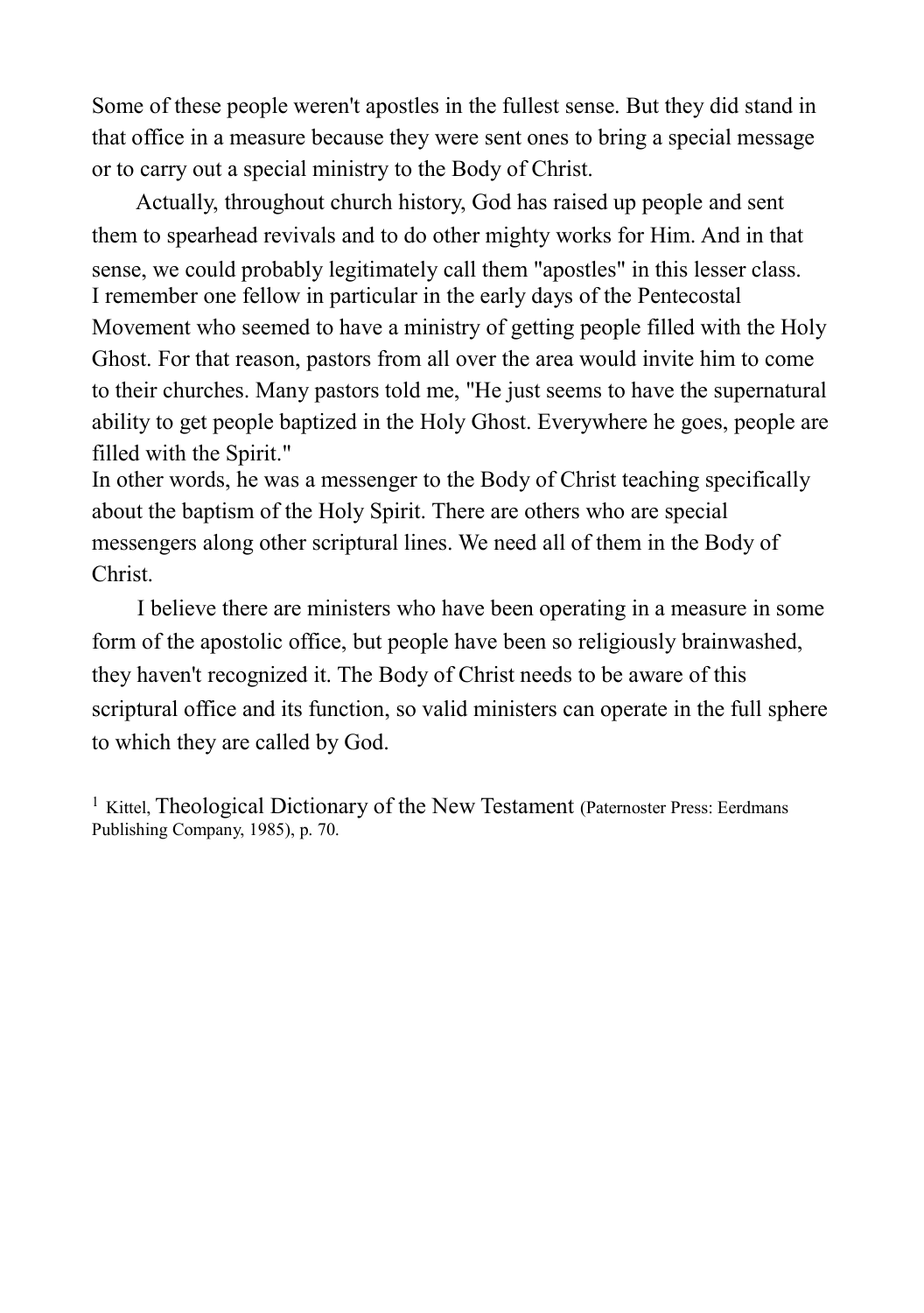# <span id="page-33-0"></span>Chapter 3 Characteristics O f The Apostolic Call

The Bible gives certain general characteristics that are true for anyone who is called to the apostolic office regardless of rank or class. If a person's life and ministry does not possess these general characteristics, I would seriously doubt the true nature of the apostolic call in his life.

#### Called and Separated by God; Confirmed by Man

Using Paul's ministry as a biblical example of an apostle, we can see that a person needs to be called by God before his call to the apostolic ministry is ever confirmed by man. We can see the truth of this principle when Paul was separated by the Holy Ghost to the apostolic ministry in Acts chapter 13.

#### ACTS 13:1-4

1 Now there were in the church that was at Anti-och certain PROPHETS and TEACHERS; as Barnabas, and Simeon that was called Niger, and Lucius of Cyrene, and Manaen, which had been brought up with Herod the tetrarch, and Saul [or Paul]. 2 As they ministered to the Lord, and fasted, the HOLY GHOST said, SEPARATE ME Barnabas and Saul FOR THE WORK whereunto I HAVE CALLED THEM. 3 And when they had fasted and prayed, and laid their hands on them, they sent them away.

4 So they, being SENT FORTH by the HOLY GHOST [an apostle is a sent one], departed unto Seleucia; and from thence they sailed to Cyprus.

I want you to see the progression of Paul's ministry here. These scriptures give us a list of five men. These men were each either a prophet or a teacher, or a prophet and a teacher. We gather from the Scriptures that Barnabas was a teacher not a prophet, because a prophet is one who has visions and revelations. We have no indication from the Scriptures that Barnabas had any visions or revelations.

On the other hand, Paul was a prophet and a teacher. We know Paul was a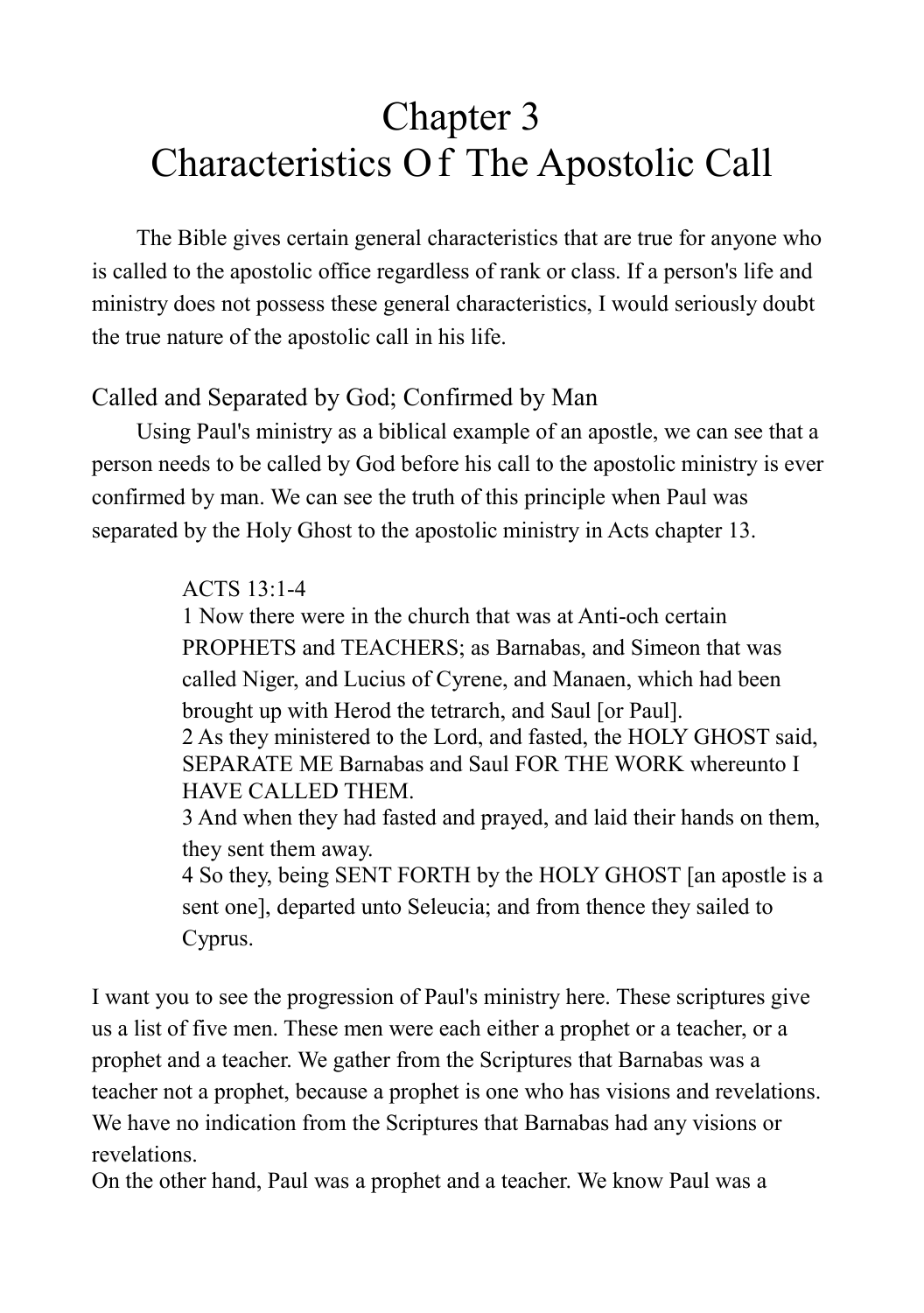prophet because he wrote almost half of the New Testament, and he received it by revelation. Remember Paul said, "How that BY REVELATION he made known unto me the mystery. . . " (Eph. 3:3).

So up until this time, this was the extent of Paul and Barnabas' ministries — Barnabas was a teacher, and Paul was a prophet and a teacher. And by this time, both Paul and Barnabas had been in the ministry for some time. But neither Paul nor Barnabas had stepped into the apostolic office until they were separated and sent out by the Holy Ghost for the work God had for them, which was the apostolic ministry.

We know it was the apostolic ministry Paul and Barnabas were called to because the Bible says they were "sent forth" by the Holy Ghost for the work He had called them to: "So they, being SENT FORTH by the Holy Ghost..." (Acts 13:4). Then the Scriptures go on to tell about the apostles' first missionary journey. And later on that first missionary journey, the Scriptures call both Paul and Barnabas "apostles" (Acts 14:14).

But I want you to see something in Acts 13:2. Paul and Barnabas were called to the apostolic ministry by God from the foundation of the world (Eph. 1:4). But in this passage of Scripture that call was confirmed by man by prophecy and the laying on of hands.

In other words, Paul and Barnabas didn't receive their call to the apostolic ministry that day by men when hands were laid on them. Paul and Barnabas just received the confirmation of the apostolic call through men by the laying on of hands and prophecy. The Holy Spirit separated them to the work God had already called them to.

How do we know that? Because notice the Holy Ghost didn't say, "Separate unto me Barnabas and Saul for the work whereunto I am calling them." No! He said,.. Separate me Barnabas and Saul for the work whereunto I HAVE CALLED them" (Acts 13:2). That is past tense.

It is past tense because the Holy Spirit had already spoken to Paul and Barnabas about their call to the apostolic office. This prophetic utterance was just a confirmation of the apostolic call God had already placed on their lives. You won't find anywhere in the New Testament where believers are called and separated to a ministry office by people. Sometimes God may use people to confirm the call a person already has in his own spirit, but people can't call or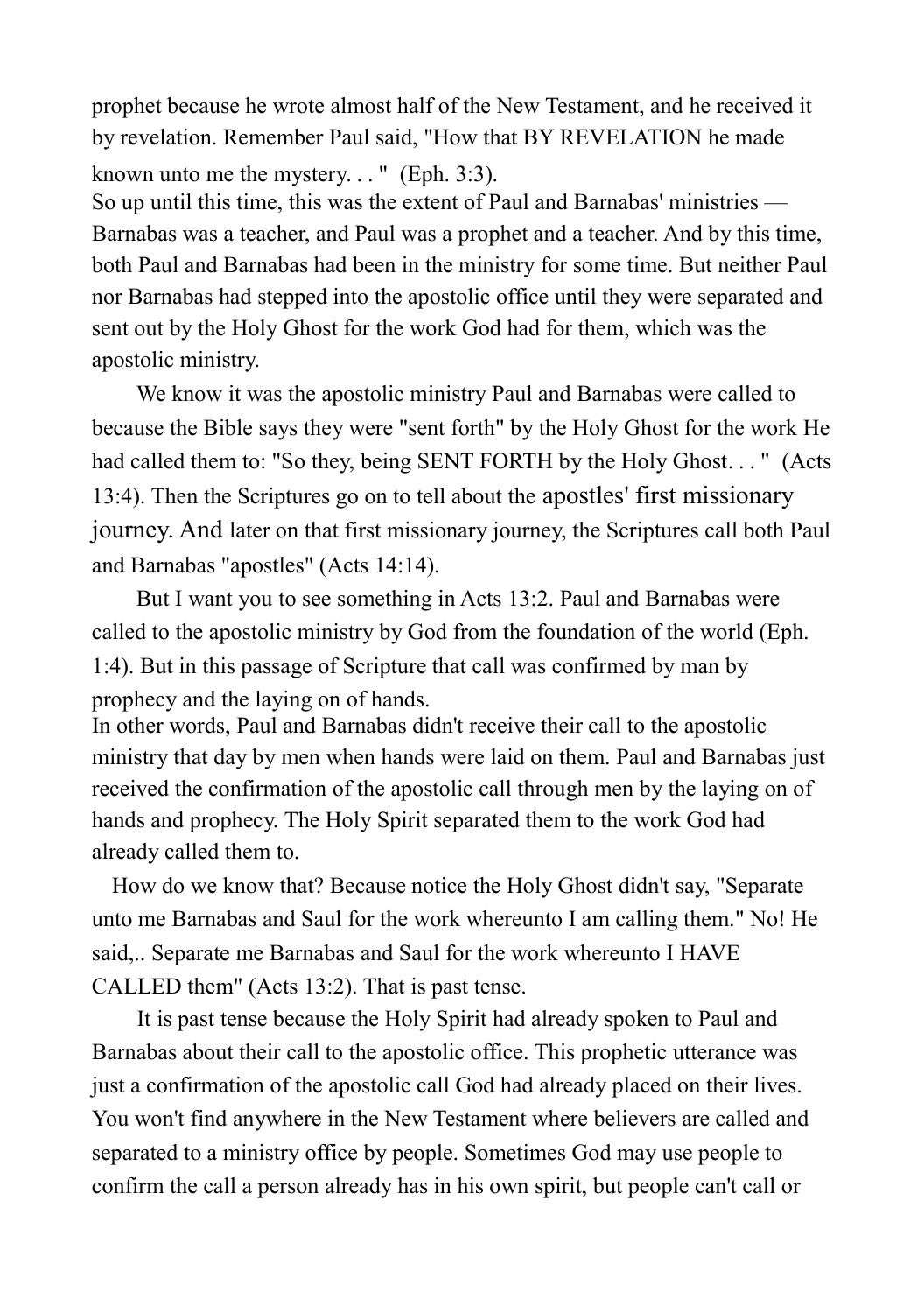set anyone into the ministry.

Sometimes people say, "But God used me to prophesy to someone that he was going to be used in the such-and-such a ministry." God may occasionally use someone to prophesy that a person will eventually be used in a certain way by the Holy Ghost.

But no one can give spiritual gifts or bestow ministry gifts on people through prophecy. Some people today are trying to put people into the ministry through the laying on of hands and prophecy! That's impossible and unscriptural.

We had an outbreak of this in 1949. The people involved in this movement were scriptural in many areas, but there was some error in their doctrine.

Many times ninety percent of what a person teaches can be scriptural. But ten percent can be poisonous, and it can still be very damaging to you spiritually. That's why you need to have enough Bible sense to rightly divide the Word of truth.

You need to divide or learn to separate the ninety percent that is scriptural from the ten percent that is unscriptural. And sometimes it would be more beneficial not to fellowship with those who are teaching wrong doctrine because the error could eventually harm you.

In this teaching that became popular in the '40s, so-called apostles and prophets were supposedly imparting ministry gifts and spiritual gifts through the laying on of hands and prophecy, and "putting" people into ministry offices. That is unscriptural.

Although it is scriptural to lay hands on people for healing or to be filled with the Holy Spirit, you can't give someone a spiritual gift or call someone into the ministry by laying hands on them. As I said, sometimes God will confirm a person's call through prophecy; but only God can call someone to the ministry or impart a spiritual gift to them.

Then we had another outbreak of this error in the beginning of the Charismatic Movement. And again today we are experiencing another outbreak of it.

Some of the ministers who have recently gotten off into error in this area weren't there years ago when these errors surfaced earlier in the Body of Christ. Therefore, they didn't know the harm this teaching caused in the past.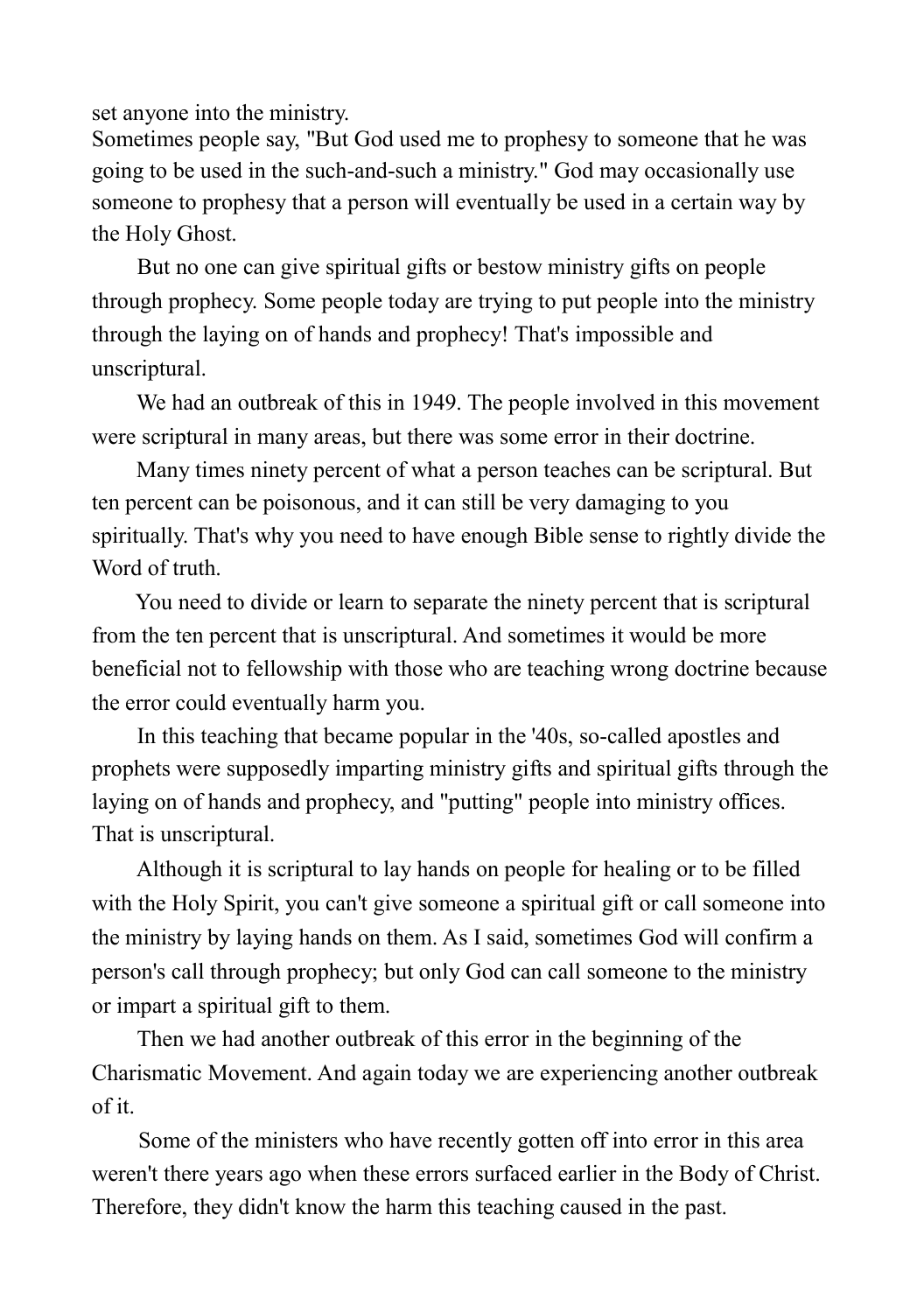That's why if they had good sense, younger ministers would listen to some of us who have been over the road spiritually before them. It would save them many heartaches. Some of them could lose their churches over these false doctrines. And some of them will ultimately be embarrassed because these teachings are unscriptural and will eventually be shown to be wrong.

## First a Preacher or Teacher

Another general characteristic of the apostolic call is that an apostle is first and foremost a preacher or a teacher, or a preacher and a teacher of the Word.

> 1 TIMOTHY 2:7 7 Whereunto I am ORDAINED a PREACHER, and an APOSTLE, (I speak the truth in Christ, and lie not;) a TEACHER OF THE GENTILES in faith and verity. 2 TIMOTHY 1:11 11 Whereunto I am APPOINTED a PREACHER, and an APOSTLE, and a TEACHER of THE GENTILES.

Notice Paul didn't say, "I am first ordained an apostle." No, Paul said first, "I am ordained a preacher," because he was first and foremost a preacher of the good news. He was a sent one for the purpose of preaching and teaching the gospel.

Every single one of the ministry gifts is first of all a preacher or a teacher of the Word. In other words, those called to ministry gifts either proclaim or explain the Bible.

We can see by this passage that an apostle's main ministry is to preach or teach the Word. The apostolic call has nothing to do with ruling over churches or people. In both of these scriptures, Paul mentions his preaching ministry first to emphasize the apostle's primary ministry.

Paul was a preacher of what? The gospel. A teacher of what? God's Word. That should help us understand the true nature of the apostolic call when some of these fellows come around teaching doctrine other than the Word, calling themselves apostles.

## Signs Of A True Apostle

The signs of an apostle are stated by Paul in Second Corinthians 12.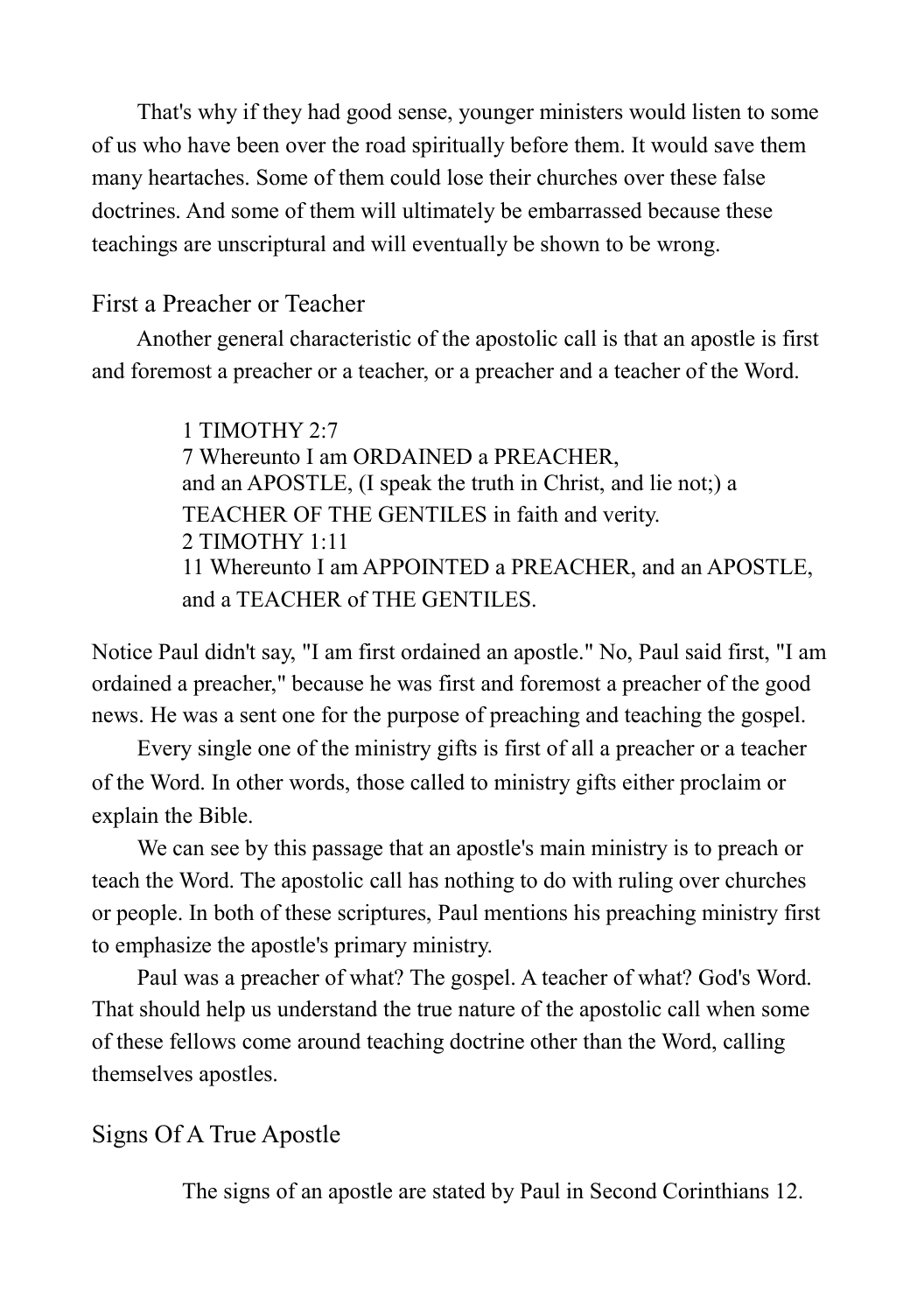#### 2 CORINTHIANS 12:12

12 Truly the SIGNS OF AN APOSTLE were wrought among you in all patience, in SIGNS, and WONDERS, and MIGHTY DEEDS.

What are the signs of an apostle? Signs, wonders, and mighty deeds. If some of these folks who call themselves apostles today don't have some of these same apostolic signs working in their lives and ministries, then they are not in that office.

Also, to stand in this office, one must have a very deep, personal experience with the Lord — something very real and beyond the ordinary.

Paul, for example, had such an experience with the Lord in his conversion experience and evidently throughout his ministry. Although Paul did not see Jesus in the flesh when Jesus walked upon the earth, Paul saw Jesus in a vision (Acts 9:3-6). His conversion was beyond the ordinary and deeply spiritual (Acts 26:13-19).

For example, Paul had such a deep spiritual experience with the Lord that Paul received his knowledge of the Lord's Supper — a New Testament church sacrement — directly from Jesus: "For I have received of the Lord that which also I delivered unto you.. . " (1 Cor. 11:23).

As a foundational apostle and prophet, Paul received insight and instruction concerning this church ordinance directly from the Lord — not from the other apostles, nor from church tradition. And, of course, Paul received the revelation of the gospel from the Lord (Gal. 2:1,2).

Those in the fourth class of apostle won't receive any more foundational revelation upon which the Church will be established. But their personal experience with the Lord will be supernatural and beyond the ordinary. However, that does not make an apostle personally superior to other believers or other ministry gifts.

If these are the signs of a true apostle, what are the signs of a false apostle?

#### False Apostles

If there were false apostles and prophets in the Early Church, we are not so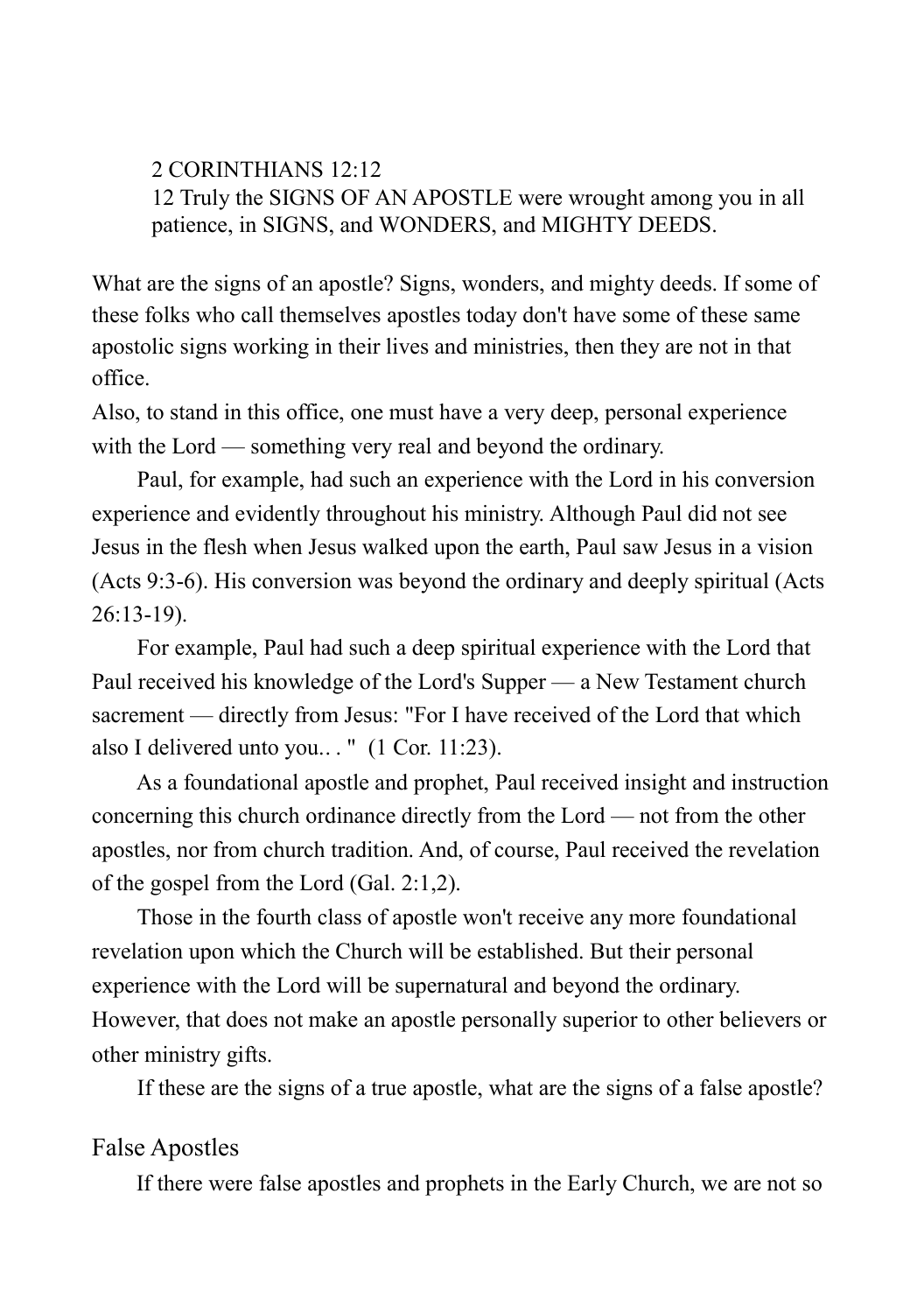perfected in our day that we won't have them in the Church today. But that doesn't do away with the genuine office of the apostle. In fact, if anything, it proves there is a genuine apostolic office because Satan only counterfeits what is real and genuine.

#### 2 CORINTHIANS 11:13-15

13 For such are FALSE APOSTLES, DECEITFUL WORKERS, transforming themselves into the apostles of Christ. 14 And no marvel; for Satan himself is transformed into an angel of light. 15 Therefore it is no great thing if his ministers also be transformed as the ministers of righteousness; whose end shall be ACCORDING TO THEIR WORKS.

There is one very simple way to distinguish a false apostle from a true apostle. A true apostle plants and establishes new works in the Lord on a sound biblical foundation — the Word of God.

A false apostle tears up works with division, strife, and wrong teaching. Some so-called apostles today are doing that, and they are false apostles.

### PHILIPPIANS 1:15-17

15 Some indeed preach Christ even of ENVY and STRIFE; and some also of good will: 16 The one preach Christ of CONTENTION, NOT SINCERELY [not honestly], supposing to add affliction to my bonds: 17 But the other of love, knowing that I am set for the defense of the

gospel.

Did you ever see a counterfeit three-dollar bill? Of course not. That's because there isn't any such thing as a three-dollar bill. A false apostle is a counterfeit of a genuine apostle and tries to act like the real thing.

The Bible says a false apostle is a deceitful worker. He usually counterfeits the genuine office out of impure motives for reasons of personal gain. That is one reason I ask these folks who claim to be apostles, "How many churches have you pioneered?" Or "What are your qualifications which prove you stand in that office?"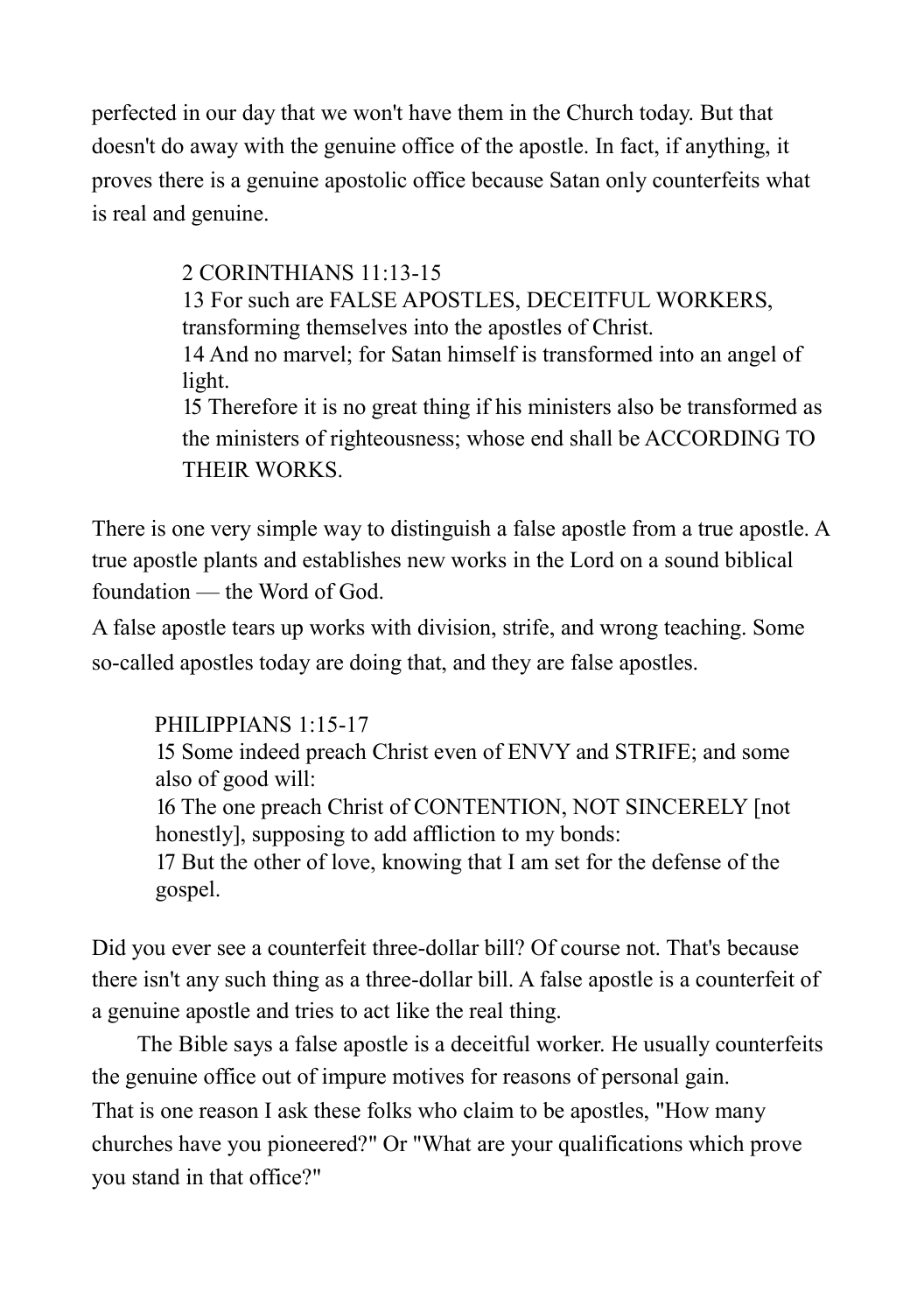They may have started one church. But pioneering just one work doesn't necessarily qualify them as an apostle because there are other characteristics and spiritual qualities that go along with the apostolic office as well. And they may not possess those characteristics and qualities. It may be that pioneering and pastoring that one work is the main ministry the Lord has for them.

Gordon Lindsay in his book, Apostles, Prophets and Governments, had something to say about false apostles:

A false apostle is identified first by his usurping of the office of an apostle, and second, by failing to produce the works of an apostle. The Early Church took note of those who claimed apostleship but in fact were false apostles. They were tried and found liars and exposed so that they would not be able to lead away the sheep of the Church of Christ.

It is evident that the office of an apostle is needed in the church today. But history shows the danger of any man calling himself an apostle. Groups that have attempted to restore apostolic functions by electing apostles have merely exposed their own folly. Those claiming to be apostles sometimes have at the beginning manifested a generous spirit. But they soon became arbitrary and sectarian. And usually succeeded in bringing people under bondage.<sup>1</sup> A pastor went to a certain place and heard a fellow preaching who claimed to be an apostle. You certainly couldn't see any works or fruit of the apostolic office in the fellow's ministry. He hadn't established any churches, nor did he possess any of the other characteristics of the apostolic office.

But as soon as this so-called apostle convinced others he was an "apostle," he announced, "To get the proper New Testament church government, an apostle and prophet need to be in authority over the pastor in the local assembly. I'm an apostle. The churches in this area are to come under my authority. All of you are to send at least twenty percent of your income to me."

This so-called apostle was trying to use his "authority" in order to bring people under bondage and to extort money from them! I would call him a false apostle. His motives were wrong and so were his methods.

But one of the pastors who heard him say this, swallowed this erroneous teaching hook, line, and sinker and submitted his church to this so-called apostle's "authority." The pastor had a two-hundred-member congregation. But after he submitted his ministry to this so-called apostle, the pastor's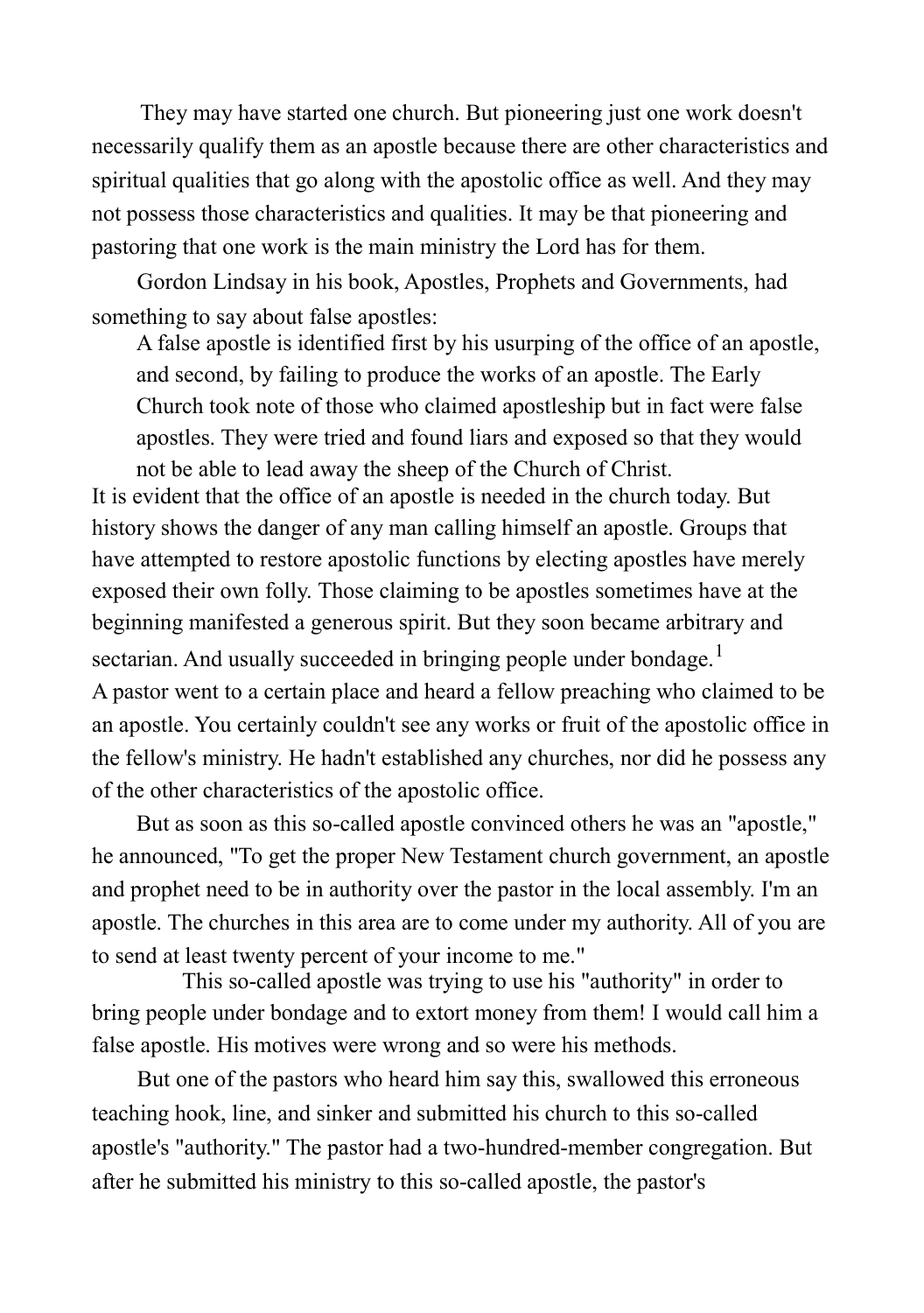congregation dwindled to fifty people before he realized this wasn't scriptural. The people in his congregation had more sense than the pastor did. They left the church because they knew this teaching wasn't correct.

Then this so-called apostle said, "Any church that doesn't have an apostle over it is an illegitimate church."

I'd just as soon hear a donkey bray at midnight in a tin barn! Actually, I'd have more respect for the donkey because braying is all he can do.

You see, the work of a true apostle will include not only the fruit of the spirit, but it will also be displayed by his concern for the upbuilding of the Body of Christ — not tearing it down with unscriptural teachings.

Gordon Lindsay talks about the work of true apostles in his book, Apostles, Prophets and Governments:

True apostles will first manifest their apostolic ministry by humility. They will reveal the ministry that God has given them by their works rather than by public proclamation of their office. One can do the work of an apostle without calling himself an apostle. The office of an apostle is to a great extent misunderstood. Many think it is an elevation to a position of authority whereby one may rule over God's people.... Let one do the works of an apostle and he will find that his ministry will become recognized....

An apostle will have a burden for the whole Church, and he will be interested in the welfare of the entire Church.

That does not mean that he will physically minister to

all members of the Body, which may number millions.

But his burden will be for the whole Church of Christ.

A true apostle will manifest an interest in the whole body and will labor to the edifying to the whole body until all members "come into the unity of the faith."

He will not have a covetous spirit or be a seeker after financial gain.<sup>2</sup>

Brother Lindsay wrote this in the '50s, but you would think he was writing it for us today, wouldn't you?

## A Submitted Ministry

I want you to see something else about the biblical characteristics of a true apostle.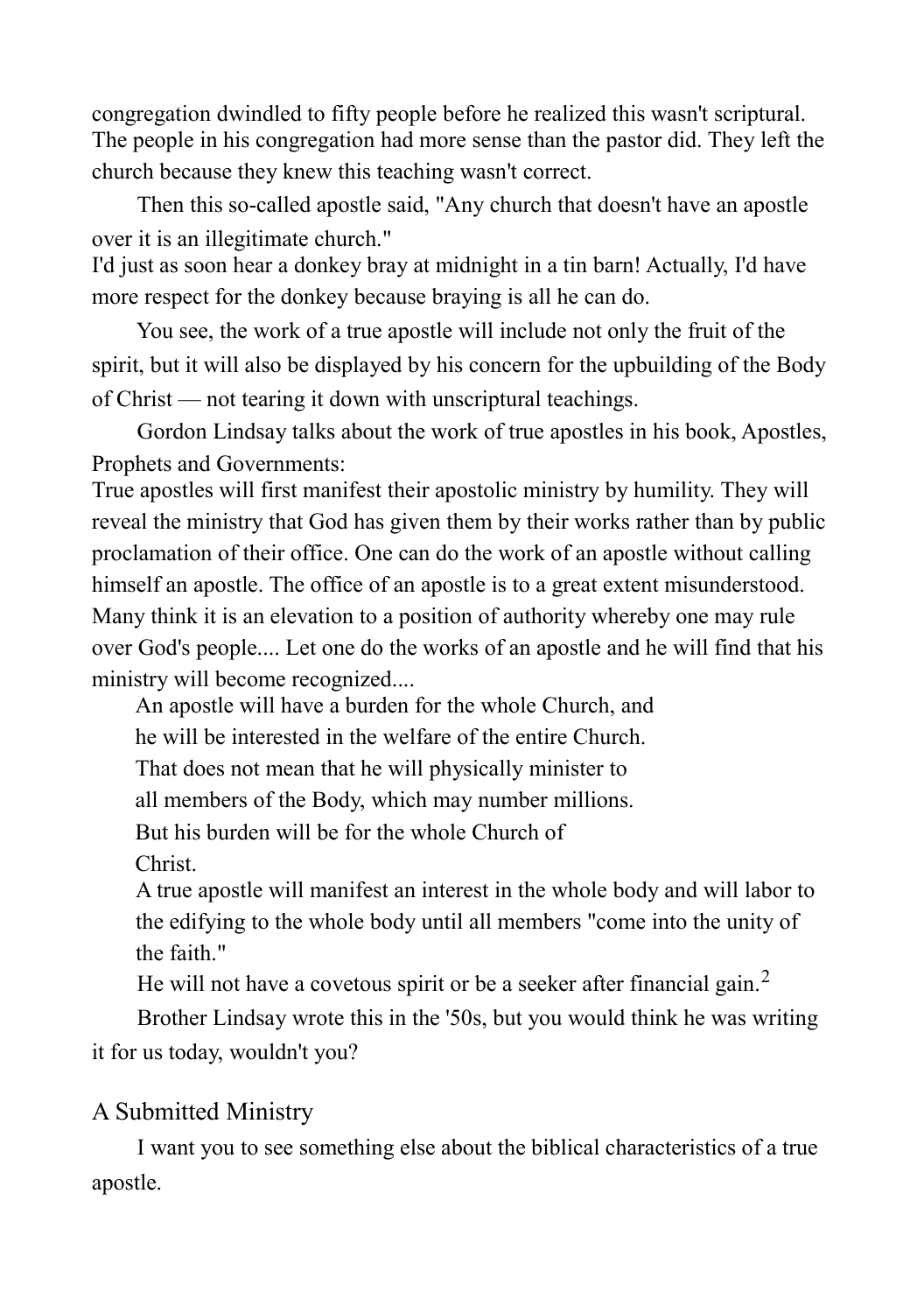#### GALATIANS 2:1,2

1 Then fourteen years after I went up again to Jerusalem with Barnabas, and took Titus with me also.

2 And I went up by revelation, and COMMUNICATED UNTO THEM that gospel which I PREACH AMONG THE GENTILES, but privately to them which were of reputation, lest by any means I should run, or had run, in vain.

There are several things to note in this passage. An apostle is not above other ministry gifts. In fact, a true apostle will submit his ministry to other proven ministers of the gospel, as Paul did here.

No one knows how long Paul was in Arabia (Gal. 1:17), but we do know that Paul had been in the ministry at least seventeen years (Gal. 1:18; 2:1) when he went up to Jerusalem to confer with the apostles there. In other words, he was not a novice in ministry, yet he still conferred with other men of reputation about what he preached.

In fact it was revealed to Paul by the Holy Spirit that he should go to Jerusalem and share the gospel he was preaching to the Gentiles to "those of reputation" the outstanding chief apostles at Jerusalem. The apostles at Jerusalem did not preach to the Gentiles; they were still preaching to the Jews.

Paul said he submitted the revelation God gave him to the apostles, "... lest by any means I should run, or had run, in vain" (Gal. 2:2). In other words, Paul submitted his revelation of the gospel of the Lord Jesus Christ to the spiritual leaders of his day.

If there is a possibility that this great man of God could run in vain, there is a possibility that we could run in vain too. That's why Paul wanted to submit his revelation to the Apostles of the Lamb. They were proven and well-established ministers of the gospel and had companies with Jesus in His earth walk.

If Paul needed to submit his revelation to proven ministers, how much more should we? Yet some folks in our day want to confer with those who have recently become leaders in the ministry or who are young in ministry, or they don't want to submit their revelations or ministries to anyone at all. A minister came to me once with his great "revelation." I told him, "I can't accept that because it is not scriptural." I knew it would hurt the Body of Christ, hinder the plan of God, and eventually shipwreck this man's ministry.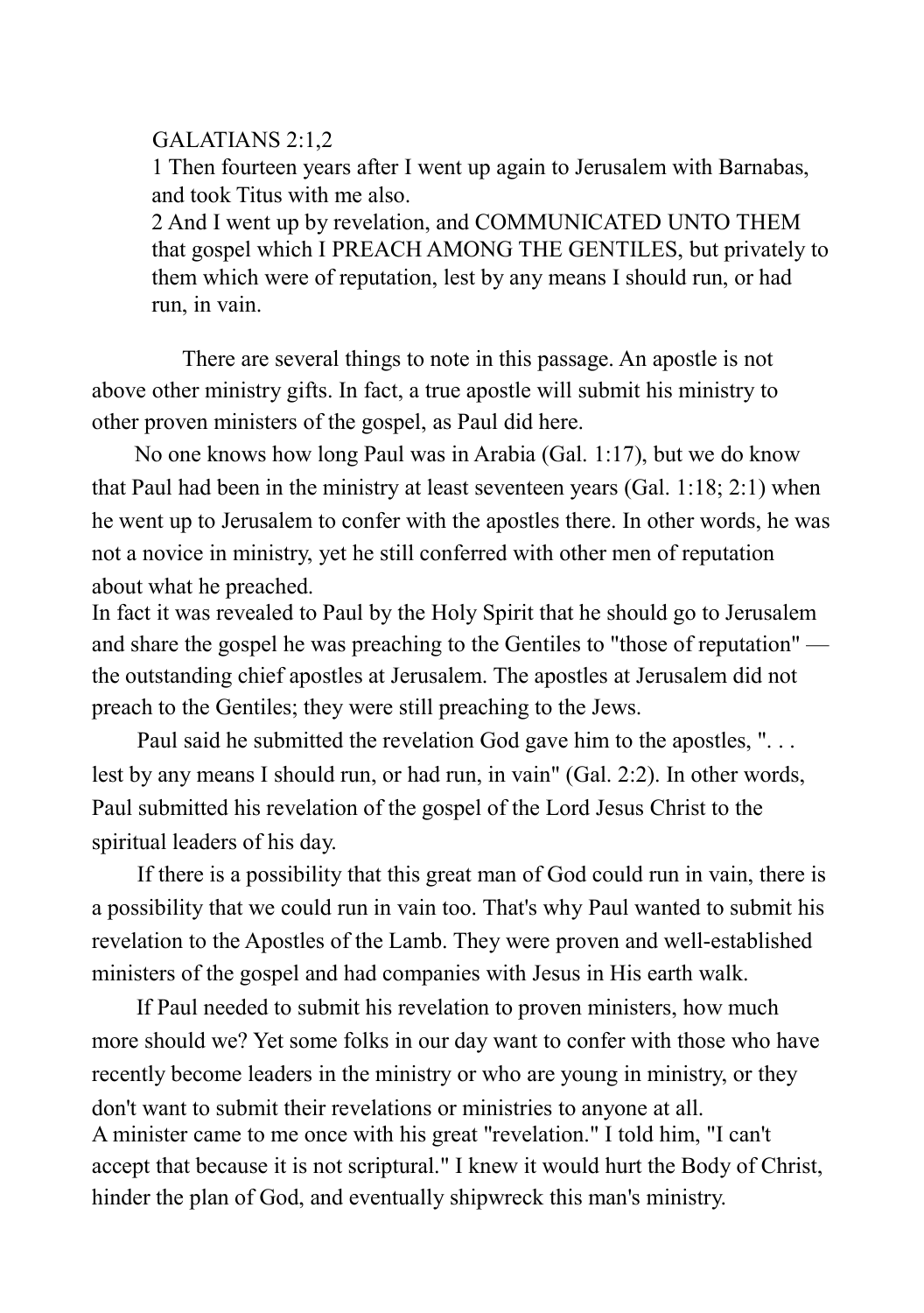"Yes, but God gave me my revelation," he insisted. You're in trouble the minute you go talking like that. If God has shown you something, others in the Church will know it, too, especially those who are leaders in the Church. But beware of any revelation that lifts you up in pride and exalts you instead of exalting the Lord Jesus Christ.

I told this minister, "Even with the office of the prophet, Paul said, 'Let the prophets speak two or three, and let the other judge' (1 Cor. 14:29). If the prophet's ministry is to be judged, then the teacher's ministry or any other ministry would also need to be judged. You don't judge the person; you judge what he's teaching or preaching. You judge the person's ministry."

But this man wouldn't listen and went out and started teaching his so-called revelation to the Body of Christ. But his ministry didn't last because his teaching wasn't scriptural; it was all "me" and "mine." He got lifted up in pride and concocted a revelation that wasn't biblical. He eventually faded off the scene and no one ever heard of him again.

If you have a revelation about the Word, prove it out scripturally first before you teach or preach it publicly. Then submit it to others of established reputation in the Body of Christ, and let them judge it. Don't preach it or act on it until men of reputation who are seasoned in ministry have judged it. You don't want to run in vain.

Actually, we ought to want our revelations and our ministries to be judged. Paul wanted his revelation and ministry to be judged. He wanted it to be right and scripturally sound. That's why he submitted it to the apostles at Jerusalem who were well seasoned in ministry.

The fruit of a true apostle is that he has a submitted attitude toward other brethren, including the pastors of local bodies where he might minister on occasion. He is concerned about blessing and building up and establishing works, not tearing them down with questionable teachings and revelations. In my ministry, I've also practiced submitting revelations I've received from the Lord to those of reputation. And when I was in the field ministry, although I was not an apostle, I did what any traveling ministry, including an apostle, should do. First, I always submitted my ministry to the pastor or overseer of the local church where I ministered.

I've always told the pastor of local churches where I ministered, "If there is anything I'm preaching that you don't want me to preach, just tell me and I won't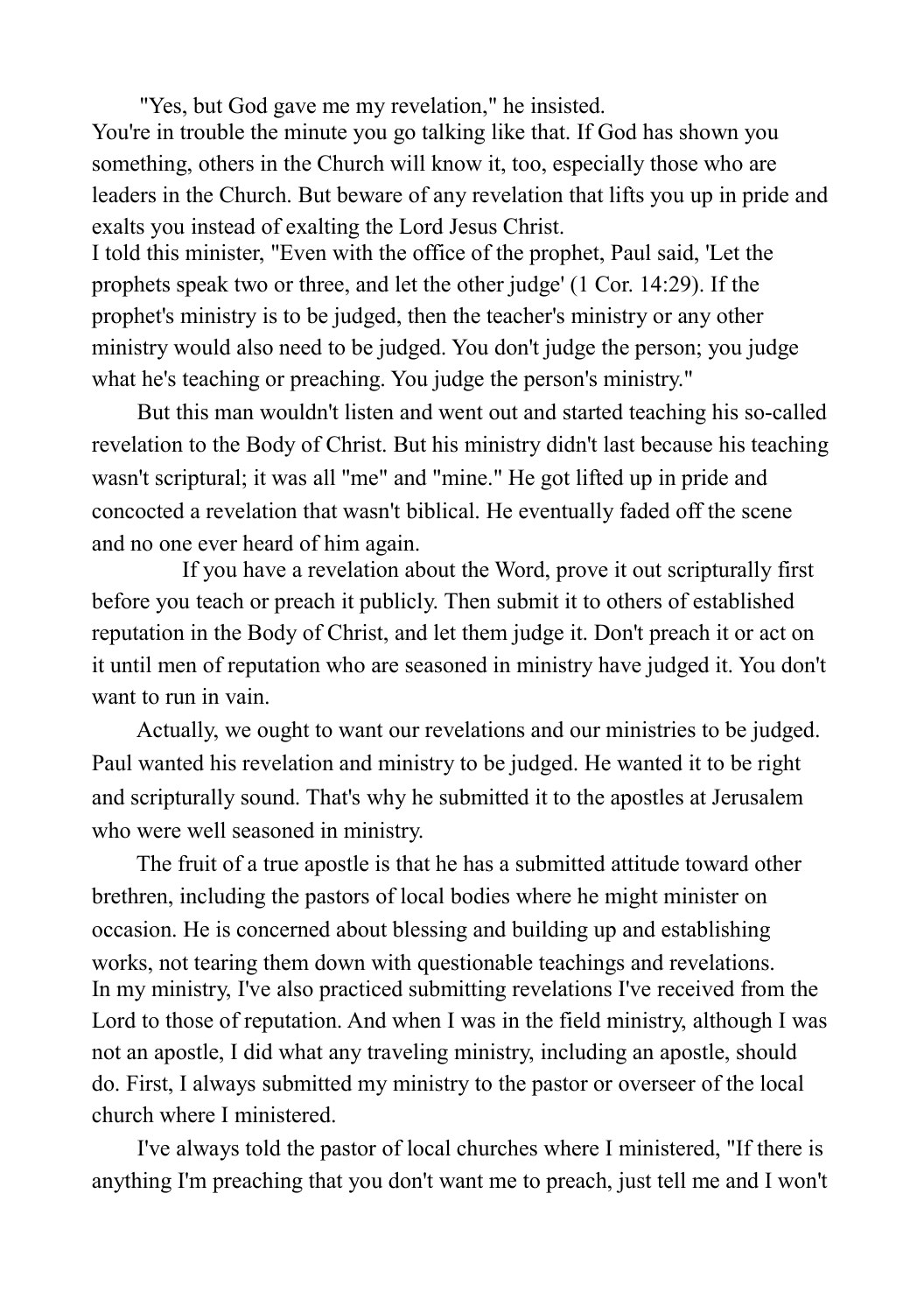preach on it. If there is anything I'm not preaching on and you want me to preach on it, just tell me."

That is true submission, and every traveling teacher should submit his ministry to the pastor of a local body.

Most of the time, the pastor would tell me to take my liberty and minister however God was leading me. But, you see, I had proven my ministry and had gained the pastor's trust.

I've practiced that when it comes to revelations I've received from the Word too. I've always submitted major revelations I've received from the Holy Spirit to brethren I knew and had confidence in who were well respected in the ministry, just as Paul did in Galatians 2:2.

These men of God weren't novices, nor fellows who were fly-by-nights. They were ministers who were spiritually sound and had held steady in ministry for years.

In Paul's ministry, we can see the general characteristics of the apostolic call. Although he was a member of a local body, he was sent out by the Holy Ghost. He was first and foremost a preacher just like every other minister. And his message was the gospel of the Lord Jesus Christ.

He was commissioned by God to bring that message to a specific group of people — the Gentiles. His apostolic ministry didn't extend to everyone. He did not have unlimited apostolic authority. Paul also had the fruit of a biblical apostolic ministry. And he submitted his ministry to those of proven reputation in the Word.

'Gordon Lindsay, Apostles, Prophets and Governments, (Dallas, Texas: Christ For The Nations, Inc., reprint 1988), pp. 12,13.<sup>2</sup> Lindsay, p. 14.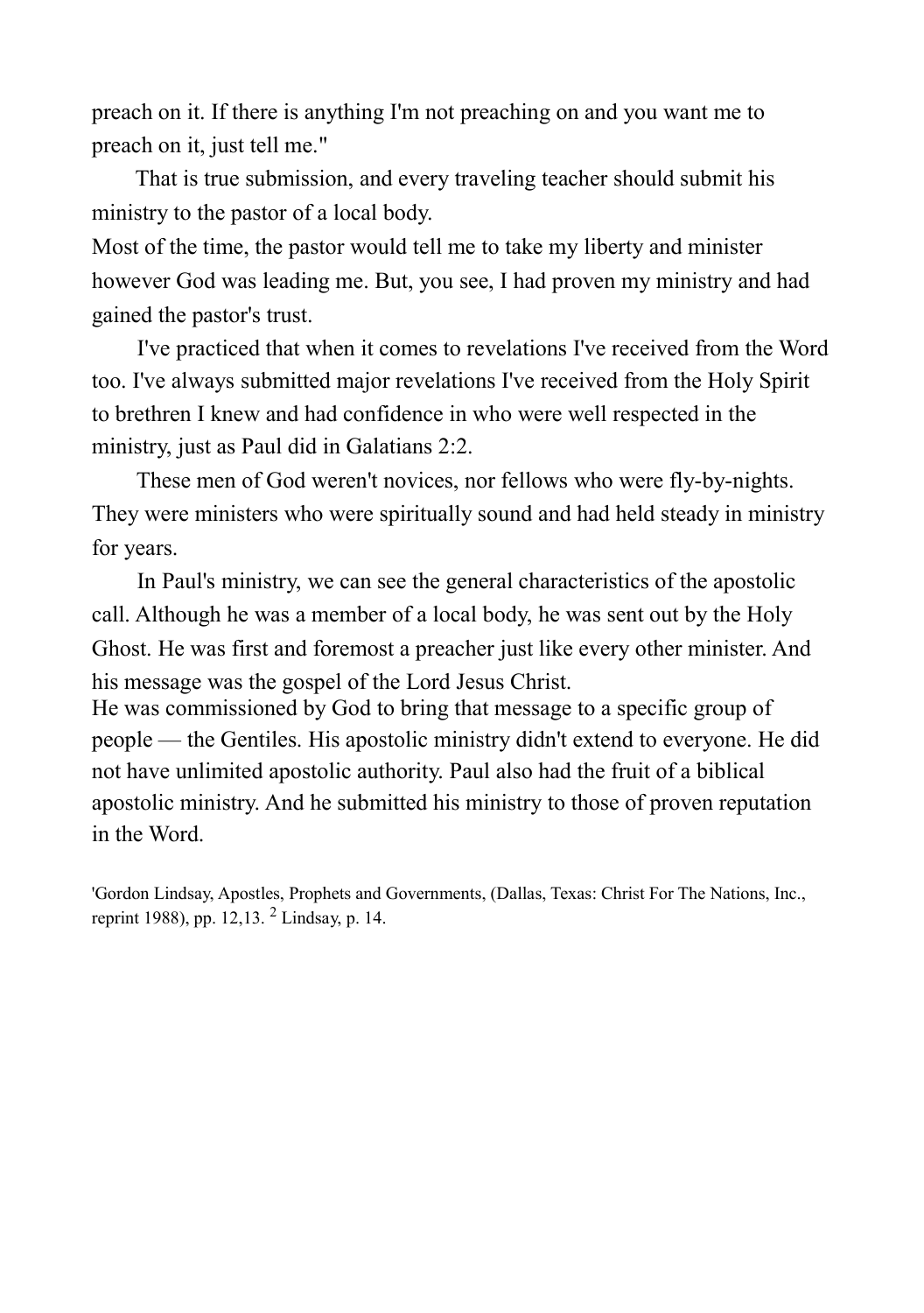## Chapter 4 Qualifications For The Apostolic Ministry

What do the Scriptures say about the qualifications of those called to the apostolic office? First Timothy chapter 3 talks about the qualifications of a bishop or overseer, which I feel refers to the pastoral office.

We don't have any qualifications given to us specifically for the office of the apostle, prophet, evangelist, or teacher. But God would not require more of one ministry gift than He would of the others because He is no respecter of persons (Acts 10:34).

Therefore, we could safely say that the qualifications listed in First Timothy 3:1-13 are the qualifications for the ministry and apply to any ministry gift in the Body of Christ, including the apostolic office.

1 TIMOTHY 3:1-7

1 This is a true saying, If a man desire the office of a BISHOP

[overseer or pastor], he desireth a good work.

2 A BISHOP then MUST BE BLAMELESS, the husband of one wife, vigilant, sober, of good behaviour, given to hospitality, APT TO TEACH;

3 Not given to wine, no striker, NOT GREEDY OF FILTHY LUCRE; but patient, not a brawler, not covetous;

4 One that ruleth well his own house, having his children in subjection with all gravity;

5 (For if a man know not how to rule his own house, how shall he take care of the church of God?)

6 NOT A NOVICE, lest being lifted up with pride he fall into the condemnation of the devil.

7 Moreover HE MUST HAVE A GOOD REPORT of them which are without; lest he fall into reproach and the snare of the devil.

I've said that one who stands in the apostle's office must have the call of God upon him and the spiritual equipment enabling him to stand in that office. Both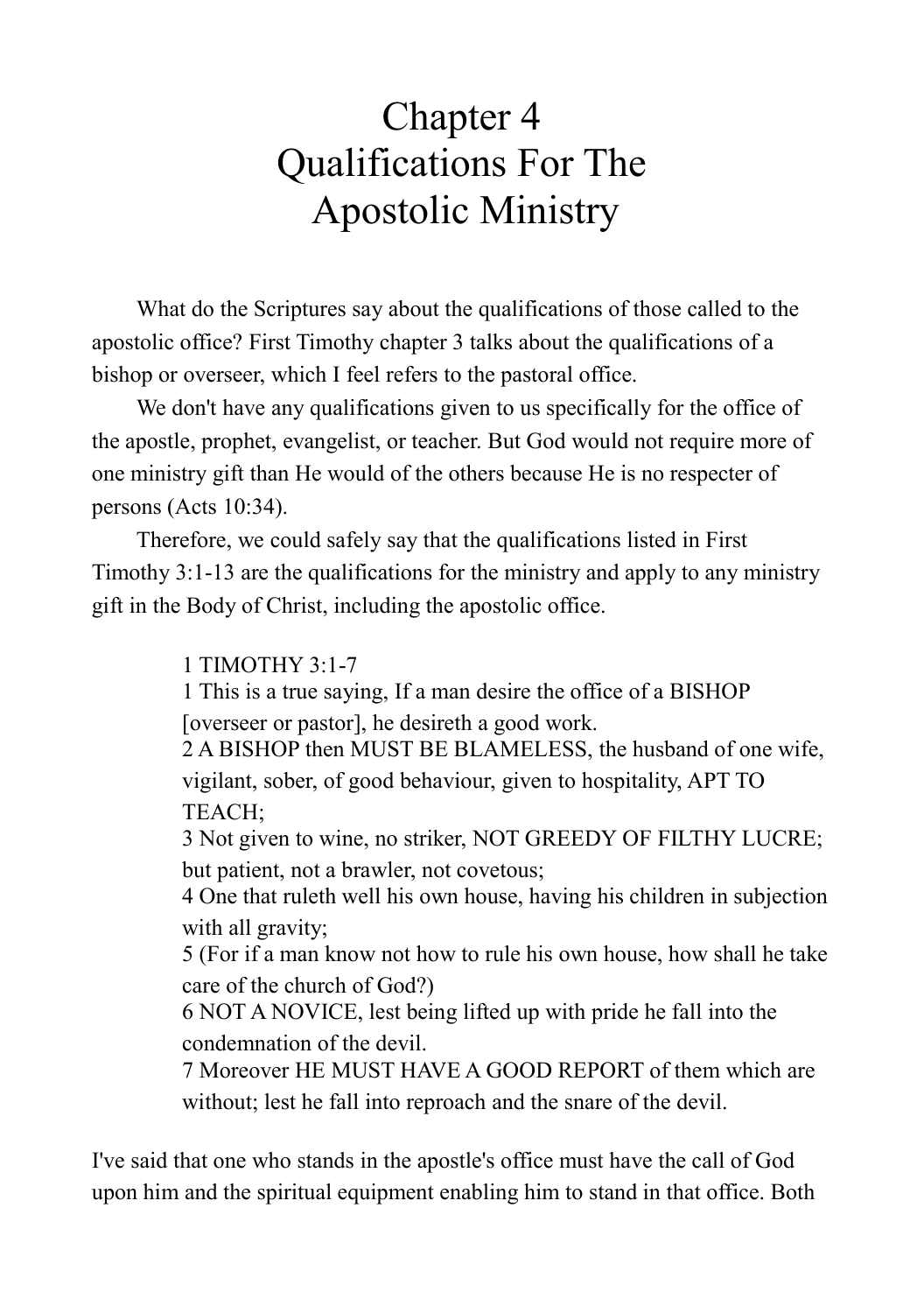of these elements are God's responsibility.

However, one called to the apostolic office must also have the qualifications to stand in that office. That is the minister's responsibility. Only he can qualify himself to be able to stand in such an office of trust and responsibility.

I have seen men who were called of God, equipped with the supernatural ability to stand in a ministry office, but they failed in the ministry because they lacked the qualifications necessary to stand in such a ministry. They didn't prepare themselves to stand in the ministry God had called them to.

## Character And Conduct

What are some of the qualifications of a minister called to the apostolic office or to any ministry for that matter? First Timothy 3:2 says he must be "blameless."

I'm going to quote from other translations of this same verse to help you see this qualification more clearly.

> 1 TIMOTHY 3:2 (Twentieth Century) 2 . . . a man of blameless character....

1 TIMOTHY 3:2 (Weymouth)

2 ... a man of irreproachable character....

1 TIMOTHY 3:2 (Amplified)

2 . . . must give no grounds for accusation but must be above reproach....

1 TIMOTHY 3:2 (Taylor)

2 . . . must be a good man whose life cannot be spoken against.

First Timothy 3:2 says, ". . . vigilant, sober, of good behaviour. ..."

The Twentieth Century New Testament says, "He should live a sober, discreet, and well-ordered life."

The Weymouth translation says, "A minister then must be a man of irreproachable character, true to his one wife, temperate, sober-minded, wellbehaved. "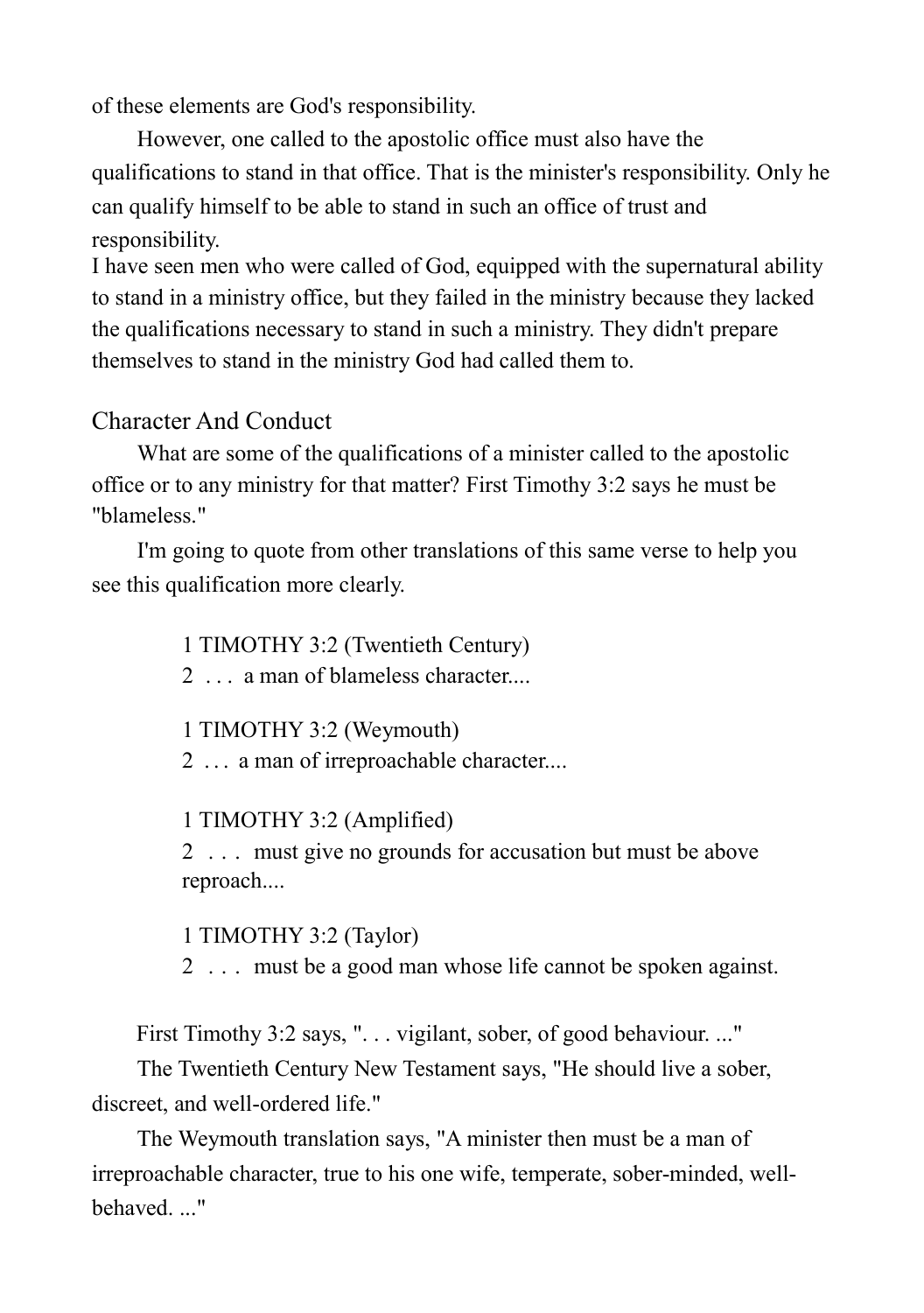The Amplified Bible says he must be "circumspect and temperate and selfcontrolled; [he must be] sensible and well behaved and dignified and lead an orderly (disciplined) life. ..."

I didn't think up those qualifications for the ministry. The Holy Spirit inspired Paul to write that. You see, entering the ministry is a grave responsibility. That's why every minister, including an apostle, must be dignified and lead an orderly, disciplined life. That statement alone leaves out some ministers!

In other words, a minister's life must reflect the call of God, not only in spiritual equipment, but in conduct and character. His character must be worthy of his call.

An apostle or a minister must be irreproachable in his conduct and habits. If ministers don't measure up to the qualifications, they will never reach their full potential in ministry. Some ministers are going to have to make the necessary adjustments in order to fulfill the ministry the Lord has for them. Some ministers may sense a call to an apostolic type of ministry. As they are faithful in serving God in their current position and take time waiting in God's Presence in prayer and in the Word, a time will come when there will be a quickening of His Spirit in their spirit. Then they will be able to walk in the ability of God to fulfill their call.

Their purpose won't be to attract people to follow them, but to call upon men and women to follow Jesus. A true apostle with the character of Christ humbles himself before the Lord and endeavors never to attract attention unto himself.

Jesus said, . . if I be lifted up from the earth, [I] will draw all men unto me" (John 12:32). One called to the apostolic office who has taken the time to develop his character would rather hide himself and lift up Jesus.

We all need to examine ourselves and get to work on developing our character and conduct to make sure it reflects the high calling of Christ. If believers need to examine themselves, how much more do those who are called of God to the apostolic office need to lay aside every weight that would try to hinder them from their high calling in Christ.

Apt To Teach Sound Doctrine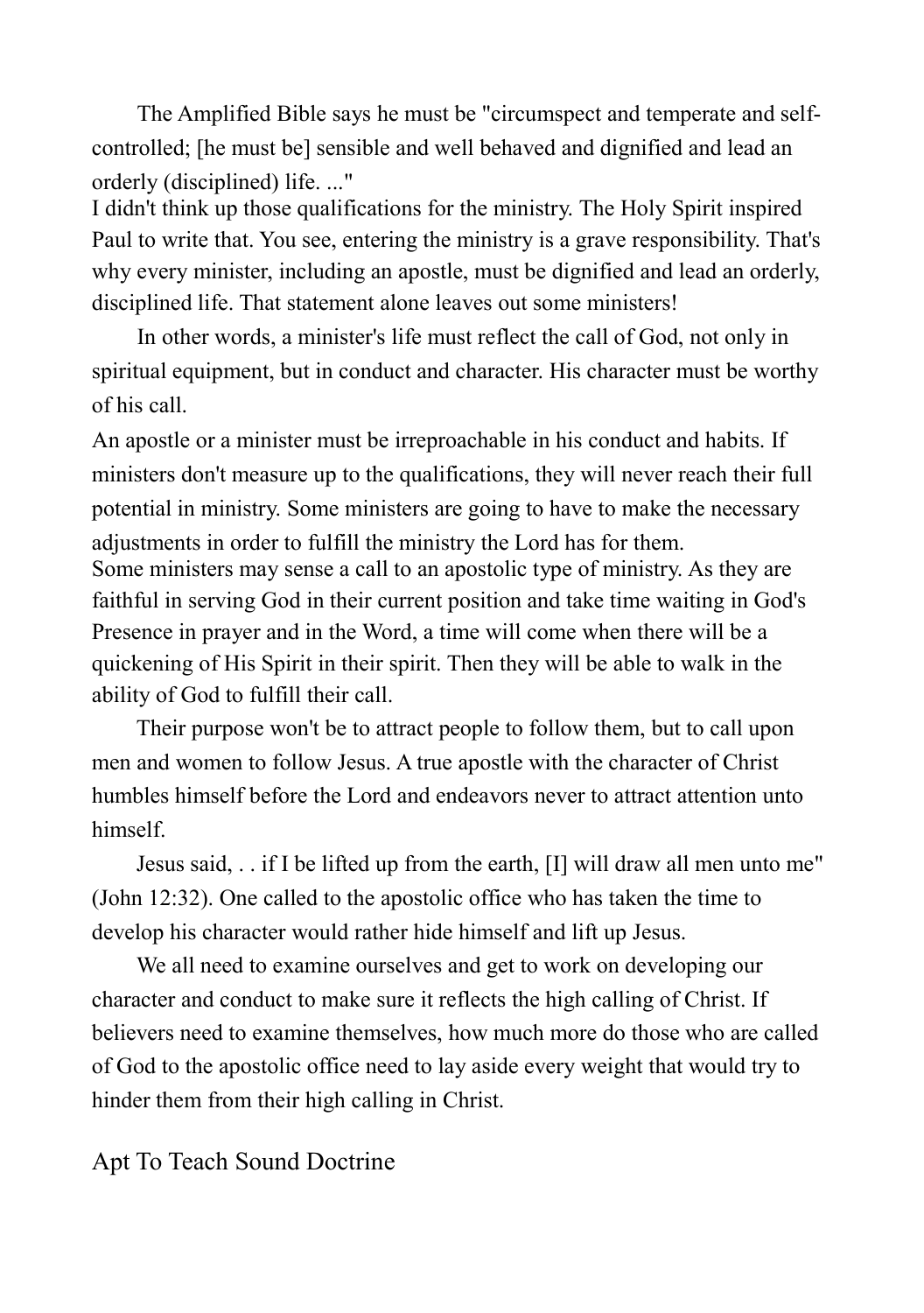1 TIMOTHY 3:2

2 A bishop then must be blameless . . . vigilant, sober, of good behaviour, given to hospitality, APT TO TEACH.

A true apostle will also qualify himself by being apt to teach sound biblical doctrine, not doctrinal tangents or extreme teachings. And he will make sure he bases his ministry solidly on the Word, rather than on spiritual gifts or signs and wonders.

Folks miss it when they think they can follow the doctrine of some so-called apostle because they see miraculous signs and wonders operating in his ministry. No, every minister's doctrine must line up with the Bible, even if signs and wonders occur in his ministry.

Rev. P.C. Nelson was a leading Greek and Hebrew scholar and an outstanding Bible teacher. He said something along this line about John Alexander Dowie that has helped me immeasurably over the years. Dowie was a great pioneer in the message of divine healing in America. Many wonderful miracles of healing took place under Dowie's ministry. However, Dowie got off doctrinally by announcing that he was the third Elijah that was to come. Dad Nelson, as we called him, said about Dowie: "You can follow Dowie's faith, but you can't follow his doctrine."

Friends, go back to the Old Testament and read the story of Samson. You can see in Samson's life that signs and wonders operated in his life, but that didn't necessarily mean he had godly character or sound doctrine.

For example, Samson had the working of miracles operating through him. Even when he was living with a woman in adultery and lying, the gift of working of miracles still operated in his life for a time (see Judges chapter 16). Now don't misunderstand me. The time came when God judged Samson's sin. Samson got up and shook himself and he . . wist not that the LORD was departed from him" (Judges 16:20).

Well, thank God for the miracles that operated in Samson's life, but his life wasn't a moral standard to follow after.

Innocent people are misled when they try to follow someone's doctrine because of supernatural signs and wonders occurring in his ministry. Paul said, "Be ye followers of me, EVEN AS I ALSO AM OF CHRIST" (1 Cor. 11:1).

You can follow a person in doctrine as he follows the Word. But don't pay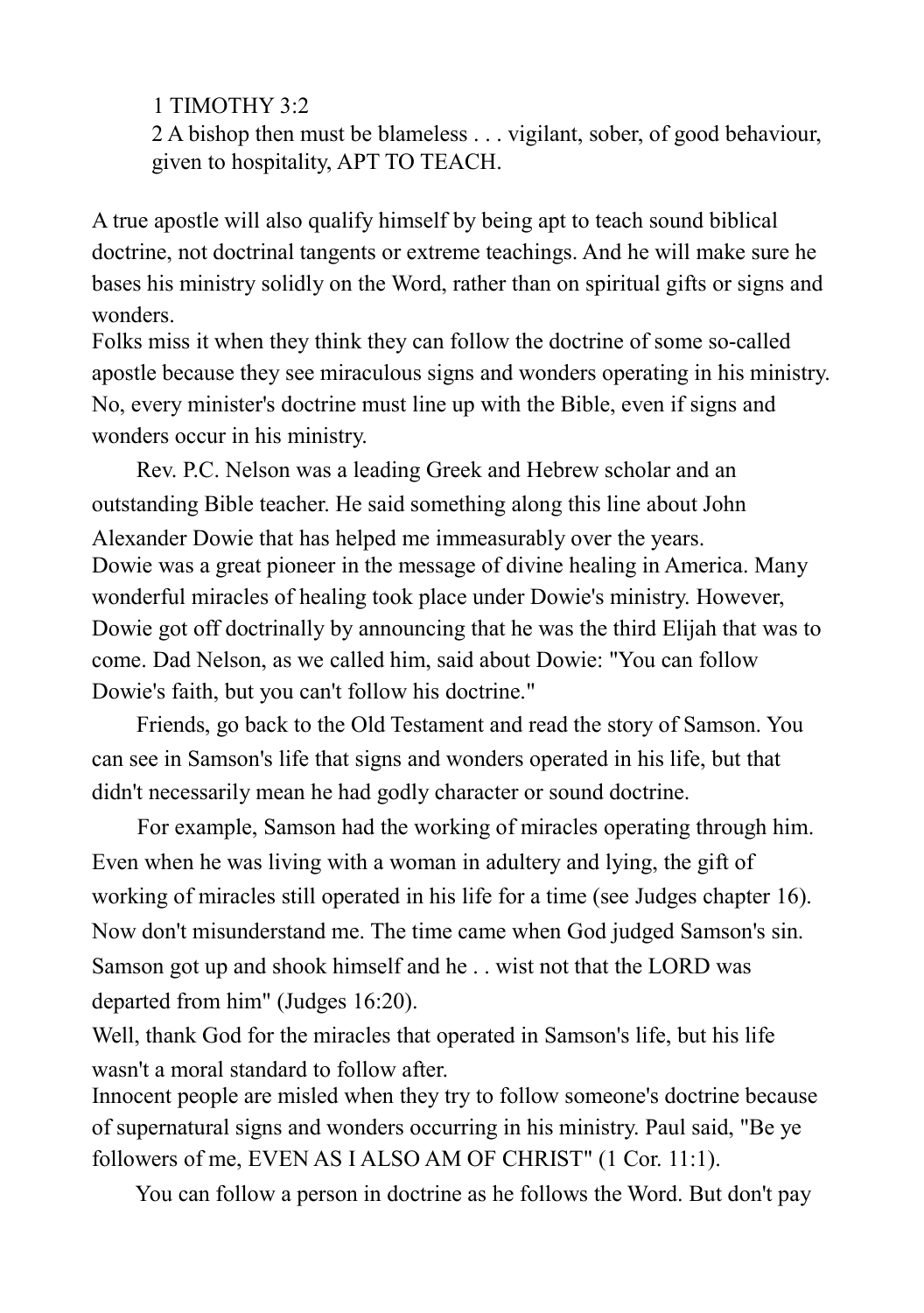any attention to any so-called apostle or any minister if what he says can't be backed up with the Word.

Just because a person stands in a ministry office doesn't mean you ought to listen to what he says if it's not scriptural — even if the miraculous power of God is demonstrated in his life for a time. The time is coming when God will have to judge doctrinal error.

You may be able to follow someone's faith, but not his doctrine. Sometimes people try to follow someone's doctrine because of his faith. But that's not scriptural.

A little doctrinal error left unchecked will eventually become gross error. For example, if you flew from Tulsa to Los Angeles and you were a little bit off course, if the pilot didn't correct the course, you'd get so far off course, you'd never reach your destination.

The same thing is true spiritually. If you get off course spiritually just a little, you need to correct yourself immediately and get right back in line with the Word. Otherwise, the further you go, the greater the doctrinal error will be. A true apostle will teach sound biblical doctrine. And he will back up what he says with the Word.

## Not A Lover Of Money

The Bible gives one of the qualifications for those in the ministry as a person . . not greedy of filthy lucre . . ." (1 Tim. 3:3). The Bible has much to say about ministers of the gospel and how they obtain money. In The Worrell New Testament, the footnote for First Timothy 3:2 says the minister of the gospel must not use "his office to extort money from people."

Over the years, I have sometimes seen people use their ministries and the anointing that is upon them to obtain money from people. For example, I once visited a certain minister's meetings, who had a marvelous healing ministry. In this particular meeting, five deaf and mute people were brought from the state institution to be healed. This man ministered to all five of these men, and they were all instantly healed and could both hear and speak.

Immediately, the minister stopped the meeting and began taking up an offering. He knew he would be able to get a large offering because of the mighty demonstration of God's power. People from all over the meeting ran to give him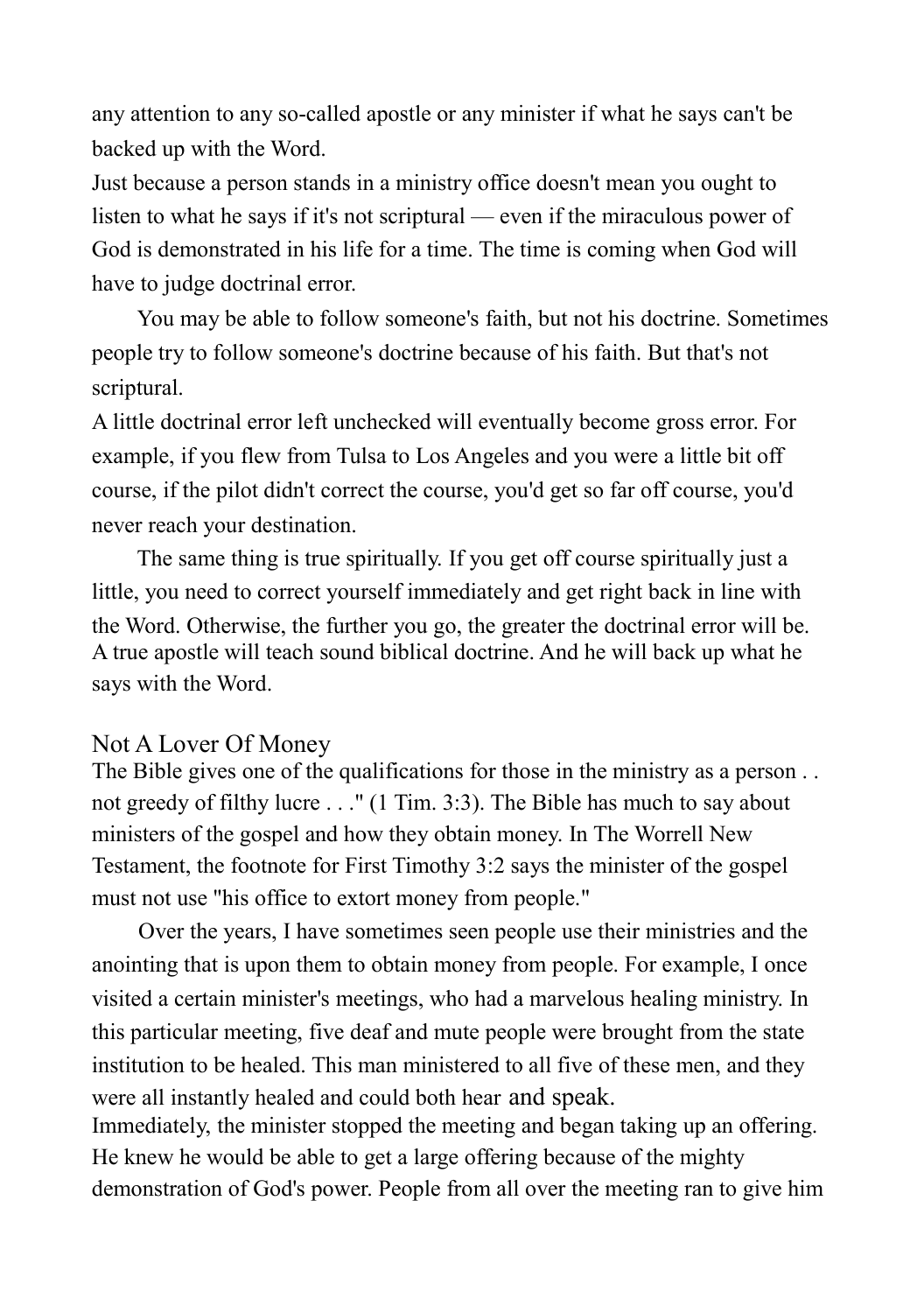money because of these miraculous healings.

Some people would give large sums of money to be healed. But healing can't be bought; Jesus already paid for it on Calvary. This man used his ministry and, really, the healing power of God to obtain money in a wrong way. What happened to this minister? This character weakness, as well as other faults he didn't correct, eventually cost him not only his ministry, but his life.

In the first vision when Jesus appeared to me in Rockwall, Texas, one of the things He said to me was, "There are two things to be careful of. Number one, be sure you always give all the honor and the glory for everything that happens unto Me and unto My Name.

"Secondly, be very careful about money. Many on whom I've placed My Spirit and called unto such a ministry and anointed have become money-minded and have lost the anointing."

No minister should use his position for personal gain. The Amplified Bible makes the issue of ministers and money even more clear.

1 TIMOTHY 3:3,8 (Amplified) 3 . . . not a lover of money — insatiable for wealth and ready to obtain it by QUESTIONABLE **MEANS** 8 . . . not greedy for base gain — craving wealth and RESORTING TO IGNOBLE and DISHONEST METHODS of getting it.

That's one reason I tell folks, "Be careful about these people who prophesy money out of your pocket into their own. Leave them alone." Ministers can take up offerings, of course, and let people know about a need, but they should never make an issue of money. No minister should ever use his high calling in Christ for personal gain.

In my ministry, I've tried to say as little as possible about money. I don't believe we should emphasize money. I just believe if I feed the people, they will feed me, and God will provide. Actually, a minister of the gospel should be interested in building up the Kingdom of God, not in using money for his own personal gain.

Gordon Lindsay talks about ministers and money in his book, Apostles,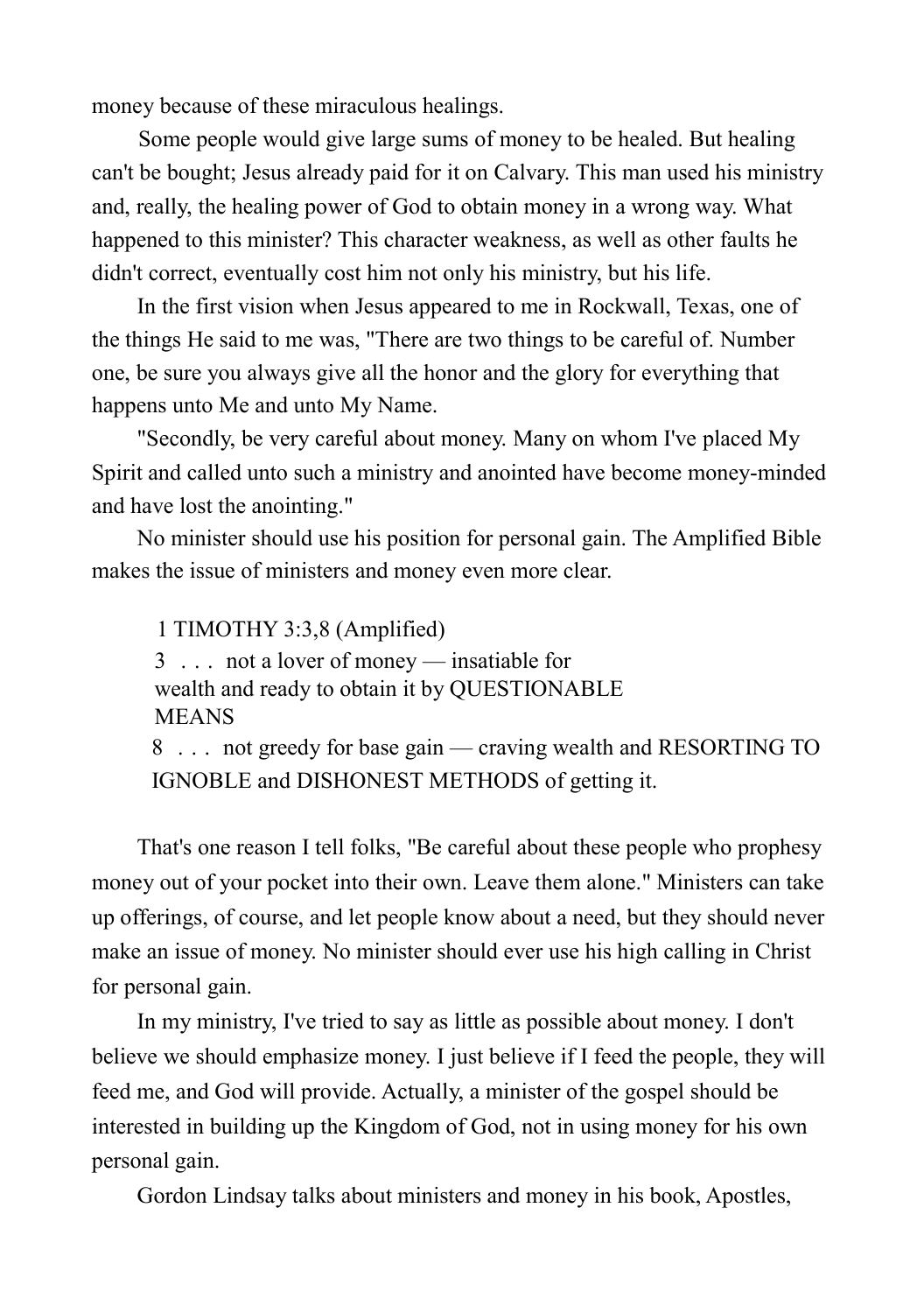Prophets and Governments:

Judas, one of the original Twelve who shared their ministry, disqualified himself and also destroyed his own soul by using his position for personal gain... .

A true apostle must be above even the suspicion of a covetous spirit. He may, in the interest of the Kingdom, become responsible for the handling of large sums of money, as the apostles were when the multitude sold their possessions and laid them at the apostles' feet (Acts 4:34-37). But he will be a faithful steward and will not lavish on himself money given to the cause of Christ for the work of the Kingdom. The story of Judas, given such prominence in the Scriptures, is of deep significance.  $\frac{1}{1}$ 

Ministers of the gospel, including apostles, must be above reproach in every area, including how they handle money and how they obtain it.

#### Not A Novice

Another qualification for the apostolic office and for ministry in general is that a minister should not be a novice. In First Timothy 3:6, Paul said not to put a novice in authority: "Not a novice, lest being lifted up with pride he fall into the condemnation of the devil" (1 Tim. 3:6).

A novice is a new Christian or one who is young and undeveloped in spiritual things. Many folks could have been saved for many years, but they would still be novices if they haven't developed spiritually.

Why shouldn't a novice be put in a position of authority such as the apostolic office? A minister and his ministry must be proved first, and only then can he be used fully by God.

Talking about the ministry of a deacon, Paul said, . . let these also first be proved; then let them use the office of a deacon, being found blameless" (1 Tim. 3:10). A deacon is a helper. If a helper needs to be proved, it stands to reason that an apostle who stands in an office of greater responsibility would also need to be proved.

That's why I get amused at these young fellows who run around saying, "I'm an apostle" or "I'm a prophet"! They are no more apostles and prophets than I'm last year's bird nest! God is not going to violate His own Word and make Himself out to be a liar by putting novices in an office of spiritual authority and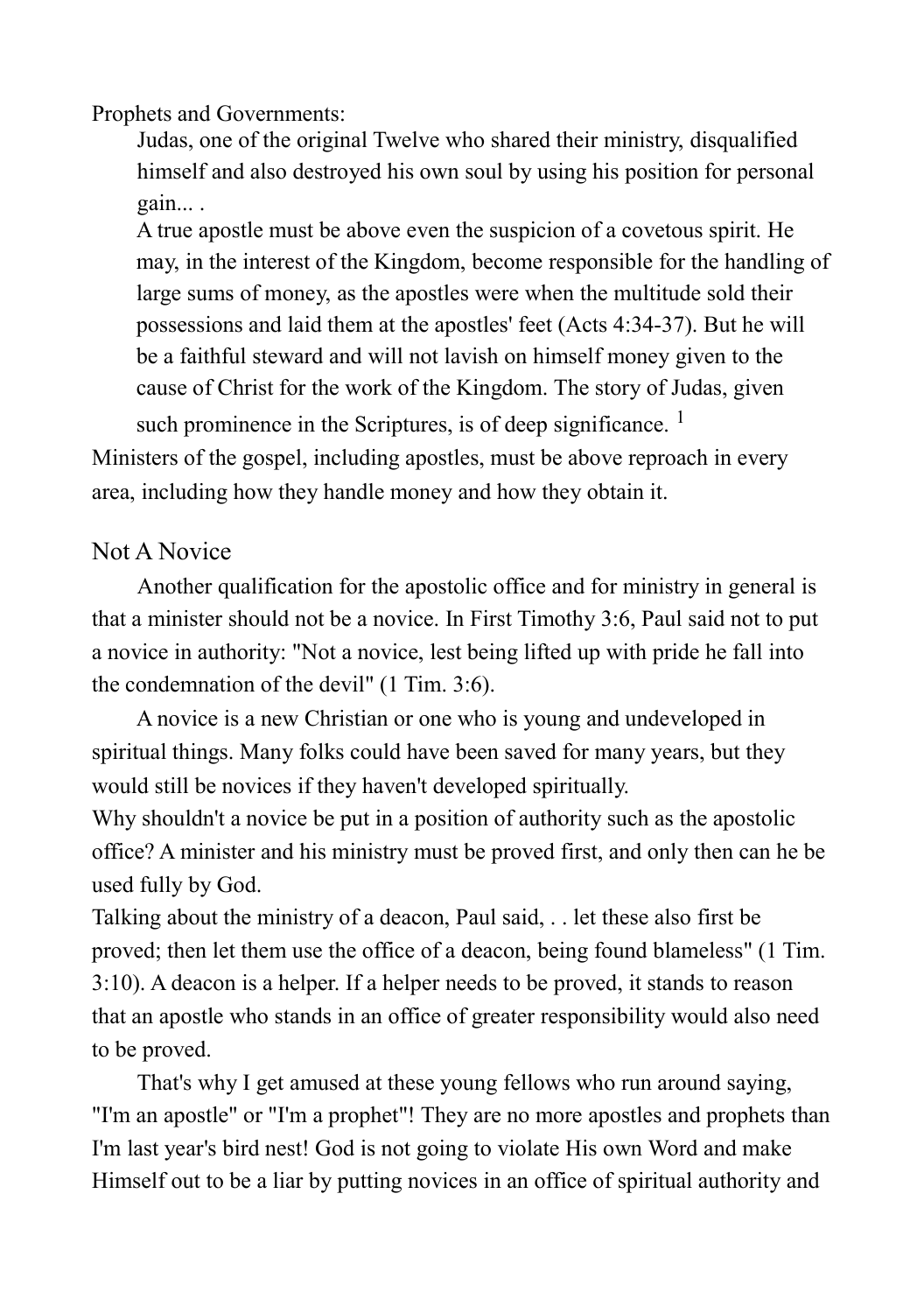oversight.

I had an experience with a so-called apostle when I was preaching once down in Texas. I was only about thirty years old at the time, but I had been in the ministry for many years, preaching, teaching, and laying hands on the sick. There was a twenty-year-old fellow who called himself an apostle because some so-called prophet had laid hands on him and supposedly made an apostle out of him. The prophet supposedly put him into the apostolic office!

This young fellow taught that because he was an apostle, he had authority over all the other ministry gifts in the Body of Christ. So he came to me and said, "Since I'm an apostle, I have authority over you. I'll tell you where to go to hold meetings and where to preach. I'll arrange your schedule for you." That fellow wasn't even a preacher, much less an apostle! He couldn't even call hogs, much less preach!

I said to him, "Oh? How many churches have you started?"

This so-called apostle answered, "I haven't started any churches." He couldn't even build a chicken coop, much less start a church! Have you ever noticed that some of these so-called apostles want to come in and take over someone else's work, but they don't want to pay the price to pioneer a work of their own! They aren't apostles; they are false apostles — certainly not New Testament apostles!

"Why," I said to him, "you are no more an apostle than I'm an astronaut!"

Then he said to me, "You're in rebellion because you won't get under my authority! I'm going to cast that spirit of rebellion out of you."

I didn't need anything cast out of me. A man who says things like that needs something taken out of him — ignorance — and the teaching of the Word will do that.

You see, when this so-called prophet had laid hands on this fellow and supposedly made an apostle out of him, the "apostle" got all elated and lifted up in spiritual pride. Because he was a novice, he didn't have the spiritual wisdom and maturity to discern sound doctrine, so he fell into the condemnation and snare of the devil.

Weymouth's translation says a minister ". . . ought not to be a new convert for fear he should be blinded with pride and come under the same condemnation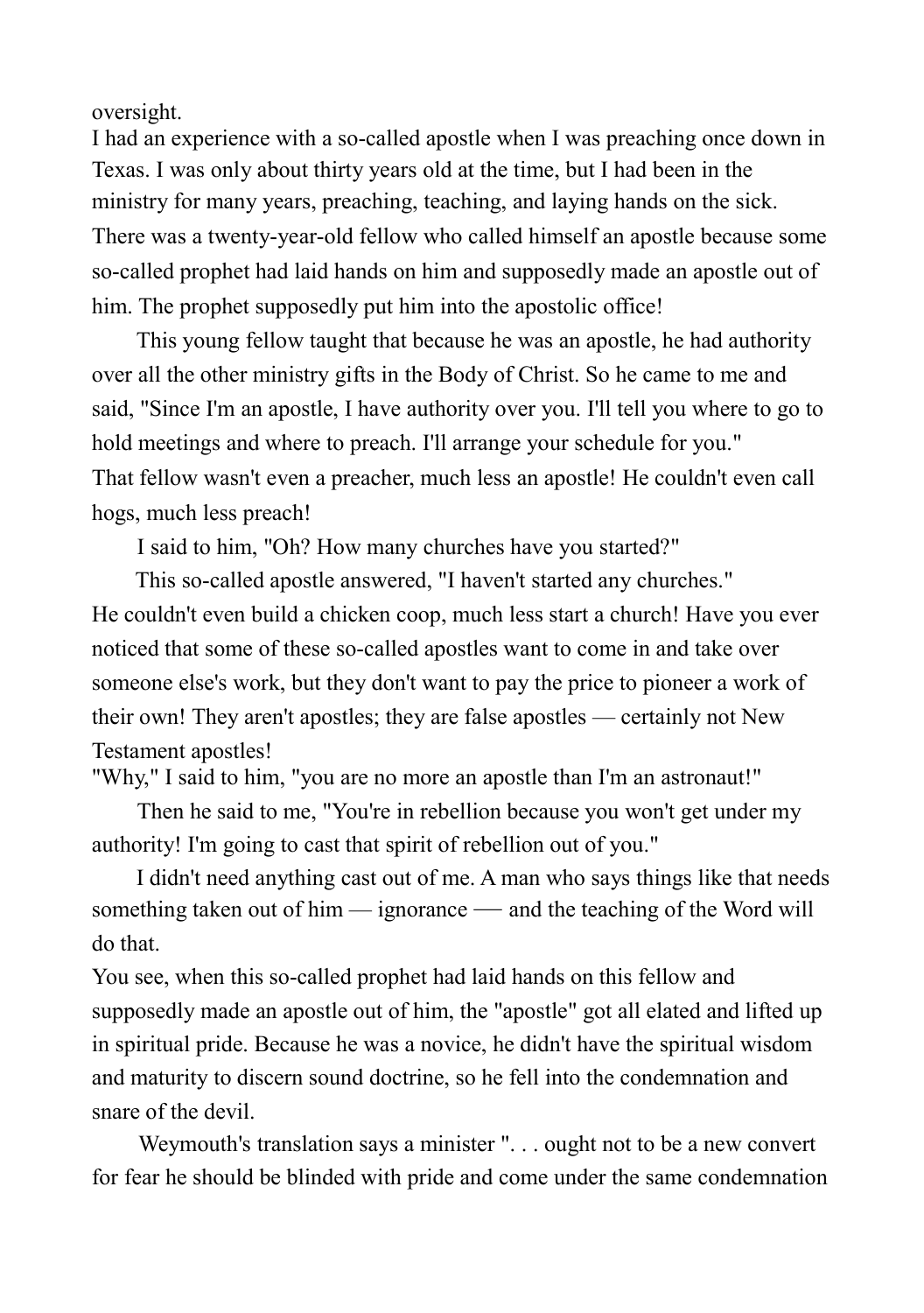as the devil." Usually folks who go around declaring themselves to be apostles or prophets are lifted up in pride. They want to be an apostle because they think that gives them authority over the other ministry gifts.

That is the reason people ought to reach some age and accountability before they are ordained to the ministry. Any minister can go buy some ordination from one of those fly-by-night organizations. But they are not ordained biblically. A minister of the gospel ought to want to be associated with a ministerial organization that not only has dignity, but is honorable and scriptural in ordaining its ministers — one that requires some qualifications for ordination.

## A Good Report

1 TIMOTHY 3:7 7 Moreover he must have A GOOD REPORT OF THEM WHICH ARE WITHOUT; lest he fall into reproach and the snare of the devil.

Standing in any ministry office is a serious matter. One must have a good report resulting from his blameless character and conduct.

I want you to notice something the Bible says in the Book of James: "My brethren, be not many masters, knowing that we shall receive the greater condemnation" (James 3:1).

The word "master" here can also be translated teacher. The Amplified Bible makes this clear.

#### JAMES 3:1 (Amplified)

1 Not many [of you] should become teachers [self-constituted censors and reprovers of others], my brethren, for you know that we [teachers] will be JUDGED BY A HIGHER STANDARD AND WITH GREATER SEVERITY [than other people]. Thus we assume the greater accountability and the more condemnation.

I don't believe this only refers to teachers. It is true concerning every ministry gift, including the apostolic office. Every ministry gift will be judged by a higher standard. And because we will be judged by a higher standard, we should set a higher standard in our character and conduct. Every minister should have a good report even by those who are not saved.

It is an awesome responsibility to be called to stand in the apostolic office,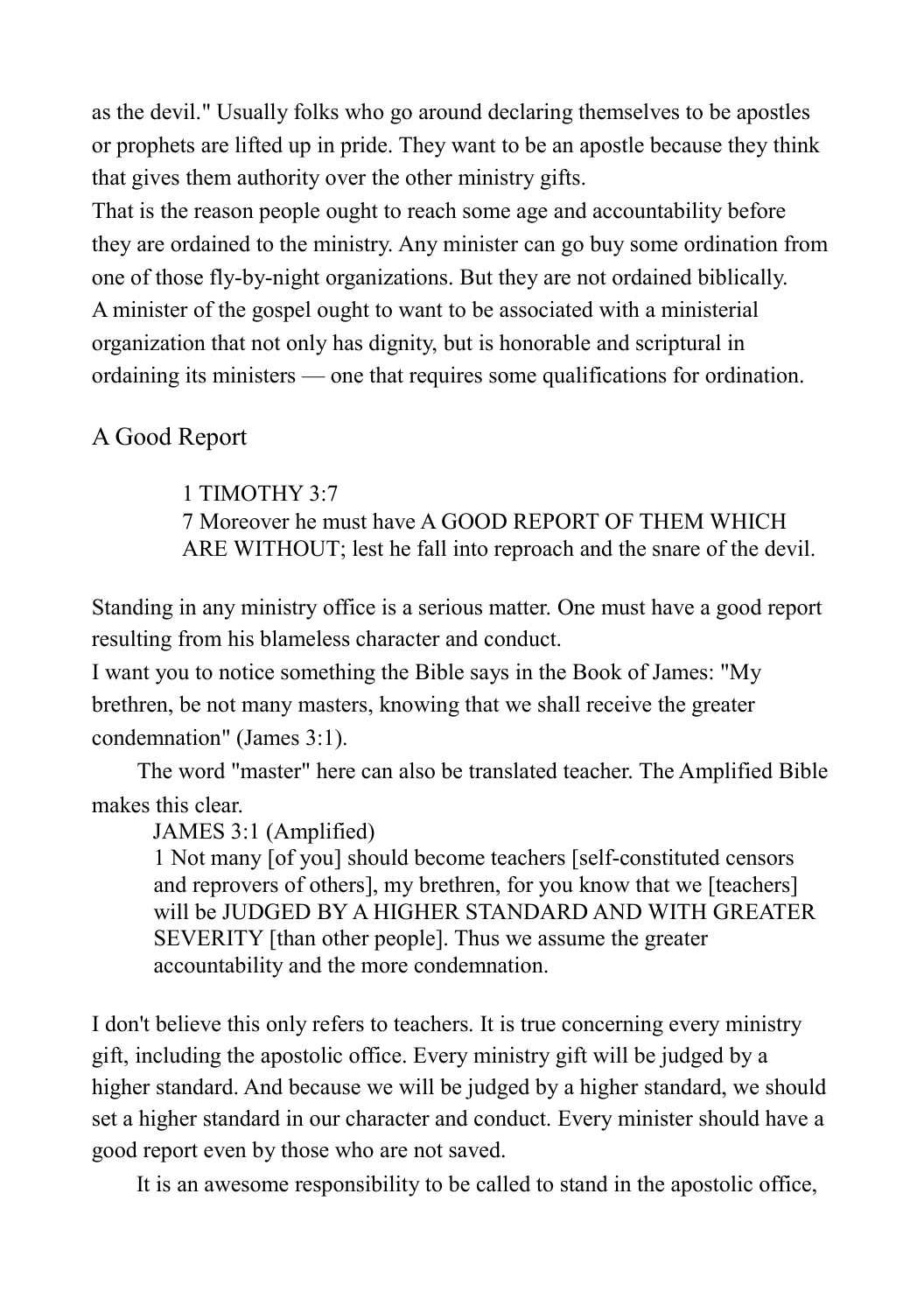or any ministry office for that matter. We can only fulfill our ministries with the help of the Holy Spirit. The call and the spiritual equipment have to do with the inward man. But we can see that the qualifications to the ministry have to do with the outward man.

God has done something with the inward man. He has fulfilled His part by placing the call in man's spirit and by giving him the spiritual equipment to fulfill that call. But the minister must present his body — the outward man — as a living sacrifice in order to qualify himself to stand worthy of such a high calling in Christ Jesus.

#### JAMES 3:2 (Amplified)

2 For we all often stumble and fall and offend in many things. And if anyone does not offend in speech — never says the wrong things — he is a fully developed character and a perfect man, able to control his whole body and to curb his entire nature.

Moffatt's translation says, "In many things we all stumble." The footnote in the Moffatt translation says, "Imperfections characterize man." None of us is perfected yet, but we should all be moving toward maturity in Christ.

If any minister has fallen behind in any of these areas, he needs to repent and ask God to forgive him. Then he needs to see to it that he perfects himself in these areas. Every ministry gift should be a guide and an example in Christian conduct and character.

## Be Faithful To Prepare Yourself

If God calls you to be an apostle, He will supernaturally equip you. But you won't start out in that office anyway. God has His ways of doings things. You just need to prepare yourself so God can use you in any way He desires. The Bible says, "Study to shew thyself approved unto God, a workman that needeth not to be ashamed, rightly dividing the word of truth" (2 Tim. 2:15).

Although you won't be able to enter immediately into the ministry God has for you, you can prepare yourself through studying the Word and preparing your heart. You can do your part. Preparation time is never wasted time.

If you are faithful in the time of preparation to study God's Word to show yourself approved, in God's time, step by step, He will move you into the ministry He eventually has for you. As you are faithful to prepare yourself, He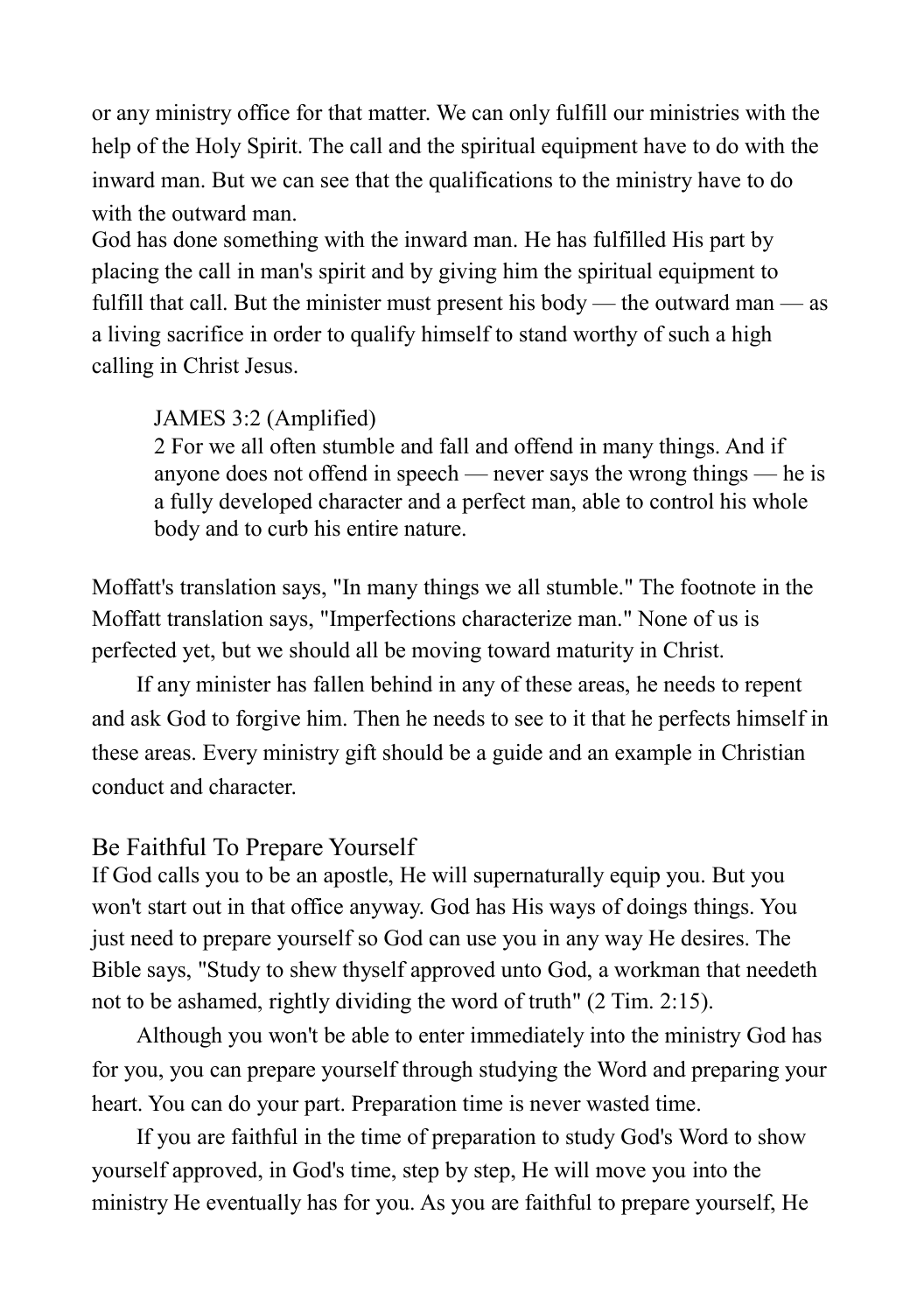will be faithful to open doors for ministry.

You must also prepare yourself for your high calling in Christ by separation from the things of the world that hold you back from the things of God. Sometimes you need to lay aside those things that are not necessarily sin, but they take up valuable time. The Lord is looking for those who will dedicate and consecrate themselves wholly unto Him for His use.

It is as we present our bodies as living sacrifices and renew our minds with the Word of God that God can use us fully. The Bible says, . . Walk in the Spirit, and ye shall not fulfil the lust of the flesh" (Gal. 5:16). And . . he that soweth to his flesh shall of the flesh reap corruption; but he that soweth to the Spirit shall of the Spirit reap life everlasting" (Gal. 6:8).

If you are faithful to study God's Word and to serve Him right where you are, God will set you into the Body of Christ and promote you as He desires. But remember this: Don't get taken up with names and titles. If you have to tell folks you are an apostle or a prophet, then you probably aren't one. You don't have to go around telling everyone you are a man or a woman, do you? You are born that way and it's evident to everyone.

The same thing ought to be true over in the spiritual realm. If you are called to the ministry, it ought to be readily distinguishable what you are and what your call is. You shouldn't have to go around telling people what your calling is by giving yourself titles and labels. People will know what you are by your spiritual equipment and endowments.

And if you don't know what God has called you to do, just be faithful to serve Him right where you are. Be faithful in your local church, study His Word, and leave the rest up to God.

Also, remember this: God rewards faithfulness. He doesn't reward offices. An apostle or prophet won't receive any more reward than anyone else who is faithful to do what God has called him to do. Higher offices do not receive any more reward; there is just a greater responsibility that goes along with the office.

That's why it's important for you to be faithful to fulfill the responsibilities God has given you because God rewards faithfulness]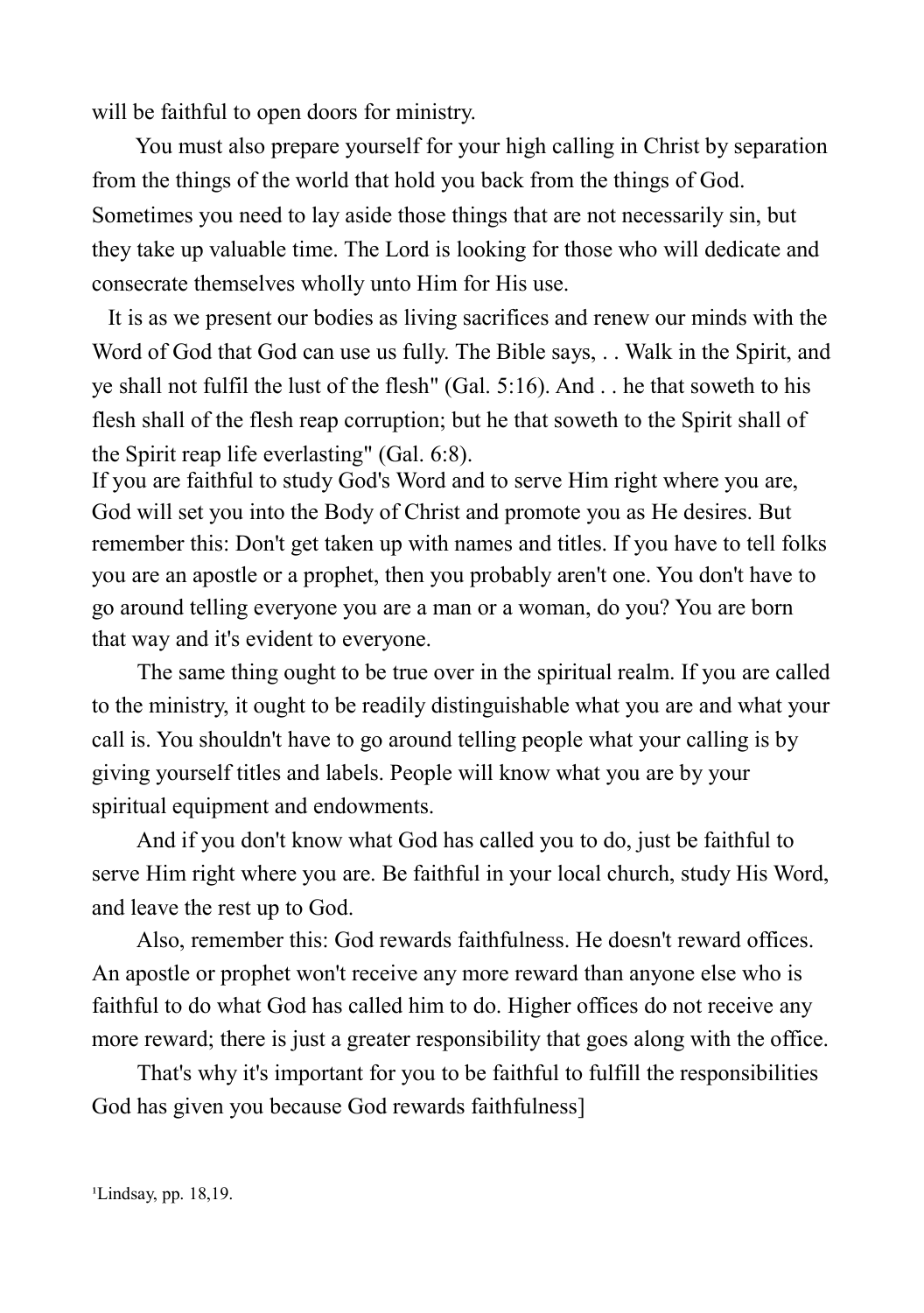# SECTION II PROPHETS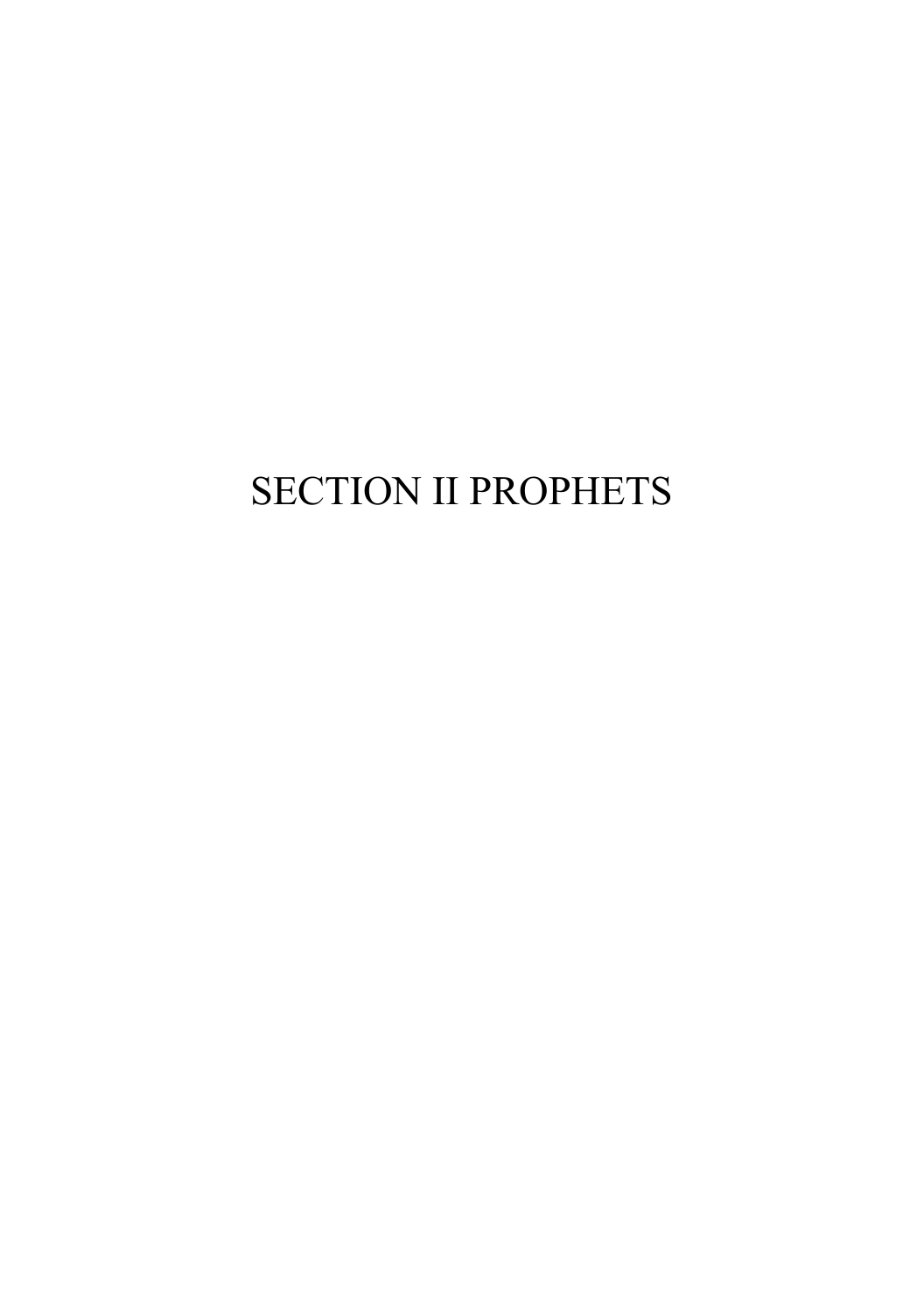## Chapter 5 The Office Of The Prophet Contrasted In Old And New Testaments

. . . When he [Jesus] ascended up on high, he led captivity captive, and gave gifts unto men. . . .

And he gave some, APOSTLES; and some, PROPHETS; and some, EVANGELISTS; and some, PASTORS and TEACHERS.

— Ephesians 4:8,11

Over the years, Jesus has appeared to me several times, and each time He instructed me about ministry relative to the Church. In these visitations, He explained to me that His plans for the Church under the New Covenant are different than His dealings were with Israel under the Old Covenant.

People under the Old Covenant were not born again. God could not deal with them in the Spirit because their spirits hadn't been recreated and born again. But under the New Covenant, our spirits have been recreated in the image and likeness of God, so God can deal with us in the Spirit as born-again children of God.

Therefore, God's plan for the Church — the Body of Christ — under the New Covenant is different in several respects from those living under the Old Covenant.

For example, His plan for the Church in ministry is different under the New Covenant than it was under the Old Covenant. God deals with the Church — the Body of Christ — differently in ministry than He did with the Israelites who were not born again.

#### The Prophet Under the Old Covenant

In this chapter, I will share with you what Jesus said to me about the differences between the office of the prophet under the Old Covenant and under the New Covenant.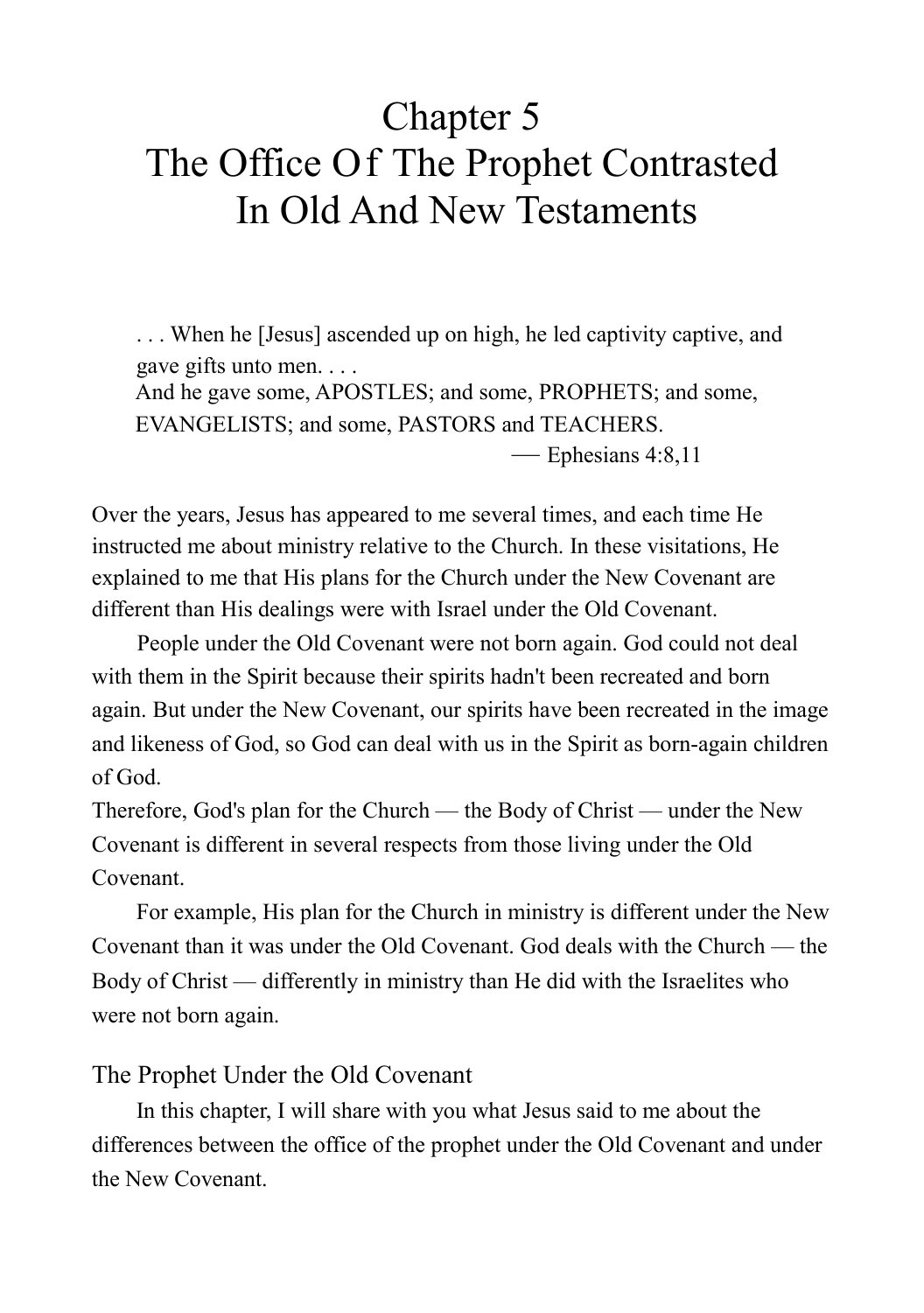The first occasion Jesus talked to me about the office of the prophet occurred in 1959. In that vision, the Lord talked to me for an hour and a half about the prophet's ministry. (For a complete account of this vision, please see Rev. Kenneth E. Hagin's book, I Believe in Visions.) Then Jesus also appeared to me in 1987 and talked to me about the offices of the apostle and the prophet and about the local church.

In the 1959 vision, Jesus said to me, "There is a difference between the Old Testament prophet and the New Testament prophet. That is where many folks miss it today. They try to give the New Testament prophet the same status as the Old Testament prophet, and he doesn't have the same status.

"First of all," Jesus said, "the Old Testament prophet was the only ministry in operation from the standpoint of preaching or teaching the people by inspired utterance. That's not true under the New Testament. Under the New Covenant, I have set the fivefold ministry in the Church for the perfecting of the saints" (Eph. 4:11,12).

"Not only that, but under the New Covenant every believer is to follow the Holy Spirit for himself [Rom. 8:14]. Under the Old Covenant there was a sacrificial system for worship because God was dealing with spiritually dead people; they couldn't worship God in spirit and in truth.

"But under the New Covenant, believers are not to set up some kind of a system for believers to worship God or to communicate with Him. Believers are to worship God in Spirit and in truth, and they are to be led by their spirit.

"Under the Old Testament," Jesus continued, "the only people who were specially anointed by God were the prophet, priest, and king. The king was anointed by the Holy Ghost to stand in that office, but he was not anointed to preach. The priest was anointed by the Holy Ghost to stand in that office, but he wasn't a preacher either. He taught the Law to the people so they would obey God's commandments and precepts. But he wasn't a preacher.

"Of course," Jesus continued, "the priests had a ministry under the Old Covenant. But it was not necessarily a ministry of preaching and teaching. They did exhort the people about the ways of the Lord and about carrying out the sacrificial system. But, actually, under the Old Covenant the prophets were the only preachers or ministers the people had. The prophet was the only one who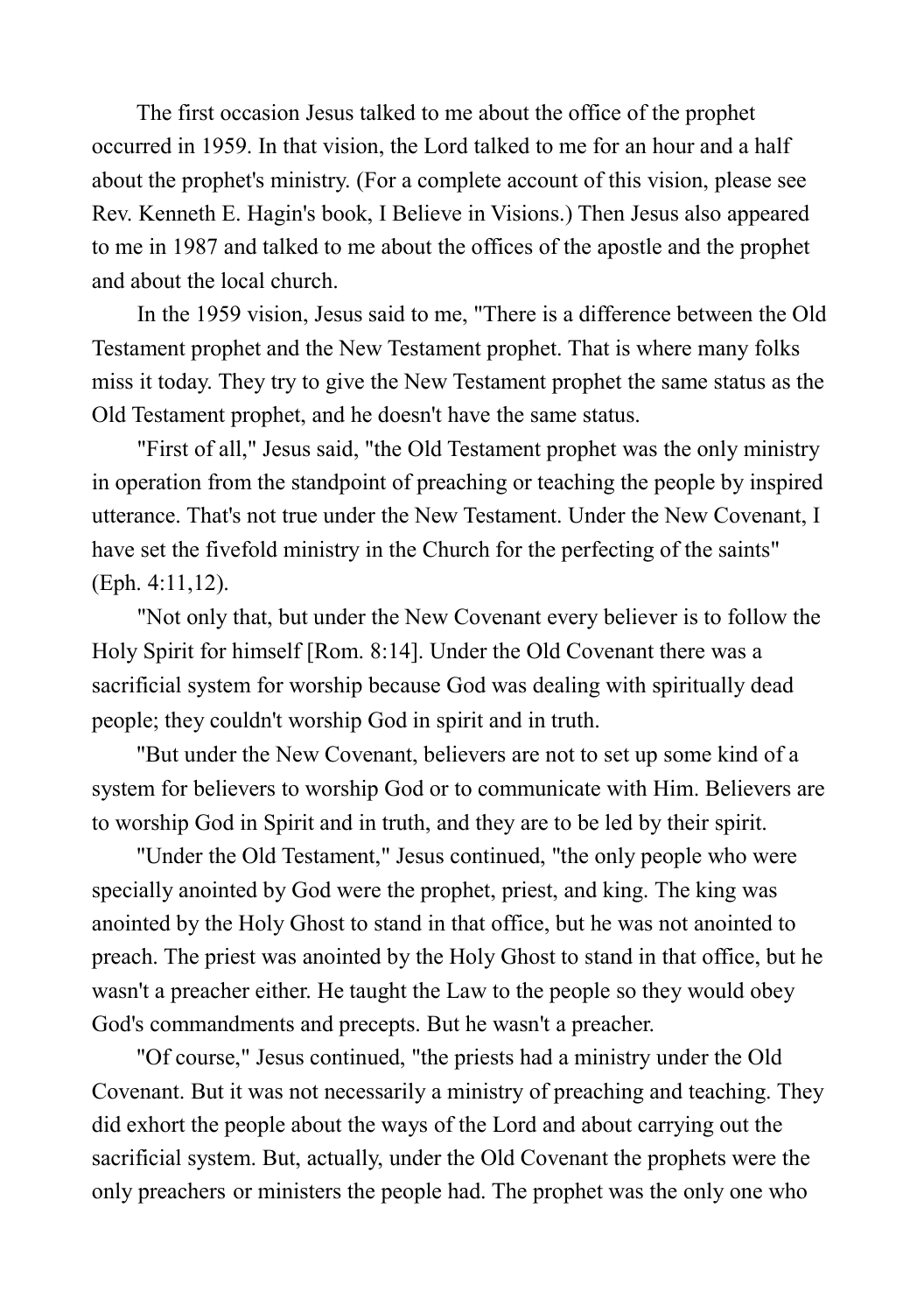could speak for God, as he was inspired by the Holy Spirit.

"You notice how the prophets kept preaching to Israel, trying to get the people to turn back to God. Even in the Old Testament, the prophet was a preacher, and he preached by inspired utterance."

Jesus continued, "Under the Old Testament, what we call the laity or the laymen didn't have the Holy Ghost. The Holy Ghost came upon the prophet, priest, and king to anoint them to stand in those offices. But the layman didn't have the Holy Spirit upon him.

"Remember David was prophet, priest, and king [Acts 2:25,30; 2 Sam. 5:12; 24:25]. No one else but the prophet, priest, and king had the Holy Spirit in any measure upon them. The only exception to that was when God would sometimes call people to carry out special jobs or functions for Him. Then He would anoint them with the Holy Spirit just to perform that task." In reading the Scriptures, very often it says that God anointed or empowered someone with the Spirit, and it was just to do a particular job for Him. For example, when God wanted Gideon to save Israel from the hand of the Midianites, He anointed Gideon just to do that (see Judges chapter 6).

But Gideon didn't have the Holy Spirit dwelling in him to lead him, so he could only follow God in the natural realm. That's why he wasn't sure whether it was God or not who was dealing with him. He put out a fleece before God to make sure it was really God leading him

(Judges 6:36-40). God wasn't in Gideon's spirit because Gideon wasn't born again, so God had to lead him through the flesh in the natural realm.

Jesus explained all this to me. And then in the vision, Jesus said to me, "Very seldom under the New Covenant does God ever lead anyone through the flesh. When He does, it is only when people are so spiritually insensitive and dull that they would not understand His leading any other way."

Jesus pointed out that in the New Testament, it says, "For as many as are led by the Spirit of God, they are the sons of God" (Rom. 8:14). It doesn't say that as many as are led by fleeces or through the flesh in the natural realm are the sons of God.

Under the Old Covenant, people couldn't be led by their spirits, and they couldn't approach God for themselves. They had to approach God through the priest. They had to bring a sacrifice and an offering, and no one could enter the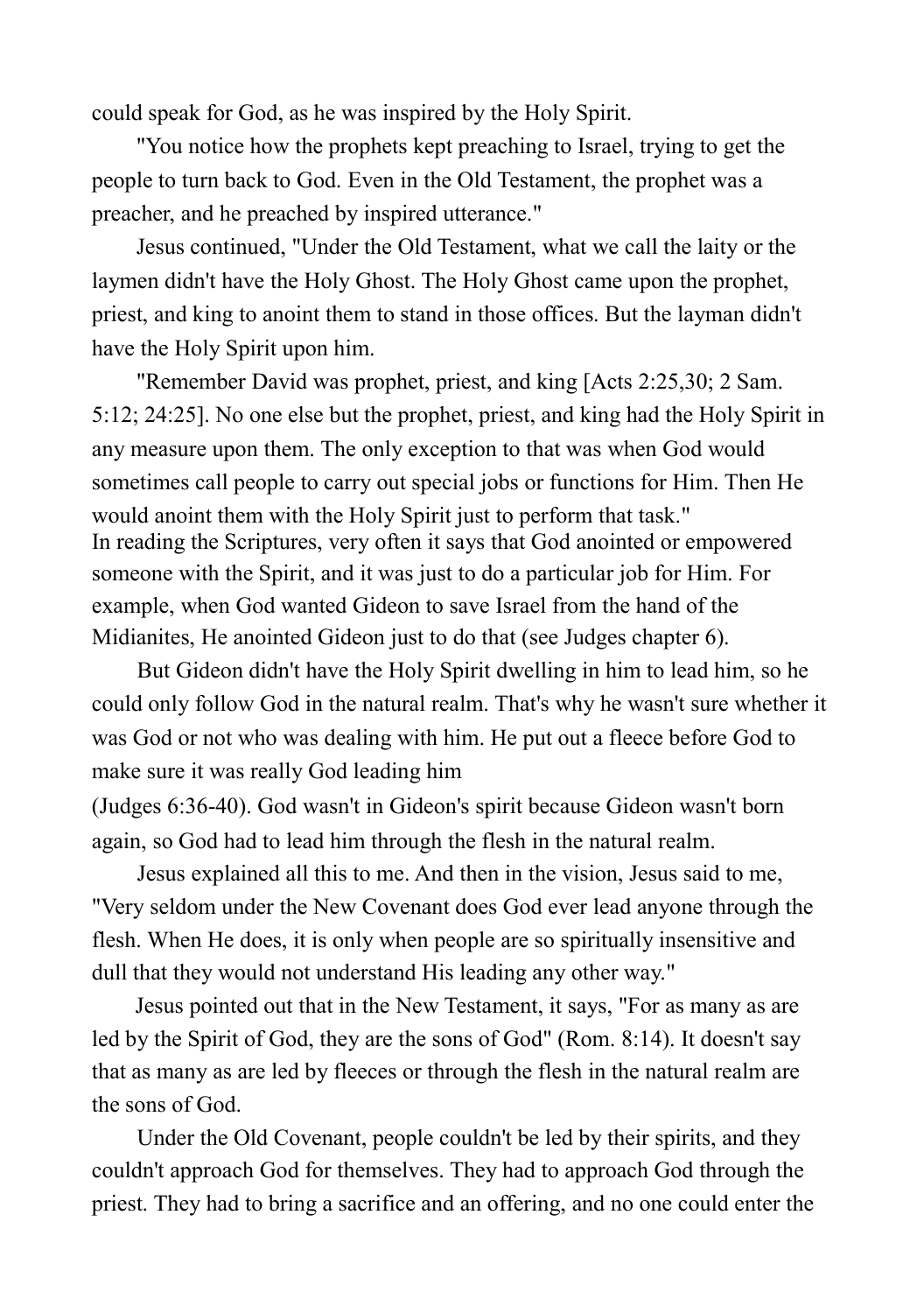Holy of Holies where the Presence of God was kept shut up, except the High Priest. And the High Priest did so only with great precaution. If anyone else intruded into the Holy of Holies, he fell dead instantly.

Jesus said to me, "Under the Old Covenant, the prophet gave guidance to the people because they didn't have the Holy Ghost for themselves. So the people had to go to the prophet to inquire what 'Thus saith the Lord.'"

#### The Prophet Under the New Covenant

"But under the New Covenant," Jesus continued, "I didn't put the prophet in that office to lead or guide believers. Every believer has the Holy Spirit in him to lead and guide him; each believer can hear from God for himself. Therefore, under the New Covenant, it is unscriptural to seek guidance through a prophet." Jesus said, "Sometimes in His own divine sovereignty, God may speak a word to a person through a prophet to confirm something a believer already has in his own spirit. But the prophet is not to lead or guide people through that office; normally every believer will be led by the Holy Spirit through his own spirit.

"Sons of God can expect to be led by the Spirit of God [Rom. 8:14]. Therefore, the number one way the Holy Spirit leads all Christians, including prophets, is by the inward witness.

"Secondly, the Holy Spirit leads believers by the still, small voice. And, thirdly, believers are led by the authoritative Voice of the Holy Ghost in their own spirit.

"Then, fourthly," Jesus said, "very rarely, but once in a while as He wills, the Holy Spirit may occasionally lead people by a vision or a revelation. Of course, that happens more frequently to those who are called to the office of the prophet."

You see, under the New Covenant, we have a better covenant based upon better promises (Heb. 8:6), and we don't need to seek direction for our lives from anyone but God. Jesus is our High Priest. The Book of Hebrews tells us that Jesus entered in once and for all with His blood to obtain an eternal redemption for us (Heb. 9:12). And because believers are born again, they can be led by the Holy Spirit in their own spirit (Rom. 8:14).

Jesus also explained that under the New Covenant, all believers are made kings and priests unto God (1 Peter 2:9; Rev. 5:9,10). In other words, all believers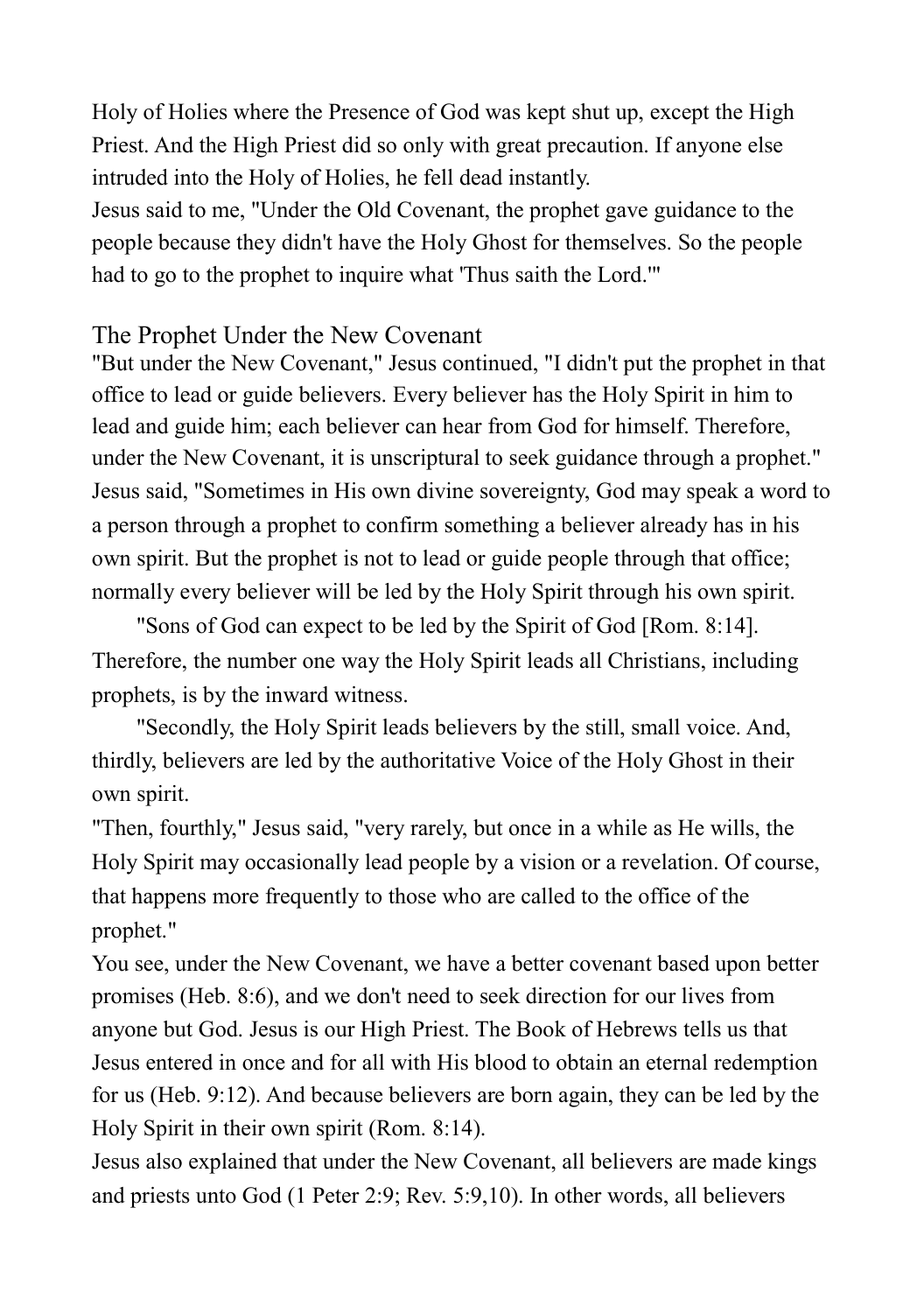have access to God for themselves; they don't have to go through a priest or a sacrificial system to get to God. They don't have to go through an intermediary of any kind — even a person who stands in a ministry office — in order to get to God or to receive His counsel and guidance.

Of course, the pastor has the oversight of the flock (Acts 20:28). But believers don't have to go through their pastor to get their prayers answered or to be able to communicate with God. The pastor is just a spiritual overseer to help believers in the local body, and he is anointed by the Holy Ghost to stand in that office. But believers don't have to inquire of God through Him.

Jesus said, "Of course, there is a similarity in the ministries of the Old and New Testament prophets. For example, one characteristic of the prophet under the Old Covenant is that they were called seers because they would see into the realm of the spirit and see and know things supernaturally.

"That is also true of prophets under the New Covenant; they see and know things supernaturally. The revelation gifts such as the word of knowledge or the word of wisdom often operate with the gift of discerning of spirits." The gift of the word of knowledge is a supernatural revelation by the Spirit of God concerning certain facts in the mind of God — facts about people, places, or things in the past or present.

The word of wisdom is supernatural revelation into events that will occur in the future, or about the plans and purposes of God. The discerning of spirits enables prophets to see and hear in the realm of the spirit.

#### Schools of Prophets

In a vision in 1959, Jesus also told me another major difference between the prophet under the Old Covenant and under the New Covenant.

Jesus explained, "Under the Old Testament, since the prophets were the only ministers the people had, it was scriptural to have schools where they could be trained.

"But under the New Covenant," Jesus explained, "My plan for the New Testament Church in ministry is different than it was under the Old Covenant. That's why I set the fivefold ministry in the Church. You see, all the ministries need the same basic training."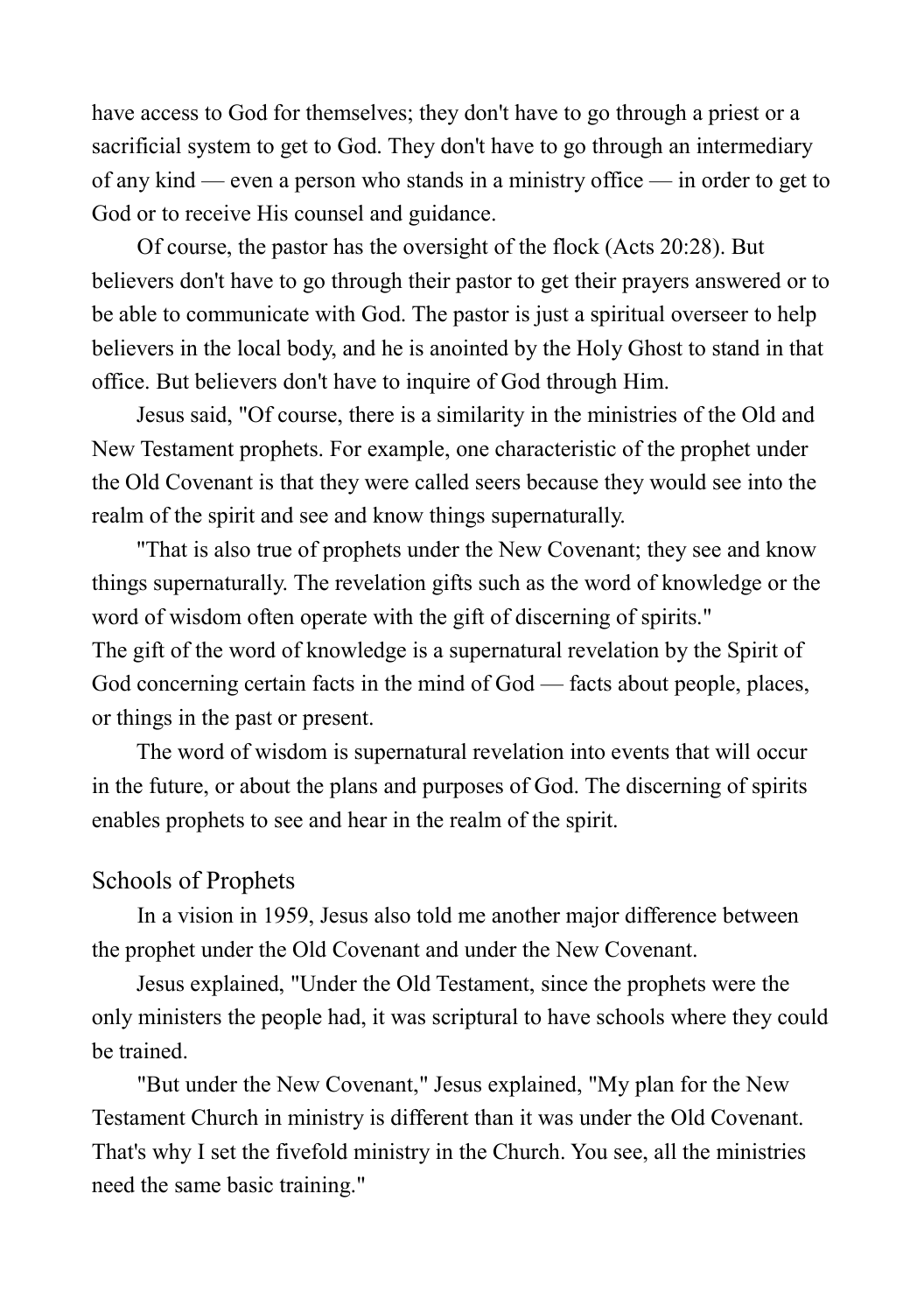Jesus said, "One reason it is unscriptural under the New Testament to have schools of prophets is that it leaves the impression that prophets are the only ministry gift there is under the New Covenant, or the most important one, and they aren't.

"Under the New Testament, it is scriptural to have schools for ministers because all the ministry gifts need the same basic training. The prophet doesn't need different basic training from the other ministry gifts. Then once ministry gifts receive the same fundamental training, let Me separate each of them unto the ministry I have called them to" (see Acts 13:2).

Jesus continued, "There are some things the prophet needs to be taught, just as there are some things the apostle, evangelist, pastor, and teacher need to be taught. But, basically, the same principles, training, and qualifications that apply to the prophet, apply to all the ministry gifts. It is ministerial training."

Before the Lord explained this to me, I had thought about having a school of prophets. But then He explained this to me, and that's the reason we started RHEMA Bible Training Center — not a school of prophets. What happens so many times is that people try to carry over Old Testament practices into the New Testament, when we are under a different covenant altogether. We are under a better covenant established on better promises (Heb. 8:6).

## Ranks or Classes of Prophets

In the 1987 visitation, Jesus explained about the different levels, ranks, or classes in each of the ministry gifts. And He explained this to me from the Scriptures.

Jesus said there are different ranks or classes in the prophetic office, just as there are in all the ministry gifts. There were foundational prophets, such as Paul, who established New Testament doctrine. We don't have prophets today in that rank or class.

Many think that the office of prophet passed away with the prophets of the Early Church. They don't realize that that office is still in operation. However, prophets of our day are in a different rank or class than prophets of the Old Testament or the foundational prophets of the Early Church.

The prophet in the rank or class in the Church today does not add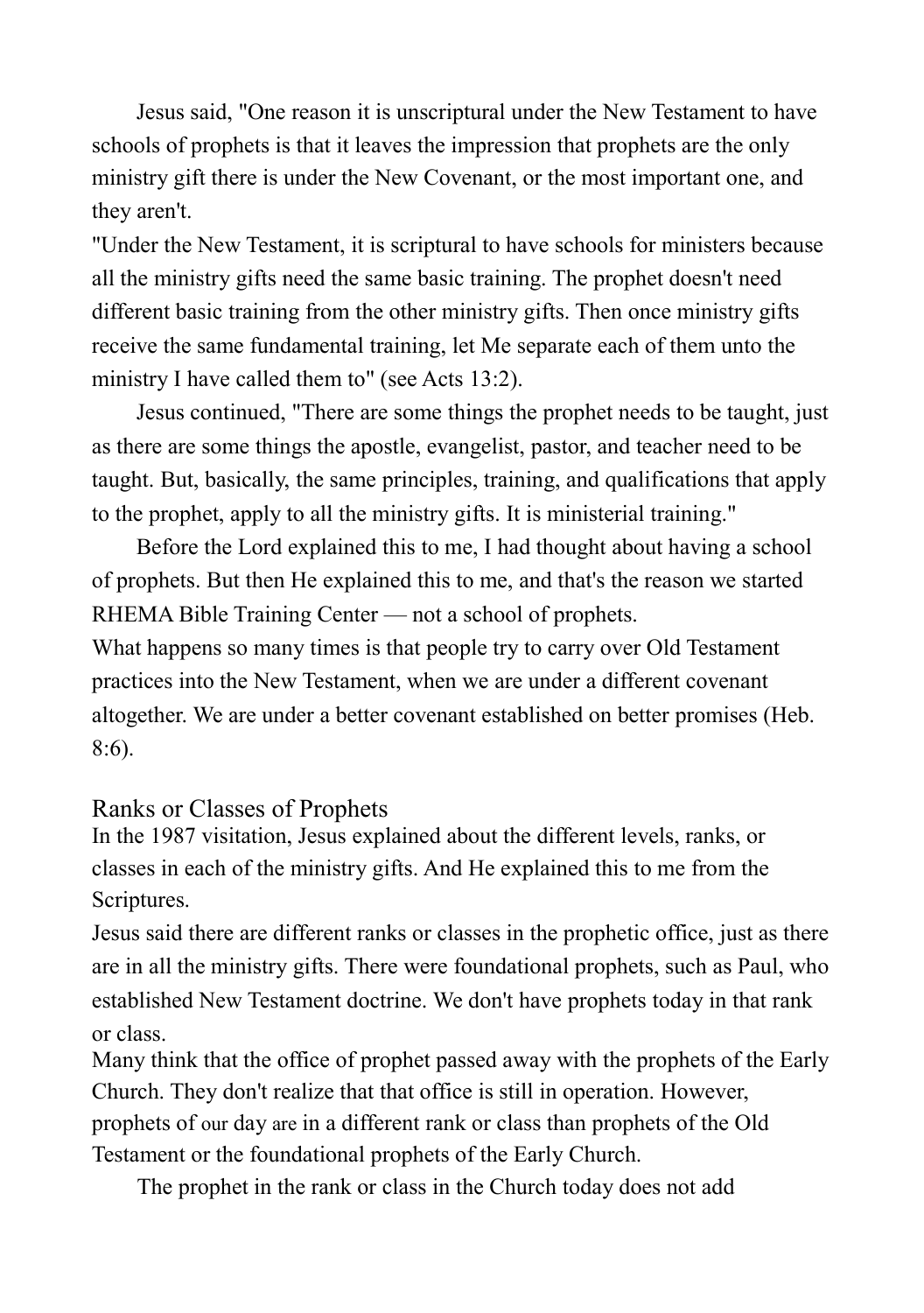foundational doctrine to the Scriptures. As a ministry gift, he is to edify and build up the Body of Christ, of course. A prophet can illuminate the Word to the Body of Christ, sharing insights which make it relevant for today. But he's not to add new doctrine to the foundation of the New Testament.

Foundational prophets in the Early Church brought forth the revelation of the mystery of Christ — the gospel. Paul is an example of such a prophet. Then in the Early Church there were also prophets of a lesser rank or class, such as Agabus, who did not lay doctrinal foundation.

For example, Agabus brought forth revelation of a drought that was coming (Acts 11:28). The Holy Spirit warned the Church of things to come through Agabus, but that wasn't a revelation of doctrine adding to the foundation of the gospel.

## Measures Of Anointing

Jesus also told me in the 1987 visitation that there are different degrees or levels of anointing to those standing in the fivefold ministry offices. The anointing upon a person for ministry refers to the empowering and equipping of the Holy Spirit upon a person, enabling him to stand in a ministry office.

Jesus said it is possible for those who are called to these ministry offices to operate on different levels of anointing; some operate with a greater anointing and some with a lesser anointing in a given ministry office.

For example, we've all seen evangelists who are more anointed than others, or pastors or teachers who were more anointed than others. Also, sometimes people in ministry gift offices operate on a lower level of anointing when they first start out in ministry, but as they prove faithful to what God has called them to do, God moves them up to a higher level of anointing.

Jesus said that the same thing is true with the prophet. There are not only different classes of prophets, but within a given rank or class of prophetic office, there are also different measures of anointing to those standing in that office. In other words, one called to be a prophet could be more or less anointed to stand in that office.

The Bible talks about measures of anointing. JOHN 3:34

34 For he whom God hath sent [Jesus] speaketh the words of God: for God giveth not the Spirit BY MEASURE unto him.

The Holy Spirit was given to Jesus without measure. The rest of us in the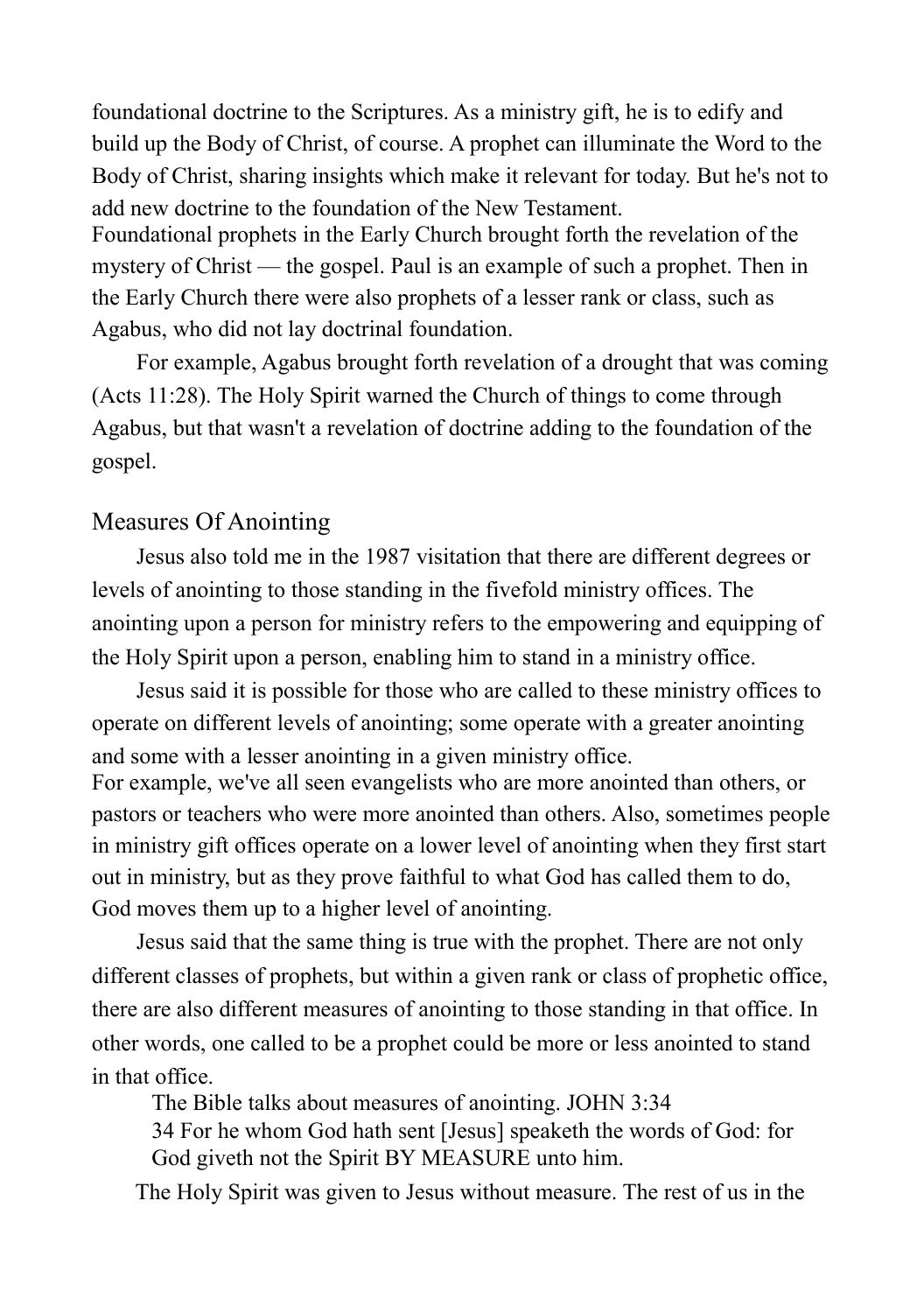Body of Christ only have the Holy Spirit by measure or in a measure (Rom. 12:3).

Jesus also gave me Hebrews 2:4 and talked to me about "gifts" or distributions of the Holy Ghost.

#### HEBREWS 2:4

4 God also bearing them witness, both with signs and wonders, and with divers miracles, and GIFTS OF THE HOLY GHOST, according to his own will. For years I thought "gifts of the Holy Ghost" in this verse referred to the nine gifts of the Spirit mentioned in First Corinthians 12.

1 CORINTHIANS 12:4,7

4 Now there are diversities of GIFTS, but the same Spirit....

7 But the MANIFESTATION [or gift] of the Spirit is given to every man to profit withal.

But Hebrews 2:4 couldn't mean spiritual gifts. God had already borne them witness with signs, wonders, and diverse miracles — referring to spiritual gifts.

But notice the word "and" in Hebrews 2:4. It is a conjunction, and it means that something else is added besides spiritual gifts. In other words, God bore them witness with spiritual gifts plus something else.

In the margin of my Bible, the reference by the word "gifts" in Hebrews 2:4 says "distributions" of the Holy Ghost.

The word for "gifts" used in First Corinthians 12:4,7, is "charisma," indicating a spiritual gift.

Gifts or distributions in Hebrews 2:4 is referring to the fivefold ministry gifts listed in Ephesians 4:8-11: apostles, prophets, evangelists, pastors, and teachers.

Therefore, we could read this verse: "God bearing them witness both with signs, wonders, diverse miracles, AND distributions of the Holy Ghost."

The gift or distribution of the Holy Spirit is the divine endowment or equipment upon a person which enables him to stand in a ministry office. God distributes the Holy Ghost to those called as ministry gifts, enabling and equipping them to carry out that function to the Body of Christ.

Distributions of the Holy Spirit are not upon laymen, because laymen do not stand in ministry gift offices. The layman does not have the distribution, the anointing, or the divine equipment of the Holy Spirit upon him to stand in a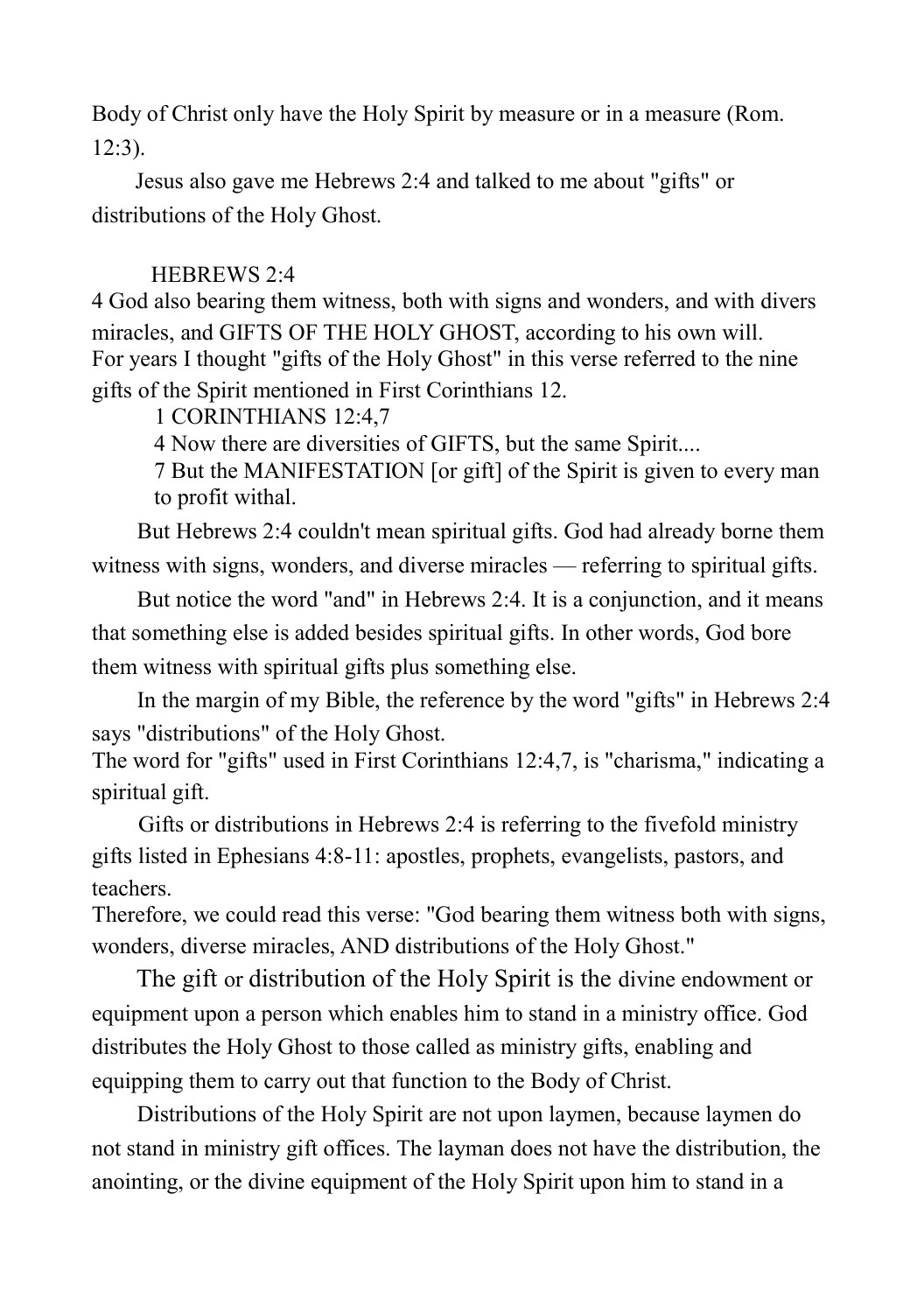fivefold ministry office.

Notice in Hebrews 2:4 that it is "distributions," of the Holy Spirit. The word is plural because there are measures of anointings even in these various offices. That is what Jesus told me. A person could be more or less anointed to stand in a particular ministry office.

Let's go to the Old Testament to further demonstrate that there are measures of anointing, because the Bible says, . . in the mouth of two or three witnesses every word may be established" (Matt. 18:16).

Even in the Old Testament, there were prophets who had a greater anointing to stand in that office. Because of an increased anointing, the prophetic ministry of some Old Testament prophets was more widely known and more far reaching than others.

We find a reference to measures of anointing in Second Kings chapter 2. God had told Elijah to anoint Elisha to be prophet in his "room," or in his stead or place.

2 KINGS 2:9

9 And it came to pass, when they were gone over, that Elijah said unto Elisha, Ask what I shall do for thee, before I be taken away from thee. And Elisha said, I pray thee, let a DOUBLE PORTION of thy spirit be upon me.

Elisha received a double portion or a double measure of anointing to stand in the office of the prophet than Elijah had upon him. And if you'll study the Scriptures, you'll find that signs and wonders in Elisha's ministry were about double to those operating in Elijah's ministry. You can readily see that a person could be more or less anointed to stand in an office.

If you are called to the full-time ministry, you will have to stand in your office and minister according to the measure or distribution of the Holy Spirit given to you. However, the anointing on a person's life can be increased by faithfulness, consecration, and diligence in the Word of God and prayer.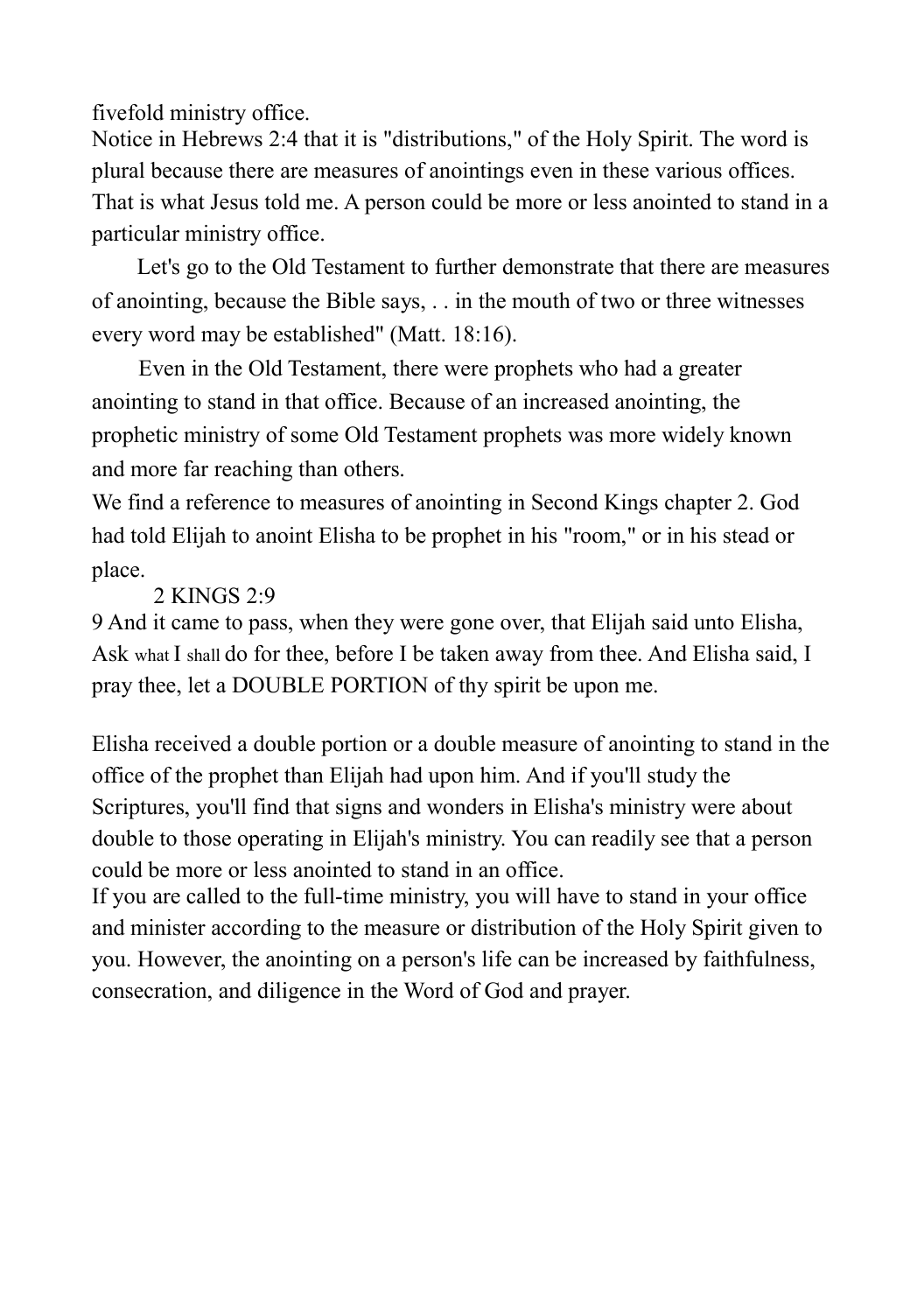## Chapter 6 What Is A New Testament Prophet?

A prophet is a ministry gift given by God to the Church. No one can make himself a prophet or call himself to be a prophet. God alone calls and set prophets in the Church. There is an anointing on that office and the spiritual equipment of the Holy Spirit which enable a person to fulfill that function to the Body of Christ.

However, some folks get off-course doctrinally by thinking that a prophet's only function is to prophesy to people. That is only a small part of his ministry.

## First and Foremost — A Preacher or Teacher of the Word

Actually, a prophet's primary purpose and main ministry is to preach or teach the Word, or to be both a teacher and a preacher of the Word. Prophesying is not the main thrust of the prophet's ministry.

Even the prophets of the Old Testament were first preachers. They were constantly preaching to the people and calling them to repentance, because much of the time the Israelites were backslidden and out of God's will. So the prophets spoke to the people in behalf of God by prophetic inspiration. Of course, you understand that under the New Testament, prophets aren't the only preachers or teachers of the Word. The foremost ministry of any of the ministry gifts is to preach or to teach.

We see this in Jesus' ministry, who stood in all five of the ministry offices. Notice why Jesus said the Holy Spirit was given to Him: "The Spirit of the Lord is upon me, because he hath ANOINTED ME to PREACH THE GOSPEL . . . "

(Luke 4:18). One of the reasons Jesus was anointed was to preach.

MATTHEW 9:35

35 And Jesus went about all the cities and villages, TEACHING i n their synagogues, and PREACHING the gospel of the kingdom, and HEALING every sickness and every disease among the people.

Even as a prophet, Jesus' ministry consisted, first, of teaching. Second, preaching. And third, healing. Anyone who is called to the fivefold ministry apostle, prophet, evangelist, pastor, or teacher — is first called to preach or to teach the gospel.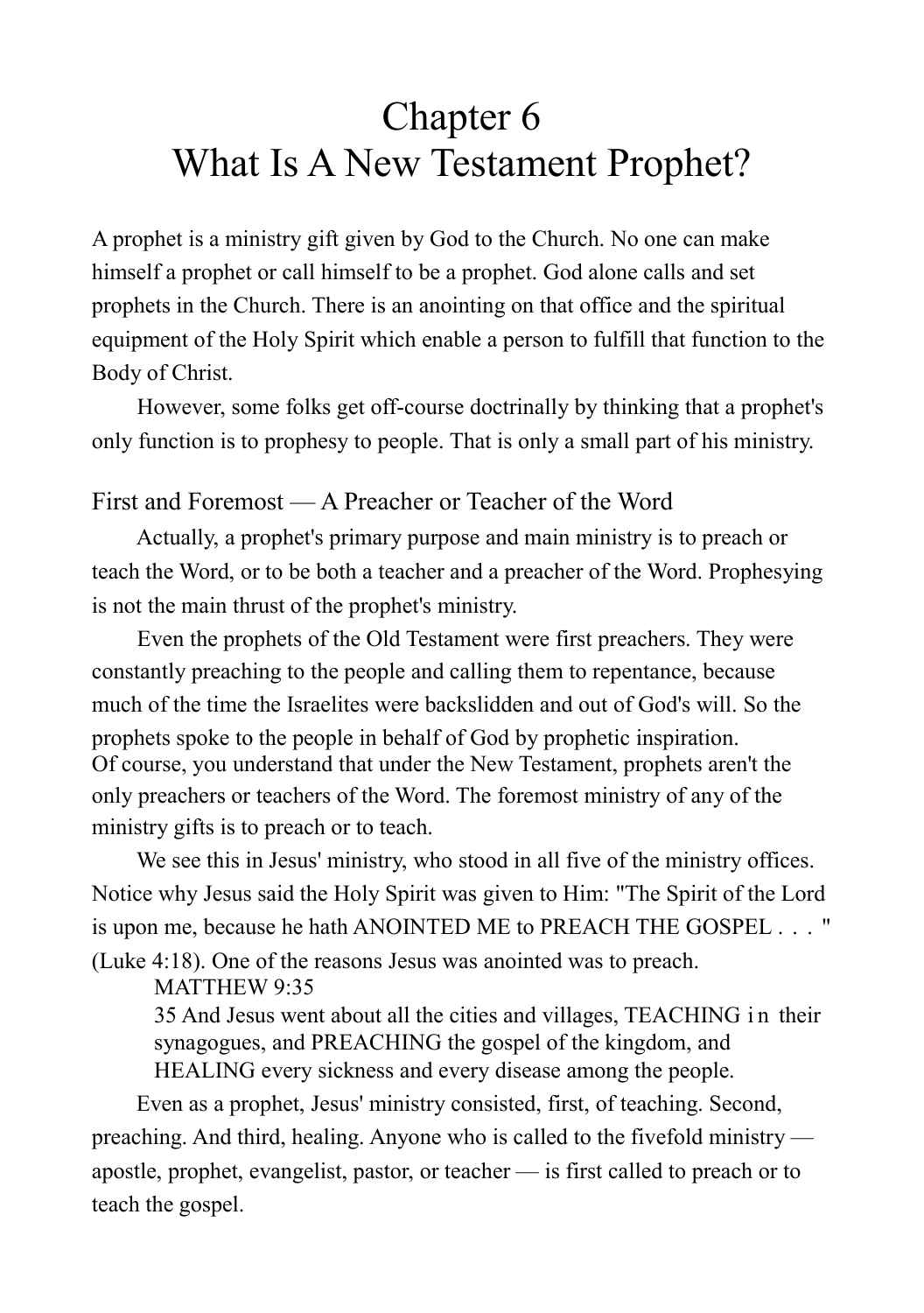To "preach" means to proclaim or to tell. To "teach" means to expound or to explain. Therefore, the ministry gifts are preachers or teachers because they either proclaim or explain the gospel in one respect or another. Their main function is to preach or teach the Word of God because that matures the saints and equips them for service.

Is the prophet supposed to prophesy? Yes, but that is not his main ministry. Study Jesus' prophetic ministry in the gospels. We do see spiritual gifts operating through Him, of course.

For example, He had a word of knowledge for the woman at the well (John 4:18). Jesus used the word of knowledge to convict a sinner of a need for a Savior. And we see the gift of working of miracles (John 2:3-11), and gifts of healings in operation in His ministry (Mark 5:25-34).

As a prophet, Jesus saw and knew things supernaturally (Luke 5:22; John 1:47). However, in His prophetic ministry, Jesus didn't go around prophesying to everyone He met.

But the Bible tells us what Jesus did do. He ". . . went about all the cities and villages, TEACHING . . . and PREACHING THE GOSPEL of the kingdom . . ."(Matt. 9:35).

Paul was also a prophet. Study his prophetic ministry. Paul was a foundational prophet because he wrote a large part of the New Testament, and it was revealed to him by the Holy Spirit (Eph. 3:3). But even as a prophet of that rank, Paul did not go around prophesying to everyone he met.

Even though Paul was an apostle and a prophet, he considered himself first a preacher of the gospel.

1 TIMOTHY 2:7

7 Whereunto I am ordained a PREACHER, and an APOSTLE, (I speak the truth in Christ, and lie not;) a TEACHER of the Gentiles in faith and verity.

2 TIMOTHY 1:11

11 Whereunto I am appointed a PREACHER, and an APOSTLE, and a TEACHER of the Gentiles.

In these cases where Paul mentions his ministry, he puts his preaching ministry first.

So a prophet can either be a preacher or a teacher, or both a preacher and a teacher of the gospel. Some folks only operate in the preaching ministry of the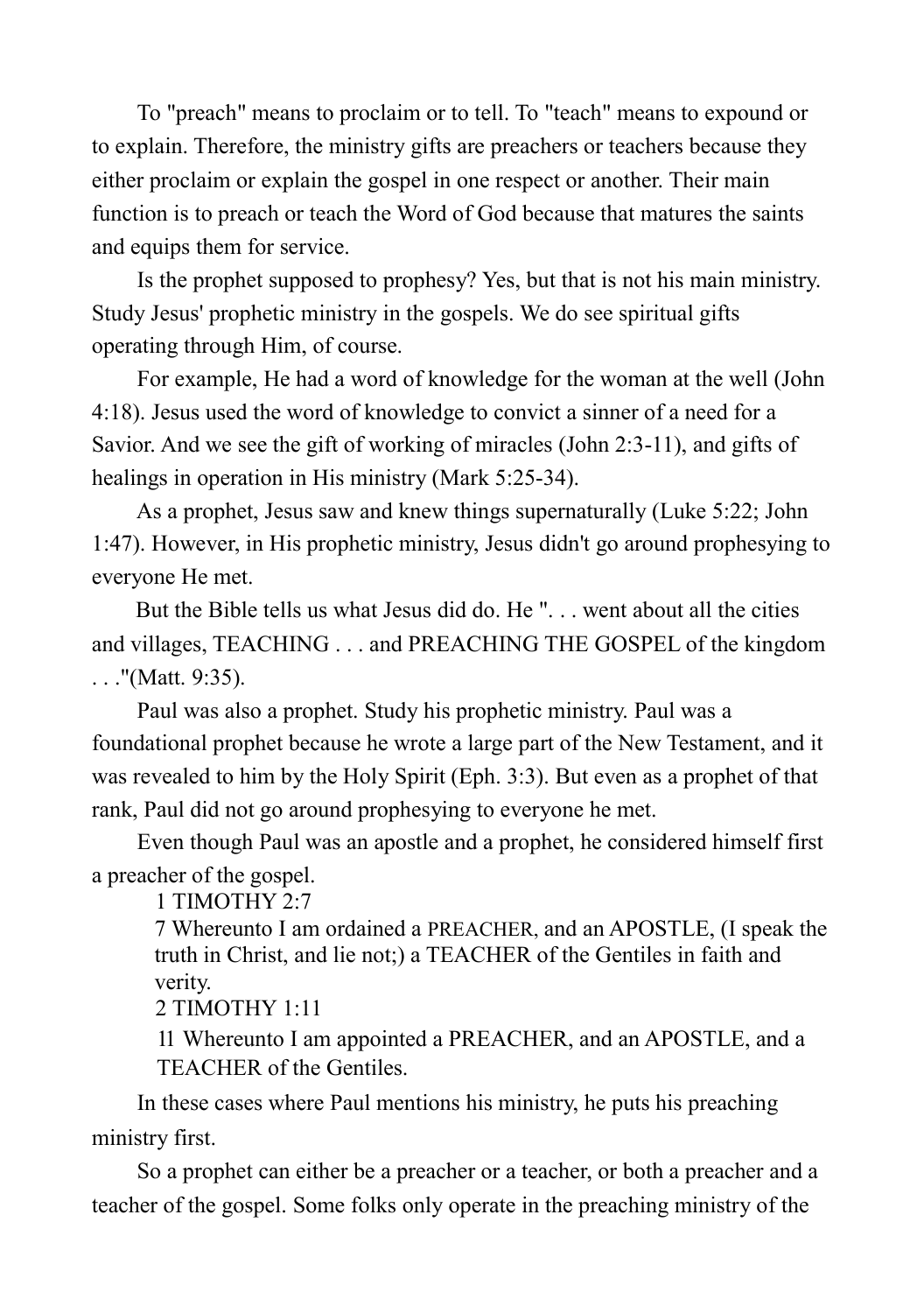prophet; others operate only in the teaching ministry of the prophet. And some people operate in both the preaching and the teaching ministry of the prophet. Paul operated in both the preaching and the teaching ministry of the prophet (1 Tim. 2:7; 2 Tim. 1:11).

On the other hand, John the Baptist, for example, who was also a prophet, operated in the preaching ministry of the prophet (Matt. 3:1). We know John was a prophet because Jesus called him a prophet: ". . . Among those that are born of women there is not a greater PROPHET than John the Baptist. . . " (Luke 7:28).

As a prophet, John preached repentance, speaking by the inspiration of the Holy Spirit. Everywhere he went, he proclaimed the message of God to the people to repent and turn to God (Matt. 3:2). Repentance was his prophetic message to the people.

The prophet not only preaches the Word under the inspiration of the Holy Spirit, but he can also teach the Word by inspiration too.

Very often people say to me, "When you teach, it seems there is a different anointing besides just the teaching anointing." That's because I very often teach inspirationally by the prophetic anointing. The person who is strictly a teacher teaches with the teaching anointing to explain and instruct the people by precept and example, and that's the only anointing he has.

A prophet differs from the teacher in that the teacher speaks from a logical standpoint to explain, teach, and expound upon the Word. Sometimes the prophet is not so logical, even from a mental standpoint.

Speaking under the inspiration of the moment, the utterance the prophet gives appeals to the spirit of man. And sometimes his messages given by inspiration at the spur of the moment may not seem to fit with the rest of his message. Of course, the prophet also has gifts of the Spirit which operate through him and equip him to stand in that office.

And we know from Paul's ministry that a person can stand in more than one office, as he is called and equipped by God. Paul stood in the offices of the apostle, prophet, and teacher.

But the point I'm trying to make is that teaching and preaching the Word is the major part of a prophet's ministry, not giving out personal messages.

You can readily see where some folks have missed it today. Many people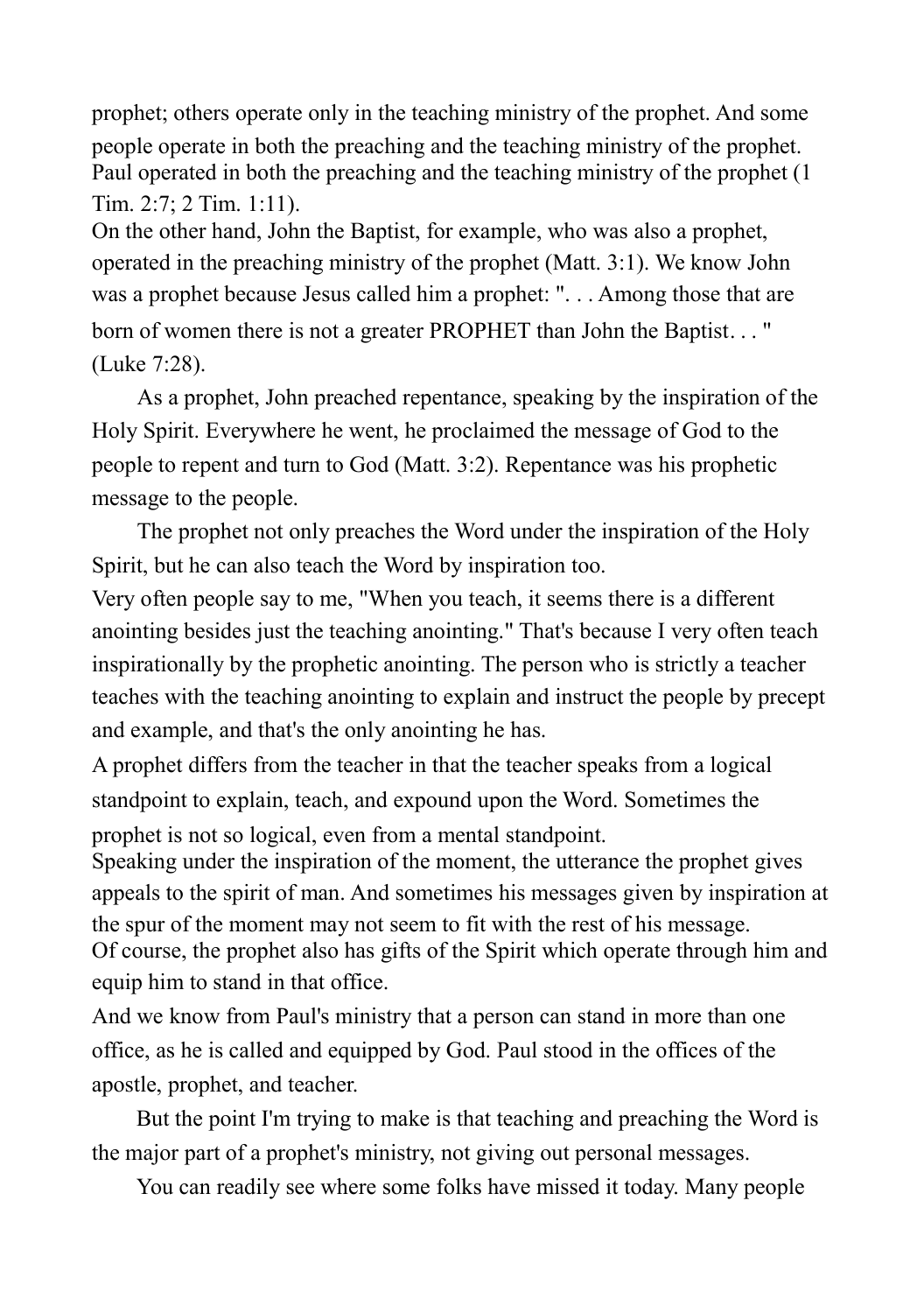have strange notions about what a New Testament prophet is. They build spiritual air castles or false ideas of what they think the prophet ought to be, which don't have any basis in Scripture.

Many think the prophet ought to go around giving out personal messages all the time, leading and guiding people by that office. Many people do that and call themselves prophets. We have an outbreak of this every so often in the Body of Christ; it isn't anything new.

For example, years ago I knew a number of couples who got married because some so-called prophet prophesied to them, telling them they should marry. Every single one of those marriages failed because they looked to a socalled prophet to guide them instead of the Holy Spirit residing within. Don't marry someone just because some so-called prophet prophesies to you.

For example, forty years ago one fellow I knew married a woman because someone prophesied that he should. It wasn't God's will, and it got him off track with God. He's been out of the ministry all these years and just recently got back in the ministry God had for him all those years. People are in danger when they go around trying to regulate other people's lives from the prophet's office. I remember one fellow I knew several years ago who was called to the office of the prophet. But he got off into error because he thought he should prophesy all the time; he put prophesying before the Word! He had a message for practically everyone he met. He'd even stop people on the street to give them a "word" from God.

He didn't have a message from God for all those people! I tried to help him and tell him about the scriptural operation of prophetic office, but he wouldn't listen.

God had mightily used him at one time when he was walking in the light of the Word. One of my own board members told me how God had used this prophet in his own life.

This board member was in one of this prophet's meetings. The board member told me, "That man didn't know a thing about me. But suddenly in the middle of his sermon, he stopped, pointed to me, and said, 'Come up here.' Then he told me exactly what was wrong with me physically, laid hands on me, and I was instantly healed."

God had used this prophet mightily along that line. Later I had an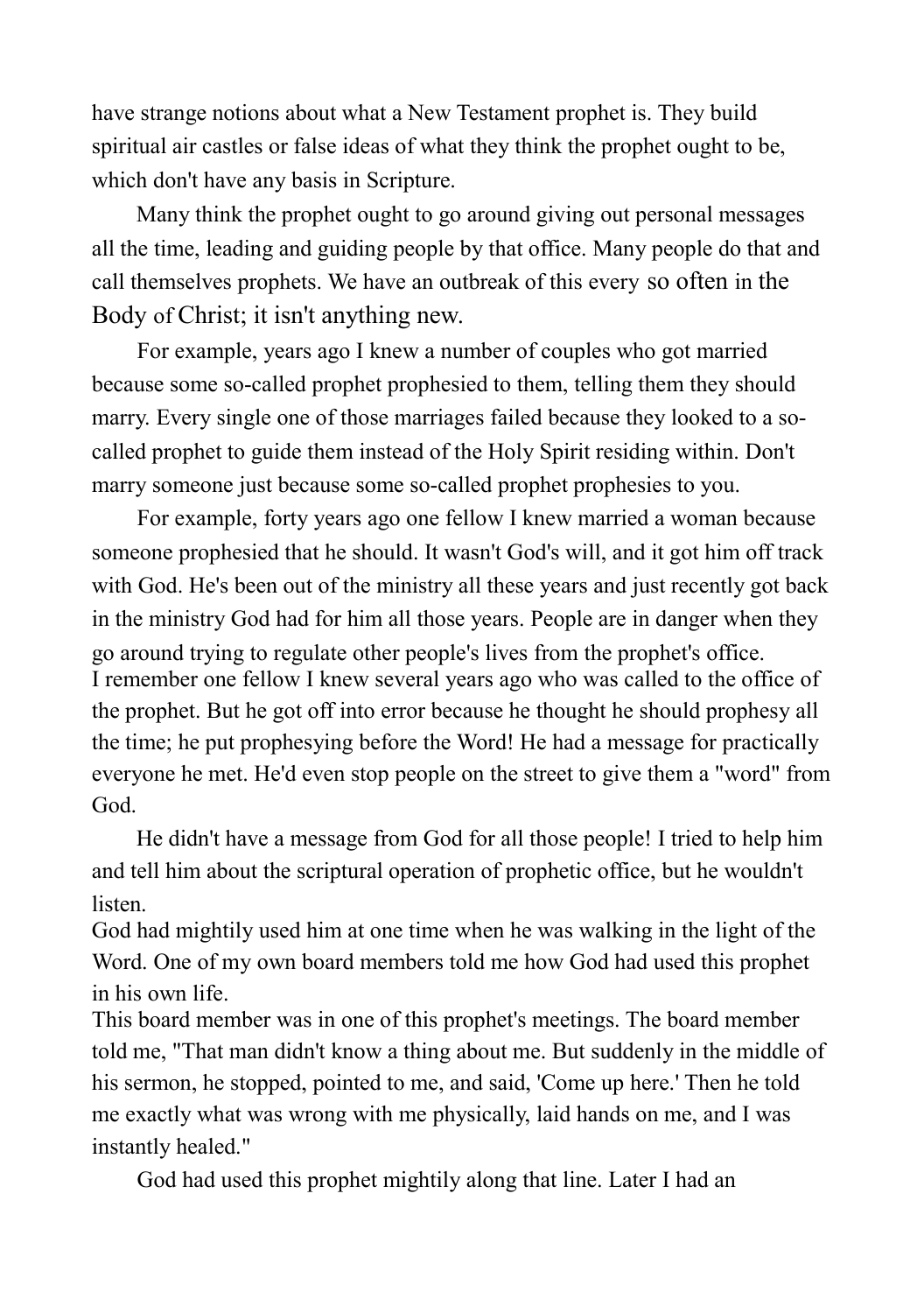opportunity to meet him because we were both staying in this board member's home for a short time. Every few minutes this "prophet" would prophesy to me. He had been in the house about twenty minutes, and he prophesied to me nineteen times! I didn't pay any attention to it. Not a word of it was so.

I told him, "You've distorted the office of the prophet. It's not what you think it is. The prophet doesn't just go around giving personal prophecies to everyone. He is first and foremost a preacher or a teacher of the Word of God."

But he wouldn't listen to me. He even tried to give personal messages to every church member in every church where he preached! He did that even when the Holy Spirit wasn't manifesting Himself through prophecy. In other words, he did it in the flesh, and evil spirits began to accommodate him and speak through him.

As this man's ministry got further and further from God, he began to prophesy money out of people's pockets into his. You'd better watch out for those ministers who are always talking about money.

When any so-called prophet starts prophesying about money — watch out! They aren't doing it by the Spirit of God. Sooner or later they will get into trouble because that isn't scriptural. You can't find that in the Bible. This man was misled about the true function of the prophetic office. By misconstruing and misusing the prophet's office, he went bankrupt spiritually. He finally died at an early age. It's a pity because he could have been such a blessing to the Body of Christ.

We can see why it's so important to heed what Jesus said to me in the vision: "The prophet is first of all a preacher or a teacher. His main ministry is to preach or teach the Word. Prophesying is not his main ministry."

A prophet who bases his ministry on personal prophecy instead of on preaching or teaching the Word will get into error and wreak havoc in the Body of Christ.

#### Prophets Speak From The Inspiration of the Moment

One of the elements of the prophet's ministry is divinely inspired speaking, or speaking under the unction and power of the Holy Spirit on the inspiration of the moment. This is true of both Old Testament and New Testament prophets.

Actually, preaching can carry an element of prophecy if it's by the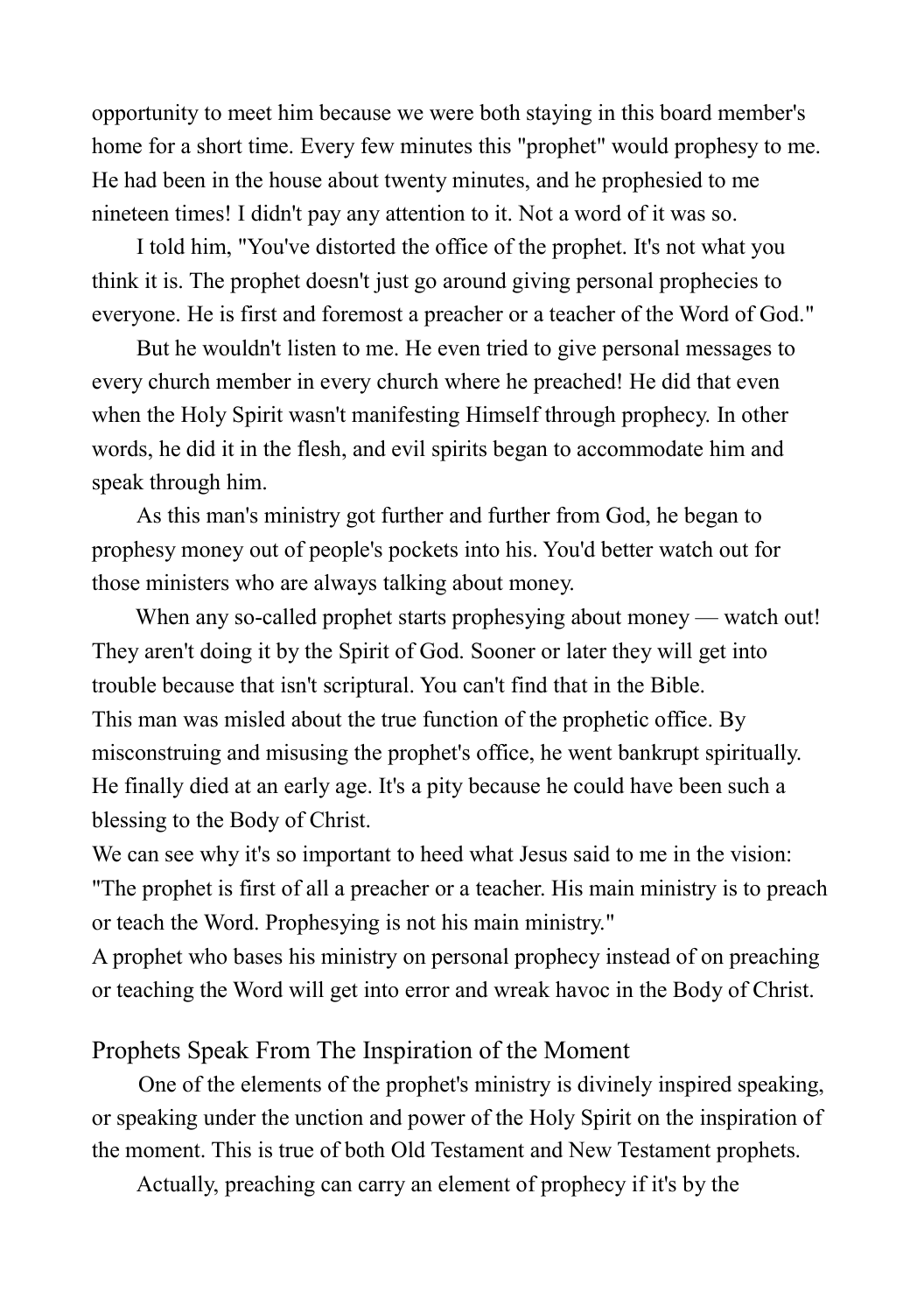inspiration of the Holy Spirit. Prophecy is inspired utterance in a known tongue. Preaching can be inspired utterance in a known tongue too. However, not all preaching is prophesying.

The prophet often speaks by inspiration. In that sense, his preaching can be prophesying in its simple form — inspired utterance to edify, exhort, and comfort (1 Cor. 14:3).

The prophet prepares himself, but not quite like the other ministry gifts prepare themselves. Yes, he prepares himself in the Word. But he prepares himself more by praying and seeking God.

Actually, it's a preparation of the heart because the prophet has to prophesy according to the proportion of his faith (Rom. 12:6). Therefore, his faith has to be kept strong by spending much time with the Lord and in His Word. Then he speaks more from inspiration, under the prophetic unction, not from something he necessarily knows mentally.

Some evangelists are really operating in a measure in the prophet's office when their preaching is inspirational and given on the spur of the moment. To "prophesy" means to speak for another, and evangelists very often speak for God by the inspiration of the Holy Spirit.

On the other hand, many people we call evangelists are really exhorters. Exhorters are gifted in exhorting people to be saved and to walk with God. Romans 12:8 mentions exhorting as a ministry, but it is not a ministry gift.

True New Testament evangelists have miracles and gifts of healings operating in their ministry (1 Cor. 12:28). We can take our pattern of a New Testament evangelist from Philip the evangelist. Miracles and healings operated in his ministry (Acts 8:5-13).

However, even though the evangelist may operate in a measure in the prophetic office if he preaches by the inspiration of the Holy Spirit, the prophet's ministry also differs significantly from the evangelist's ministry. For one thing, the evangelist knows what he is going to preach about. He preaches Christ and Him crucified. The evangelist brings forth the message of salvation and he stays right with that message. The teacher usually knows what he is going to teach about, too, and stays right with his message. But the prophet may not know what his subject is until he gets up to speak. Also, the prophet has other revelation gifts of the Spirit operating in his ministry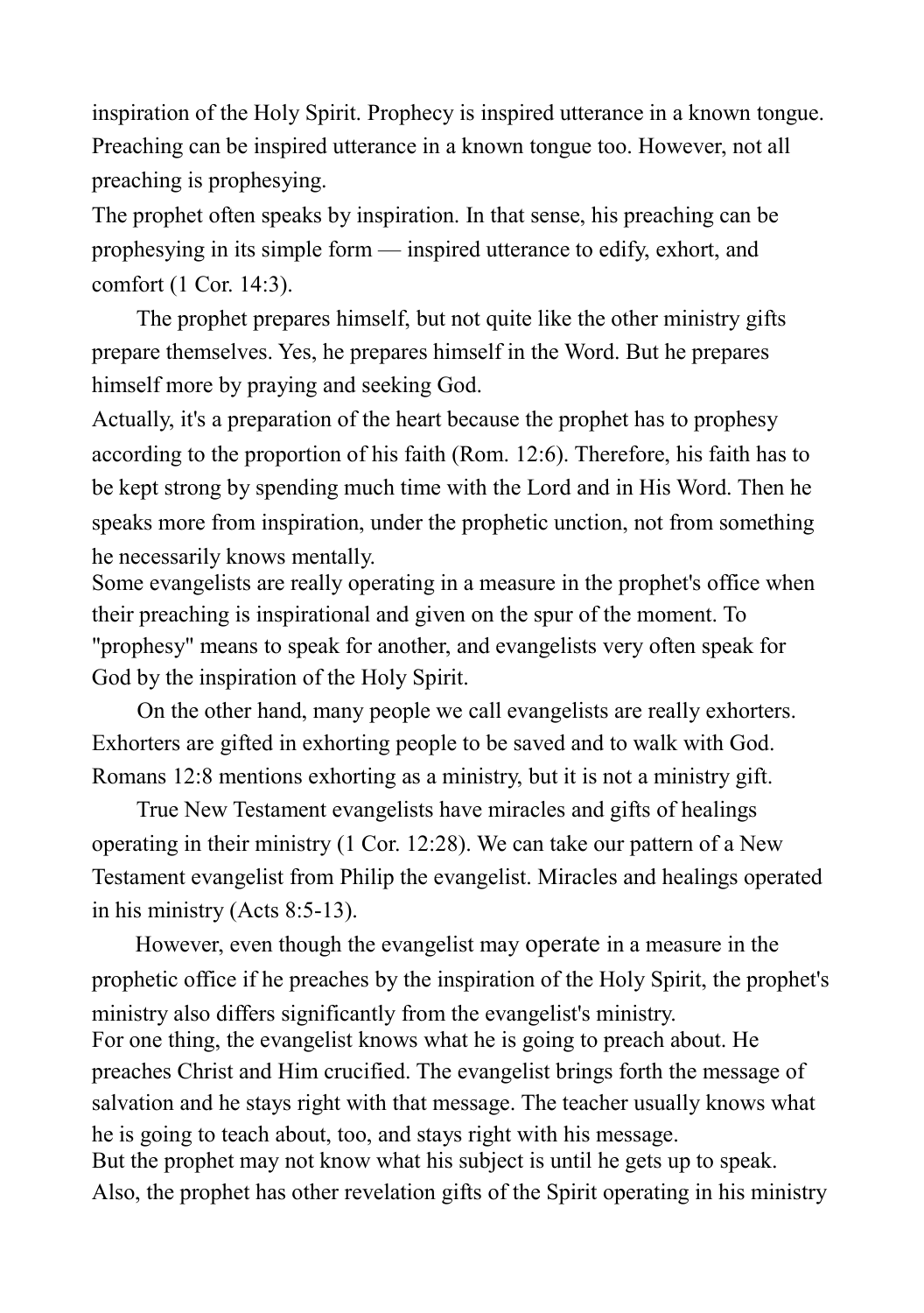on a more consistent basis, while the evangelist and teacher do not.

The other ministry gifts, such as the pastor or teacher, can also speak by revelation from a sudden impulse of the moment. But speaking by the revelation of the moment with little or no forethought occurs more consistently and with greater frequency with the prophet. He speaks from the light of a sudden revelation at the moment. However, his subject is always the Word of God.

Of course, even the layman can speak under the inspiration of the Holy Spirit because Paul said, . . ye may all prophesy one by one . . ." (1 Cor. 14:31). Paul was evidently referring to a believers' meeting in this passage, where all the believers participated and brought forth a psalm, hymn, or spiritual song (Eph. 5:19; Col. 3:16) by the simple gift of prophecy.

Laymen can speak under inspiration by the simple gift of prophecy, which is inspired utterance for edification, exhortation, and comfort (1 Cor. 14:3). But speaking by the simple gift of prophecy doesn't make them prophets. Paul asked the question, . . are all prophets?" (1 Cor. 12:29). Of course all people are not prophets.

I saw marvelous things happen in believers' meetings in the churches I pastored, as believers spoke by the simple gift of prophecy. Some of these people were uneducated; some couldn't even read or write, let alone speak eloquently.

But when the Holy Ghost came upon them, words of inspiration just came pouring out of their mouths. We would all sit there and weep as we heard the Holy Spirit speak through them. It was such a blessing to the congregation. However, their inspired utterance was the simple gift of prophecy in operation. The prophet, on the other hand, could speak inspirationally in the simple gift of prophecy, or revelation gifts of the Spirit could also be in operation in his inspirational speaking.

I knew ministers in times past in the Pentecostal Movement who preached and taught the Word by inspired utterance. In other words, they preached and taught more from the prophet's office by inspired utterance than they did from extensive notes. They studied the Word and waited before God in prayer, but they very seldom prepared a message.

They preached and taught the Word largely by inspiration. Sometimes they didn't know what they were going to say when they got up to speak, but the Holy Spirit gave it to them at the spur of the moment.

Smith Wigglesworth's ministry was a dramatic example of one who spoke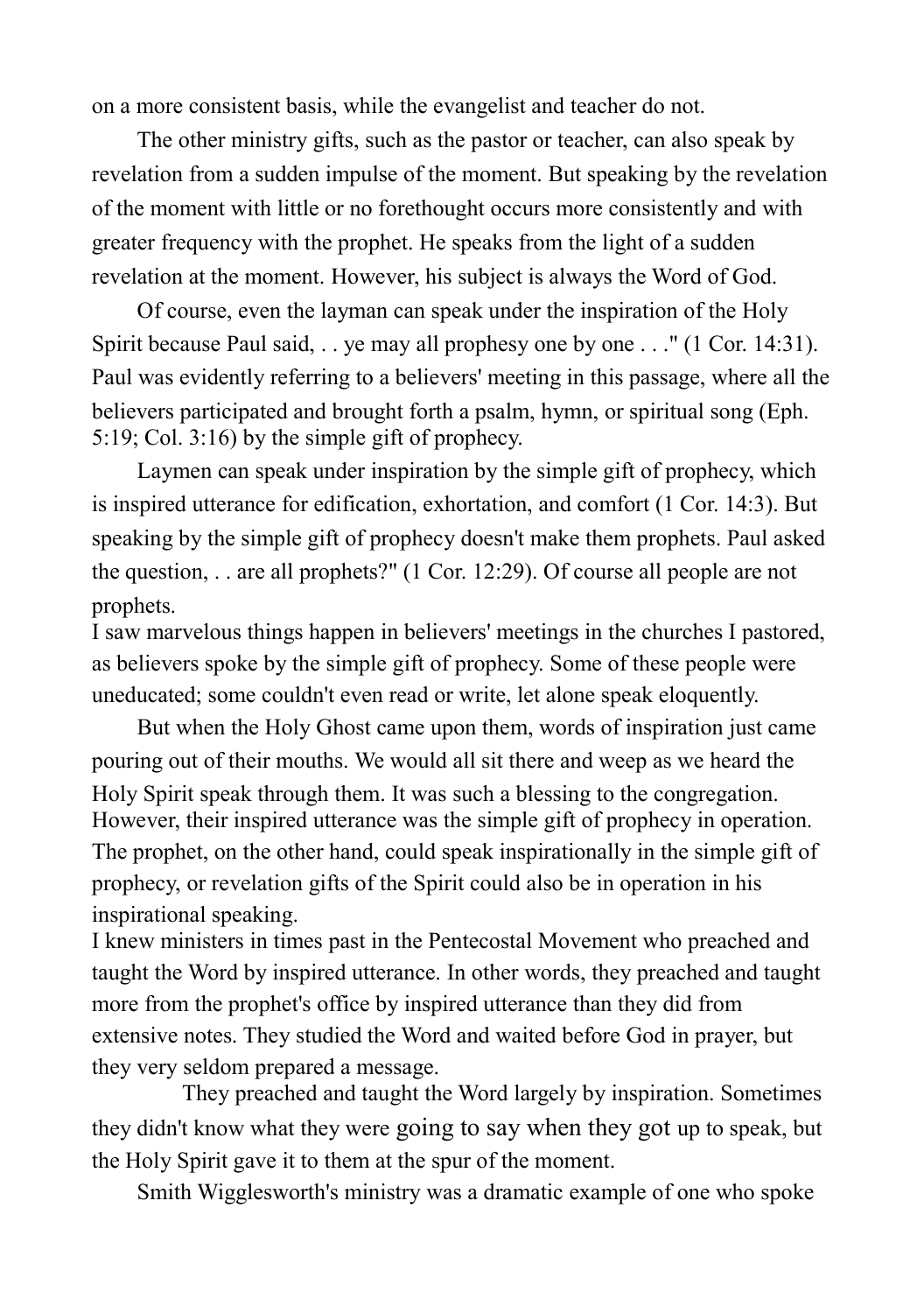by divinely inspired utterance. I never knew Wigglesworth personally, but I had the opportunity to hear Donald Gee talk about Wigglesworth's ministry in a ministers' meeting I attended.

Donald Gee said, "We always had Wigglesworth speak every year at our General Conference because we wanted our young preachers to see his prophetic ministry in operation.

"Wigglesworth had no formal education, so when he would start out preaching, he would stumble in his speech and was often hard to understand. But when the Spirit of God came upon him, he became a different person. He began preaching prophetically — inspired words just flowed out of his mouth."

The Assemblies of God wanted their young preachers to see that prophetic ministry in operation. It's interesting that Wigglesworth never called himself a prophet or an apostle. And yet there is no doubt that he stood in both offices because the characteristics of both offices were evident in his ministry.

I started preaching as a Baptist minister, and I always preached from notes. When I came over among Pentecostal preachers, in those days very few of them ever preached from notes. Many of them were more inspirational preachers. It was amazing how God used them as they preached by the inspiration of the Holy Spirit.

These Pentecostal preachers were standing in the prophet's office in a measure as they preached inspirationally. Of course they prepared beforehand. They studied the Word and waited before God in prayer, but sometimes they didn't know what their message was until they got up to speak. God gave it to them at the spur of the moment by the inspiration of the Holy Spirit. Several years ago, the Lord spoke to me along this line, particularly about my night services. In the day services, I always taught. Teaching is more logical and follows a pattern. It's more line upon line, precept upon precept.

But the Lord said to me, "Don't prepare a sermon for the night services. Just spend your time praying and waiting before Me in prayer and by meditating in the Word, and I'll bring out of your spirit whatever that congregation needs. Don't worry if you don't have a message beforehand. I'll give it to you when you get up to speak."

So I began doing that. When I would get up to give my message, I would preach or teach by inspiration. Sometimes I don't know what my message is until I get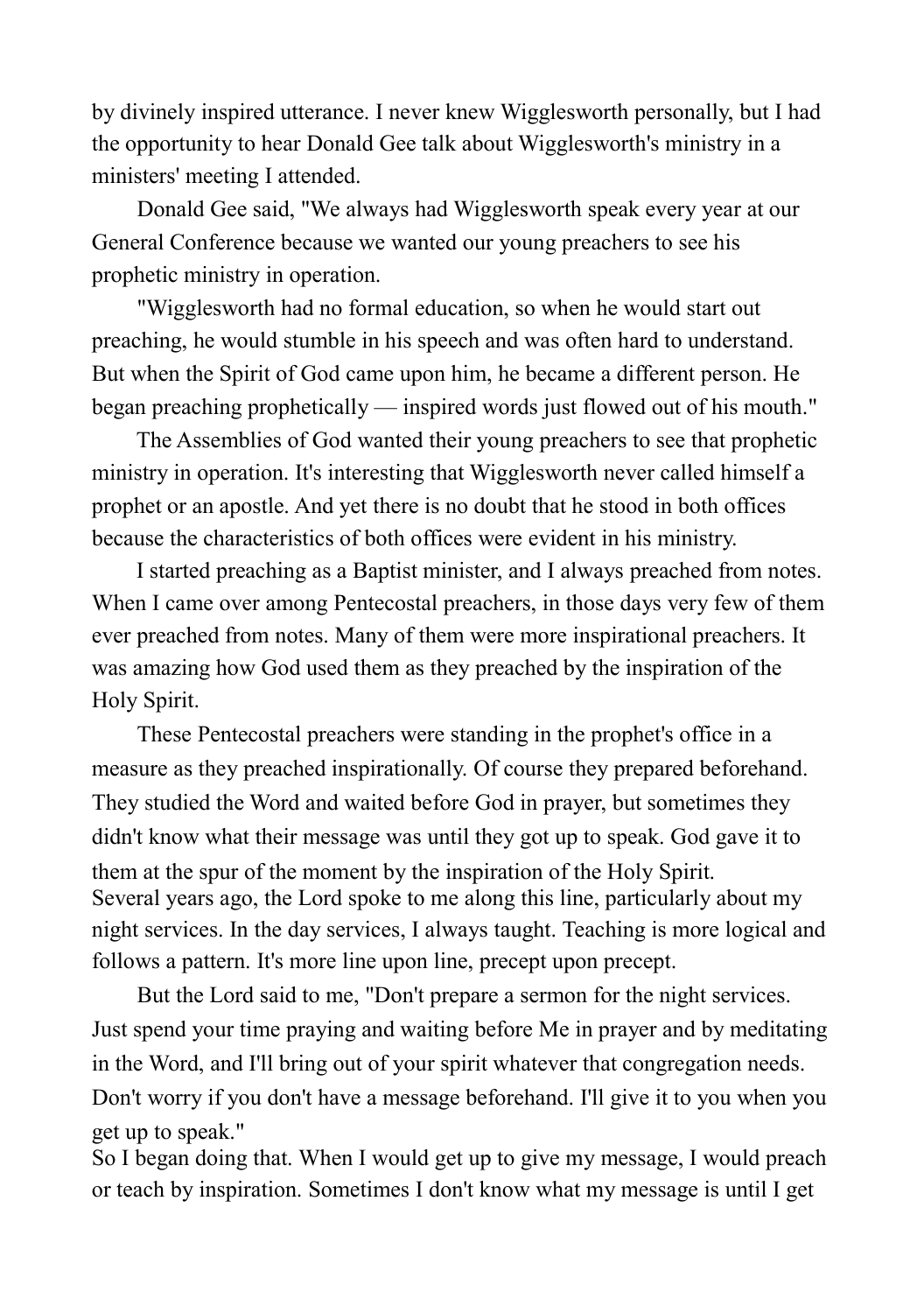up to speak. That is the prophet's office in demonstration. For example, sometimes I have the singers keep singing a little longer until I get it clear in my spirit which direction the Holy Spirit wants me to go.

Of course, there are those who would take this and get off into a ditch on one side of the road. They would think I'm saying, "You don't need to prepare; God will give you a message." I'm not saying that at all!

A prophet can't get up to preach or teach inspirational unless he has spent much time in preparation before the Lord. God can't pull the Word out of his spirit if a prophet hasn't spent time putting the Word into his spirit.

### The Prophetic Office in Demonstration In Preaching and Teaching

As I said, many people have misunderstood the office of the prophet because they expect the prophet to always be prophesying over people. That is a minor part of the prophet's ministry.

Actually, the prophet's ministry is operating many times and dear folks don't recognize it. It is often in manifestation as he preaches and teaches prophetically to people's needs in his messages. The Holy Ghost directs him what to say, and it is exactly what the people need to hear.

For example, I get to preaching sometimes and say things spontaneously that I didn't know I was going to say, but I'm ministering to people prophetically in my message. The prophet's ministry is in operation, but folks miss it because they are waiting for the spectacular and they miss the supernatural.

The prophet can minister prophetically to the needs of the people in his messages because he is more sensitive to spiritual things and to the spiritual needs of the congregation. In this way, he is more sensitive to people's spiritual needs at the moment than either the evangelist or the teacher. He knows what the Holy Ghost wants to say and do in the people's midst.

For example, one time I was preaching in a certain place, and in the middle of my message, I jumped down off the platform preaching. I got right down in front of a certain couple, whom I found out later were preachers. I began teaching by inspiration of the Holy Spirit what the Bible says about the marriage relationship.

I didn't know why I had departed from my sermon to preach on that subject. But I found out later that this pastor's wife had begun thinking she was too spiritual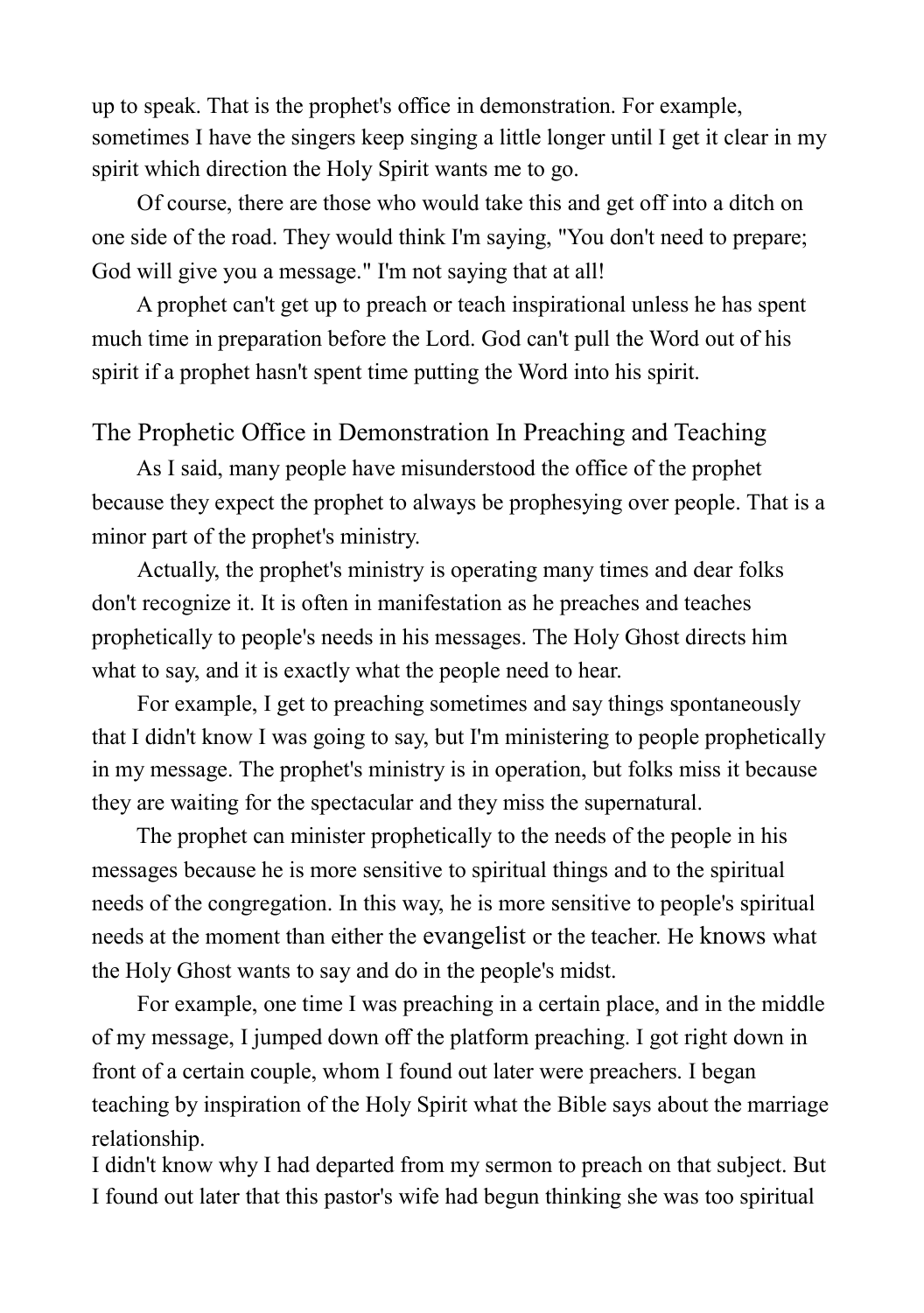to have sexual relations with her husband.

I had no way of knowing anything about that couple. But preaching like that under the inspiration of the Holy Spirit was actually the prophet's ministry in demonstration.

But then some folks say, "I thought Brother Hagin was a prophet, but all he does is preach and teach!" They don't understand the prophetic ministry in operation! That was an example of the prophet's ministry in operation, teaching the Word by inspired utterance of the Holy Spirit.

A prophet may even do or act out certain things, inspired by the Holy Spirit. It's God working through him in that office to minister supernaturally to people.

For example, some years ago I held a meeting in a certain church in Texas. The pastor told me, "I met with the board and told them, 'The Monday night offering will go to meet our expenses. Every other night will be Brother Hagin's offering.' The board agreed to that."

One night during this meeting as I was preaching, I suddenly ran down off the platform and sat next to a fellow. I put my arm around him, and said to him, "Someone is trying to steal my offering. A certain board member called a board meeting and said, 'The guest speaker is getting too much money. Let's keep half of it.' A man like that is a thief. He might as well rob a filling station on the way home."

At the time, I didn't know why I was doing or saying that. It was the prophet's office in demonstration. But I noticed that the fellow turned every color but white. After I did that, I ran back to the platform and picked up my message right where I'd left off.

After the service, the pastor said to me, "Brother Hagin, the man you said that to was the very board member who had called the meeting and said, 'Brother Hagin is getting too much money. Let's keep half of it.'" You see, the prophet's ministry was in operation, but folks didn't recognize it. In the natural, I had no knowledge that had transpired, or what the man had said in that board meeting. That was a word of knowledge operating in the prophet's office. And I had no idea I was going to say and do that; it happened by the inspiration of the Holy Spirit.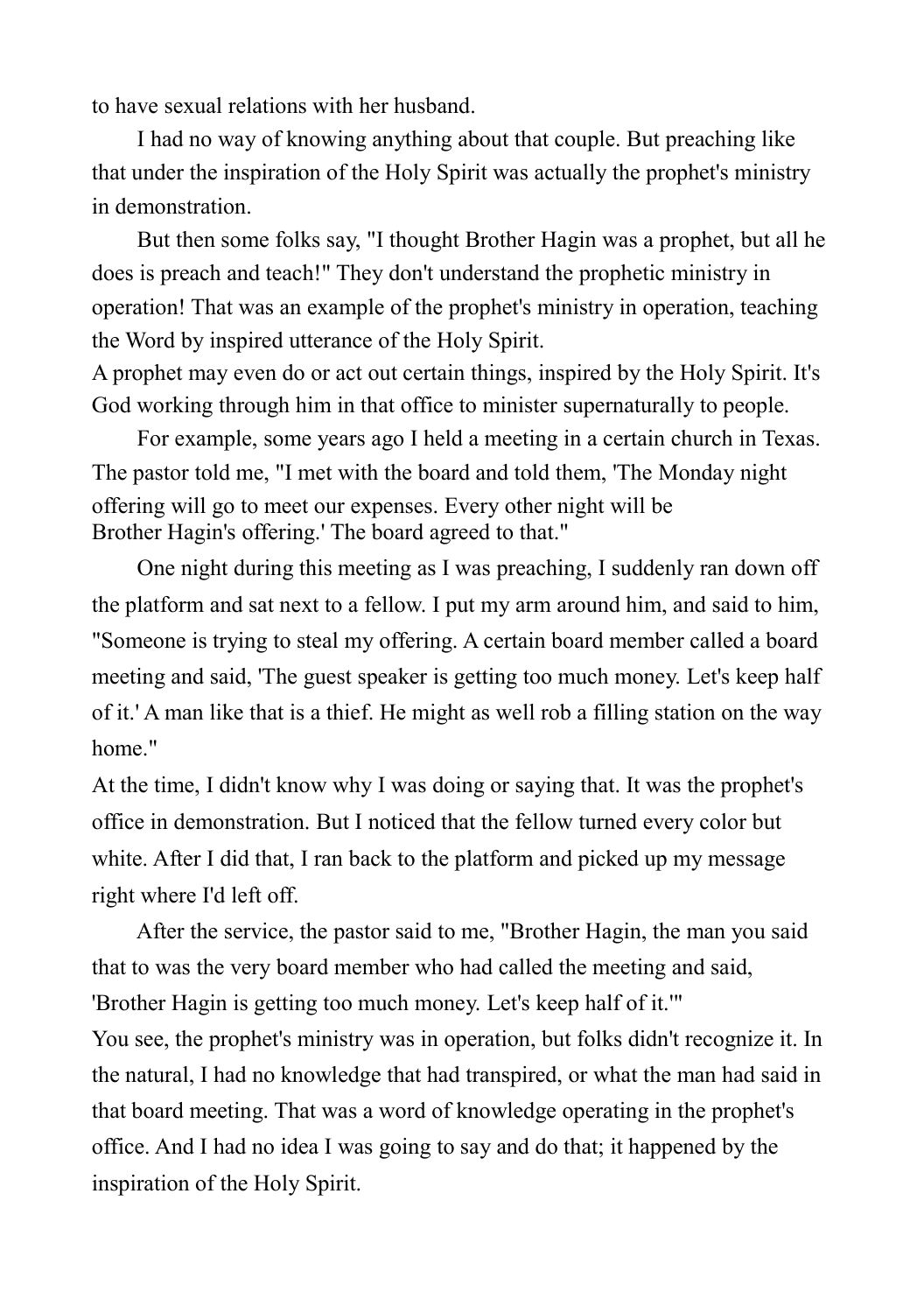Similar things like that may occasionally happen with other ministry gifts, but they will occur more consistently in the prophet's office.

# The Role of Music in the Prophetic Office

Music inspired by the Holy Spirit can often enhance the prophetic anointing. In the Old Testament, music played a crucial part in the prophet's ministry (2 Kings 3:15). When the minstrel played, the hand of the Lord moved upon the prophet. The hand of the Lord is the Holy Ghost.

Music can sometimes spiritually enhance the anointing that comes upon the prophet to minister prophetically. On the other hand, if he doesn't have the right music, it can hinder him. Some music is more spiritually inspiring than other music.

Many times when the Spirit of God is moving on me mightily, I don't need music to inspire me spiritually. I just get up and take off "prophesying" preaching or teaching by inspired utterance.

But sometimes when the Holy Spirit is moving mightily, and someone sings or plays the wrong music, it can cause the anointing of the Holy Spirit to wane. On the other hand, if the music is spiritually inspiring, it can increase the anointing.

For example, I was holding a meeting at a certain church one time, and during the offering the orchestra played a particularly anointed song. The Spirit of God came upon me, and when I got up to preach, I was in the Spirit. The prophetic unction came upon me to prophesy, and I ministered by the Spirit for two hours.

Under that heavy anointing, I saw into the realm of the spirit. I ministered to several preachers prophetically. Through the word of knowledge, I heard in the

Spirit something one preacher in the audience had said to someone else days before. Then under the anointing of the Holy Spirit, I was able to minister supernaturally to that preacher.

Why don't I minister prophetically like that in every service? Because I can only minister that way as the Spirit wills. I'm not running things; I'm not the Head of the Church. And I'm not going to fabricate or conjure up something.

If the Holy Spirit doesn't move that way, there is nothing I can do to make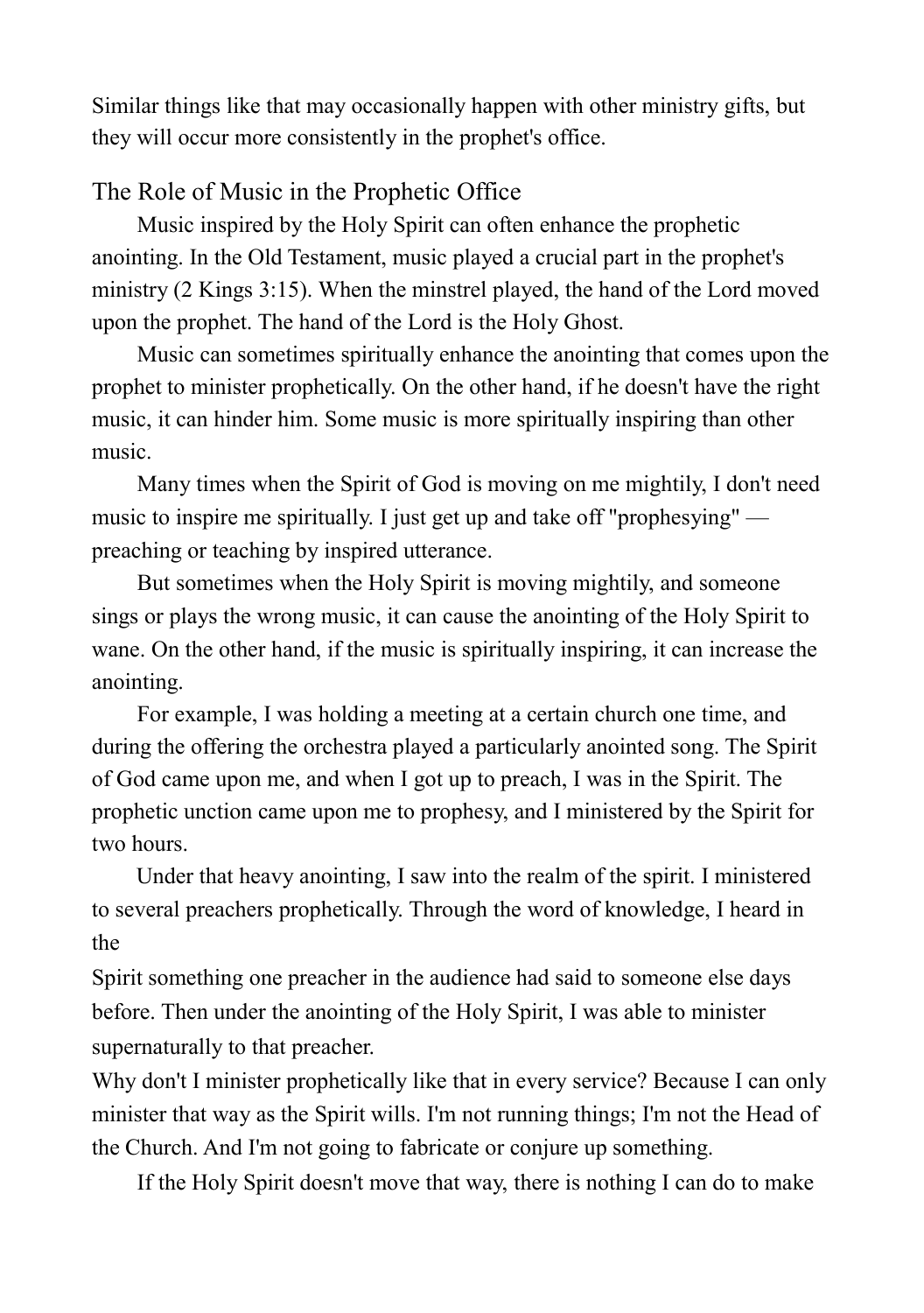it happen. That's how people get over into occult powers! They try to make something happen when the Holy Spirit isn't moving by the gifts of the Spirit. It's not necessary to have a supernatural move of the Holy Spirit through the gifts of the Spirit in every service. If it were necessary, the Holy Spirit would demonstrate Himself that way because He's the One in charge who orchestrates the move of God's power.

But a prophet can get off-course spiritually thinking God is going to move by the gifts of the Spirit in every service. The Holy Spirit may or He may not; it's up to Him, not man.

# The New Testament Prophet Is a Seer

Another element of the prophetic ministry is that the prophet is a seer. A seer is one who sees into the realm of the spirit through the gift of discerning of spirits. You see, a vision is a manifestation of the gift of discerning of spirits in operation.

The gift of discerning of spirits may also be accompanied by a word of wisdom or a word of knowledge. But the vision itself is the discerning of spirits in operation because it allows the prophet to see and hear in the realm of the spirit.

Many prophets in the Old Testament and the New Testament were seers. They had revelation gifts of the Spirit operating in their ministry on a more consistent basis.

The revelation gifts which qualify a prophet to stand in that office are the word of knowledge and/or the word of wisdom and the gift of discerning of spirits, plus prophecy.

Prophecy is necessary because it is the inspired utterance enabling the prophet to speak forth what the Lord has given him. I didn't think that up. Jesus told me that when He appeared to me in 1959 and talked to me about the prophet's office. (For further study see Rev. Kenneth E. Hagin's The Ministry Gifts and The Holy Spirit and His Gifts.)

Anyone could have a word of knowledge, a word of wisdom, or discerning of spirits operate in his life occasionally. But the prophet has the revelation gifts operating in his life on a more consistent basis.

Let me give you an example of seeing and hearing in the realm of the spirit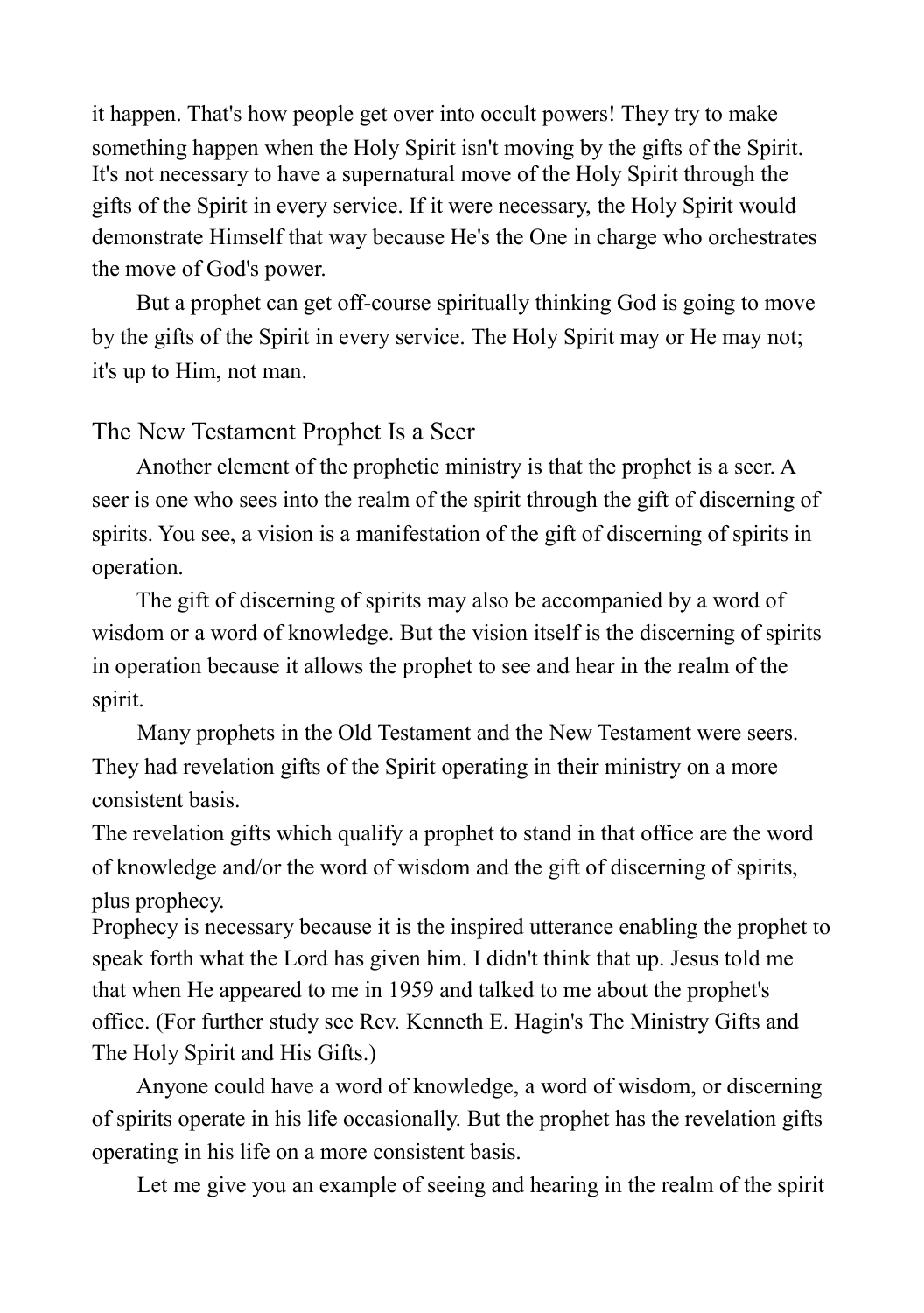and knowing things supernaturally by the prophet's office. I was preaching in a meeting and suddenly I saw into the realm of the spirit. It concerned a man in the congregation. I pointed to the man, and said, "If I miss it, just say, You missed it.'

"You are a pastor," I said to him. "I saw you standing three days ago looking out the picture window in your office. Three things were bothering you. One of them was the finances of the church. Another was you wanted to leave the church. And the third problem was a domestic issue." He said, "You are exactly right."

Then I just told him by the Spirit what the Lord said to do about each problem and how God would solve each one.

Now I want you to see something here. That certainly was revelation, wasn't it? That was a demonstration of the word of knowledge operating in conjunction with the gift of discerning of spirits in the prophet's office.

But even though it was revelation, it had nothing to do with adding to the doctrinal foundation of the New Testament. Prophets in our day may have something revealed to them, but it is not something which adds doctrinal foundation to the Bible. It will only build upon the foundation that has already been laid.

So a true New Testament prophet is first and foremost a preacher or teacher of the Word. Second, he preaches or teaches by inspired utterance. Third, he has revelation gifts plus prophecy operating consistently in his life and ministry. Fourth, he is a seer; he sees into the realm of the Spirit as the Holy Spirit wills. These scriptural qualifications constitute the office of the New Testament prophet.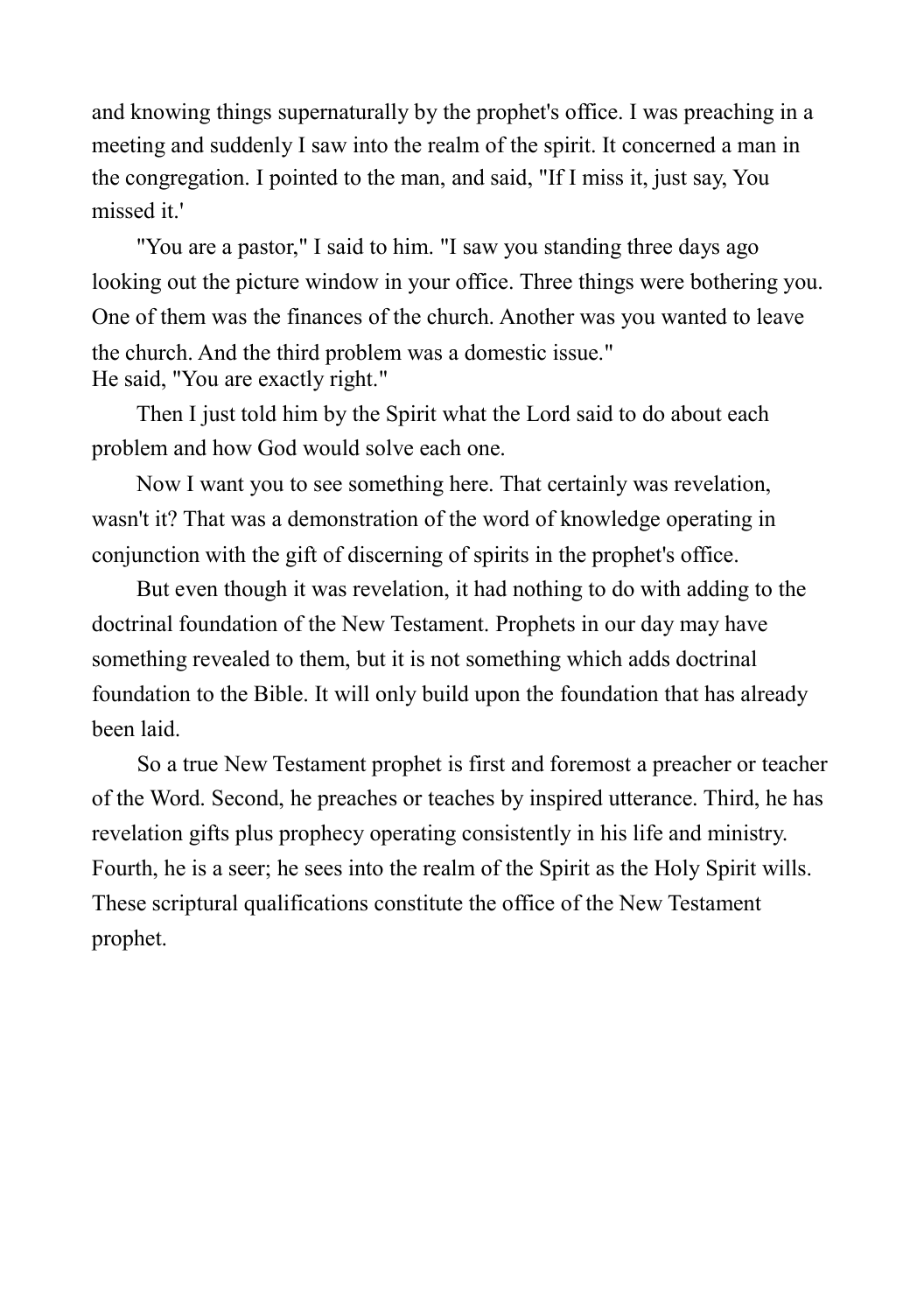# Chapter 7 Prophets Are Not To Guide And Direct New Testament Believers

As I said, in the 1959 vision, Jesus emphasized the role of the prophet under the New Covenant by explaining, "Under the New Covenant, I did not put prophets in the Church to lead, guide, or direct people's lives."

You can see how believers can wreak much havoc in their lives by going to a prophet for direction and guidance, because we are to be led by the Spirit of God (Rom. 8:14), not by prophets.

#### Directing the Lives of Others Is Fortune-telling

I know successful people who went bankrupt in business because they followed some so-called prophet's advice. Some of these people were very successful and had millions of dollars and beautiful, palatial mansions. But they lost everything by trying to follow the guidance of some so-called prophet.

For example, I was preaching in a certain state, and a wealthy businessman came to one of my meetings. I had met him once, and I knew he was wealthy, but I knew nothing else about him. But the minute he came into my meeting, the Lord spoke to me about him. At

the Lord's direction, I later told him what the Lord had said to me.

This man owned a palatial home and several expensive cars and was very successful in business; he was worth millions of dollars. He had servants, a private plane, and his children drove brand-new expensive cars. But then he started going to a so-called prophetess for direction and counsel before he would make any business deal. The Lord told me that he was going to lose everything he owned if he kept listening to her.

Actually, people who try to direct other people's lives through the office of the prophet are nothing more than fortune-tellers. Many people don't have enough sense to know that. This woman tried to guide this man's business affairs through "spiritual gifts." But it wasn't the Holy Spirit that was in operation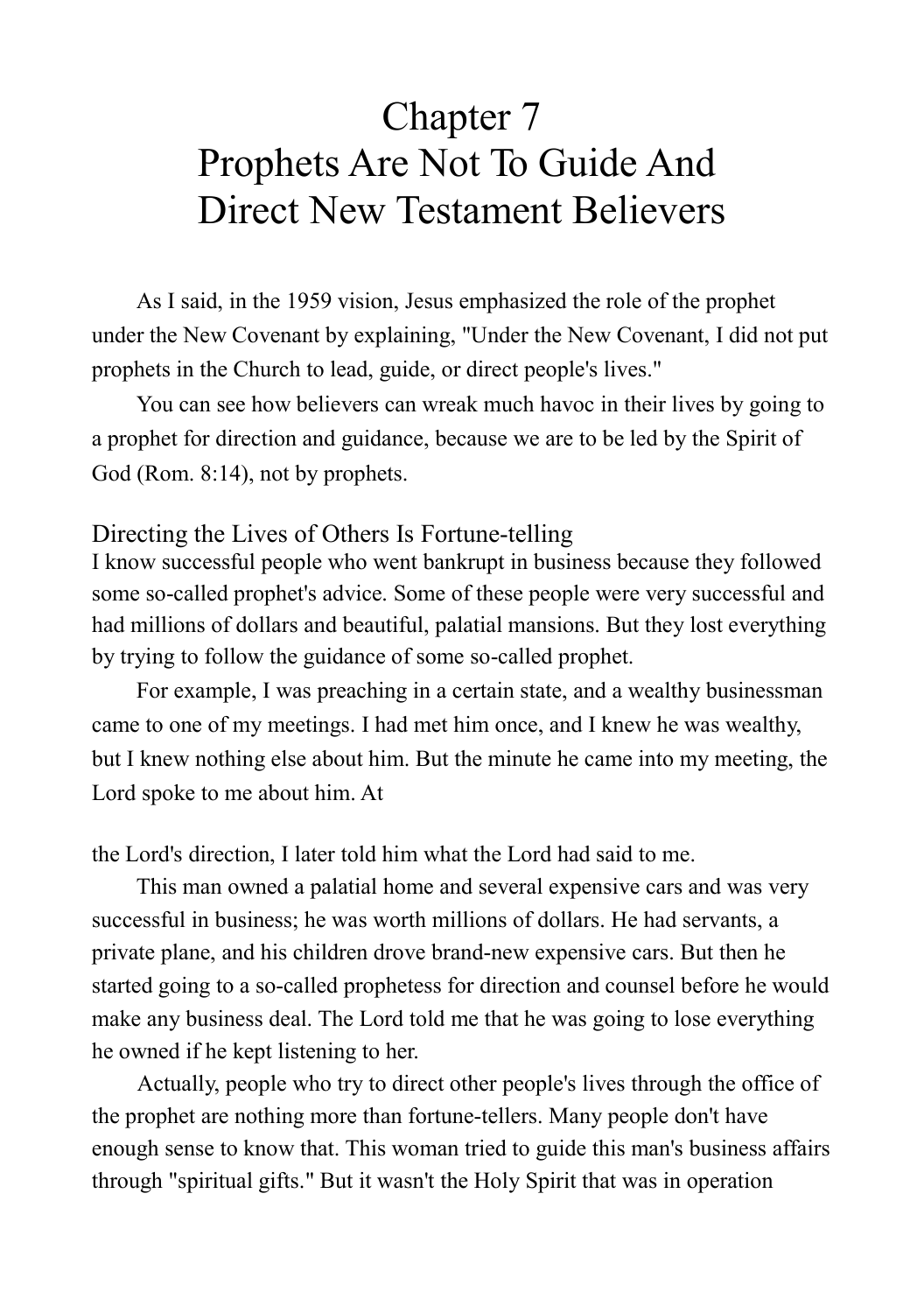through her; she was nothing more than a fortune-teller.

In First Thessalonians 5:20,21, the Bible says, "Despise not prophesyings. Prove all things; hold fast that which is good." We aren't to despise prophesying. But on the other hand, we aren't supposed to believe everything everyone prophesies to us either. The Bible tells us to prove all things to see if they are of God.

This woman's counsel obviously wasn't of God. Believers trying to inquire about God's leading or direction in their lives through a prophet are on dangerous ground. This businessman should have had enough common sense to know that when every one of his business deals failed because of the advice of this "prophetess," her advice wasn't any good!

Besides, a businessman ought to have some business sense! And if he needs direction in business, he should seek God's counsel first. Then if he needs to, he could consult with others who have business expertise.

I told this businessman what the Lord told me to tell him — that he was going to lose everything if he didn't quit listening to that woman who claimed to be a prophetess. But some people hear only what they want to hear. He told someone I agreed with what he was doing. And he kept inquiring through that so-called prophetess until he lost everything he had and went bankrupt.

This businessman was so deceived, he wouldn't make a move in business without calling this woman. Some of these false prophets and prophetesses prey upon people to get their money. They are no more prophets and prophetesses than I'm an astronaut. But just because some people go off into error, that doesn't do away with the legitimate prophetic ministry.

The true prophet doesn't try to run people's lives through that office. A prophet needs to be very careful in the area of personal prophecy. That's why when I'm ministering to people through the prophetic office, I very often say to them, "Does that mean anything to you? Does that confirm what you already have in your own heart? If it doesn't bear witness with your own spirit, don't pay a bit of attention to it."

Prophets Who Open Themselves Up To Familiar Spirits Because prophets weren't set in the Church to lead and guide people's lives, they will get off-course spiritually if they try to do it. They will open themselves up to occult powers and familiar spirits.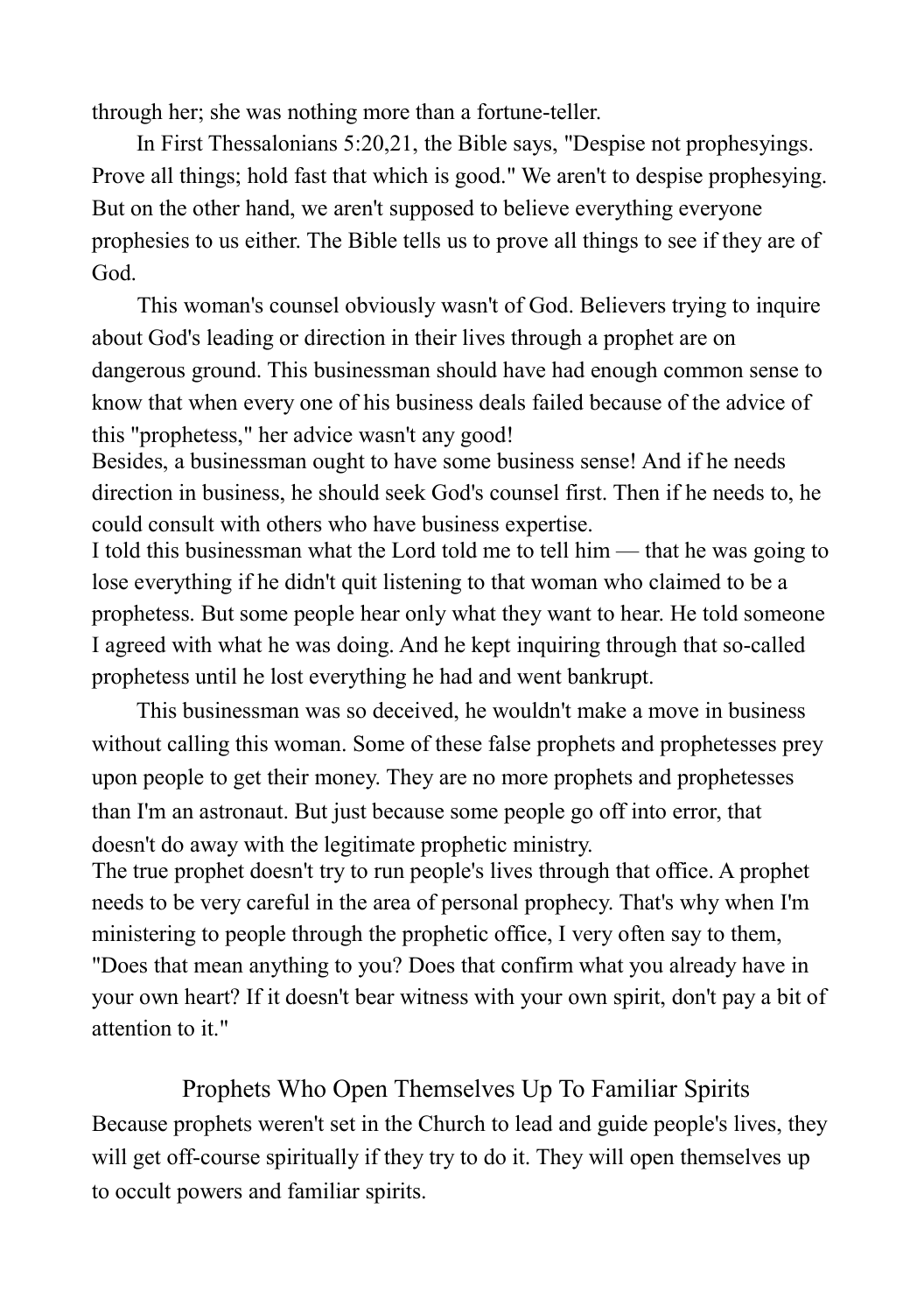For example, I was holding a meeting in a certain city, staying in the home of a wealthy businessman who was a member of the church where I was ministering. This man owned a shopping center and was extremely successful in business.

This businessman asked me, "Brother Hagin, do you know So-and-so?" and mentioned a certain minister.

I didn't know the man personally, but I knew about him. I'm convinced the minister he was talking about was called of God and at one time walked uprightly before God in the ministry. But then he began yielding to wrong spirits.

This businessman said, "Our church helped sponsor this minister in a meeting here in town. Nearly every day this minister would come into my office and we'd talk or go out to lunch.

"I had an heirloom — a seven-carat diamond ring — that I'd inherited from my father, which I very seldom ever wore. I had it wrapped up in a handkerchief in the back right-hand corner of the chest of drawers in my bedroom.

"One day when this minister came into my office, he turned to me and said, "You have a seven-carat diamond ring you inherited from your father. It's wrapped up in a handkerchief in the right-hand corner of the third drawer in your dresser. God said you are to get it, and give it to me.'"

That's supernatural knowledge, isn't it? It's not only supernatural knowledge, it's spectacular knowledge. But, remember, the devil operates in the supernatural realm too. You'd better watch those folks who prophesy rings off your fingers and money out of your pockets into theirs. Don't have anything to do with people like that.

The businessman said to me, "How did that minister know about that ring? I've never told anyone that. No human knew about that heirloom but me and my wife. Naturally I thought, That must be God. So I went home and got it, and brought it back and gave it to him.

"About a week later, the minister came into my office, and someone crossed him and made him mad, and he started cussing. The minister closed the meeting and left town. Shortly after he left town, two young men came to me, and said, 'While that man was in town, he got us off into homosexuality'"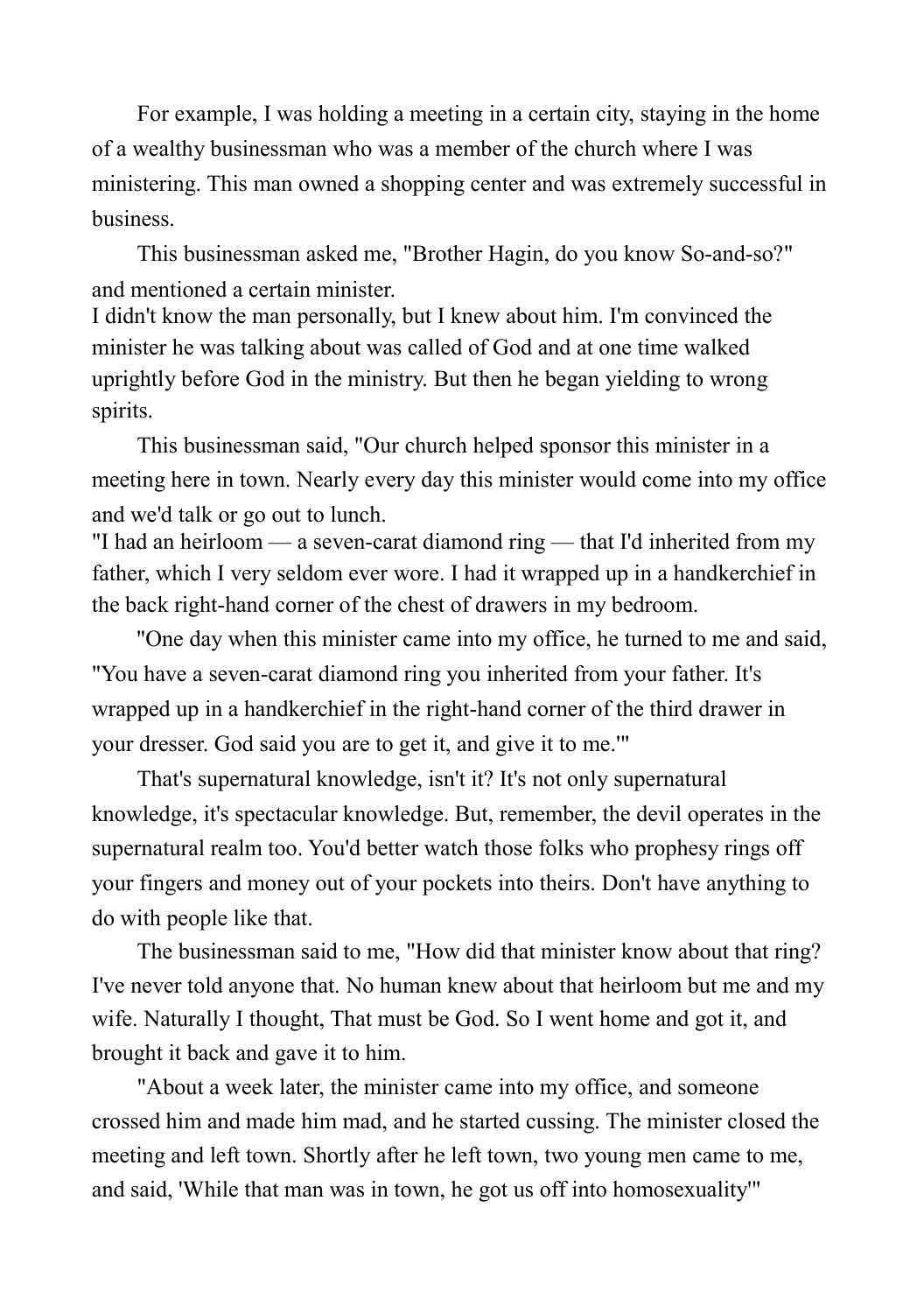This businessman told me, "I thought to myself, Dear Lord, I missed God! That man's not even walking with God. He's off into sin! And now he's got my diamond ring!"

Shortly after that incident, I was holding a meeting for a pastor, and this same minister came to visit the pastor's church. This minister was used in spiritual gifts, and at one time he'd had a marvelous healing ministry. Doctors even attested to the supernatural healings and were amazed about them.

But, you see, if a minister isn't careful, he can get lifted up in pride when God uses him, and he can walk and tell them their name and address. Then he would say, "I'll tell you exactly what you have in your pocket. You've got a pen and a package of cigarettes," and then he'd tell the congregation the brand of cigarettes.

But that wasn't the Spirit of God in operation. He didn't minister to the person and get him delivered from cigarette smoking by the power of the Holy Spirit! He just wanted to draw attention to himself by displaying spectacular supernatural knowledge.

God knows all those things, too, and He could move through a prophet like that. But He doesn't very often demonstrate Himself like that, unless it serves a definite purpose to help someone, and it gives glory to God.

But often when familiar spirits operate through people, many dear folks think, Isn't that supernatural! And some folks do get healed because they start believing God.

I saw some ministers operate through familiar spirits in the days of The Voice of Healing. They could tell you what you had in your pocket, your name, address, and so forth. But it wasn't divinely inspired revelation. Most of the time people who do that are operating by familiar spirits.

A minister once called me to ask about another minister we had both known in the days of The Voice of Healing. He asked me if I would recommend him. Without answering him directly, I asked, "Why are you asking me if I would recommend him?"

He answered, "I don't know. I attended one of his services, and I didn't necessarily see anything wrong, but there's just something that doesn't seem quite right. He says he's a prophet. He called me and wants my church to sponsor him for a meeting. But something down on the inside of me doesn't feel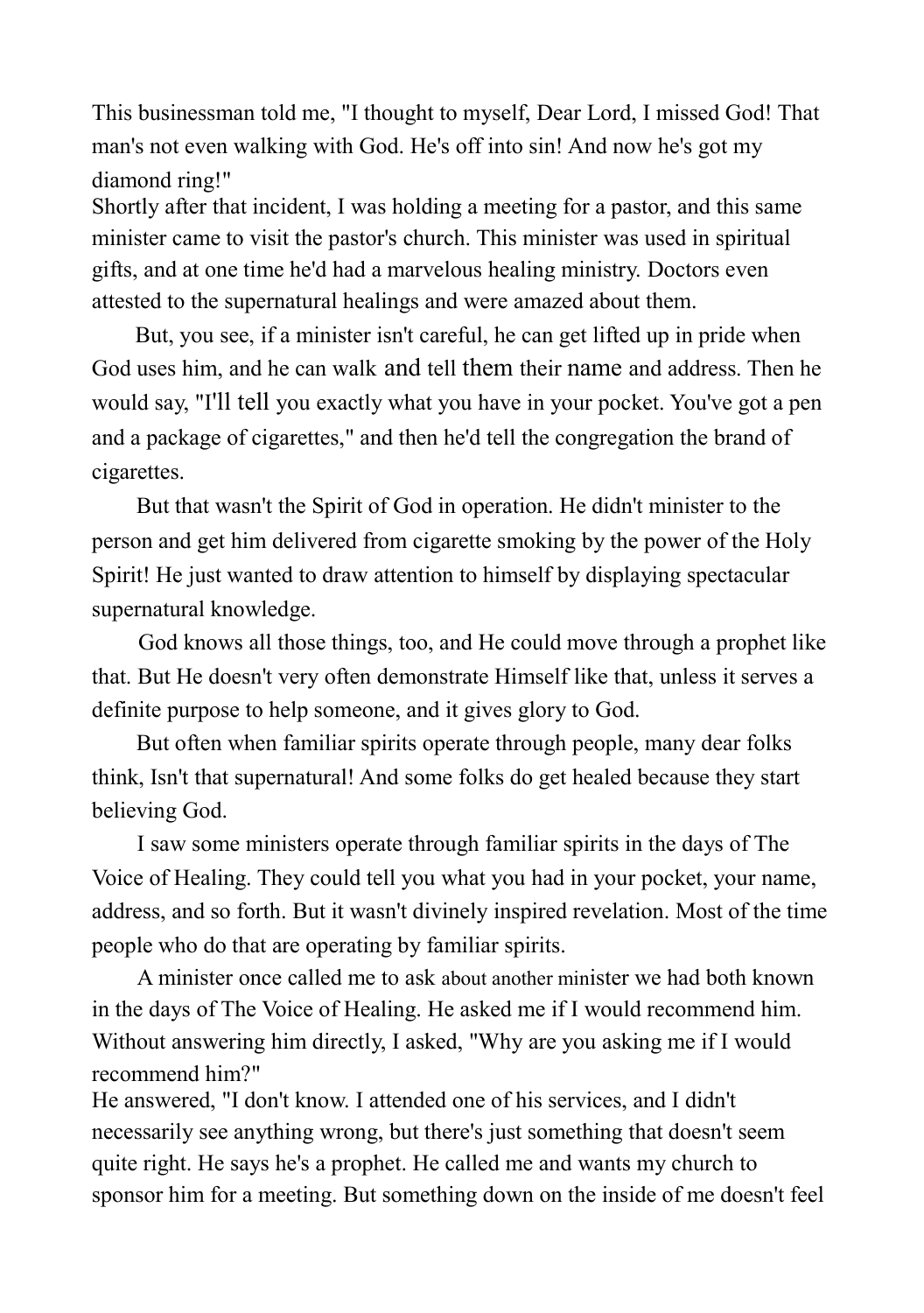good about it. But I don't know why."

Without saying anything negative about the minister, I said, "Follow your spirit. Your spirit is leading you right."

I needed to say something to this pastor by way of warning him, because I knew this particular minister had caused trouble in other churches and would tear his church up spiritually too. But I didn't want to say anything critical about him, so I just confirmed what this pastor already had in his own spirit.

This so-called prophet would sometimes operate in the Holy Spirit, but then he would yield to familiar spirits and begin operating by occult powers. And before you knew it, he would be prophesying money out of people's pockets into his. Because of that, he left a bad record everywhere he preached, and he couldn't go back to any of the churches where he had ministered before.

This man's ministry was suspect by the very fact that he had to try to get someone to sponsor him for a meeting. In my ministry, I've never had to call anyone yet to be sponsored. If you leave a good record whenever you preach, people will call you for meetings, and you won't have to go around trying to get people to sponsor your meetings.

If a person's ministry is built on the Word, it will eventually prosper. If a minister feeds the people the Word, his ministry will make a way for him. But if he tries to minister through spectacular demonstrations even when the Holy Spirit isn't moving that way, he'll get into trouble spiritually. And eventually his ministry will fail.

Sometimes there is just a fine line between fanaticism and true spirituality, and between false and genuine manifestations of spiritual gifts. Many are not able to distinguish the difference, but the Body of Christ needs to be able to do so. The Holy Spirit will always draw attention to God, and exalt the Word and the Lord Jesus Christ, not man.

Recently my wife and I went to preach for a certain group of people, and after my message, I turned to the pastor and said, "I could be wrong because I'm human; I can miss it. And sometimes it's difficult in the Spirit to distinguish between some things. But you've either been going through a terrible physical battle or a tremendous spiritual battle for the last year. If I'm wrong, just speak up and say I'm wrong."

The pastor began to cry, and said, "Brother Hagin, I've been going through a great physical battle."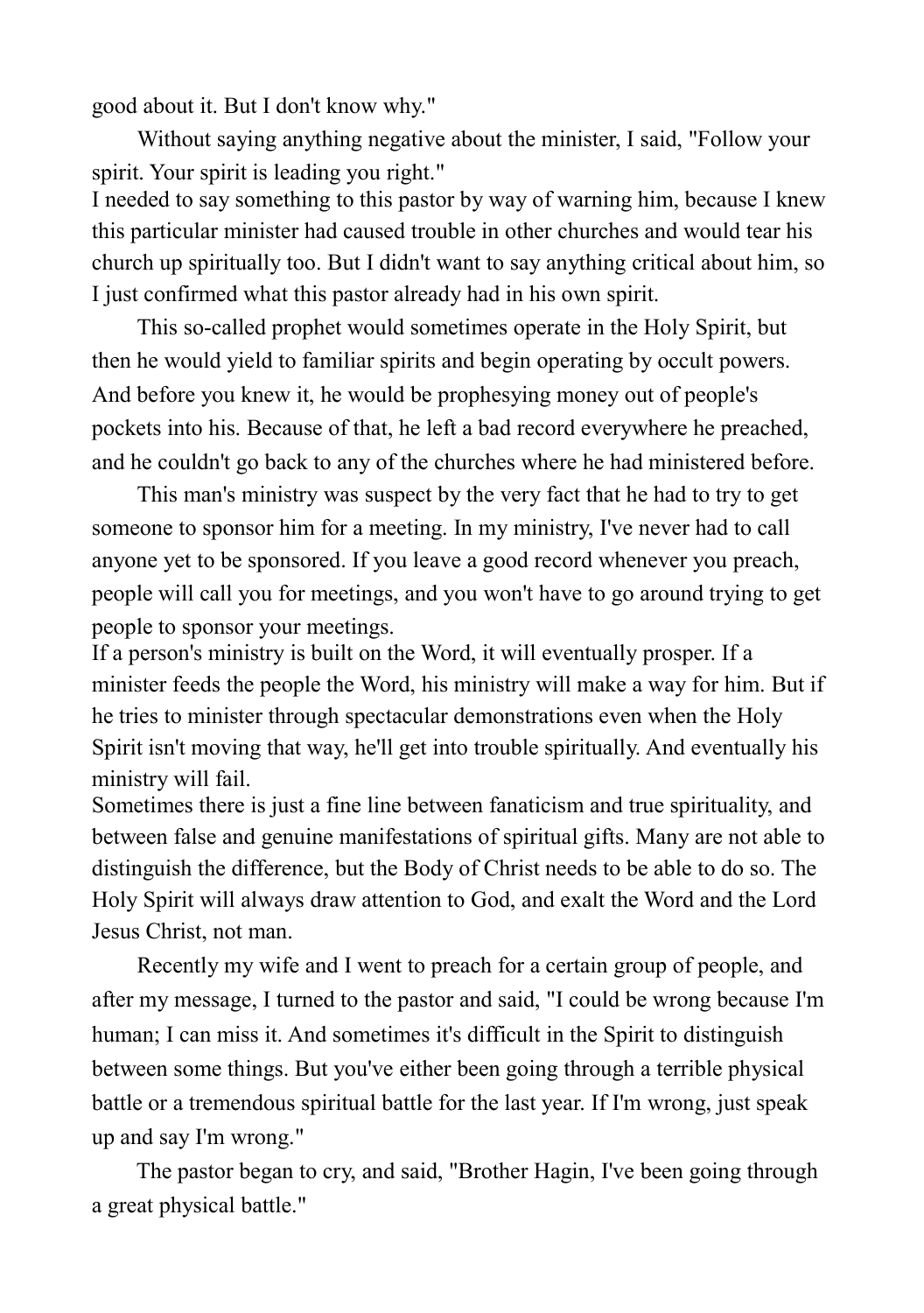I said, "Well, here's what I have in my spirit. I believe the Lord told me to tell you, 'This is the end of it. The battle is over!'"

The pastor said to me and to the congregation, "I haven't said anything to any of you about it, but fifteen years ago I had some serious physical problems. I went to some of the best doctors in America and they diagnosed it," and he gave the name of a rare disease.

"The doctors told me, 'There is nothing that can be done for you. You'll grow steadily worse and die.' But I got on top of the situation by believing God for my healing. And for fourteen years I've been all right. But last year all the symptoms came back on me. I've been in terrible pain. But, Brother Hagin, when you spoke what the Lord said — that the battle is over — all the pain left!"

I saw him at a convention a month later, and he was still completely healed and set free. That's the kind of spectacular demonstration of the gifts of the Spirit that are in line with the Word!

When it's the Holy Spirit in manifestation, people are healed and set free. And God is exalted, not a prophet.

### Prophecy Taken Out of Bounds

There are so-called prophets today who teach that they can prophesy every time they lay hands on people. That's rubbish! They teach that a prophet can stand in faith to minister prophetically to people. That is not only impossible, it is unscriptural. The prophetic office is only in demonstration by the anointing of the Spirit of God, as He wills.

Why did Jesus appear to me more than thirty years ago to tell me that He didn't put prophets in the Church to lead the Church or to guide people's lives? Because we had the same problem then as we do now. These problems just resurface with each new generation.

Now, some thirty years later, another generation has come along spiritually, and we have the same problem resurfacing today as we did then. People are taking prophecy and the prophetic office out of bounds.

For example, people write me all the time asking me to prophesy to them — even about such things as where they should go to church! Sometimes I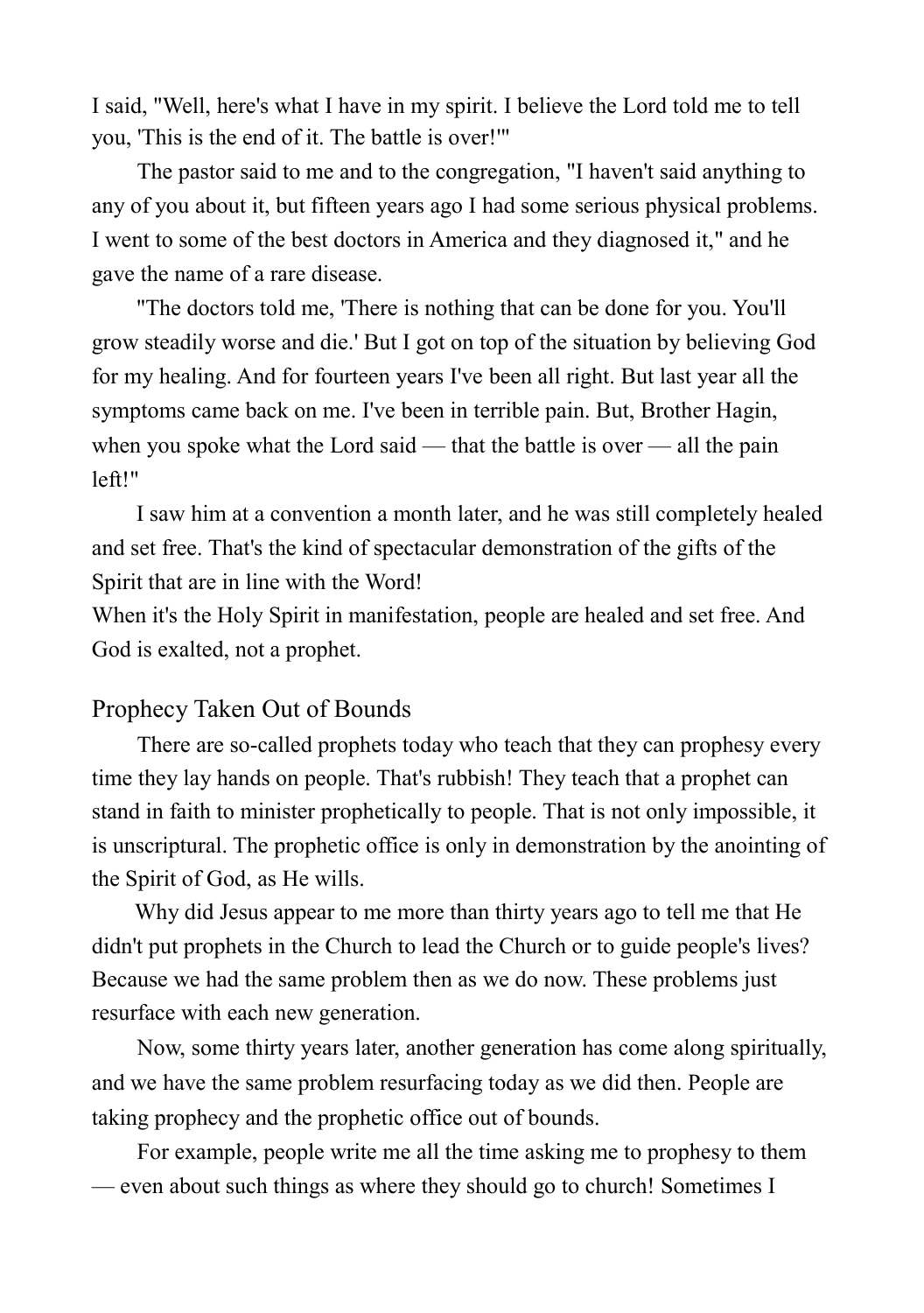almost feel like writing back, "If you don't have enough sense where to go to church, you're in poor spiritual condition!"

People don't need anyone to prophesy to them about where they should go to church. That's how people take the office of the prophet out of bounds scripturally and get into excess. The Bible says believers are to be led by the Spirit of God. They should know how to follow their spirit in such matters.

One man came up to me after a seminar and asked me to pray for him. He'd been going to a certain church for the last seven years, but he felt God wanted him to change churches and go back to a church he'd attended before that.

He said to me, "I want you to pray that the Lord would lead me about which church to go to."

I started to pray in agreement with him, but on the inside of me the Holy Spirit said, "Ask him what he has in his heart." So I just stopped praying, and asked him, "What is your spirit telling you? What do you have in your heart?" He started laughing and said, "I've got to go back to the first church." He knew all the time. God was leading him all the time. That's how we are to be  $led - by$ our own spirits — not by prophets!

It seems we either get in a ditch on one side of the road and back off from the prophetic office and prophecy altogether because of the excesses. Or we get in a ditch on the other side into fanaticism and extremes.

But, you see, God wants us to keep the office of the prophet and prophecy based solidly on the Word of God, just as we are to do with anything else.

Tradition tells us that the church at Thessalonica had so much prophesying that the people almost despised it. That's why Paul had to write to that church and instruct them: "Quench not the Spirit. Despise not prophesyings. Prove all things; hold fast that which is good" (1 Thess. 5:19-21).

God wants us to go down the middle of the road spiritually and enjoy the scriptural operation of the prophet's office and the scriptural gift of prophecy.

#### Be Led by the Inward Witness, Not by Prophets

When Jesus appeared to me in 1959, He emphasized that believers are to be led by the inward witness, not by the office of the prophet. Shortly before He appeared to me, I had been invited to hold a meeting for a certain pastor. Every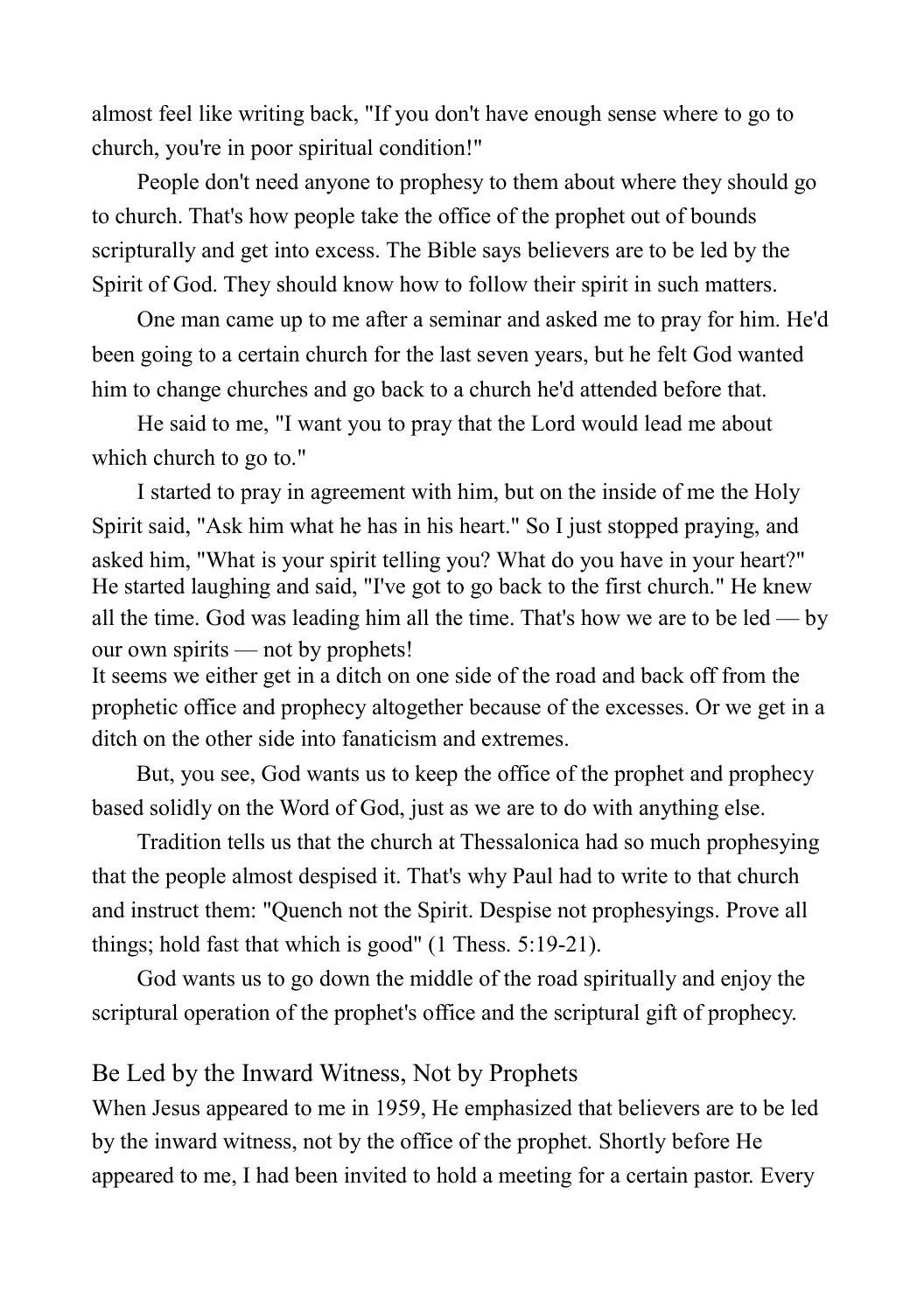time I tried to write confirming that I was coming to his church, without thinking, I'd throw away the letter. I just didn't feel good on the inside in my spirit about going to his church to preach.

But if we're not careful, we can get in the natural, reason things out, and override the inward witness. That's what I did. I got in the mental realm, and I thought, It wouldn't hurt to go to his church. After all, I'm going to be in that area. Why travel somewhere else to preach?

But as I kept praying for guidance about where God wanted me to preach, a certain pastor kept coming up in my spirit. He had a smaller church and had asked me to come and hold a meeting for him whenever I could. At first I didn't pay any attention to this inward nudge of the Holy Spirit. But over a period of weeks, this pastor kept coming up in my spirit. Finally, I said to

the Lord, "Surely you don't want me to go minister in his church?" But the more I thought about it, the more I had a good feeling in my spirit about it. I had a green light, so to speak, a go-ahead signal in my spirit.

The Lord appeared to me shortly after that incident in 1959 and that's when He taught me about the supernatural leading of the Holy Spirit. He said, "You couldn't go to the first church to minister because on the inside of you, in your spirit, you didn't feel good about going there. That was a stop sign, a red light, or a check in your spirit. That is the inward witness. It's not really a voice, but it's just something inside you telling you not to do that. Learn to follow that inward witness."

Jesus continued, "Now you see Me sitting here, and you hear Me talking to you. I'm telling you, 'Don't go to that church. That pastor won't accept the way you minister.' But this is the last time I'm ever going to lead you this way. I'll lead you just as I do every believer, by the inward witness.

"On the inside of you," Jesus explained, "you had an inward intuition that you were to go to another church. You discounted it, but it kept coming back to you. You see, that was the green light in your spirit that you were to go to that other church; that was the leading of the Holy Spirit. That dread you had about going to the other church was a stop sign in your spirit."

Jesus said to me in that vision, "If you'll learn to follow the inward witness, I'll make you rich. I'm not opposed to My children being rich. I'm opposed to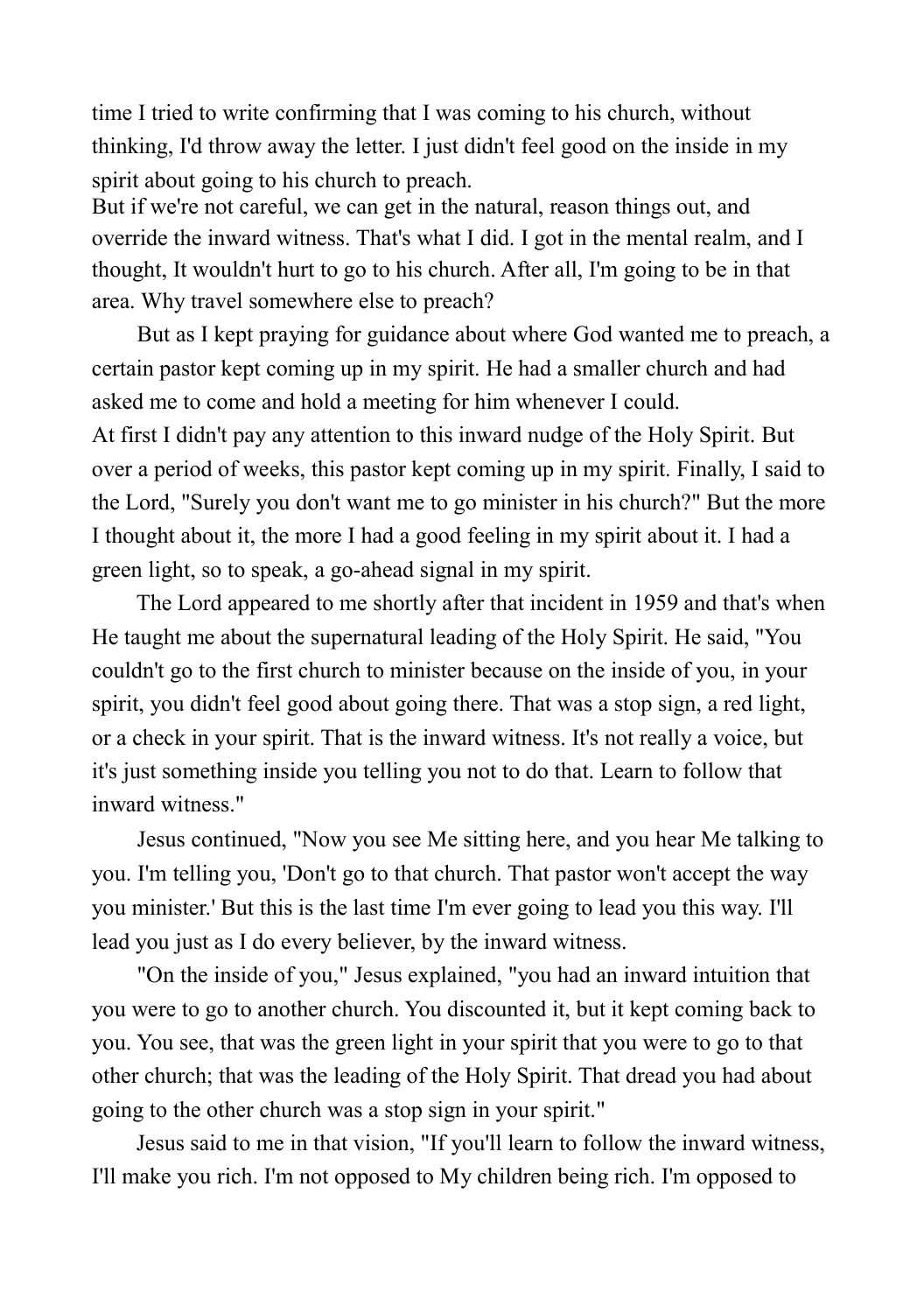them being covetous."

Jesus wasn't saying that every one of His children would be millionaires. To be rich means to have a full supply. Jesus was saying that He would give each one of them a full supply if they would learn to follow the inward witness — not the office of the prophet or prophecy.

Years ago, when everyone was holding tent meetings, time after time people would prophesy to me that God wanted me to get a tent. But, you see, God had never told me to get a tent. In fact, God had told me to stay preaching and teaching in the churches. So what these people were prophesying to me didn't line up with the leading of God in my own spirit. The Bible says we are to be led by the Holy Spirit in our own spirit — not by people prophesying to us. So I'd just smile and say to them, "Well, when He tells me, I'll do it." I knew in my own spirit what God wanted me to do.

You see, I'm not going to run people's lives through the office of the prophet or through prophecy. And I'm not going to allow people to run my life through prophecy. You shouldn't either. I'm going to get into the Word for myself, and get ahold of God for myself. After all, I am in contact with Him, and so are you if you are a believer.

This does not mean we should be closed to sound, wise counsel in line with the Word, but our lives are not meant to be directed by other people prophesying to us.

# Looking For The Spectacular And Missing The Supernatural

Too many believers are wanting someone to come along and prophesy to them and tell them what to do, when they are supposed to be led by their own spirit.

One time the Holy Spirit said to me, "My people are waiting for the spectacular and missing the supernatural." God does not often lead His people by the spectacular supernatural move of His Spirit. But the inward witness is supernatural because it's the Holy Ghost, and that is the number one way God leads His people.

God didn't put prophets and the gift of prophecy in the Church to guide our personal affairs. Tragedy very often happens to folks when they try to be guided by the prophet. They get their lives in a mess.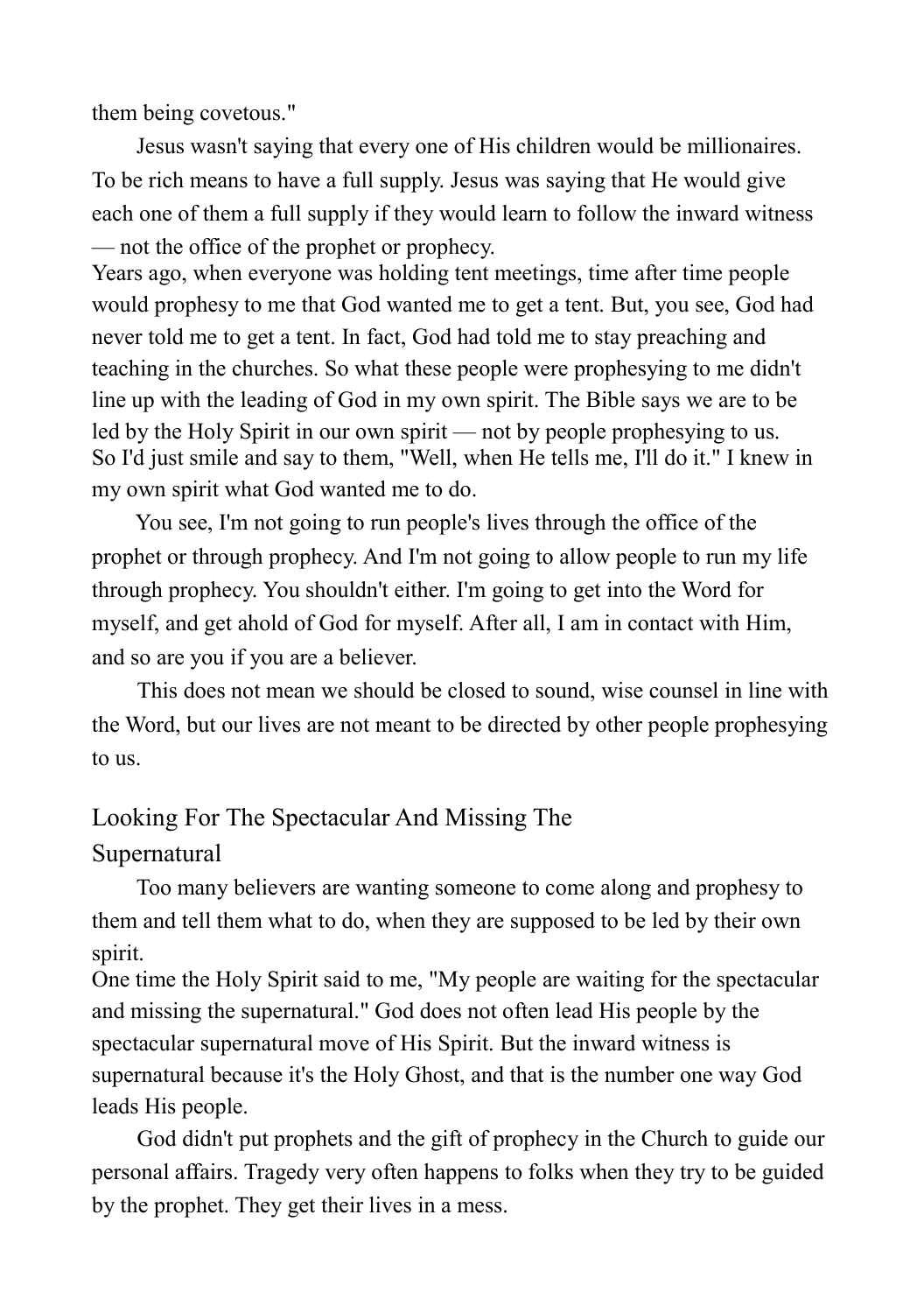I told you about the wealthy businessman who lost everything he had because he listened to a so-called prophetess. Now I'll tell you about a businessman who never lost a penny because he learned how to listen to the inward witness — to his spirit. He wasn't led by prophecy or the office of the prophet; he was led just by the Holy Spirit in his own spirit.

I knew this man years ago. He lived in a mansion and drove expensive new cars. This was in the Depression Days. The streets were full of people out of work, but there was no work. I worked myself from sunup to sundown for one dollar and was glad to get it.

This man took ten thousand dollars in those days when money was worth more than it is today and turned it into one million dollars. He didn't do that by listening to some "prophet"! When a person was a millionaire in those days, it was like being a billionaire today.

This man said, "I've never lost a penny in any investment. People know I invest, so they come to me with their business deals. I'll listen to their projects, and many times my head will say, 'That's a good deal. You ought to get in on that.' Or someone else will come along with a deal, and my head says, You'd better not get in on that. You'll lose your shirt.'

"But I always say the same thing to everyone who comes to me with an investment, regardless what my head says. I always say, 'Give me two or three days to pray about it.'

"I have what I call my prayer closet. It's a closet off the master bedroom. I know God didn't mean we are literally to get into a closet to pray, but that's where I go to pray. I get in there with my Bible, and I may eat one meal a day, or I may not. I may fast. But I pray about the business deal. I ask the Lord, 'Should I or shouldn't I invest in this business deal?'"

He said, "I pray and seek the Lord until I get a yes or a no in my spirit. I spend most of the time seeking God, getting my mind quiet before God. Sometimes I have to get my mind quiet to get an answer. And sometimes it takes time to get my mind shut off; it took me time to learn how to do that. But I always get my answer within three days, sometimes in less than three days.

"Sometimes the very business deals my head said not to get involved in, my spirit also says, 'Don't do it.' Or sometimes the deal my head told me, 'You'd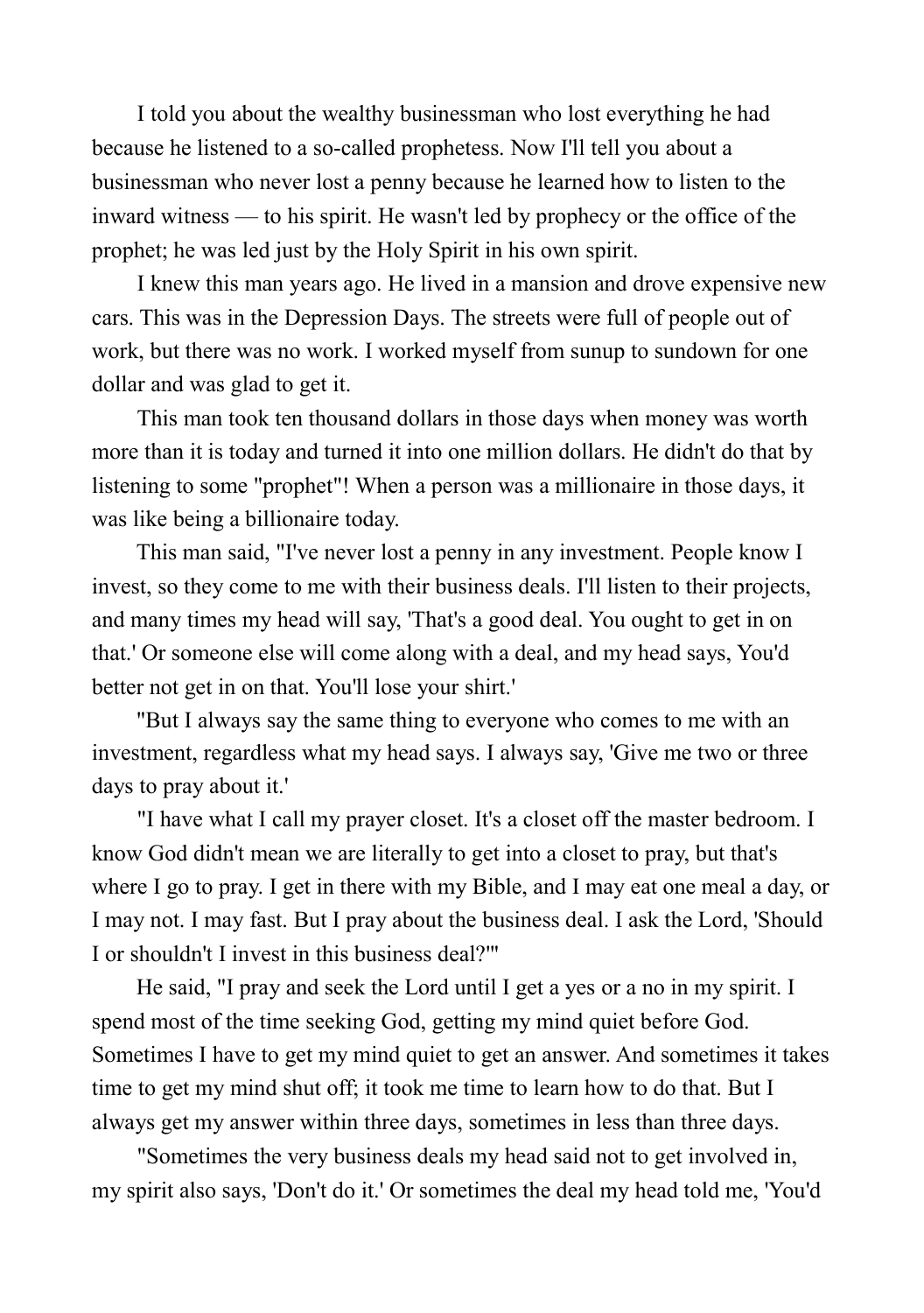better not get in on that. You'll lose your shirt if you do,' my spirit says, 'Do it!' So I do."

He said, "I've never lost a dime in all these years." This man never consulted any prophet; he just followed the inward witness.

I was teaching in a certain place about the inward witness and what it means to be led by the Spirit, and a man came up to me after the service. He said, "Brother Hagin, if I had heard you two years ago, it would have saved me thousands upon thousands of dollars." And he went on to explain. He told me that two years before, he'd owned all the buildings on a certain city block, which included four or five stores. Then across town, he owned another store, which was full of merchandise. All the merchandise inside the store was paid for, which included much furniture, appliances, and hardware.

He said, "I had a good cash flow and the business was in good shape financially. Then a fellow came along one day with a business deal he wanted me to invest in. I told him I'd have to pray about it. He told me that he needed his answer within three days. After that it would be too late.

"I'd heard people talk about putting out fleeces," the man said, "so I put out a fleece. According to the fleece, it looked like I should invest my money in the man's business deal, so I went to the bank and mortgaged everything I had. I put all my money in that enterprise and lost every dime of it! For the last two years I have just been paying on the interest I owe, and I still owe thousands of dollars."

He said, "If I had heard this teaching about following the inward witness, I wouldn't have lost all my money. Something on the inside of me kept telling me not to invest in his business deal, but the fleece said to do it."

Nowhere in the New Testament does it say, "As many as are led by fleeces, they are the sons of God."

One year at RHEMA, one of our students asked me about a fellow who was supposed to be a prophet. In the first place, if a person has to advertise to everyone he is a prophet, I wonder about his calling. In the second place, people make a mistake running around listening to every so-called prophet. The Bible says a man's gift makes room for him (Prov. 18:16). If a person is called to the office of the prophet, he shouldn't have to advertise it. People will know it sooner or later by the spiritual equipment that goes along with that office.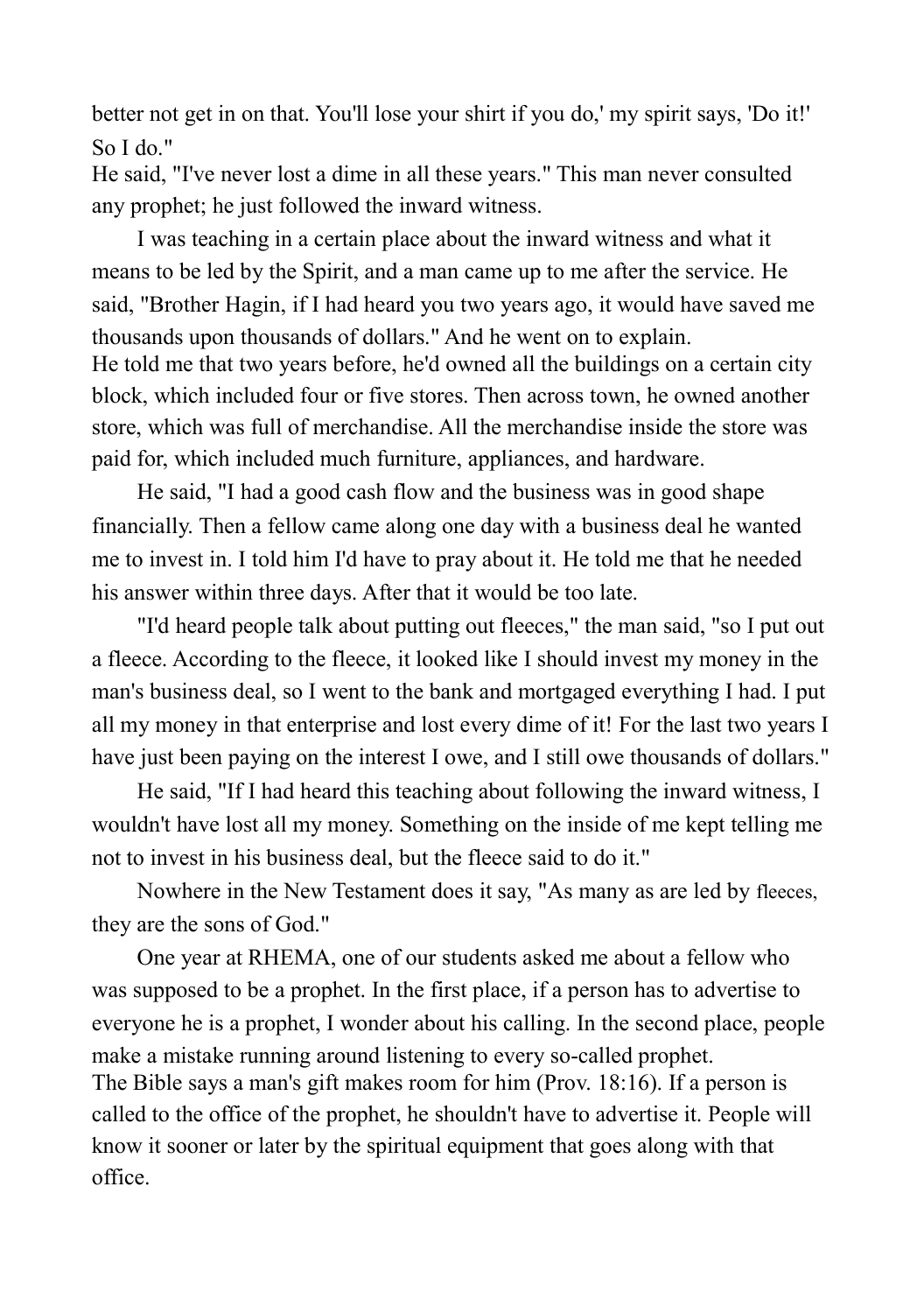Anyway, this student said, "This prophet called me out of the crowd and prophesied over me that God had called me to Africa. He said that in so many months I'd be in Africa."

The student said, "But the thought has never entered my mind, nor have I ever had it in my spirit about going to Africa."

I asked him, "In your spirit what do you sense God wants you to do?"

He said, "I know exactly what God wants me to do. I settled all that through

prayer and waiting before God." I said, "Does it have anything to do with

Africa?" He answered, "No."

"Forget what that man told you then," I said.

"Yes, but that fellow said he was a prophet."

I said, "Just because he said he's a prophet doesn't make him one. Don't pay a bit of attention to what he said. You do what God told you in your own heart to do."

When you are grounded in the Word, you are not going to be moved by socalled prophets or their so-called prophecies. If you are moved by them, you are still a spiritual child tossed about with every wind of doctrine (Eph. 4:14). You need to learn to be led by the inward witness of the Holy Spirit in your spirit man.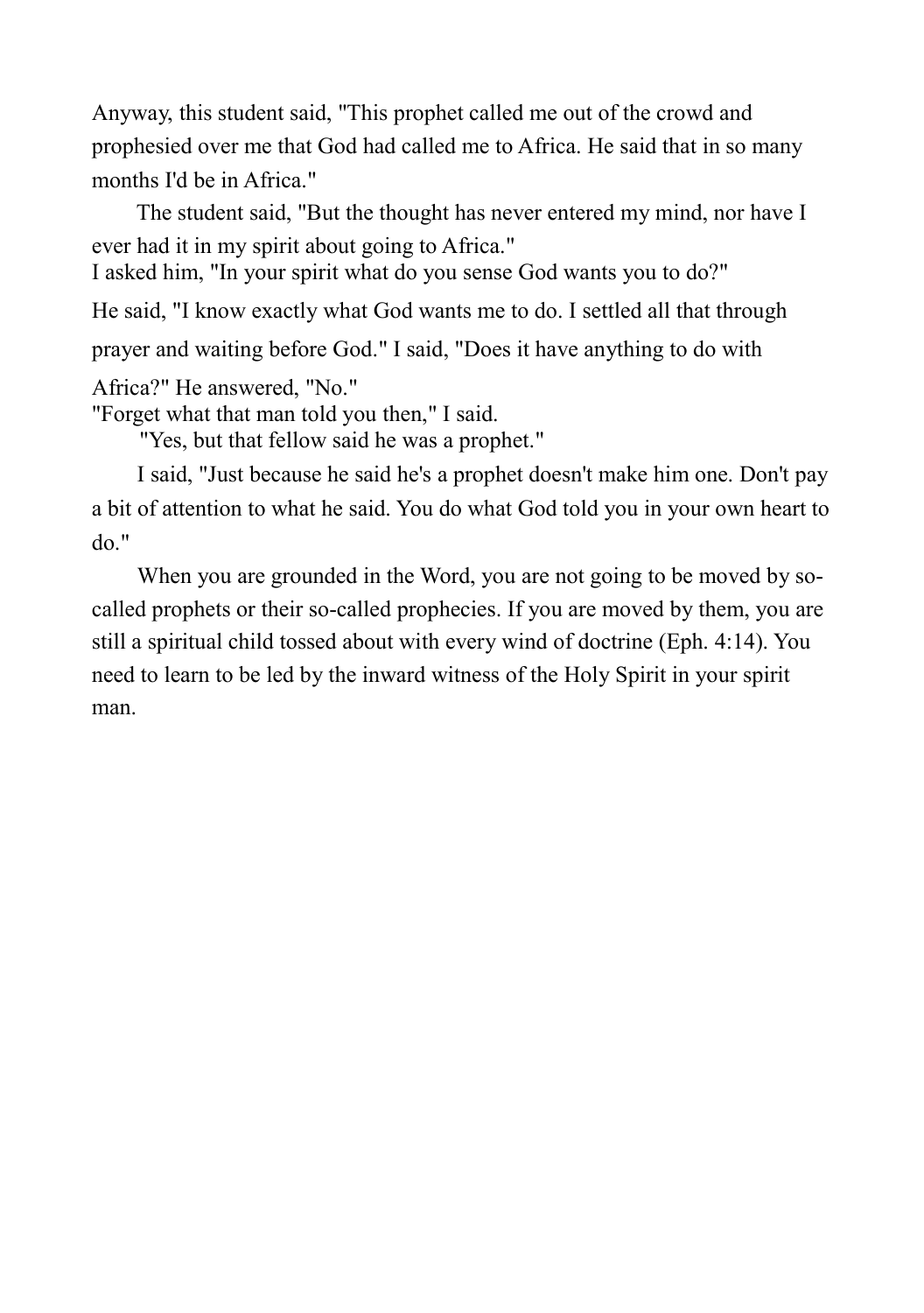# Chapter 8 Performing In The Flesh Vs. Ministering In The Spirit

We've talked about the trouble so-called prophets can get into when they try to direct people's lives through that office. Ministers can also get into trouble when they try to perform or put on something when the anointing isn't there. When ministers fall into this error, it's usually because they desire to be seen of men and to receive glory for themselves.

We had ministers get into this kind of trouble in the days of The Voice of Healing. In those days, there was a young man who stood in the prophetic office and was mightily used of the Holy Spirit in the word of knowledge. I have personally seen him point to person after person in a crowd of several thousand people, and tell those he singled out exactly what was wrong with them. Each person was instantly healed. He did that under the anointing of the Holy Spirit.

But then I also saw him minister by occult powers. When the Holy Spirit wasn't moving through the gifts of the Spirit, he would try to minister supernaturally without the anointing. Because he was operating in the flesh and in the natural realm where Satan is god (2 Cor. 4:4), he opened the door for occult spirits to accommodate him.

One pastor told me that this prophet had ministered in his church too. The pastor said, "We had a woman in our church who became gravely ill, but the doctors couldn't find out what was wrong with her. Finally, she went to a specialist in New York. The specialist told her she had a rare disease and told her the name of it.

"The specialist told her, 'Only three people in the North American continent have ever had this disease and there is no cure. You'll be dead by the time you are thirty-eight.' The woman was about thirty-six years old at the time."

The pastor continued, "This prophet came to hold a meeting in my church, and the anointing of God was on him to minister in the gifts of the Spirit. He pointed to this woman in the congregation, and said, 'The doctors told you that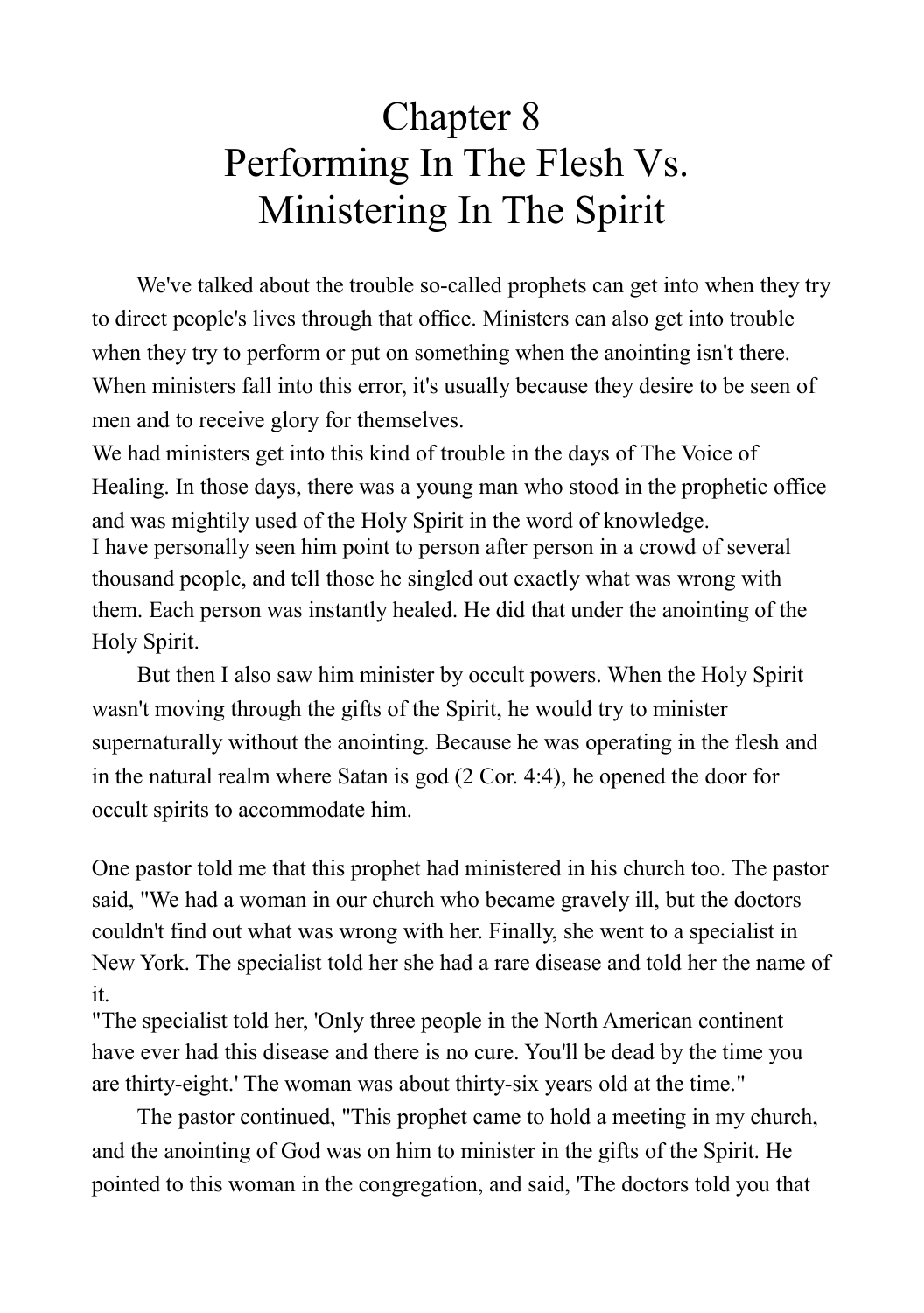you have a rare, incurable disease. Only three people in the North American continent have ever had this disease.' Then he spoke out the name of the disease, and said, 'The Lord has healed you.'"

The pastor told me, "This woman was instantly healed. She went back to the same doctors and they couldn't find a trace of the disease in her body.

"But," the pastor continued, "then the next night when that prophet got up to minister, the anointing wasn't there to minister by spiritual gifts, so he tried to make something happen on his own. He pointed to a woman who was the wife of one of my deacons, and said, 'The Lord shows me that you have chronic appendicitis.'"

The pastor said to me, "Everyone in the church knew she'd never had an appendicitis problem in her life. That confused the people. I'd like to have him come back to preach because he did a lot of good. But I can't for the sake of my congregation. They don't understand how he could be right one time, and wrong another time."

#### The Word — A Sure Foundation

The Lord later directed me to go talk to this prophet and warn him that he was getting off in his prophetic ministry.

The Lord said to me, "You go tell him if the anointing is there to minister to people through the gifts of the Spirit, then go ahead and minister to them. If the anointing isn't there, then preach the Word. Tell him not to build his ministry on spiritual gifts, but to build it on God's Word. Tell him I said to develop his preaching ministry."

The man wasn't a teacher, but he was a preacher. The Lord said, "If he doesn't develop his preaching ministry, but keeps putting spiritual gifts first, he's going to end up on the spiritual junkheap."

What is a spiritual junkheap? Well, a junkheap is a place for discarded items. So a spiritual junkheap just means that this man's ministry would have to be discarded if he didn't change because it was hurting the Body of Christ and causing confusion.

You see, you can't build a ministry on spiritual gifts. You can't even build a ministry on a ministry office — including the office of the prophet. And you can't build a ministry on the anointing either. In fact, you can't build a ministry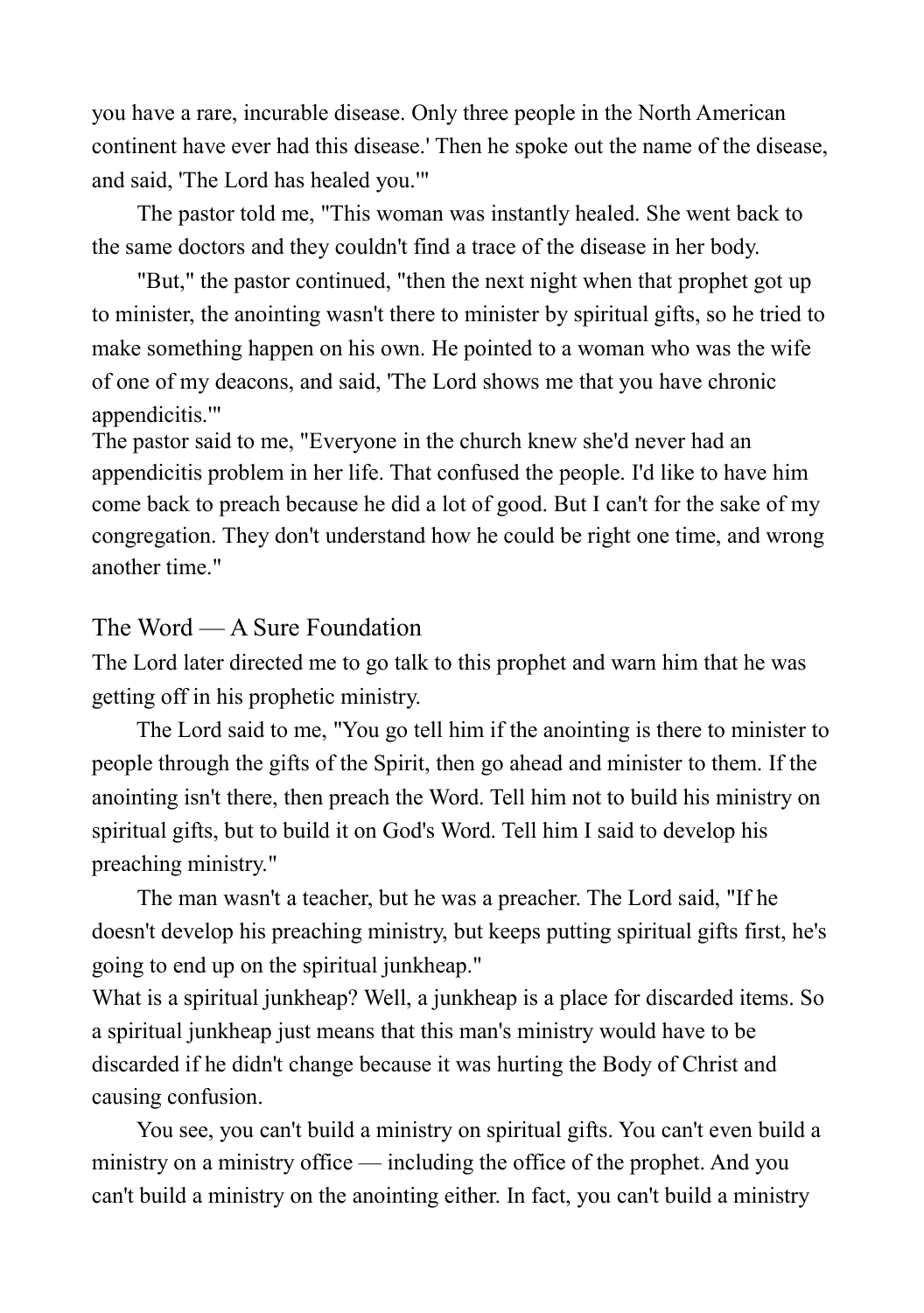on anything except the Word of God.

When ministers build their ministries on the Word, then the Holy Spirit can move and demonstrate Himself as He desires in spiritual gifts.

There were about one hundred and twenty ministers in The Voice of Healing. Many of them had marvelous spiritual gifts in operation in their lives and ministries, but they didn't have a strong foundation in the Word. I once said to some of those ministers, "When all of you fellows are gone, I'll still be out there."

They looked at me in amazement, and asked, "Why?"

I said, "Because you're building your ministries on gifts of the Spirit. I'm building my ministry on the Word of God."

Almost every one of them is gone now, but I'm still out there preaching the Word. Build your life and ministry on the Word. Put manifestations of the Spirit second. Preach and teach the Word, and let the signs follow the Word (Mark 16:17).

Anyway, I talked to this prophet for about an hour and a half, and I told him exactly what the Lord had told me to tell him. I didn't minister to him publicly.

Prophets make a mistake sometimes by getting up and publicly airing everything they see and hear in the Spirit. The Holy Spirit does not embarrass or humiliate people.

This man was receptive to what I had to say, but then he said to me, "But, Brother Hagin, people come to my meetings, and they expect me to perform."

#### Preachers Are Not Performers

I could tell he was off-course spiritually the minute he said that. I said, "You're not a performer; you're a preacher."

If a person is off-course a little bit and doesn't correct himself, eventually he'll be a lot off course! Those called to the ministry aren't performers! If a minister is performing, he needs to get out of the ministry.

After talking to this prophet, he began to develop his preaching ministry more. But before long, he fell right back into the same mistake. He began putting spiritual gifts first and ministering in the flesh when the anointing wasn't there.

There is a real danger in this area, because Satan operates in the realm of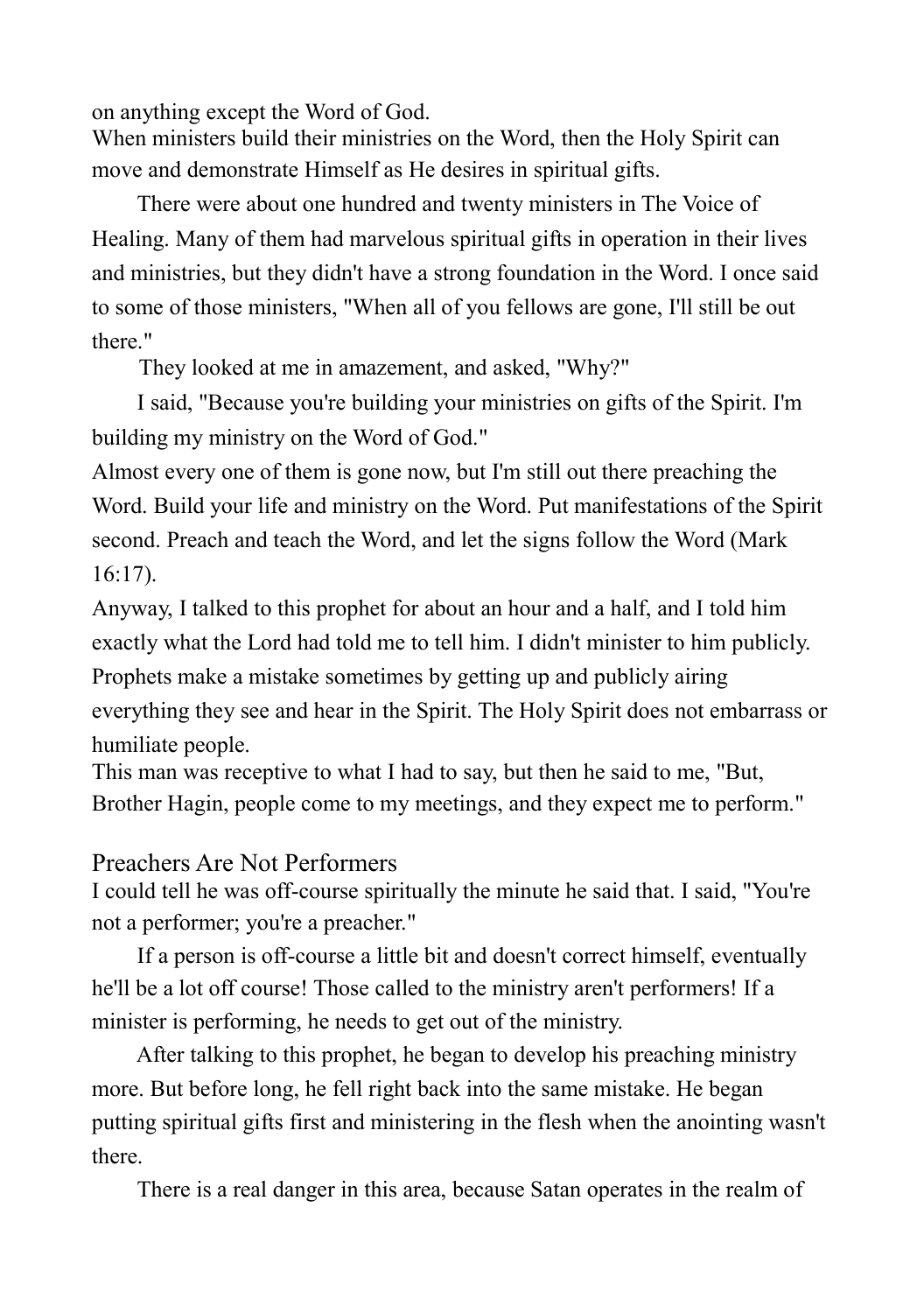the flesh. So people open themselves up to the devil when they try to operate spiritual gifts in the flesh. Any minister who tries to manufacture spiritual gifts when they aren't in operation will mislead people and eventually fail because he's in error.

The next year, I was at a Voice of Healing convention, and this same minister was there too. The Lord spoke to me again, and said, "You go talk to him." So I went again privately and talked to him.

I said to him, "You're going to end up on the spiritual junkheap if you don't stop trying to perform and put something on for the people when the Spirit of God isn't moving. Don't try to operate in the gifts of the Spirit if you're not in the Spirit."

I told him what the Lord had told me to tell him, but I didn't know if it registered with him or not.

Shortly after that incident, I had an occasion to talk to Brother A. A. Swift, who was a missionary to China and an outstanding Bible teacher. We were discussing spiritual things, and I told him the Lord had directed me to talk to this prophet.

Brother Swift said, "I'm so glad you talked to him, Brother Hagin. He comes here every year to minister. You go to his meeting one night, and the Holy Spirit is operating through him in gifts of the Spirit. But you go the next night, and occult powers are operating through him."

Brother Swift continued, "I became acquainted with occult powers when I served as a missionary in China, so I know the difference between familiar spirits in operation and the genuine move of the Holy Spirit. But some ministers don't know the difference."

Is it possible for a person to yield to the Holy Spirit one time, and yield to evil spirits another time? Emphatically, yes! We see it in Scripture.

Peter yielded to the Holy Spirit when he said to Jesus, ". . . Thou art the Christ, the Son of the living God" (Matt. 16:16). Jesus said to him, . . flesh and blood hath not revealed it unto thee . . . " (Matt. 16:17). Flesh and blood didn't reveal it to Peter; the Holy Spirit revealed it to him.

As you go on reading in the same chapter, Jesus began talking about going to the Cross and dying. Peter said to Jesus, . . Lord: this shall not be unto thee"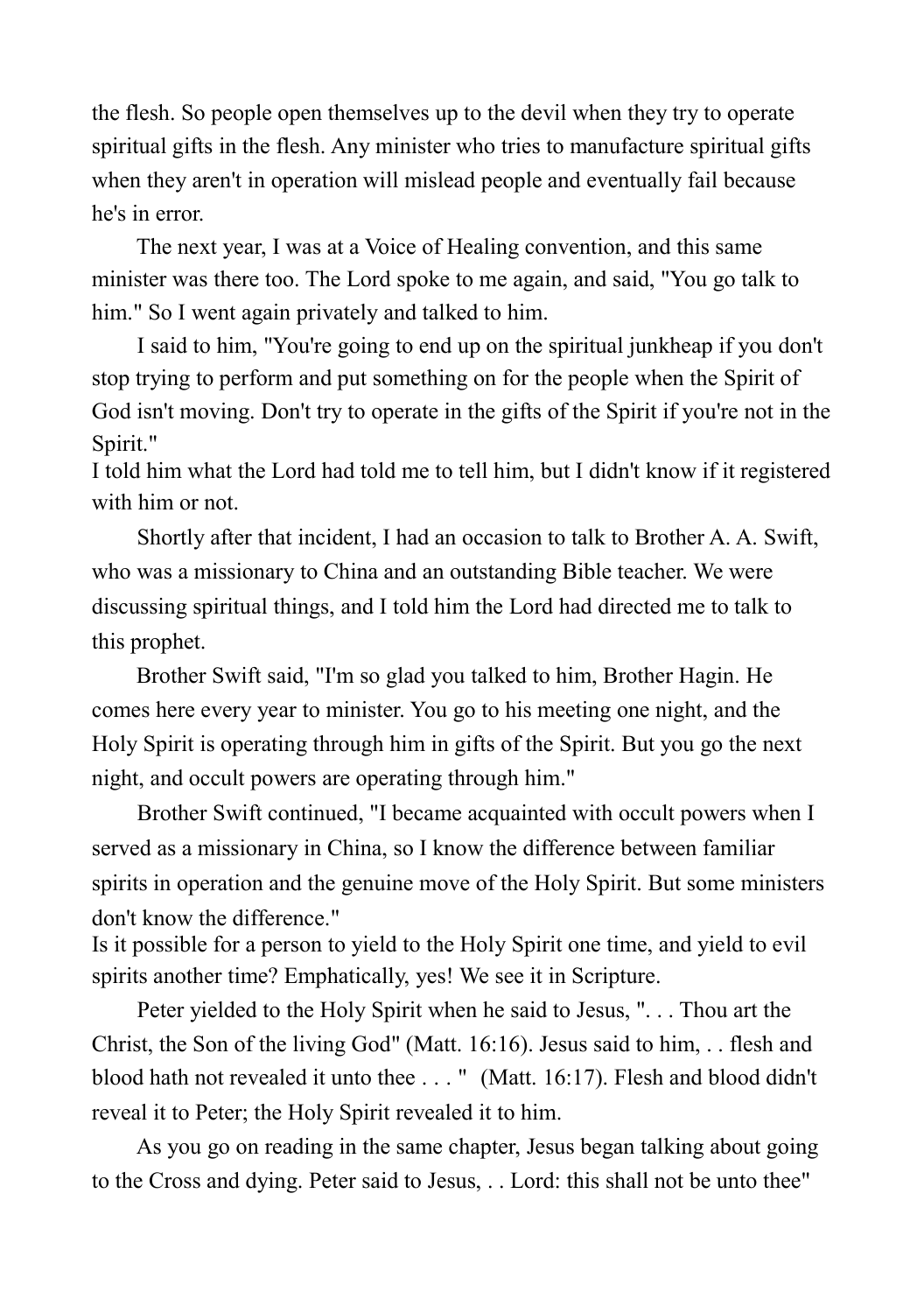(Matt. 16:22). Jesus rebuked him and said, . . Get thee behind me, Satan . . . " (Matt. 16:23).

Jesus wasn't calling Peter "Satan." Jesus was just saying that Peter was yielding to Satan and speaking what Satan was saying — not what God was saying.

So Peter yielded one time to the Holy Spirit, but then he also yielded to an evil spirit. Therefore, we know from the Scriptures that it is possible to yield to the Holy Spirit one time and to an evil spirit another time.

You see, when you try to operate gifts of the Spirit yourself without the anointing, familiar spirits can accommodate you and tell you things. Paul said it this way: "There are . . . many kinds of voices in the world, and none of them is without signification" (1 Cor. 14:10). By operating in the flesh without the anointing, you move out into that realm where there are many spirits and many voices.

In the days of The Voice of Healing, for example, many good ministers missed it spiritually because they got off on a tangent, just trying to listen to what they called the "spirit," instead of listening to the Word.

### Distinguishing the Voice of the Lord

A prophet better know the Voice of the Lord! Sometimes it's difficult to get young ministers to understand that every "voice" they hear is not of God. Not every voice in the spirit realm that speaks to them is the Holy Spirit.

I don't say that to make people fearful. But on the other hand, it is better to be cautious and be safe than to be sorry. And if a prophet, or any believer for that matter, doesn't know the Voice of the Lord, he shouldn't act on what he hears until he knows! It's better to do nothing than to act hastily on what a person thinks is the Lord.

Sometimes nothing but growth and grace will teach believers some of these things. Ministers shouldn't be afraid, but they should be cautious. And they shouldn't go around saying, "Thus saith the Lord" about every voice they hear in the spirit realm either.

Early in my ministry, I said to the Lord, "Lord, I'm not acting on any voice I hear until I know the difference between the Voice of the Holy Spirit and the voice of evil spirits."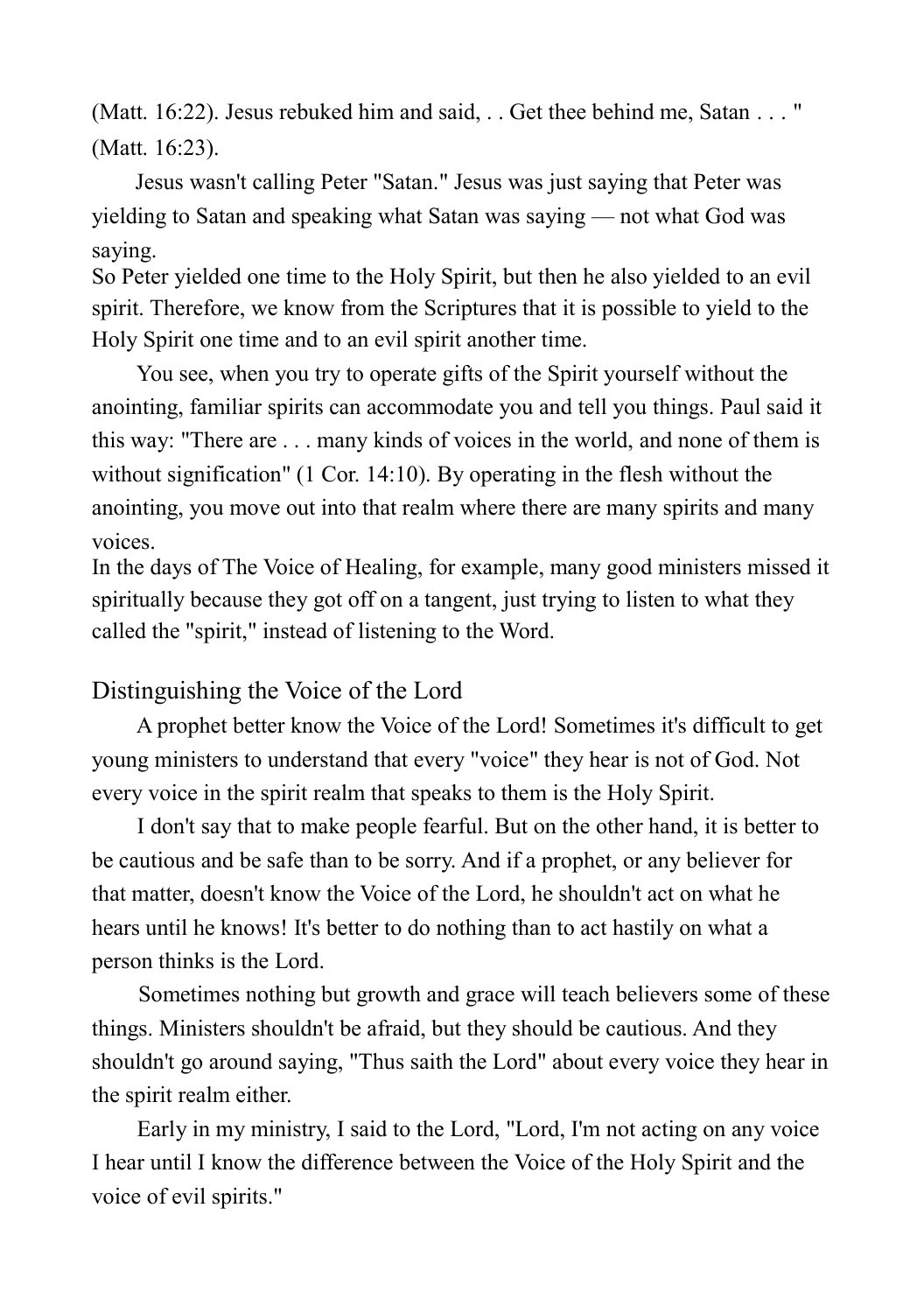Of course, the Lord trains us by His Spirit as we study and meditate in the Word. As God's Word abides in us, we begin to learn how to distinguish between the different voices in the spirit realm, and we get to know the Voice of the Holy Spirit. The Voice of the Holy Spirit always lines up with the Word of God (John 16:13,15; 1 John 5:8).

When I was young in ministry, at times I was sure the Holy Spirit had spoken to me, but when I acted on what He said, nothing happened; there weren't any results. For example, sometimes in a meeting when the Holy Spirit gave me a word of knowledge for someone, and I spoke that out to the congregation, no one responded. It caused me to doubt whether the Holy Spirit had really spoken to me.

Or sometimes I was directed by the Holy Spirit to give an altar call, or to call out a particular healing and no one responded. The Voice of the Holy Spirit was just as real to me as though a person were talking right next to me. But no one in the congregation responded.

Other times when I spoke out what the Holy Spirit gave me, those in the congregation responded, and wonderful things happened as a result of obeying the promptings of the Holy Spirit.

The Lord explained this to me. He said, "There are two things that are involved when this happens. First of all, the people in the congregation have something to do with it; they have a responsibility to respond to the Holy Spirit too.

"Many times you've heard the Voice of the Holy Spirit correctly, but people also have their part to play. They needed to respond to what the Holy Spirit said through you, the minister."

The minister may hear God correctly, but people still have free will, and they can choose whether or not they will respond to God.

"Then, secondly," Jesus explained, "there is an evil spirit whose voice sounds very similar to the Voice of the Holy Spirit. That voice is very similar to the voice of prophecy, except that it magnifies and lifts up man, not God." Of course, the genuine spirit of prophecy is the Voice of the Holy Spirit (Rev. 19:10).

You see, there are many spirits and many voices in the spirit realm (1 Cor. 14:10). Jesus said, "Nearly every minister — and every believer — as he is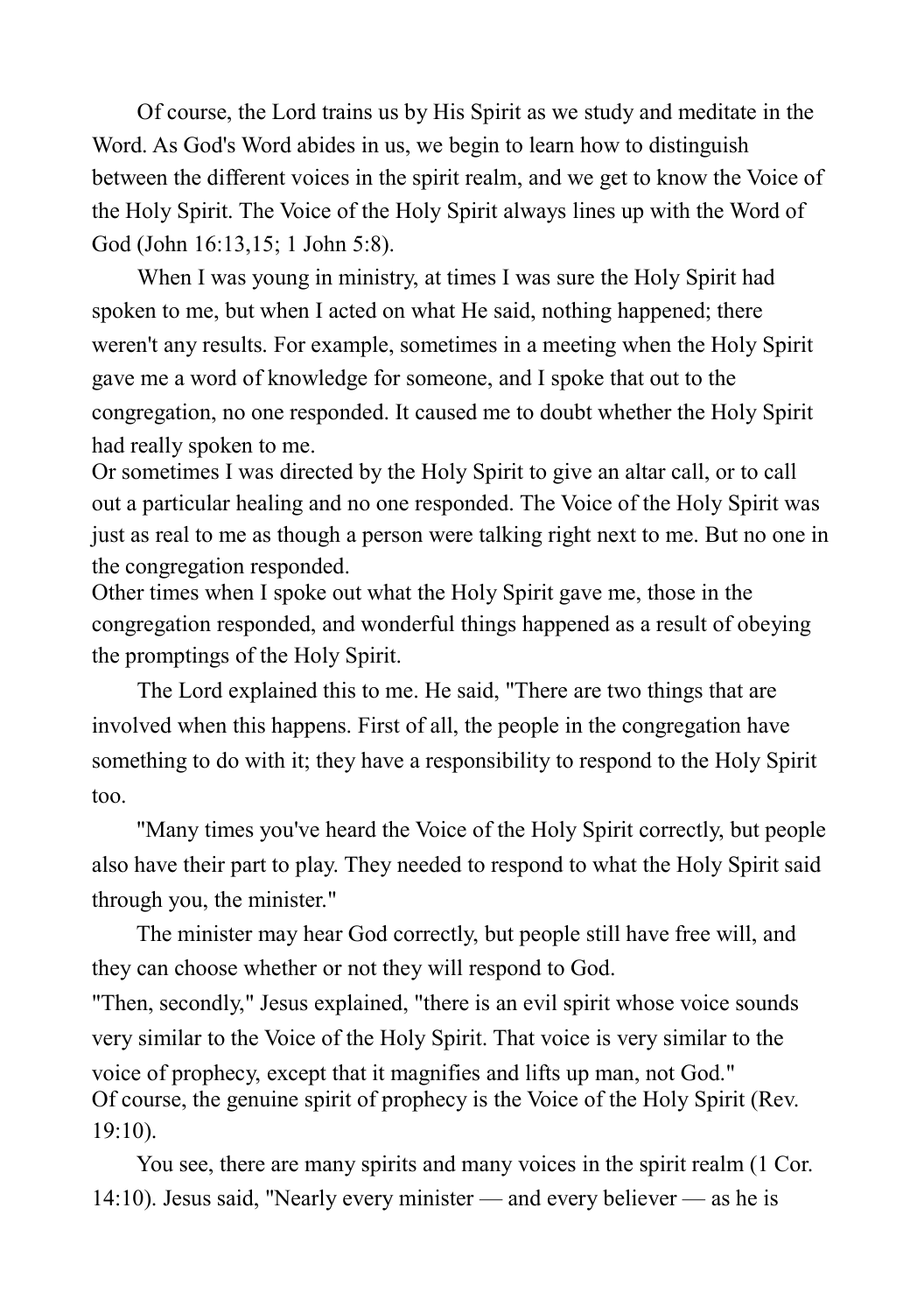maturing spiritually, sometimes listens unknowingly to that other voice. He hasn't yet learned to distinguish between it and the Holy Spirit. That's another reason nothing happens or the wrong thing happens when they minister." Does that mean a believer has a demon when he listens to the wrong voice? No, of course not. No more than Peter had a devil when he yielded to Satan and reported what Satan said (Matt. 16:21-23). James and John also yielded to the wrong spiritual influence (Luke 9:54-56) and were rebuked by Jesus.

You see, spiritual things — both the Word of God and spirit voices — have to be rightly divided. People can listen to the wrong voice just as they can wrongly "divide" or misinterpret the Scriptures.

Believers don't need to be fearful of following the wrong voice as long as they stay in the Word. But that's why they must line up everything they hear with the Word of God, because the Spirit and the Word agree (Uohn5:8). Also, the Bible promises that the Holy Spirit will lead us into all truth (John 16:13). Jesus Himself said, ". . . [His] sheep follow him: for they know his voice. And a stranger will they not follow, but will flee from him: for they know not the voice of strangers" (John 10:4,5).

Therefore, if you hear something in the spirit realm that is contrary to the Word of God, you would know not to follow that.

As every minister and every believer is growing up spiritually, he will have to learn to distinguish between these two voices. As Jesus said to me, sometimes nothing but growth and grace — time and experience in the Word and in the Spirit — will teach a person some of these things.

Sometimes people desire to be used by God so much that they move out in the realm of the spirit and try to do something themselves in the natural realm where Satan is god (2 Cor. 4:4). And then these spirits come in and accommodate them. Those who do this go into error, because they are trying to call attention to themselves, instead of bringing glory to God.

It's better just to wait and be sure it is the Holy Spirit talking to you. If you're not sure, don't move out on what you hear in the spirit.

I know in my own ministry when the Holy Spirit is moving, and I'm not exactly sure what God wants me to do, I just wait on God to direct me. If I can't get clear in my spirit what He wants me to do, I just keep quiet and go ahead and preach the Word. The Word always works because it's anointed.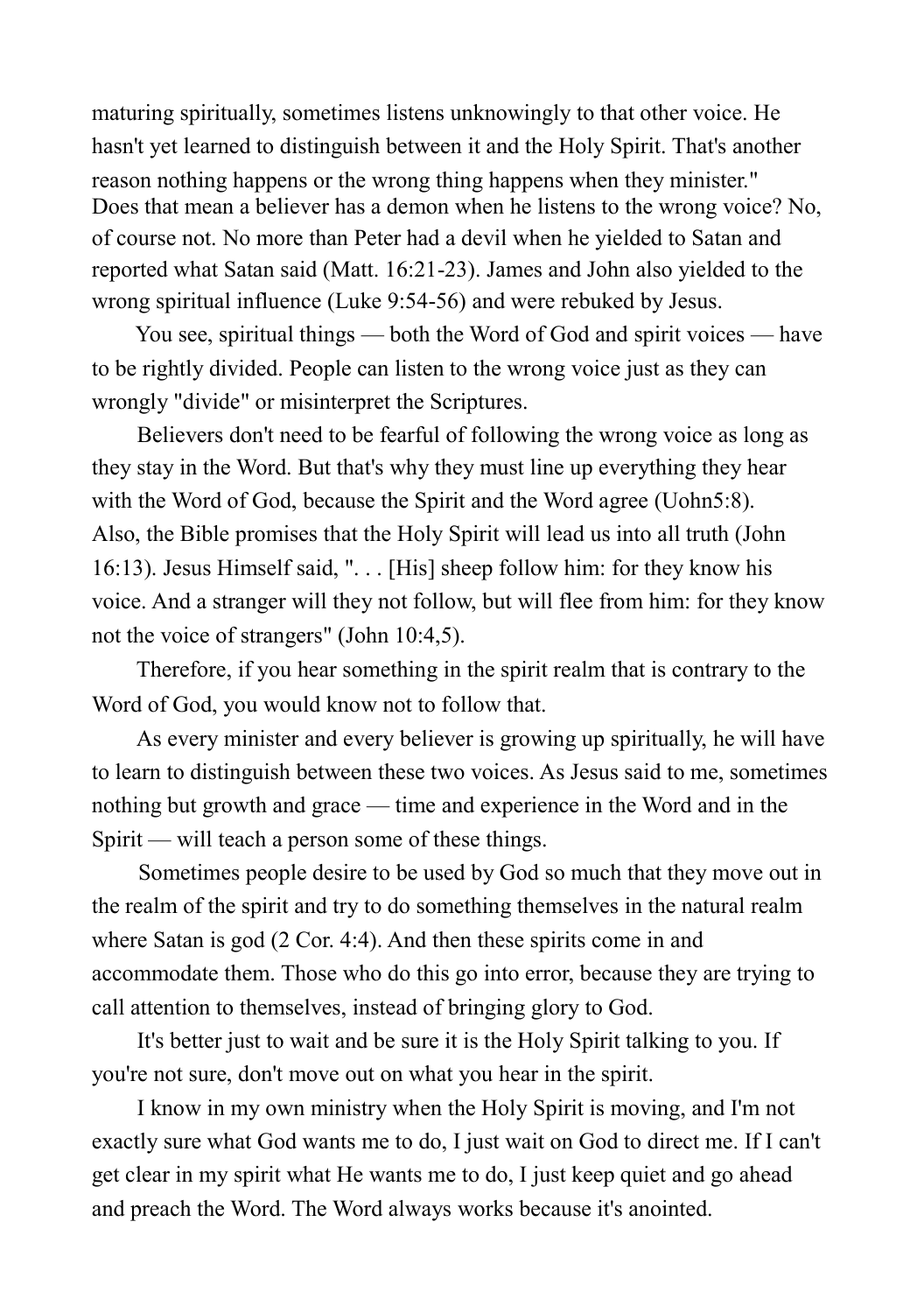What will keep you from getting off and listening to voices other than the Holy Spirit? Stay close to God. Stay in the Word. Desire to exalt and lift up God and His Word, not yourself.

Years ago I saw some fellows get off spiritually, whom God no doubt had called and used at one time in the prophetic ministry. But I noticed that before their meetings, these fellows didn't spend their time studying, praying, or seeking God. They ran around all day long cracking jokes and visiting with people.

But it always amazed me that then later when they got up to minister in their services, the "gift" still operated through them. I came to understand that they weren't operating in the gifts of the Holy Spirit — it was the work of familiar spirits.

I know from experience that when I'm holding a meeting, I can't run around all day long and then expect to get up in the service and operate under the anointing!

The Holy Spirit has always emphasized to me when I'm holding meetings, "Stay away from people. Wait before Me in prayer and in the Word." I've made that a practice over the years. As I am faithful to do that, spiritual gifts operate in a greater measure in my ministry.

But when you can run around all day long, neglecting the Word and prayer, and then just get up and automatically operate "in the Spirit," something is wrong!

#### Correct Operation of Spiritual Gifts

It's so important for prophets to make sure they stay within scriptural boundaries in the operation of spiritual gifts in their lives and ministries. Actually, there is no instruction given about how the gifts of the Spirit operate except for the utterance gifts. But there is a reason the Bible gives us instruction and warning about the proper use of the utterance gifts of the Holy Spirit tongues, interpretation of tongues, and prophecy.

You see, believers have something to do with the manifestation of these gifts. We do the speaking, but the Holy Ghost gives the utterance. We have to yield to the promptings of the Holy Spirit and speak out in faith what God has given us.

Even though the utterance gift is perfect, the manifestation through the believer is not always perfect. Think about it. Believers can prophesy, speak in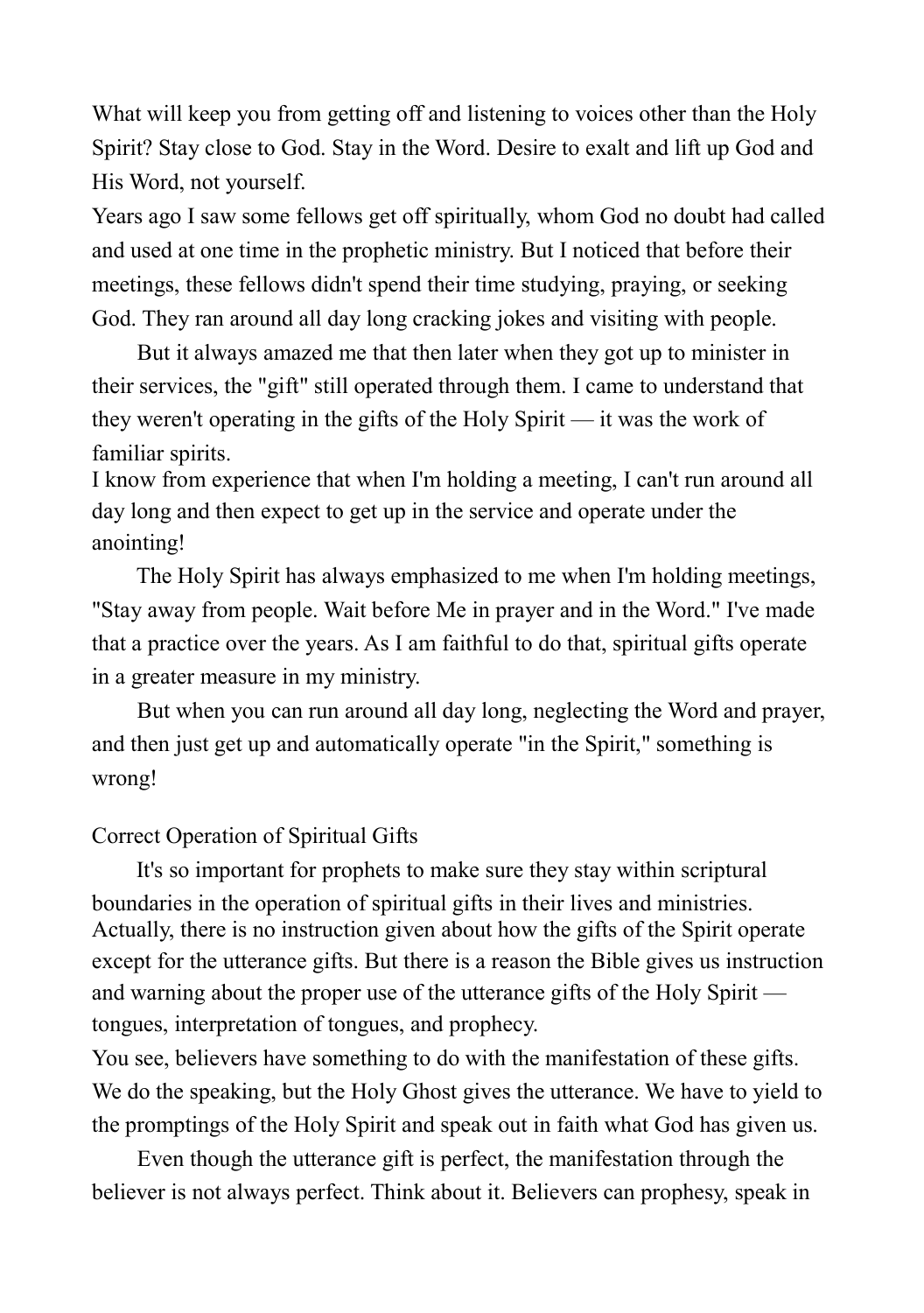tongues, and interpret at will, even though it may not be prompted by the Holy Spirit. They could do those things entirely in the flesh, imitating the Holy Spirit.

That's why there must be scriptural guidelines governing the operation of the utterance gifts. The believer has a part to play in cooperating with the Holy Spirit.

Notice that the Bible doesn't say anything about how the revelation gifts and the power gifts operate: the word of knowledge, word of wisdom, discerning of spirits; gifts of healings, special faith, or the working of miracles. Yes, the believer still has to cooperate and yield to the Holy Spirit and obey His promptings in the operation of these gifts too. However, on the other hand, the believer can't give himself a miracle, produce a vision, or heal anyone. In that sense, the believer himself has nothing to do with the operation of those gifts. Either the Holy Spirit works a miracle, or He doesn't; you can't make a miracle happen. Either you have a bona-fide revelation of the Holy Spirit, or you don't. You could dream up something and imagine God said something to you, but it won't come to pass.

In that sense, the believer doesn't have anything to do with the operation of the revelation and power gifts. But in the utterance gifts, the believer works in cooperation with the Holy Spirit.

That is why the Bible says the utterance gifts, operating as they do in dependence upon the believer, need to be judged (1 Cor. 14:29). Some prophecies are easy to judge. For example, it was easy to judge the prophecy a woman once gave in church: "My little children, if you are my little children, don't be afeard. But if you are afeard, I don't blame you. Sometimes I get afeard myself."

I notice in the Word that every time God came on the scene, He said, "Fear not." So that prophecy was easy to judge because it didn't line up with the Word of God. But there are some times that prophecy is not so easy to judge. On one hand, we don't want to be on the defensive in the area of prophetic utterance, suspicious of everyone and every utterance. But on the other hand, we don't want to be like young mockingbirds either, who open their mouths wide, allowing anything to be poked down their throats.

Believers need to realize that the gifts of the Spirit and the Holy Ghost are perfect, but human beings are imperfect. The Holy Ghost manifests Himself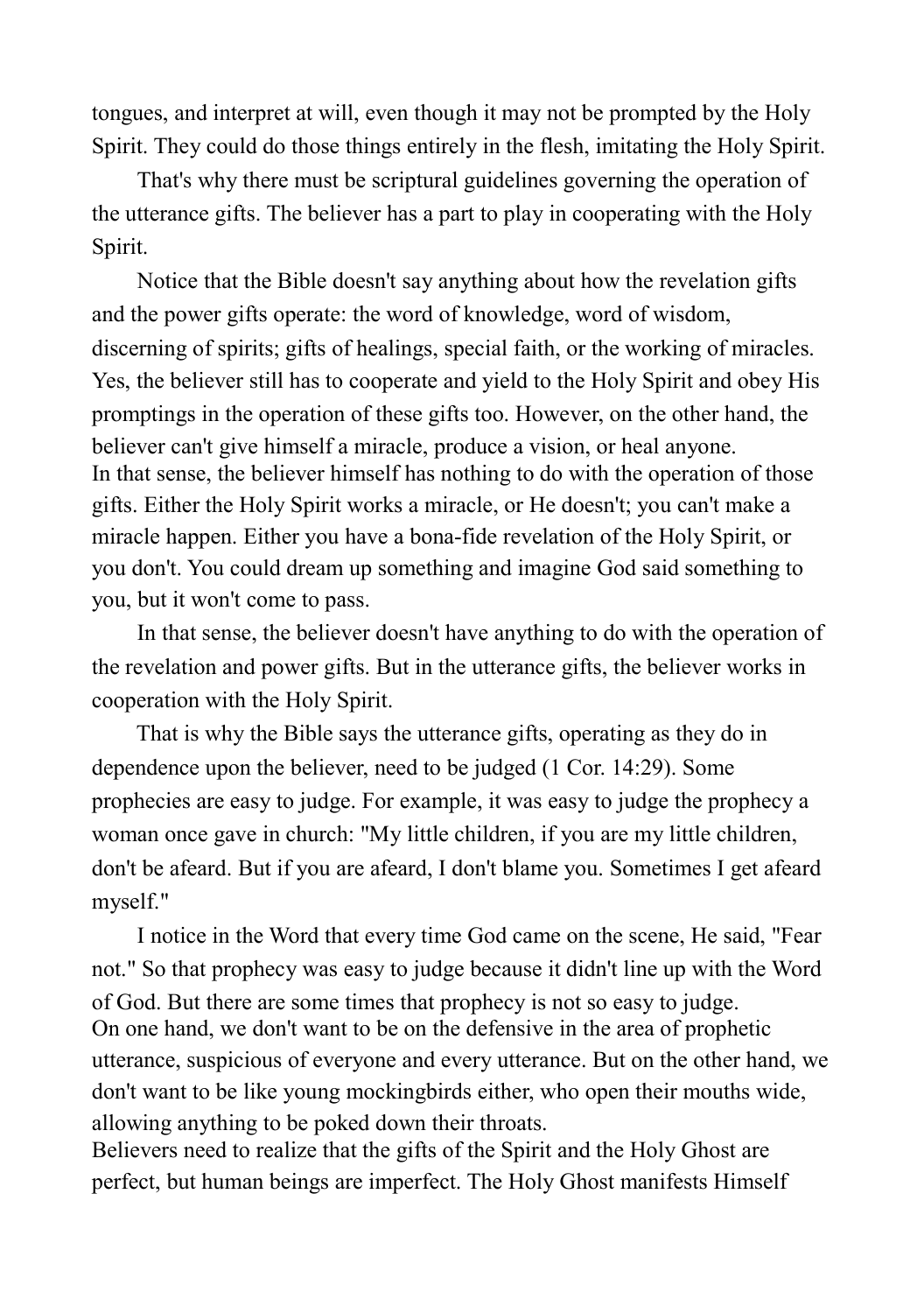through imperfect vessels, so the manifestation through a person is not always perfect.

That's why prophets particularly need to make sure they stay within scriptural guidelines in their ministries, because they operate more consistently in utterance gifts of the Spirit than any other ministry gift.

# The Balance Between the Word and the Spirit

Every prophet needs to be solidly rooted in the Word, or it will be too easy for him to get off trying to follow after the "Spirit," and depart from the Word. Actually, every believer, and certainly those called to the fivefold ministry, need a balance in their spiritual walk between the Word and the Holy Spirit.

In my ministry, for example, along with the prophetic gift, I also have a teaching gift. That has brought balance to my ministry. I know from experience that if a prophet is not in the Word, he can tend to try to follow too much after the "Spirit," and he can get things in a mess. But if he is solid in the Word, the Word will keep him steady.

I've also seen a balance or blend in other ministries too. For example, I've seen husband and wife ministry teams in which one was a prophet and the other had a solid teaching ministry. The one would help balance the other one spiritually. The two ministry gifts working together provided a good combination of ministries and a solid spiritual balance.

One couple in particular was well-balanced ministerially. The wife was no doubt a prophetess, and her husband was a pastor and a teacher. The spectacular spiritual gifts manifested through the wife's prophetic ministry in the church. But her husband's solid teaching ministry steadied her and gave balance to her ministry. A blend of these ministries can be a great asset in the ministry and mightily used by God.

Also, if one is called to more than one office, he will need to understand which ministry has the priority. For example, I got into trouble with the Lord when I left off my prophetic ministry to some extent and put my teaching ministry first.

I stepped back from the prophetic ministry somewhat because at that time there were those who called themselves prophets, but were creating all kinds of havoc in the Body of Christ. I didn't want to be classed with the false, so I stepped back prophetically. When I did that, I got into trouble, and the Lord had to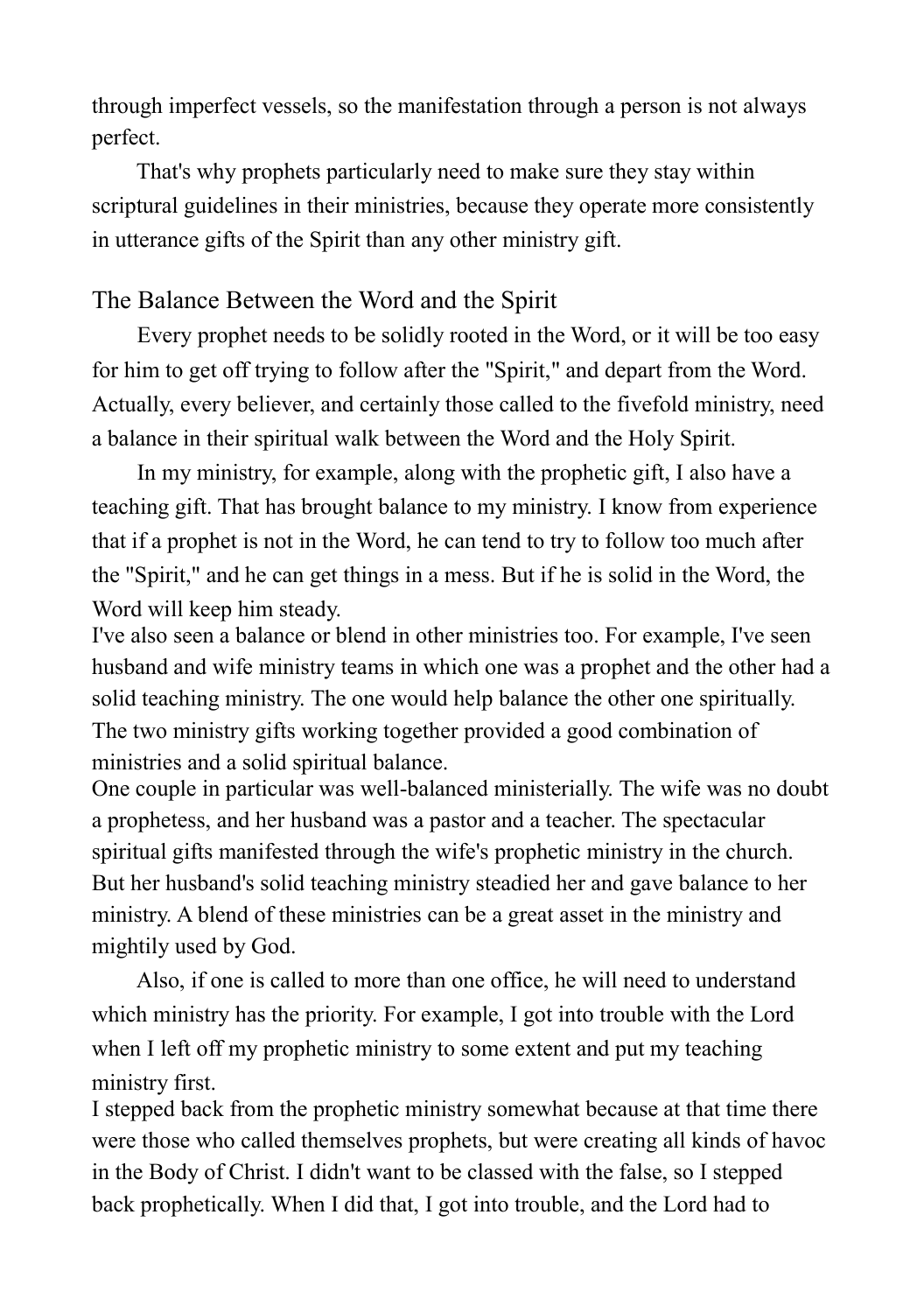correct me.

One minister in particular caused a great deal of confusion in the days of The Voice of Healing, particularly in the deliverance ministry. At one time he was marvelously used of God in spiritual gifts. I saw God do some of the greatest miracles I've ever seen in my life through this man's ministry. But he got off into excesses, and it ruined his ministry and eventually cost him his life. You see, eventually a prophet or any minister will lose the anointing if he's not walking in the light of the Word. In the natural, if you get a freight train going full speed and let it run out of fuel, for a while, it will still keep going.

In the same way, some prophets have run out of the anointing and power of the Holy Spirit because their ministries aren't based solidly on the Word to give them spiritual fuel. Yet for a while they still keep going.

Many folks can't tell when a minister is preaching without the anointing. But just because a prophet can preach, doesn't mean he's preaching under the anointing. Many people don't know the difference between inspiration and perspiration] Just because a minister is a fast talker, doesn't mean he's inspired by the Holy Spirit.

# Don't Pervert the Gift of God

Staying teachable and staying in the Word will help keep a person from getting off spiritually. I don't know about you, but I've always made it a practice to listen to others who have wisdom and knowledge in the Word. Even when I was a young minister, I listened to older men of God who had been down the road spiritually before me. These were men who had years of ministerial experience and knew the Spirit of God. The things they shared with me helped me immeasurably in many areas.

One area where the Body of Christ needs some wisdom from experienced ministers is in understanding that there are religious cons in the ministry. Some of these religious cons call themselves prophets. For example, some ministers who were at one time used by God in revelation gifts, particularly the word of knowledge, have perverted those gifts.

It seems whenever they have a word of knowledge, it's always about money. For example, I heard one so-called prophet say, "There is a woman who has \$10,000. If she will send it to me, God will save her husband."

Well, there's bound to be some dear woman with an unsaved husband who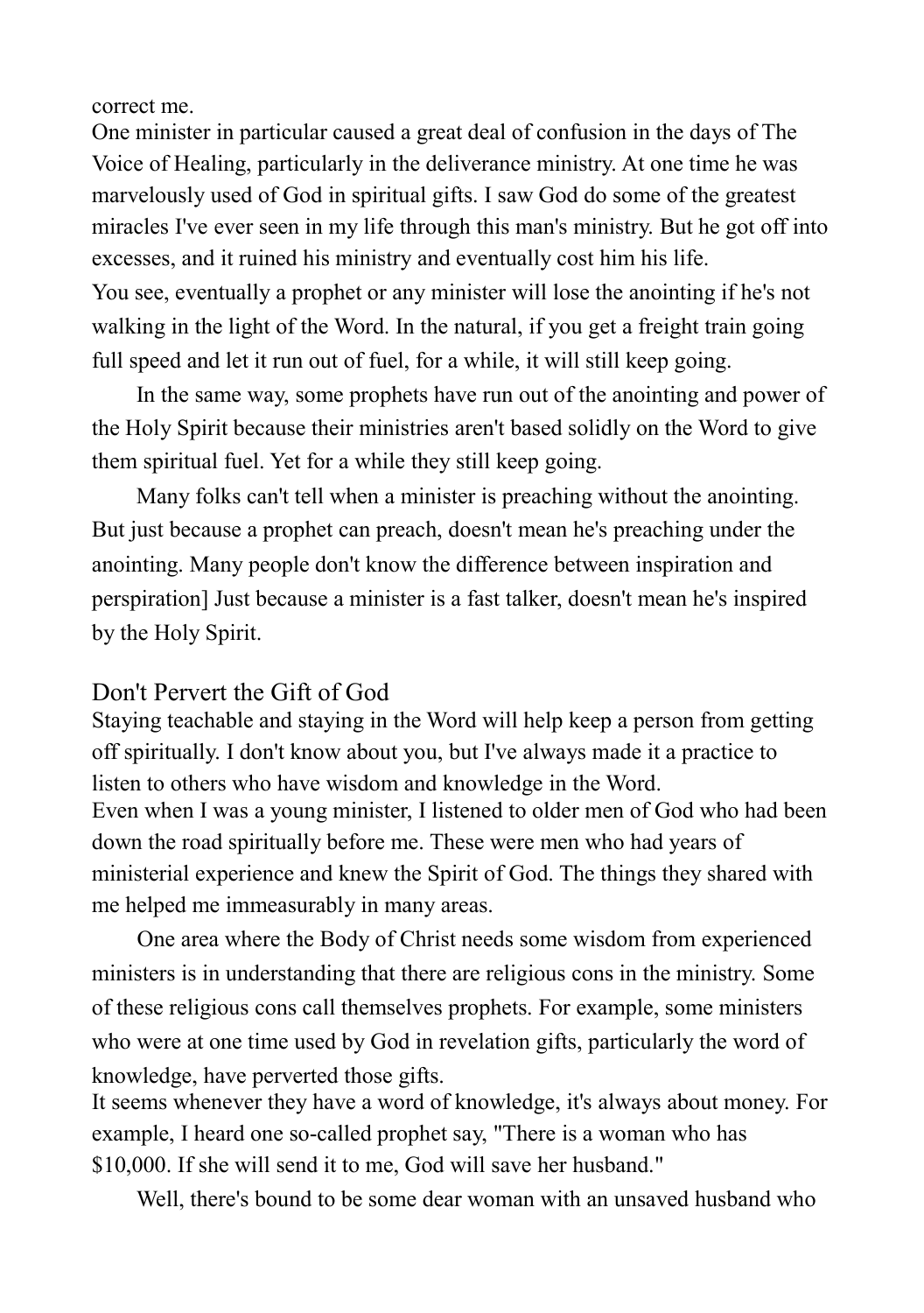will send him that money. But any minister who uses spiritual gifts to prophesy money into his ministry is a false prophet! A person like that isn't in the Spirit he's just learned how to maneuver and manipulate people. He's money-minded, and he's lost the anointing of the Holy Spirit.

Many who have perverted spiritual gifts were no doubt at one time used by God. But the anointing on their ministries lifted when they got so moneyminded that they perverted the gift of God for personal gain. And when a minister is no longer teachable and open to the correction of others, he is in bad shape spiritually.

There was a man in the days of The Voice of Healing whom God used mightily. I once saw him point to a man in the congregation and say, "God shows me that you have a rupture."

He told the man how many years he'd had the rupture. Then he prayed for the man, and the rupture disappeared instantly. The man who was healed was a successful businessman. He was thrilled to be healed because he had suffered greatly.

Several years after this businessman had been healed, he asked me, "Do you think that prophet was right on spiritually?"

I asked, "Why?"

He said, "Well, I was healed, all right. But every time that minister saw me after that, he prophesied money out of me."

Finally after two or three years, this businessman caught on. He should have caught on the first time. Anyone prophesying money out of your pocket into theirs is wrong. Never accept the ministry of someone who is always prophesying money out of people!

A prophet should never use spiritual gifts for personal gain. Some ministers tell you to plant your money into their ministries as a seed faith for your healing. But they are walking on dangerous ground. Healing belongs to you even if you don't have a dime!

Ministers need to be careful, particularly where money is concerned. Some ministers just want your financial support, and they try to obtain it by questionable means. They aren't necessarily concerned first and foremost about ministering to people or being a blessing to them. Ministers of the gospel should be in the ministry to help and bless people, not for personal gain.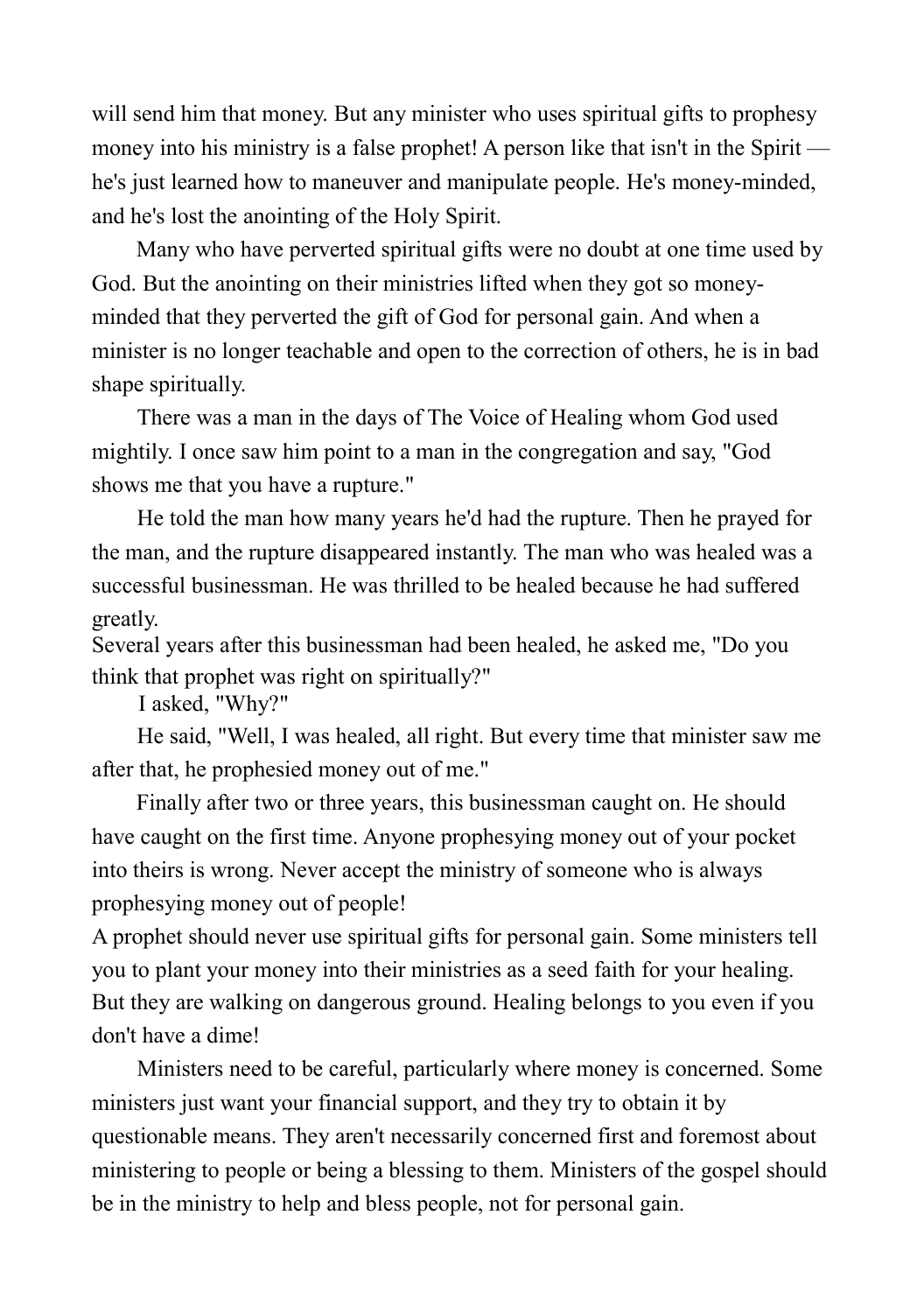But, you see, just because any minister, including a prophet, produces fruit in his ministry, doesn't mean his life or ministry is one hundred percent right on with God.

Christians shouldn't be skeptical of ministers of the gospel. On the other hand, there are spiritual cons in the ministry who have perverted the gift of God; they are motivated by personal gain.

So Christians can't always just look at the fruit a minister produces publicly to determine if his ministry is right on spiritually. Does he walk uprightly before God? Does his life reflect the gravity of his high call to the ministry? Are spiritual gifts used according to scriptural guidelines? These are questions which will help the Body of Christ from being taken in by charlatans in the ministry.

# True Manifestations of Revelation Gifts

Occasionally, the Holy Spirit will reveal certain facts about people to a prophet. But it is usually not to be told to others. The prophet needs to be careful not to draw attention to himself or to embarrass others publicly by what he knows in the Spirit.

For example, one time I walked into one of our fellowship meetings years ago, and I saw a fellow I'd never seen before. I said to myself, I wonder who that is? On the inside of me the Holy Spirit said, "That's So-and-so. He goes to the First Assembly, and he lives at such-and-such a place."

I never told anyone that the Holy Spirit revealed all that to me; I didn't want to attract attention to myself. The Holy Spirit told me that for a reason, but it wasn't so I could broadcast it and show everyone how "spiritual" I was. So on rare occasions, a prophet may know certain facts about a person through the word of knowledge, but usually he isn't to tell anyone else about it. There may be a legitimate use of the word of knowledge along this line if the prophet isn't using it to extort money out of people. Often the word of knowledge stimulates people's faith and helps them believe God for themselves.

There is a true manifestation of the revelation gifts in the prophet's ministry. But sometimes prophets who are called and equipped by God, think, I am obligated to perform. When the Holy Spirit isn't in manifestation, they try to operate spiritual gifts. But they're in the flesh, and that's a dangerous place to be in.

To stay on course in his life and ministry, a prophet must always make sure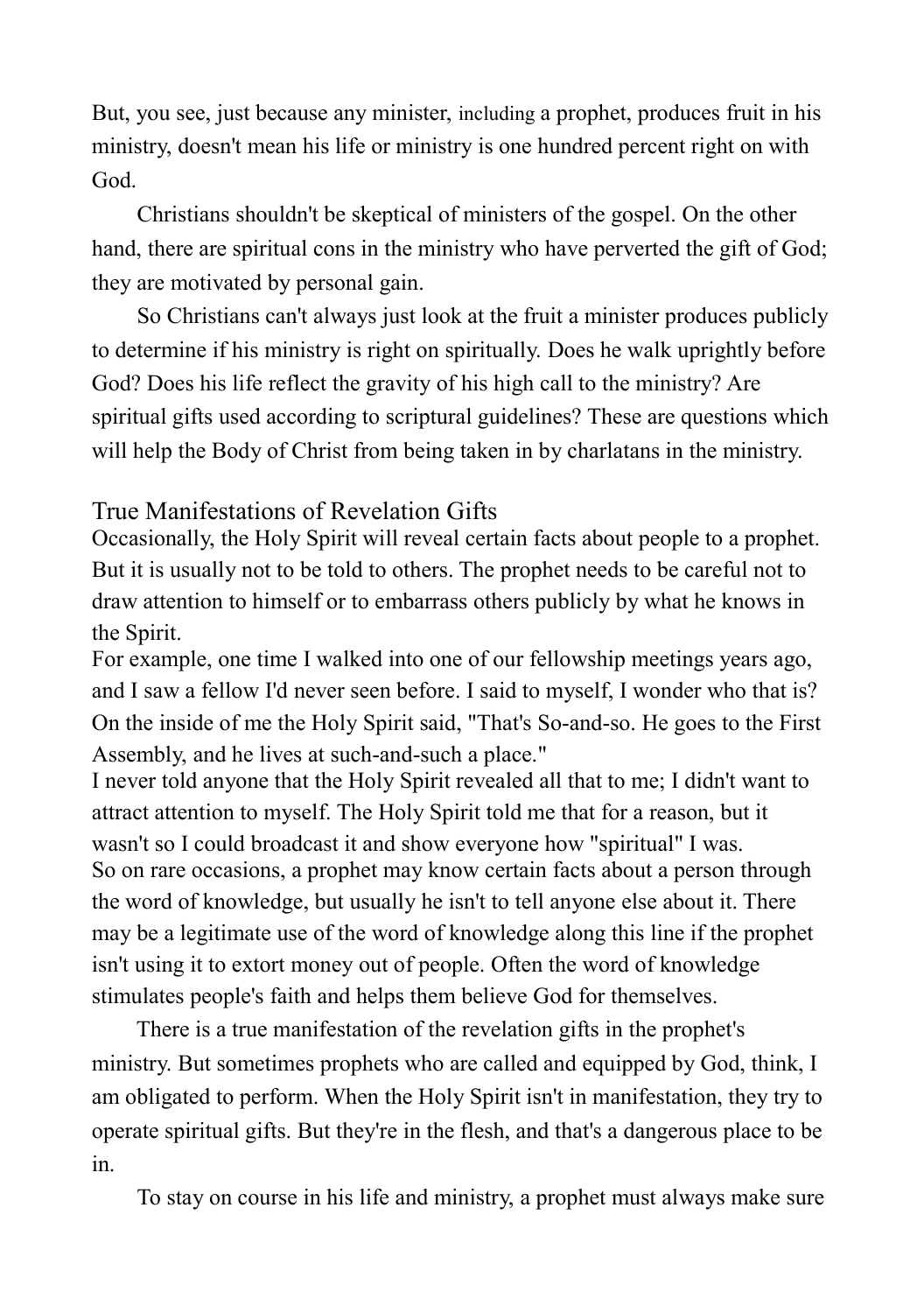he is basing his ministry on the Word and not on spiritual gifts. For the prophet, and every other fivefold ministry gift, the Word of God is the only sure foundation.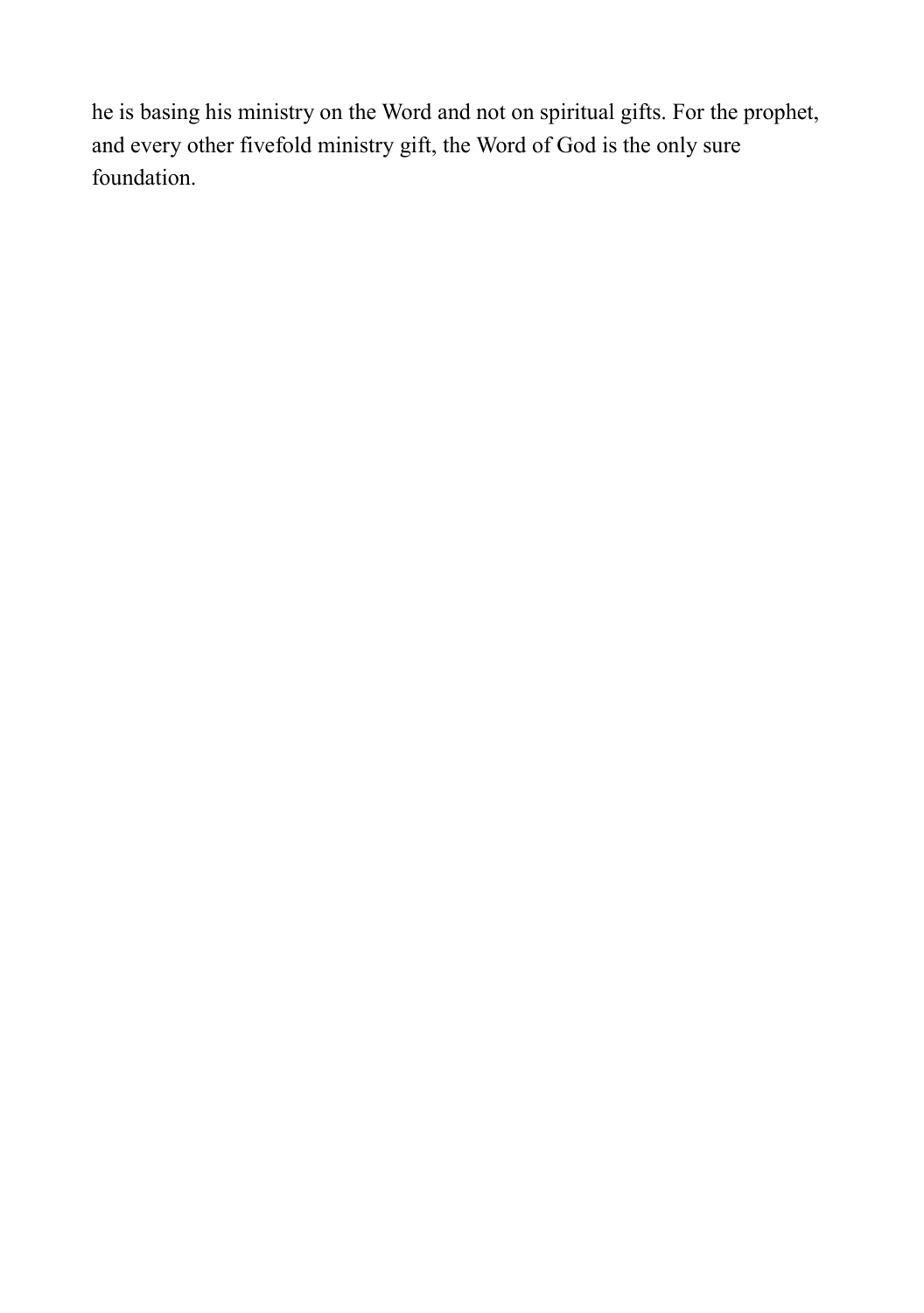# Chapter 9 Foretelling Vs. Forthtelling

In a previous chapter, we saw that one difference between Old and New Testament prophets is that New Testament prophets don't guide or direct believers. In the 1959 visitation, Jesus also talked to me about another difference between Old and New Testament prophets.

Jesus said, "The office of the prophet in the Old Testament consisted more of foretelling, whereas the office of the prophet under the New Covenant consists more of forthtelling. However, God may occasionally use New Testament prophets to foretell future events, too, through the word of wisdom.

Under the Old Covenant, a major part of the prophet's ministry had to do with foretelling. Many times the prophets of the Old Testament would preach to the people and then begin to prophesy, foretelling about the coming Messiah. Then they would take right up where they had left off, preaching inspirationally to the Israelites about following God.

Some people think a major part of the prophet's ministry under the New Testament is also to foretell future events. However, that is not the main part of his ministry, although that could manifest occasionally as the Spirit of God wills.

# Diversities of Anointing

It's important to understand that in each ministry gift there are diversities of anointings. For example, as I said, some prophets minister more in the preaching anointing. Other prophets minister more in the teaching anointing.

Also, some New Testament prophets were not used in the word of wisdom at all. In other words, they did not foretell anything; they were more preaching prophets as was John the Baptist.

John's prophetic ministry consisted of preaching repentance and baptizing folks. We have no record in the Bible that he predicted or foretold any future events except: . . There cometh one mightier than I after me, the latchet of whose shoes I am not worthy to stoop down and unloose" (Mark 1:7).

The Bible also says that Judas and Silas were prophets, but we see no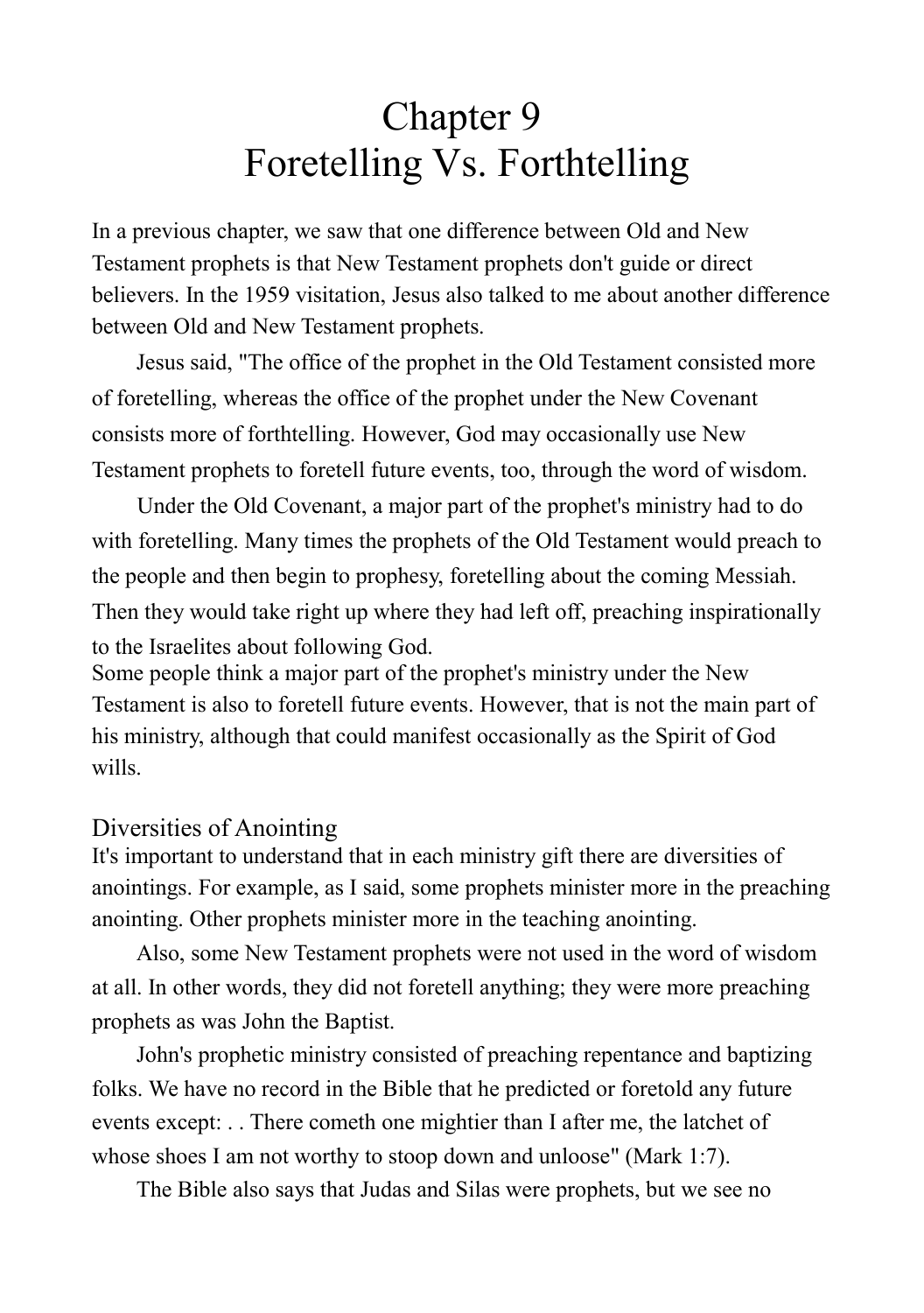foretelling in their ministries either. The Bible doesn't record that they gave anyone personal messages either. The Bible says Judas and Silas ". . . exhorted the brethren with many words, and confirmed them" (Acts 15:32). In other words, Judas and Silas preached the Word to the people and encouraged them in the ways of the Lord.

On the other hand, some prophets were used in the word of wisdom, as was Agabus. By this we can see the diversities of anointings even within the prophetic office.

You realize, of course, that it is the word of wisdom operating in the prophet's ministry that enables him to foretell future events because it brings a revelation about an event that will occur in the future, or about the plans and purposes of God.

However, the word of wisdom manifests only as the Spirit wills. And even though a prophet's predictions come to pass, the final proof that he is a prophet is that his prophecies line up with the Word of God (Deut. 13:1-5).

But the main emphasis of the prophet's ministry in the New Testament is on forthtelling — preaching or teaching the Word by inspired utterance. Even under the Old Covenant, the prophets didn't always prophesy about the future. That was manifested, of course, but they were mainly preachers — prophet preachers.

Actually, if you'll read about the prophets of the Old Testament, you'll find that the prophets' public ministry consisted mostly of preaching. In fact, many of the supernatural manifestations in their ministries occurred privately on an individual basis, not to an entire group or congregation of people.

We find an example of the prophet's ministry in demonstration privately in Elijah's ministry, as he ministered to the widow woman at Zarephath (1 Kings 17:9-16). The cruse of oil and the meal barrel just kept miraculously pouring out oil and meal (1 Kings 17:14). That miracle was done privately in the widow's house.

When Naaman was healed of leprosy, it wasn't done in a public service. Elisha didn't even go out to see Naaman. He just sent his servant out to speak the word of the Lord to Naaman: ". . . Go and wash in Jordan seven times, and thy flesh shall come again to thee, and thou shalt be clean" (2 Kings 5:10).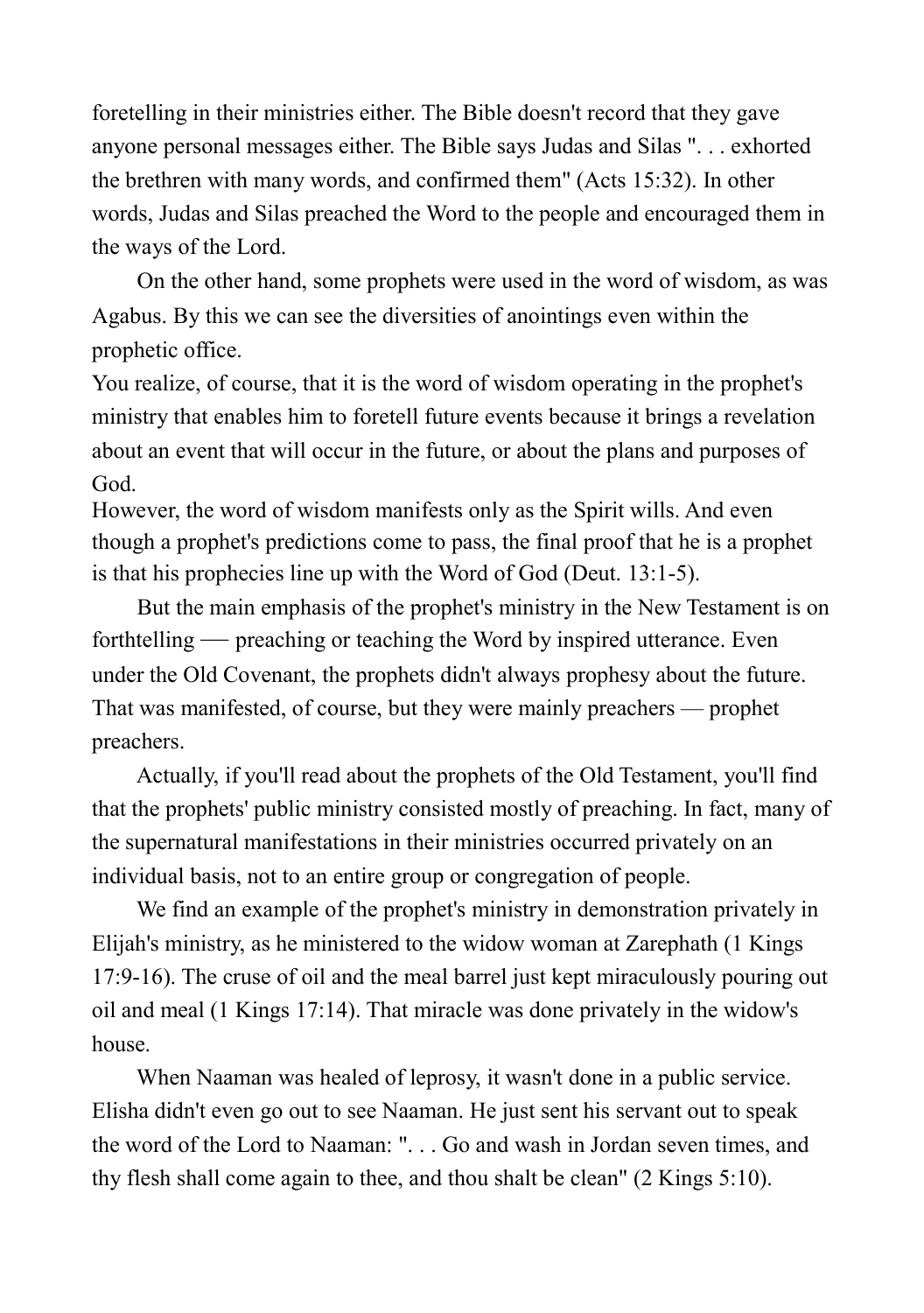Naaman was healed, but it wasn't done publicly.

Naaman was so grateful to be healed, he wanted to give Elisha gifts of silver and gold and changes of raiment. Elisha refused to receive them. He had enough sense to know when to take gifts and when not to; he wasn't moneyminded.

But Elisha's servant, Gehazi, ran after Naaman, lied to him, and received the gifts. Naaman was so thrilled to be healed of an incurable disease, he gave Gehazi twice as much as he asked for. But by a word of knowledge, Elisha found out about it and pronounced the judgment of the Lord on Gehazi — the leprosy of Naaman.

All that was done privately, not publicly (2 Kings 5:25-27). Elisha was in his own house; he didn't do that before a congregation of people.

# Prophets Don't Know Everything

There's something else in this passage I want you to see about the prophet. Prophets don't know everything; they only know what God reveals to them.

For example, Gehazi would not have followed after Naaman if he'd thought Elisha knew everything. If Elisha knew everything through spiritual gifts, Gehazi wouldn't have been so foolish as to take silver and clothes from Naaman. Sometimes people have thought that because I am a prophet, I have unlimited knowledge about them. For instance, they've thought I could give them a word from the Lord any time I wanted to. People have even called me all hours of the day and night, seeking a "word" from the Lord. But people need to realize that the prophet can't turn spiritual gifts on and off as he wants to.

The Word of Knowledge Operating Privately In the Prophet's Ministry

We can see an example of the word of knowledge operating privately in a prophet's ministry in this passage in Second Kings. Elisha said to Gehazi, . . Went not mine heart with thee, when the man turned again from his chariot to meet thee? . . . " (2 Kings 5:26). Elisha was alone in his house when the word of knowledge occurred.

This was a word of knowledge because it revealed a certain fact known to God — that Gehazi took silver and clothes from Naaman. It came through the gift of discerning of spirits because Elisha saw this in the realm of the spirit.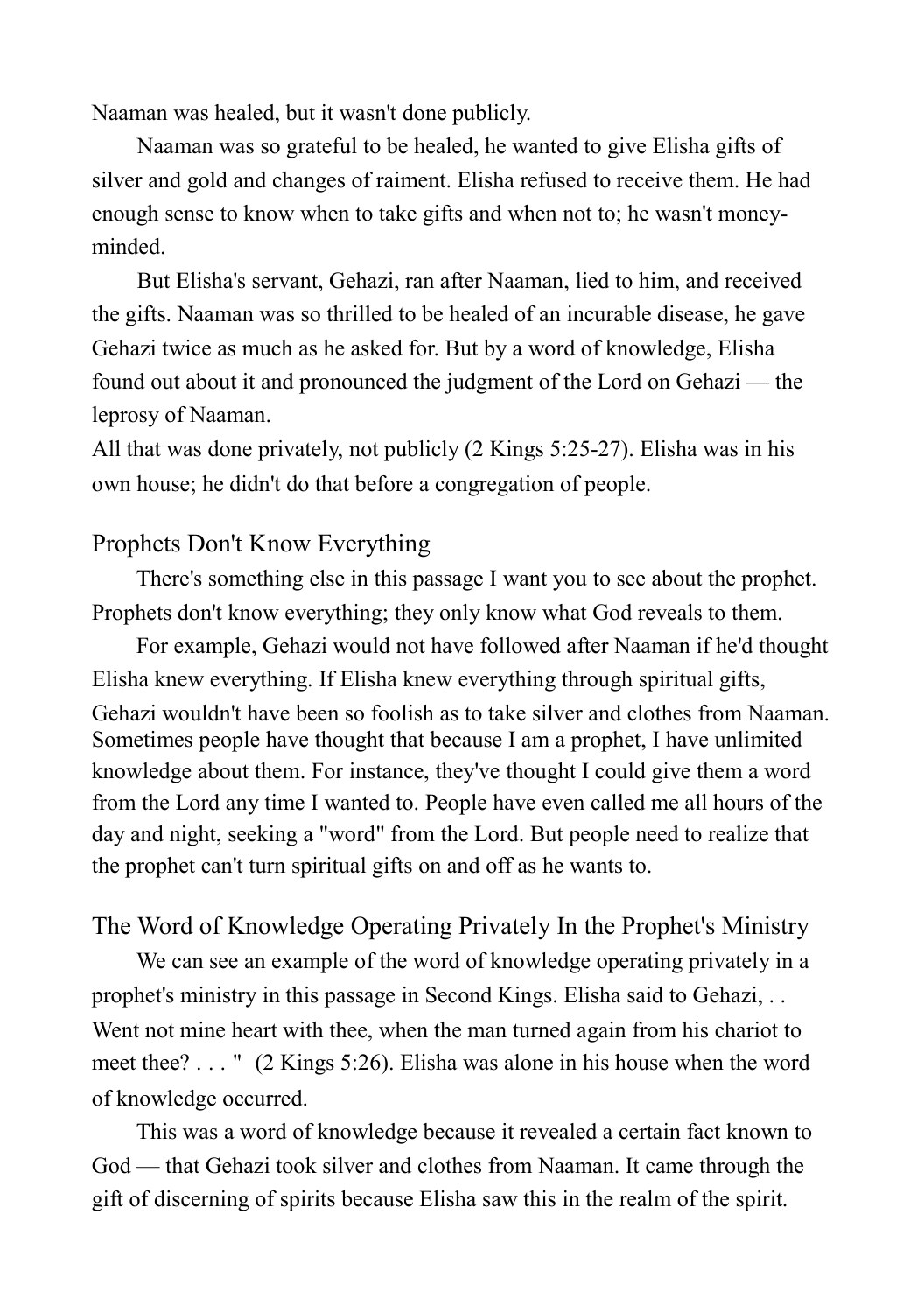That's what Elisha meant when he said, "My spirit went with you when you joined yourself to Naaman's chariot, and I saw what you did." Elisha was a seer; he saw into the realm of the spirit when his spirit went with Gehazi. But even then, these spiritual gifts were in operation privately. Also, Elisha confronted Gehazi privately.

Several times in my ministry, I've had experiences similar to Elisha's. The gift of discerning of spirits operated in conjunction with the word of knowledge. Very often spiritual gifts work together.

For example, sometimes I've gotten up to preach, and suddenly in the Spirit, I was in another place. Physically I was still preaching in that pulpit. But in the Spirit, the Lord took me to another place because He had something to show me.

For example, one time in the middle of a sermon, the Lord took me by His Spirit to another part of town. I was standing on a street corner miles away. I knew it was the night before. It was the word of knowledge in operation, because it was a fragment of God's omniscient knowledge concerning something in the past.

I saw one of my church members, a young woman, walking down the street, and in the Spirit, I saw a man drive up in a car. This young woman got into the car, and suddenly in the Spirit it was as if I was in the backseat. The couple drove out into the country and committed adultery.

My spirit went with them, just as Elisha's spirit went with Gehazi when Elisha said, . . Went not mine heart [spirit] with thee . . .?" (2 Kings 5:26). God showed me that to protect me. I was single at the time, and several church members had been trying to get me to date this young woman.

The word of knowledge working in conjunction with the discerning of spirits has occurred in my ministry more than once. Many times when I have experienced this operation of the word of knowledge, it has been on a private basis.

You ask, "Is that a scriptural experience?" Absolutely, as we see here in Second Kings. In the world, people have spiritual experiences they call "out-of-thebody" experiences. That has no relation to what I'm talking about at all. That experience is a perversion of genuine gifts of the Spirit in operation.

The operation of spiritual gifts — the word of knowledge and the discerning of spirits — is something that happens by the power of the Holy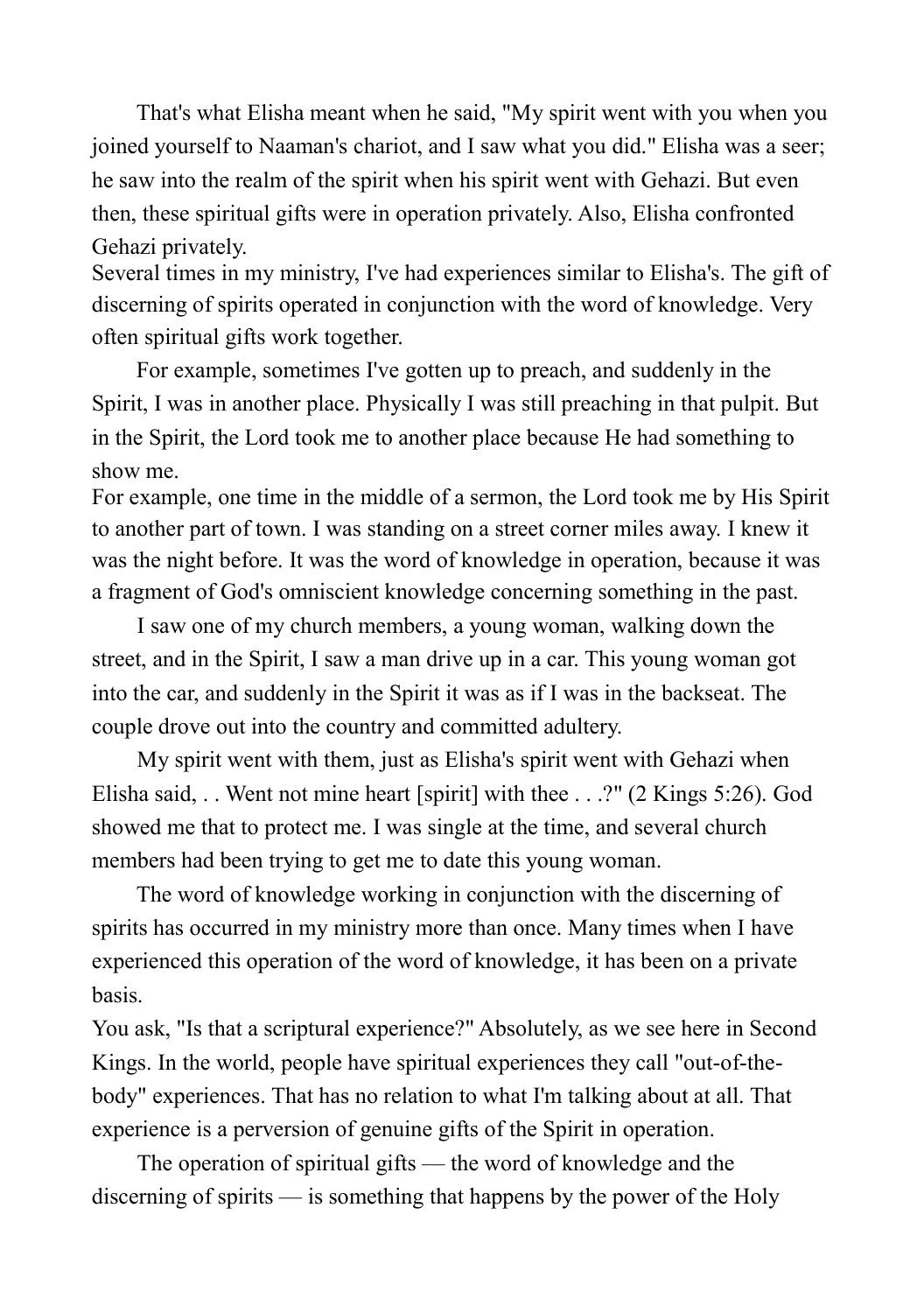Spirit. Just because the devil can do some things doesn't negate the genuine move of the Holy Spirit. Just stay with the Word. God can top anything the devil is doing.

Much of the time the miracles God performed through the Old Testament prophets were done on a one-to-one basis. Once in a while God did use the prophets publicly, as in the case of Elijah with the prophets of Baal (1 Kings 18:17-40).

You see, in some respects we've had a distorted view of the prophetic office. And some folks think when there is not a public display of manifestations of the Spirit all the time in the prophet's office, that means they are not in operation. But many times they are in operation privately every day in his ministry, but he just doesn't tell it publicly.

Look at Jesus' ministry to the woman at the well. That was a private encounter. He confronted her privately by a word of knowledge when He said, . . thou hast had five husbands; and he whom thou now hast is not thy husband: in that saidst thou truly" (John 4:18).

You see, the prophet's ministry doesn't only take place in the pulpit. In fact, it probably occurs with more frequency privately and in one-to-one encounters with people.

Let me give you an example of the word of knowledge operating publicly in my ministry. Very often the word of knowledge can be used in the prophet's ministry to bring a sinner to repentance, as in Jesus' ministry to the woman at the well.

I was holding a meeting in Texas, and as I gave the altar call, suddenly the Spirit of God came upon me. There was a tall fellow standing in the back of the church, and the Holy Spirit told me to minister to him prophetically.

I asked him to stand out in the aisle. I had no idea what I was going to do or what I was going to say. If the anointing of the Holy Spirit had lifted right then, I would have been sunk. I had no idea what to say to him.

But then under the inspiration of the Spirit, I found myself saying these words: "Well, I'm going to go tonight, but I want you to know that I don't believe in that fellow preaching down there. He's nothing but a fake — laying hands on people and getting them to fall down! He's just hypnotizing people;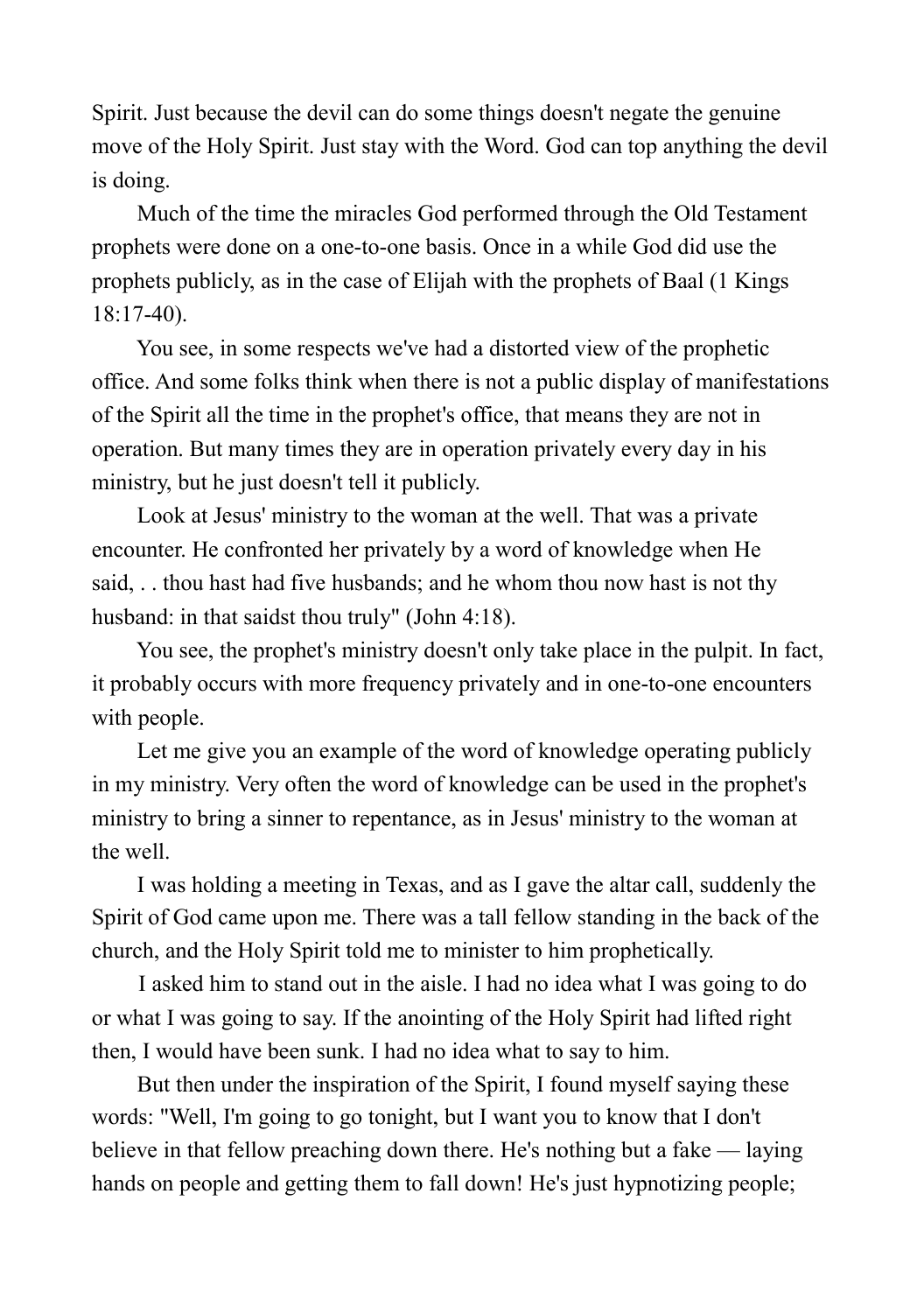that's what he's doing! I'm just going to please you, and that's the only reason I'm going! I don't believe in all that!"

Then I said to this man, "You said those words to your wife before you came to church tonight."

Then under the unction of the Holy Spirit, I began to quote other words he had said, and as I was speaking, that man ran down the aisle and slid into the altar! He must have gotten saved running down the aisle, because when he slid into the altar, he was speaking in tongues!

But I want to you to notice something about the scriptural use of the word of knowledge in the prophet's office. This word of knowledge was to bring a sinner to repentance — it was to God's glory. It had nothing to do with anything as inconsequential as what someone had in his pocket!

However, the prophet's main ministry in public is still to preach or teach the Word of God to people under the inspiration of the Holy Spirit. That's true for both Old and New Testament prophets.

### The Word of Wisdom in the Prophet's Ministry

In the New Testament, we do have two scriptural examples of the word of wisdom operating in a prophet's ministry as he foretold future events. These examples occurred in the ministry of Agabus.

ACTS 11:28

28 And there stood up one of them named Agabus, and signified by the spirit that there should be great dearth [drought] throughout all the world: which came to pass in the days of Claudius Caesar.

In Acts 11, Agabus prophesied about a drought that was coming. His revelation accurately predicted a future event, but it didn't lay any additional doctrine of the New Testament. Agabus wasn't in the same class as the foundational prophets.

Also, the word that Agabus brought did not provide direction or guidance to the Church, except to prepare believers for what was ahead. He wasn't prophesying about which doctrines should be preached or that people should submit to his ministry.

Acts 21 also shows Agabus standing in the office of the prophet as foreteller.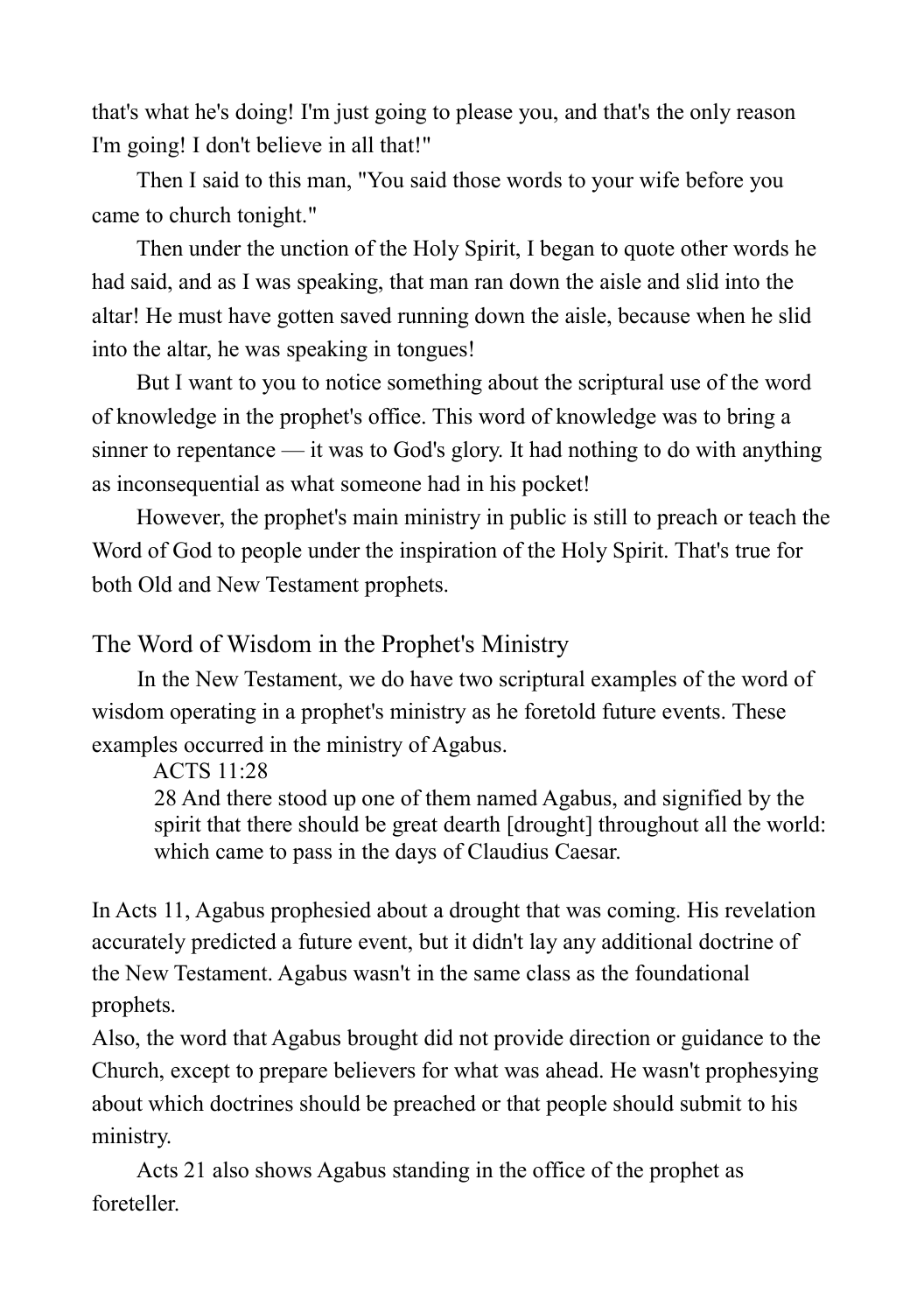#### ACTS 21:10,11

10 And as we tarried there [in Jerusalem] many days, there came down from Judaea a certain prophet, named Agabus.

11 And when he was come unto us, he took Paul's girdle, and bound his own hands and feet, and said, Thus saith the Holy Ghost, So shall the Jews at Jerusalem bind the man that owneth this girdle, and shall deliver him into the hands of the Gentiles.

Agabus gave forth a word of wisdom which he received from the Holy Ghost. He told Paul what would happen to him in Jerusalem. We don't really know that Agabus brought forth this word of wisdom to Paul spontaneously through the vehicle of prophecy. By using the expression, "Thus saith the Holy Ghost," Agabus may just have been reporting what the Holy Ghost had already said to him previously.

Through the office of the prophet, God sometimes tells people what is about to take place to help prepare them for things that are ahead. But notice that Agabus was not telling Paul whether or not to go to Jerusalem.

In other words, Agabus was not giving Paul guidance or direction about what Paul should do. Agabus was only reporting what was awaiting Paul if he did go to Jerusalem. Paul had to make his own decision about going to Jerusalem.

Actually, the Holy Spirit just witnessed or confirmed what would happen if Paul went to Jerusalem. We notice in Acts 20:22,23 that Paul seemed to have already been made aware of this personally by the Holy Spirit. In my own prophetic ministry, I tell people all the time that any personal prophecy that comes through me must bear witness with their own spirit.

#### The Private and Public Operation Of the Word of Wisdom

In my ministry as a prophet, God has sometimes used me to foretell certain future events through the word of wisdom — many times privately and occasionally publicly.

However, my main ministry as a prophet is to preach and teach the Word of God. As the Spirit wills, these other manifestations occur. But I never seek a vision or seek to hear anything from the Lord; these supernatural manifestations occur spontaneously as the Holy Spirit wills.

## The Revelation Gifts In Operation Privately To Warn People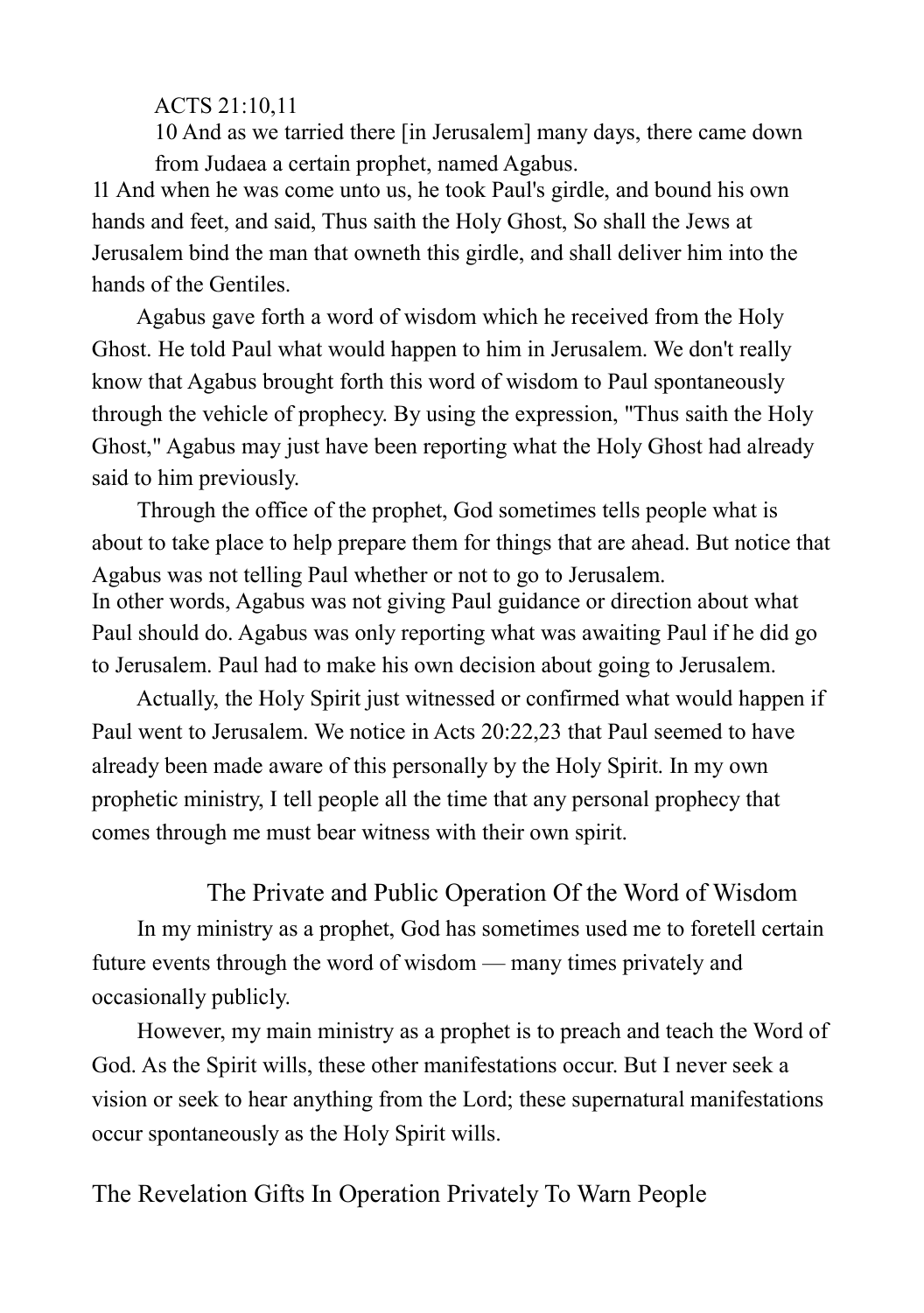There are times God will reveal to a prophet something that is going to happen so the prophet can warn the people involved. For example, in the days of The Voice of Healing, I went to see a minister who had a large tent that seated thousands. A large crowd like that was almost unheard of in those days.

The minister showed me his tent, and when we finished talking, I went to get into my car. As I did, the Spirit of God said to me, "Go tell him he's not going to live much longer unless he judges himself in three areas. Number one, on money."

This man had used the manifestation of spiritual gifts in his ministry to raise money. That's not only not scriptural; it's not ethical. Those who are called to the ministry, including prophets, need to be very careful about money. Ministers shouldn't be out for money. Folks can't use the ministry to raise money for themselves. Some folks in our day are flirting with disaster in this area and are right on the edge of it.

Then the Lord said to me, "Number two, tell him that he needs to judge himself on love. He's not walking in love toward his fellow ministers." This man would cut down fellow ministers without hesitation if they happened to cross him.

Then Jesus said, "Number three, tell him to judge himself on his diet." This minister didn't seem to exercise any self-control in his eating habits. Here again, this was a private manifestation of gifts of the Spirit operating in the office of the prophet. Probably ninety percent of the time, the prophet's ministry is in demonstration privately. Sometimes the Lord will instruct a prophet to go tell the person what the Lord has shown him, and sometimes He won't.

This time the Lord told me to go tell the man what the Lord had said. I started to get out of my car to go talk to the man, but just then someone else began talking to him. I sat back down in my car, and then my human reasoning took over.

I began to think, He's not going to listen to me anyway. As I sat there reasoning to myself, the minister I was supposed to talk to got in his car and drove away. I never had another opportunity to tell him what the Lord had shown me.

About three and a half years later, I was at a Voice of Healing convention. Word came that this minister was dying. Brother Lindsay invited all the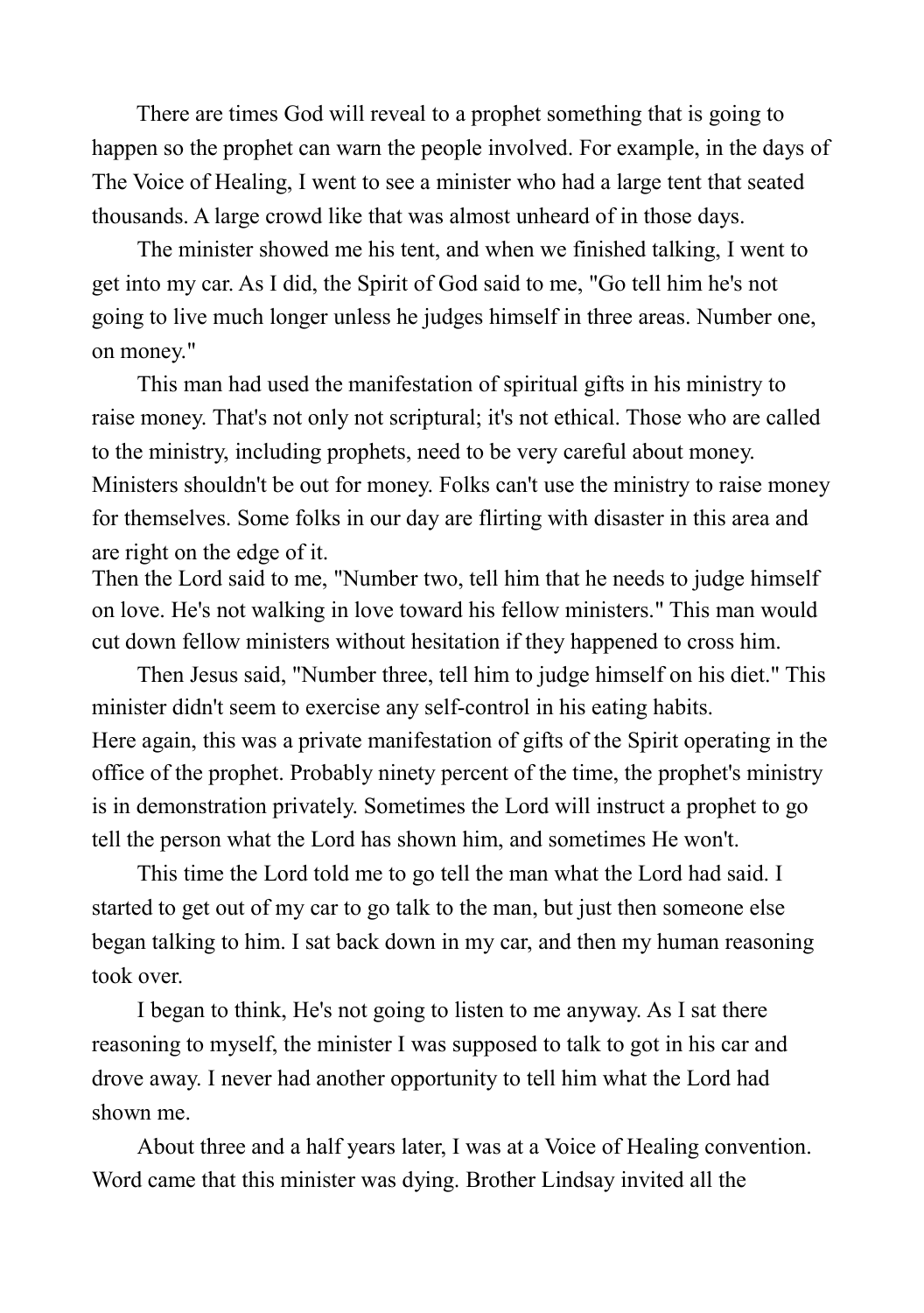ministers who were present to come up on the platform and agree together in prayer for this man's healing.

I started to walk up to the platform, but the Spirit of God said to me, "Don't go up there."

I stopped dead still, and asked, "Why not?"

He said, "Because he's going to die."

I asked, "Why is he going to die?"

The Holy Spirit said, "Because he wouldn't judge himself and walk in love towards his fellow ministers. I judged him, and turned him over to Satan for the destruction of the flesh, that his spirit may be saved in the day of the Lord Jesus" (1 Cor. 5:5).

So I just turned around and went to the back of the auditorium. Later that minister died just as the Lord had said he would.

Another instance of private foretelling occurred in my ministry in January 1964. Several of us had gone to a restaurant. We were sitting at the table getting ready to order, when the Spirit of the Lord came upon me. I said to one of our board members who was there, "I've got to pray, and I've got to pray now." We got up and left and went to my hotel room and began praying. And then the word of wisdom began to operate through prophecy. I prophesied for two hours. I've never had an anointing quite like that. It seemed like there were two of me, as I sat there listening to myself prophesy.

In all these years of ministry, an experience like this one has only happened twice. You see, these things occur as the Spirit wills. In that prophecy in the hotel room, the Lord took us through six years and told us about things to come. He told us what would happen in Vietnam and some things that would happen in our government.

In this prophecy, the Lord also said, "At the end of '65, he who now stands in the forefront of the healing ministry as a prophet will be taken out of the way. He'll make a false step and Satan shall destroy his life, but his spirit will be saved, and his works will follow him. Ere '66 shall come, he shall be gone."

I took that prophecy to Brother Lindsay, because it's scriptural to have other spiritual men judge prophecy. I never made it public. Prophets make a mistake by publicly broadcasting some of these things.

On December 27, 1965, my wife was at the beauty parlor, and she called home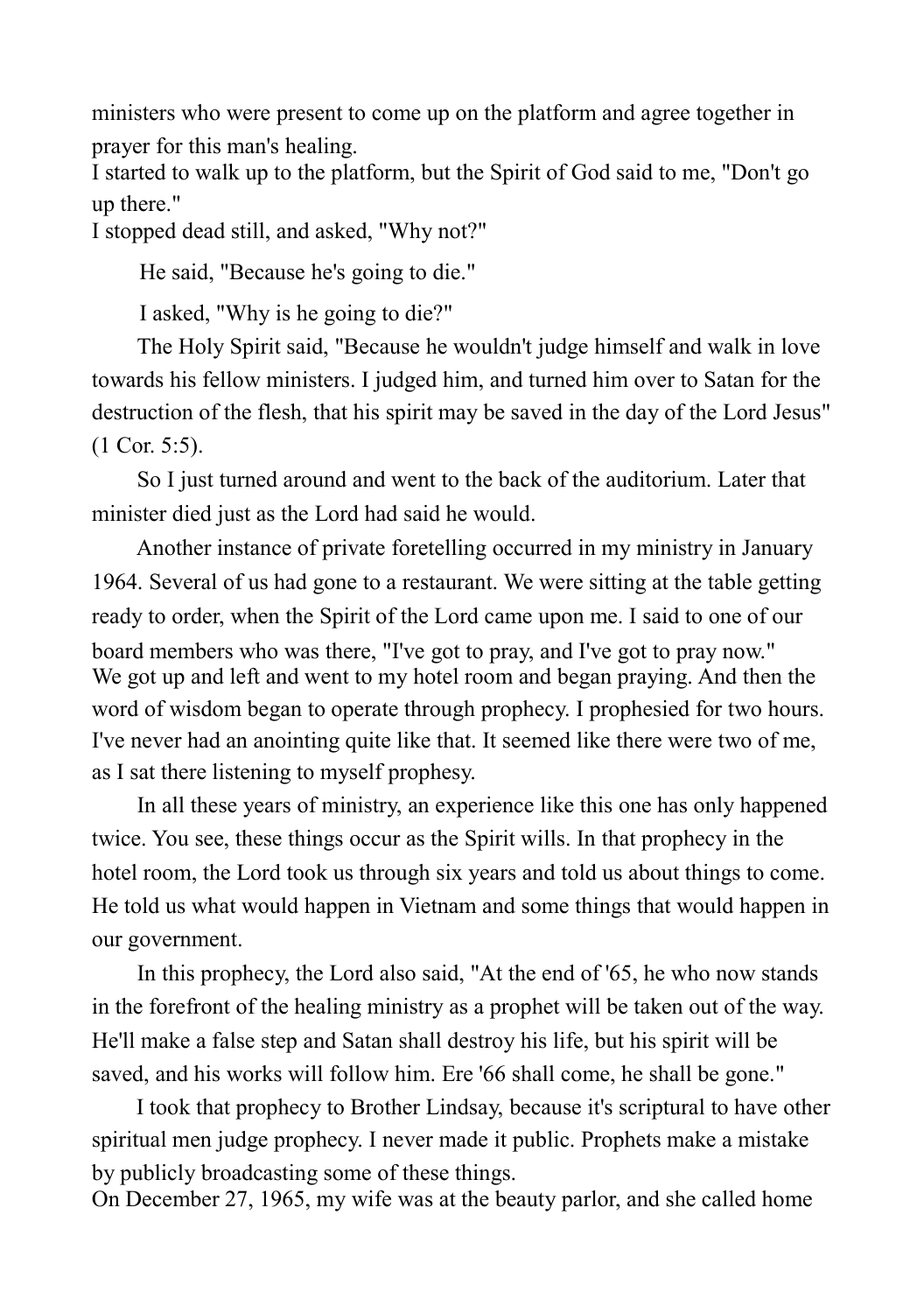to say that this minister, who was the leading prophet at the time, had been in an automobile accident. He was unconscious, and doctors said he would never regain consciousness.

I told her, "There is no use praying. He'll be dead within two or three days." I said that because I remembered what the Lord had said in that prophecy. Then the Lord explained to me, "I had to permit him to be removed because of the damage he was causing in the Body of Christ."

Two days later, Brother Lindsay called me and said, "Brother Hagin, the brother you referred to just died. I got out that prophecy the Lord gave us eighteen months ago and read it. It's right on."

Brother Lindsay related an experience he'd had with that prophet. Brother Lindsay said, "I told him, 'You're not a teacher, so don't try to teach.'" He was a preacher and a good one at that, and he had marvelous manifestations of the Holy Spirit in his ministry.

Brother Lindsay said, "I begged him not to teach. I said, 'You don't know the Bible, and you're confusing folks. Leave the Bible teaching to the teachers. Just go ahead and preach and exercise the word of knowledge and gifts of healings as the Spirit wills, and be a blessing to the Body of Christ.'"

This prophet said to Brother Lindsay, "I know I'm not a teacher, but I want to teach. And I'm going to teach!"

It's dangerous to intrude into a ministry office to which you are not called. In the Old Testament, if people intruded into a holy place that was reserved for those who held certain offices, they instantly fell dead. Under grace, people in disobedience can last for a while. But sooner or later, those who intrude into ministry offices to which they are not called will be judged.

Many times folks see someone minister in the prophet's office, and they say, "I prophesy, so I can stand in the office of the prophet too." But they can't. If they'll keep the gift of prophecy in the realm where it should be — simple prophecy unto edification, exhortation, and comfort — they will be fine. If not, they will get into trouble.

It is dangerous to intrude into another man's office. And, really, the Body of Christ has not had the respect and reverence for ministries, gifts, and manifestations of the Spirit we ought to have. We treat the things of God too lightly.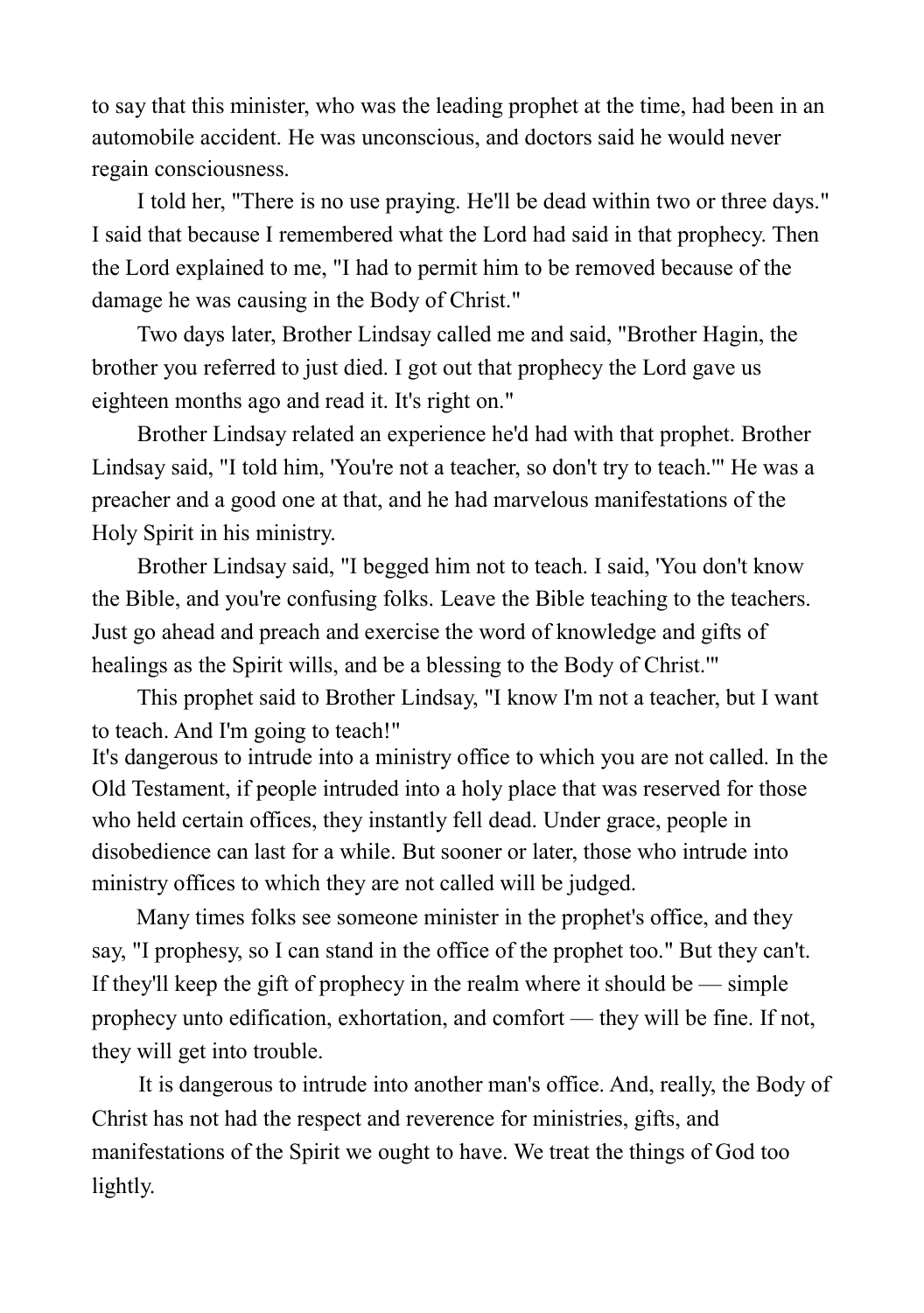Then Brother Lindsay related something else to me that had happened regarding this same prophet. He said to me, "This past year, I was praying with my wife and Sister Schrader about the work of the ministry. (Sister Schrader was a prophetess who has since gone on to be with the Lord.)

"We were praying about different projects in our ministry. Right in the middle of the prayer, Sister Schrader blurted out, 'Go warn Brother (and called this minister's name)! He's going to die.'"

Brother Lindsay said, "I was busy, and I let that get by me, and I didn't go warn him like I was supposed to. Then later, my wife and I and Sister Schrader were again praying about ministry projects. Again Sister Schrader blurted out right in the middle of prayer, 'Go warn Brother (and called this minister's name).

He's going to die. He's walking in the way of Dowie.'"

Here's something about the office of the prophet I want to get across to you. Sometimes when a prophet speaks by the unction of the Spirit, it can seem illogical. It may seem to interrupt what is going on because it comes spontaneously from the Holy Spirit.

In other words, when Sister Schrader blurted this out about this prophet, it had no relation to what they were praying about at all. It didn't seem to fit with what was going on, but the Holy Spirit had something He wanted to get over to them.

Brother Lindsay said, "I called around to see if I could locate this minister, and I finally found where he was holding a meeting. I called him and talked to him personally. I told him, 'I have something important to talk to you about. I want to fly out and talk to you in person. Will you be there?'"

The minister assured Brother Lindsay, saying, "Yes, I'll be here three days."

Brother Lindsay told me, "I flew out there, and when I got there, he was gone. Some fellows had come along and wanted him to go hunting with them back up in the mountains. So he went with them and wouldn't be back for three days. I couldn't sit there and wait on him for three days, so I had to leave."

Brother Lindsay said, "Later that same year, my wife and I and Sister Schrader were praying again, and Sister Schrader suddenly blurted out about the same prophet, 'Go warn Brother (and called this minister's name)!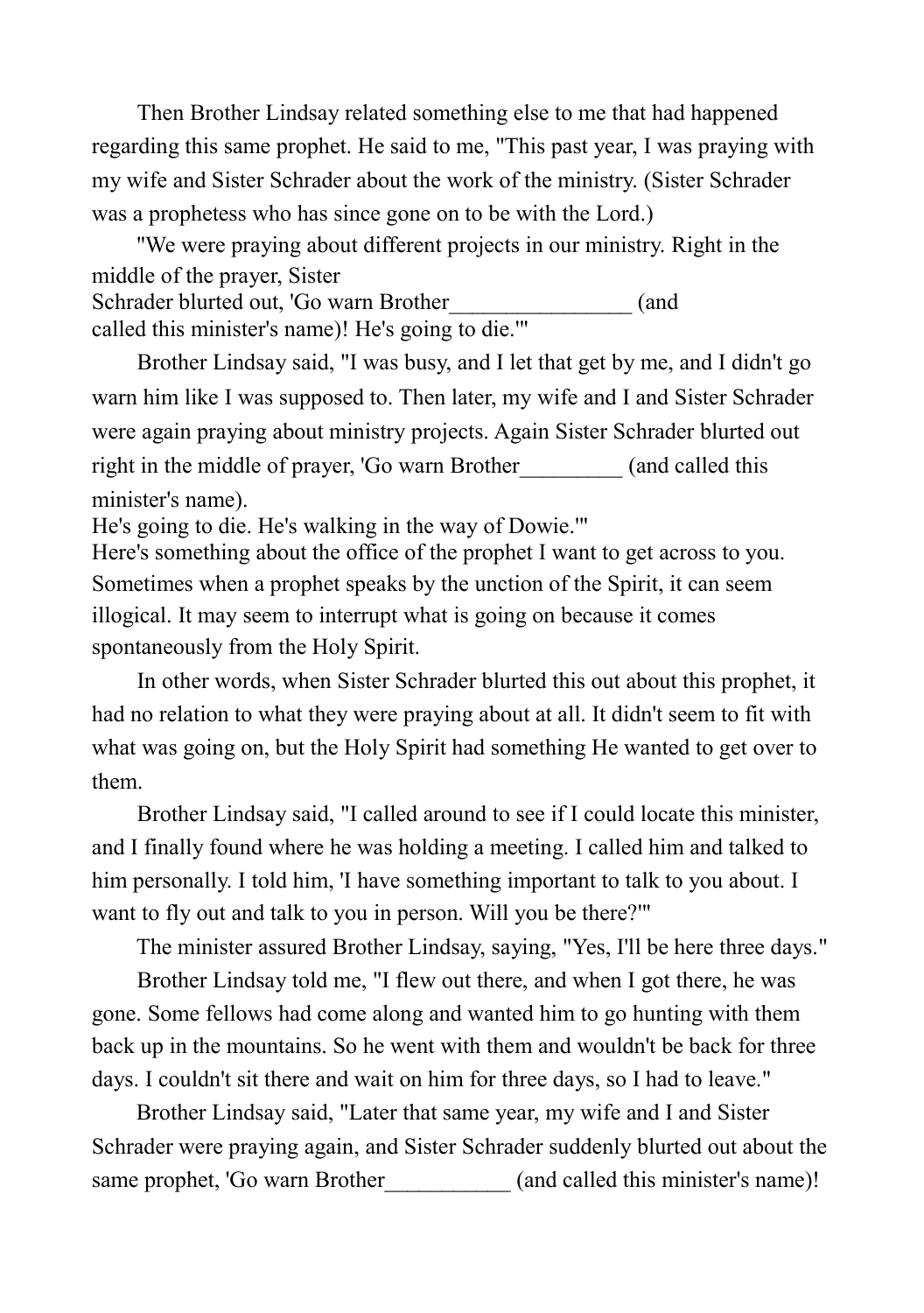He's walking in the way of Dowie. He's going to die. Go now!'

"So I checked around and found out where he was holding a meeting and found out that he would be there several days. I flew to the nearest city, rented a car, and drove to the town where he was preaching.

"After his morning meeting," Brother Lindsay said, "I talked to him as the Lord had instructed me, but I saw that he wouldn't listen. I said to myself, Well, he'll just have to die then. And not too long after that, he did die."

That's unfortunate, and it's not God's best. But it happens sometimes when people in the ministry won't judge themselves, and they aren't teachable.

When God told me to go talk to that minister I mentioned, and tell him he was going to die unless he judged himself — he could have changed it if he had judged himself. He didn't have to die, if only he had judged the sin in his life. Sometimes things can be changed; sometimes they can't. God knows. Here's another thing. There is a principle involved here. Be careful who you follow after spiritually. What did that prophecy mean, "He's walking in the way of Dowie"? Sister Schrader didn't even know what that meant; she didn't know Dowie.

This prophet had proclaimed that he was Elijah that was to come, and that he was the messenger of the covenant. But Jesus is the Messenger of the Covenant!

Dowie had proclaimed the same thing. I read one of Dowie's sermons in which he proclaimed, "I'm Elijah number three." This prophet who died also said he was Elijah. That's what the Lord meant by, "He's walking in the way of Dowie."

Be careful who you read after. Be careful who you follow after spiritually. Make sure you are following ministers of the gospel only as they follow Christ. Be sure they are rooted and grounded in the Word of God.

I could give you other examples of those who went into the same doctrinal error as the one they studied extensively after. They took upon themselves the same type of ministry, or the same spirit, so to speak, as that other person.

That can be good or bad depending on which spirit the minister yielded to — the Holy Spirit or evil spirits.

Some way or another, whoever you follow after spiritually, or study after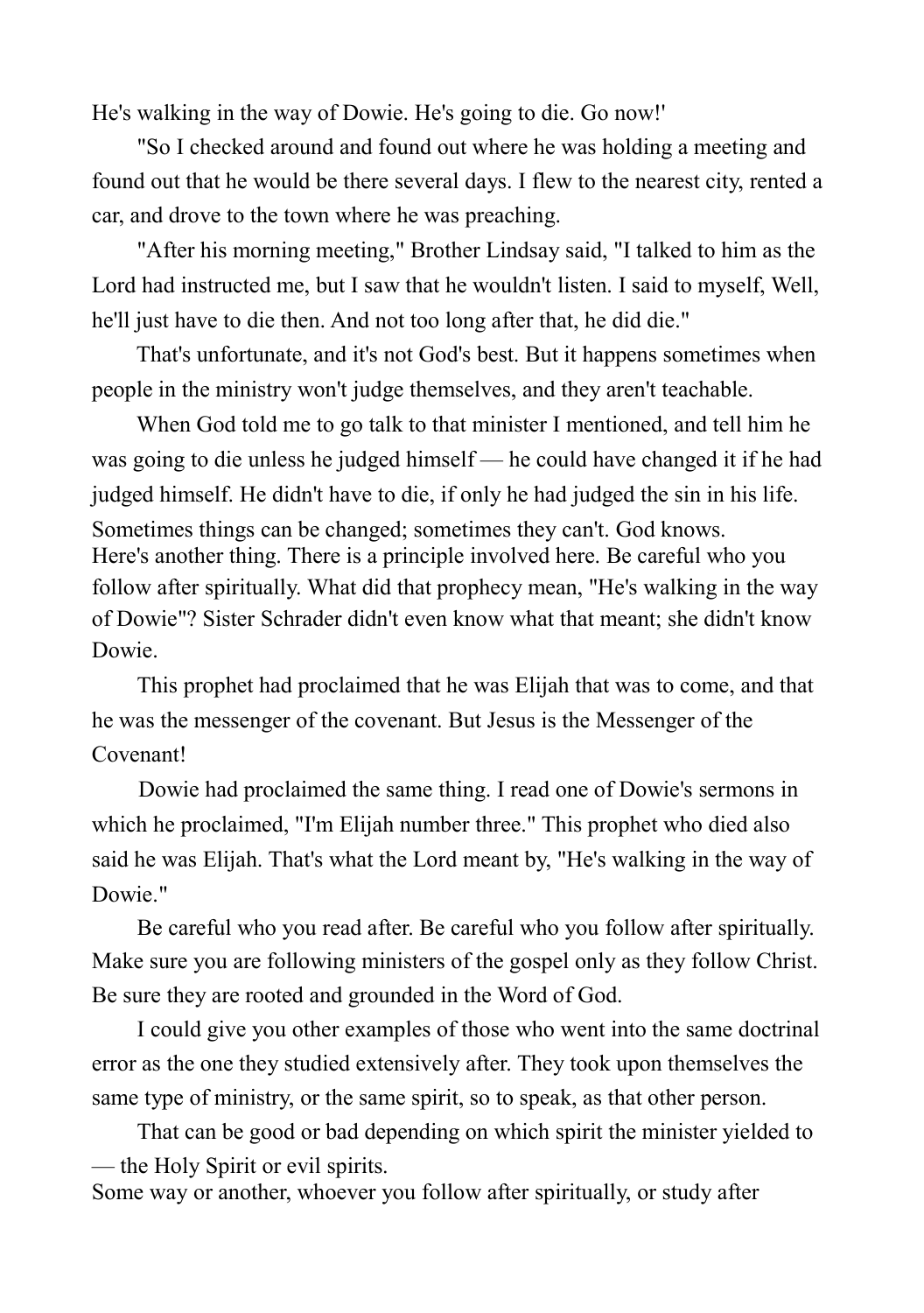extensively, the "anointing" on that person will become a part of you. Whatever spirit is involved with them, will get involved with you.

If you feed on their teaching extensively and they are in doctrinal error, you can get taken up with the same spirit and the same error. If a person is in doctrinal error, he is being motivated by other spirits than the Holy Spirit.

Just follow God, Jesus, the Holy Ghost, and be rooted and grounded in the Word for yourself. You can read after others, of course. But don't get taken up with the same spirit they have if they are not walking scripturally in the light of God's Word.

These are examples of foretelling through the word of wisdom in the prophet's office to privately warn someone. Also, the word of wisdom occasionally operates through a prophet in public to prepare people for what is ahead.

However, keep in mind that the main emphasis of a New Testament prophet will be forthtelling — preaching or teaching the Word of God.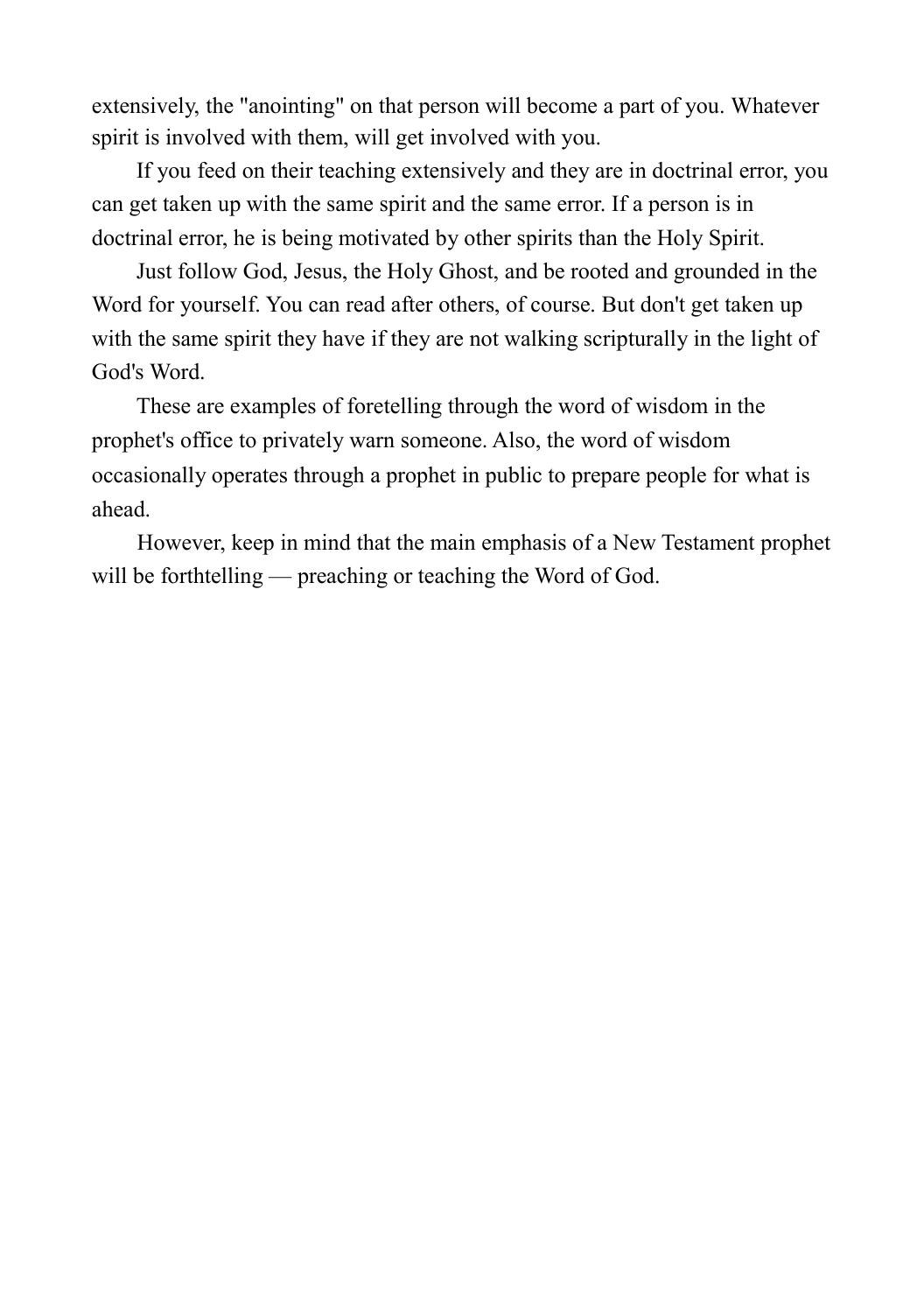## Chapter 10 God Does Not Put Novices In Positions Of Authority

People sometimes ask the question, "Why do we call pastors by their title, but not the other four ministry gifts?" When I first came over among Pentecostal circles in 1937, in our part of the country we'd very often call ministers by their title or office. For instance, we would say, "Prophet So-and-so." We don't do that so much today, and in one way it gives the impression that these offices no longer function in the Body of Christ. Yet in our day if we did use ministry titles, without scriptural teaching along this line, some people would invariably get into a ditch and get into trouble. I never wanted to be called a prophet myself, because I didn't want to be classed with the false ones. Someone asked me what a false prophet is. For one thing, a false prophet is someone who is trying to operate in that office when he is not called to that office.

Even if a person is a true prophet, it's not always wise to use titles because as I said, usually people get carried away with that. Besides, the ministry doesn't consist in name and title. It consists in power and demonstration of the Holy Ghost. It shouldn't matter to us what people call us or don't call us. We should just want to obey God.

What is important is that people stand in the ministry office they are called to in the power of the Holy Ghost and that their ministry is based solidly on the Word of God. We need all the ministries God has placed in the Body of Christ, no matter what we label them.

Some who do use the title "prophet" today are little more than novices in the ministry. People need to understand that God is not going to put a novice in that office. He's going to prove the minister first before He puts him in any ministry office. And many folks never even move into the fullness of their real calling or ministry in God because they are too unfaithful in the little that God has given them to do.

Jesus said something to me once about this, and it has become more real to me all the time. He said, "Spiritual growth is similar to natural growth."

For example, you knew some things as a teenager and you carried some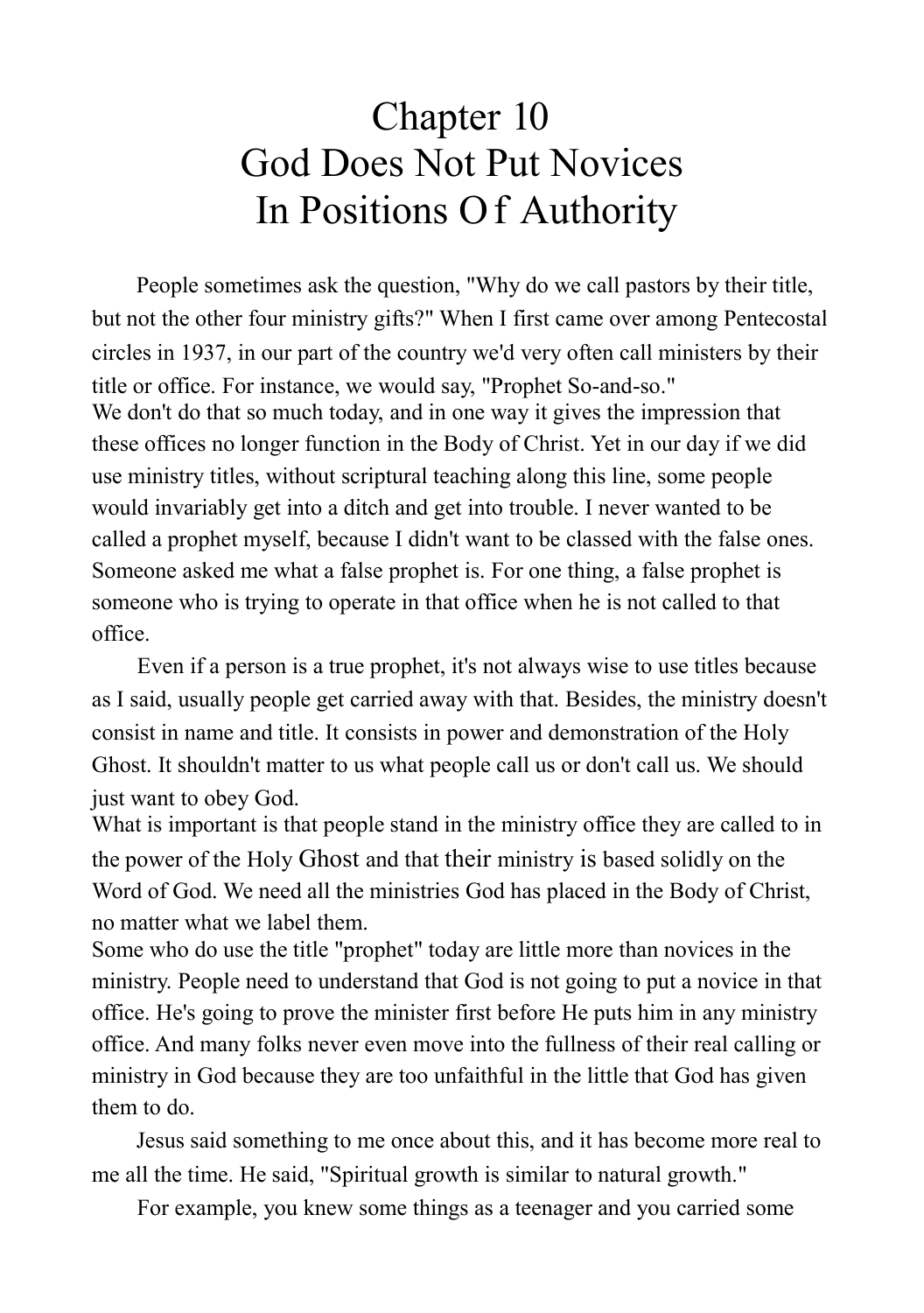responsibility. But it was different when you grew up and began being fully responsible as an adult. The same thing is true spiritually.

Those whom God calls to the ministry don't usually get into these offices all at once. Believers don't normally start out in the ministry God eventually has for them. There may be some exceptions to that, but as a normal rule that is true. We see some reference to this in the Scriptures in Paul's ministry. Paul didn't start out in the ultimate ministry God had for him, which was the apostolic ministry. He was a prophet and a teacher for many years before God separated him for the greater work of the apostolic ministry (Acts 13:1,2).

If you are called to the ministry, don't think you will be the exception to the rule. No, God will prove you before He puts you in the office He has for you.

For example, if God calls you to pastor a church, you may eventually pastor a church of four thousand, but you couldn't start out there. You may have to start out with a congregation of four or forty and build up to four hundred. Actually, you wouldn't be qualified to pastor a church of four thousand when you first start out in the ministry.

It's the same way with the evangelist. He may have to start preaching to just a few people like I did or in the jails. Teachers may have to start out teaching in home meetings. And it may be that they never develop beyond that stage because that is all God has called them to do — it is the ultimate call God has for them.

But the point is, each one called to the fivefold ministry must prove himself faithful right where he is before God can use him to a greater degree. God can't increase the anointing on a person if he is not faithful to what God has already told him to do.

People don't normally start out in the ministry God ultimately has for them because there is a training and a proving time in God. Since spiritual growth is similar to natural growth, a person needs to grow and mature both naturally and spiritually before God will put him in a ministry office because ministry offices carry great responsibility.

God doesn't put novices, those who are untrained and immature in spiritual things, in positions of authority (1 Tim. 3:6).

Phases of Ministry

For example, in my own life, God didn't immediately move me into the office of the prophet. In fact, I had been in the ministry more than fifteen years before I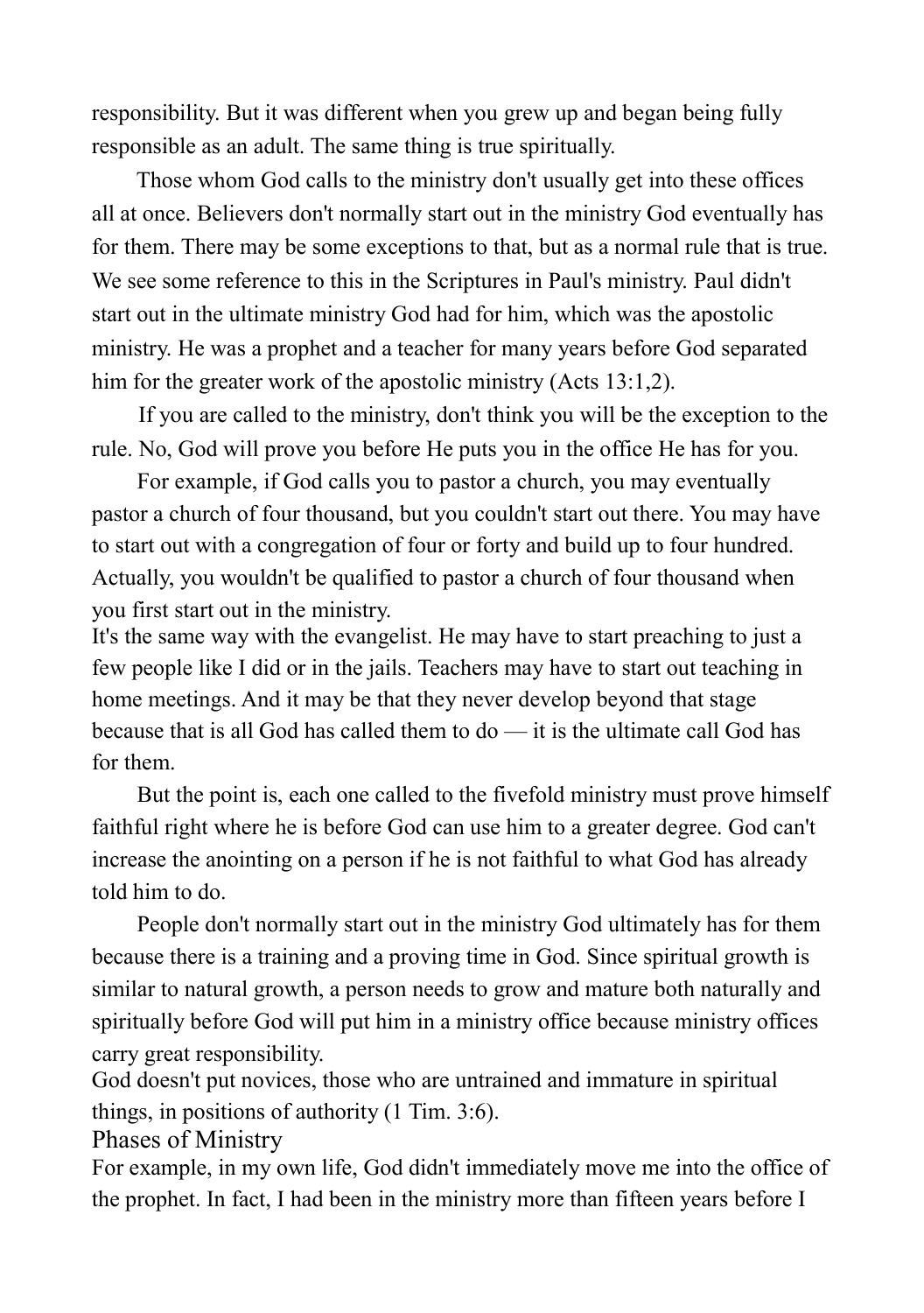stood in the office of the prophet.

I felt the call to preach all my life, of course. And after I was born again on the bed of sickness, I said, "Lord, You get me up from here and I'll go preach." I knew I was called to the ministry. I left that bed preaching and for years I was just anointed to preach. From 1934 until June 1943 — nine years — I was strictly a preacher.

In the early days of my ministry, I didn't like to teach. However, as a pastor, I had to teach the adult Bible class. But I was never so glad when it was over so I could preach again. I thought I wasn't anointed unless I was waving my arms like a windmill and spitting cotton.

But in June 1943 at three o'clock in the afternoon, the Lord dropped the teaching gift down into my spirit. Ephesians 4:7 says, ". . . unto every one of us is given grace according to the measure of the gift of Christ."

You remember, in the Old Testament God told Elijah the prophet to anoint Elisha to be prophet "in his room" or in his stead (1 Kings 19:16). Elijah passed by Elisha and threw his mantle on him.

The mantle was an outer cloak which symbolized the anointing of God coming upon a person to stand in a particular office or to perform a particular task or function for God.

As I was walking across the floor that afternoon, the teaching mantle fell upon me. It felt just like someone dropped a cloak on me, first on the outside, and then it went down on the inside of me into my spirit. I knew exactly what had happened. God gave me the ability to teach. I said out loud, "Now I can teach."

But I didn't go around telling people about that experience, saying, "I've got a teaching gift. I'm a teacher."

Become what God has called you to be first, and then people will see the anointing of God upon you. The spiritual equipment operating in your life will demonstrate what you are called to do. And you won't have to advertise it either. It will be readily apparent to everyone the office you stand in.

So I was a preacher and then a teacher of the Word, and I pastored for nearly twelve years. But I still didn't stand in the office of the prophet. Occasionally the word of wisdom was manifested through me. I interpreted tongues, but I didn't prophesy.

The word of knowledge began operating in my life consistently when I was baptized in the Holy Spirit. But I didn't operate it; it operated as the Spirit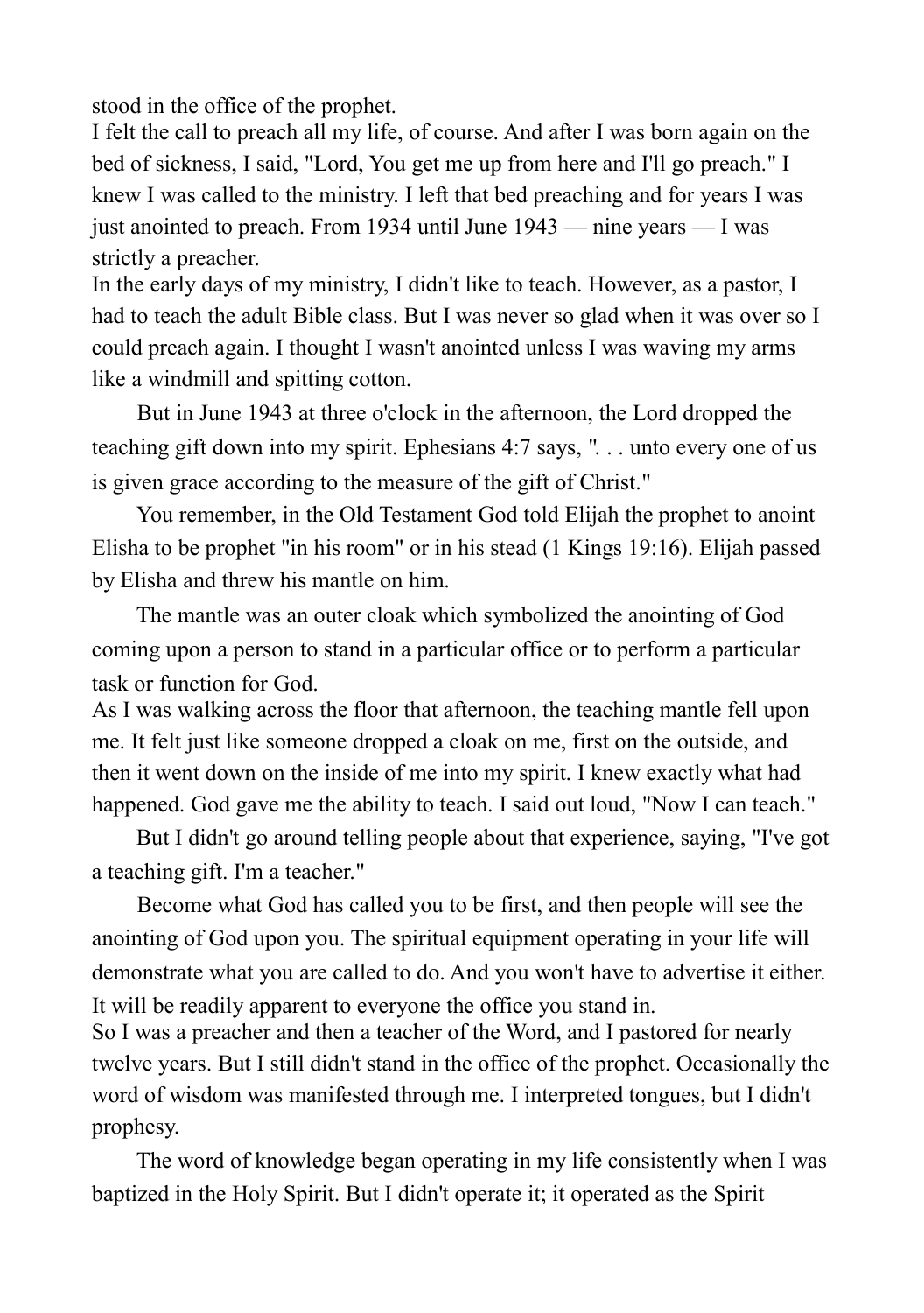willed. But that still didn't make me a prophet.

The word of knowledge was a great blessing to me as a pastor. Many times when I was pastoring, minutes before a church member would drive up to the parsonage, by the word of knowledge I would tell my wife who was about to come to the door, why he was coming, and what his need was. A few minutes later that very person drove up and began talking about the exact thing the Lord had showed me.

That didn't happen every day, but it occurred consistently — almost every week. And if any of my church members got into trouble, I knew it immediately by the Spirit of God. The word of knowledge ought to operate in every pastor's life. I believe it would if pastors knew how to be sensitive to the Holy Spirit and how to yield to Him. But that still wouldn't make them prophets.

What often happens is that the word of knowledge operates occasionally in someone's life, and then they try to operate it at will to make something happen. When they do that, they unconsciously begin to yield to wrong spirits, and they get into trouble spiritually.

But even though the word of knowledge operated in my life on a consistent basis, I didn't step into the office of the prophet until 1952.

Actually, in 1950 Jesus appeared to me, and He said this to me: "When you left your last church, at that time, you entered into the first phase of the ministry I had for you."

I replied, "You mean I'm just now entering into the first phase after being in the ministry fifteen years?"

Jesus said, "Yes."

Then He made this comment: "Some ministers live and die and never even enter into the first phase of the ministry I have for them. That's the reason many of them, not all of them, but many of them die young and don't live their full length of time out down here."

Jesus explained that if you are not in the will of God, then to some extent, you are in disobedience. When you are in disobedience, Satan can attack you. He has a right to attack you when you are in disobedience because you are on his territory.

I've experienced the difference between being in God's perfect will and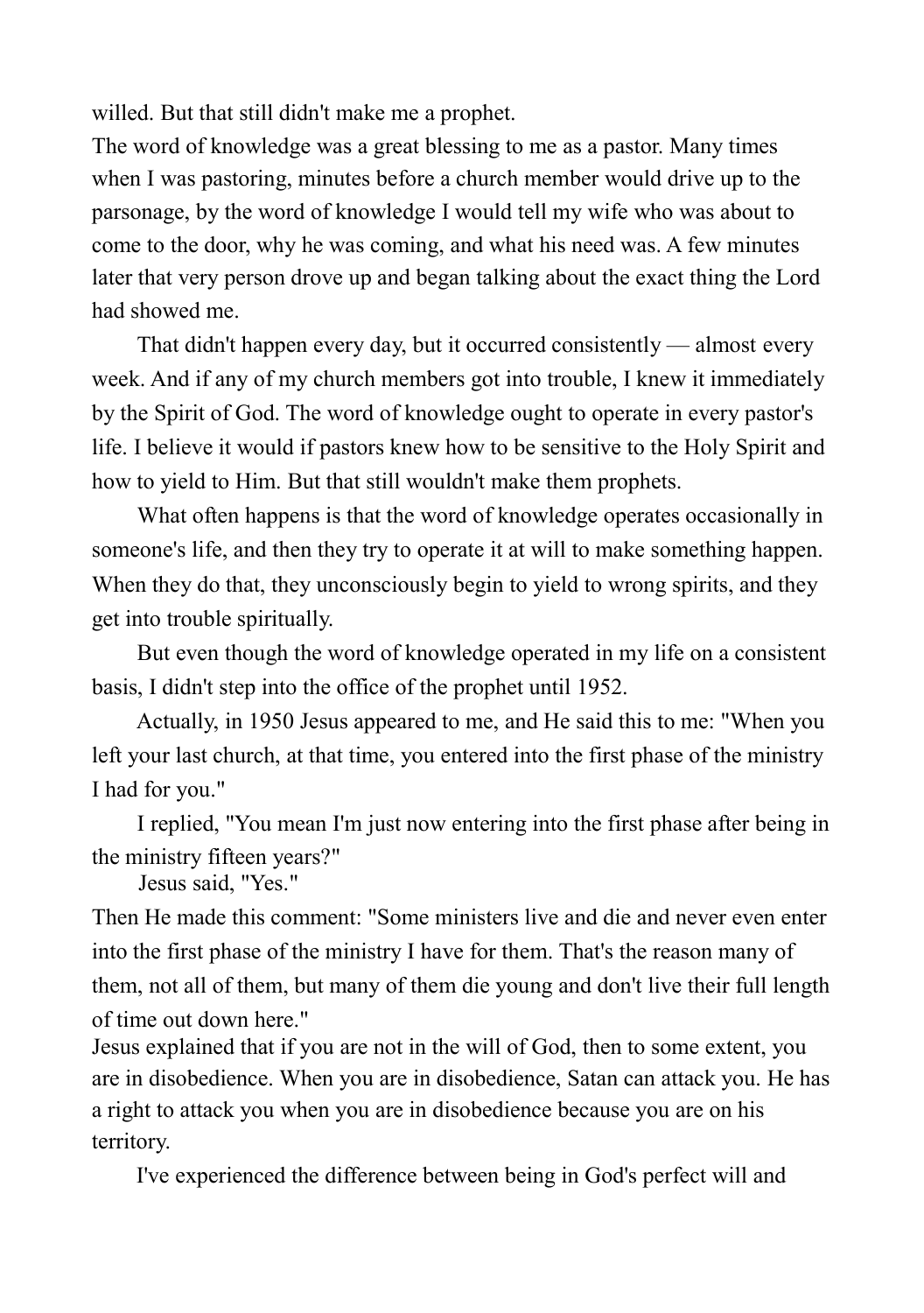being just in His permissive will! His perfect will is so much better!

Of course there will be tests and trials as long as we are on this earth. But if you're in the perfect will of God, He will see you through every one of them.

If you're not in the perfect will of God, you open a door to the devil. And you will have to repent and obey God before He can move in your behalf as He desires. It's just better to be in the perfect will of God.

Anyway, in 1952 Jesus appeared to me in a vision, and said, "From this time forward what is known in My Word as discerning of spirits will operate in your life and ministry when you are in the Spirit."

When I received the gift of discerning of spirits, I could see and hear in the realm of the spirit when I was in the Spirit. Then two revelation gifts discerning of spirits and the word of knowledge — operated in my life consistently, plus prophecy.

Did they operate every day or every week? Not necessarily. Every service? No, it was as the Holy Spirit willed (1 Cor. 12:11). But it was then that I stepped into the office of the prophet.

But, you see, the point I'm trying to make is that God doesn't put those whom He has called to the fulltime ministry in these ministry offices overnight. When Jesus appeared to me in 1952 and the gift of discerning of spirits began to operate in my ministry and I entered into the prophetic office, I had been in the ministry more than fifteen years. Even then, I didn't stand in that office publicly until 1953.

But I still didn't advertise that I stood in the office of the prophet, and I don't mention it much today. A person who has to advertise his calling, doesn't have much.

It's all right to advertise your meetings, of course, and let folks know you're in town. But if you are called to the office of the prophet, you don't have to broadcast it all over town. People will find out soon enough if you are really called to that office by the supernatural equipment that operates through you. Where novices get into trouble is that they go out and tell everyone they are called to a ministry office when they've never even operated in that office or they are just a beginner in it!

As the old saying goes, "The proof of the pudding is in the eating." Are you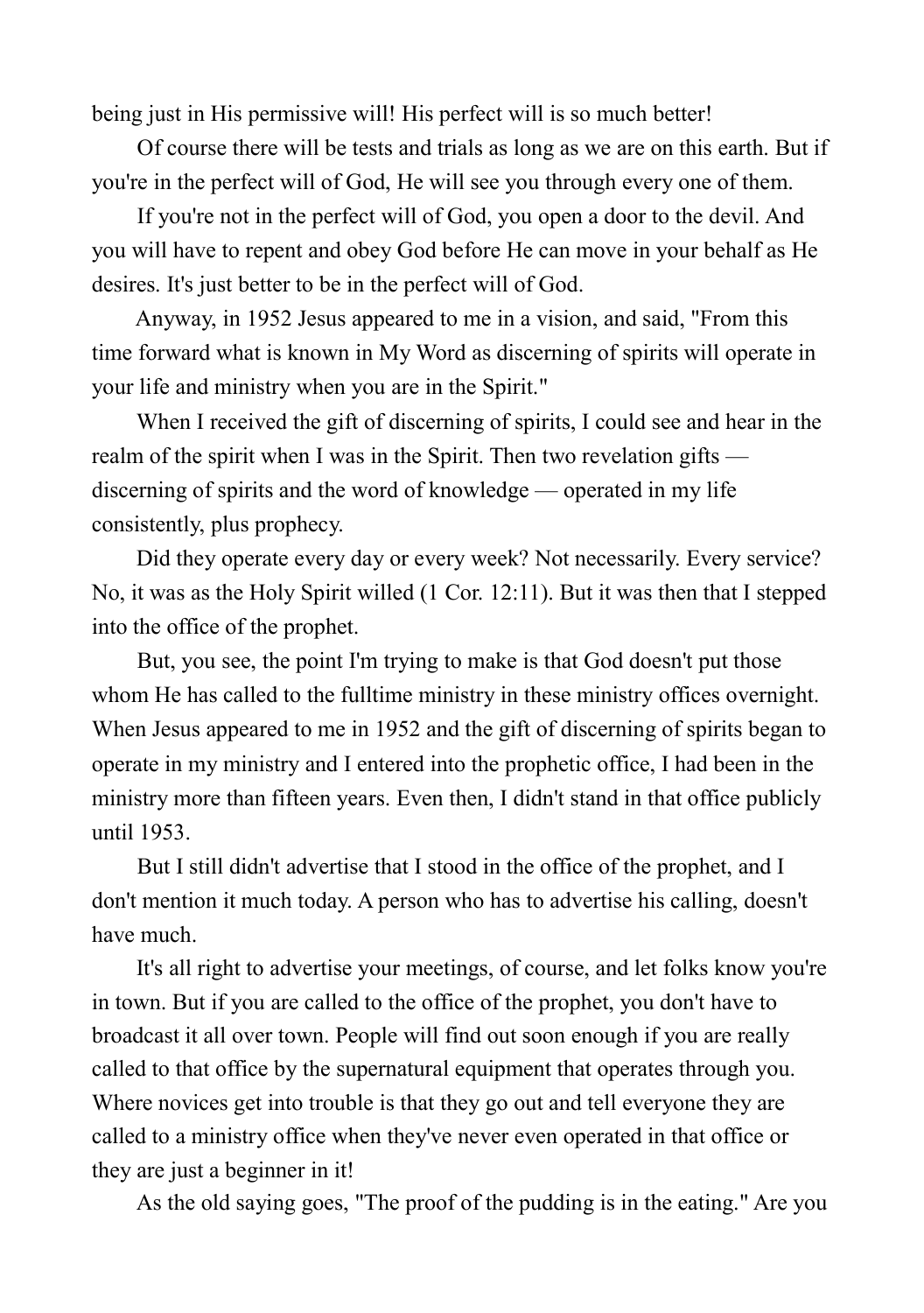first and foremost a preacher or a teacher of the Word? Do your prophecies come to pass? Do they line up with the Word of God? Are you teachable and easy to be entreated? Or do you cause strife and problems everywhere you go and get run off from every church where you preach?

These are the true tests of your ministry. Let your ministry first be proved. The Bible says, . . let every man prove his own work, and then shall he have rejoicing in himself alone . . ." (Gal. 6:4).

Just because gifts of the Spirit operate through you occasionally, that doesn't make you a prophet. Any Spirit-filled believer may have an occasional manifestation of revelation gifts as the need arises. After all, the Holy Ghost is in believers, and He manifests Himself through the gifts of the Spirit to meet the needs of people.

But there is a vast difference between an occasional manifestation of a revelation gift and a person who is called to a fivefold ministry office through whom spiritual gifts operate on a more consistent basis. That's where some folks are missing it today.

Of course, the Bible encourages all believers to covet to prophesy. First Corinthians 14:31 says, . . ye may all prophesy one by one. . . . " But there are no revelation gifts — word of knowledge, word of wisdom, discerning of spirits

— manifested in the simple gift of prophecy.

For example, in Acts 21:9 it says that Philip had four daughters "which did prophesy." But they didn't stand in the office of the prophet just because they prophesied.

Some folks see a prophet operate in some of the more spectacular demonstrations of the revelation gifts of the Spirit, and they think they can do that too. Then they try to prophesy using revelation gifts, and they are either prophesying in the flesh or they are inspired by occult powers.

Folks who are called to the office of the prophet are called to a full-time ministry office. They are called and set apart by God to the ministry. They can't call themselves or set themselves in a ministry office.

## No Prophets in the Laity

You see, that's why there are no prophets among what we call the laity. Those in the laity aren't spiritually equipped, nor do they have the anointing to stand in a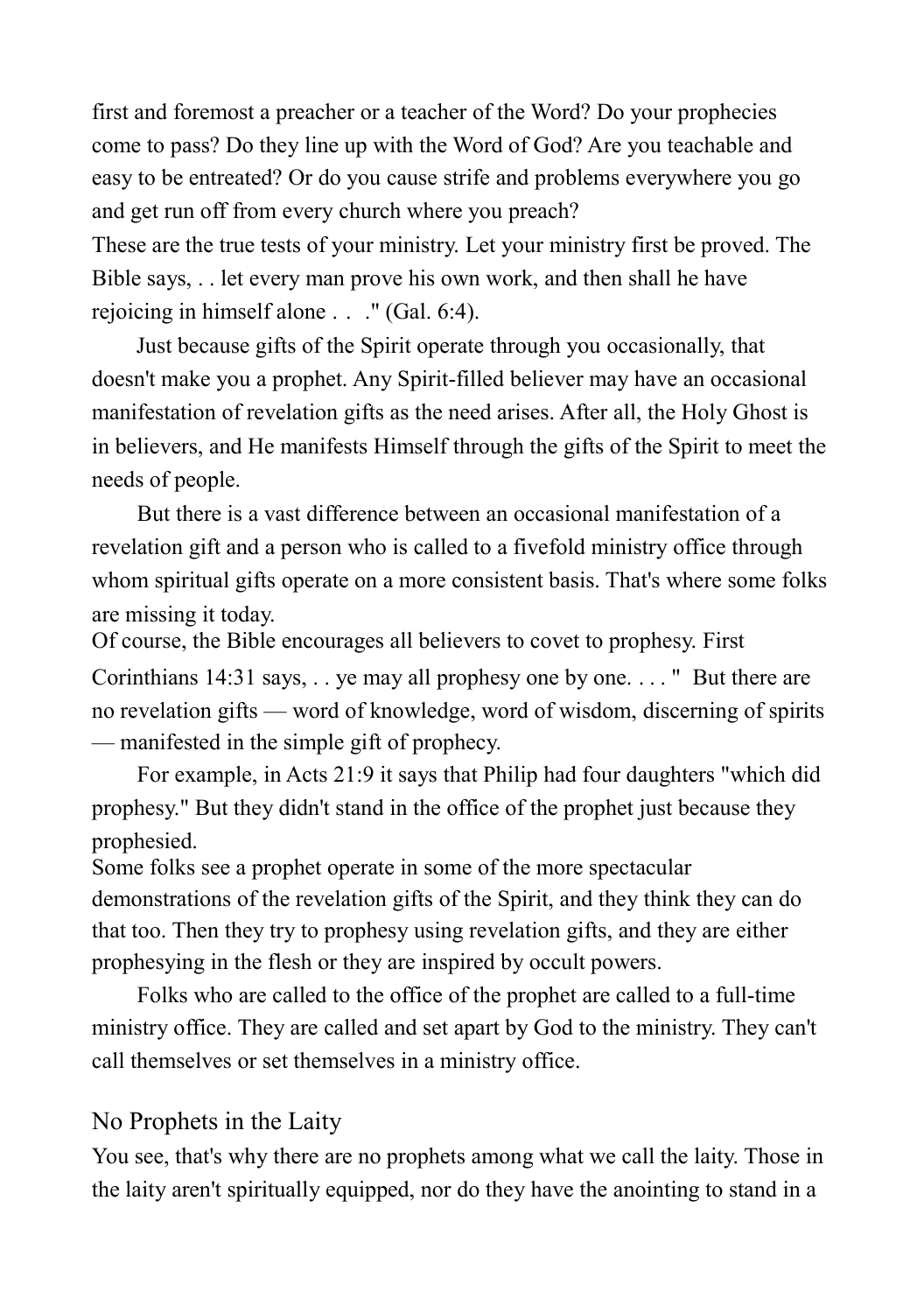ministry office.

Some people among the laity claim they are prophets, but they aren't. They can't be because that is a ministry office, equipped supernaturally by God with spiritual gifts or endowments. Only God can equip a person with spiritual gifts and set him into a ministry office.

Ministry offices are for those called to the full-time ministry. The prophet is a ministry gift to the Body of Christ. Of course, a person called to the ministry can stand in more than one office, as he is called by God and equipped by the Holy Spirit.

However, pastors are not normally called to the office of the prophet for several reasons. First, there is no record in the Bible of a pastor who was also a prophet.

Second, the prophet's ministry seems to be more of a roving ministry, like that of the evangelist's ministry. For example, in the Old Testament, the prophet Samuel taught in a circuit (1 Sam. 7:16) and traveled from place to place.

Third, when a pastor is called to the pastoral office, that is his first calling or ministry. You understand that as the need might arise, God could move a pastor over into the prophetic ministry temporarily at times to minister. But that would not be his main call. The pastoral ministry is his first priority.

Pastors may even operate sometimes in revelation gifts, but that doesn't make them prophets. And God may at times temporarily put one who will eventually stand in the prophetic office in the pastoral office as part of his training, as he did with me.

The office of the prophet is a distinct office, equipped with a more consistent manifestation of revelation gifts of the Spirit. And it would be a person's main ministry, just as pastoring is the pastor's main ministry.

#### Let God Set You in Your Place In the Body of Christ

If you think God has called you to a ministry office, even the office of the prophet, let Him put you into that office. You couldn't step into it immediately anyway. You wouldn't be ready for it, and you would make a mess of it if you tried to put yourself into that office. But God will add to your spiritual maturity here a little and there a little as He sees fit.

If God does want to set you into the office of the prophet, allow Him to do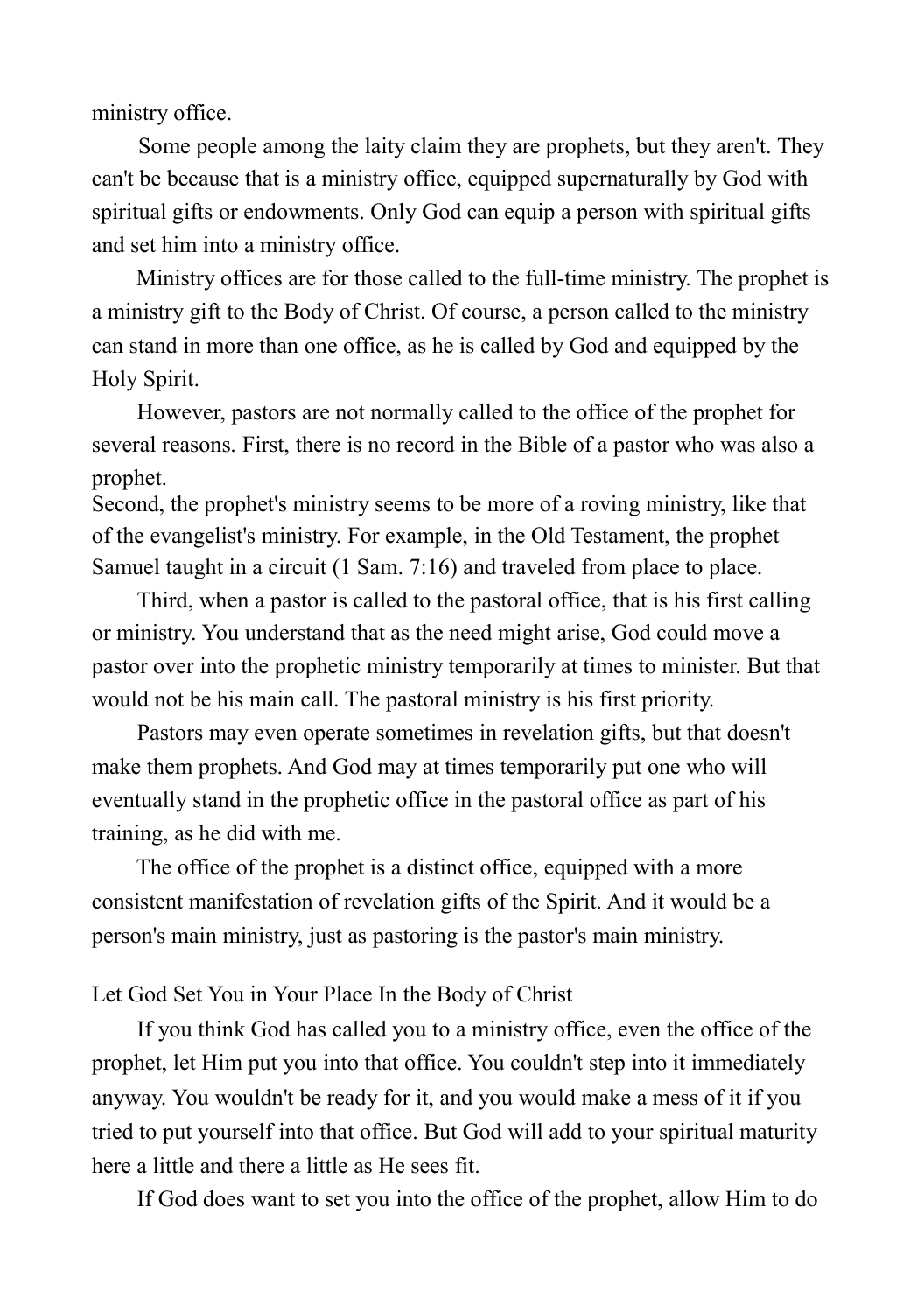it. As you are faithful to do what He gives you as you are maturing spiritually, eventually when He sees He can trust you with it, He will set you into that office.

If you are a novice in spiritual things, just be faithful to do what God has called you to do today. Be diligent to "Study to shew thyself approved unto God, a workman that needeth not to be ashamed, rightly dividing the word of truth" (2 Tim. 2:15).

There was a reason the Spirit of God said through the Apostle Paul not to put a novice in an office. A novice is too easily lifted up in pride, and that opens a door to the devil: ". . . lest being lifted up with pride he fall into the condemnation of the devil" (1 Tim. 3:6).

Many novices have tried to enter the office of the prophet themselves. Many were lifted up in pride when Satan tempted them, and their lives and ministries were destroyed. Some probably sensed the calling of God in their spirits to the prophet's office, but instead of waiting for God to set them in that office, they tried to rush into it themselves.

Also, the Body of Christ needs to realize that ministering in the office of the prophet carries an awesome responsibility; that is one reason it isn't for novices.

Some folks say, "I wish I could operate in the office of the prophet." Oh, dear Lord! If they really had the opportunity, they probably wouldn't wish that because of the awesome responsibility that goes along with it.

For example, it is an awesome responsibility to look out over a congregation, and by the gifts of the Spirit see someone whom you know is going to die that very night.

Sometimes you know why they are going to die, and sometimes you don't. It takes the wisdom of God and the leading of the Holy Spirit to know what to do with that knowledge. You don't always tell the person what you know, unless you are specifically instructed to by the Lord.

It is the hardest thing in the world to minister over in the prophetic office sometimes because of some of the things you see and know by the Spirit of God.

I've been in meetings where I've stood in the office of the prophet and looked out over the congregation and seen into the realm of the Spirit. Many times I've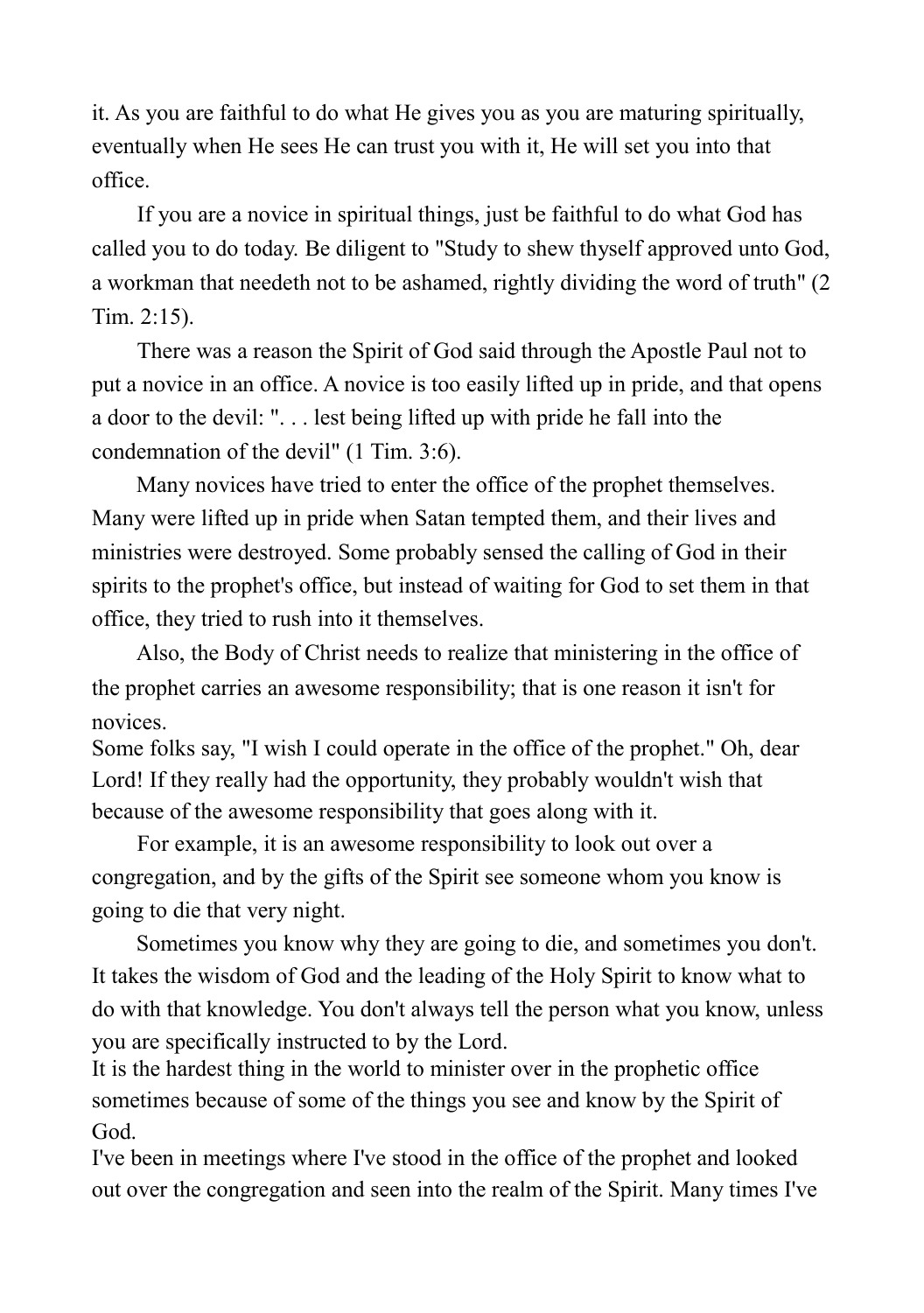seen exactly what was physically wrong with people.

And sometimes as the Spirit of God wills, I know the reason they are sick. It is an awesome responsibility to be used in revelation gifts of the Spirit and minister accurately according to the Holy Spirit's leading. Folks, this office is not for novices!

That's why you need to let God develop you and your ministry, whatever it may be. As God prepares you, people will recognize the gift of God in you. If you think God has called you to the prophetic office, study and show yourself approved, grow and mature spiritually, and be faithful as you serve Him in other capacities. God will mature you and prove you before he puts you in positions of increased responsibility.

Just trust in the wisdom of God and know that as you do your part and prepare yourself in the Word, God in His wisdom will do His part. He will lead and guide you, and if you are called to that office, He will mature you both naturally and spiritually first before He sets you into that office.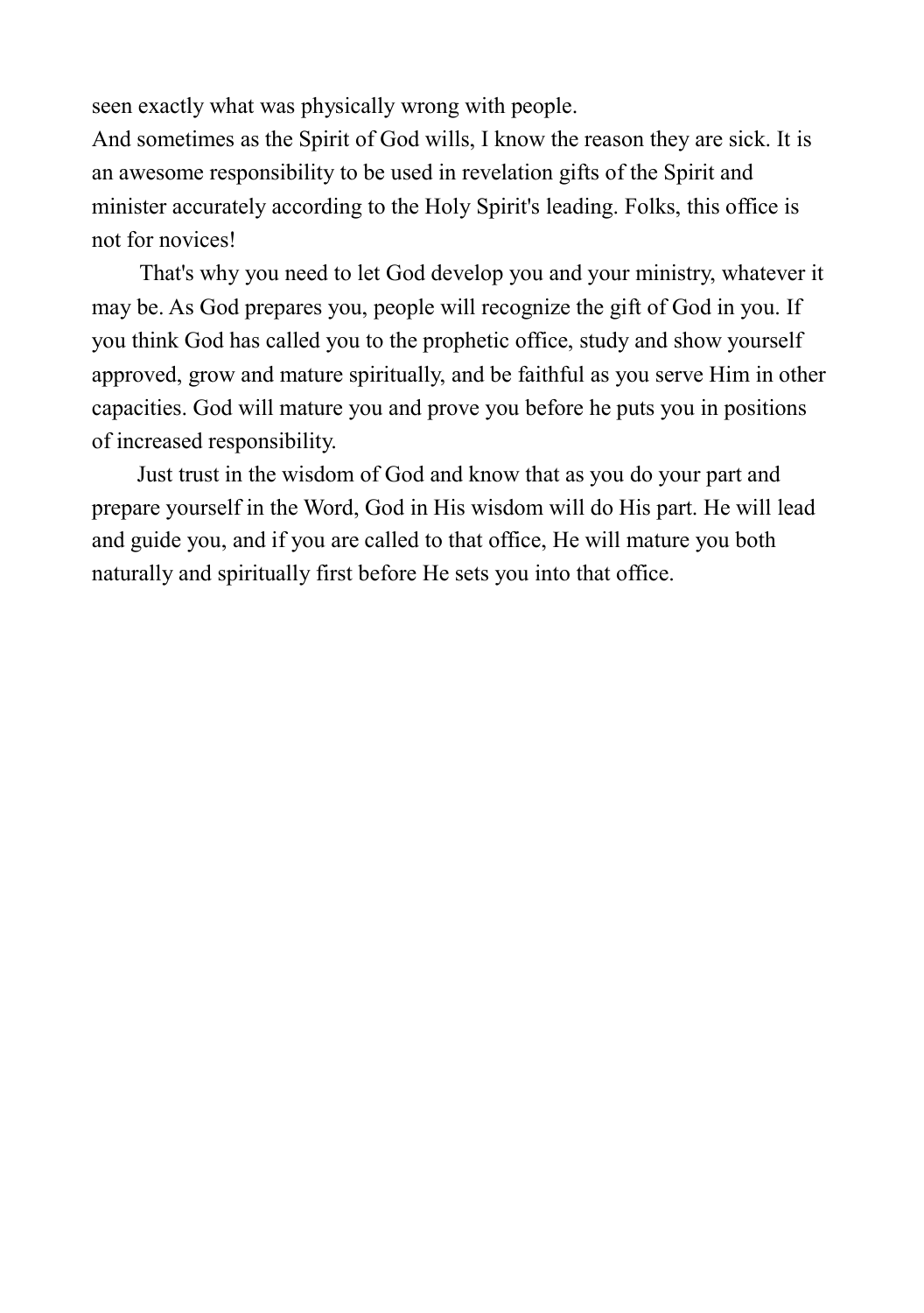# SECTION III PASTORS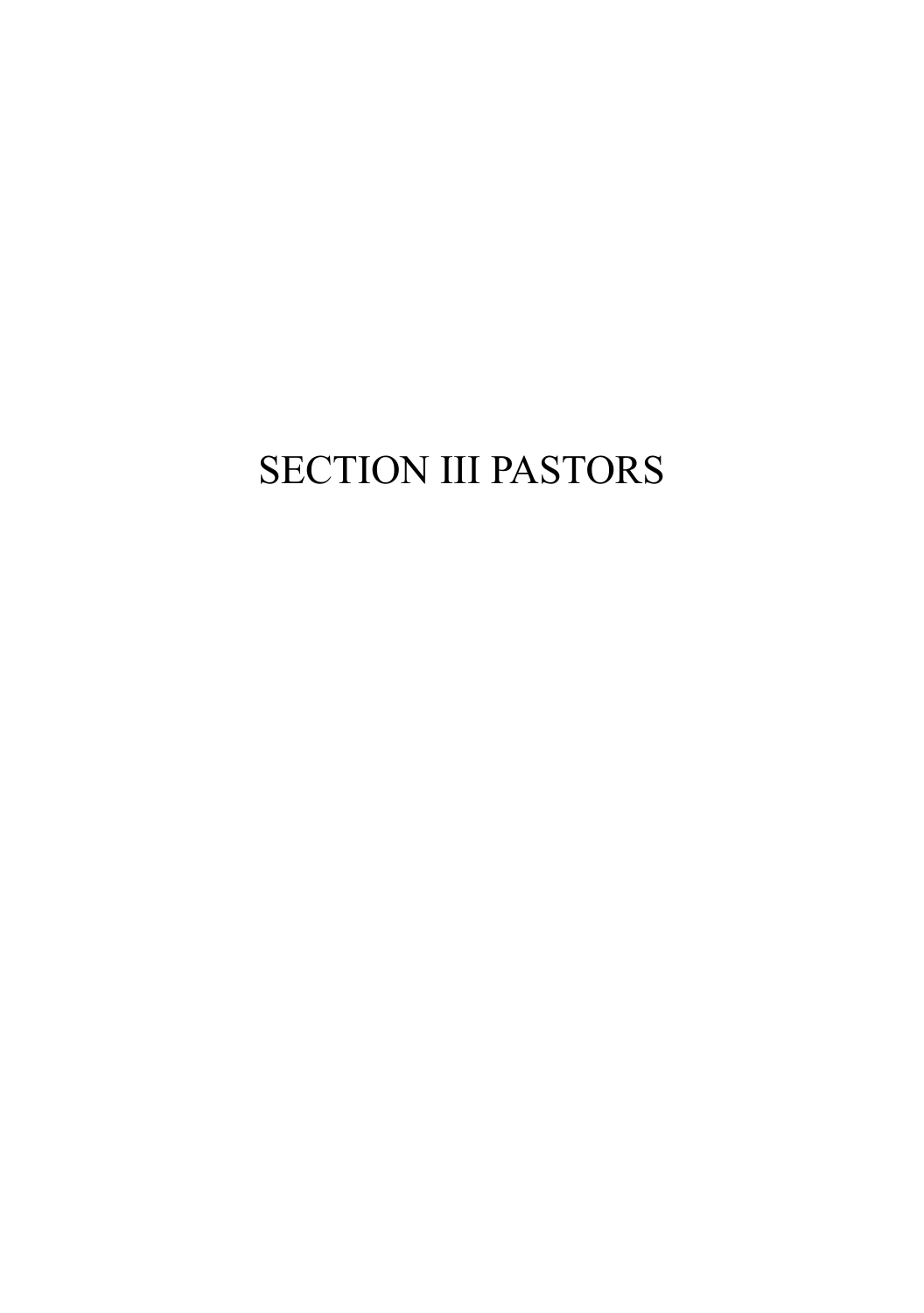## Chapter 11 Church Government

. . . When he [Jesus] ascended up on high, he led captivity captive, and GAVE GIFTS UNTO MEN. . . .

And he GAVE some, apostles; and some, prophets; and some, evangelists; and some, PASTORS and teachers.

— Ephesians 4:8,11

And God HATH SET SOME IN THE CHURCH, first apostles, secondarily prophets, thirdly teachers, after that miracles, then gifts of healings, helps, GOVERNMENTS, diversities of tongues.

— 1 Corinthians 12:28

Some people today are confused about church government and what constitutes correct church government. Church government refers to who is in authority in the local church and who is responsible for the leadership of the local body. How is the local church supposed to be run?

When you study the New Testament, you won't find any ironclad laws about church government. The New Testament is not as clear as we'd like it to be on this subject. And no matter what kind of church government a church has, a person can take scriptures out of their setting to try to prove that his particular kind of church government is right. Many arguments and "religious wars" have been waged over this issue.

Although there may be some gray areas in the Bible as far as what constitutes proper church government, there are some basic principles and guidelines laid down for us in the New Testament. If we stay within those guidelines, we will be fine. But if we get out beyond those basic principles, we are going to get into trouble.

The reason some confusion exists in this area is that some people have tried to take the things which Paul said about ministry, and make them apply to church government. But we need to understand that many ministries exist which have nothing to do with the governing of the local church.

You see, Paul talks about the fivefold ministries that are given to the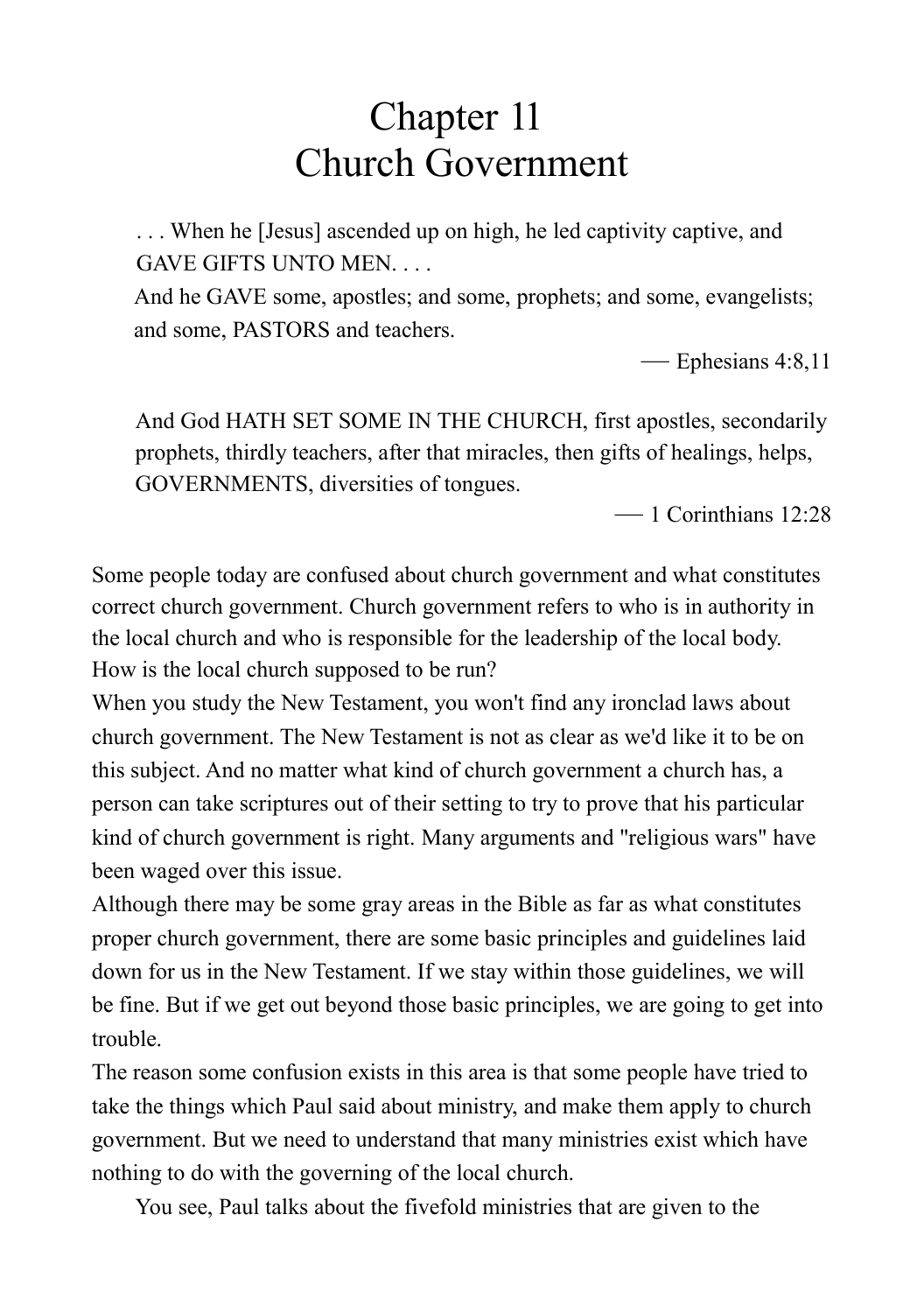Church, or set in the Church. These are people whom God has called and set in the Church to minister to the Body of Christ.

In Ephesians 4:11 and First Corinthians 12:28, Paul lists the fivefold ministries. The list of ministry gifts in Ephesians 4:11 is obvious: apostles, prophets, evangelists, pastors, and teachers.

And in First Corinthians 12:28, the offices of the apostle, prophet, and teacher are listed clearly enough. But we don't readily see the offices of the evangelist and pastor. However, the office of the evangelist is referred to in this list as "miracles" and "gifts of healings," since those manifestations frequently accompany that office, although they are not exclusive to that office. And the pastoral office is found in the word "governments."

Paul does not specifically mention church government except in this passage in First Corinthians 12:28 when he uses the word "governments," referring to the pastoral office.

We know that the word "governments" refers to a ministry gift because in this passage Paul is listing the ministry gifts, and he does not change his subject. Therefore, "governments" is a distinct ministry gift, not a combination of all the ministry gifts together, forming some kind of a church government. Some people have interpreted this word "governments" to mean that Paul is saying all the ministry gifts make up church government. They claim that all the ministry gifts are found in this office of governments; therefore, they mistakenly say that all the ministry gifts are to rule and govern the local church. In other words, according to this erroneous teaching, in order to have correct church government, the fivefold ministry must operate in every local church, no matter how small. And because the apostle and prophet are listed first, that means they have preeminence over all the other ministry gifts, including the pastor.

Because they assume that Paul lists the ministry gifts in the order of their importance and prominence in regard to church government, the pastoral office must not be very important because it is found fourth in this list in Ephesians 4:11 and not at all in the passage in First Corinthians 12:28.

Therefore, according to this reasoning, every local church must have an apostle and a prophet in authority over the pastor to govern, lead, and guide the pastor and the congregation. They say that the apostle governs the sheep,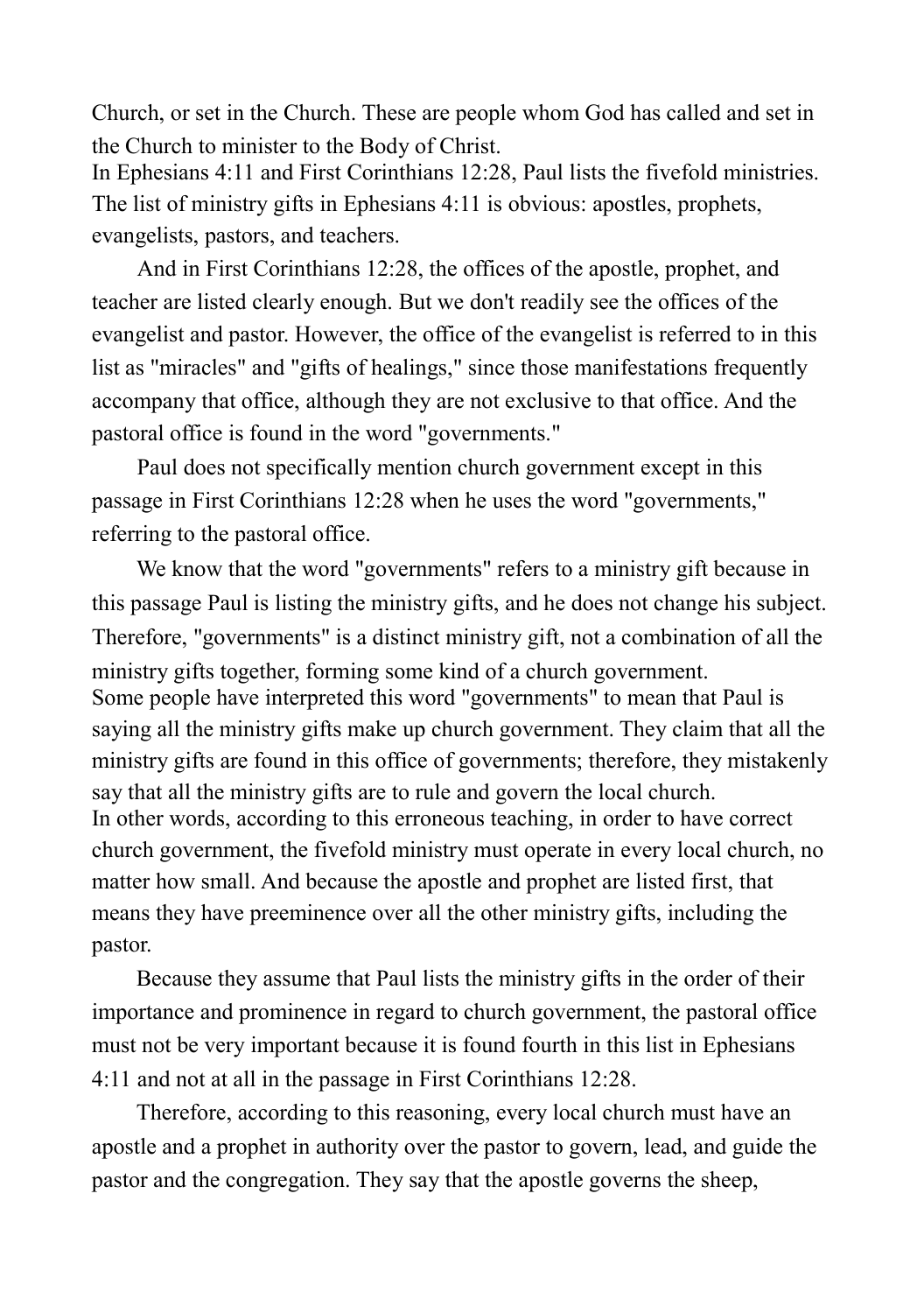including the pastor; the prophet guides the sheep, including the pastor; and the pastor shepherds the sheep under the leadership of an apostle and prophet.

That is unscriptural. In the first place, they have taken Paul's statement out of context to come up with the idea that all the ministry gifts make up the government of a local church.

In the second place, Paul isn't listing ministry gifts in their order of importance. If he were listing them by their importance, it would mean that the apostle, prophet, and evangelist are more important than the pastor and have authority over him in the local body. That doesn't line up with other scriptures on this subject.

In the third place, as we've already discussed, apostles are not set in the Body of Christ to govern other ministry gifts.

And the prophet isn't to guide anyone either. You won't find anywhere in the New Testament, even in the Early Church, where prophets guided anyone. Besides, why would the prophet have to guide the pastor? A pastor doesn't need an intermediary or a go-between in order to hear from God. The pastor has the Holy Spirit, too, and he can get direction for the church and guidance directly from God for himself.

When the Lord set the pastoral gift in the church, that means God will speak primarily to the pastor — not to the apostle or prophet — regarding the direction of that local body.

I cannot agree with the idea that the apostle and prophet are to rule over the pastor, or that each local body needs to have the fivefold ministry in operation in order to have proper New Testament church government.

"Governments" is listed separately, indicating that it is a distinct office from the other ministry gifts. As its own separate office, "governments" indicates the pastoral office.

You see, people can make Scripture say anything they want if they don't rightly divide the Word. But one of the simplest rules of Bible interpretation is to determine who is doing the talking; to whom is he talking; and what is he talking about. Paul was talking to believers about ministry gifts.

People get off into doctrinal error when they take one scripture, or a part of a scripture, and try to build a doctrine on it.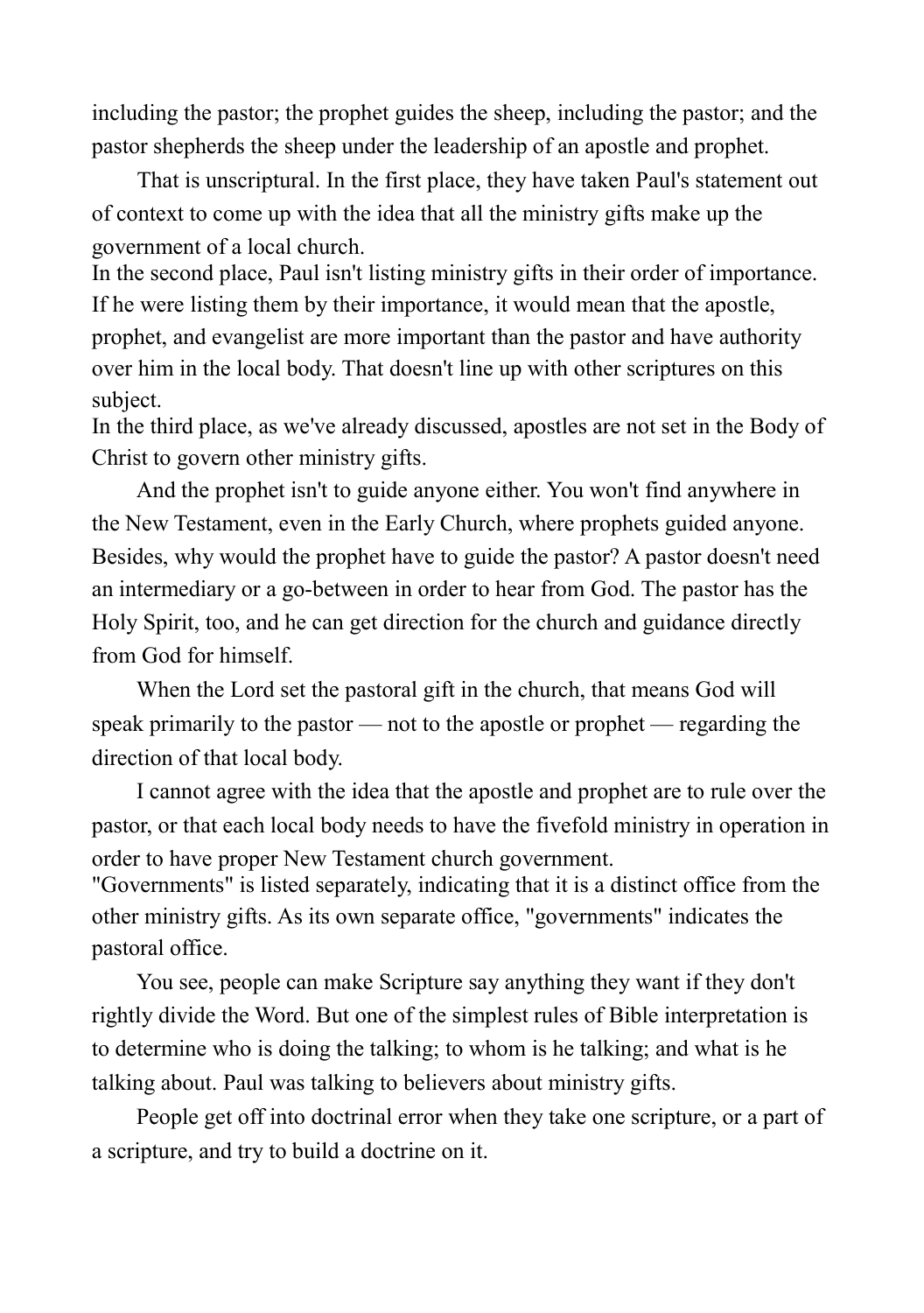## The Development of the Local Church

The only way to get a scriptural perspective of the error that is being taught in the Church today about apostles and prophets governing the local church, is to study the development of the local church in the Book of Acts. What was the origin of the local church, and how did church government evolve?

You see, at first the only local church was the church at Jerusalem. We have no record of the Church in its earliest days even evangelizing outside of Jerusalem. The local body was confined to the Jerusalem church.

But before Jesus ascended, He had told the disciples they were to be witnesses of Him in Jerusalem, Judaea, Samaria, and to the uttermost parts of the earth (Acts 1:8). In other words, the gospel was to be preached and works were to be started in other areas as well. However, years later the Early Church still hadn't done that; they had just stayed right there in Jerusalem. So for a period of time, the Jerusalem church was the only church in existence.

Therefore, for some years preaching and teaching in the Early Church was done by the Apostles of the Lamb, and initially all ministry was confined to the Jerusalem church. But when persecution arose, the Early Church went out witnessing. Although the apostles stayed in Jerusalem when the Church was scattered, later the apostles began establishing works in other areas. The first record we have that believers left Jerusalem to evangelize is in Acts 8:1, and that occurred some years after Pentecost.

ACTS 8:1

1 . . . And at that time there was a great persecution against the church which was at Jerusalem; and they were all SCATTERED ABROAD throughout the REGIONS OF JUDAEA and SAMARIA, except the apostles.

It was only after the persecution that believers went out witnessing, and works began to be established in other areas. It says the Church was "scattered abroad" preaching the gospel. The Early Church finally obeyed what Jesus had told them to do in Acts 1:8 by spreading the good news about Him to others. As new works were started outside of Jerusalem, when doctrinal disputes arose, the disciples would return to the Jerusalem church to settle these issues.

Development of Church Doctrine In the Early Church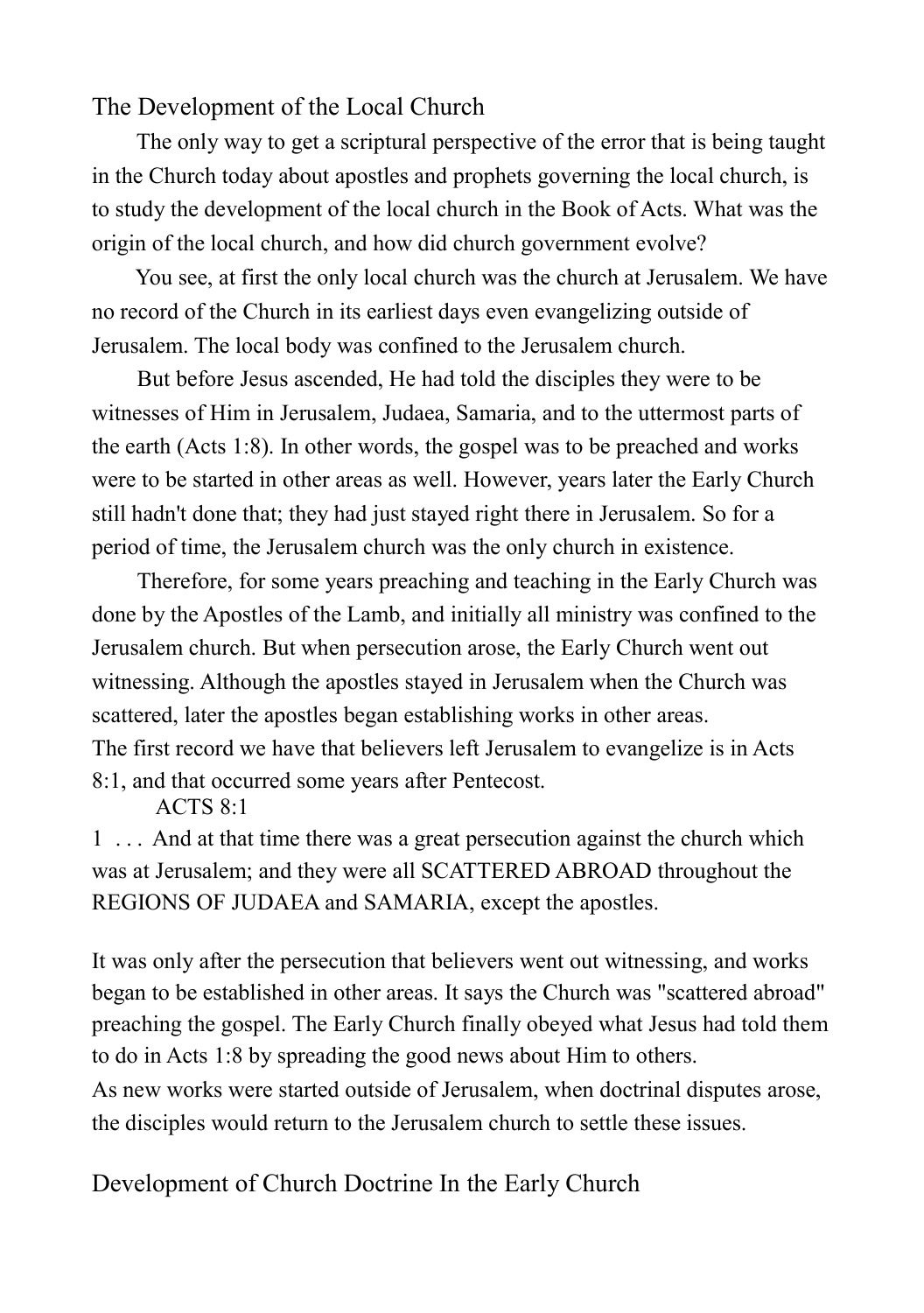For example, in Acts 15, the apostles returned to the Jerusalem church to settle matters of doctrine.

ACTS 15:1,2,4-6

1 And certain men which came down from Judaea taught the brethren, and said, EXCEPT YE BE CIRCUMCISED AFTER THE MANNER OF MOSES, YE CANNOT BE SAVED.

2 When therefore Paul and Barnabas had no small dissension and disputation with them, they determined that Paul and Barnabas, and certain other of them, should go up to JERUSALEM [the mother church] unto the APOSTLES and ELDERS about this question.... 4 And when they were come to Jerusalem, they were received of the church, and of the APOSTLES and ELDERS, and they declared all things that God had done with them.

5 But there rose up certain of the sect of the Pharisees which believed, saying, That it was needful to circumcise them, and to command them to keep the law of Moses.

6 And the APOSTLES and ELDERS came together for to consider of this matter.

Some people use Acts 15 to try to prove that all the ministry gifts governed the local body. But this passage doesn't have anything to do with local church government. In other words, it had nothing to do with the daily running of the church and who was in authority in the local body.

Acts 15 is an account of the New Testament Church in its early stages of development. In these early stages of development, all the ministry gifts worked together to decide universal church doctrine.

For example, regarding matters of circumcision, those in ministry offices decided whether believers needed to be circumcised according to the Law of Moses to be saved. Although all the ministry gifts helped decide this issue, all the ministry gifts did not govern the local church.

"Elders" here signifies pastors and those called to the fivefold ministry. You see, when a minister is ordained, he is ordained to full eldership in the Body of Christ. Every ordained minister is an elder.

Notice that a deacon board or a group of businessmen elected to a church board did not decide spiritual issues.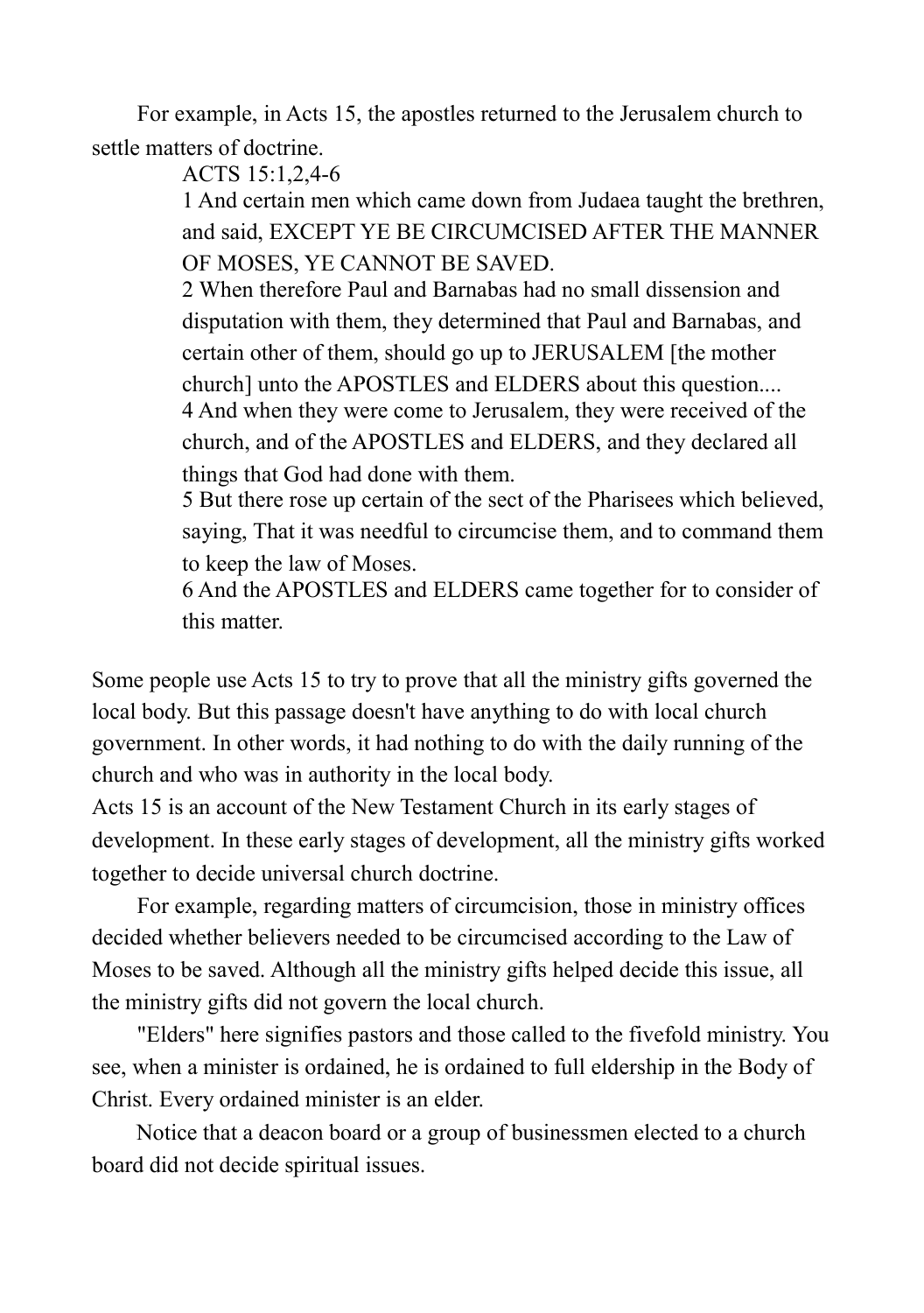#### ACTS 15:22-30

22 Then pleased it the APOSTLES and ELDERS, with the WHOLE CHURCH, to send chosen men of their own company to Antioch with Paul and Barnabas; namely, Judas surnamed Barsabas, and Silas, chief men among the brethren:

23 And they wrote letters by them after this manner; The APOSTLES and ELDERS and BRETHREN send greeting unto the brethren which are of the Gentiles in Antioch and Syria and Cilicia.

24 Forasmuch as we have heard, that certain which went out from us have troubled you with words, subverting your souls, saying, Ye must be circumcised, and keep the law: to whom we gave no such commandment:

25 It seemed good unto us, being assembled with ONE ACCORD, to send chosen men unto you with our beloved Barnabas and Paul,

26 Men that have hazarded their lives for the name of our Lord Jesus Christ.

27 We have sent therefore Judas and Silas, who shall also tell you the same things by mouth.

28 For it seemed good to the Holy Ghost, and to us, to lay upon you no greater burden than these necessary things;

29 That ye abstain from meats offered to idols, and from blood, and from things strangled, and from fornication: from which if ye keep yourselves, ye shall do well. Fare ye well.

30 So when they were dismissed, they came to Antioch: and when they had gathered the multitude together, they delivered the epistle.

Even though those in the fivefold ministries helped decide doctrinal issues in the early development of the Church, it doesn't say, "The fivefold ministry governed the church." It just says the fivefold ministry was set in the Church (1 Cor. 12:28). They all had specific functions, but not all offices had the function of "governmerits." That was a distinct office with its own function.

Actually, the apostles, elders, and the entire Church at Jerusalem had something to say in deciding some matters (Acts 15:22,23). For instance, the whole church was in agreement with the apostles' and elders' decision regarding church doctrine, and they all decided who to send with Paul and Barnabas. Of course, as the pastor or overseer of the Jerusalem church, James presided over the meeting (Acts 15:13). And even though the other ministry gifts had their input, notice that as the pastor, James ultimately made the final decision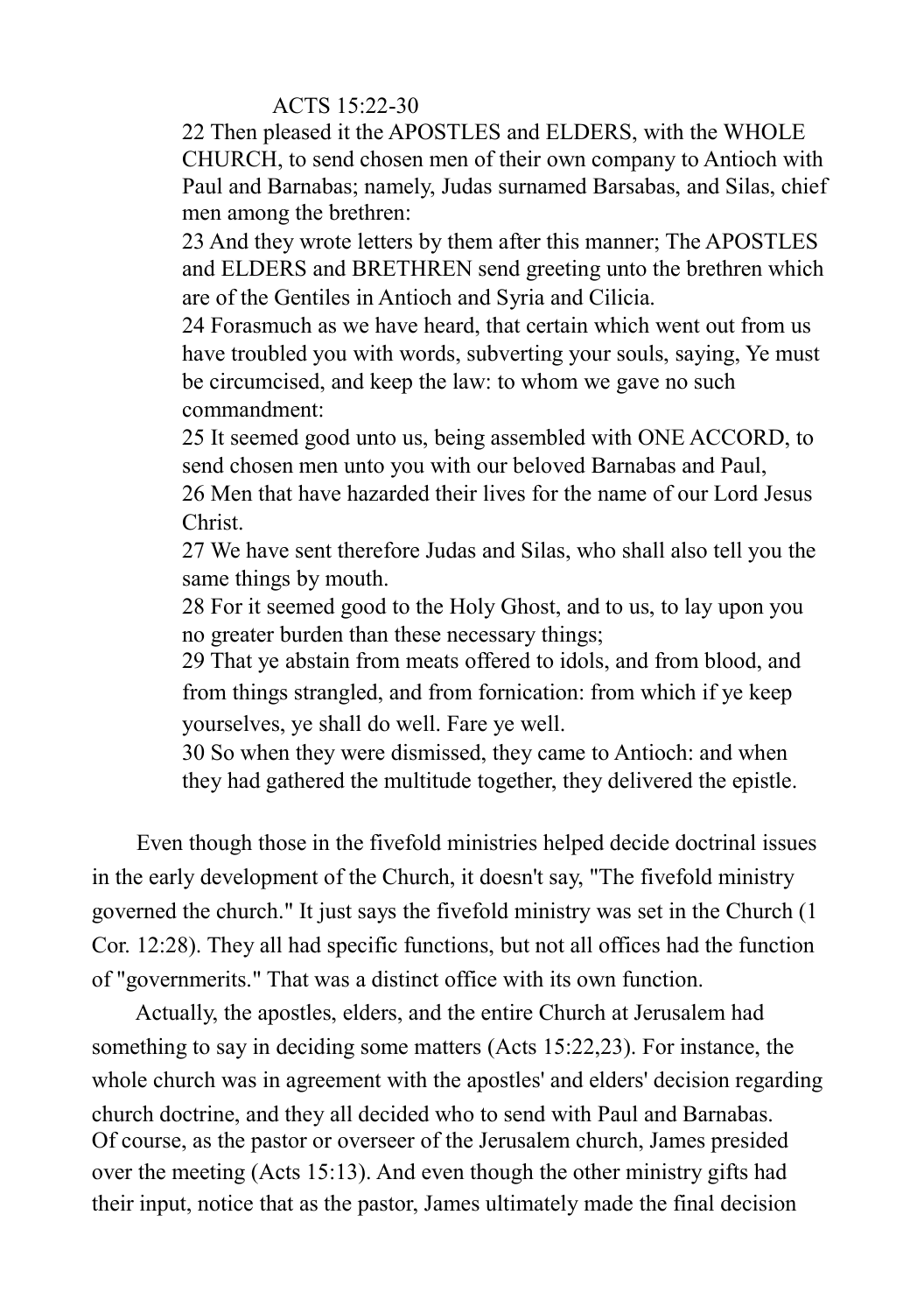#### (Acts 15:13,19-21).

### The Development of Elders in the Early Church

At first the Early Church didn't have pastors; the only recognized ministry they had was found in those men the Bible refers to as the Apostles of the Lamb. When the apostles went out from the Jerusalem church, they ministered primarily to the Jews.

Then in the course of time, God raised up Paul to go to the Gentiles. We can learn much about the development of the local church in other areas outside of Jerusalem by looking at Paul's ministry. On his missionary journeys when Paul was establishing churches, the longest period of time he stayed in one place preaching the gospel was three years (Acts 20:31), but normally he stayed a shorter time than that (Acts 18:11).

It seems that Paul would stay long enough in an area to get the people established in faith and to start a church. But every church he left was still a baby church in the infancy stages of development. It takes time for ministries to be established and for churches to grow and develop spiritually. So when Paul or one of the apostles started a new work, they would choose one or more of the older men in the congregation to oversee the work. The Greek word "elder" literally means an older person.

But if these men weren't called to the fivefold ministry, they wouldn't have any anointing on them to stand in a ministry office. And if they weren't developed in spiritual things, they would still be novices. It takes time to grow and develop spiritually. But mature men with some natural wisdom could oversee the new work until God had the time to raise up qualified men to stand in the pastoral office.

So in the process of time, many of these elders or older men who were actually called to the ministry developed and matured spiritually and became qualified and spiritually equipped to stand fully in the pastoral office.

Therefore, in the process of time, as the Early Church grew and developed spiritually, it was possible to have men who were called of God and spiritually equipped as pastors to take the oversight of the flock. It was no longer necessary to select someone simply on the basis of age or maturity; there was a recognition of those who were actually called to and equipped for the ministry. Sometimes people say, "Let's just go back and do things the way they did in the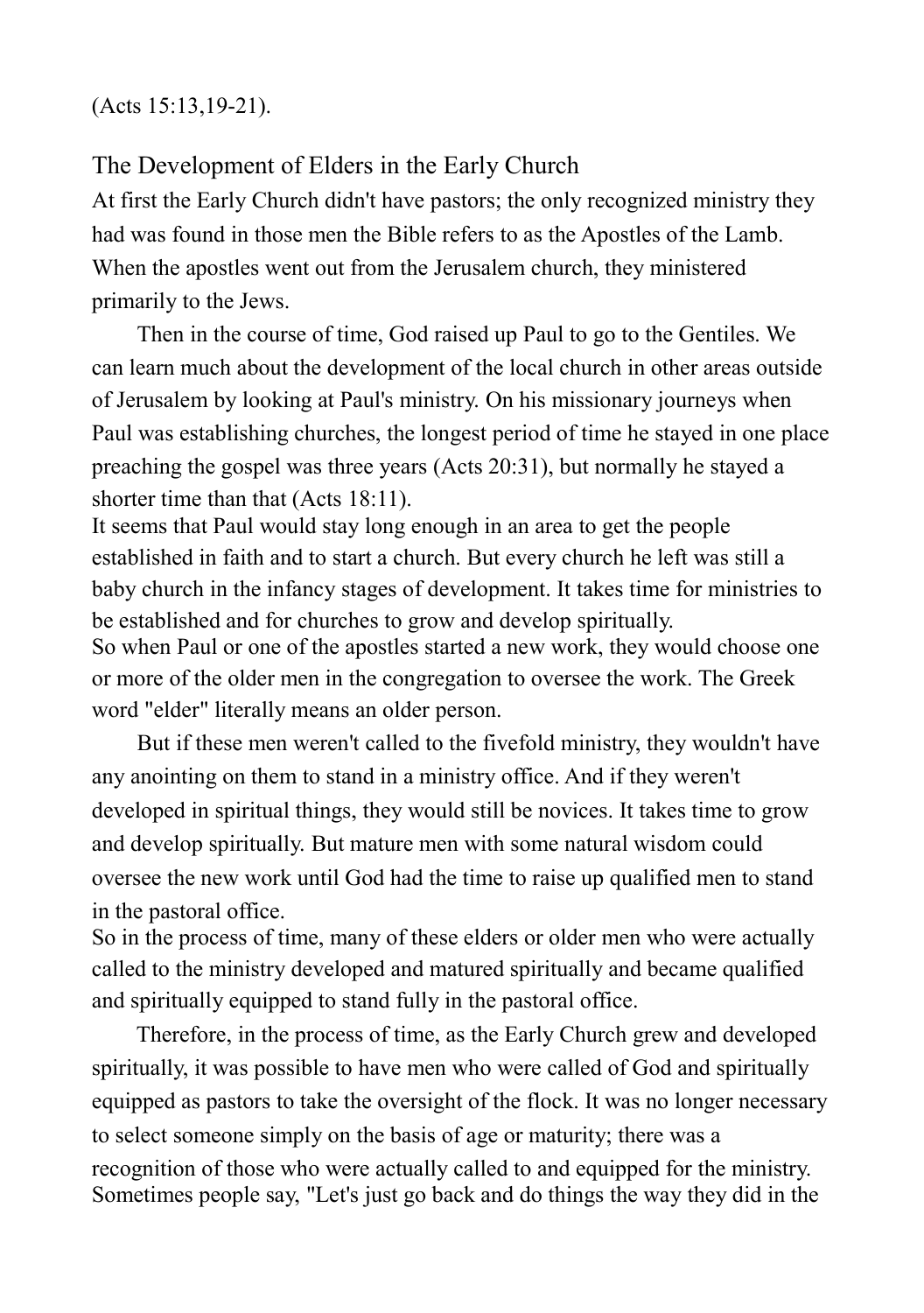Early Church." But if we do that, we will have a baby Church — a Church still in its infancy stages of development. It would be unscriptural for the Church today at this stage of development to randomly take people from the congregation and give them oversight of the church, unless of course it was just a temporary situation until one who was actually called and anointed as a pastor could be set in office.

Of course, in doctrine we are the same as the Early Church. We have the same new birth, the same baptism of the Holy Spirit, and the same Lord's Supper. But we won't necessarily be the same in practice in the sense that we won't do things the same way they did as far as the growth and development of the Church is concerned. You see, the Early Church was in its first stages of development, and we aren't. The fivefold ministry is already developed in the Church today.

Let's look at the church at Ephesus to see how that local church developed. The church at Ephesus had its beginning when Paul came to Ephesus many years after the Day of Pentecost and preached the gospel to the disciples there (Acts 19:1-7).

Those Ephesians were just disciples; they had been baptized by John the Baptist, who told them to believe on Jesus Christ who was to come. But the Ephesian disciples didn't know that Jesus had already come, so they weren't born again.

When Paul told them Jesus had come, they believed on Jesus and were born again. Then Paul laid his hands on them, and they were filled with the Holy Spirit (Acts 19:6,7). That was the beginning of the church at Ephesus.

Then years later, Paul called together the elders of the church at Ephesus and gave them instruction about feeding the flock of God.

ACTS 20:17,28

17 And from Miletus he sent to Ephesus, and

called the ELDERS of the church\_\_

28 Take heed therefore unto yourselves, and to all the flock, over the which the Holy Ghost hath made you OVERSEERS, to FEED THE CHURCH OF GOD, which he hath purchased with his own blood.

Here Paul addressed them as "elders" and "overseers." You see, by this time the church had had time to grow and develop, and the elders were no longer just older men. They were true elders in the spiritual sense of the term. They were overseers, or pastors.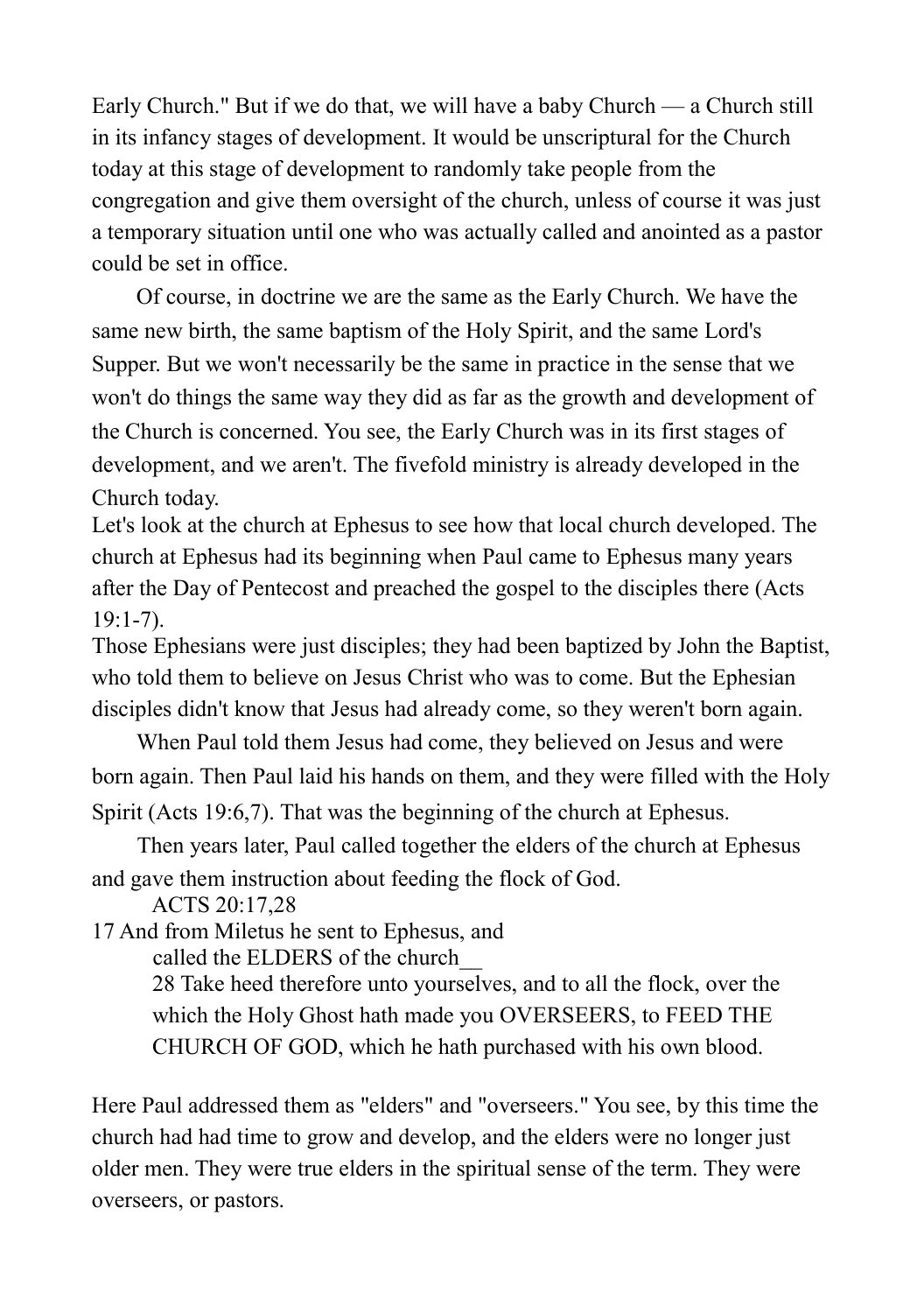By this time, the Holy Ghost had developed teachers and preachers of the Word and "set" them in the Church. That's why Paul instructed these elders to . . feed the church of God. . . . " These "elders" were now true pastors who had the pastoral oversight of the local body and the ability to feed the people spiritually.

Paul couldn't be just talking to older men here, because an older man with no anointing on him for the ministry wouldn't be spiritually equipped to feed God's people the Word of God.

In the early days of my ministry, I saw an example of an older man being put in charge of a church until

God raised up a man called to the pastoral ministry. This occurred in one of the churches 1 later pastored.

Before I pastored that particular church, a layman named Brother Flagler had been installed as an elder in the church. He was an older Christian, one of the first ones to be saved in that congregation. He had the oversight of running the church until the Lord raised up a pastor for that congregation.

Brother Flagler readily admitted, "I can't preach. I'm not called to preach or to pastor. I did teach a Sunday school class in the church. But I just sort of took charge of the church until God brought us a pastor. Sometimes we would go for almost a year without a pastor, but we just kept having church. I would bring a minister in to preach in the services, and I would oversee the running of the church. But I had no anointing to teach or preach, and I wasn't called to pastor." In the course of time, God raised up a pastor for that church. But in the meantime Brother Flagler acted as an overseer of the work.

That's exactly what happened in the Early Church. An older man or an older believer was put in charge of the church until God had time to develop the ministry gifts of the pastor who would then become an elder or overseer in the true sense — a shepherd of God's sheep.

#### 'Governments'

Studying the development of the Early Church helps us see that the word "governments" in First Corinthians 12:28 is referring to the pastoral office. Ask yourself the question, Who governs the local body? The pastor does. Nowhere in Scripture do we find the government of a local body headed up by the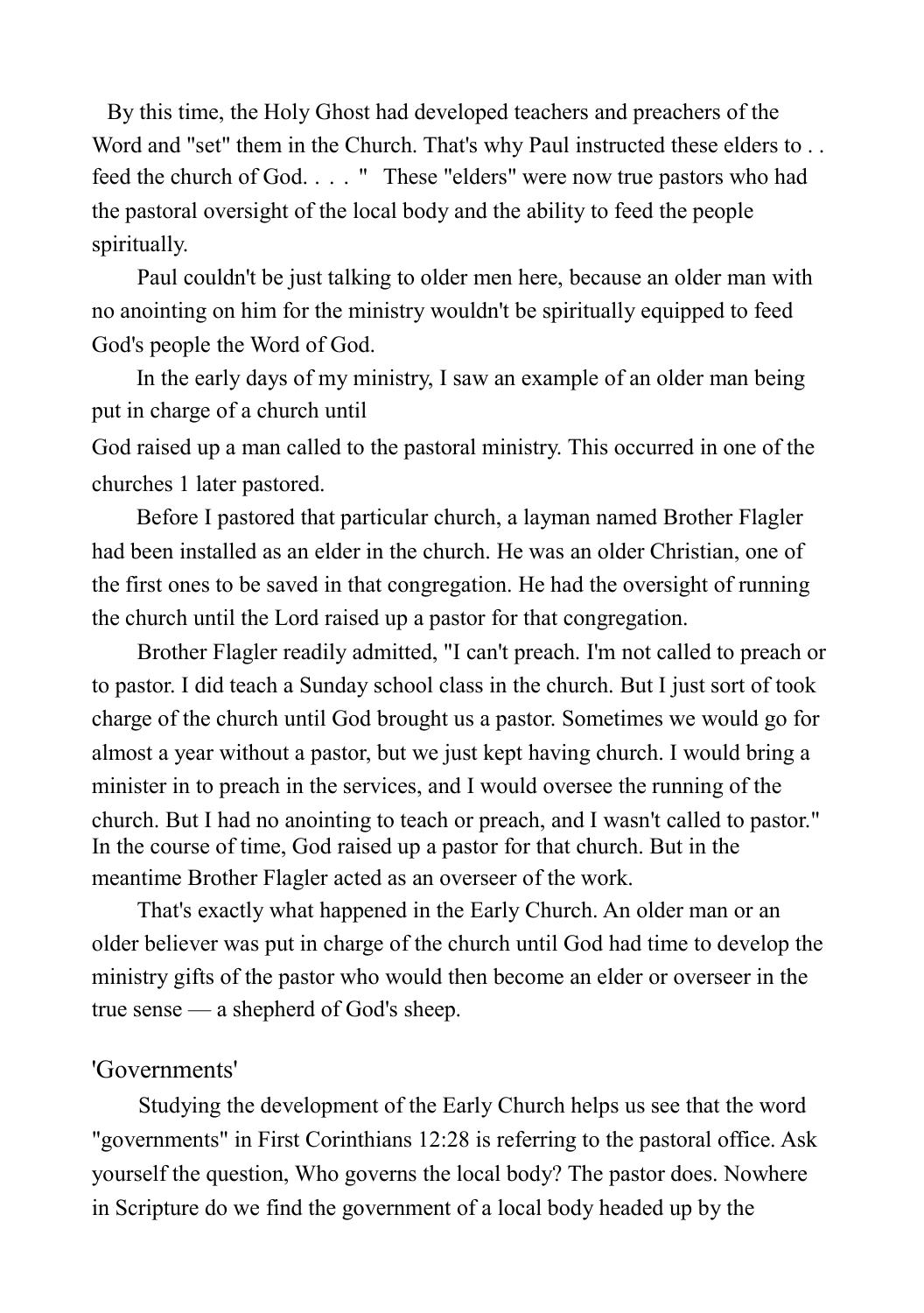apostle, prophet, evangelist, or teacher.

And "governments" or the governing of the local church is certainly not found in the sheepfold, among the sheep. It couldn't be, because "governments" is referring to a ministry gift office, and laymen are not spiritually equipped to stand in ministry offices. Laymen have no anointing upon them to minister in the fivefold offices. No, the shepherd governs the local body.

We also know the office of "governments' is not found in the office of the apostle because nowhere in the New Testament do we find apostles governing the local body. In fact, the office of the apostle couldn't be part of the church government because the apostolic office is typically not a stationary ministry located just in the local body.

An apostle should be a member of a local body, of course, but he doesn't stay right there in the local church, because one of the outstanding characteristics of an apostle is that he is a sent one. He is sent out with a message, or to pioneer new works and new churches, or to minister in the mission field.

No, the shepherd governs the sheep in the local body! You can go over to Israel today and see the shepherd with his sheep. He takes care of the sheep and watches over them; he governs them. If you told him, "I have authority over this flock, and I am going to sell all your sheep," that shepherd would send you on your way!

No one else has authority over a shepherd's flock. The shepherd has the authority and responsibility to govern the flock because he is entrusted by God with the oversight of the flock.

It is the same way in the local body. The governing of the flock is done by the shepherd of that local congregation because he is the overseer of the local church. We are not talking about a natural, human governing or government. We are talking about a divine spiritual oversight, which provides for the nurturing of the sheep in an attitude of love.

ACTS 20:28

28 Take heed therefore unto yourselves, and to all the flock, over the which the Holy Ghost hath made you OVERSEERS, to feed the church of God, which he hath purchased with his own blood.

The words "shepherd" and "pastor" come from the same Greek word, "poimen."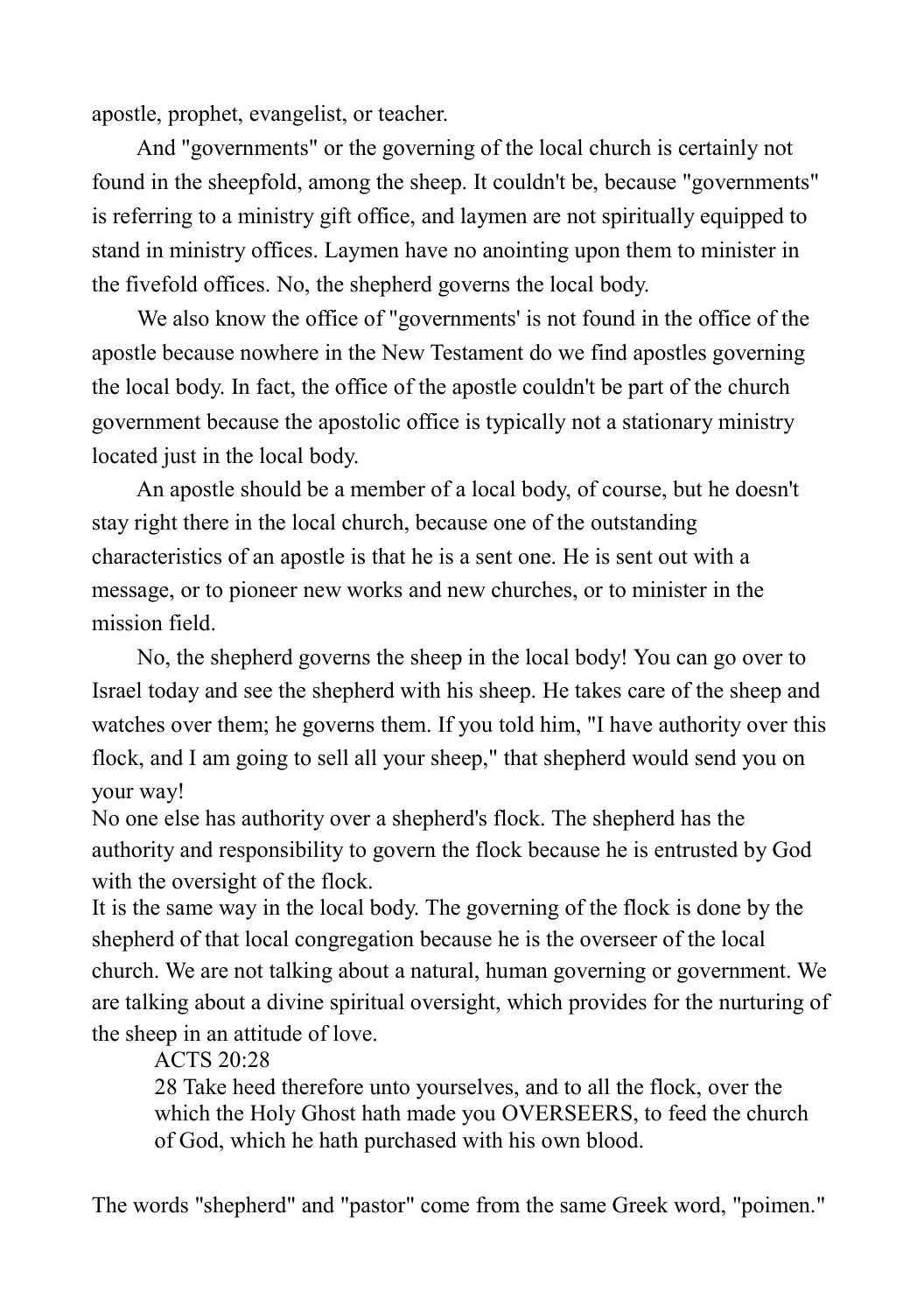Vine's Expository Dictionary of New Testament Words gives us the definition of the word "poimen" or shepherd:

A shepherd, one who tends herds or flocks (not merely one who feeds them), is used metaphorically of Christian "pastors." Pastors guide as well as feed the flock  $1$ 

The same Greek word that is translated "overseer" in Acts 20:28 is translated "bishop" in First Timothy 3:1. It is the Greek word "episkopos," and it is translated superintendent, bishop, or overseer, and according to Vine's is another term for "elder."

So it's safe to say that the bishop, overseer, shepherd, pastor, and elder all describe the pastoral office. There are some places in the New Testament where the term "elder" may also apply to other offices as well, but the Bible is talking to pastors, overseers, or shepherds in Acts 20:28 when it says, "Take heed unto yourselves, and to all the flock. . . . " The word "flock" refers to sheep. Sheep must have a shepherd.

It is true that the word "pastor" is only used one time in the New Testament, and that is in this passage in Ephesians 4:11: "And he gave some, apostles . . . prophets . . . evangelists . . . PASTORS and teachers."

However, the word "pastor" in its varying forms — bishop, elder, overseer, and shepherd — is used many times throughout the New Testament.

The Bible has much to say about sheep and shepherds. Jesus used the word "shepherd" Himself many times. For instance, Jesus said, "I am the good shepherd . . ." (John 10:11,14). Jesus is the Chief Shepherd (1 Peter 5:4), and the pastor is the undershepherd of God's flock; he shepherds and feeds the flock of God under the direction of the Chief Shepherd, the Lord Jesus Christ, the Head of the Church.

Actually, the original Greek of Ephesians 4:11, "pastors and teachers," seems to indicate that the offices of pastor and teacher can function together. In other words, a pastor can also be a teacher. And there are those who are called specifically to be pastor-teachers.

Reading through the New Testament, I can't find any higher office in the local church than the pastoral office. I've read the New Testament through more than 150 times, and I've never seen a higher authority in the local church than the pastoral office.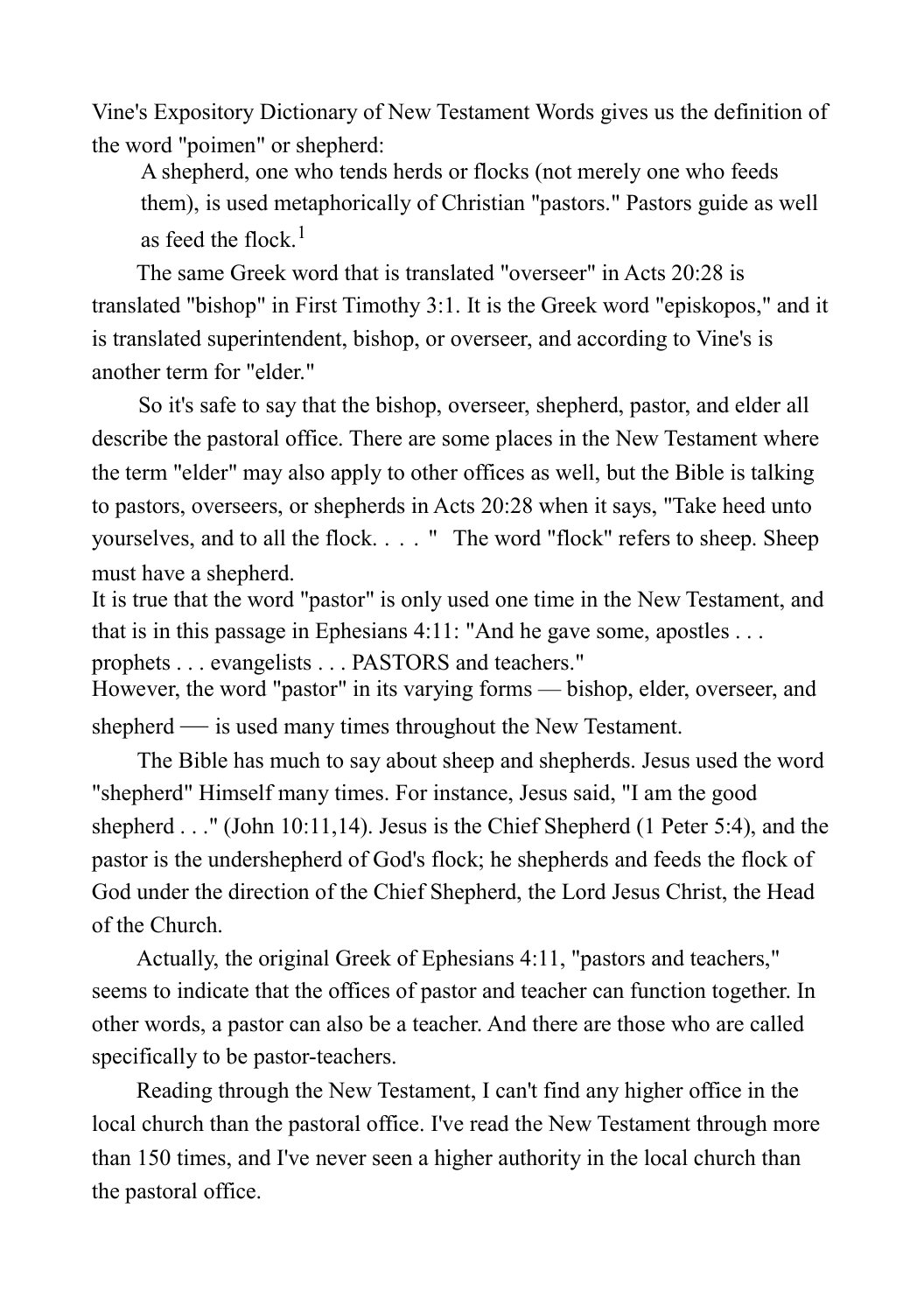You will find in studying church history that every church that tried to build on the false foundation of apostles and prophets governing a church has come to nought. Because that is not scriptural, God can't bless it.

### 'Every Wind of Doctrine'

These erroneous teachings have torn up churches and hurt good people. Any genuine minister of the gospel, no matter what office he stands in, doesn't minister in such a way as to cause strife and to divide a church over doctrinal issues. If he doesn't come to a church to bless the people, then he's false; he is not a true minister of the gospel.

God doesn't want us to be children anymore. He wants us to grow up spiritually and to learn not to accept every wind of doctrine that someone is teaching in the Body of Christ.

EPHESIANS 4:14

14 That we henceforth BE NO MORE CHILDREN, tossed to and fro, and carried about with every WIND OF DOCTRINE, by the sleight of men, and cunning craftiness, whereby they lie in wait to deceive.

I want you to notice something in this passage of Scripture. The Bible says children are tossed about and deceived with "every wind of doctrine." It doesn't say children are tossed about or deceived with "every wrong doctrine."

Conybeare's translation says, ". . . blown round by every shifting current of teaching."

The Amplified translation says, ". . . wavering with every changing wind of doctrine, [the prey of] the cunning and cleverness of unscrupulous men... in every shifting form of trickery in inventing errors to mislead."

In other words, some people take biblical doctrine and pervert it slightly, and it deceives others. They put a wrong interpretation on what the Bible says, and spiritual children can get carried away with the error.

You can pervert doctrine by taking a portion of Scripture out of its context or setting by putting it with another scripture. The Bible calls that "the sleight of men" (Eph. 4:14). Error occurs when people manipulate, "wrest," or twist scriptures to make them say what they want them to say (2 Peter 3:16). As I said, it's important to differentiate when the Bible is talking about the Church at large — the Body of Christ in general — and when it is talking about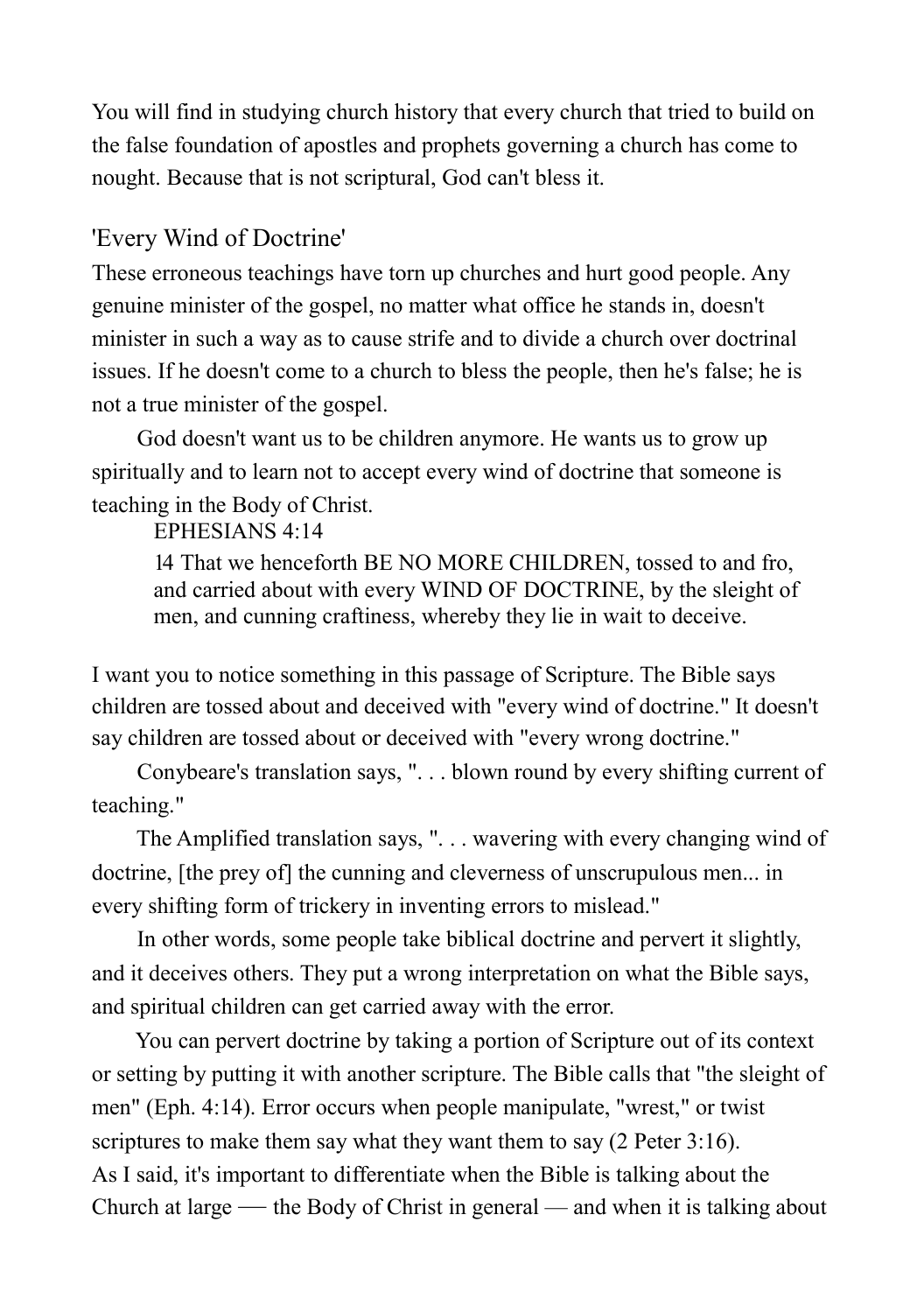the local church.

All the ministry gifts function in the Church at large, in the Body of Christ as a whole. But you won't have all the ministry gifts functioning in each local church in order to constitute "correct" church government. For example, at RHEMA Bible Church there is the senior pastor, Kenneth Hagin Jr., and five others on the pastoral staff, including two associate pastors, the youth and children's ministers and the minister of music. There are also thirty or more full-time traveling ministers — teachers and evangelists — who are members of the church. But they don't minister in the church; they all go out from the church, preaching and teaching the Word. They are not part of the church government.

The governing of RHEMA Bible Church is headed up in the pastoral staff. They are the ones who have the daily oversight and care of the church.

The traveling ministers are all in that one local body because they are members of RHEMA Bible Church, but they have nothing to do with the everyday running of the church. They don't even preach in the church unless called upon to do so. They are in the church, but their ministries require them to go out from the church to minister.

Also, we need to realize that some people's ministries require them to go out from the local body to the Church in general, whereas others are called to minister in their own local church body. Ministers need to know if the call of God on their lives is to stay in their own local church and minister, or if God is calling them to a traveling ministry to the Body of Christ at large. Some teachers have missed it by thinking that because they are called to teach, that automatically means God wants them to minister throughout the Body of Christ at large. But God calls some teachers just to minister as a Sunday school teacher or a Bible teacher in some other capacity in their own local church. I have seen some marvelous anointings on teachers called to minister in the local church.

For example, one man in our home church in Texas was a marvelous Bible teacher. He taught a Bible class and had a great teaching anointing. Because he was so anointed, people used to say to him, "You ought to get out of this local body and travel to other churches and teach throughout the Body of Christ." He would always say, "No. That's not my call. My call is to teach right here in this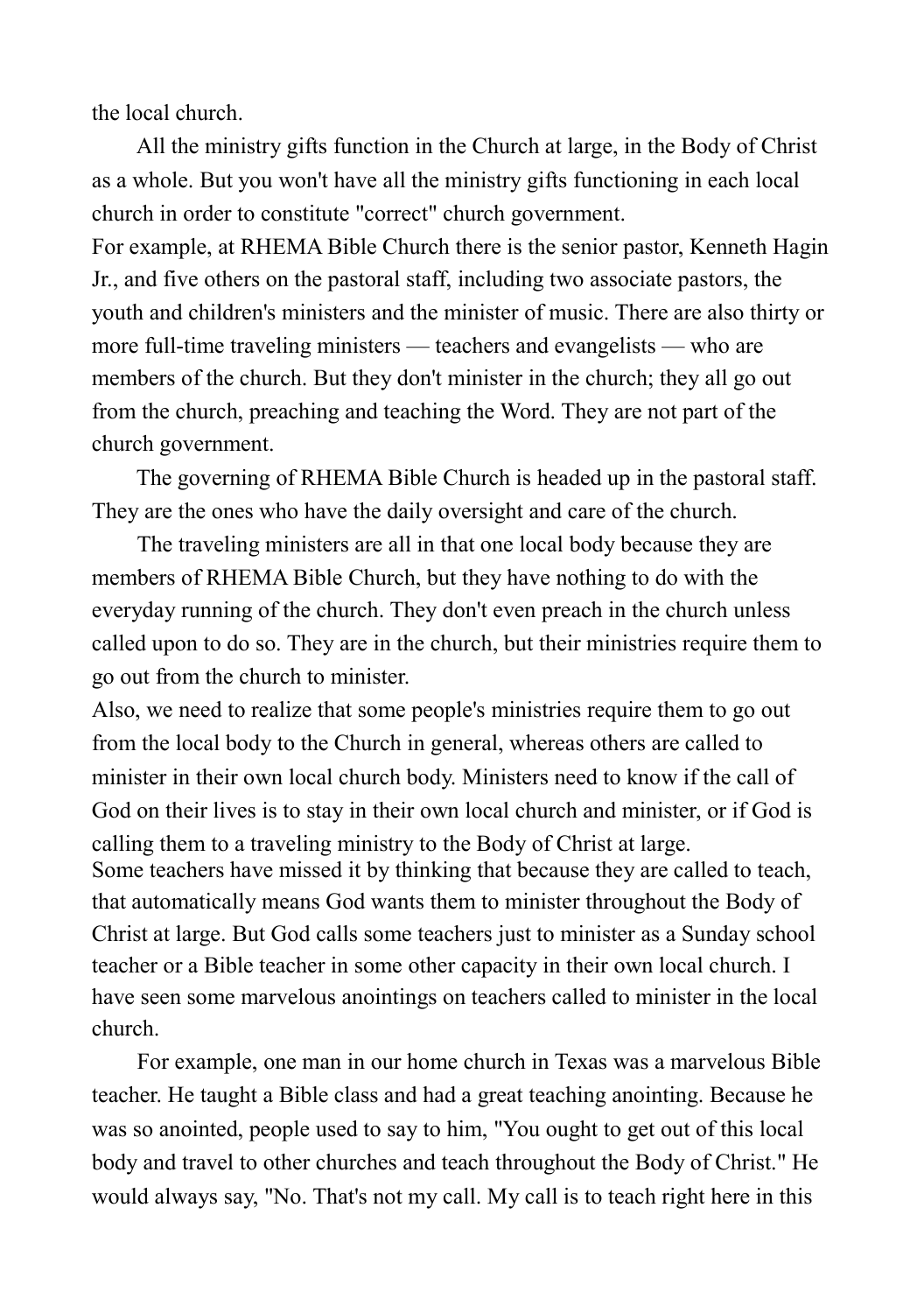local church."

There are other teachers who are called to a traveling type of ministry to the Body of Christ at large. They go from place to place, teaching the Word. That's their call in the Body of Christ. But it is up to each member in the Body of Christ to find out what his call is and to find out where God wants him to minister, and then be faithful to minister as God has instructed him.

'W. E. Vine, M.A., An Expository Dictionary of New Testament Words (Old Tappan, New Jersey: Fleming H. Revell Company, 1940), p. 167.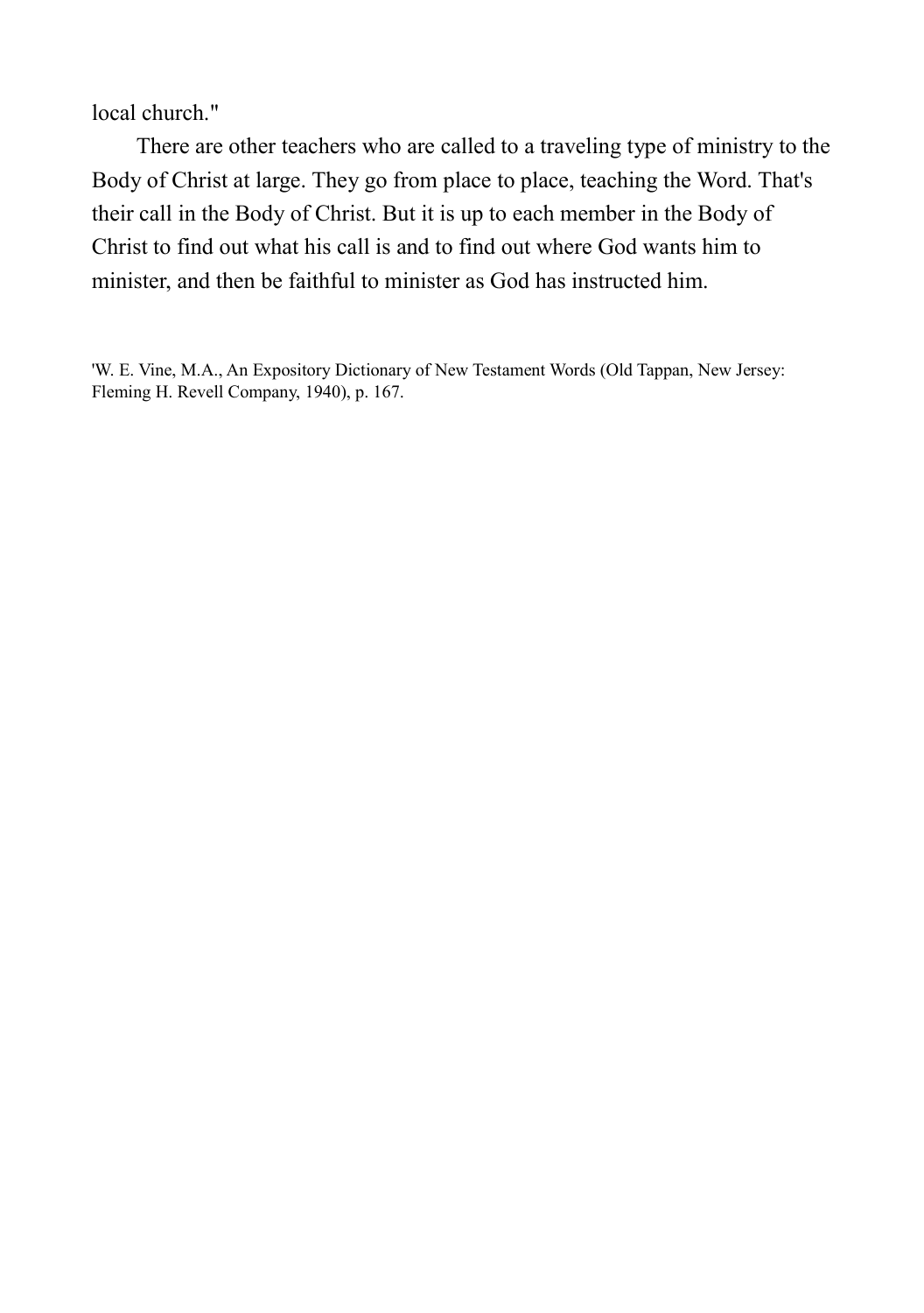## Chapter 12 The Pastor And The Local Church

There are two primary organizations or institutions that God has put His approval on. Number one, the home and family. He instituted that first. Number two, the church. And really, the local church is like a family; it is a church family. Have you ever noticed that the family and the church are the two things the devil attacks more than anything else?

People are always asking, "What is God doing today?" as if God is going to do something new every day. One of the main things God is doing today is emphasizing the local church. But that's not new.

God has always put his blessing, approval, and emphasis on the local church, but because some of these things have gotten out of balance, He is reemphasizing the local church to let us know it is a priority with Him. Actually, God is just directing us back to where we ought to be.

I'll tell you exactly what God wants to do in the Body of Christ today. Number one, He wants to build strong local churches. Number two, he wants members of local churches to learn to flow in the Spirit.

We need to realize that Jesus Christ, the Head of the Church, is the One who instituted the local church and set the pastoral office in the Body of Christ. Notice something Jesus said about the pastoral office in Matthew chapter 9.

#### MATTHEW 9:35,36

35 And Jesus went about all the cities and villages, teaching in their synagogues, and preaching the gospel of the kingdom, and healing every sickness and every disease among the people.

36 But when he saw the multitudes, he was moved with compassion on them, because they fainted, and were scattered abroad, AS SHEEP HAVING NO SHEPHERD.

In this passage, the Bible doesn't say that when Jesus saw the multitudes, He was moved with compassion because the people fainted as sheep without an apostle or prophet. It doesn't say the multitude fainted as sheep without an evangelist or teacher. No! It says that they fainted and were scattered abroad as sheep without a shepherd! Sheep need a shepherd.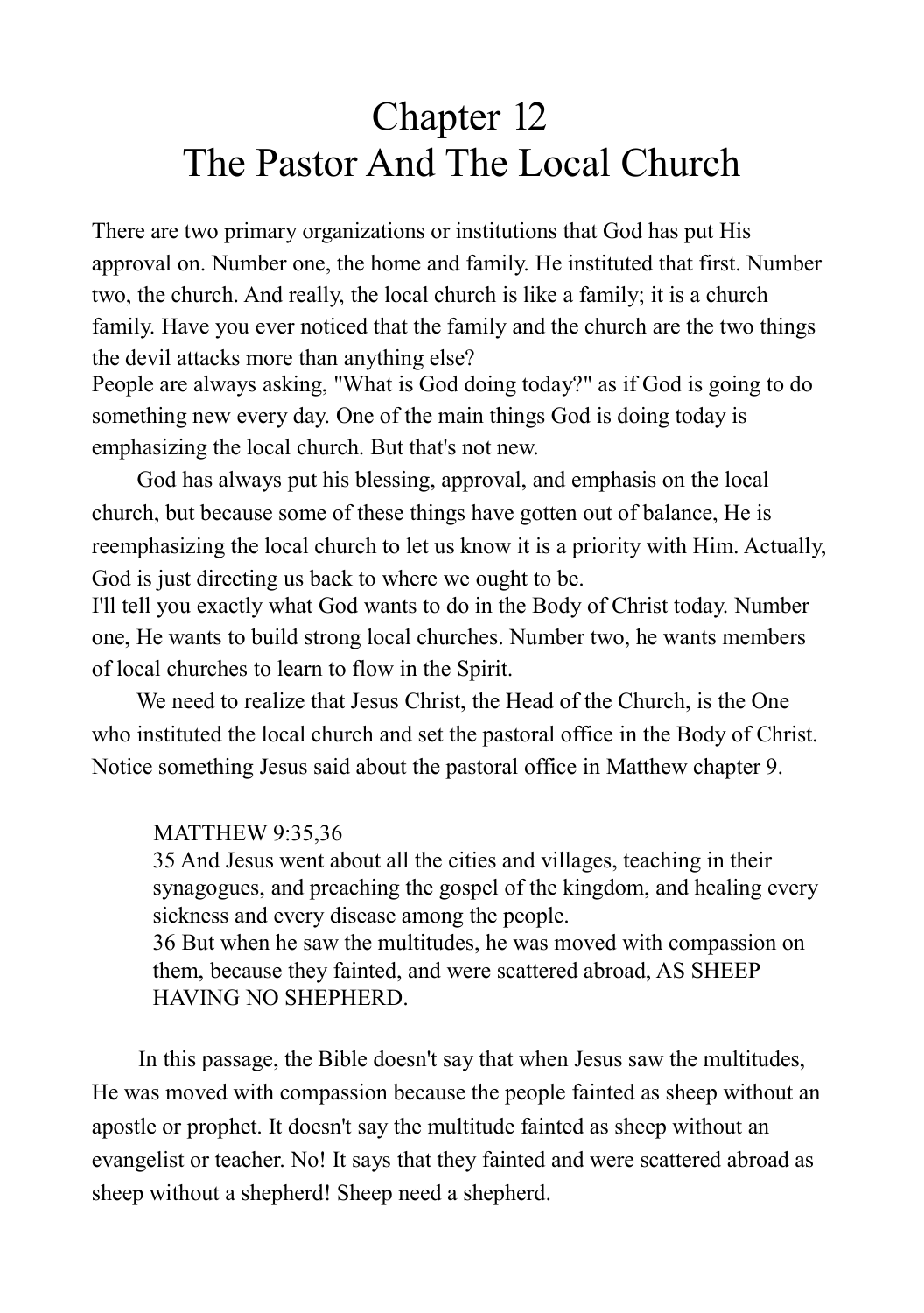Jesus knew the sheep would be scattered without a pastor. The evangelist and the teacher don't have the same anointing on them to take care of the sheep and nurture them.

#### No Substitute for the Local Church

That's the reason I take umbrage with some of these teachers who downgrade the local church and encourage folks to be independent from a church body. They leave the impression that folks don't need the local church.

One Bible teacher I knew actually said to several pastors, "I don't much believe in the local church. If folks will listen to me on radio and television and read my books and listen to my tapes, they can stay home and grow spiritually just as much as anyone who goes to church."

That's not scriptural. By saying that, he did away with the pastoral office, which Jesus Christ, the Head of the Church, set in the local body! Folks may grow some just by listening to tapes and television ministries, but it will be a lopsided spiritual growth. They need a pastor — a shepherd. The shepherd holds a unique place in the fivefold ministry because he is the one who has been set in the Church by Jesus to nurture and tend the sheep.

I said, "Isn't it awful that poor ole Jesus didn't know that folks could grow spiritually with just the ministry of teachers, so He went ahead and put shepherds in the local body. Poor ole Jesus is not as smart as that fellow! He must not have known what He was doing by setting pastors in the Church." But then this teacher admitted, "I don't like to be around people and take care of their problems." But, you see, that is a shepherd's job. A pastor is on call twentyfour hours a day for the needs of the sheep.

When I say God put his approval on the church, that means the local body, not someone's television ministry. That's not the church. That is just an arm of ministry, and it can never substitute for the local body. A radio ministry can never take the place of the local church, nor can crusades or seminars.

Radio and television ministries and crusades and seminars are just supplements or outreaches of the church; they are not the local church. People who think they can quit going to church and just listen to television ministries and go to crusades and seminars is like someone trying to stay alive eating only vitamin supplements instead of food!

You can see how unreasonable it would be for someone to say, "I'm going to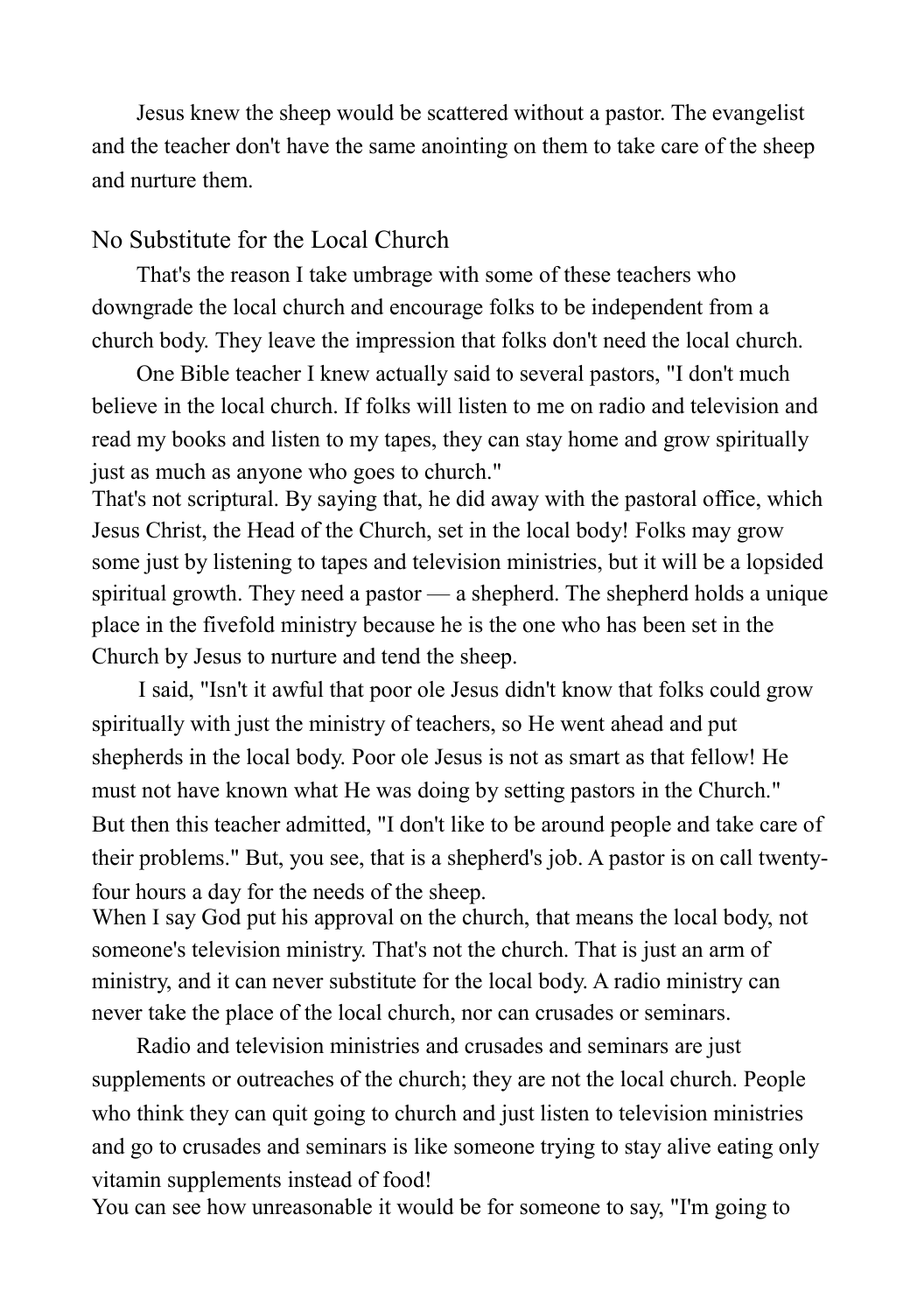quit eating food and just take vitamins." No, if a person did that he would die. It's the same way with the local church. If you quit going to church and just try to grow spiritually by relying on radio or television ministries for your spiritual diet, your spiritual health will suffer.

Some of these radio and television ministries want you to send them your tithes and offerings. I won't even listen to television or radio ministers who try to get people to send tithes to them. Actually, television and radio preachers shouldn't drain money away from the local church.

I'm not against Christians supporting other preachers if they think they are worthy. But television or radio ministries can't take the place of the local church and they shouldn't encourage folks to send their tithes to them.

I've told people for years, "Send your tithes to your local church. After you've paid your tithes and offerings to your local church, then you can send an offering to another ministry if you want to." I've never asked anyone to send me their tithes because I believe the tenth belongs to the local church (Lev. 27:32; Mal. 3:10).

When you are sick or in the hospital, do these television ministers who want your tithes and offerings come and minister to you? When you get married, do they come and counsel you and perform the ceremony? Do they help you in times of trouble and family bereavement? No!

No, the pastor is the one who performs those functions in the local church. And he is the one who makes sure the flock of God is fed a balanced spiritual diet. For that reason he holds a unique place among the sheep. He is like the daddy of a family. He loves the sheep in a way that an evangelist, prophet, or teacher can't love them because he has the shepherd's anointing on him.

You see, the evangelist can preach, but when the service is over, he can walk out the door. And the teacher and the prophet can come along and hold a teaching crusade at a church and teach the people, but when it's over, they can leave. But the pastor can't leave the sheep that have been committed to his care, nor does he want to — not if he's a true shepherd. His ministry is stationary in the local body. He's got to stay right there with the people and help nurture them. Let me say something else while I'm at it. Teaching centers cannot take the place of the local church. Some of these teaching centers have one or two services a week, but there is no shepherd, only a teacher. That's not having church.

A pastor will either be a preacher or a teacher of the Word, but his main office is to pastor. But if a minister just has the teaching gift, then his ministry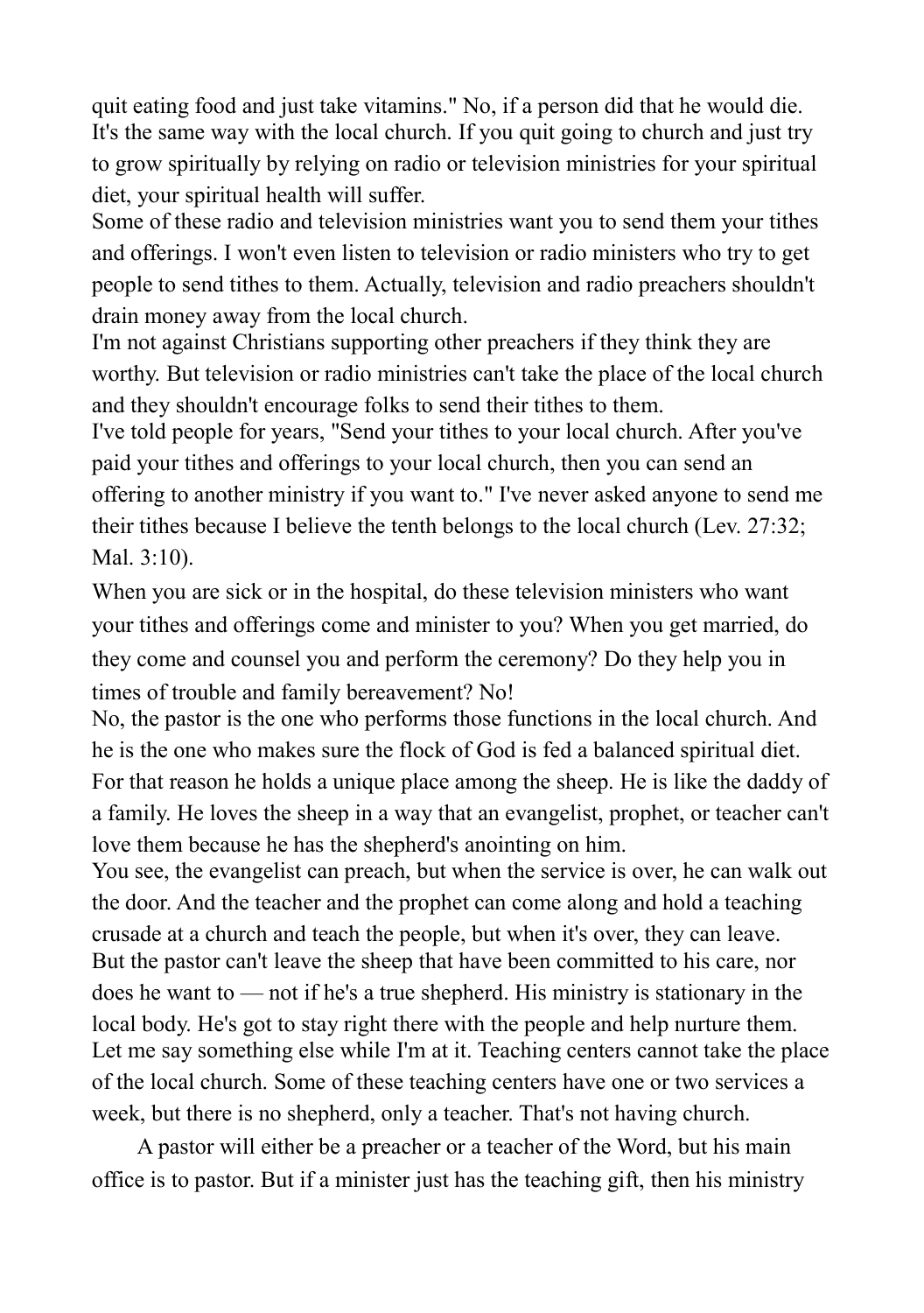gift is teaching, not the pastoral office. Just because a person can preach or teach, doesn't make him a shepherd.

A pastor can be a teacher, don't misunderstand me. But if a minister is just a teacher, and he isn't called to the pastoral office, then his teaching center can't take the place of the local church. If he's just a teacher, he ought to teach the people about getting into a good home church.

Then there are those fellows who claim to be pastors, but they run in and preach on Sunday morning and they're gone all the rest of the time. That's not a true shepherd! They ought to stay home and pastor their flock. It's all right for a pastor to be gone once in a while. But for the most part a pastor ought to be in the local body tending the sheep. Some pastors wonder why their people aren't growing spiritually. Sometimes it's because the pastor isn't tending the sheep properly.

What has happened in the Body of Christ is that we have gotten some of these things out of balance. One reason we have gotten them out of balance is that many folks who came into the Charismatic Movement and got saved and filled with the Holy Ghost had not been raised in church. Some of them came out of the denominational church, but many really didn't know the purpose of the local church so they didn't esteem it properly.

As wonderful as crusades and seminars are for our spiritual growth and edification, they cannot take the place of the local church. You cannot run a church like you would a crusade or a seminar.

For example, when I'm holding a crusade, I usually leave the auditorium as soon as the service is over. The anointing is so strong, it is sometimes hard for the physical body to stand up under it. I don't want to call attention to myself, so I leave the services. As a traveling minister, I can leave the service immediately in a crusade or a seminar.

But a pastor can't do that in the local assembly — not if he is a true shepherd. When I was a pastor, I was the first one in the church to greet the people, and I was the last one to leave, shaking hands and fellow-shipping with people after the service was over.

As a pastor, the people needed to know I was available and that I was there to serve them. You can't run a church service like you do a seminar. You might have a crusade in the church, and the minister holding the crusade might act that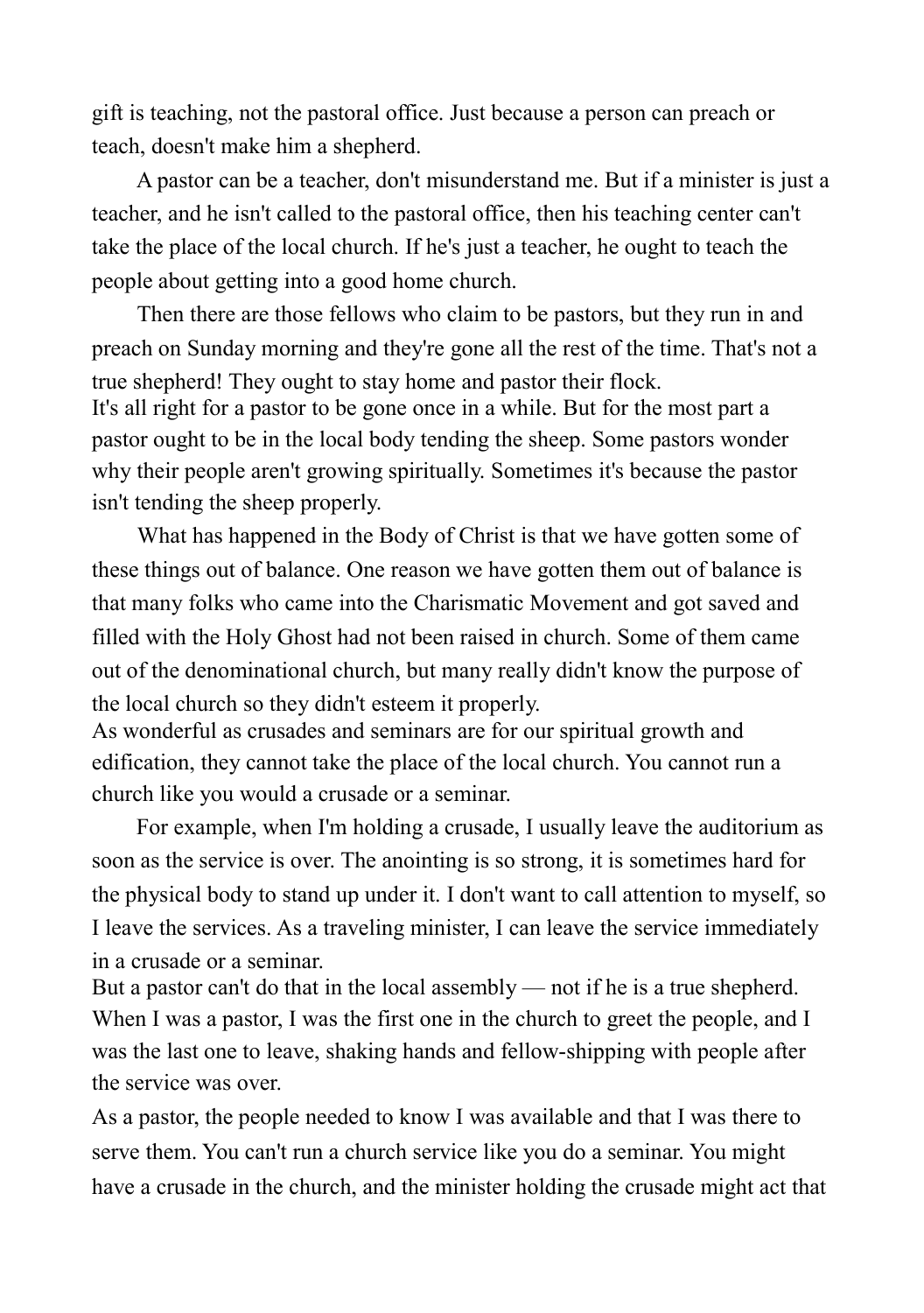way, but the pastor can't. Besides, a pastor would rather minister to the needs of the sheep than do anything else.

That's the reason it is readily apparent that some folks aren't called to the pastoral office. They don't want to be with the sheep.

I recently heard about a fellow who was supposedly a pastor. But after several years, he was still only running twenty-five people in his congregation. It's no wonder because when he finished preaching, he would turn and walk out the back door! That man either wasn't called to the pastoral office, or he was misled as to the true nature of the shepherd's role in the local body. That's not the pastoral office in demonstration.

No, the true shepherd loves the sheep. He'd rather die than to see them hurt. He wants to see the sheep blessed and helped more than anything else.

# The Local Church Is A Church Family

As a church family, the local church is going to have some of the same problems that any natural family will have because it's made up of people. The pastor will have to deal with those problems, whether it is discipline problems, financial problems, or any other kind of problems. It is not the job of some so-called apostle or prophet who doesn't even know the sheep to come in and start disciplining another man's sheep.

In the natural realm, children in a family sometimes get into disobedience and need a father's guidance. Sometimes the father of a family needs to provide correction. When your children need discipline, you don't call an outsider in to take care of disciplining them, do you? Of course not.

It's the same way in the local body. That local pastor is like the daddy of the local church. The sheep in a church body need the shepherd to nurture them with the Word of God and care for them in the sheepfold. And if they need discipline, they need a pastor who has their best interests at heart to administer biblical correction in a loving way.

The shepherd is the one who is qualified to correct the sheep spiritually if they need it because he is there all the time with them. He knows his congregation and has a genuine care and concern for their welfare. If his flock sometimes needs to be corrected, it is certainly not the teacher's responsibility,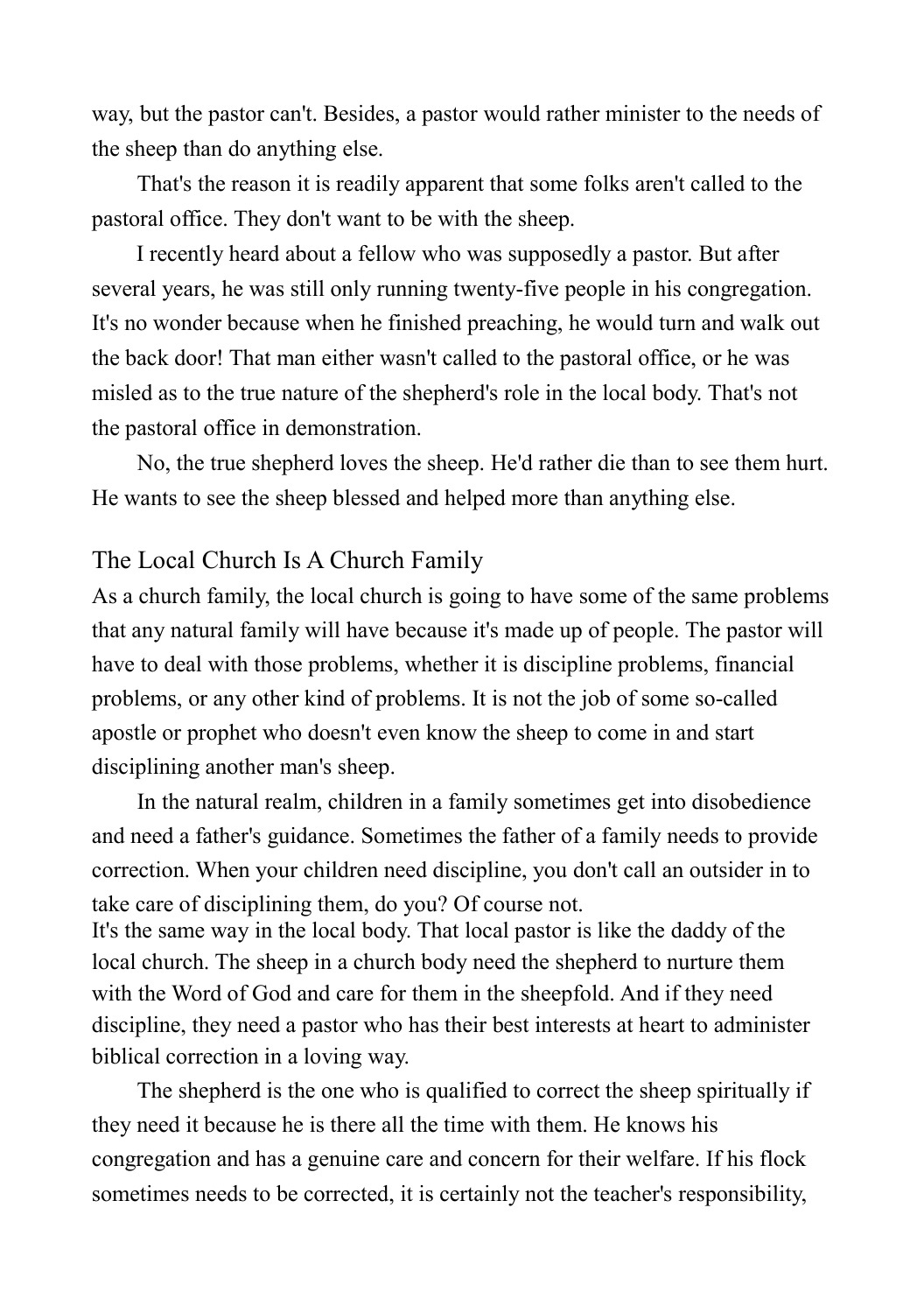any more than it is the apostle's or prophet's responsibility, to come in and spiritually correct a pastor's church members.

No, people need a shepherd! They can't be perfected without the pastor of the local body. Actually, all the other ministry gifts would labor in vain if it weren't for the pastor, because he is the one who is responsible to tend, care for, and nurture the sheep with the Word of God. Sheep will never grow spiritually and never reach full maturity without a shepherd and the local church. Because the local church is a family, the church ought to see after their own members, just as a family takes care of its own family members. If church members are sick and in the hospital, the pastoral staff ought to be right there to minister to them. When folks want to get married, the pastor is there to counsel them and perform the ceremony. When someone dies in a person's family, the pastor and that church family is right there to surround that family with love and support.

If you don't belong to a local church, or you only go once in a while, how would anyone in the church know if you needed prayer or were sick?

The benefit of the local church goes beyond just the spiritual side of life. The local church was also instituted by God to be a blessing to people on the natural side of life.

You see, there's the spiritual side of life, but there's also the natural side of life. You can't just live in the Spirit all the time; you're not supposed to because you're still living in the natural realm.

You've got to walk in the Spirit as you live in this natural world. Of course, the local church is to feed people spiritually, but it can also be a blessing to its members in certain natural ways too.

That's why the local church is so important. At one time or another in our lives, all of us need help in the natural realm as well as in the spiritual realm.

God puts each of us with a group of believers in the local body with whom we can fellowship and grow spiritually. And in times of trouble we all need those to whom we can turn for edification and comfort.

For example, who did the disciples go to in times of trouble? When they were thrown into jail, threatened, and finally released, the Bible says the disciples . . went to their own COMPANY. . . " (Acts 4:23).

Yes, you can turn in prayer requests to some other ministry, but sometimes you need more than prayer. Sometimes you need the fellowship of other believers of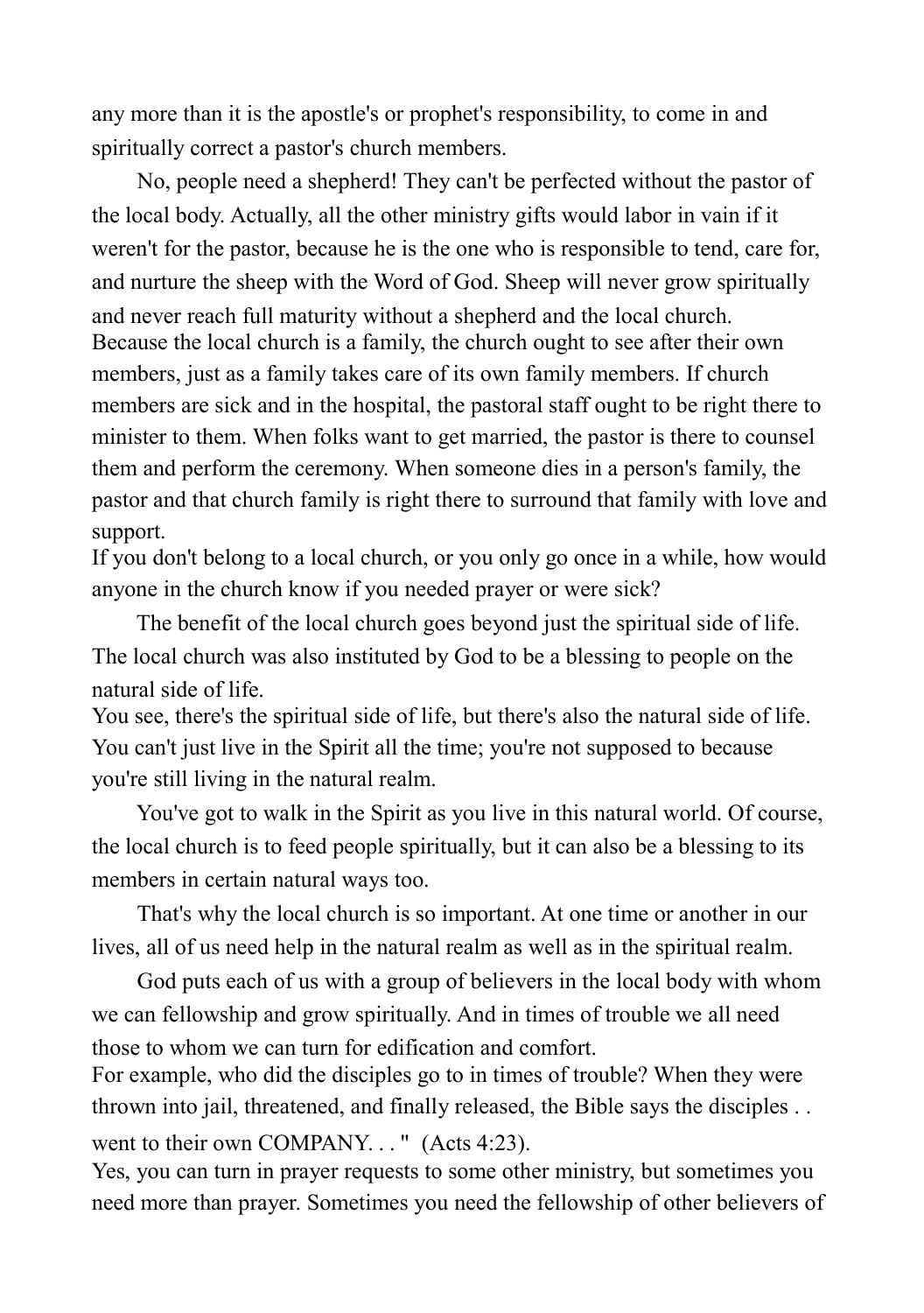like faith; you need the physical presence of brothers and sisters around you, surrounding you with their faith and love.

## A Pastor Is a Shepherd — Not a Dictator

The pastor of the local body is like the daddy of the local church. He's not to be a dictator. But sometimes it takes a man who is seasoned in patience to be the shepherd of the local body.

By pastoring God's sheep, a pastor learns some things about dealing with people he just can't learn any other way. Among other things, he learns some patience, and if he's wise, he will learn to love people just as they are. I was talking to a certain minister who ten years before I got there had pastored the same church I was then pastoring. When he was the pastor, he had known one of my board members. At the time, this man was an unstable Christian. The pastor told me, "When I pastored that church, that man had been saved and filled with the Holy Spirit for many years, yet he was the most unfaithful church member you ever saw. He rarely came to church, and he never put one dime in the offering. How in the world he ever turned out to be such a stalwart Christian, I don't know."

Then he added, "I'll tell you one thing. When he did show up for church, I was laying in wait for him!" That pastor gave himself away. I replied, "That's the trouble. Even an old hog would have enough sense to quit coming to the feeding trough if you took a baseball bat and beat him in the head every time he came to eat! After you left, some of us pastors who came after you started feeding him spiritually with the Word, and he outgrew some of those babyhood traits of Christianity and developed into a stalwart Christian." A pastor is always going to have baby Christians in his congregation. But he can't beat the sheep over the head to try to make them grow and develop! When I pastored, I was careful not to beat the sheep spiritually. I tried to see them through the eyes of faith as they could be, because I practiced walking by faith, not by sight.

Pastors need to learn to see their flock through the eyes of faith. If pastors walk by sight, many times from the pulpit they would probably want to skin people's hide, salt them down, and hang them on the wall to dry! But even in this area of spiritual growth, a pastor needs to walk by faith, not by sight. A good shepherd sees the people in his congregation as they could be with the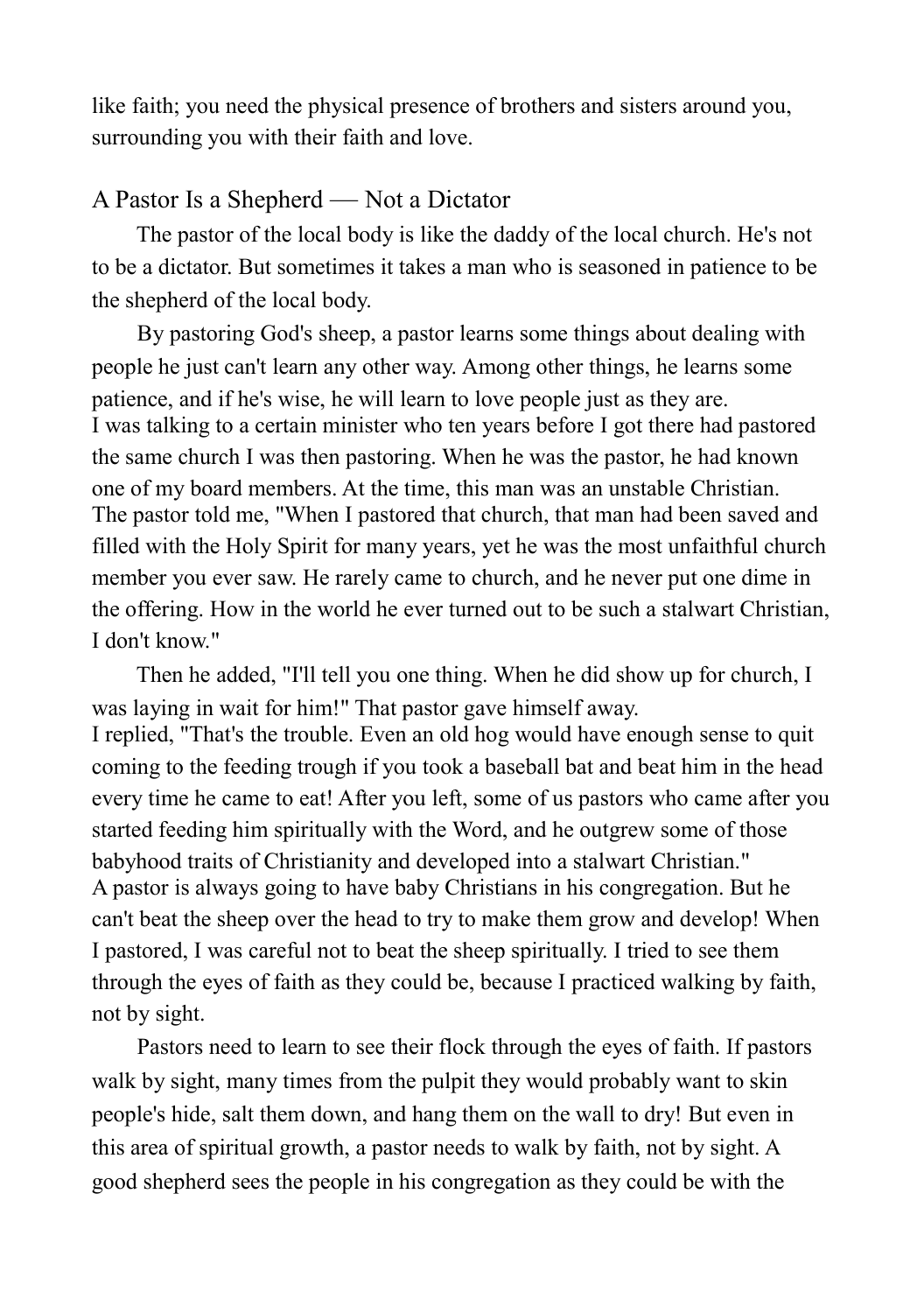right nurturing and spiritual diet.

How are the sheep going to mature and outgrow the babyhood stage of Christianity? By the pastor feeding them the right diet and treating them with love. That's how you see people through the eyes of faith. Then given time, they can become stalwart Christians. I know what I'm talking about because I practiced that as a pastor.

The shepherd has to give his life for the sheep, even in this area of seeing people through the eyes of faith, because that's not always easy.

A pastor has a grave responsibility to tend and nurture the sheep in a loving attitude. But having the oversight of the sheep doesn't mean lording it over people or mistreating them.

I remember a revival I held for a pastor once down in Texas. He was one of those hard-hitters who had the attitude, Everyone is wrong but me. He was legalistic and wouldn't allow a woman to sing in the choir if she had short hair or wore makeup.

But when I went back several years later to hold another revival at his church, his attitude had totally changed. I asked him what had happened to him.

He said, "I started seeking the Lord because over a seventeen-year period, none of the churches I'd pastored ever grew. The people supported me, and I'd always had plenty of money, even in Depression Days. I wasn't lacking, but none of the churches ever grew — not in numbers or spiritually."

He said, "I began to fast and pray about it. I went over to the church guest quarters, and I told my wife, 'Don't disturb me because I'm going to fast and pray and seek God.' I stayed there five days fasting, just drinking water and seeking God in the Word and in prayer.

"I asked the Lord, 'Lord, what is wrong? I've been pastoring all these years, and not one of my churches has ever grown. We never get any new members and spiritually the people don't seem to grow.'"

The Lord answered me. He said, "One problem is that you kill off all the lambs, so you never have any full-grown sheep. Your congregation can't grow if you're continually killing all the lambs."

Jesus said, "You leave the lambs alone. Feed and nurture them, but just leave them to Me. They're going to romp around and run in and out, and sometimes they may run off yonder over the hill because they're little lambs. And you might even think they are gone for good. But before you know it, they'll come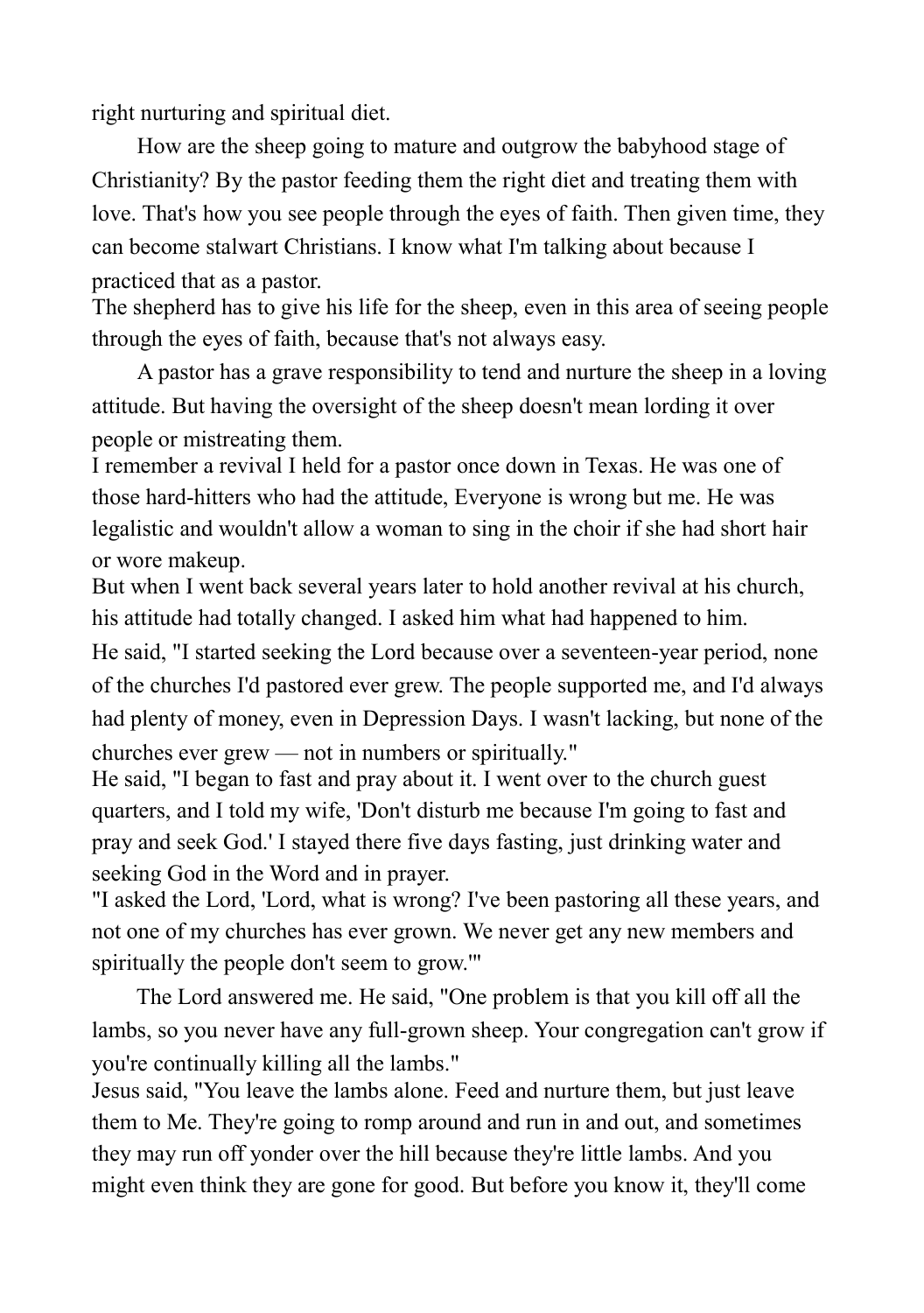back. Just leave them alone."

"Not only that," Jesus said, "but you kill off all the sick sheep in your flock instead of nurturing them and taking care of them. If some of the people in your congregation need a spiritual operation, instead of praying for them and nurturing them, you butcher them up.

"In the natural, if one of your church members had something wrong with him, you might be able to find the problem by taking a butcher knife and opening him up and cutting out the infected area. But what kind of mess would he be in when you got through with him?

But spiritually speaking that's exactly what you do to your sick sheep!" The Lord said, "You need to nurture sick sheep, not butcher them! You could get most of them healed if you'd give them the Word. And if any of them do need an 'operation,' you just leave that to Me, and let Me operate on them."

The Lord continued, "And, of course, you've done well financially because you kicked all the people out of the church who didn't pay tithes. So, of course, everyone in the church pays tithes."

This pastor said to the Lord, "Lord, I've been wrong. I repent. God, please forgive me."

Then this pastor said to me, "I repented to the Lord, and I changed. Since I've changed, the church has been growing."

Thank God for those with a true shepherd's heart. A good shepherd gives his life for the sheep (John 10:11). He puts them first. He is the one who has oversight of the sheep. He is the one in charge of the sheep and has the best interests of the sheep at heart.

In all the years I pastored, I always told the people, "If you find another church where you are fed better than you are here and can grow spiritually more than you can here, I encourage you to go there. In fact, I insist that you go because I've got your best interests at heart."

If pastors try to control people's lives and make them do what they want them to do, they will probably end up losing half of their congregation! Soon after the Depression, I went to visit a certain church. In those days, it was the first brick church I had ever heard of that was built by Pentecostal people. Most Pentecostals had a wooden-frame church. So I went by to visit that pastor. I was about twenty-three years old, and the pastor was fifty-five years old. As I fellowshipped with him, he told me about another minister who had come into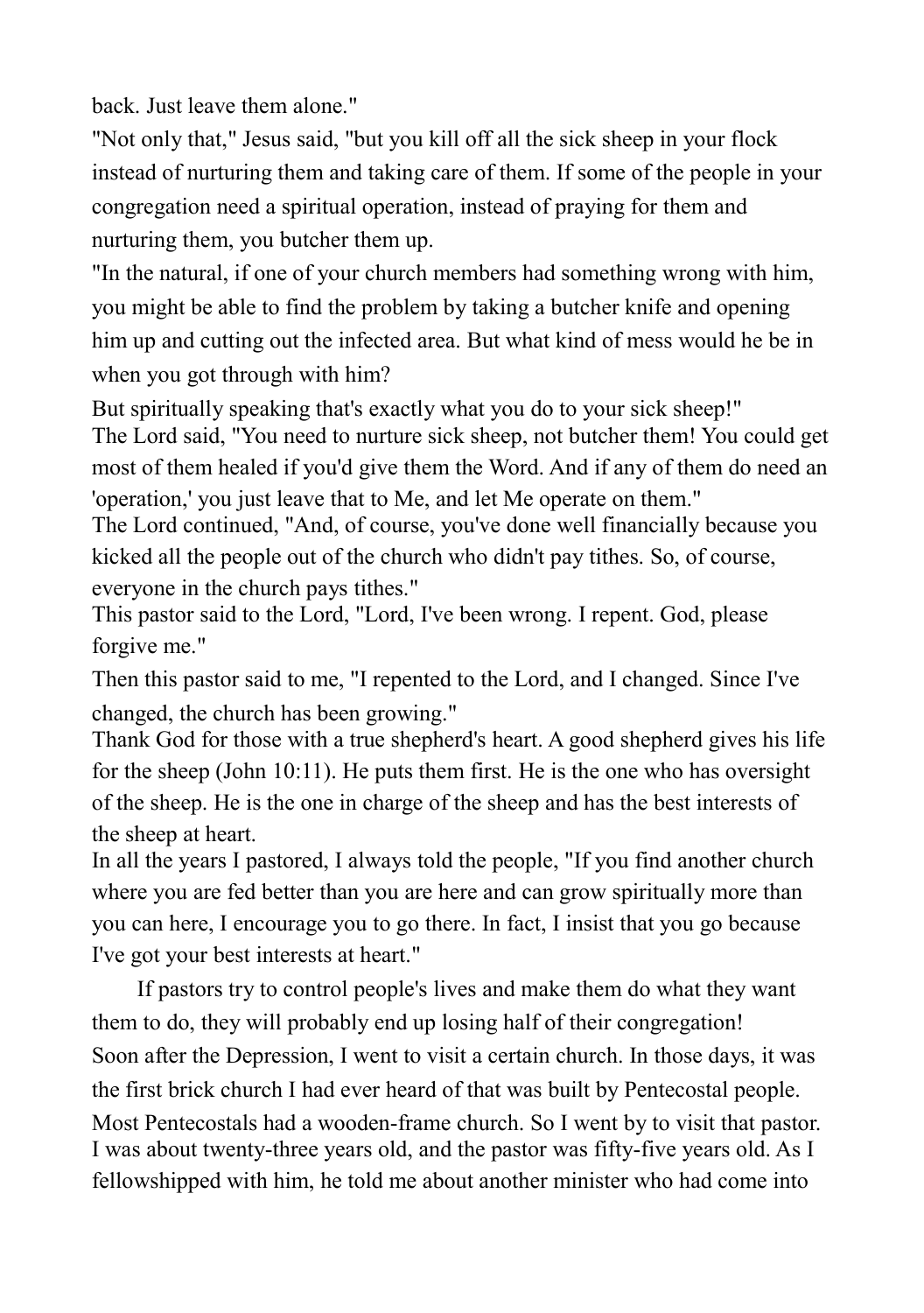the area and was holding tent meetings. This pastor didn't agree with everything that minister taught.

This pastor said to me, "I'm going to get up in the Sunday service and forbid my people to go to that tent meeting." The minister who was holding the tent meeting basically taught sound doctrine, but there were some things he taught that didn't line up with the Word.

Even though I was a lot younger than this pastor, I knew he would be making a mistake by forbidding his congregation to go to these other meetings. But you don't tell folks everything you know, especially when you know they won't listen to you.

So the pastor got up in his Sunday morning service to forbid his people to go to that tent meeting. This situation was just an indication of his harsh, dictatorial attitude towards his sheep. In less than a year, that pastor not only lost his church, but he was out of the ministry. He never did get back into the ministry.

About a year after that happened, I was pastoring a church in that same vicinity. This same minister who had held the tent meetings began to hold tent meetings near my church. One of the other pastors in town came to me, and asked, "What are you going to do about that minister preaching in this area?" I said, "Not one single thing. I'm not even going to mention it to my congregation."

The pastor said to me, "I'm going to forbid my people to go to his meetings." I told him, "You will be making a mistake if you do that," and I related what had happened to the other pastor who had done the same thing.

"But," the pastor insisted, "if you don't forbid your people to go, some of them will go to his meetings."

"Sure they will go. But I'm not a dictator. Believers aren't under a dictatorship in the family of God. Besides, that minister is not in competition with me. I'm feeding my people the Word."

The pastor said, "Well, I'm going to forbid my people to go."

I said, "If you do that, every one of them will go just to see if it's as bad as you said it was. That's why I'm not even going to mention it to my congregation."

I knew that pastor was wrong, but I couldn't convince him. I never even mentioned to my congregation that the other minister was in town. However, finally there was so much controversy stirred up about that minister's meetings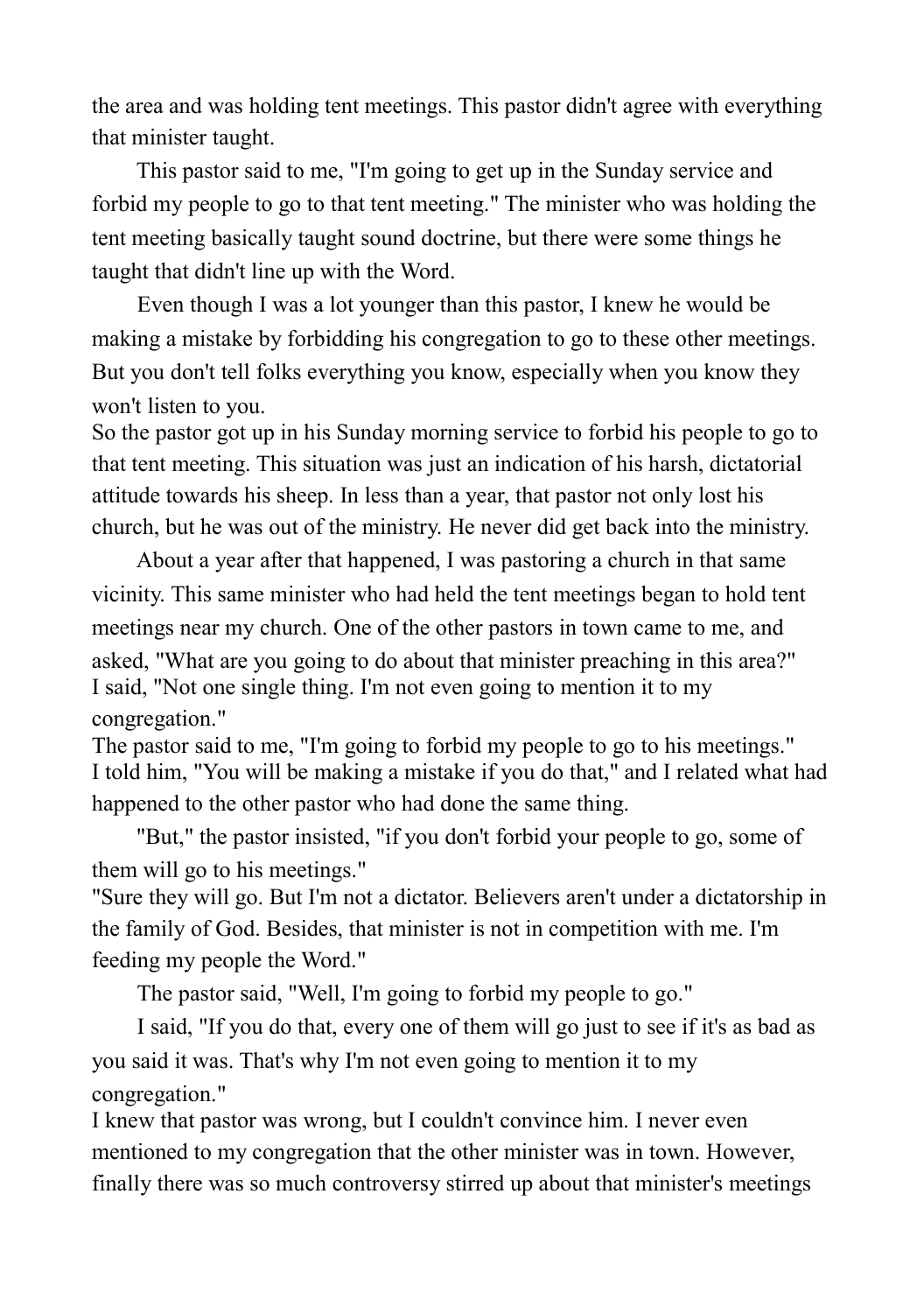that people began asking me about them. Then I had to make a public statement about it because he was going to be running his meetings all summer long.

I said to my congregation, "Many have asked me about the tent meetings here in town. I don't agree with everything the fellow is preaching. But I would say that about ninety percent of what he is preaching is absolutely correct. A person can be right in his heart and wrong in his head. I think he is wrong on some things, yet God is blessing him. He is getting people saved and healed, so more power to him.

"People have asked me," I continued, "if they can attend his meetings. I'm not a dictator. We have services Sunday morning, Sunday night, and Wednesday night. When the doors are open, you should be faithful to your home church and be here. The rest of the time, go anywhere you want to go. Just eat the hay and leave the sticks."

Do you know, I never lost a church member! But when that other pastor commanded his congregation not to attend those meetings, he lost seven of the best families in his church. Actually, he almost lost his church, because those families were his staunchest financial supporters, and after they left, he couldn't even make the church payments.

Pastors are not to be dictators! Of course, if a minister is teaching doctrine that is harmful to people, then a pastor is obligated to warn his flock. But on the other hand, if a pastor just keeps feeding the people, they will keep coming back and not stray to other churches.

## Governing the Local Body Spiritually and Naturally

There is both the spiritual and the natural side to the word "governments" in First Corinthians 12:28. In other words, the pastor has the spiritual oversight of the church, but he also has to deal with the natural side of running a church. For example, pastors have to oversee the buying of property, building new buildings, buying equipment, and so forth. All of those things are accomplished in the natural realm.

Well, is the pastor to oversee all of that? Yes, to some extent. However, if he just spends all his time on things in the natural realm, he won't be ready to preach, nor will he have the anointing to preach! So he will have to maintain some balance in this area. I have seen some pastors spend so much of their time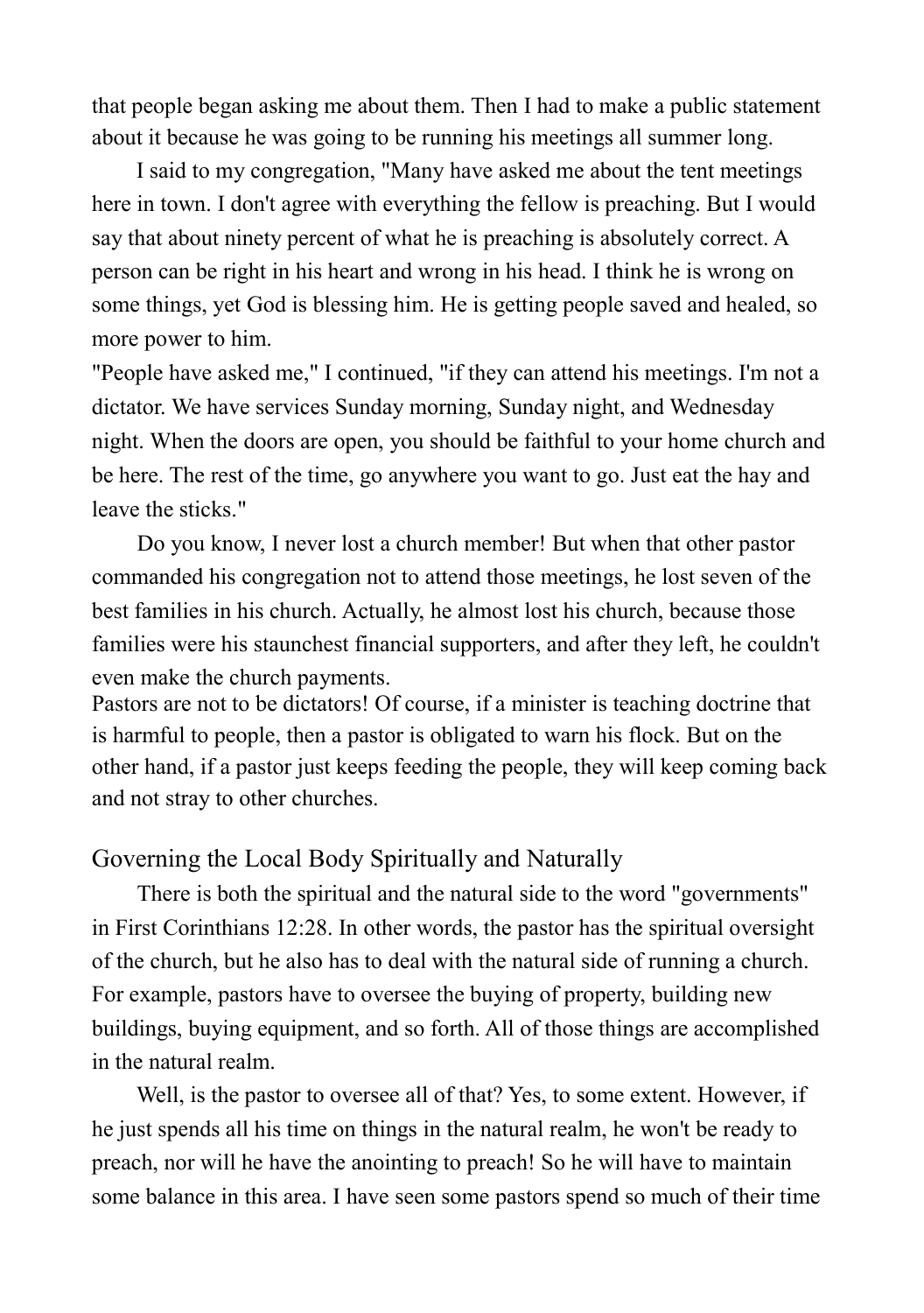in the daily running of the church that the anointing to preach and teach the Word began to wane.

As his church grows and develops, the pastor needs to have enough wisdom to delegate some of the natural tasks and responsibilities. On the natural side of running a church, the pastor will not necessarily handle the finances of the church. But he needs to maintain some oversight in the financial area. In other words, he can delegate that responsibility to someone else, but he still needs to know what is going on financially in his church. Some pastors delegate all of the natural responsibilities to others and eventually lose their church because they do not know about or oversee any of the natural functions. There is a balance.

Also, just because a minister is a preacher doesn't necessarily mean he is a businessman or that he will have ability or expertise in natural tasks such as church building projects. Some pastors do and some pastors don't. But whether a pastor has natural ability or not, it would be wise for him to have some kind of advisory board to counsel him in the business matters of the church.

But by the word "governments," the Bible is saying that the pastor is the spiritual head of the local assembly. In the local church there is no higher spiritual authority than the pastor because he has the spiritual oversight of the local body.

We see an example of the natural tasks and responsibilities of running a church being delegated to others in the Early Church. These men who were chosen to assist in the natural affairs in the church were the first deacons.

#### ACTS 6:1-6

1 And in those days, when the number of the disciples was multiplied, there arose a murmuring of the Grecians against the Hebrews, because their widows were neglected in the daily ministration.

2 Then the twelve called the multitude of the disciples unto them, and said, It is not reason that we should leave the word of God, and serve tables.

3 Wherefore, brethren, look ye out among you seven men of HONEST REPORT, FULL OF THE HOLY GHOST and WISDOM, whom we may APPOINT OVER THIS BUSINESS.

4 But we will give ourselves continually to prayer, and to the ministry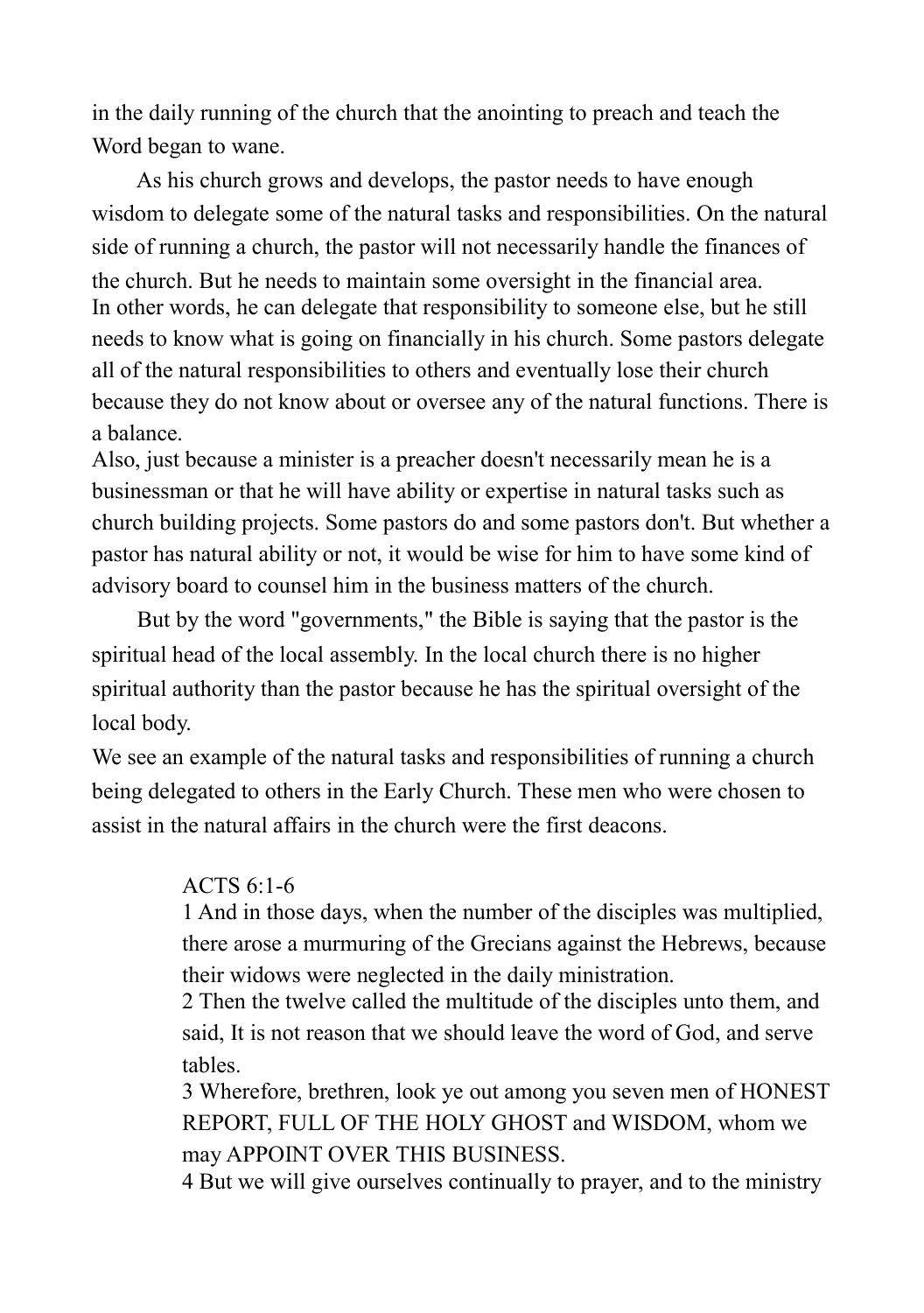of the word.

5 And the saying pleased the whole multitude: and they chose Stephen, a man full of faith and of the Holy Ghost, and Philip, and Prochorus, and Nicanor, and Timon, and Parmenas, and Nicolas a proselyte of Antioch:

6 Whom they set before the apostles: and when they had prayed, they laid their hands on them.

Remember, the apostles were the only ministers the Early Church had to begin with, and at first the church at Jerusalem was the only local body in existence. But by the time this account in Acts 6 occurred, the local body at Jerusalem had grown large enough that it became necessary to choose men who could administer the business and the natural affairs of the church.

We know from the Scriptures that the Jerusalem church had grown to at least 8,120 members (Acts 1:15; 2:41; 4:4). Up until this time, the apostles had done all the work of the ministry; they had carried out both the spiritual and the natural tasks.

The Greek word "deacon" means an attendant or generally speaking, a helper. Because these deacons helped in the natural affairs of the church, it left the apostles free to preach and teach the Word of God.

In Acts 6:3, we can see the limits of the deacons' ministry: ". . . men . . . whom we may appoint over this BUSINESS." Nowhere in the New Testament will you find deacon boards deciding doctrine of the church or having the spiritual oversight of the church. The apostles delegated the natural tasks and the business affairs of the church to this group of men, and these deacons were chosen on the basis of certain qualifications.

First, these deacons were chosen for their honest reputation. They had to be full of the Holy Ghost. But notice they were also required to have wisdom. If deacons, who are just helpers in the church, need to have an honest report and wisdom — how much more should preachers of the gospel!

The reason some preachers fail is that they don't have an honest report, and they lack wisdom in dealing with money. Or some ministers fail because they put people in positions of handling money who don't have an honest report or any practical wisdom in business affairs. That's unscriptural. People shouldn't handle money if they don't have an honest report or if they lack wisdom in financial affairs.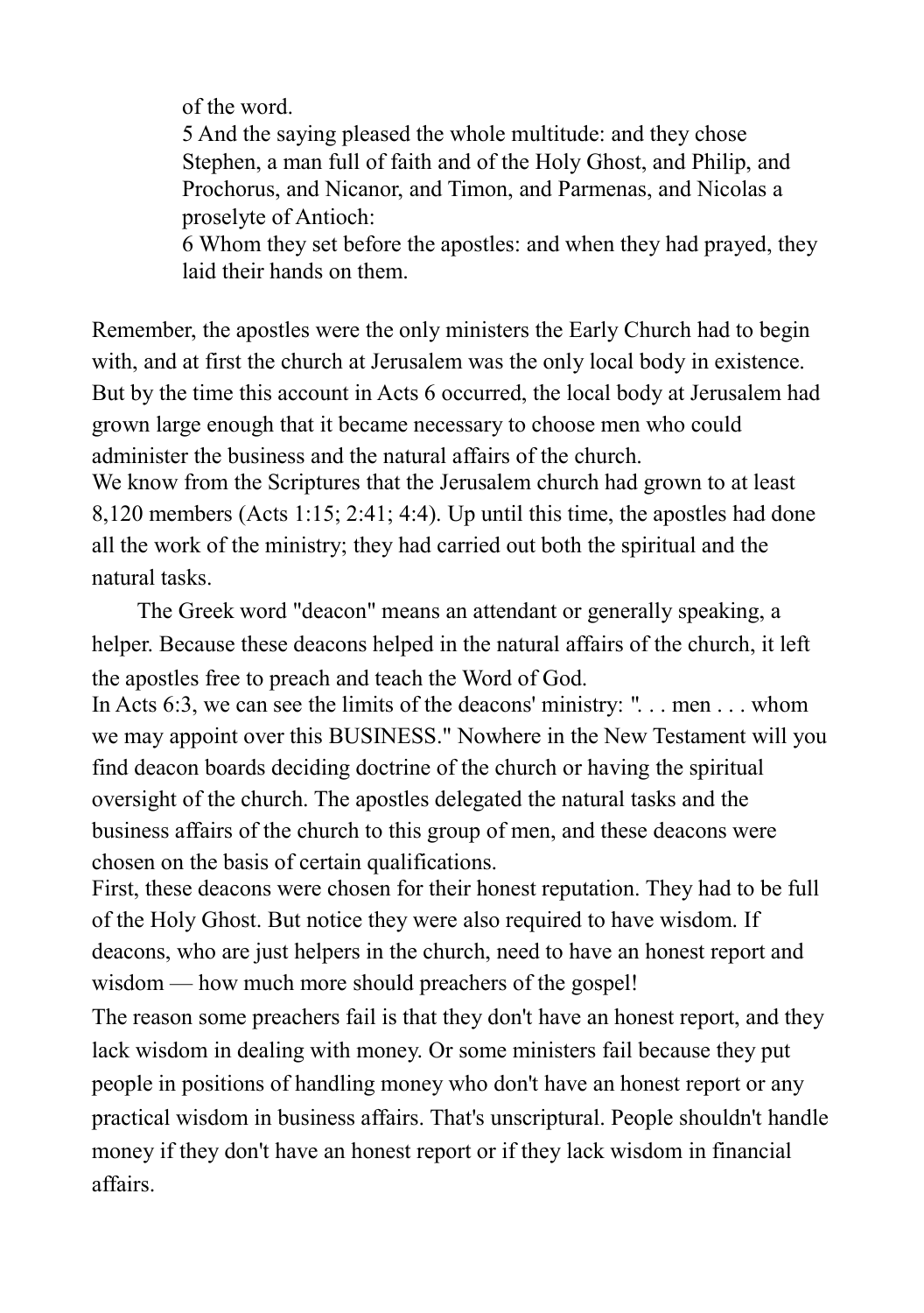But here's another place where some pastors are missing it. Some pastors of small congregations put an administrator over the practical business affairs so they can give themselves to prayer and the Word. Then these pastors go to the other extreme and don't keep track of the business affairs of the church at all. But if a pastor doesn't check up on the financial affairs of the church, his church could get in a mess financially, and he wouldn't even know it until it was too late. That's why a pastor needs to know what is going on financially in his church even if he has delegated the financial tasks to others. I pastored smaller congregations of two or three hundred people, and I knew everything that was going on spiritually and financially in the church. At the same time I did a lot of praying, and I was in the Word continually. I didn't handle the money myself; I delegated that to someone else, but that person was accountable to me so I would know what was going on financially in the church.

# Pastors and Church Boards

When I got the baptism in the Holy Ghost and came over among Pentecostal circles, I didn't know much in some of these areas. In every single church I pastored, I found out that the previous pastors had had trouble with their church boards.

I didn't think the church government was just exactly right in any one of the churches where I pastored. I knew from the Word that the pastor has the oversight of the local church both spiritually and naturally. Yet some of these church boards in these churches where I pastored wanted to run the church both naturally and spiritually.

Well, I didn't go to those churches to try to take over and change their church government. I came to preach the Word and to be a blessing to the people and to take care of the flock of God in that local church.

If I had gone into those churches with an attitude of trying to take over and changing everything overnight, I would have gotten things in a mess, and the board would have sent me on my way. And they would have been right in doing that. But I didn't take a dictatorial attitude. I went to those churches to help and bless the people and to work within their existing church structure.

For example, in the last church I pastored, we needed to build a church addition and redecorate the sanctuary. That's part of the natural side of running a church, isn't it? And it requires dealing with the business side of the ministry.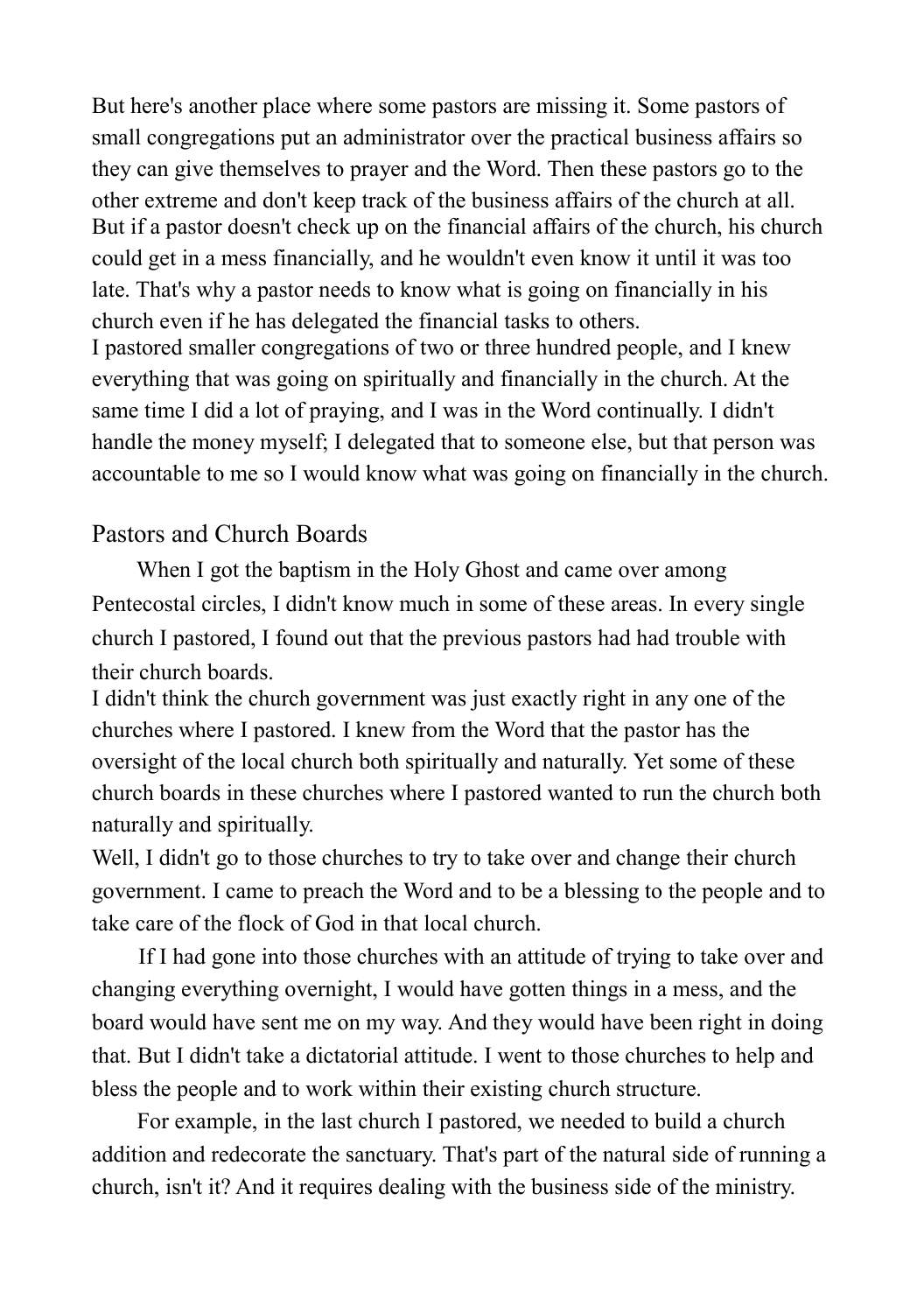I had enough sense not to go to that church board that had been in existence long before I got there, and demand, "We're going to remodel this church the way I want it."

Instead, I asked them, "How do you want to remodel? After all, this is your church. After I'm gone, you'll still be here. So let's just consider the needs of the entire congregation when we remodel the sanctuary."

Every other pastor had had problems working with those same church boards. But I found out that the other pastors came in with the dictatorial attitude, I want everyone to know I'm the pastor here. I'm running this church, and what I say goes! You do what I tell you!

Dear Lord, a pastor with an attitude like that is going to run into trouble with any church board! A pastor shouldn't go to a church and just start trying to change everything. He should work with the existing church board and church government. If he can't do that, he shouldn't pastor that church.

I didn't have the trouble some pastors do with their church boards because I didn't have a dictatorial attitude. I didn't try to go into a church and take over and change everything all at once. As much as possible a pastor should try to work with existing church boards.

I remember one pastor who didn't do that. When this pastor took over a certain church, he decided he needed to totally change the church government. He told me personally, "God can't bless us because we don't have the correct church government. So I've got to institute a New Testament church government." I tried to get him not to do that. I told him, "First of all, you haven't been there long enough to start trying to change things. In the second place, that church existed long before you got there so you're not going to be able to change things overnight. Pastor at least a year, and probably two years, without changing a thing in the church structure."

I said, "Just prove to the people that you love them. A good shepherd gives his life for the sheep. And once you prove to them that you love them and have their best interests at heart, they'll follow you anywhere God leads you." He said, "But we just can't have God's blessings and the power of God in

demonstration until we get the correct church government."

I said to him, "That's not true! I know better than that. I pastored nearly twelve years, and I'll be perfectly honest with you. None of the churches I pastored had what I considered 'correct' New Testament church government. But I didn't try to change a thing. And yet every church board told me, 'Since you've been here,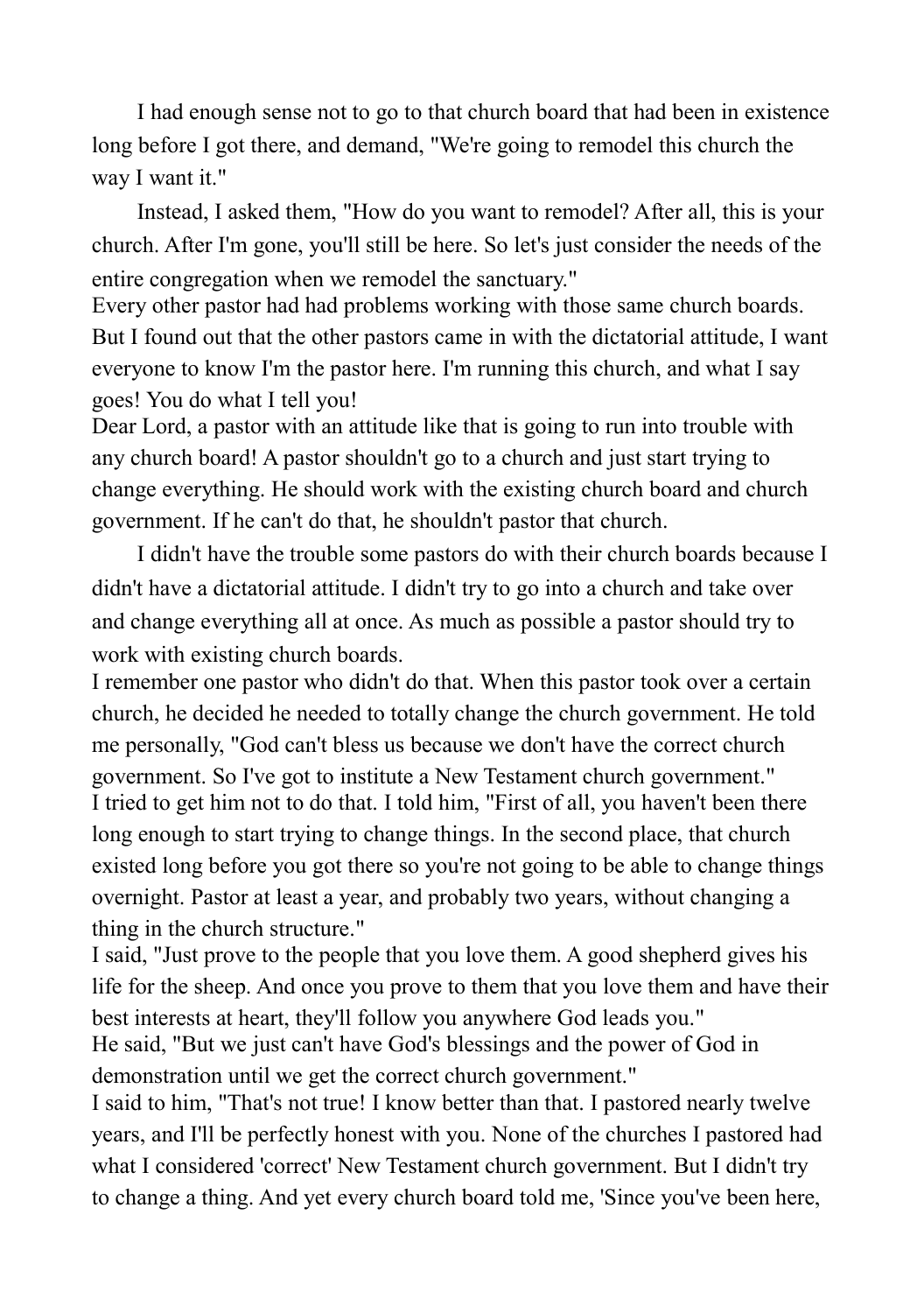we've experienced the greatest church growth and the greatest move of the Holy Spirit in the history of our church.'"

You see, what God does and how He manifests Himself in a church doesn't depend on church government — unless it has been taken completely out of the guidelines of New Testament doctrine. God is more interested in us walking in love and in unity with one another than He is in our having what we might technically consider to be the right structure.

I asked this pastor, "Is God blessing your church? Is anyone getting saved, healed, or baptized in the Holy Ghost?"

He said, "Yes, in nearly every service." I answered, "Then it seems to me that God is blessing you." Then he gave me his idea of correct church government. Do you know what it was? It was, "I am the head, so I will handle all the money."

I said, "You'd better watch that. Don't do it." I talked to him many times, but he wouldn't listen. I knew what was going to happen, and it did. After he changed the church government and instituted what he thought was the correct church government, it was amazing how God "blessed" them! When he first started pastoring that congregation, the membership was about 1,500 people. After he instituted his idea of "correct" church government, within eighteen months, he had less than 200 people.

He was too hard headed to listen. He was about the same age I was when I pastored. One thing I can honestly say, as a young minister, I always listened to ministers who had more experience in the faith. Whether I agreed with them or not, I always took to heart what they said because I knew they were more seasoned in the ministry.

Some of them didn't know a thing in the world about the so-called faith message. But they knew a lot about some other things that helped and blessed me immeasurably. A person should have enough sense to stay teachable and listen to older ministers who have much experience in the ministry.

As a young minister, I understood the need to work with the existing church boards in the churches I pastored. Each of those churches were in existence before I came, so it wasn't my church. It's different if a pastor builds a church from the beginning and pioneers a new work.

If he starts a work of his own, he can do things the way he feels directed of the Lord. But even then, he will have to be careful that he walks in love and doesn't become a dictator. Even if he started the church, it is still not his church; it's the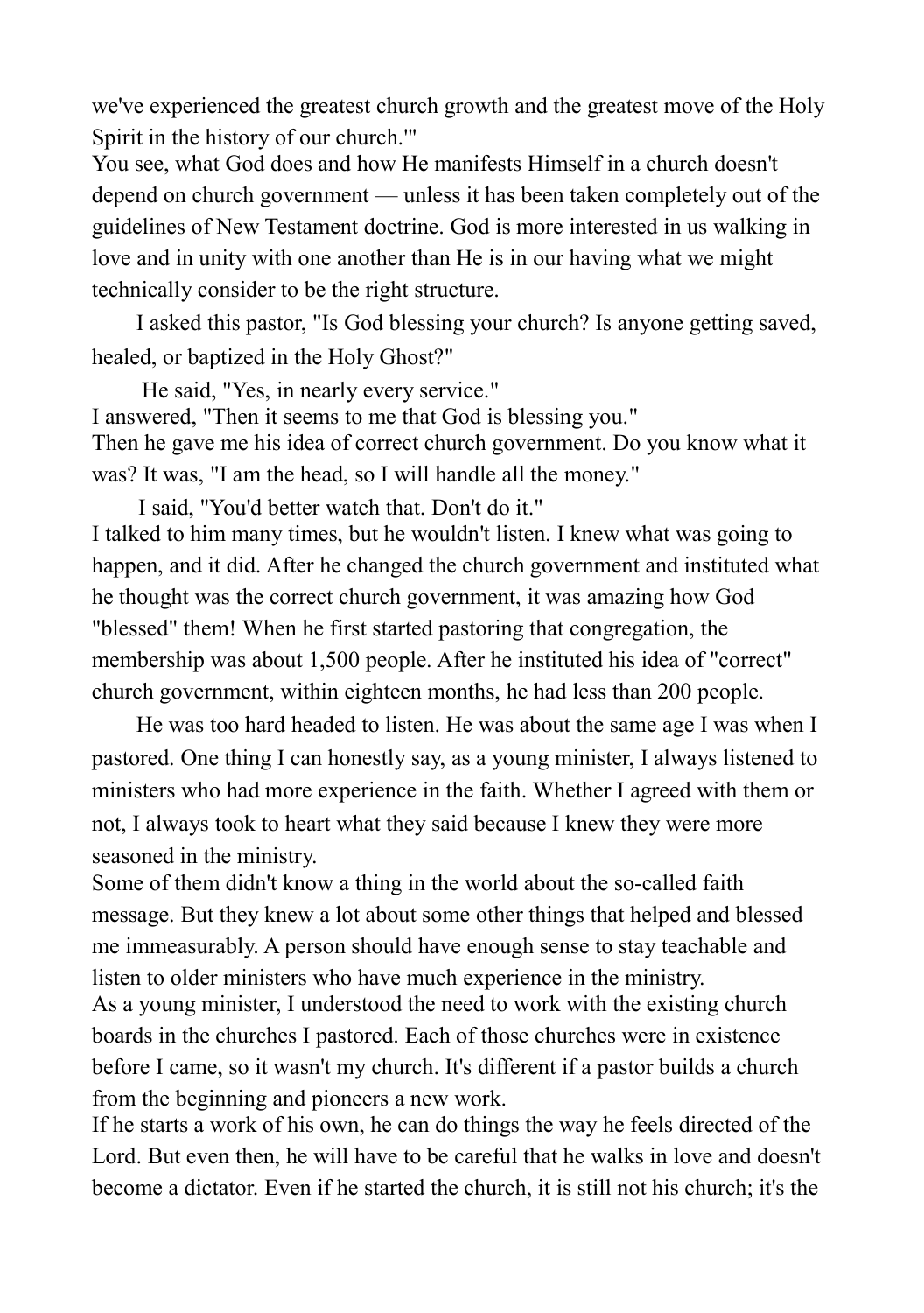Lord's church. And he is still going to have to walk in love and put the people first.

Love always considers the other person first. When it came to the spiritual oversight of the church, these church boards understood that I was the head of the church and they never tried to tell me what to do. They honored me, and I honored them.

Some pastors also miss it with their church board because they say, "The Lord told me such and such, so we are going to do it this way!" I never said that to any church board, even if the Lord had told me something, because then that puts them under bondage to do what I've said.

For example, in one of the churches I pastored, we had a business meeting once a month. We would discuss money issues — property, insurance on buildings, and general church business affairs.

Brother Haynes was one of the board members, and whatever way he voted, the other two men on the board would follow him. I would let Brother Haynes say whatever he wanted to, and then if I knew the Lord was leading in another direction, I would say, "Let's try it this way, and if it proves to be wrong, we can change and do it your way."

That sounded reasonable, so they all agreed to it. After nine months, Brother Haynes said, "Men, Brother Hagin has been here nine months, and he's never suggested anything that didn't work out well. Let's just go on record right now that whatever he wants to do, we'll follow him."

My suggestions worked out because I had sought God about the situations, and I had the mind of the Lord on what we were to do. I didn't necessarily tell the church board that, but I proved myself, so they trusted me. They saw that I loved them and had their best interests at heart. When a church board gains confidence in a pastor, they are usually willing to work with him and implement his ideas. I gained their trust, so they supported me in whatever I wanted to do. They knew I wouldn't take advantage of them. I lived right and did right in front of them, and they knew they could trust me.

But some time after I left that church, they got another pastor. The church had seven different charitable funds to help people, including a missionary fund, a hospital fund, and a building fund. The church board turned all the finances of the church over to the new pastor, and he stole every dime they had.

One of the church deacons told me, "We could have put him in jail, but we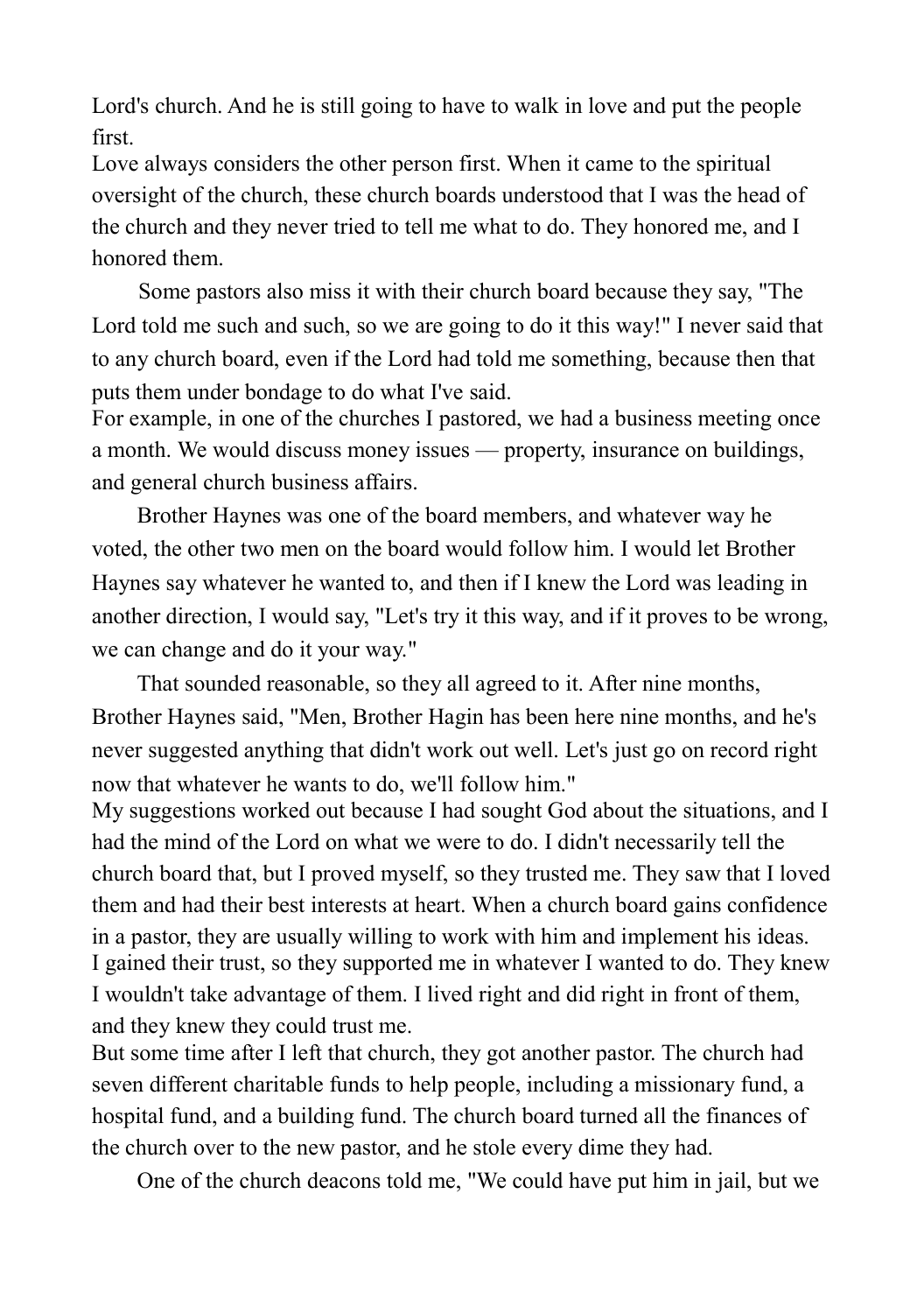didn't want to advertise that a Full Gospel pastor had been arrested for embezzlement."

That pastor knew the church board wouldn't prosecute him because it would create a scandal for the church, and he took advantage of that. A fellow like that is a crook. Talk about false pastors — that man was a false pastor! A man like that is no more a pastor than these fellows who claim to be apostles and prophets and want to rule over everyone so churches will tithe to them. You see, a church board can sometimes run into this kind of unhappy dilemma in the practical side of running a church. On the one side, to keep from being swindled, a church may have to make some strict bylaws and rules, which can tie a pastor's hands so it's hard for him to accomplish anything. But on the other hand, if a church just turns all the financial matters over to a new pastor without any checks and balances, some unscrupulous fellow could come along like that man and steal every dime they have.

So although there are some guidelines about church government, there are no ironclad rules. I've just always operated on what the Bible says, . . Provide things honest in the sight of all men" (Rom. 12:17). If a pastor is endeavoring to walk with the Lord, and his heart is right with God, he doesn't want to take advantage of people. He wants to bless them and give his life for the sheep.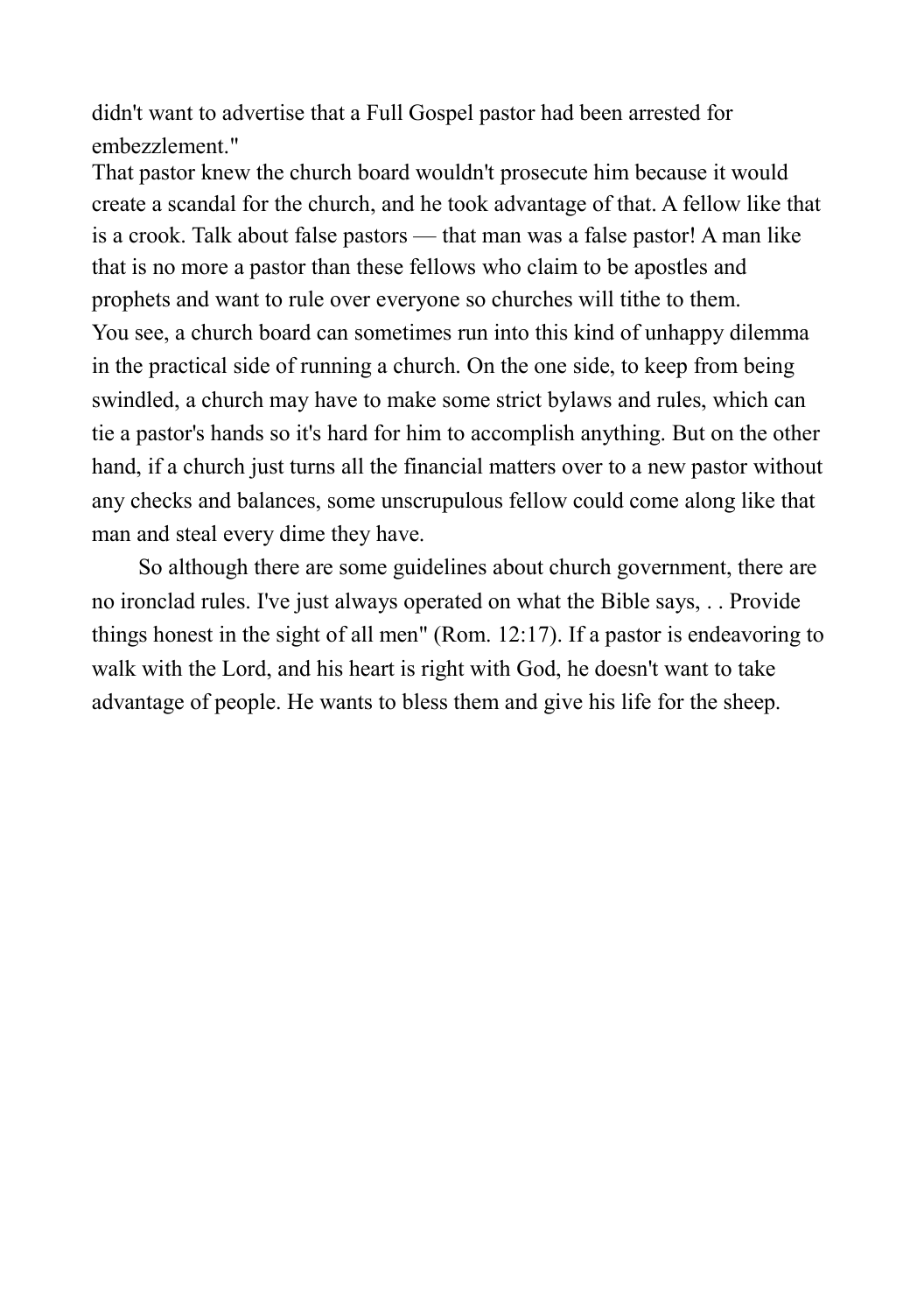# Chapter 13 Different Church Structures

Different kinds of church structures have evolved in different denominations. People ask, "Which kind of church government is right?" Actually, there are certain truths and benefits to each one of them. And sometimes I think God blesses us not because of our church structures, but in spite of them.

In one particular church organization, for example, the district supervisors of the denomination choose the shepherds for their churches. They base that on the principle that sheep in a flock don't vote on who their shepherd should be. Therefore, they reason that only the district supervisors or overseers of the sheep are qualified to select a shepherd for the sheep of a local body.

That system seems to work fine for them. Their fundamentals of doctrine are scriptural, so God can bless them. And they have experienced substantial church growth.

In another leading organization, the congregation elects and votes on the pastor. They also experience the blessings of God in their denomination. People are continually saved, healed, and filled with the Holy Spirit.

Another organization has chosen a combination of the two types of church government. Their district supervisor meets with the board, and he suggests who he feels the Lord is directing to be the next pastor. Then they all pray about it and bring it before the church congregation to vote on.

One district supervisor of this particular denomination told me, "I always say to the congregation, 'You understand that you don't have to accept this pastor if you don't think it is the will of God for this church. But I have prayed about it, the board has prayed about it, and now you pray about it.'"

Which church government is right? They all have their benefits. But the point is that a pastor will have to work within the framework of the existing church government where he is pastoring. He needs to stay with their structure and not try to change it.

I attended a General Council of a certain denomination in 1951. The General Secretary of that denomination said some things about church government that were helpful to me.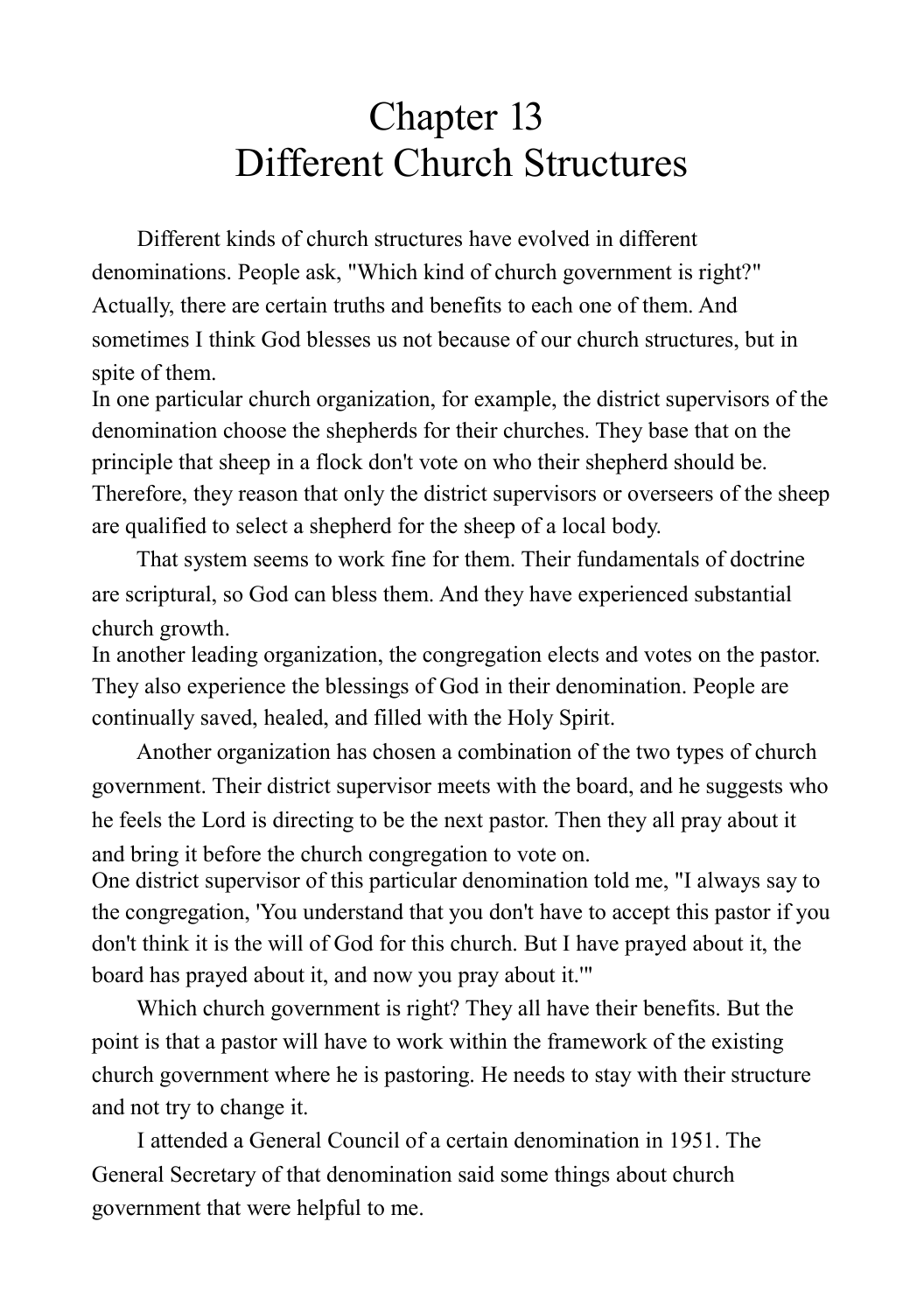He said, "When I first began pastoring, my church was the only Full Gospel church in town, and I had preached to my congregation that organization was wrong and sinful. But in the process of time, I saw the need for some kind of organization or church government."

So this minister sent out letters to various ministers, and as a result, he founded a leading denomination.

"But," he said, "I had taught my people that organization was wrong, so when we began to organize, I lost half my church! They said to me, 'You've compromised! The devil got ahold of you. God can't bless you with that compromising spirit.' And they went across town and founded an independent work."

This pastor said, "When half of my church members went across town and founded an independent work, they called us renegades and said God couldn't bless us because we were operating within the framework of an organized church government. They claimed, 'God can bless us because we're independent. We're not bound by anything.'

"But," the pastor continued, "two or three years went by, and to my utter astonishment, that other church grew about as much as we did. Both of our congregations doubled. We reached out to the unsaved, and so did they. And God blessed us both."

"Finally, after about five years, that other pastor came to me and said, 'God have mercy on both of us! I've been watching your church. I was sure God couldn't bless you because you had organized, but He's blessed you and you've grown. And God has blessed us and we've grown. Let's just forget about our differences. We'll keep our church government, and you keep yours, but let's fellowship with one another.'"

The pastor said, "So I began to preach in his church, and he began to come to my church and preach. I found out that God wasn't so concerned about our different church governments as we thought He was. He blessed us both in spite of our differences."

#### 'Who Is an Elder?'

In my hometown when I was a boy, one of the churches split over the question, "Who is an elder?" and "What constitutes the office of an elder?" One group left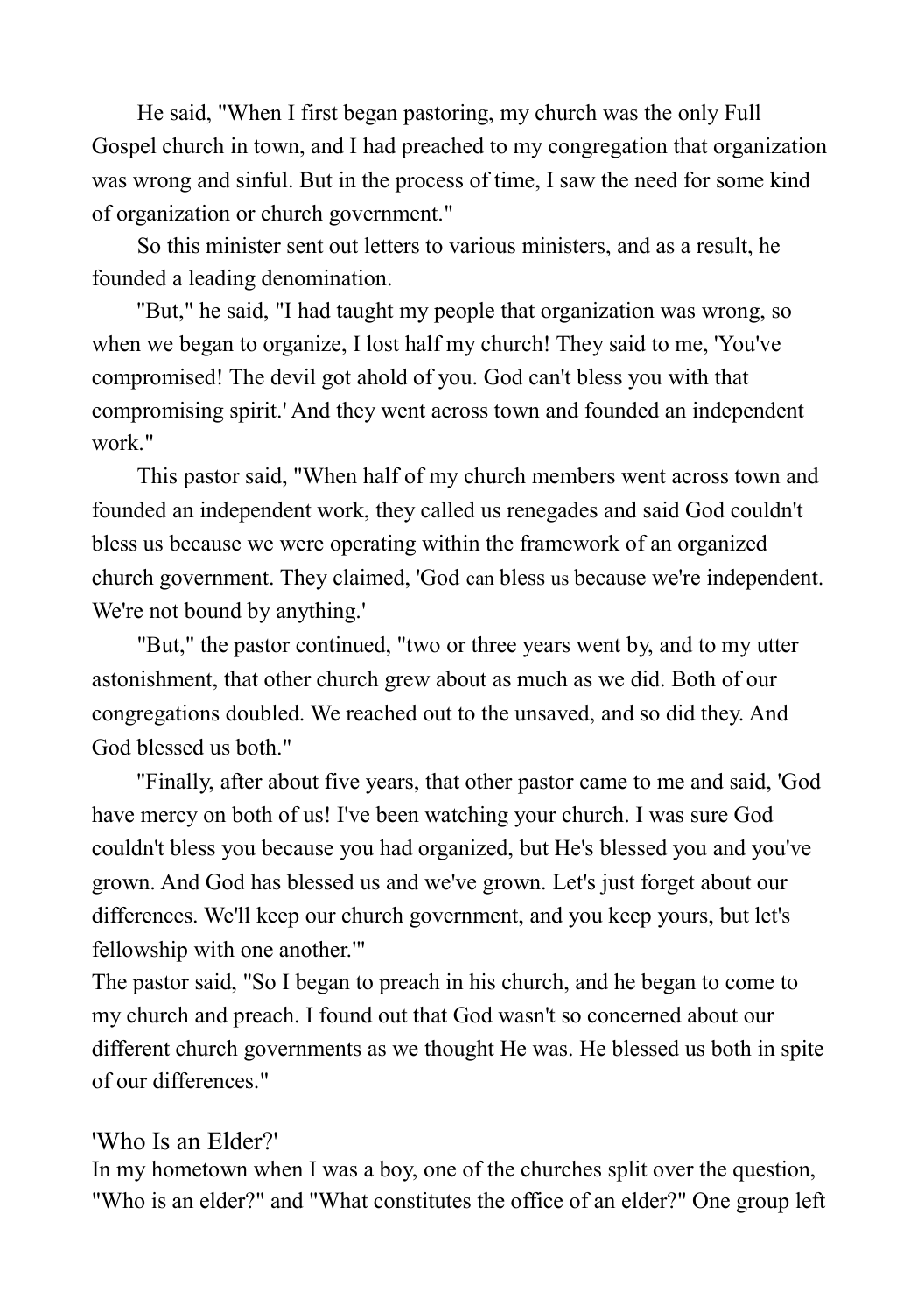the church and built another church, and they chose businessmen to be elders to run the church. They thought that was correct church government.

They started out with a congregation of more than one hundred people, and after several years, five people were left in the congregation! You see, businessmen don't have the anointing on them to stand in the pastoral office. An ordained minister — a man who was called to the pastoral office pastored the other church in town. That church kept growing until they outgrew their facilities and had to build a new church building. That kind of growth says something about correct church government!

When Paul addresses elders or pastors in Acts 20:28, he is talking about people who are called to the pastoral office. Preachers and teachers of the Word are spiritually equipped to feed the flock of God the Word. These elders were not businessmen who were put in charge of the church.

It is unscriptural to put businessmen who are neither called or anointed as spiritual overseers in a local body, or to have a board of elders made up of businessmen. In terms of the local church, an elder is a pastor — a preacher or teacher of the Word — not a businessman who has been appointed to be an elder in the church.

Businessmen can be helpers or deacons, and very often their financial and business expertise can be a great assistance to the pastor. But businessmen have no anointing on them to stand in the pastoral office. They have no anointing on them to spiritually oversee the church of God, nor do they have an anointing to feed the flock of God with the Word.

Only someone who is equipped by the Holy Spirit to stand in a ministry office — the pastoral office — can be an elder (in the spiritual sense of the term), an overseer, or a bishop. A businessman doesn't have the anointing or the spiritual equipment to stand in a ministry office.

You see, scripturally speaking, every pastor is an elder. Actually, every ordained minister is an elder, whether he is an apostle, prophet, evangelist, pastor, or teacher. Eldership is not a separate office from the fivefold ministry.

That's the reason the Bible teaches that we are not to take a novice and put him in an office of authority or in a ministry office. We are to wait until he proves his ministry and gains some spiritual maturity and experience before he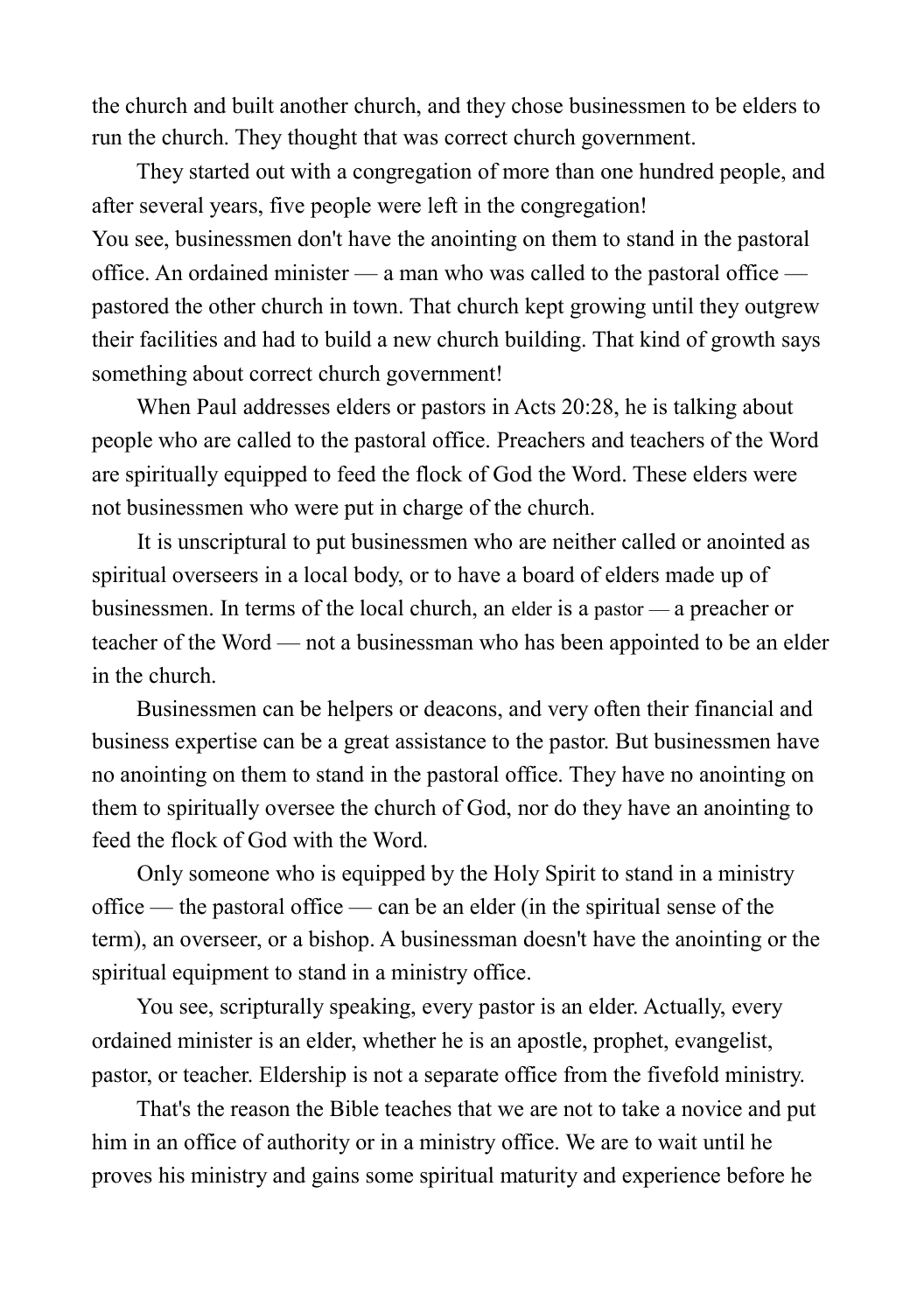is ordained to full eldership in the Body of Christ.

It's important that ministers should reach a certain age, maturity, and experience in ministry before they are ordained, because ordination is the act of officially recognizing that a minister has attained to full eldership in the Body of Christ. Eldership is not for those just starting out in ministry or for spiritual novices.

Of course, people can buy ordinations from fly-by-night organizations. Many do that and call themselves "ministers." But that doesn't make them ordained ministers of the gospel! They are just spiritual babies playing church. No, ministers and ministries must first be proved. And ministers need to study to show themselves approved (1 Tim. 3:10; 2 Tim. 2:15). Also, the Bible gives certain qualifications for ministers (1 Tim. 3:1-13; Titus 1:6-9).

So the apostle, prophet, teacher, and evangelist are all elders in the Body of Christ because they are ordained to the full-time ministry. And a pastor is most certainly an elder in the Body of Christ because he shepherds the local flock.

## Plurality of Elders

People have fought small wars on the subject of eldership and church government. Some teach that a plurality of elders — a board of elders — must govern the church in order for it to be a true New Testament church.

But nowhere in the scriptures do you find a structure where a board of elders dominates the local church and tells the pastor and the congregation what to do. That kind of structure is not in the Scriptures.

Some people ask the question, Is a plurality of elders scripturally correct? It depends on what they mean by that. If by a plurality of elders they mean that several ministers of equal authority should run a church, the answer is no. Anything with two or more heads is a freak. You couldn't have five elders or pastors with equal authority running one church! It would be impossible. But if by plurality of elders, people mean that the senior pastor is the overseer of the church, and he has associate or assistant pastors helping him, the answer is yes, that is scriptural. That is not a leadership having two heads, but it is a plurality of eldership. The associate pastors have their input, but the senior pastor makes the final decision. Someone has to be the main shepherd of the local church.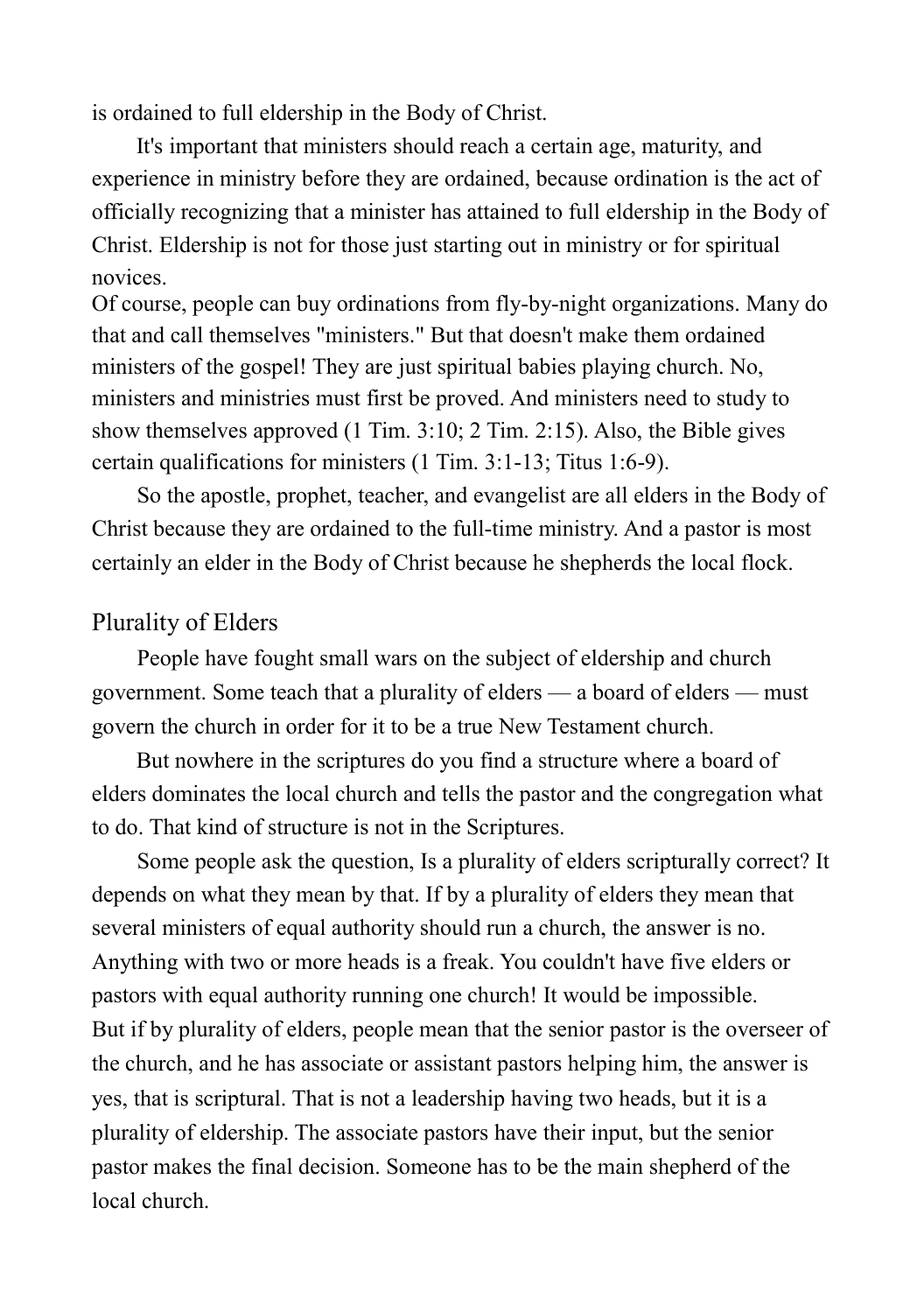If a pastor has a small congregation, he can usually take care of the people, and he doesn't really need any more elders or associates to help him. But the pastor ought to have enough sense to know when he needs associates to help take care of the flock.

Some churches call their associate pastors elders. Others call them pastors, shepherds, or bishops. We have Scripture for all those terms. God may even raise up someone from a pastor's own congregation to help him, who is called to the fivefold ministry and is a faithful worker in the church. However, he cannot be a novice in spiritual things.

Some people teach that the Early Church had a plurality of elders as their church government. They cite the passage in Acts 20:17 where Paul addressed the elders at the church of Ephesus as an example of plurality of eldership. But, you see, that church was the only church they had in Ephesus at that time. There could have been many members in the church by then, and it may have taken more than one person to oversee it.

The same thing was true of the mother church in Jerusalem. When you talk about plurality of elders running a church, you have to take into consideration that the church in Jerusalem was the only local body to begin with, and it was a large church.

It would certainly take more than one pastor to oversee all those people, wouldn't it? They had to have a plurality of elders to adequately minister to all the people.

We do the same thing today in our larger churches, although we don't necessarily call them "elders." We call them assistants or associates. But in a small church of a couple hundred people, a plurality of elders is not usually necessary.

Let me give you an example of the development of a plurality of elders in a local church. RHEMA Bible Church has been formally registered as a church since 1976. I taught there occasionally, as would others. But in 1985 we began the church with a full schedule of services, and my son, Kenneth Hagin Jr., officially became the pastor.

As the pastor, Ken is the head of the church; I'm not. He is my pastor. Even though I stand in the offices of the prophet and teacher, I don't have a thing in the world to do with running RHEMA Bible Church; I'm not part of the pastoral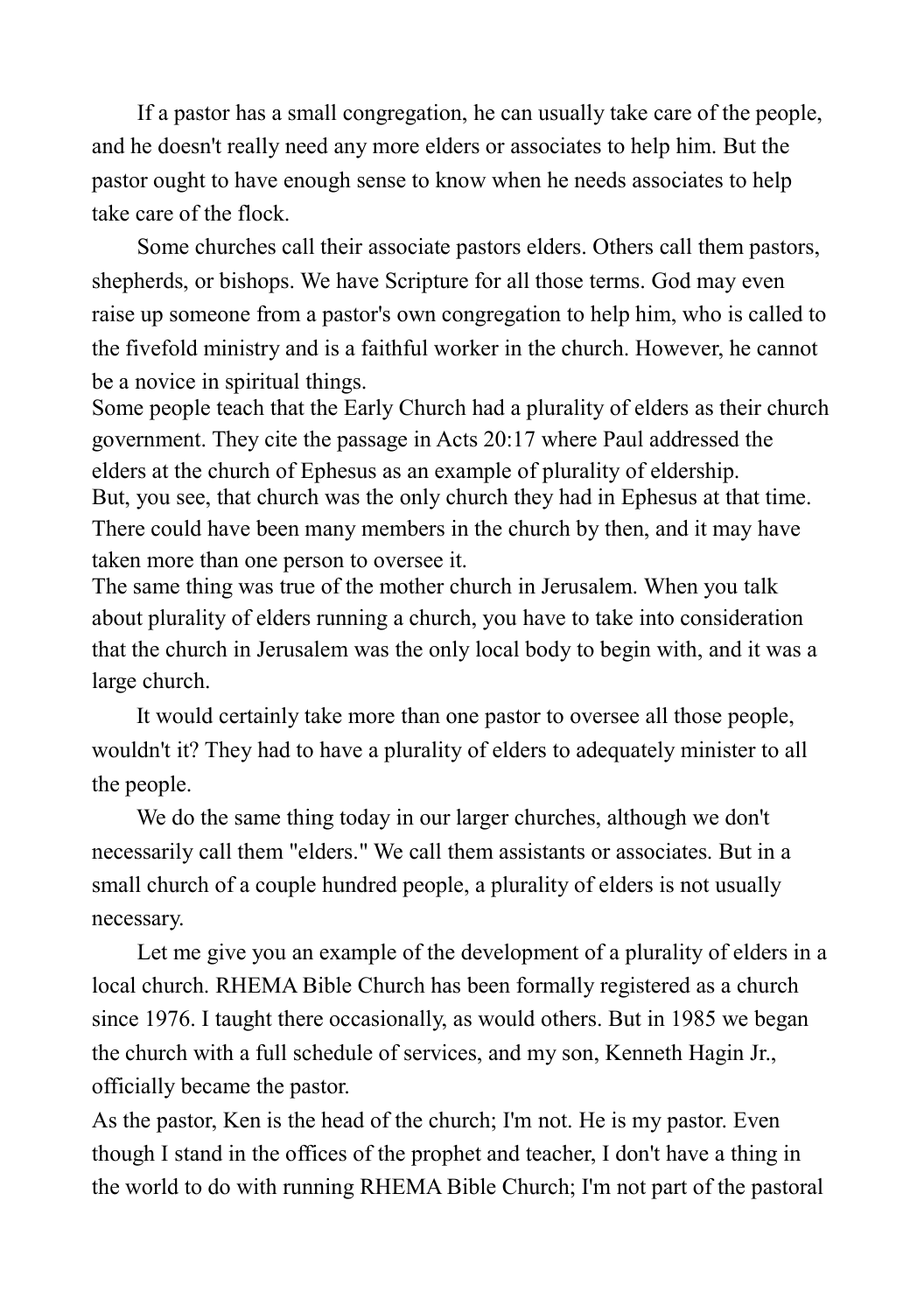staff, nor do I help govern the church. I just sit on the pew with everyone else and enjoy the services.

When RHEMA Bible Church began, Ken had three associate pastors, a youth minister, and a minister of music. As the church grew and developed, Ken added a children's minister to the church staff. That is a true plurality of elders. But we don't call it that; we call them associate pastors. The church is continually growing in numbers so that associate pastors were and are necessary to adequately minister to all the people.

On the other hand, when I pastored country churches, I really didn't need an associate. But when I did need help occasionally, I'd get someone else to help me. That didn't mean that person was supposed to come in and run things; he was there to assist me. But I wasn't a dictator either. A pastor shouldn't take a dictatorial view in running the local body because then he's not walking in love.

What I'm trying to point out is that in many local churches today that have a pastoral staff, a plurality of elders has been functioning all the time. We've not called them "elders" even though that is their function in the local church. We've just called them associate pastors.

## False Pastors and Ministers

Yes, there are false pastors and false ministers. A false minister is someone who is trying to operate in an office when he is not called to that office. Anyone who is in the ministry for personal gain and doesn't have the people at heart is false. There are false pastors, just as there are false prophets and false apostles — or any other ministry gift for that matter.

False pastors are those in the pastoral ministry who are either not called to that office at all or who are putting themselves and their own interests before the needs of the sheep. A false pastor is also one who teaches things that hurt and divide his flock.

A good shepherd would rather die than see a church split or hurt in any way. But I have known some so-called pastors, especially years ago, who caused problems in every church they pastored. They put themselves before the people. A person who does that doesn't have a shepherd's heart. A good shepherd puts the people before his own interests and desires, and he will sacrifice and give his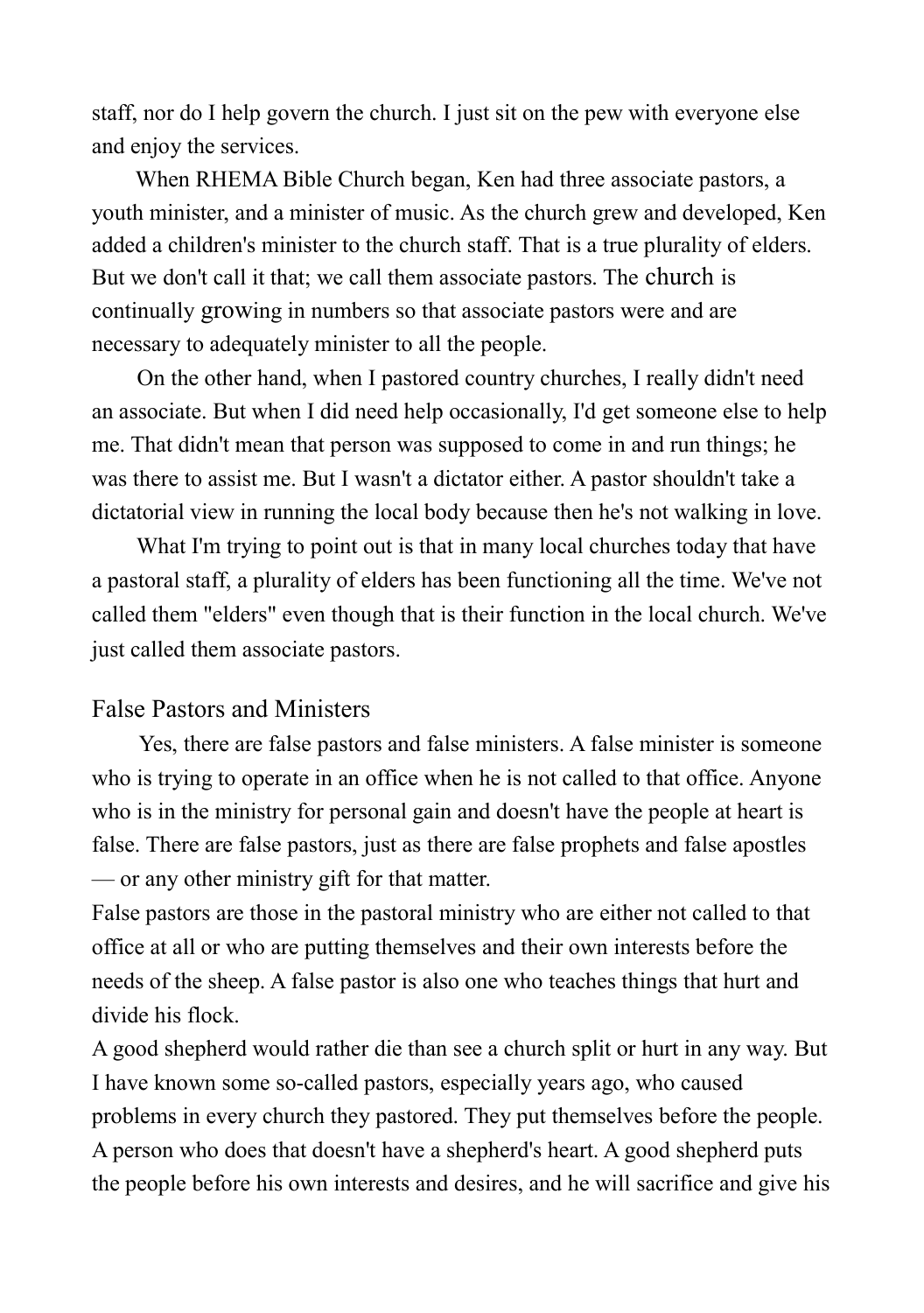life for the sheep, including protecting his congregation from false ministers and false teaching.

That's why a pastor needs to be careful about those whom he invites to preach in his pulpit. A pastor won't necessarily agree on everything of minor importance that other ministers preach. But there are extreme doctrines that tear up churches and hurt innocent people.

That's why a pastor should check up on ministers and find out what a fellow is preaching before inviting a minister to preach in his church. And he shouldn't just believe everything a traveling minister tells him about his accomplishments in the ministry either.

A pastor should see what effect traveling ministers have had on churches where they have preached — whether it has been positive or negative. Has a traveling minister been a blessing in churches where he has ministered? Or has he caused division and strife wherever he has preached? If ministers have torn up other churches doctrinally in the past, they are liable to leave a trail of churches in the same mess.

We need to remember that Paul exposed false ministers for the sake of the Body of Christ. He said, "Now I beseech you, brethren, mark them which cause divisions and offences contrary to the doctrine which ye have learned; and avoid them" (Rom. 16:17).

You see, we are not talking about exposing individual ministers just to hurt and damage their reputations. But a pastor has to be concerned with issues and sound biblical doctrine. He needs to protect his flock, and sometimes for the sake of his flock, he will have to expose error if it is dividing and hurting the local body.

One error a pastor needs to guard his flock against is these so-called prophets that seem to be cropping up in the church today. What is a false prophet? For one thing, it refers to any so-called prophet who would go into a pastor's church and publicly prophesy to him in such a way as to embarrass him and divide his church. Prophecies that divide a church and embarrass a pastor aren't from God! In our day, we sometimes hear of so-called prophets going into a church and publicly prophesying to the pastor, "God shows me that He's through with you here. You are suppose to leave this church!"

Anyone who would publicly prophesy the pastor right out of the pulpit and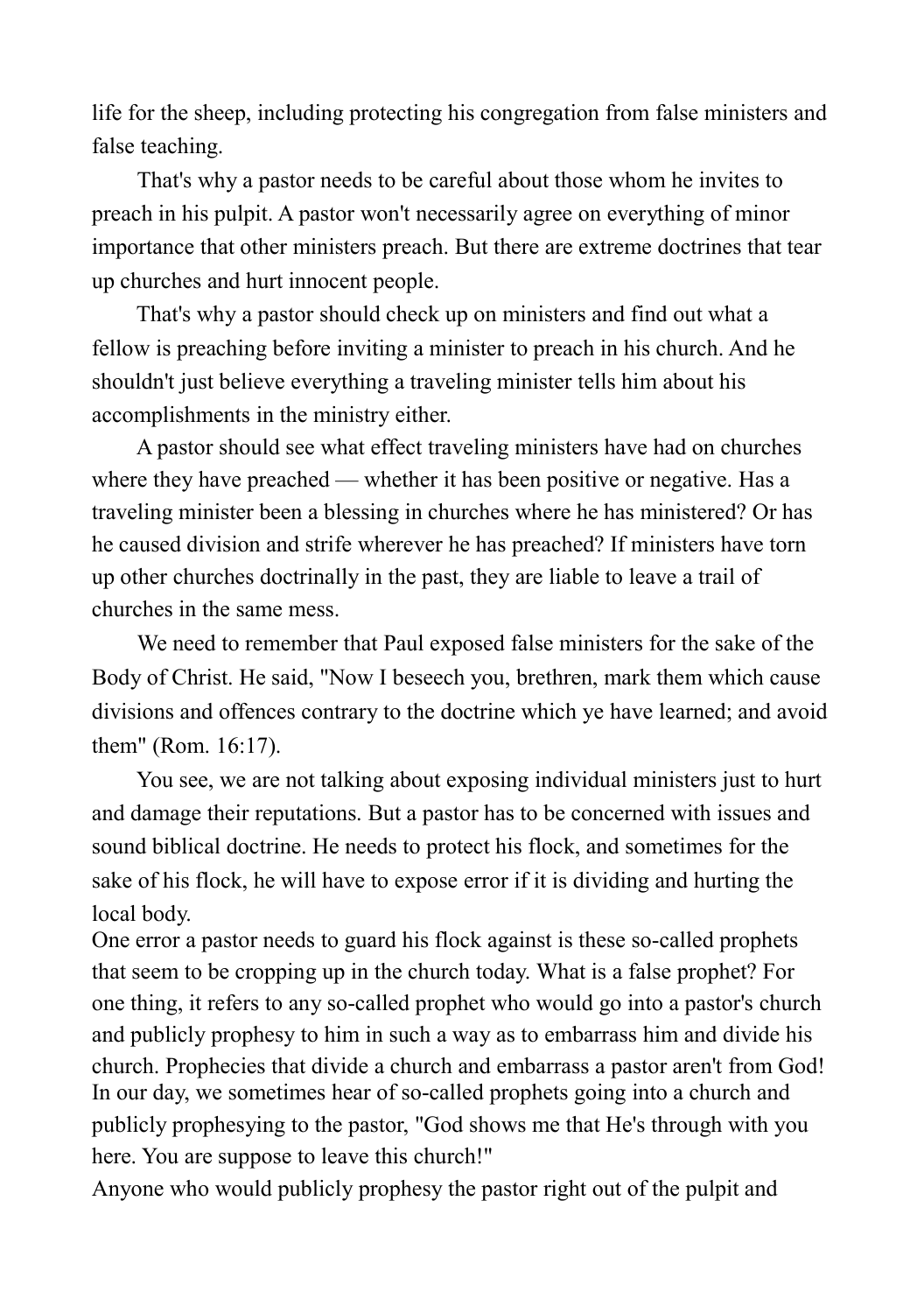divide and hurt his church, is a false prophet. That is not only unscriptural and asinine, it is lying. Any so-called prophet who says things like that needs to quit lying on God. God would never tell anyone to embarrass a pastor right in front of his own congregation and hurt and confuse the sheep!

You see, there is just a fine line between fanaticism and true spirituality. That's why traveling ministers need to exercise a great deal of wisdom and discretion when they go into someone's church. Traveling ministers may know some things in the Spirit, but that doesn't mean they're supposed to go around broadcasting what they know.

My wife and I visited a certain church, in which one of our own RMAI people was the pastor. (RMAI is the name for our ministerial association, RHEMA Ministerial Association International.) A day or two after we visited the church, I said to my wife, "Could you sense that God has something else for the pastor to do, and that it is time for him to leave the church?" She agreed that she had sensed that in her spirit too.

But we didn't call the church together and prophesy that in front of everyone. Nor did we get the pastor's church board together and embarrass him by telling the board that he was supposed to leave the church. We talked to him privately.

Even then we didn't say, "We have a word from God for you." We very gently suggested, "It would be good to pray and seek the Lord, because we sensed in our spirits that God has some things for you."

After that he began to pray and seek God, and he called us later and told us, "God told me it's time to leave the church. He has other things for me to do." By trying to deal with something publicly that should have been done privately, we could have created great damage in that church, divided it, and messed up the plan of God for that local body.

Usually ministers who cause trouble and divide churches are those who take the attitude, No one is going to tell me what to do! Or, No one is going to tell me what to preach about! But if a minister can't be a blessing to a congregation, he doesn't have any business preaching.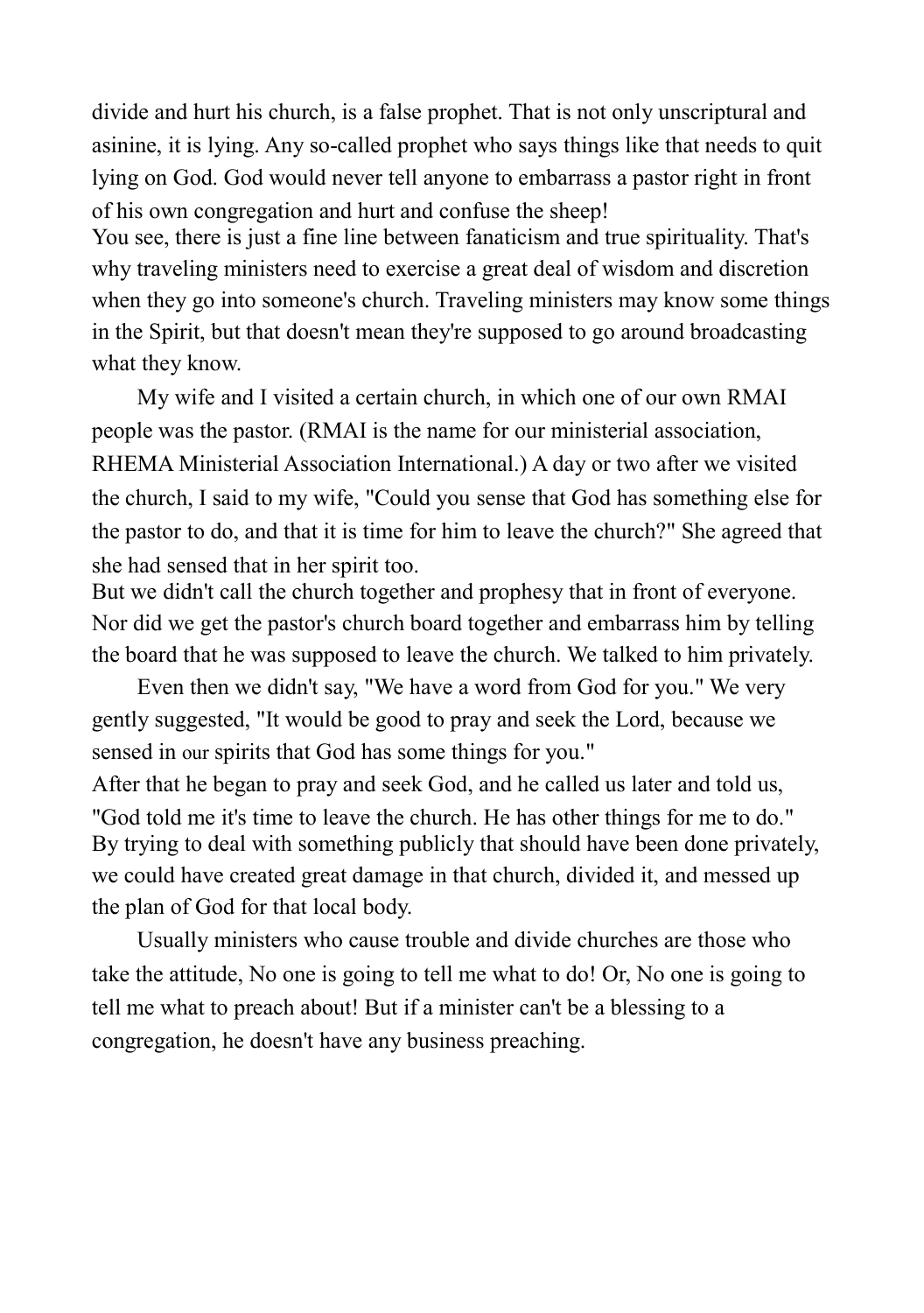# Chapter 14 Ministerial Accountability

Every minister ought to be accountable to someone because the Bible says, "For none of us liveth to himself, and no man dieth to himself (Rom. 14:7). Actually, there isn't any such thing as an independent work or an independent minister. We are all dependent on one another because we are all members of the same body (Rom. 12:5; 1 Cor. 12:12). We need one another. If a minister calls himself an "independent" minister, at the very least from a spiritual standpoint he ought to be answerable to the home church he came out of. Or if he belongs to a ministerial fellowship, he needs to be answerable to them.

The pastor is the spiritual head of the local church; therefore, the traveling minister is accountable to that pastor while he is ministering in that particular church. And then it is also true that the pastor ought to be accountable to someone. First of all, of course, in matters of ministerial ethics and integrity, a pastor is accountable to the congregation he oversees.

But ministers, including pastors, should belong to some kind of fellowship, where they can receive input into their lives and ministries and operate with some kind of accountability. Ministerial fellowships should help ministers, not seek to control them, but to be a blessing to them.

So if a minister is a member of an organization, he should be accountable to that organization. If a minister calls himself an "independent" minister and doesn't belong to some kind of a ministerial fellowship, at the least he needs to be accountable to the home church he came out of. The Bible says,.. in multitude of counsellors there is safety" (Prov. 24:6).

Actually, in the Acts of the Apostles, when a question arose about doctrine, the disciples went back to their home church, which was the church at Jerusalem (see Acts 15).

Every pastor needs a pastor and a home church from which he himself can periodically receive ministry. In other words, we all need one another. Ministers need to hear the preaching and teaching of God's Word, too, just as their congregations do. And sometimes ministers need to be corrected spiritually, just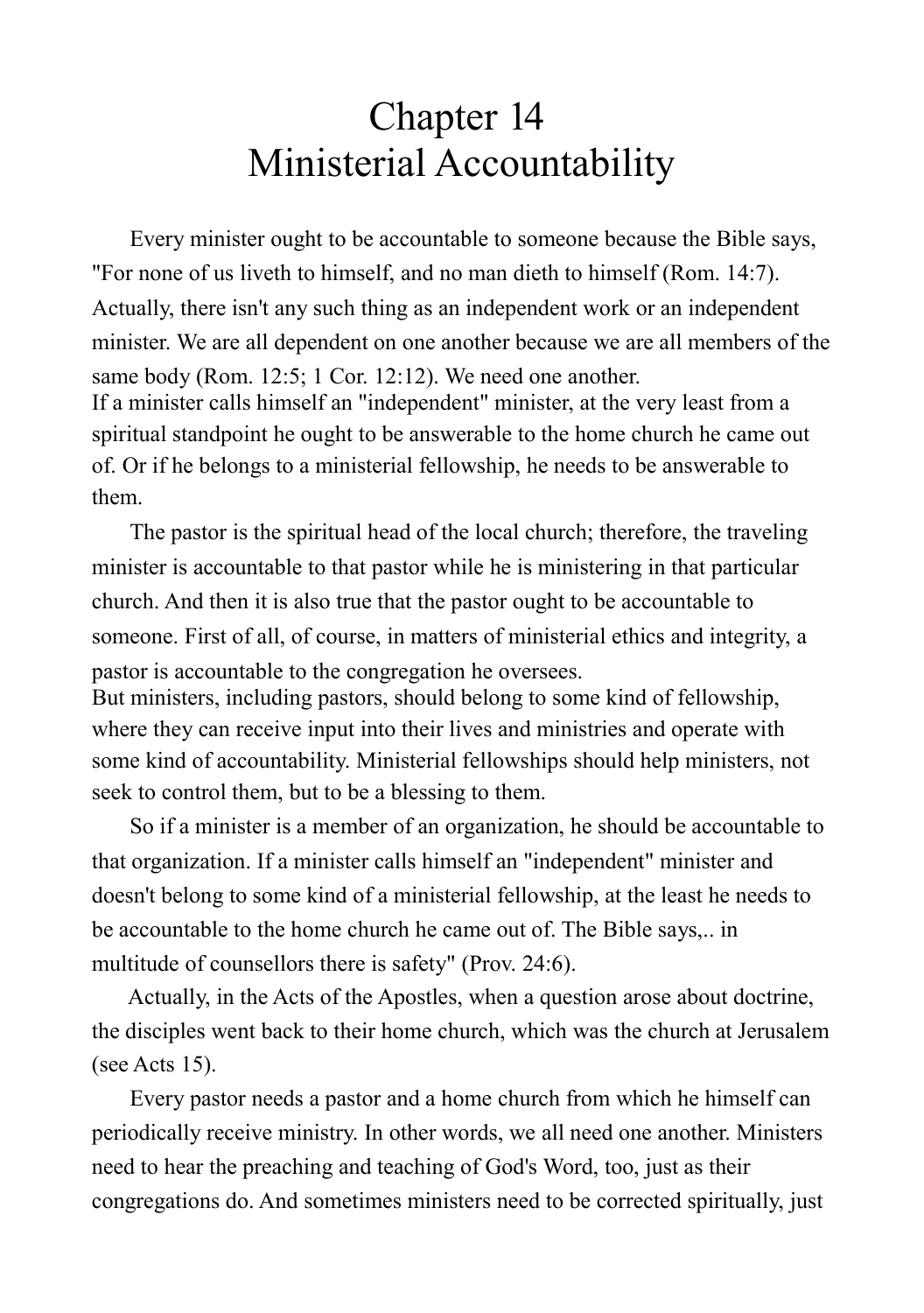as their congregations need to be corrected spiritually.

Some ministers have lost their churches or are out of the ministry today because they wouldn't listen to godly counsel from seasoned ministers. In some cases, if they had listened to someone who was spiritually experienced, they would still be in the ministry.

Sometimes ministers have called me and asked my advice about something they were planning to do in ministry. Sometimes I've advised them, "Don't do that because it will hurt your ministry." But some of them didn't listen. I knew what they wanted to do was neither scriptural nor wise, but they did it anyway. In some instances, they made shipwreck of their ministries and are not in the ministry today.

Sometimes people have taught doctrine we don't endorse, but they claim to be a part of RHEMA. They may have gone out from us, and at one time may have been scripturally correct in doctrine. But we don't endorse the doctrinal error that some are now teaching.

Yes, we ought to be for unity in the Body of Christ, whether we are members of the same local congregation or not because the Body of Christ is one. We can get into trouble by not walking in love toward fellow members of the Body of Christ.

But on the other hand, Paul himself said, "... mark them which cause divisions and offences contrary to the doctrine which ye have learned; and avoid them" (Rom. 16:17). Paul said to mark those who are causing trouble, division, and strife in the Body of Christ and not to have anything to do with them. Actually, in some cases that is walking in love. If you didn't mark them and hold them accountable for their sin or doctrinal error, they might never be led to repentance and could do a great deal of damage to the Body of Christ. You have to ask yourself, What would love do? In some cases, the greatest demonstration of love is to expose doctrinal error and protect other members of the Body of Christ from extreme teaching.

When your little children played with matches, the first time you probably reprimanded them and told them about the danger of fire. If you caught them playing with matches again, you probably gave them a swat and told them to stop it. But if you caught them playing with matches the third time, you probably gave them a good spanking so they would remember it.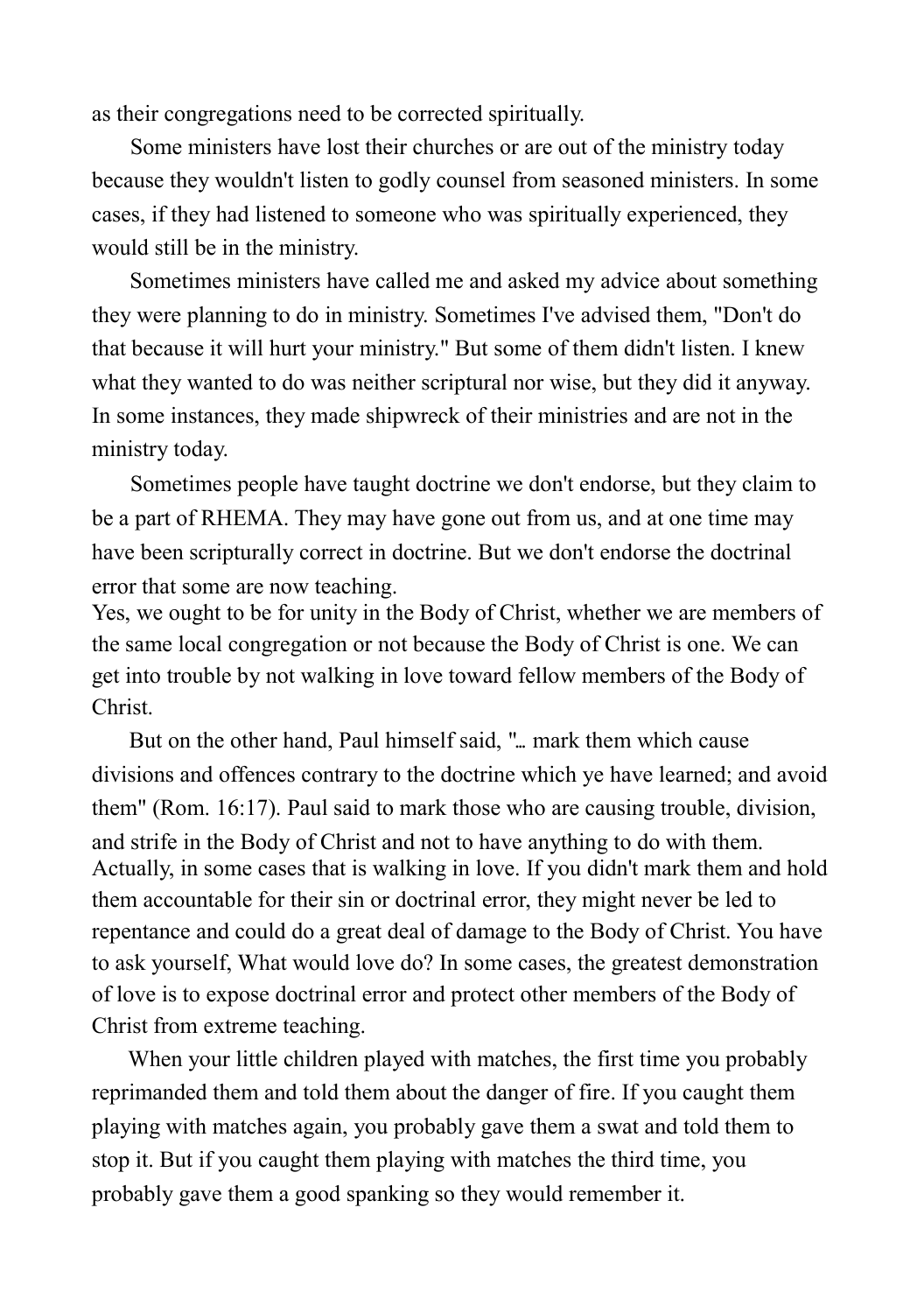Were you acting in love? Of course you were. You may have saved their lives because they could have caught the house on fire. It's the same way in the Body of Christ. Yes, you want to act in love, but there is another side of love too. Jesus was a Man of love and power when He walked upon this earth, yet in righteous indignation, He drove the money changers out of the temple (John 2:13-17).

#### Ministerial Restoration

Because the local church is like a family, you will have some of the same problems in a church that you have in a family. Children need to be disciplined, and sometimes church members need to be disciplined or corrected.

But the same thing is true concerning pastors and ministers. Sometimes ministers experience problems — moral, financial, and even doctrinal problems — just as other people can have various problems. Sometimes they need discipline and correction. And we need to help them when we can. Years ago I asked a leader of a certain denomination, "When ministers miss it and fail, why isn't it handled biblically? The Bible says in Galatians 6:1, '... if a man be overtaken in a fault, ye which are spiritual, restore such an one in the spirit of meekness; considering thyself, lest thou also be tempted.' Why aren't ministers restored like the Bible instructs?"

He said, "Brother Hagin, I believe many men who stumble and sin could be restored. If folks want to repent and do right, they ought to be helped. Of course, if they won't listen and won't take biblical counsel, a ministerial association wouldn't have any choice; they would have to revoke their credentials."

I was concerned about this, because I knew that some ministers who failed and made a mistake could have been restored. Some of them never did get back in the ministry because when they missed it, their denomination publicized it, and their reputations were ruined.

Then when everyone knew about their problem, these ministers were told, "Now go prove yourself." But after their downfall was publicized, no one would fellowship with them! And pastors wouldn't allow them to preach in their churches, so the majority of them never got back into the ministry.

Why don't we restore and recover ministers who have made a mistake? Of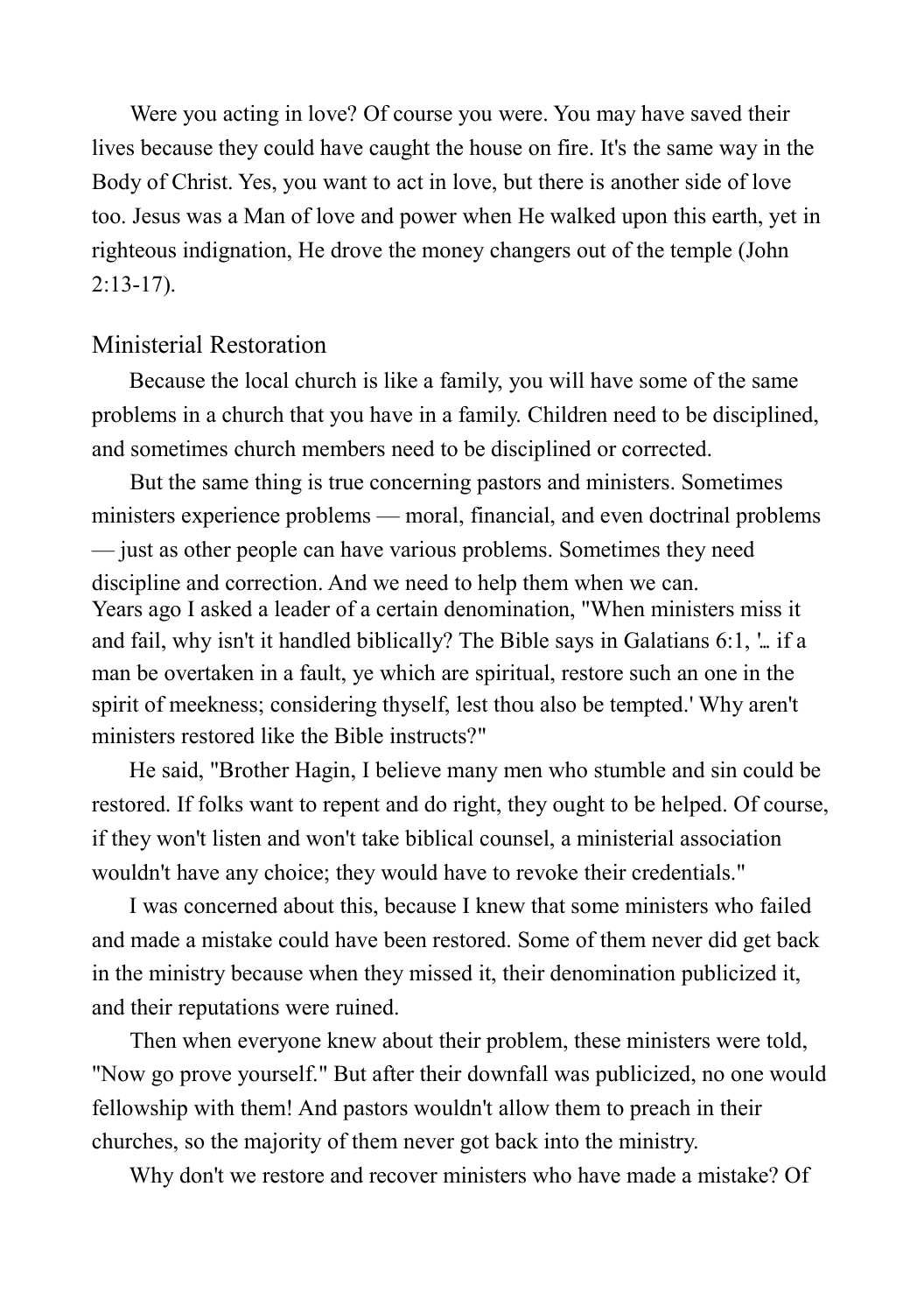course, if they don't want to be recovered and don't want to live uprightly before God, that's a different thing entirely. But I'm talking about ministers who want to repent and do what's right.

In Galatians 6:1, the Bible says, "consider yourself, lest you also be tempted." After all, in the same circumstances, some of us might not have done as well as some of them did. But we are so quick to criticize and judge others.

I was concerned about this, so I went to the Lord in prayer about it. I said, "Lord, Your Word says, '... if a man be overtaken in a fault, ye which are spiritual, restore such an one in the spirit of meekness....' I said, "Lord, it doesn't say to destroy ministers who miss it by broadcasting their problem; it says to restore them. Why don't we restore them?"

The Lord answered and said, "Your answer is in that verse." I didn't see what He was talking about. I said to Him again, "Lord, why don't we restore ministers who stumble and fall?"

He said, "Your answer is in that verse. Read it again."

I read it again, but I still didn't see it. I asked the Lord the third time, and again He said, "Your answer is in that verse. Read it again."

I said, "Well, if it is, I can't see it."

Then again I read,.. ye which are SPIRITUAL"

I saw it! The Bible is saying, "If there are any spiritual people among you, they would restore those who have fallen — not judge, criticize, or destroy them."

I said to the Lord, "Oh! I got my answer."

One denomination deals with restoring fallen ministers in a way I feel is most scriptural. For example, years ago one of their ministers got into moral difficulty with one of the women in the church. He was married and so was the woman. They both repented and wanted to walk right before the Lord. The supervisor of the district came to counsel the minister and told him, "It would be good for you to change churches. We are not going to publicize this to anyone because you've repented and straightened it all out among yourselves. We are going to restore you, but it would be good for you to move to another state, and we will give you an opportunity to prove yourself."

So after a time of restoration, they gave the minister another church to pastor in another state, and they didn't publicize that he had fallen. But they told the supervisor in that other state about the minister's problem, so he could be of help to this minister. They practiced this scripture and restored the man, and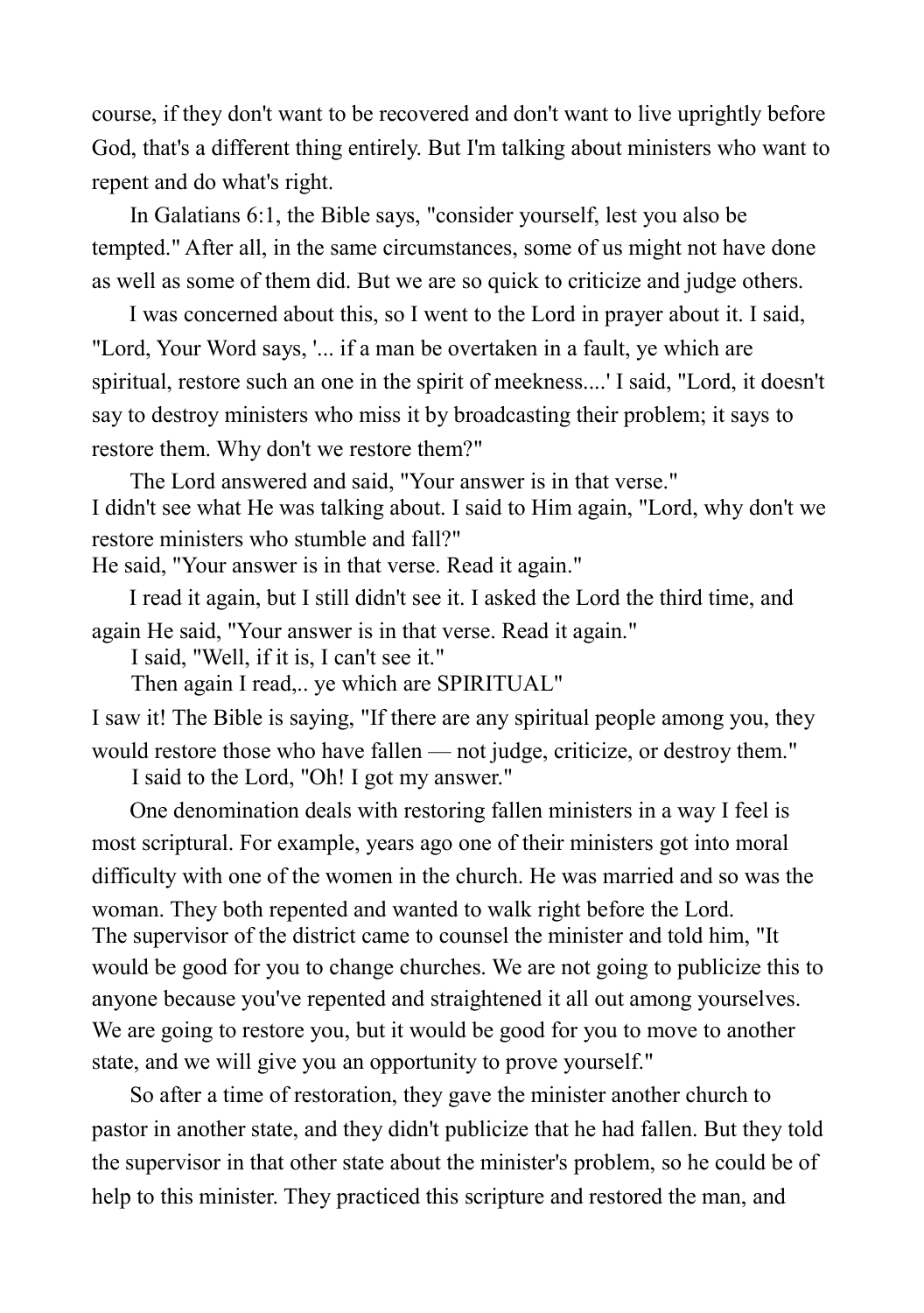they put him in a situation where he could prove himself. However, this particular minister did the same thing again; he had an affair with a woman in that church too. The district supervisor went to him the second time and gave him a period of time to restore himself spiritually and make restitution.

But this time he told the minister, "We will give you one more chance. But if you get into any moral difficulty the third time, we won't restore you to the pastorate again. You will be immediately dismissed, and you can never renew your papers with us."

The Body of Christ shouldn't publicize everything that happens within its ranks. Things like this shouldn't be brought out in the public. Those of us in the Church should have enough spirituality to deal with these things privately within the confines of the Church.

When something happens in your family, do you go out and broadcast it? No. In the same way, the Church is a family. We ought to have enough sense to know how to deal with some of these problems in the Church and help people so their lives can be restored, not ruined, and they can learn how to be a blessing to the Body of Christ.

I know one minister who was used mightily of God years ago. He got into moral trouble, and the superintendent of that denomination told me, "This man's wife admitted to me that she was to blame for it. She admitted she had never been a wife to him, and it caused her husband to stumble. But she repented, and their marriage was restored."

That man's ministry was also restored, and he had a fruitful ministry. You see, we ought to save people if we can. The Body of Christ should be in the saving business — restoring folks — not destroying them. You understand it's a different thing entirely if people don't want to repent and do what is right. If they want to keep on doing wrong, they will need to be dealt with scripturally. We do see accountability in the New Testament (1 Cor. 5:5). And following the New Testament pattern, those disciples who went out from the Jerusalem church were accountable to that church (Acts 15:1-23).

In other words, traveling ministers answered to a local congregation. And if there was a problem, they would go back to the home church they came out of for advice or to settle issues of doctrine (see Acts 15). The disciples answered to the church they had come out of as opposed to an outside board or congregation.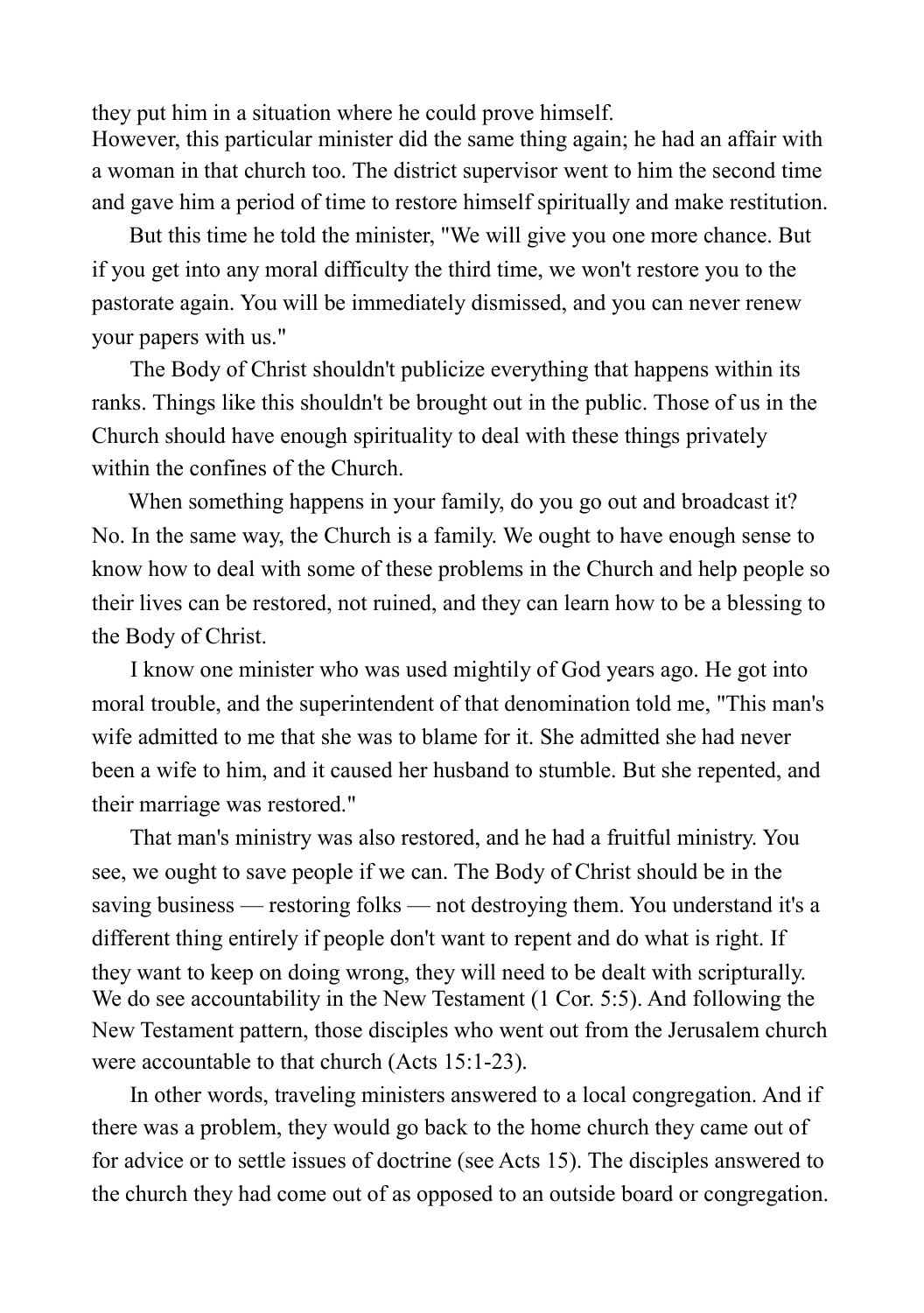## Financial Accountability

Every minister needs to be financially accountable to someone. For example, at RHEMA, we have a board of advisors who are successful businessmen. They advise us on natural affairs; we seek their advice on business matters. Ministers should not think they are above taking advice, especially when they can consult someone with expertise in an area.

We are accountable to our board of advisors in the business affairs of RHEMA. In fact, they are the ones who set our salaries. Then they give us the authority to set the salaries for our employees.

Once a year, we have an all-day business meeting, and these businessmen examine our financial reports. All of our books are also audited, of course, by a professional firm. But we are also accountable in business matters to this board of advisors as well. That is scriptural because the Bible says, "... Provide things honest in the sight of all men" (Rom. 12:17).

A smaller church or ministry may operate differently, but every minister should be accountable in some way for the handling of church funds if he is to be in line with Scripture.

You see, that's the natural side of the ministry. But that board of advisors doesn't have anything to do with the spiritual oversight of running the church or the ministry. They only advise us in business matters. The pastor has the spiritual oversight of the church. And there is no higher authority in the local body than the pastoral office.

However, even in spiritual things, if a pastor needs advice, he ought to have enough sense to go to those who are of sound biblical reputation like Paul did and get their advice, lest he run his spiritual race in vain (Gal. 2:2).

## Ministerial Ethics and Etiquette

One of the first things to keep in mind about ministerial ethics is to simply practice the Golden Rule: Do unto others as you would have them do unto you.

Ministers of the gospel always need to keep in mind that they are children of their Heavenly Father, who is a God of love. The love of God has been shed abroad in our hearts by the Holy Ghost (Rom. 5:5). But even ministers have to allow their hearts to dominate them in dealing with people and others in the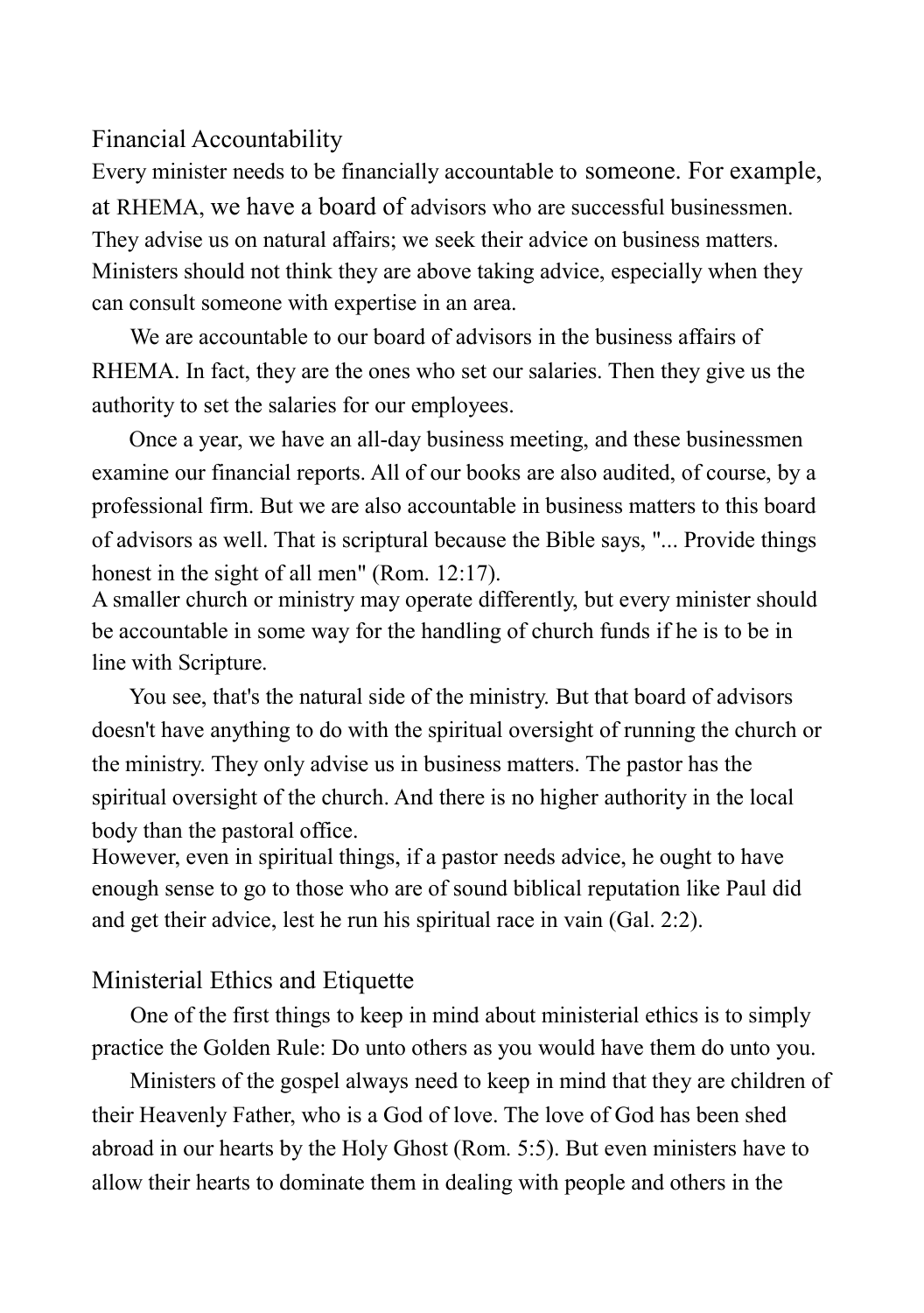ministry.

If ministers walk in love toward fellow ministers and fellow Christians, then they are walking in the light of the Word of God. A minister can fulfill the plan, will, and purpose of God for his life as long as he walks in the light of God's Word and will.

Walking in love toward fellow ministers includes practicing ministerial etiquette. Pastors and traveling ministers need to realize they are laborers together in the Lord's harvest — not laborers apart.

I pastored for nearly twelve years. I'm so glad God gave me the glorious privilege to pastor. I sometimes think that every teacher, prophet, and evangelist on the field ought to pastor at least two or three years. They would learn invaluable lessons in dealing with people by pastoring. They would also not be so likely to come into a church with the unbiblical teachings and actions some of them preach and demonstrate.

Then, too, I sometimes think every pastor would benefit from being on the field for two or three years. Then he would learn how to treat traveling ministers when they come to his church.

But when a traveling minister does come into a pastor's church, he needs to realize that he is a guest in that church; he can't just come in and take over and do whatever he wants to.

Going into another man's church and trying to take over and do things his own way is like going into another man's home and trying to take over. A person wouldn't think of doing that in the natural, so why would he try to do that in the spiritual realm in a local church?

You see, I don't have the authority to come into your house and say, "I don't like this bedroom suite. I'm going to throw it out! And I don't like this dining room table either. I'm going to chop it up for firewood."

The same principle holds true in the house of God. I don't have any right to come into the house of God — into another man's church — and try to take over and do things my way. The pastor is the one in authority in the local church. A pastor wrote me one time, telling me about his church. He had about two hundred people in his congregation. Another minister decided that he was an apostle, so he came to the pastor and said, "I'm an apostle now. God showed me that your church is one of my churches, and that I am to oversee it. Since I am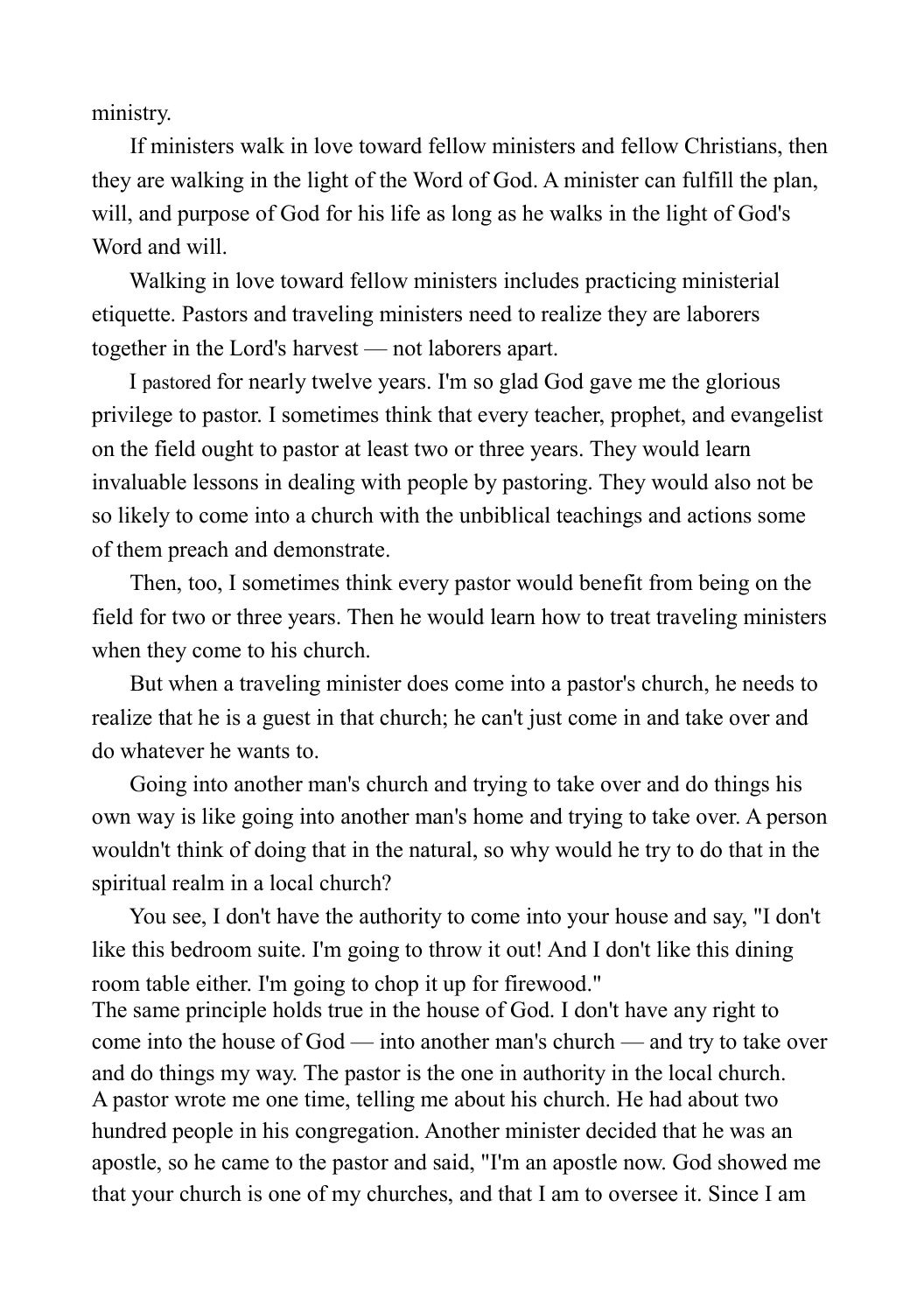an apostle, I can come in anytime I want to and take your pulpit over and preach as I see fit."

That's not only unethical; that's not scriptural! I would send a scoundrel like that down the road in an attitude of love! Could I do that in love? Let me ask you this: Did Jesus act in love when he took a whip and drove the money changers out of the temple (John 2:14-17)? He said to them, "... It is written, My house is the house of prayer: but ye have made it a den of thieves" (Luke 19:46). Of course it was. Jesus was a Man of love.

Some of these so-called apostles try to take over a pastor's church so they can take up an offering for themselves. Anyone who does that is a robber and a thief anyway. After all, they didn't start the church; the pastor is the one who labored in the ministry for that local body. He may have even started the work. He shouldn't allow anyone to come in and take over his church.

I'm for pastors! I believe in the local church. Pastors shouldn't pay any attention to people who don't believe in the local church and aren't committed to a local body themselves, or who come in and try to take over their churches.

This particular pastor told that fellow, "No, you can't take over my pulpit. You can come to the service if you want to, but you're going to sit in the pew just like everyone else. I'm the pastor here."

Too many people today are putting pastors down and trying to run roughshod over them. I read a transcript about what a certain so-called apostle taught. When this fellow got through talking about pastors, he had belittled the pastoral office to such a degree that you would have thought a pastor was worse than an old polecat!

But that's not what the Bible says. The Bible says, "This is a true saying, I f a man desire the office of a bishop, he desireth a GOOD work" (1 Tim. 3:1). The Bible says the office of a bishop or pastor is a good work.

This so-called apostle taught that because the word "pastor" is only found one time in the New Testament, (and that is technically correct in the King James translation), therefore, it must not be a very important office. But that so-called apostle didn't do his homework, because the pastoral office is referred to again and again in Scripture. As I've said, it is found in the words bishop, overseer, pastor, shepherd, and elder. These all indicate the same office — the pastoral office. Actually, "elder" also signifies those called to the fivefold ministry. Every ordained minister is an elder.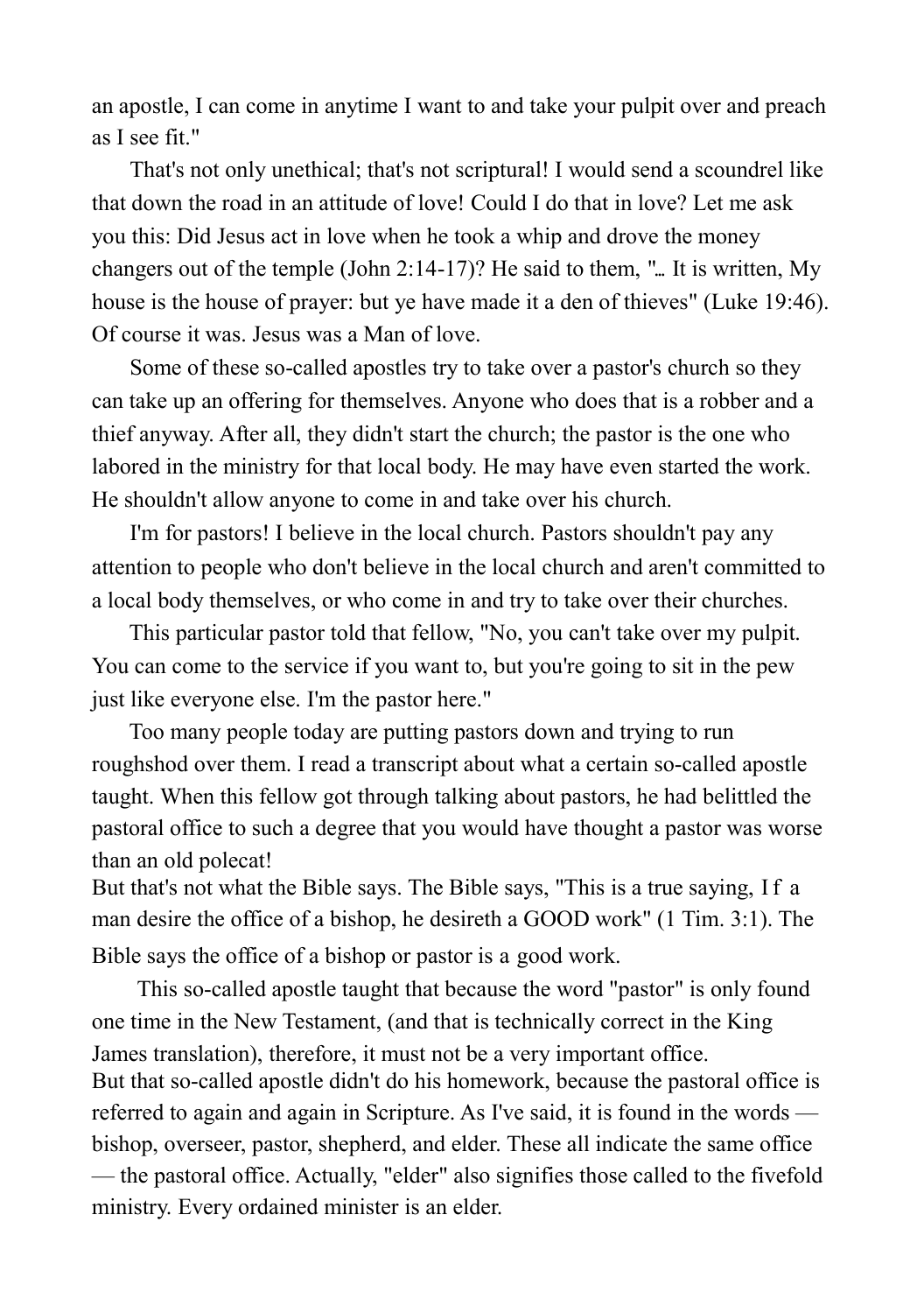But beware of those folks who leave a trail behind them of churches they have divided and split and where they've caused strife and dissension. I wouldn't have them in my church. That doesn't mean you are opposed to them personally. You may love them just as much as you ever did. But you're opposed to error because their fruit is not scripturally sound.

Another area where traveling ministers need to have wisdom and ministerial etiquette is in knowing what is appropriate to deal with publicly and what areas of ministry should be handled privately.

In all my years of ministry, I have very seldom dealt with people's personal problems publicly. Some of these fellows who are going around revealing private matters, dealing with people's personal problems publicly, are out of order. And they need to be set in order by the pastor of the local congregation.

I've always made it a practice, even when I felt the Lord wanted me to minister specifically to an individual in a personal area, to first of all involve the pastor and obtain his permission. And, secondly, I've endeavored to minister discreetly so as to avoid bringing embarrassment to the person.

When I preach in another man's church, I get the pastor's permission before I deal with any sensitive issues involving individual members of his congregation. I don't have any business ministering privately or personally to another fellow's sheep about delicate issues without his permission. Any fellow who does that is a scoundrel.

Any preacher who comes into a pastor's church and tries to minister to someone else's sheep without the pastor's permission is out of line and out of order. He is a scoundrel. He needs prayer. Twelve grown men should take him twelve miles out into the country, and pray for him for twelve hours!

As a traveling minister, as I proved myself to be responsible in ministering in the local body, then pastors were always very gracious in giving me their full confidence to minister to their flock. I proved my ministry by acting in discretion and wisdom.

#### Ministerial Discretion

God doesn't put novices in positions of authority. One reason He doesn't is that it takes time to become seasoned in the ministry and learn how to deal with situations in wisdom. A novice can get things in a mess if he doesn't know how to minister with discretion and wisdom in some of these areas.

For example, a traveling minister needs to know how to minister discreetly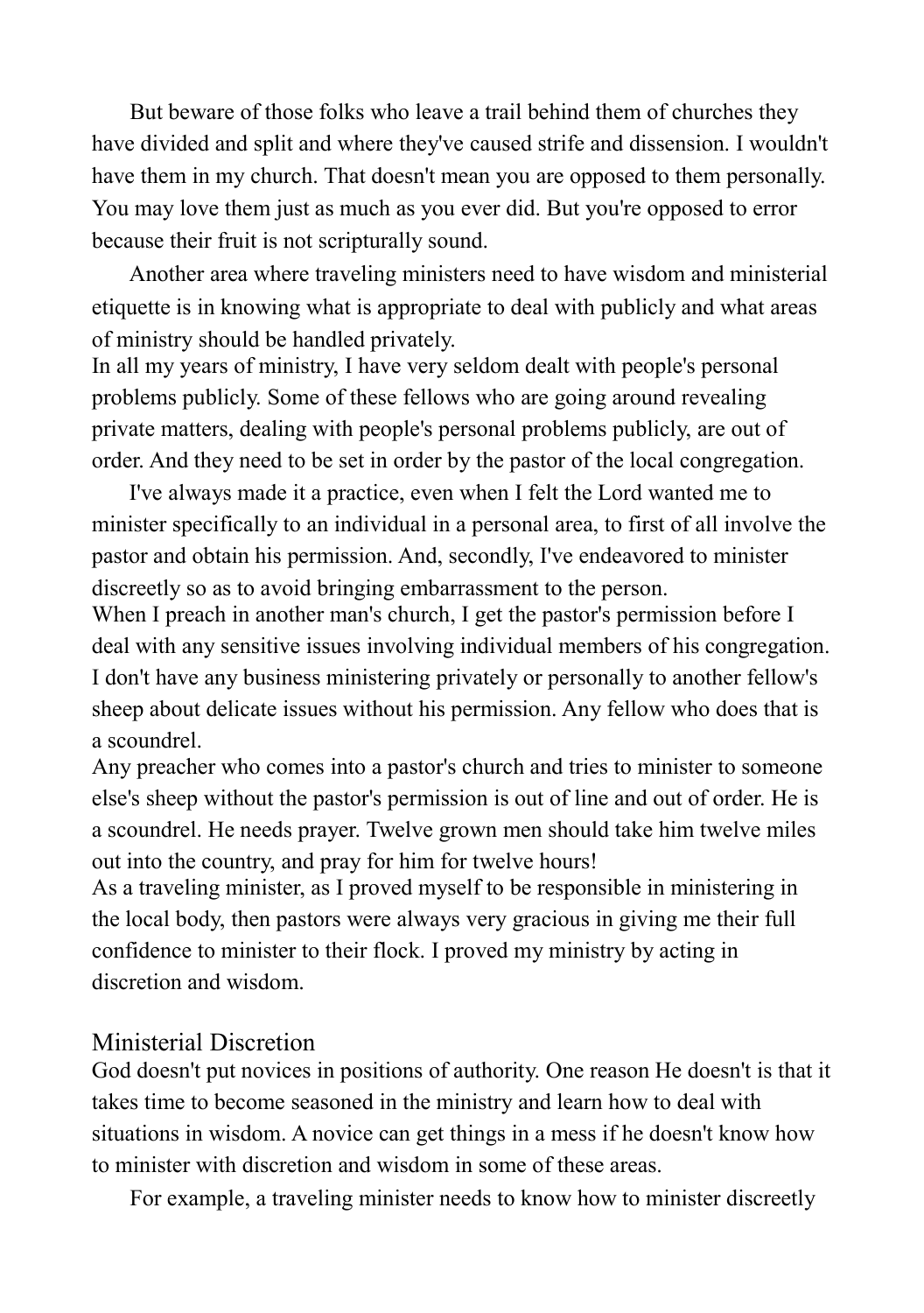when going into another man's church. Prophets must above all be discreet in the things the Lord reveals to them about others.

I held a meeting at a certain pastor's church, and after the service I had a healing line. A young woman came forward for prayer. As soon as I began to pray for her, I knew exactly what was wrong with her. I also knew that her marriage was about to break up and why it was about to break up.

But this was a private matter, so I didn't deal with it publicly. A prophet, or any traveling minister for that matter, needs to be careful because he shouldn't always speak out everything he hears and sees in the spirit. By doing so, he can embarrass the person he's ministering to, the pastor, and even the congregation.

Besides, the prophet is a guest in that pastor's church, and as a guest, he needs to submit himself to the pastor because there is no higher authority in the local body than the pastoral office. In this instance, even though I knew by a revelation of the Holy Spirit what was wrong with this woman, I went to the pastor first and told him what I saw.

I told him, "I know this young woman's marriage is about to break up, and I know exactly why it's about to break up. But I won't deal with this situation without your permission."

You see, even though the Lord had revealed something to me supernaturally through the office of the prophet by the revelation gifts of the Spirit, I would never deal with another man's sheep without his permission. Prophets need to exercise some discretion, common sense, and ministerial ethics in these types of matters.

The pastor told me, "My wife and I have counseled her, trying to help her. If you can help this woman and her husband, I want you to do it." The pastor, his wife, and I ministered to that woman privately, and she was totally set free.

Traveling ministers who don't submit their ministries to the pastor of the local church where they are preaching are in error. For example, I've heard about some so-called prophets going into another man's church, and in front of the congregation take the service over and say, "I'm going to cast the devil out of So-and-so!"

The prophet doesn't have the right to do that without the pastor's permission. And usually it isn't a demon problem at all. Even if it is, it's not necessarily wise to deal with that publicly when there are baby Christians in the congregation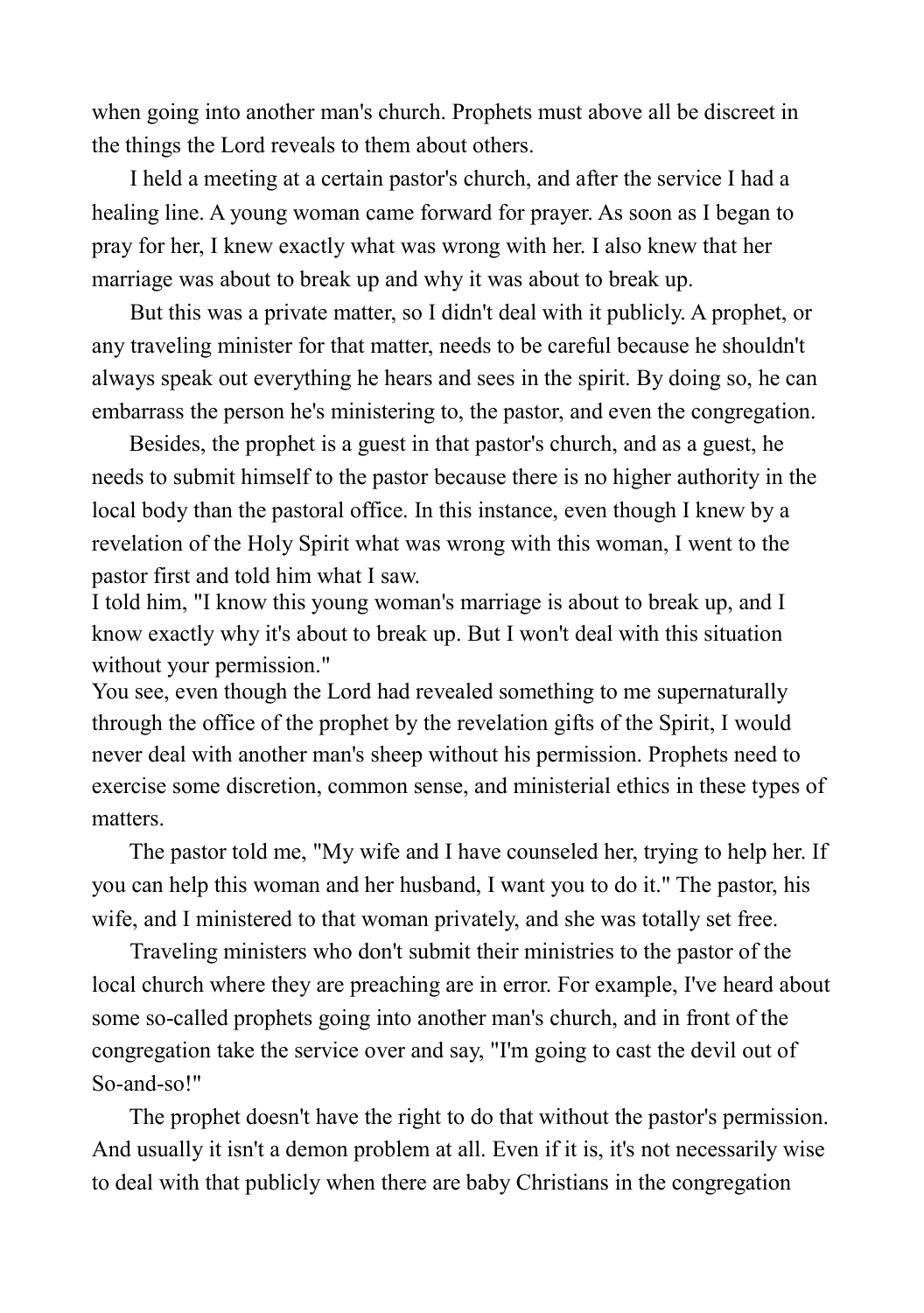who wouldn't understand.

But the point is, traveling ministers have no business dealing personally with another man's sheep without the pastor's permission. After all, the pastor is the shepherd of the local body, and he is responsible for that congregation. And visiting ministers shouldn't just go around trying to deal with some of these issues publicly in the first place. Ministers need discretion and wisdom in dealing with people in the local assembly.

I could tell you of experience after experience like that. Each time, even though I was standing in the office of the prophet and knew things by supernatural revelation of the Holy Spirit, I didn't usurp authority over the pastor.

No traveling minister, including the prophet, is above the pastor in the local body. That pastor is still the overseer in his own church; he's responsible for the sheep. As a guest in that church, the prophet is not the one in authority; the pastor is. Any traveling minister needs to submit his ministry to the pastor of the local assembly where he is ministering. That's not only ethical and proper, it's good ministerial etiquette.

Some people say, "Well, someone's got to preach and teach the truth!" A traveling minister may be preaching the truth of God's Word. But the pastor may know that his congregation isn't ready to hear a particular teaching, even though it may be thoroughly scriptural. Certain teachings could do more harm than good if a congregation isn't spiritually mature. It could even split the church.

That pastor is there with those people all the time. If he is a true shepherd, he knows his people. Or he may know the people have had much teaching along a particular line, and that they need teaching on a different subject to balance their spiritual diet. The traveling minister won't necessarily know that.

There is a correlation between the natural realm and the spiritual realm. For example, in the natural, you can't feed a baby a beef steak or he would die. The same thing is true spiritually. And it's the pastor's responsibility to make sure his congregation is fed the proper spiritual diet.

No traveling minister should be a church splitter. He should edify and bless the local body. And even though prophets are equipped with spiritual gifts, they need to learn the purpose of them and how to use them constructively and with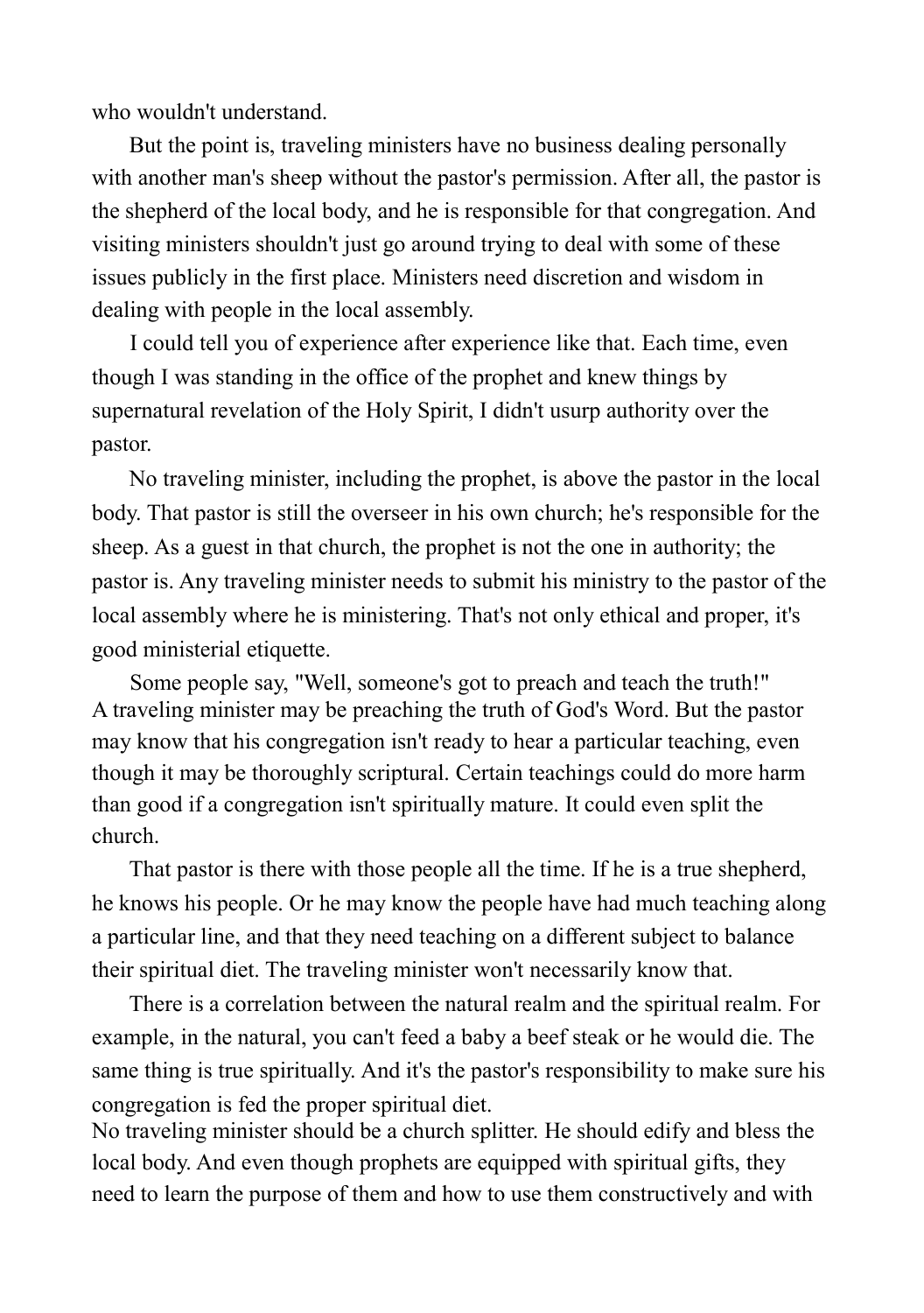discretion. If prophets have any wisdom, they won't go around revealing everything they see and hear in the Spirit.

Any traveling minister, including a prophet, ought to be gentleman enough — and Christian enough — to tell the pastor ahead of time, "Correct me if I'm wrong." It's not right that innocent sheep are hurt because some traveling ministers don't minister with discretion and wisdom.

Over the years, I've told every pastor I've preached for, "You are the head of this local body, not me. Jesus is the Head of the Church, but you are an undershepherd. If I teach on any subject you don't want me to teach on, just tell me, and I will avoid that subject. Or if you see me do anything you don't want me to do, just tell me, and I won't do it anymore." That's where true submission comes in, dear friends.

Some of those pastors gave me marvelous advice and in some cases, sound constructive criticism. It wasn't destructive; it didn't destroy me. It greatly benefited me, and helped me change in some areas. Those pastors had the same Holy Spirit I have. And the Word teaches that we are laborers together, not laborers apart: "For we are labourers together with God..." (1 Cor. 3:9). That means we can learn from one another.

If a prophet's ministry is properly submitted to the pastor of the local body, there may be times the Lord will reveal something to the prophet that will greatly help and benefit the local body. A pastor can trust a proven, spiritually submitted ministry.

Of course, a prophet doesn't just speak out and reveal everything he sees and hears. In fact, very seldom do I ever speak these things out. I usually deal with the person personally; I don't call them up and deal with them publicly in front of the whole crowd. A prophet must be careful so he doesn't unnecessarily embarrass anyone.

When I was out in field ministry. I always submitted my ministry to the pastor of the church where I was ministering. And I was always welcome to come back to every church because I didn't leave churches in a mess. I know ministers who cannot go back to churches where they have ministered because of the trouble they caused doctrinally and the strife and confusion they stirred up. That's why a traveling minister needs to submit his ministry to the local pastor. Much difficulty has been caused in the Body of Christ by false pastors, false apostles, and false prophets. Churches have been torn up and have lost members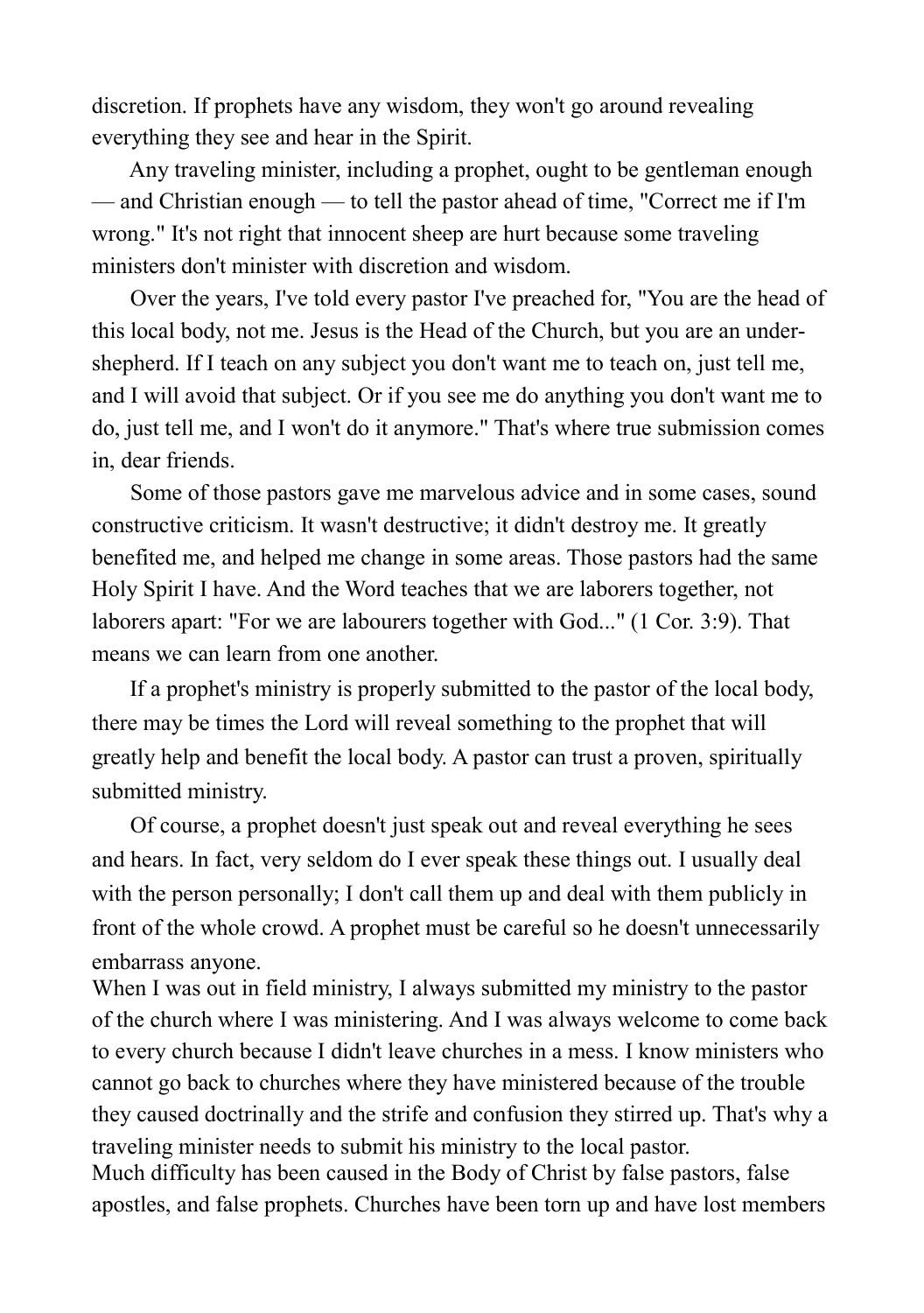over unbiblical teaching in this area.

Any true minister of the gospel, no matter what office he stands in, comes to bless the people, the church, and the community. If a minister comes to a church for his own personal gain, or to stir up strife and confusion, then he is a false minister of the gospel.

# 'I'm Not a Sheep Thief.'

There is another area of ministerial ethics and etiquette concerning the pastoral office. And that is in the area of stealing other pastors' sheep.

One church I pastored in east Texas had other neighboring churches close by. Three families that lived near my parsonage attended these other churches. These other churches didn't have services on Thursday night when we did, so these families came to our Thursday night meetings. This was during World War II when gasoline was rationed. One of the leading men of one of these other churches lived across the street from me.

He came to me, and said, "Brother Hagin, because of the gasoline rationing, instead of driving all the way to our church, we'd like to start coming to your church. After all, your church is just across the street and we can just walk over."

I said to him, "No, don't join my church. They need you in your own church because you're one of the main board members. They need your support and your finances, especially right now because they are in a building program."

You see, the Bible says we are to consider our brother before ourselves. Besides, I'm not a sheep thief.

Soon after that, some of the members of my church board said to me, "Brother Hagin, these folks who go to those other churches live close to the parsonage. You ought to try to get them to join our church. It would really help us financially."

I said, "Men, I'm not a sheep thief. I'm not going to steal another man's sheep."

Now don't misunderstand me. These people belonged to Full Gospel churches. If they had belonged to some ole dead church which taught that speaking in tongues and divine healing are of the devil, that would have been a different matter.

In a case like that, I would not have refused someone who wanted to come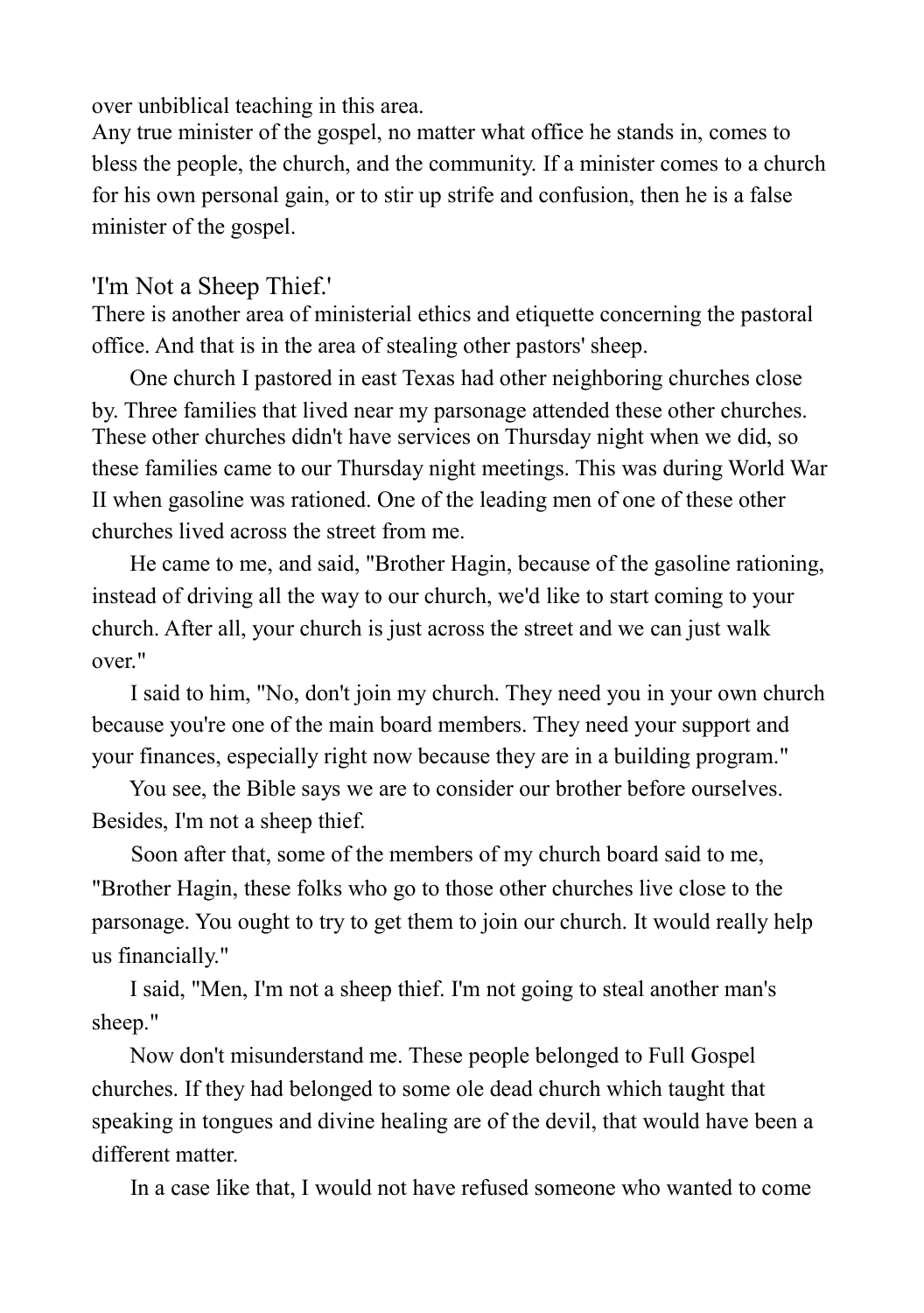to hear the full gospel of the Lord Jesus Christ. And it would have been walking in love to do so. Otherwise, they may never find out about their covenant rights in Christ.

Finally, another one of the men who lived by the parsonage came to me and said, "Brother Hagin, my wife and I want to join your church."

I knew this man only occasionally went to one of those neighboring churches. I told him, "You talk to your pastor about it, and I'll talk to him too. If it's all right with him, and he recommends you, I'll take you. But otherwise, I won't, because I'm not a sheep thief."

I talked to their pastor, and he said, "Brother Hagin, I'm going to insist that you take that family."

I said, "You know I'm not after your sheep."

He said, "Yes, I know that. But, really, for the husband's sake, I'd like you to take this family. He rarely comes here to church. His wife is one of the best workers in my church, and it will be a sacrifice to lose her. But maybe you can influence her husband to walk with God. I believe you can help him. For his sake, I'd like you to take them."

This pastor had that man's best interests at heart. And, thank God, God showed me how to help that man, and he and his wife became a real blessing to the church. But the point I'm trying to make is that ministers need to learn something about not only Christian ethics, but also about ministerial ethics.

Let me give you another example of ministerial ethics. After I went out in field ministry, over a seven-year period of time, I held five meetings for a certain pastor in a large city. In the course of time, another pastor asked me to come to the same city and hold a meeting for him. I hadn't been back to that first church in two years, and it was a large city.

But I want to be ethical and walk in love in every situation, so I contacted Brother Brain, the pastor of the first church where I'd held the meetings. I wanted to prefer him and put him first and not cause a problem between pastors in a city.

I telephoned Brother Braun and said, "Brother Braun, I've preached for you a number of times over the years. Recently, another pastor in your city has asked me to hold a meeting for him. I feel led to go if it's all right with you."

Even if I had felt led to go to this other church, if this pastor had said,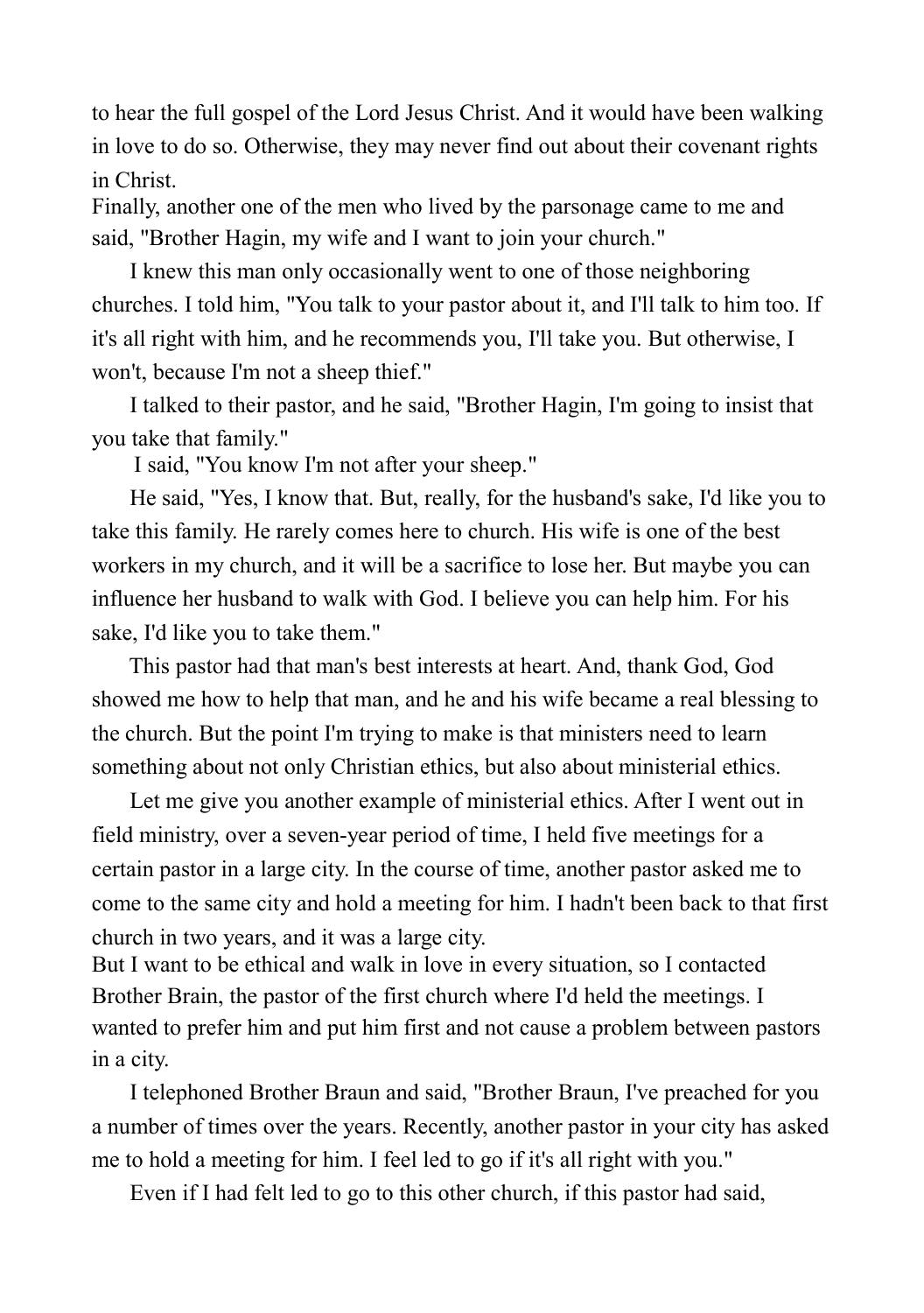"Don't go," I wouldn't have gone.

I'm not going to create division and strife in a city among pastors. But I knew this pastor was a man of God, and he encouraged me to go.

He said, "Brother Hagin, that pastor is a fine man of God. If you feel led to go, go right ahead. We'll come over and help you."

Who told me to practice that kind of ministerial courtesy? The Holy Spirit dwelling on the inside and the Word of God. The Bible says we are to be doers of the Word and prefer our brother before ourselves.

You see, I had gone to that first church a number of times over a seven-year period. Probably as many as half of his members were saved in the revivals I held for him. If I had come to that city to preach in another church, half of his congregation may have come to hear me. That might have caused problems, or he might have lost some of his people because of it.

This was a large city, and these churches were far enough away from each other that it would have been all right. But on the other hand, we ought to have respect for fellow ministers and fellow members of the Body of Christ and not just run roughshod over one another.

I don't mean I practiced this kind of ministerial courtesy just one time. I've followed that practice over the years in my field ministry because I want to be ethical in all my dealings in the ministry.

I've seen some ministers hold a meeting one week in a church and go almost across the street and start another meeting for someone else! And it created confusion and division in a city and strife between pastors.

I've also seen associate pastors divide a church over some issue and then take half of the congregation two or three blocks away and start another church! That's unethical. Ministers of the gospel shouldn't divide sheepfolds.

That's the reason even some folks in the world don't believe in ministers and have lost faith in the church. Some ministers have created much havoc and confusion, dividing churches and spiritually killing little lambs. If associate pastors or church members can't go along with the way a church is run, then they should leave the church. But they don't need to create division in doing so.

Some ministers who divide churches, say, "The Lord told me..." Don't lay that off on the Lord! He's not that way. Some people try to get out of the wrong things they do by using the excuse, "The Lord told me to do it." The Lord never told anyone to be a sheep thief or to divide a church.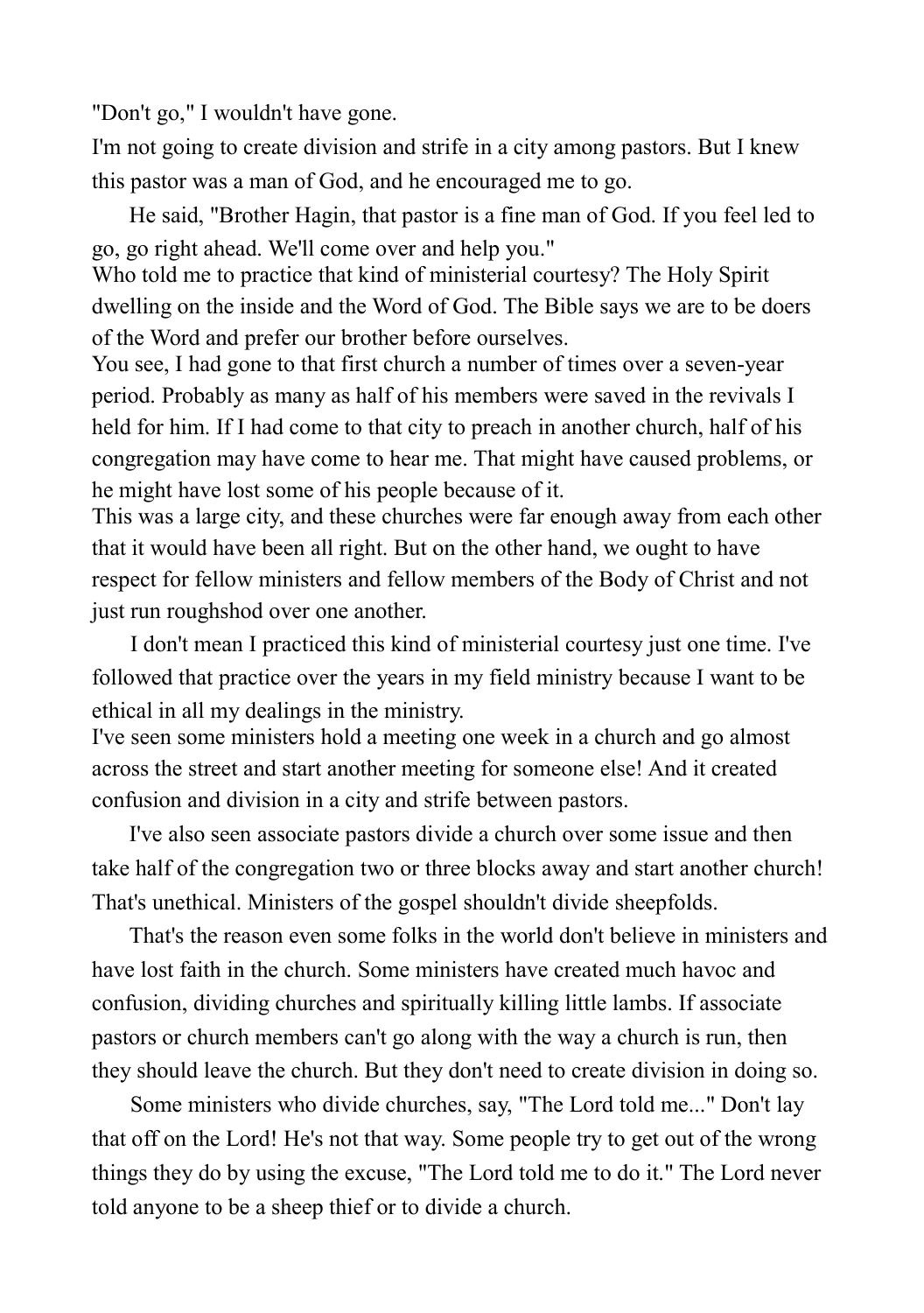I'll tell you the truth about the matter. If ministers live right and do right, people will believe in them. There is nothing more lacking in the Charismatic Movement than commitment, consecration, and respect for the things of God. Ministers of the gospel need to have such integrity that they refuse to do anything that would compromise the gospel they preach.

Pastors shouldn't teach their church members to proselyte members from other churches, saying, "You ought to come to our church. We've got so much more of the Holy Ghost than anyone else." Pastors, just as any other minister, need to be above reproach even in how they get new members.

Some pastors spend all their time trying to get other church members from neighboring churches. Any pastor who does that is a sheep thief. Instead of doing that, he should initiate church programs that reach out to the unsaved and the unchurched!

I know an evangelist who held a meeting for a particular pastor. Every year he came to this pastor's church and held a meeting for him. The church membership doubled under this evangelist's ministry.

One day this evangelist came to the pastor and said, "I'm going to start a church nearby using your members, Brother So-and-so's members, and Brother So-and-so's members."

This evangelist built on the labor of other ministers. He was a sheep thief. I watched that evangelist's ministry. Even though he was in his thirties, within four years, he was dead. He didn't judge himself, so God had to judge him. The Bible says, "For i f we would judge ourselves, we should not be judged" (1 Cor. 11:31). It is a serious matter to hurt the Body of Christ by unethical practices.

I've been in the ministry more than fifty years. I've watched preachers pastors, evangelists, teachers — ministers of the gospel, climb up over the ministry and reputation of others trying to get to the top in Christian circles.

I've had people try to climb up spiritually by using me and my name too. Doing that is nothing short of a lie. People who do that will eventually fail because they are not building on the Word; they are basing their ministries and reputations on a lie. And they are not being ethical.

Let's just endeavor to prepare ourselves so we can fulfill God's purpose for each of our lives. First, let's prepare our hearts in the Word and by waiting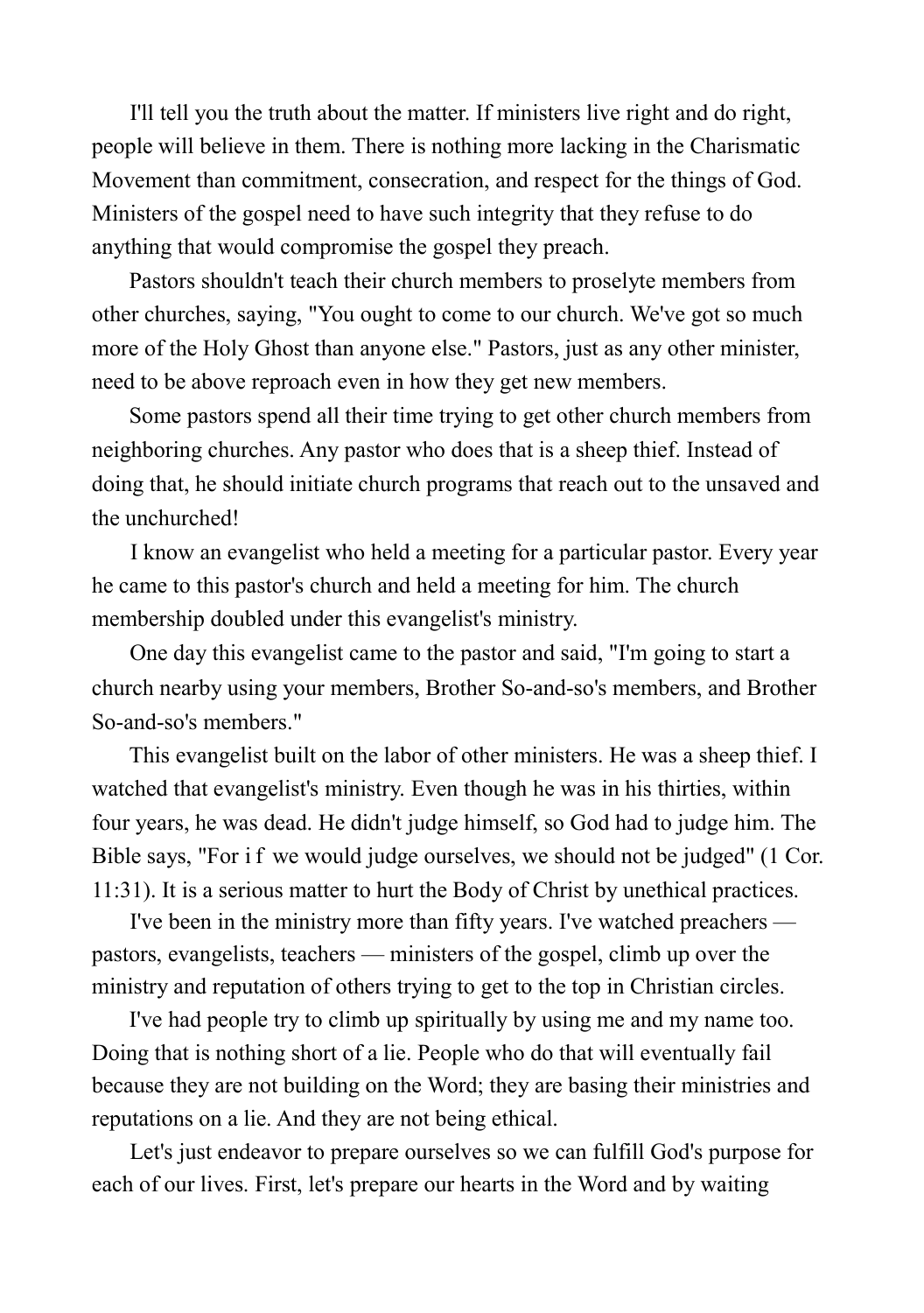before God in prayer. The Bible promises that those who seek the Lord with all their heart shall find Him. By consecrating and dedicating ourselves for the Master, He can use us to be a blessing to the Body of Christ and to the world.

## Prophetic Utterance

There are certain people even in the ministry, including ministers' wives, who have been used to some extent in the area of the gifts of the Spirit. But then they missed it in a few places, they got hurt, and they said, "I'll never do that again."

But the Spirit of God is saying to stir up the gift that is in you and put aside that hurt, and just purpose, "I'll not miss it next time." And as you walk in the Spirit and operate in the Spirit, others will begin to believe in you, and you'll be blessed in your doing. And even those round about you will come to see, and say "Surely the Holy Ghost is manifesting Himself through them."

And then there are those for whom past mistakes, failures, and even sins have numbed your spirit, so to speak. And even some who are in the ministry have thought, I'll not operate in this area of ministry anymore. People won't have confidence in me.

But thus saith the Lord: The past is gone and should be forgotten. The blood of Jesus cleanses from all sin, and I look upon you as though you never did anything wrong.

So stir up the gift, and in some occasions, gifts that are within you by the anointing and unction of the Holy Ghost upon you, and begin again to yield to the Holy Spirit. And you will find that as you yield to the Spirit, and as you minister under that anointing, you'll come back to that same level where you were in the Spirit, and you'll go on from there.

And it will seem as though there is a double portion of the Spirit upon you. And men will look upon you and marvel and say, "Oh, the wondrous grace of God." And I'll get all the glory, saith the Lord, and not man. So the work of God shall be accomplished in the earth.

And if it could be told you some of the things that will happen in some of your ministries, you would almost turn aside in unbelief and say, "That couldn't possibly be so." But as you are faithful and walk with Me and learn to walk with the flow of the Holy Spirit, it will surely come to pass. All those round about you shall know you are My beloved, equipped by the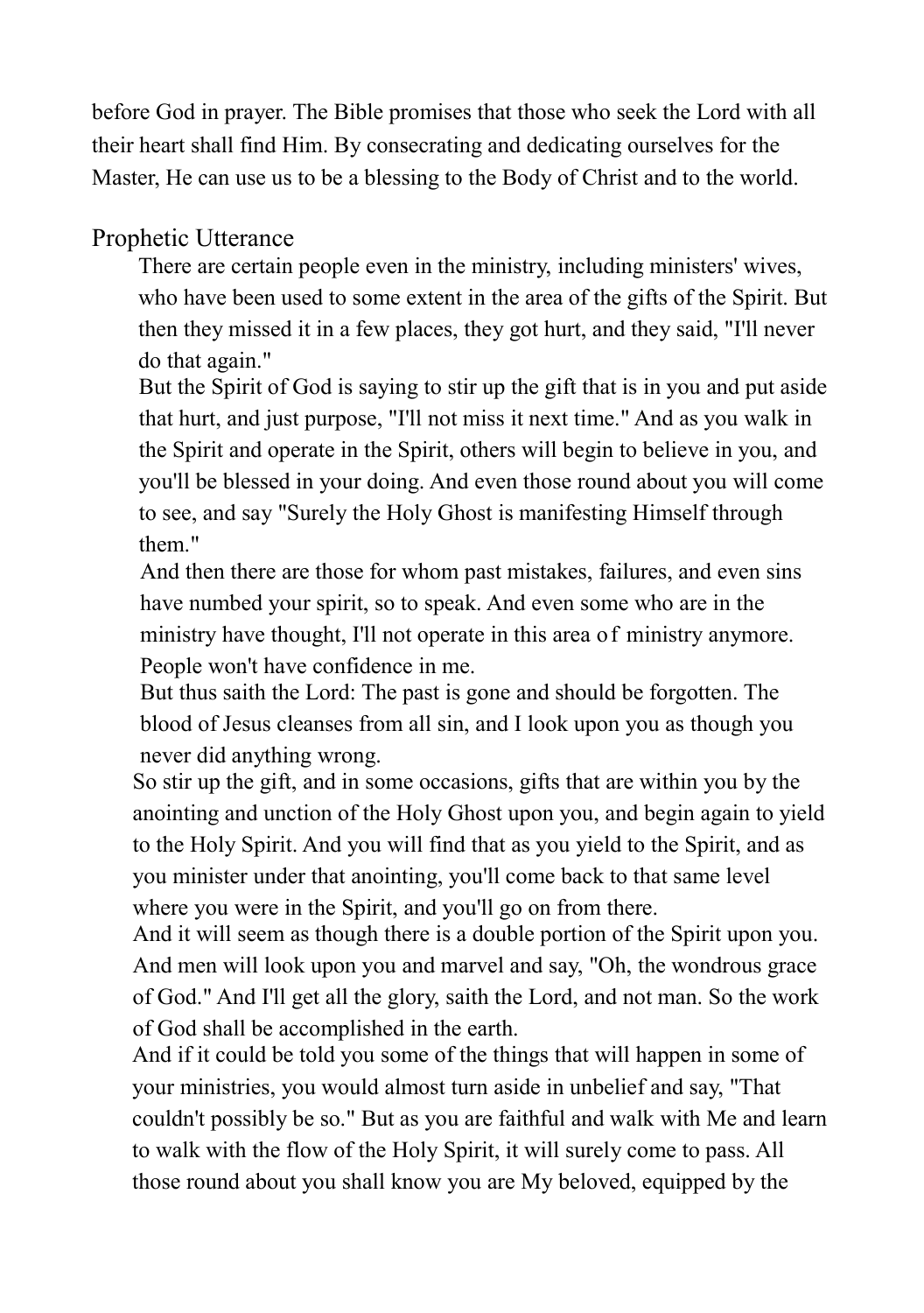Spirit, called of God, and qualified to carry forth the good news to the world.

So rejoice and be glad for there is about to break upon the earth through My Body, which is the Church, a glorious harvest which shall be reaped, and a glorious move of the Spirit. So the work of God shall be accomplished, and there shall be much cause for rejoicing.

Say this from your heart as a prayer of dedication and consecration: Father, I purpose in my heart to yield to the Holy Ghost, to be motivated by the Spirit of God, and to be regulated by the Word of God. For the Word and the Spirit must agree.

I purpose in my heart to learn how to flow with the Holy Ghost. If the anointing is not there to minister by the gifts of the Spirit, I will go ahead and share the Word, and leave the results with God.

When the anointing comes, I'll be faithful to speak and minister under the unction of the Holy Spirit as He directs. And as I consecrate and dedicate myself to God and His Word, I will allow the Lord Jesus Christ, the Head of the Church, to set me in my place in the Body of Christ to minister as He desires and chooses.

Father, I purpose in my heart to minister and live in such a way that will never bring reproach on the Name of Jesus. I will lift up the Name of Jesus and endeavor to be a blessing to others, not desiring my own glory or that my name or ministry should be magnified. I ask that in everything I do, Jesus Christ receive the glory and the praise. Amen.